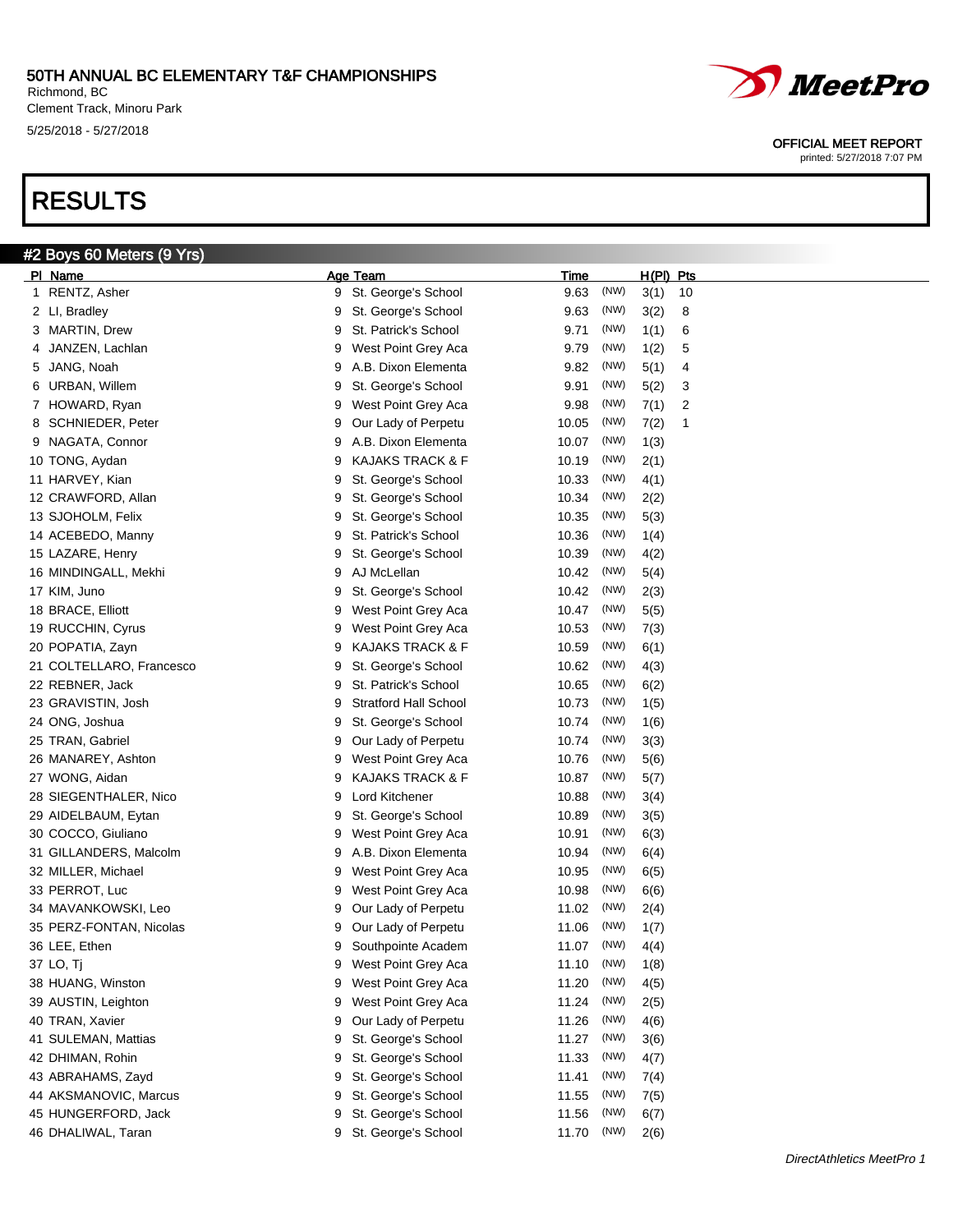Richmond, BC Clement Track, Minoru Park 5/25/2018 - 5/27/2018

# RESULTS

| #2 Boys 60 Meters (9 Yrs) (cont'd) |   |                              |             |      |                |  |
|------------------------------------|---|------------------------------|-------------|------|----------------|--|
| PI Name                            |   | Age Team                     | Time        |      | H(PI) Pts      |  |
| 47 RAMOS, Fabian                   |   | 9 A.B. Dixon Elementa        | 11.81       | (NW) | 2(7)           |  |
| CAVAS, Imran                       | 9 | West Point Grey Aca          | <b>DNS</b>  |      | 3              |  |
| KUSOMOTO, Markus                   | 9 | St. George's School          | <b>DNS</b>  |      | 4              |  |
| ESPINOZA SIMS, Lucas               | 9 | St. Patrick's School         | <b>DNS</b>  |      | 7              |  |
| BOOTH, Alex                        | 9 | St. George's School          | <b>DNS</b>  |      | $\overline{7}$ |  |
| <b>SECTION RESULTS</b>             |   |                              |             |      |                |  |
| PI Name                            |   | Age Team                     | <b>Time</b> |      |                |  |
| Section 1 of 7                     |   | Wind: (NW)                   |             |      |                |  |
| 1 MARTIN, Drew                     | 9 | St. Patrick's School         | 9.71        |      |                |  |
| 2 JANZEN, Lachlan                  | 9 | West Point Grey Aca          | 9.79        |      |                |  |
| 3 NAGATA, Connor                   | 9 | A.B. Dixon Elementa          | 10.07       |      |                |  |
| 4 ACEBEDO, Manny                   | 9 | St. Patrick's School         | 10.36       |      |                |  |
| 5 GRAVISTIN, Josh                  | 9 | <b>Stratford Hall School</b> | 10.73       |      |                |  |
| 6 ONG, Joshua                      | 9 | St. George's School          | 10.74       |      |                |  |
| 7 PERZ-FONTAN, Nicolas             | 9 | Our Lady of Perpetu          | 11.06       |      |                |  |
| 8 LO, Tj                           | 9 | West Point Grey Aca          | 11.10       |      |                |  |
| Section 2 of 7                     |   | Wind: (NW)                   |             |      |                |  |
| 1 TONG, Aydan                      | 9 | <b>KAJAKS TRACK &amp; F</b>  | 10.19       |      |                |  |
| 2 CRAWFORD, Allan                  | 9 | St. George's School          | 10.34       |      |                |  |
| 3 KIM, Juno                        | 9 | St. George's School          | 10.42       |      |                |  |
| 4 MAVANKOWSKI, Leo                 | 9 | Our Lady of Perpetu          | 11.02       |      |                |  |
| 5 AUSTIN, Leighton                 | 9 | West Point Grey Aca          | 11.24       |      |                |  |
| 6 DHALIWAL, Taran                  | 9 | St. George's School          | 11.70       |      |                |  |
| 7 RAMOS, Fabian                    | 9 | A.B. Dixon Elementa          | 11.81       |      |                |  |
| Section 3 of 7                     |   | Wind: (NW)                   |             |      |                |  |
| 1 RENTZ, Asher                     | 9 | St. George's School          | 9.63        |      |                |  |
| 2 LI, Bradley                      | 9 | St. George's School          | 9.63        |      |                |  |
| 3 TRAN, Gabriel                    | 9 | Our Lady of Perpetu          | 10.74       |      |                |  |
| 4 SIEGENTHALER, Nico               | 9 | Lord Kitchener               | 10.88       |      |                |  |
| 5 AIDELBAUM, Eytan                 | 9 | St. George's School          | 10.89       |      |                |  |
| 6 SULEMAN, Mattias                 | 9 | St. George's School          | 11.27       |      |                |  |
| CAVAS, Imran                       | 9 | West Point Grey Aca          | <b>DNS</b>  |      |                |  |
| Section 4 of 7                     |   | Wind: (NW)                   |             |      |                |  |
| 1 HARVEY, Kian                     |   | 9 St. George's School        | 10.33       |      |                |  |
| 2 LAZARE, Henry                    |   | 9 St. George's School        | 10.39       |      |                |  |
| 3 COLTELLARO, Francesco            | 9 | St. George's School          | 10.62       |      |                |  |
| 4 LEE, Ethen                       | 9 | Southpointe Academ           | 11.07       |      |                |  |
| 5 HUANG, Winston                   | 9 | West Point Grey Aca          | 11.20       |      |                |  |
| 6 TRAN, Xavier                     | 9 | Our Lady of Perpetu          | 11.26       |      |                |  |
| 7 DHIMAN, Rohin                    | 9 | St. George's School          | 11.33       |      |                |  |
| KUSOMOTO, Markus                   | 9 | St. George's School          | <b>DNS</b>  |      |                |  |
| Section 5 of 7                     |   | Wind: (NW)                   |             |      |                |  |
| 1 JANG, Noah                       | 9 | A.B. Dixon Elementa          | 9.82        |      |                |  |
| 2 URBAN, Willem                    | 9 | St. George's School          | 9.91        |      |                |  |
| 3 SJOHOLM, Felix                   | 9 | St. George's School          | 10.35       |      |                |  |
|                                    |   |                              |             |      |                |  |

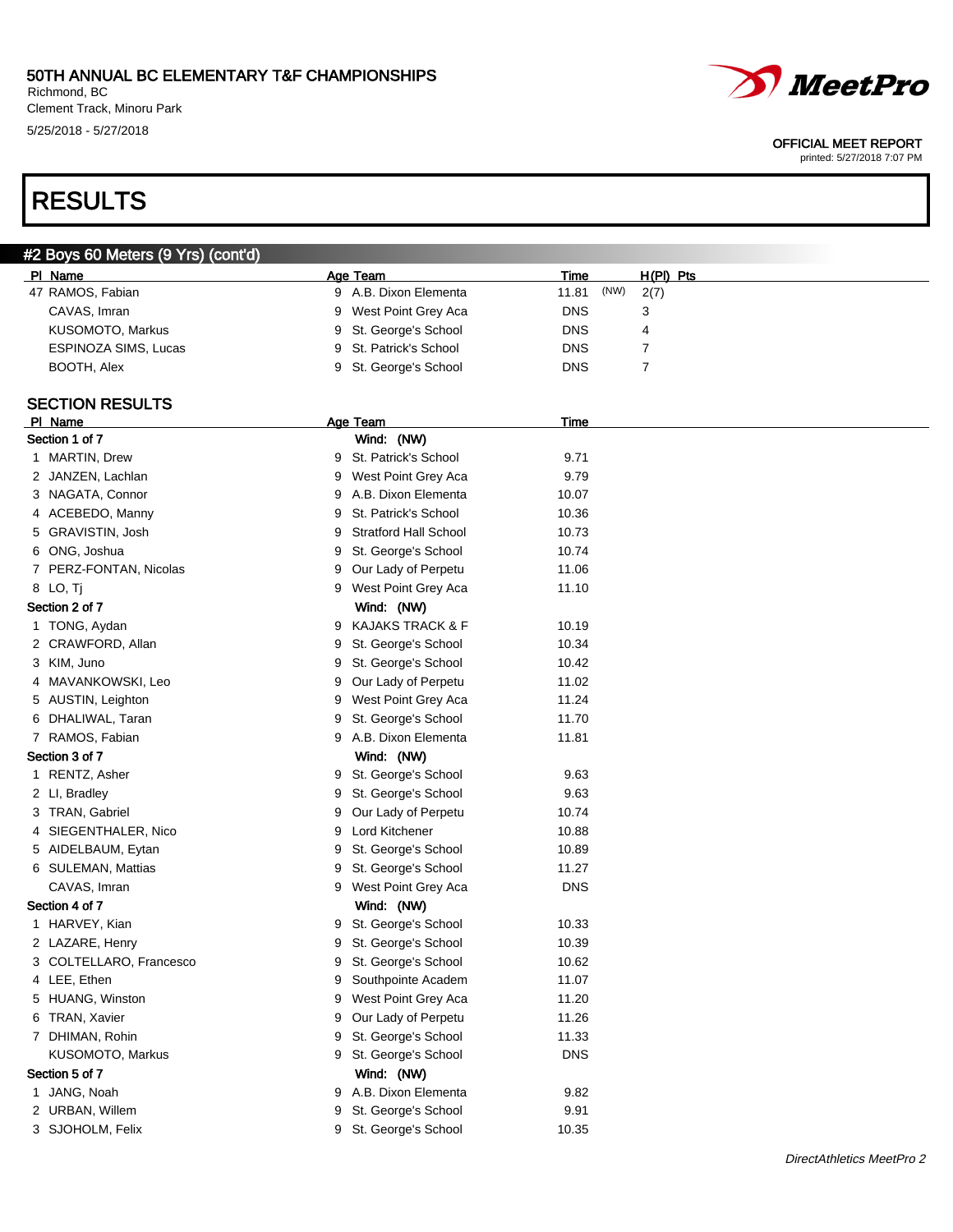#### 50TH ANNUAL BC ELEMENTARY T&F CHAMPIONSHIPS Richmond, BC

Clement Track, Minoru Park 5/25/2018 - 5/27/2018

# RESULTS



#### OFFICIAL MEET REPORT

printed: 5/27/2018 7:07 PM

|    | #2 Boys 60 Meters (9 Yrs) (cont'd) |   |                             |            |      |           |    |  |
|----|------------------------------------|---|-----------------------------|------------|------|-----------|----|--|
|    | PI Name                            |   | Age Team                    | Time       |      |           |    |  |
|    | 4 MINDINGALL, Mekhi                | 9 | AJ McLellan                 | 10.42      |      |           |    |  |
|    | 5 BRACE, Elliott                   | 9 | West Point Grey Aca         | 10.47      |      |           |    |  |
|    | 6 MANAREY, Ashton                  | 9 | West Point Grey Aca         | 10.76      |      |           |    |  |
|    | 7 WONG, Aidan                      | 9 | <b>KAJAKS TRACK &amp; F</b> | 10.87      |      |           |    |  |
|    | Section 6 of 7                     |   | Wind: (NW)                  |            |      |           |    |  |
|    | 1 POPATIA, Zayn                    | 9 | <b>KAJAKS TRACK &amp; F</b> | 10.59      |      |           |    |  |
|    | 2 REBNER, Jack                     | 9 | St. Patrick's School        | 10.65      |      |           |    |  |
|    | 3 COCCO, Giuliano                  | 9 | West Point Grey Aca         | 10.91      |      |           |    |  |
|    | 4 GILLANDERS, Malcolm              | 9 | A.B. Dixon Elementa         | 10.94      |      |           |    |  |
|    | 5 MILLER, Michael                  | 9 | West Point Grey Aca         | 10.95      |      |           |    |  |
|    | 6 PERROT, Luc                      | 9 | West Point Grey Aca         | 10.98      |      |           |    |  |
|    | 7 HUNGERFORD, Jack                 | 9 | St. George's School         | 11.56      |      |           |    |  |
|    | Section 7 of 7                     |   | Wind: (NW)                  |            |      |           |    |  |
|    | 1 HOWARD, Ryan                     | 9 | West Point Grey Aca         | 9.98       |      |           |    |  |
|    | 2 SCHNIEDER, Peter                 | 9 | Our Lady of Perpetu         | 10.05      |      |           |    |  |
|    | 3 RUCCHIN, Cyrus                   | 9 | West Point Grey Aca         | 10.53      |      |           |    |  |
|    | 4 ABRAHAMS, Zayd                   | 9 | St. George's School         | 11.41      |      |           |    |  |
|    | 5 AKSMANOVIC, Marcus               | 9 | St. George's School         | 11.55      |      |           |    |  |
|    | <b>ESPINOZA SIMS, Lucas</b>        | 9 | St. Patrick's School        | <b>DNS</b> |      |           |    |  |
|    | BOOTH, Alex                        | 9 | St. George's School         | <b>DNS</b> |      |           |    |  |
|    | #4 Boys 60 Meters (10 Yrs)         |   |                             |            |      |           |    |  |
|    | PI Name                            |   | Age Team                    | Time       |      | H(PI) Pts |    |  |
|    | 1 NICKERSON, Ryan                  |   | 10 KAJAKS TRACK & F         | 9.05       | (NW) | 7(1)      |    |  |
|    | 2 WONG, Adrian                     |   | 10 St. George's School      | 9.25       | (NW) | 5(1)      | 10 |  |
|    | 3 ENCARNACION, Derek               |   | 10 Southpointe Academ       | 9.30       | (NW) | 1(1)      | 8  |  |
|    | 4 BUIUM, Toby                      |   | 10 Laura Secord Couga       | 9.34       | (NW) | 7(2)      | 6  |  |
| 5. | SIMMONS, Roman                     |   | 10 St. George's School      | 9.35       | (NW) | 1(2)      | 5  |  |

10 Collingwood School 9.41 (NW) 5(2) 4 10 Westwind Elementar 9.41 (NW) 1(3) 3

| 3 SIMMUNS. ROM  |
|-----------------|
| 6 YU. Matthew   |
| 7 PARNELL, Jake |

8 OKUYAMA, Koji 10 A.B. Dixon Elementa 10 A.B. Dixon Elementa 9.43 (NW) 3(1) 2 9 BOWLES, Charlie 10 West Point Grey Aca 39.45 (NW) 4(1) 1

- 10 MCKNIGHT, Ben 10 Laura Secord Couga 9.47 (NW) 8(1)
- 11 KRETER, Hart 10 Lord Kitchener 9.48 (NW) 8(2)
- 12 CHEN, Anthony 10 St. Patrick's School 9.55 (NW) 7(3)
- 13 LEE, Adrian 10 West Point Grey Aca 10 West Point Grey Aca 3.57 (NW) 5(3)
- 14 YAN, Jayden 10 St. Patrick's School 9.63 (NW) 3(2)
- 15 BELLO, Jack 10 A.B. Dixon Elementa 9.63 (NW) 9(1)
- 16 NEELY, Cole **10 Laura Secord Couga** 9.63 (NW) 2(1)
- 17 FINDLAY, Nico 10 A.B. Dixon Elementa 9.65 (NW) 1(4)
- 18 STANGER, Cameron 10 West Point Grey Aca 3.70 (NW) 7(4)
- 19 DERKSEN, Isaac 10 West Point Grey Aca 3.82 (NW) 2(2)
- 20 JOHNSTON, Charlie 10 St. George's School 9.82 (NW) 1(5)
- 21 WILL, Aidan 10 St. Patrick's School 9.84 (NW) 9(2)
- 22 CHUA, Cole 10 West Point Grey Aca 3.85 (NW) 3(3)
- 23 DUNSTAN, Henry 10 St. George's School 9.90 (NW) 6(1)
- 24 ELLIOT, Miles 10 Laura Secord Couga 59.96 (NW) 3(4)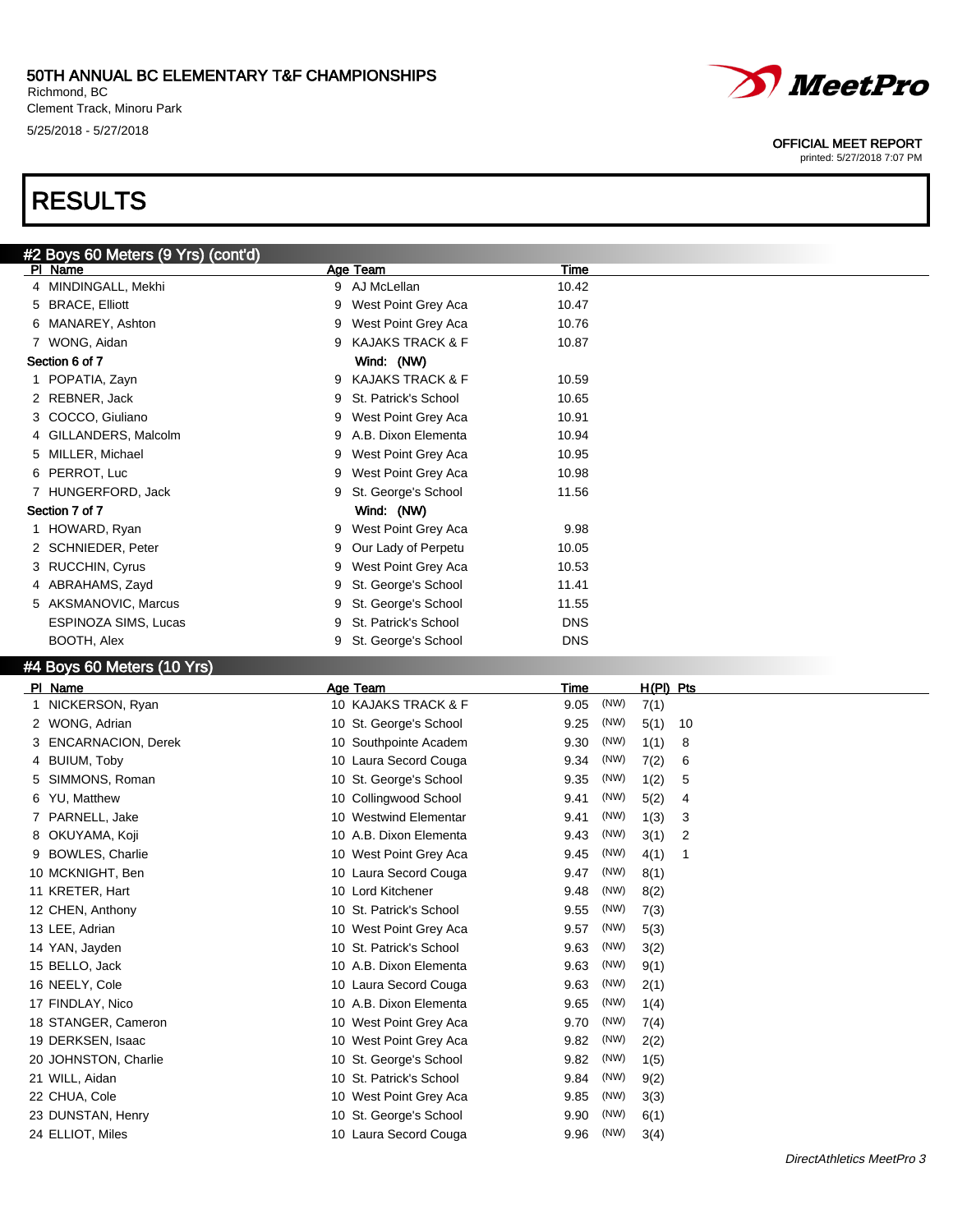Richmond, BC Clement Track, Minoru Park 5/25/2018 - 5/27/2018

# RESULTS



| 45 JONES, Quentin         | 10 West Point Grey Aca  | 10.52      | (NW) | 1(8)           |
|---------------------------|-------------------------|------------|------|----------------|
| 46 SORTO-COSSIO, Santiago | 10 Laura Secord Couga   | 10.53      | (NW) | 4(7)           |
| 47 MURSALIM, Jeidi        | 10 James Gilmore Elem   | 10.56      | (NW) | 4(8)           |
| 48 GIRARD, Rhys           | 10 Our Lady of Perpetu  | 10.56      | (NW) | 6(2)           |
| 49 AIDAN, Beresh          | 10 St. Patrick's School | 10.58      | (NW) | 2(6)           |
| 50 KONG, Jasper           | 10 St. George's School  | 10.61      | (NW) | 2(7)           |
| 51 WANG, Jasper           | 10 St. George's School  | 10.63      | (NW) | 9(5)           |
| 52 MENG, Quinton          | 10 West Point Grey Aca  | 10.72      | (NW) | 9(6)           |
| 53 PACHCHIGAR, Nikhil     | 10 St. George's School  | 10.83      | (NW) | 7(5)           |
| 54 PASHA, Shan-Abbas      | 10 KAJAKS TRACK & F     | 10.85      | (NW) | 5(6)           |
| 55 SEDIN, Erik            | 10 West Point Grey Aca  | 10.88      | (NW) | 6(3)           |
| 56 PEGADO, Evan           | 10 St. Patrick's School | 10.88      | (NW) | 6(4)           |
| 57 CHEN, Maxwell          | 10 St. George's School  | 10.90      | (NW) | 7(6)           |
| 58 AI, Edward             | 10 St. George's School  | 10.96      | (NW) | 5(7)           |
| 59 LEE, Rubin             | 10 St. Patrick's School | 11.03      | (NW) | 5(8)           |
| 60 GU, Kyle               | 10 West Point Grey Aca  | 11.39      | (NW) | 3(8)           |
| 61 GILL, Harrison         | 10 St. George's School  | 11.55      | (NW) | 9(7)           |
| 62 QU, Owen               | 10 West Point Grey Aca  | 11.70      | (NW) | 8(6)           |
| 63 LEE, Griffin           | 10 St. Patrick's School | 11.72      | (NW) | 6(5)           |
| 64 CANNON, Nicholas       | 10 West Point Grey Aca  | 12.09      | (NW) | 7(7)           |
| 65 SETHI, Ari             | 10 Southpointe Academ   | 12.24      | (NW) | 8(7)           |
| 66 CHEN, Brian            | 10 St. George's School  | 12.60      | (NW) | 6(6)           |
| STUART, Di                | 10 St. George's School  | <b>DNS</b> |      | $\overline{2}$ |
| HAMADA, Tai               | 10 KAJAKS TRACK & F     | <b>DNS</b> |      | 6              |
| KHAN, Ethan               | 10 Beach Grove Eleme    | <b>DNS</b> |      | 6              |
| REDPATH, Jack             | 10 St. George's School  | <b>DNS</b> |      | 9              |
|                           |                         |            |      |                |



OFFICIAL MEET REPORT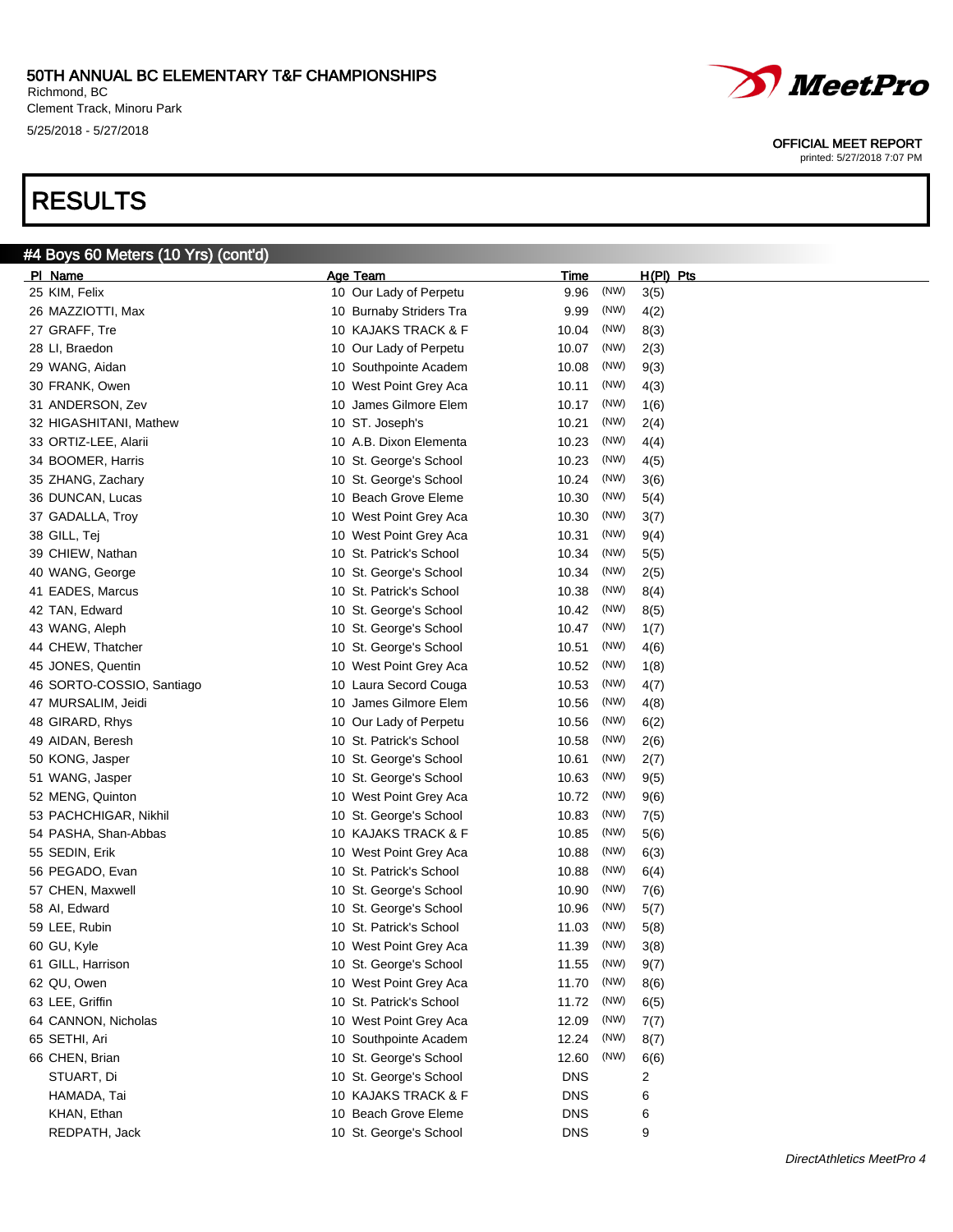Richmond, BC Clement Track, Minoru Park 5/25/2018 - 5/27/2018

# RESULTS

#### OFFICIAL MEET REPORT

| #4 Boys 60 Meters (10 Yrs) (cont'd) |                         |             |  |
|-------------------------------------|-------------------------|-------------|--|
| <b>SECTION RESULTS</b>              |                         |             |  |
| PI Name                             | Age Team                | <u>Time</u> |  |
| Section 1 of 9                      | Wind: (NW)              |             |  |
| 1 ENCARNACION, Derek                | 10 Southpointe Academ   | 9.30        |  |
| 2 SIMMONS, Roman                    | 10 St. George's School  | 9.35        |  |
| 3 PARNELL, Jake                     | 10 Westwind Elementar   | 9.41        |  |
| 4 FINDLAY, Nico                     | 10 A.B. Dixon Elementa  | 9.65        |  |
| 5 JOHNSTON, Charlie                 | 10 St. George's School  | 9.82        |  |
| 6 ANDERSON, Zev                     | 10 James Gilmore Elem   | 10.17       |  |
| 7 WANG, Aleph                       | 10 St. George's School  | 10.47       |  |
| 8 JONES, Quentin                    | 10 West Point Grey Aca  | 10.52       |  |
| Section 2 of 9                      | Wind: (NW)              |             |  |
| 1 NEELY, Cole                       | 10 Laura Secord Couga   | 9.63        |  |
| 2 DERKSEN, Isaac                    | 10 West Point Grey Aca  | 9.82        |  |
| 3 LI, Braedon                       | 10 Our Lady of Perpetu  | 10.07       |  |
| 4 HIGASHITANI, Mathew               | 10 ST. Joseph's         | 10.21       |  |
| 5 WANG, George                      | 10 St. George's School  | 10.34       |  |
| 6 AIDAN, Beresh                     | 10 St. Patrick's School | 10.58       |  |
| 7 KONG, Jasper                      | 10 St. George's School  | 10.61       |  |
| STUART, Di                          | 10 St. George's School  | <b>DNS</b>  |  |
| Section 3 of 9                      | Wind: (NW)              |             |  |
| 1 OKUYAMA, Koji                     | 10 A.B. Dixon Elementa  | 9.43        |  |
| 2 YAN, Jayden                       | 10 St. Patrick's School | 9.63        |  |
| 3 CHUA, Cole                        | 10 West Point Grey Aca  | 9.85        |  |
| 4 ELLIOT, Miles                     | 10 Laura Secord Couga   | 9.96        |  |
| 5 KIM, Felix                        | 10 Our Lady of Perpetu  | 9.96        |  |
| 6 ZHANG, Zachary                    | 10 St. George's School  | 10.24       |  |
| 7 GADALLA, Troy                     | 10 West Point Grey Aca  | 10.30       |  |
| 8 GU, Kyle                          | 10 West Point Grey Aca  | 11.39       |  |
| Section 4 of 9                      | Wind: (NW)              |             |  |
| 1 BOWLES, Charlie                   | 10 West Point Grey Aca  | 9.45        |  |
| 2 MAZZIOTTI, Max                    | 10 Burnaby Striders Tra | 9.99        |  |
| 3 FRANK, Owen                       | 10 West Point Grey Aca  | 10.11       |  |
| 4 ORTIZ-LEE, Alarii                 | 10 A.B. Dixon Elementa  | 10.23       |  |
| 5 BOOMER, Harris                    | 10 St. George's School  | 10.23       |  |
| 6 CHEW, Thatcher                    | 10 St. George's School  | 10.51       |  |
| 7 SORTO-COSSIO, Santiago            | 10 Laura Secord Couga   | 10.53       |  |
| 8 MURSALIM, Jeidi                   | 10 James Gilmore Elem   | 10.56       |  |
| Section 5 of 9                      | Wind: (NW)              |             |  |
| 1 WONG, Adrian                      | 10 St. George's School  | 9.25        |  |
| 2 YU, Matthew                       | 10 Collingwood School   | 9.41        |  |
| 3 LEE, Adrian                       | 10 West Point Grey Aca  | 9.57        |  |
| 4 DUNCAN, Lucas                     | 10 Beach Grove Eleme    | 10.30       |  |
| 5 CHIEW, Nathan                     | 10 St. Patrick's School | 10.34       |  |
| 6 PASHA, Shan-Abbas                 | 10 KAJAKS TRACK & F     | 10.85       |  |
| 7 Al, Edward                        | 10 St. George's School  | 10.96       |  |
| 8 LEE, Rubin                        | 10 St. Patrick's School | 11.03       |  |
|                                     |                         |             |  |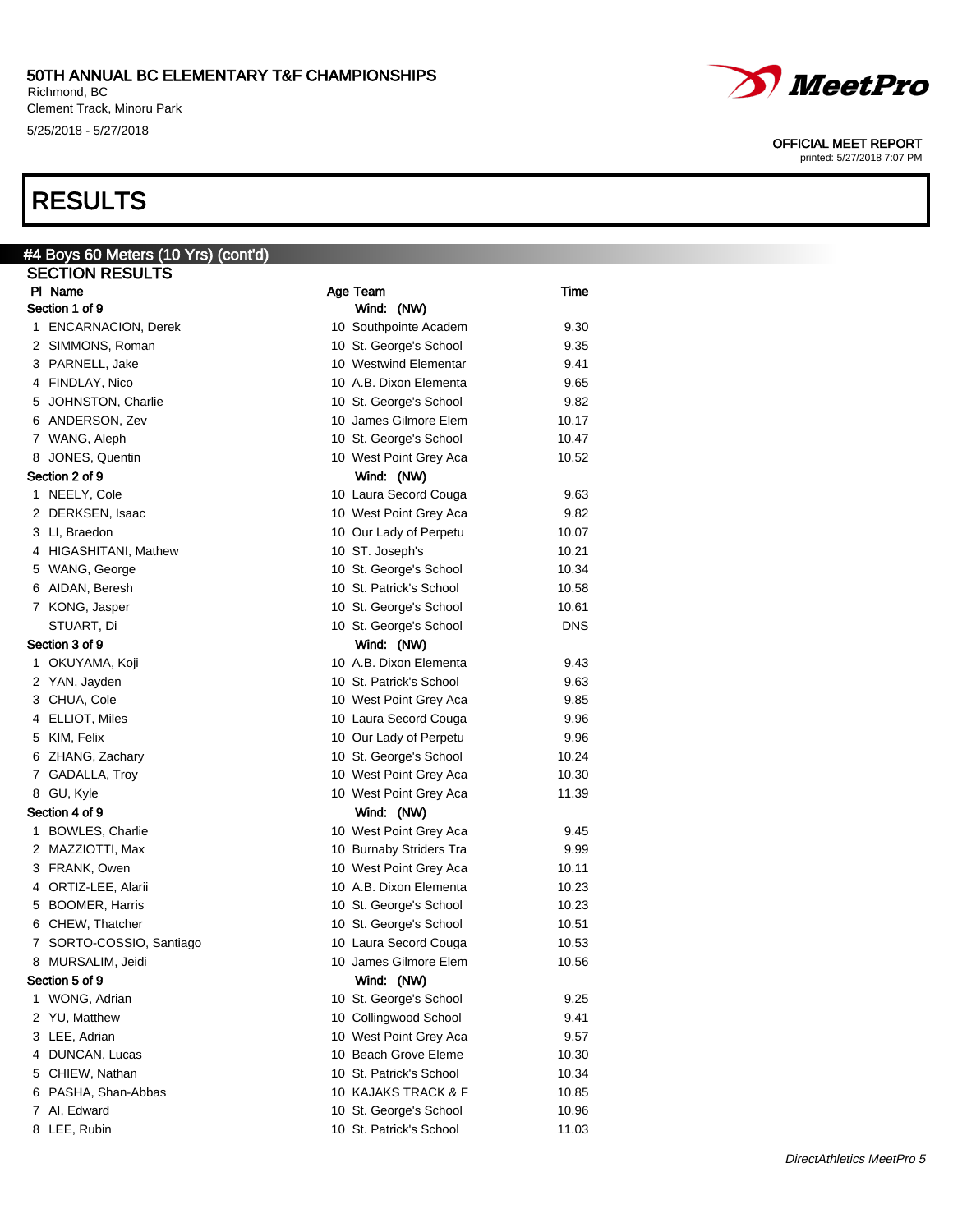Richmond, BC Clement Track, Minoru Park 5/25/2018 - 5/27/2018

# RESULTS



#### OFFICIAL MEET REPORT

| #4 Boys 60 Meters (10 Yrs) (cont'd) |                                           |            |                      |  |
|-------------------------------------|-------------------------------------------|------------|----------------------|--|
| PI Name                             | Age Team                                  | Time       |                      |  |
| Section 6 of 9                      | Wind: (NW)                                |            |                      |  |
| 1 DUNSTAN, Henry                    | 10 St. George's School                    | 9.90       |                      |  |
| 2 GIRARD, Rhys                      | 10 Our Lady of Perpetu                    | 10.56      |                      |  |
| 3 SEDIN, Erik                       | 10 West Point Grey Aca                    | 10.88      |                      |  |
| 4 PEGADO, Evan                      | 10 St. Patrick's School                   | 10.88      |                      |  |
| 5 LEE, Griffin                      | 10 St. Patrick's School                   | 11.72      |                      |  |
| 6 CHEN, Brian                       | 10 St. George's School                    | 12.60      |                      |  |
| HAMADA, Tai                         | 10 KAJAKS TRACK & F                       | <b>DNS</b> |                      |  |
| KHAN, Ethan                         | 10 Beach Grove Eleme                      | <b>DNS</b> |                      |  |
| Section 7 of 9                      | Wind: (NW)                                |            |                      |  |
| 1 NICKERSON, Ryan                   | 10 KAJAKS TRACK & F                       | 9.05       |                      |  |
| 2 BUIUM, Toby                       | 10 Laura Secord Couga                     | 9.34       |                      |  |
| 3 CHEN, Anthony                     | 10 St. Patrick's School                   | 9.55       |                      |  |
| 4 STANGER, Cameron                  | 10 West Point Grey Aca                    | 9.70       |                      |  |
| 5 PACHCHIGAR, Nikhil                | 10 St. George's School                    | 10.83      |                      |  |
| 6 CHEN, Maxwell                     | 10 St. George's School                    | 10.90      |                      |  |
| 7 CANNON, Nicholas                  | 10 West Point Grey Aca                    | 12.09      |                      |  |
| Section 8 of 9                      | Wind: (NW)                                |            |                      |  |
| 1 MCKNIGHT, Ben                     | 10 Laura Secord Couga                     | 9.47       |                      |  |
| 2 KRETER, Hart                      | 10 Lord Kitchener                         | 9.48       |                      |  |
| 3 GRAFF, Tre                        | 10 KAJAKS TRACK & F                       | 10.04      |                      |  |
| 4 EADES, Marcus                     | 10 St. Patrick's School                   | 10.38      |                      |  |
| 5 TAN, Edward                       | 10 St. George's School                    | 10.42      |                      |  |
| 6 QU, Owen                          | 10 West Point Grey Aca                    | 11.70      |                      |  |
| 7 SETHI, Ari                        | 10 Southpointe Academ                     | 12.24      |                      |  |
| Section 9 of 9                      | Wind: (NW)                                |            |                      |  |
| 1 BELLO, Jack                       | 10 A.B. Dixon Elementa                    | 9.63       |                      |  |
| 2 WILL, Aidan                       | 10 St. Patrick's School                   | 9.84       |                      |  |
| 3 WANG, Aidan                       | 10 Southpointe Academ                     | 10.08      |                      |  |
| 4 GILL, Tej                         | 10 West Point Grey Aca                    | 10.31      |                      |  |
| 5 WANG, Jasper                      | 10 St. George's School                    | 10.63      |                      |  |
| 6 MENG, Quinton                     | 10 West Point Grey Aca                    | 10.72      |                      |  |
| 7 GILL, Harrison                    | 10 St. George's School                    | 11.55      |                      |  |
| REDPATH, Jack                       | 10 St. George's School                    | <b>DNS</b> |                      |  |
| #193 Boys 60 Meters (11 Yrs)        |                                           |            |                      |  |
| PI Name                             | Age Team                                  | Time       | $H(PI)$ Pts          |  |
| 1 GEORGILAS, lossif (joe)           | 11 Burnaby Striders Tra                   | 8.87 (NW)  | 2(1)                 |  |
|                                     | $\sim$ $\sim$ $\sim$ $\sim$ $\sim$ $\sim$ | (1.11.1)   | $\sim$ $\sim$ $\sim$ |  |

|                           |                         | .     |      |           |   |
|---------------------------|-------------------------|-------|------|-----------|---|
| 1 GEORGILAS, lossif (joe) | 11 Burnaby Striders Tra | 8.87  | (NW) | 2(1)      |   |
| 2 SJOHOLM, Oliver         | 11 St. George's School  | 9.15  | (NW) | $3(1)$ 10 |   |
| 3 JESSUP, Davis           | 11 Simon Fraser         | 9.31  | (NW) | 3(2) 8    |   |
| 4 REMPEL, Benjamin        | 11 KAJAKS TRACK & F     | 9.52  | (NW) | 1(1)      |   |
| 5 BLOMERUS, Spencer       | 11 West Point Grey Aca  | 9.65  | (NW) | 2(2) 6    |   |
| 6 CHENG, Jason            | 11 ST. Joseph's         | 9.75  | (NW) | 3(3) 5    |   |
| 7 SEDIN, Valter           | 11 St. George's School  | 9.77  | (NW) | 1(2)      | 4 |
| 8 ZAPANTA, Zyann          | 11 ST. Joseph's         | 9.80  | (NW) | 1(3) 3    |   |
| 9 CREGO, Nolan            | 11 KAJAKS TRACK & F     | 9.91  | (NW) | 2(3)      |   |
| 10 MAY, Cole              | 11 St. George's School  | 10.03 | (NW) | $2(4)$ 2  |   |
|                           |                         |       |      |           |   |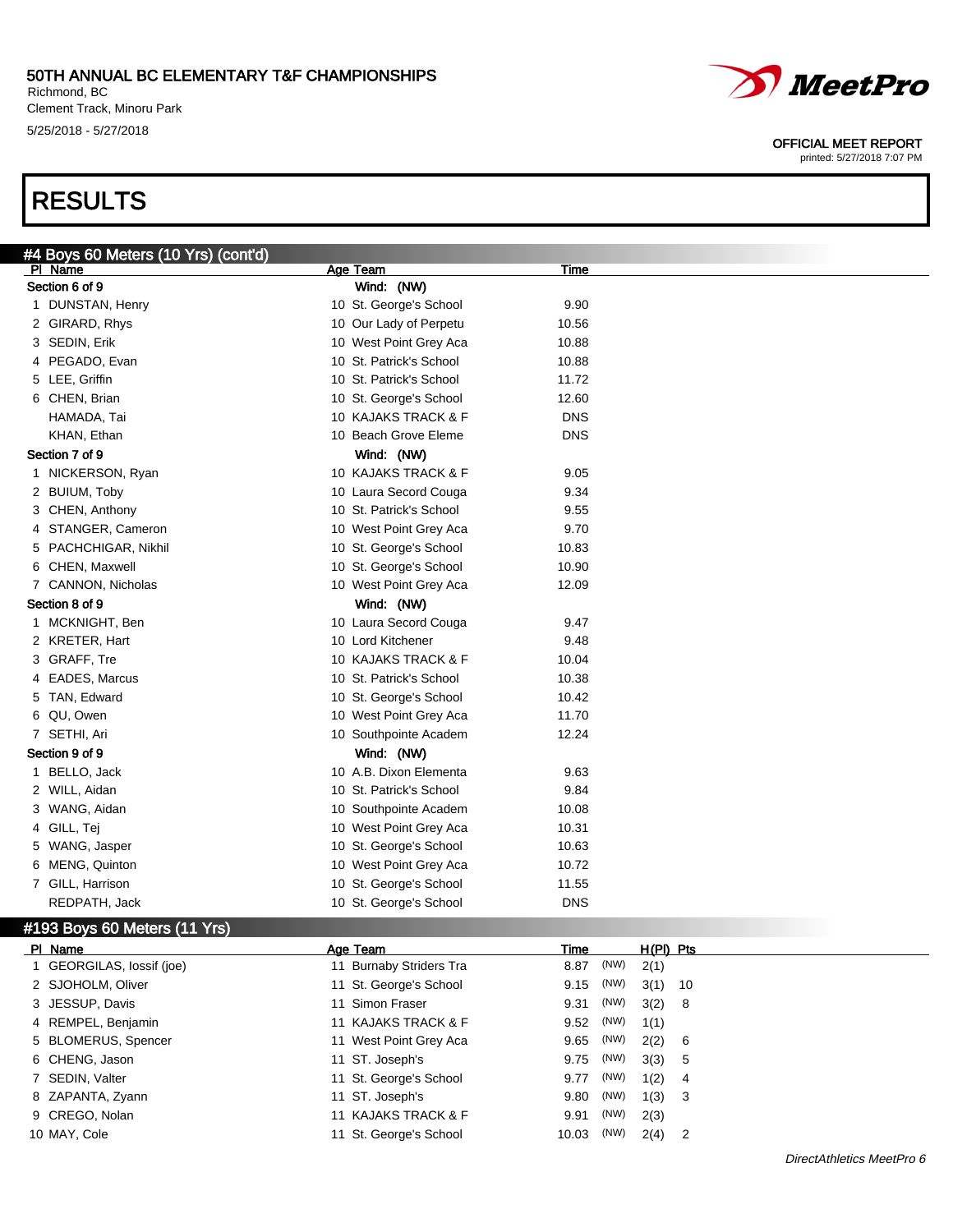Richmond, BC Clement Track, Minoru Park 5/25/2018 - 5/27/2018

# RESULTS



#### OFFICIAL MEET REPORT

|    | #193 Boys 60 Meters (11 Yrs) (cont'd) |   |                         |            |      |             |    |
|----|---------------------------------------|---|-------------------------|------------|------|-------------|----|
|    | PI Name                               |   | <b>Age Team</b>         | Time       |      | $H(PI)$ Pts |    |
|    | 11 SHEN, Max                          |   | 11 St. George's School  | 10.18      | (NW) | 3(4)        | 1  |
|    | 12 CASSADY, George                    |   | 11 St. George's School  | 10.27      | (NW) | 3(5)        |    |
|    | 13 MAR, Toby                          |   | 11 St. George's School  | 10.38      | (NW) | 2(5)        |    |
|    | 14 BAKER, Benjie                      |   | 11 St. George's School  | 11.00      | (NW) | 1(4)        |    |
|    | WITTSTOCK, Alexander                  |   | 11 West Point Grey Aca  | <b>DNS</b> |      | 1           |    |
|    | BAXTER, Jackson                       |   | 11 St. George's School  | <b>DNS</b> |      | 1           |    |
|    | MEIKLE, Cole                          |   | 11 St. George's School  | <b>DNS</b> |      | 2           |    |
|    | WATT, Sawyer                          |   | 11 St. George's School  | <b>DNS</b> |      | 2           |    |
|    | TIWARI, James                         |   | 11 Collingwood School   | <b>DNS</b> |      | 3           |    |
|    | BROWN, Angus                          |   | 11 St. George's School  | <b>DNS</b> |      | 3           |    |
|    | SIDHU, Sachin                         |   | 11 West Point Grey Aca  | <b>DNS</b> |      | 3           |    |
|    |                                       |   |                         |            |      |             |    |
|    | <b>SECTION RESULTS</b>                |   |                         |            |      |             |    |
|    | PI Name                               |   | Age Team                | Time       |      |             |    |
|    | Section 1 of 3                        |   | Wind: (NW)              |            |      |             |    |
|    | 1 REMPEL, Benjamin                    |   | 11 KAJAKS TRACK & F     | 9.52       |      |             |    |
|    | 2 SEDIN, Valter                       |   | 11 St. George's School  | 9.77       |      |             |    |
|    | 3 ZAPANTA, Zyann                      |   | 11 ST. Joseph's         | 9.80       |      |             |    |
|    | 4 BAKER, Benjie                       |   | 11 St. George's School  | 11.00      |      |             |    |
|    | WITTSTOCK, Alexander                  |   | 11 West Point Grey Aca  | <b>DNS</b> |      |             |    |
|    | BAXTER, Jackson                       |   | 11 St. George's School  | <b>DNS</b> |      |             |    |
|    | Section 2 of 3                        |   | Wind: (NW)              |            |      |             |    |
|    | 1 GEORGILAS, lossif (joe)             |   | 11 Burnaby Striders Tra | 8.87       |      |             |    |
|    | 2 BLOMERUS, Spencer                   |   | 11 West Point Grey Aca  | 9.65       |      |             |    |
|    | 3 CREGO, Nolan                        |   | 11 KAJAKS TRACK & F     | 9.91       |      |             |    |
|    | 4 MAY, Cole                           |   | 11 St. George's School  | 10.03      |      |             |    |
|    | 5 MAR, Toby                           |   | 11 St. George's School  | 10.38      |      |             |    |
|    | MEIKLE, Cole                          |   | 11 St. George's School  | <b>DNS</b> |      |             |    |
|    | WATT, Sawyer                          |   | 11 St. George's School  | <b>DNS</b> |      |             |    |
|    | Section 3 of 3                        |   | Wind: (NW)              |            |      |             |    |
|    | 1 SJOHOLM, Oliver                     |   | 11 St. George's School  | 9.15       |      |             |    |
|    | 2 JESSUP, Davis                       |   | 11 Simon Fraser         | 9.31       |      |             |    |
|    | 3 CHENG, Jason                        |   | 11 ST. Joseph's         | 9.75       |      |             |    |
|    | 4 SHEN, Max                           |   | 11 St. George's School  | 10.18      |      |             |    |
|    | 5 CASSADY, George                     |   | 11 St. George's School  | 10.27      |      |             |    |
|    | TIWARI, James                         |   | 11 Collingwood School   | <b>DNS</b> |      |             |    |
|    | BROWN, Angus                          |   | 11 St. George's School  | DNS        |      |             |    |
|    | SIDHU, Sachin                         |   | 11 West Point Grey Aca  | <b>DNS</b> |      |             |    |
|    | #6 Boys 100 Meters (9 Yrs)            |   |                         |            |      |             |    |
|    | PI Name                               |   | Age Team                | Time       |      | H(PI) Pts   |    |
| 1. | BOOTH, Alex                           |   | 9 St. George's School   | 15.37      | (NW) | 1(1)        | 10 |
|    | 2 LI, Bradley                         |   | 9 St. George's School   | 15.71      | (NW) | 5(1)        | 8  |
|    | 3 URBAN, Willem                       | 9 | St. George's School     | 15.84      | (NW) | 1(2)        | 6  |
| 4  | MARTIN, Drew                          | 9 | St. Patrick's School    | 16.03      | (NW) | 5(2)        | 5  |
| 5  | RENTZ, Asher                          | 9 | St. George's School     | 16.10      | (NW) | 4(1)        | 4  |
|    | 6 JANZEN, Lachlan                     |   | 9 West Point Grey Aca   | 16.10      | (NW) | 2(1)        | 3  |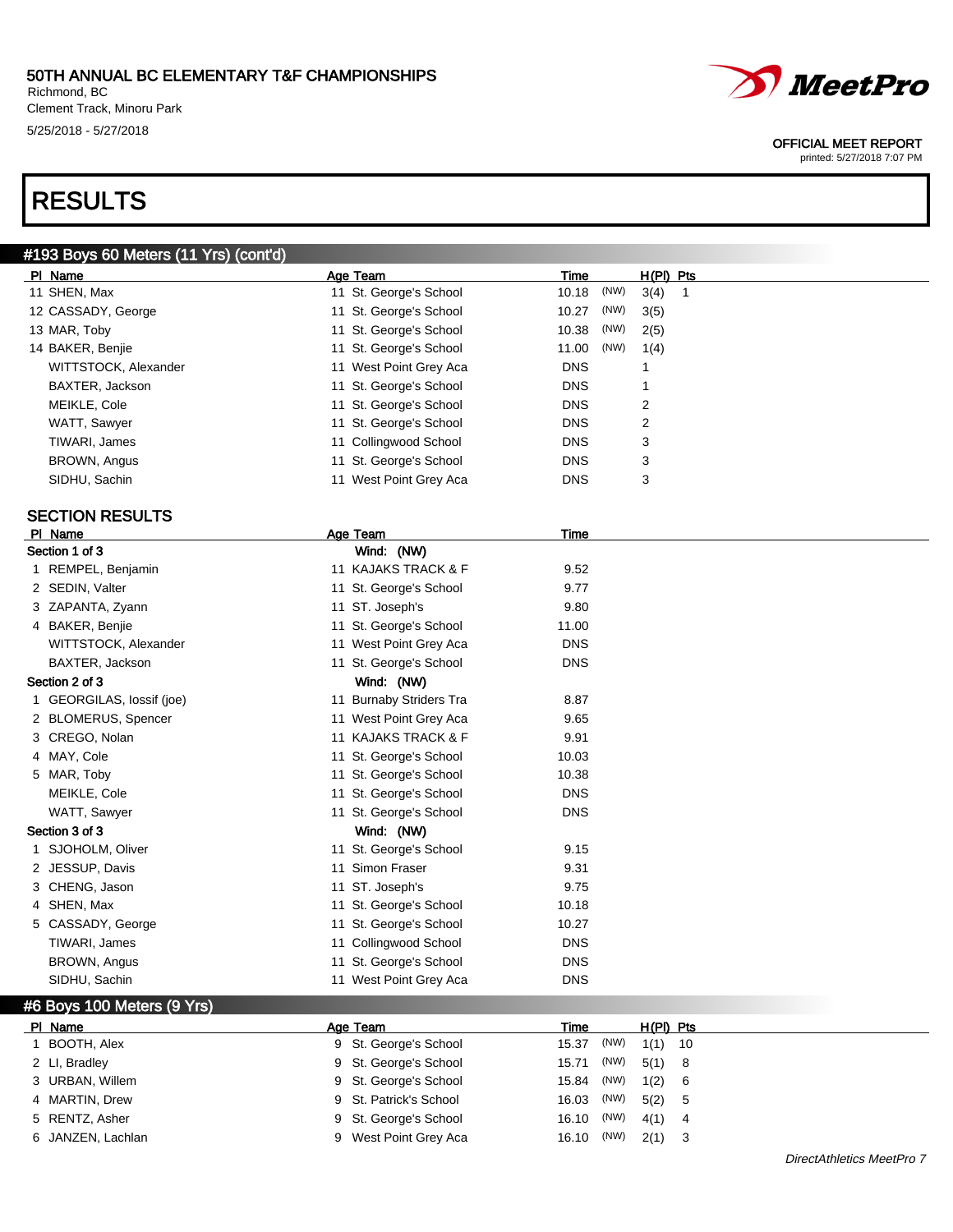Richmond, BC Clement Track, Minoru Park 5/25/2018 - 5/27/2018

#6 Boys 100 Meters (9 Yrs) (cont'd)

# RESULTS



OFFICIAL MEET REPORT

printed: 5/27/2018 7:07 PM

| PI Name                     | Age Team                          | Time<br>H(PI)<br>Pts                 |
|-----------------------------|-----------------------------------|--------------------------------------|
| 7 SJOHOLM, Felix            | St. George's School<br>9          | 16.21<br>(NW)<br>2(2)<br>2           |
| MCKAY, Gavin<br>8           | <b>General Currie Elem</b><br>9   | 16.37<br>(NW)<br>2(3)<br>$\mathbf 1$ |
| HARVEY, Kian<br>9           | St. George's School<br>9          | 16.46<br>(NW)<br>3(1)                |
| 10 LAZARE, Henry            | St. George's School<br>9          | (NW)<br>16.58<br>4(2)                |
| 11 BRACE, Elliott           | West Point Grey Aca<br>9          | (NW)<br>16.58<br>1(3)                |
| 12 HOWARD, Ryan             | West Point Grey Aca<br>9          | 16.60<br>(NW)<br>5(3)                |
| 13 SCHNIEDER, Peter         | Our Lady of Perpetu<br>9          | (NW)<br>16.64<br>5(4)                |
| 14 MINDINGALL, Mekhi        | AJ McLellan<br>9                  | (NW)<br>16.77<br>2(4)                |
| 15 JANG, Noah               | A.B. Dixon Elementa<br>9          | 16.88<br>(NW)<br>4(3)                |
| 16 RUCCHIN, Cyrus           | West Point Grey Aca<br>9          | (NW)<br>16.91<br>3(2)                |
| 17 KONG, Nathan             | A.B. Dixon Elementa<br>9          | (NW)<br>16.96<br>3(3)                |
| 18 ACEBEDO, Manny           | St. Patrick's School<br>9         | (NW)<br>17.10<br>4(4)                |
| 19 RUSTIA, Benjamin         | James Gilmore Elem<br>9           | 17.14<br>(NW)<br>3(4)                |
| 20 REBNER, Jack             | St. Patrick's School<br>9         | 17.39<br>(NW)<br>1(4)                |
| 21 POPATIA, Zayn            | <b>KAJAKS TRACK &amp; F</b><br>9  | 17.43<br>(NW)<br>5(5)                |
| 22 LEE, Ethen               | Southpointe Academ<br>9           | (NW)<br>17.45<br>1(5)                |
| 23 COCCO, Giuliano          | West Point Grey Aca<br>9          | (NW)<br>17.56<br>3(5)                |
| 24 TRAN, Xavier             | Our Lady of Perpetu<br>9          | (NW)<br>17.59<br>1(6)                |
| 25 TRAN, Gabriel            | Our Lady of Perpetu<br>9          | 17.68<br>(NW)<br>3(6)                |
| 26 GRAVISTIN, Josh          | <b>Stratford Hall School</b><br>9 | 17.74<br>(NW)<br>4(5)                |
| 27 COLE, Adam               | Lord Kitchener<br>9               | (NW)<br>17.75<br>4(6)                |
| 28 MILLER, Michael          | West Point Grey Aca<br>9          | (NW)<br>18.09<br>4(7)                |
| 29 SIEGENTHALER, Nico       | Lord Kitchener<br>9               | (NW)<br>18.11<br>5(6)                |
| 30 SANDESH, Pranav          | West Point Grey Aca<br>9          | (NW)<br>19.26<br>5(7)                |
| 31 RAMOS, Fabian            | A.B. Dixon Elementa<br>9          | (NW)<br>19.74<br>2(5)                |
| WOODE, Nolan                | Air Blastoff Lions<br>9           | <b>DNS</b><br>1                      |
| PERZ-FONTAN, Nicolas        | Our Lady of Perpetu<br>9          | 2<br><b>DNS</b>                      |
| <b>ESPINOZA SIMS, Lucas</b> | St. Patrick's School<br>9         | 3<br><b>DNS</b>                      |

### SECTION RESULTS

| PI Name              | Age Team               | Time       |  |
|----------------------|------------------------|------------|--|
| Section 1 of 5       | Wind: (NW)             |            |  |
| 1 BOOTH, Alex        | 9 St. George's School  | 15.37      |  |
| 2 URBAN, Willem      | 9 St. George's School  | 15.84      |  |
| 3 BRACE, Elliott     | 9 West Point Grey Aca  | 16.58      |  |
| 4 REBNER, Jack       | 9 St. Patrick's School | 17.39      |  |
| 5 LEE, Ethen         | 9 Southpointe Academ   | 17.45      |  |
| 6 TRAN, Xavier       | 9 Our Lady of Perpetu  | 17.59      |  |
| WOODE, Nolan         | 9 Air Blastoff Lions   | <b>DNS</b> |  |
| Section 2 of 5       | Wind: (NW)             |            |  |
| JANZEN, Lachlan      | 9 West Point Grey Aca  | 16.10      |  |
| 2 SJOHOLM, Felix     | 9 St. George's School  | 16.21      |  |
| 3 MCKAY, Gavin       | 9 General Currie Elem  | 16.37      |  |
| 4 MINDINGALL, Mekhi  | 9 AJ McLellan          | 16.77      |  |
| 5 RAMOS, Fabian      | 9 A.B. Dixon Elementa  | 19.74      |  |
| PERZ-FONTAN, Nicolas | 9 Our Lady of Perpetu  | <b>DNS</b> |  |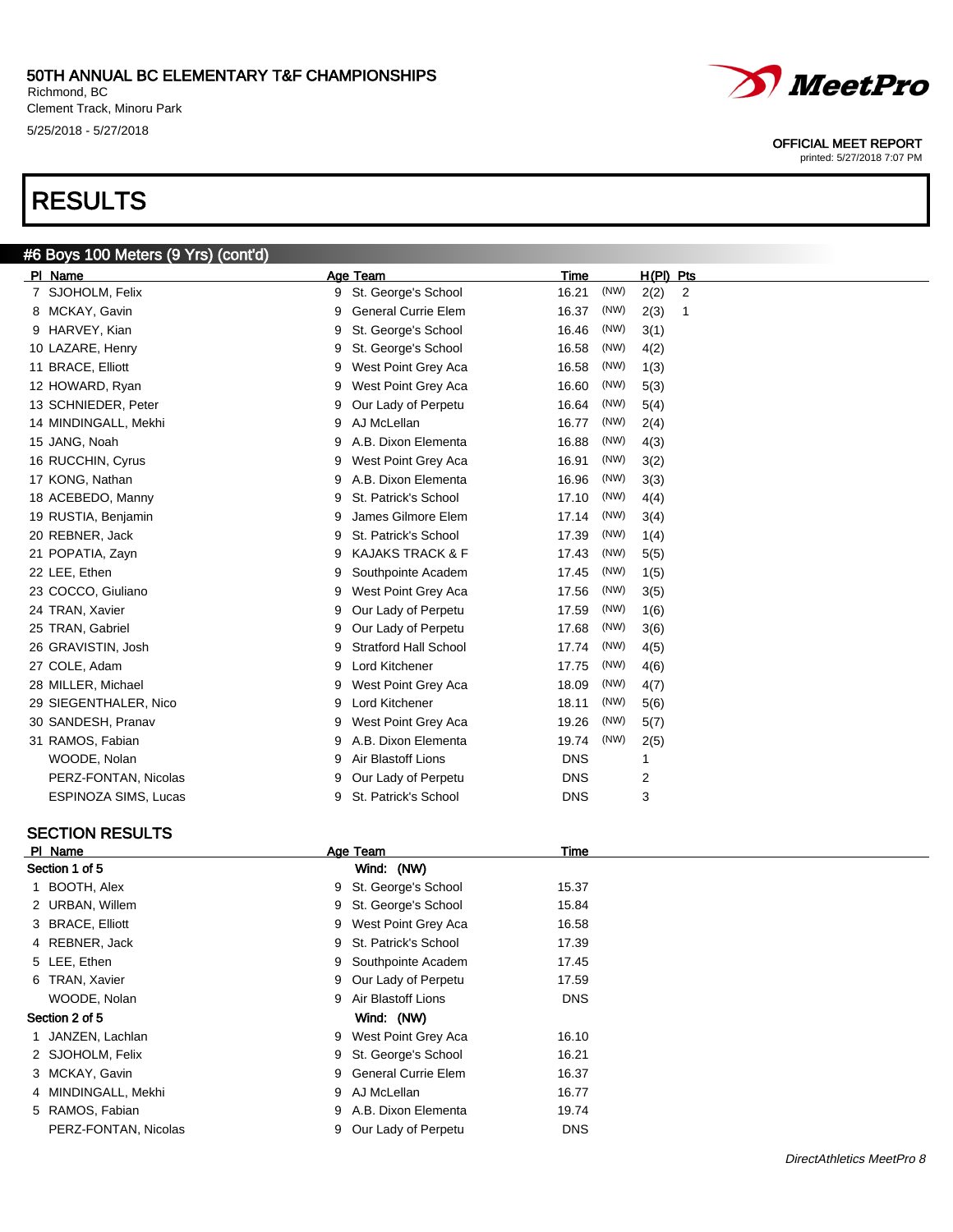Richmond, BC Clement Track, Minoru Park 5/25/2018 - 5/27/2018

# RESULTS



#### OFFICIAL MEET REPORT

|   | #6 Boys 100 Meters (9 Yrs) (cont'd)         |   |                                                   |                |              |              |              |  |
|---|---------------------------------------------|---|---------------------------------------------------|----------------|--------------|--------------|--------------|--|
|   | PI Name                                     |   | Age Team                                          | Time           |              |              |              |  |
|   | Section 3 of 5                              |   | Wind: (NW)                                        |                |              |              |              |  |
|   | 1 HARVEY, Kian                              | 9 | St. George's School                               | 16.46          |              |              |              |  |
|   | 2 RUCCHIN, Cyrus                            | 9 | West Point Grey Aca                               | 16.91          |              |              |              |  |
|   | 3 KONG, Nathan                              | 9 | A.B. Dixon Elementa                               | 16.96          |              |              |              |  |
|   | 4 RUSTIA, Benjamin                          | 9 | James Gilmore Elem                                | 17.14          |              |              |              |  |
|   | 5 COCCO, Giuliano                           | 9 | West Point Grey Aca                               | 17.56          |              |              |              |  |
|   | 6 TRAN, Gabriel                             | 9 | Our Lady of Perpetu                               | 17.68          |              |              |              |  |
|   | ESPINOZA SIMS, Lucas                        | 9 | St. Patrick's School                              | <b>DNS</b>     |              |              |              |  |
|   | Section 4 of 5                              |   | Wind: (NW)                                        |                |              |              |              |  |
|   | 1 RENTZ, Asher                              | 9 | St. George's School                               | 16.10          |              |              |              |  |
|   | 2 LAZARE, Henry                             | 9 | St. George's School                               | 16.58          |              |              |              |  |
|   | 3 JANG, Noah                                | 9 | A.B. Dixon Elementa                               | 16.88          |              |              |              |  |
|   | 4 ACEBEDO, Manny                            | 9 | St. Patrick's School                              | 17.10          |              |              |              |  |
|   | 5 GRAVISTIN, Josh                           | 9 | <b>Stratford Hall School</b>                      | 17.74          |              |              |              |  |
|   | 6 COLE, Adam                                | 9 | Lord Kitchener                                    | 17.75          |              |              |              |  |
|   | 7 MILLER, Michael                           | 9 | West Point Grey Aca                               | 18.09          |              |              |              |  |
|   | Section 5 of 5                              |   | Wind: (NW)                                        |                |              |              |              |  |
|   | 1 LI, Bradley                               | 9 | St. George's School                               | 15.71          |              |              |              |  |
|   | 2 MARTIN, Drew                              | 9 | St. Patrick's School                              | 16.03          |              |              |              |  |
|   | 3 HOWARD, Ryan                              | 9 | West Point Grey Aca                               | 16.60          |              |              |              |  |
|   | 4 SCHNIEDER, Peter                          | 9 | Our Lady of Perpetu                               | 16.64          |              |              |              |  |
|   | 5 POPATIA, Zayn                             | 9 | <b>KAJAKS TRACK &amp; F</b>                       | 17.43          |              |              |              |  |
|   | 6 SIEGENTHALER, Nico                        |   | Lord Kitchener                                    | 18.11          |              |              |              |  |
|   | 7 SANDESH, Pranav                           | 9 |                                                   | 19.26          |              |              |              |  |
|   |                                             | 9 | West Point Grey Aca                               |                |              |              |              |  |
|   | #8 Boys 100 Meters (10 Yrs)                 |   |                                                   |                |              |              |              |  |
|   | PI Name                                     |   | <b>Age Team</b>                                   | Time           |              | H(PI) Pts    |              |  |
| 1 | DACRES, Isaiah                              |   | 10 Unattached                                     | 14.44          | (NW)         | 6(1)         |              |  |
|   | 2 NICKERSON, Ryan                           |   | 10 KAJAKS TRACK & F                               | 14.47          | (NW)         | 2(1)         |              |  |
|   | 3 ENCARNACION, Derek                        |   | 10 Southpointe Academ                             | 14.90          | (NW)         | 3(1)         | 10           |  |
|   | 4 BUIUM, Toby                               |   | 10 Laura Secord Couga                             | 14.94          | (NW)         | 4(1)         | 8            |  |
|   | 5 SIMMONS, Roman                            |   | 10 St. George's School                            | 14.95          | (NW)         | 7(1)         | 6            |  |
|   | 6 BOWLES, Charlie                           |   | 10 West Point Grey Aca                            | 15.18          | (NW)         | 1(1)         | 5            |  |
|   | 7 AULD, Sam                                 |   | 10 West Point Grey Aca                            | 15.20          | (NW)         | 2(2)         | 4            |  |
|   | WONG, Adrian                                |   | 10 St. George's School                            | 15.23          | (NW)         | 8(1)         | 3            |  |
|   | 9 BELLO, Jack                               |   | 10 A.B. Dixon Elementa                            | 15.25          | (NW)         | 2(3)         | 2            |  |
|   | 10 MCKNIGHT, Ben                            |   | 10 Laura Secord Couga                             | 15.28          | (NW)         | 2(4)         | $\mathbf{1}$ |  |
|   | 11 PARNELL, Jake                            |   | 10 Westwind Elementar                             | 15.32          | (NW)         | 8(2)         |              |  |
|   | 12 KRETER, Hart                             |   | 10 Lord Kitchener                                 | 15.33          | (NW)         | 5(1)         |              |  |
|   | 13 YU, Matthew                              |   | 10 Collingwood School                             | 15.37          | (NW)         | 6(2)         |              |  |
|   | 14 SAYANI, Misha                            |   | 10 Burnaby Striders Tra                           | 15.39          | (NW)         | 8(3)         |              |  |
|   | 15 CHEN, Anthony                            |   | 10 St. Patrick's School                           | 15.40          | (NW)         | 3(2)         |              |  |
|   | 16 REDPATH, Jack                            |   | 10 St. George's School                            | 15.43          | (NW)         | 3(3)         |              |  |
|   | 17 ANTSCHERL, Oscar                         |   | 10 OCEAN ATHLETICS                                | 15.43          | (NW)         | 6(3)         |              |  |
|   |                                             |   |                                                   |                |              |              |              |  |
|   |                                             |   |                                                   |                |              |              |              |  |
|   | 18 YAN, Jayden                              |   | 10 St. Patrick's School                           | 15.46          | (NW)         | 3(4)         |              |  |
|   | 19 BOQUIST, Benjamin<br>20 STANGER, Cameron |   | 10 St. Patrick's School<br>10 West Point Grey Aca | 15.48<br>15.62 | (NW)<br>(NW) | 6(4)<br>7(2) |              |  |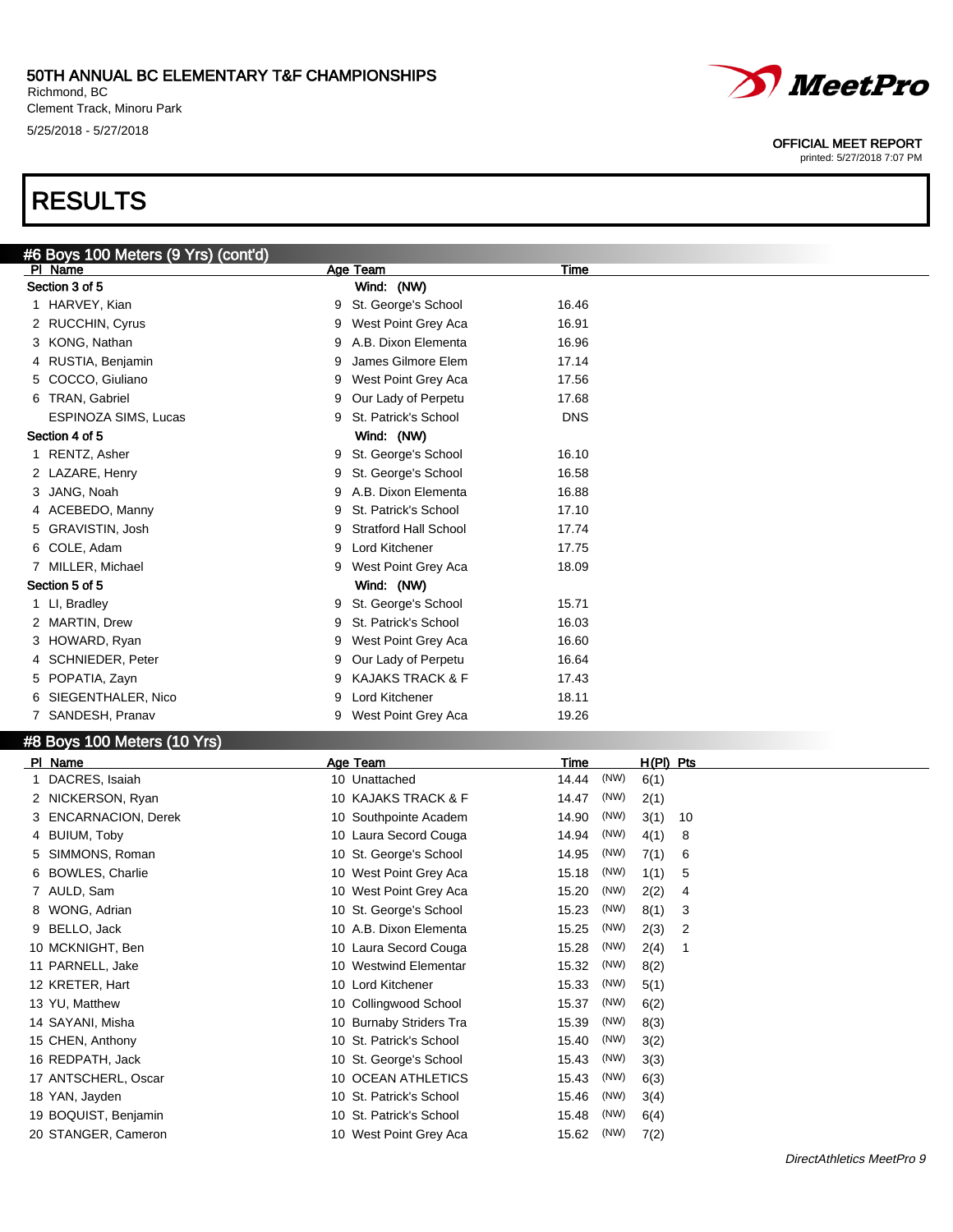Richmond, BC Clement Track, Minoru Park 5/25/2018 - 5/27/2018

# RESULTS



## SECTION RESULTS





OFFICIAL MEET REPORT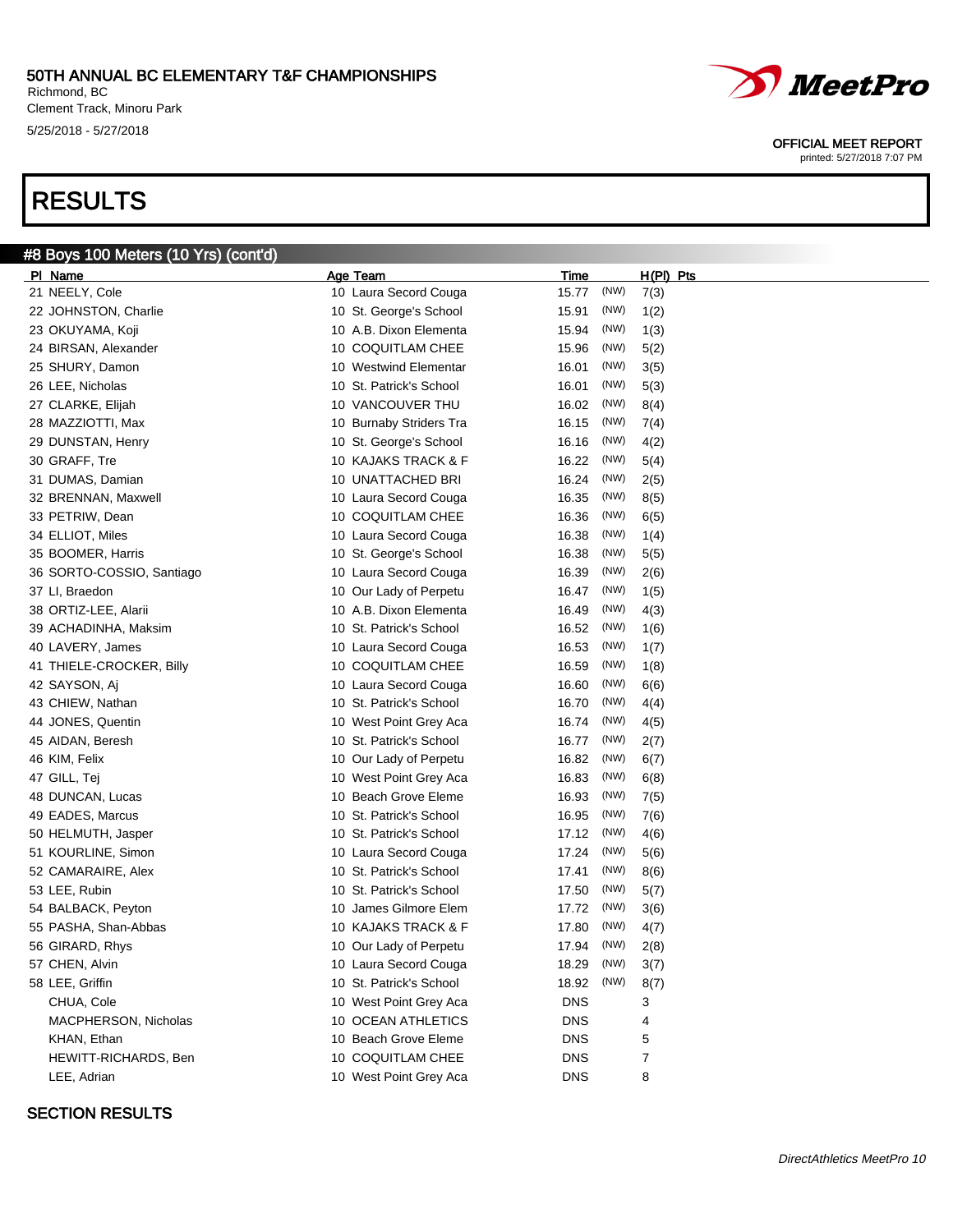Richmond, BC Clement Track, Minoru Park 5/25/2018 - 5/27/2018

# RESULTS



#### OFFICIAL MEET REPORT

| #8 Boys 100 Meters (10 Yrs) (cont'd) |                         |            |
|--------------------------------------|-------------------------|------------|
| PI Name                              | Age Team                | Time       |
| Section 1 of 8                       | Wind: (NW)              |            |
| 1 BOWLES, Charlie                    | 10 West Point Grey Aca  | 15.18      |
| 2 JOHNSTON, Charlie                  | 10 St. George's School  | 15.91      |
| 3 OKUYAMA, Koji                      | 10 A.B. Dixon Elementa  | 15.94      |
| 4 ELLIOT, Miles                      | 10 Laura Secord Couga   | 16.38      |
| 5 LI, Braedon                        | 10 Our Lady of Perpetu  | 16.47      |
| 6 ACHADINHA, Maksim                  | 10 St. Patrick's School | 16.52      |
| 7 LAVERY, James                      | 10 Laura Secord Couga   | 16.53      |
| 8 THIELE-CROCKER, Billy              | 10 COQUITLAM CHEE       | 16.59      |
| Section 2 of 8                       | Wind: (NW)              |            |
| 1 NICKERSON, Ryan                    | 10 KAJAKS TRACK & F     | 14.47      |
| 2 AULD, Sam                          | 10 West Point Grey Aca  | 15.20      |
| 3 BELLO, Jack                        | 10 A.B. Dixon Elementa  | 15.25      |
| 4 MCKNIGHT, Ben                      | 10 Laura Secord Couga   | 15.28      |
| 5 DUMAS, Damian                      | 10 UNATTACHED BRI       | 16.24      |
| 6 SORTO-COSSIO, Santiago             | 10 Laura Secord Couga   | 16.39      |
| 7 AIDAN, Beresh                      | 10 St. Patrick's School | 16.77      |
| 8 GIRARD, Rhys                       | 10 Our Lady of Perpetu  | 17.94      |
| Section 3 of 8                       | Wind: (NW)              |            |
| 1 ENCARNACION, Derek                 | 10 Southpointe Academ   | 14.90      |
| 2 CHEN, Anthony                      | 10 St. Patrick's School | 15.40      |
| 3 REDPATH, Jack                      | 10 St. George's School  | 15.43      |
| 4 YAN, Jayden                        | 10 St. Patrick's School | 15.46      |
| 5 SHURY, Damon                       | 10 Westwind Elementar   | 16.01      |
| 6 BALBACK, Peyton                    | 10 James Gilmore Elem   | 17.72      |
| 7 CHEN, Alvin                        | 10 Laura Secord Couga   | 18.29      |
| CHUA, Cole                           | 10 West Point Grey Aca  | <b>DNS</b> |
| Section 4 of 8                       | Wind: (NW)              |            |
| 1 BUIUM, Toby                        | 10 Laura Secord Couga   | 14.94      |
| 2 DUNSTAN, Henry                     | 10 St. George's School  | 16.16      |
| 3 ORTIZ-LEE, Alarii                  | 10 A.B. Dixon Elementa  | 16.49      |
| 4 CHIEW, Nathan                      | 10 St. Patrick's School | 16.70      |
| 5 JONES, Quentin                     | 10 West Point Grey Aca  | 16.74      |
| 6 HELMUTH, Jasper                    | 10 St. Patrick's School | 17.12      |
| 7 PASHA, Shan-Abbas                  | 10 KAJAKS TRACK & F     | 17.80      |
| MACPHERSON, Nicholas                 | 10 OCEAN ATHLETICS      | <b>DNS</b> |
| Section 5 of 8                       | Wind: (NW)              |            |
| 1 KRETER, Hart                       | 10 Lord Kitchener       | 15.33      |
| 2 BIRSAN, Alexander                  | 10 COQUITLAM CHEE       | 15.96      |
| 3 LEE, Nicholas                      | 10 St. Patrick's School | 16.01      |
| 4 GRAFF, Tre                         | 10 KAJAKS TRACK & F     | 16.22      |
| 5 BOOMER, Harris                     | 10 St. George's School  | 16.38      |
| 6 KOURLINE, Simon                    | 10 Laura Secord Couga   | 17.24      |
| 7 LEE, Rubin                         | 10 St. Patrick's School | 17.50      |
| KHAN, Ethan                          | 10 Beach Grove Eleme    | <b>DNS</b> |
| Section 6 of 8                       | Wind: (NW)              |            |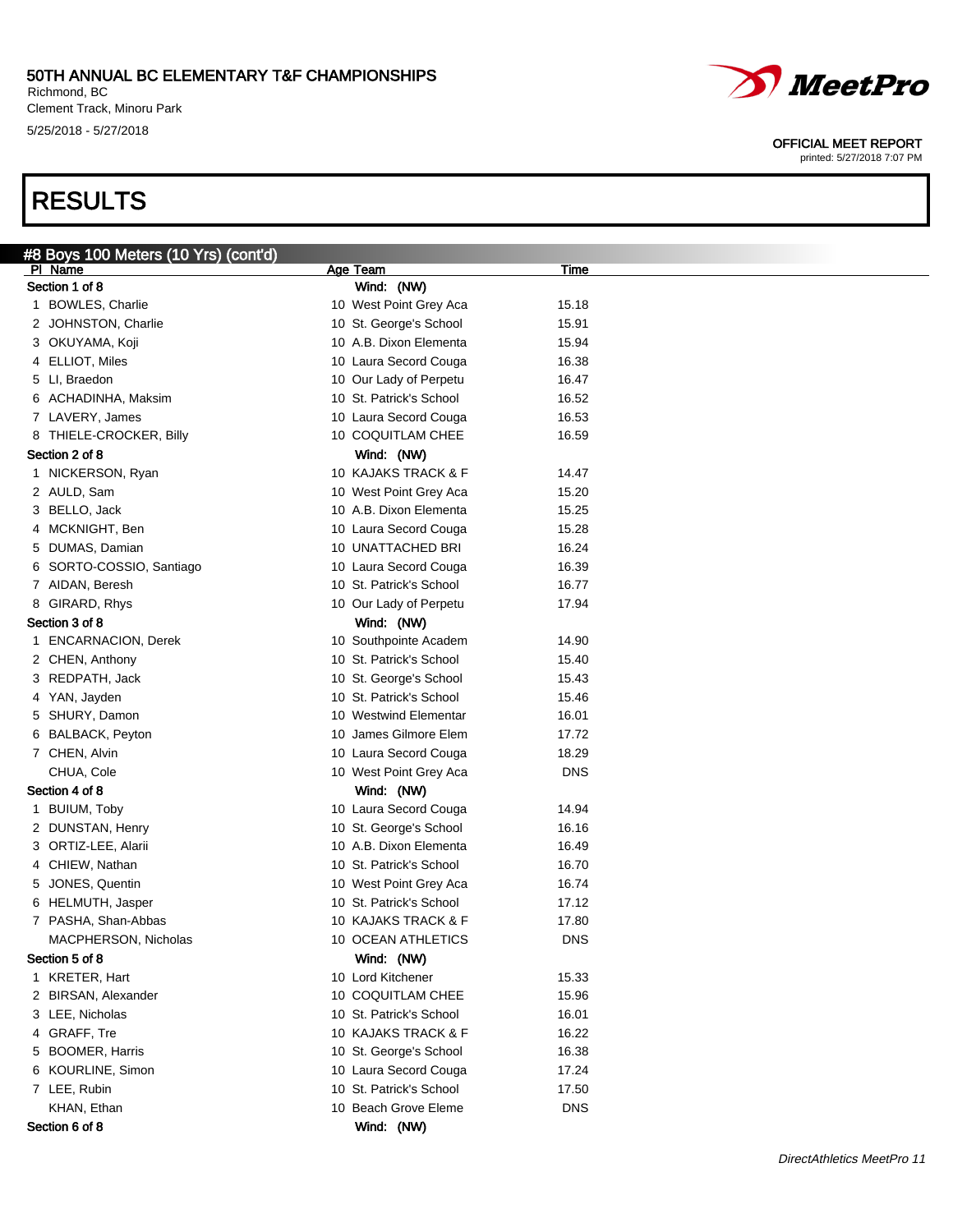Richmond, BC Clement Track, Minoru Park 5/25/2018 - 5/27/2018

# RESULTS

| #8 Boys 100 Meters (10 Yrs) (cont'd) |                         |            |
|--------------------------------------|-------------------------|------------|
| PI Name                              | Age Team                | Time       |
| 1 DACRES, Isaiah                     | 10 Unattached           | 14.44      |
| 2 YU, Matthew                        | 10 Collingwood School   | 15.37      |
| 3 ANTSCHERL, Oscar                   | 10 OCEAN ATHLETICS      | 15.43      |
| 4 BOQUIST, Benjamin                  | 10 St. Patrick's School | 15.48      |
| 5 PETRIW, Dean                       | 10 COQUITLAM CHEE       | 16.36      |
| 6 SAYSON, Ai                         | 10 Laura Secord Couga   | 16.60      |
| 7 KIM, Felix                         | 10 Our Lady of Perpetu  | 16.82      |
| 8 GILL, Tej                          | 10 West Point Grey Aca  | 16.83      |
| Section 7 of 8                       | Wind: (NW)              |            |
| 1 SIMMONS, Roman                     | 10 St. George's School  | 14.95      |
| 2 STANGER, Cameron                   | 10 West Point Grey Aca  | 15.62      |
| 3 NEELY, Cole                        | 10 Laura Secord Couga   | 15.77      |
| 4 MAZZIOTTI, Max                     | 10 Burnaby Striders Tra | 16.15      |
| 5 DUNCAN, Lucas                      | 10 Beach Grove Eleme    | 16.93      |
| 6 EADES, Marcus                      | 10 St. Patrick's School | 16.95      |
| HEWITT-RICHARDS, Ben                 | 10 COQUITLAM CHEE       | <b>DNS</b> |
| Section 8 of 8                       | Wind: (NW)              |            |
| 1 WONG, Adrian                       | 10 St. George's School  | 15.23      |
| 2 PARNELL, Jake                      | 10 Westwind Elementar   | 15.32      |
| 3 SAYANI, Misha                      | 10 Burnaby Striders Tra | 15.39      |
| 4 CLARKE, Elijah                     | 10 VANCOUVER THU        | 16.02      |
| 5 BRENNAN, Maxwell                   | 10 Laura Secord Couga   | 16.35      |
| 6 CAMARAIRE, Alex                    | 10 St. Patrick's School | 17.41      |
| 7 LEE, Griffin                       | 10 St. Patrick's School | 18.92      |
| LEE, Adrian                          | 10 West Point Grey Aca  | <b>DNS</b> |

### #10 Boys 100 Meters (11 Yrs)

Finals

### Pl Name Age Team Time H(Pl) Pts 1 GEORGILAS, Iossif (joe) 11 Burnaby Striders Tra 14.11 (NW) 2(1) 2 CHERNIAK, Mattias 11 West Point Grey Aca 14.25 (NW) 2(2) 10 3 WAKELIN, Tavish 11 Laura Secord Couga 14.31 (NW) 2(3) 8 4 ARDIZZONI, Massimo 11 UNATTACHED BRI 14.38 (NW) 2(4) 5 INSLEY, Kaleb 11 A.B. Dixon Elementa 14.70 (NW) 1(1) 6 6 JESSUP, Davis 11 Simon Fraser 14.76 (NW) 1(2) 5 7 SEVERIN, Jack 11 NorWesters Track & 14.80 (NW) 2(5) 8 SJOHOLM, Oliver 11 St. George's School 14.81 (NW) 1(3) 4 9 FRASER, Euan 11 Laura Secord Couga 14.93 (NW) 1(4) 3 10 JANZEN, Macallum 11 West Point Grey Aca 14.93 (NW) 2(6) 2 11 GARRAT, Arlen 11 Laura Secord Couga 15.00 (NW) 2(7) 1 12 CARLSON, Maclean 11 VANCOUVER THU 15.12 (NW) 2(8) 13 ZAPANTA, Zyann 15 11 ST. Joseph's 15.48 (NW) 1(5) 14 MAY, Cole 11 St. George's School 15.75 (NW) 1(6) GONZALES, Lucas 11 VANCOUVER THU DNS 1 STEINKE, Thomas 11 Lord Kitchener 11 Lord Kitchener 1

### SECTION RESULTS



#### OFFICIAL MEET REPORT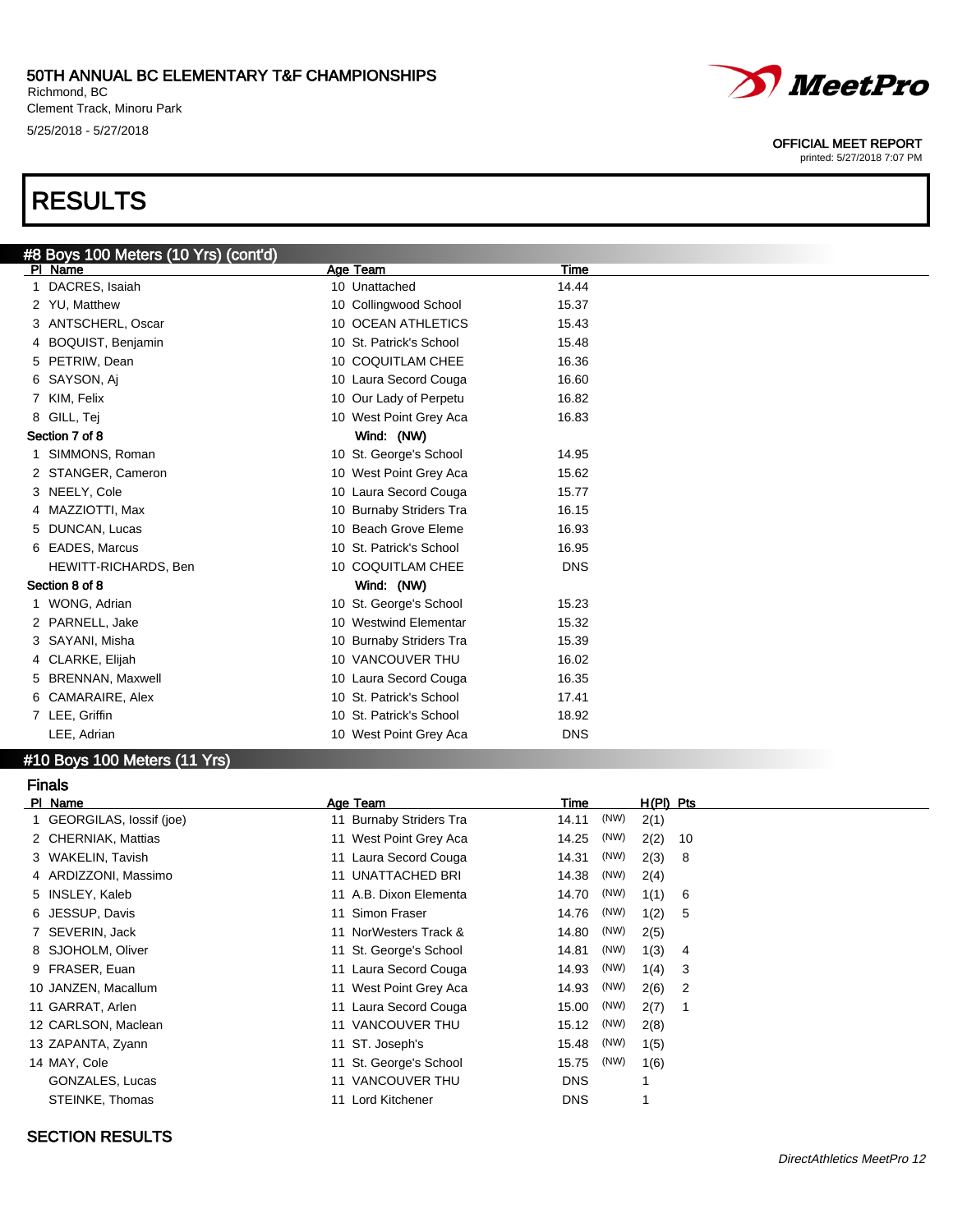Richmond, BC Clement Track, Minoru Park 5/25/2018 - 5/27/2018

# RESULTS

## #10 Boys 100 Meters (11 Yrs) (cont'd)

| <b>Finals</b>             |  |                         |                     |      |       |
|---------------------------|--|-------------------------|---------------------|------|-------|
| PI Name                   |  | Age Team                | <b>Time</b>         |      |       |
| Section 1 of 2            |  | Wind: (NW)              |                     |      |       |
| 1 INSLEY, Kaleb           |  | 11 A.B. Dixon Elementa  | 14.70               |      |       |
| 2 JESSUP, Davis           |  | 11 Simon Fraser         | 14.76               |      |       |
| 3 SJOHOLM, Oliver         |  | 11 St. George's School  | 14.81               |      |       |
| 4 FRASER, Euan            |  | 11 Laura Secord Couga   | 14.93               |      |       |
| 5 ZAPANTA, Zyann          |  | 11 ST. Joseph's         | 15.48               |      |       |
| 6 MAY, Cole               |  | 11 St. George's School  | 15.75               |      |       |
| GONZALES, Lucas           |  | 11 VANCOUVER THU        | <b>DNS</b>          |      |       |
| STEINKE, Thomas           |  | 11 Lord Kitchener       | <b>DNS</b>          |      |       |
| Section 2 of 2            |  | Wind: (NW)              |                     |      |       |
| 1 GEORGILAS, lossif (joe) |  | 11 Burnaby Striders Tra | 14.11               |      |       |
| 2 CHERNIAK, Mattias       |  | 11 West Point Grey Aca  | 14.25               |      |       |
| 3 WAKELIN, Tavish         |  | 11 Laura Secord Couga   | 14.31               |      |       |
| 4 ARDIZZONI, Massimo      |  | 11 UNATTACHED BRI       | 14.38               |      |       |
| 5 SEVERIN, Jack           |  | 11 NorWesters Track &   | 14.80               |      |       |
| 6 JANZEN, Macallum        |  | 11 West Point Grey Aca  | 14.93               |      |       |
| 7 GARRAT, Arlen           |  | 11 Laura Secord Couga   | 15.00               |      |       |
| 8 CARLSON, Maclean        |  | 11 VANCOUVER THU        | 15.12               |      |       |
| (Top 16 advance)          |  |                         |                     |      |       |
| <b>Prelims</b>            |  |                         |                     |      |       |
| PI Name                   |  | Age Team                | Time                |      | H(PI) |
| 1 GEORGILAS, lossif (joe) |  | 11 Burnaby Striders Tra | $14.21q$ (NW)       |      | 2(1)  |
| 2 CHERNIAK, Mattias       |  | 11 West Point Grey Aca  | 14.46q (NW)         |      | 5(1)  |
| 3 WAKELIN, Tavish         |  | 11 Laura Secord Couga   | 14.51 $q$ (NW)      |      | 4(1)  |
| 4 ARDIZZONI, Massimo      |  | 11 UNATTACHED BRI       | 14.52 $q$ (NW)      |      | 1(1)  |
| 5 CARLSON, Maclean        |  | 11 VANCOUVER THU        | $14.56q$ (NW)       |      | 1(2)  |
| 6 SEVERIN, Jack           |  | 11 NorWesters Track &   | 14.62 $q$ (NW)      |      | 3(1)  |
| 7 GARRAT, Arlen           |  | 11 Laura Secord Couga   | 14.70 $q$ (NW)      |      | 1(3)  |
| 8 JANZEN, Macallum        |  | 11 West Point Grey Aca  | 14.74 $q$ (NW)      |      | 3(2)  |
| 9 INSLEY, Kaleb           |  | 11 A.B. Dixon Elementa  | 14.96 $q$ (NW)      |      | 2(2)  |
| 10 JESSUP, Davis          |  | 11 Simon Fraser         | 15.14 $q$ (NW)      |      | 3(3)  |
| 11 SJOHOLM, Oliver        |  | 11 St. George's School  | 15.14 $q$ (NW)      |      | 4(2)  |
| 12 GONZALES, Lucas        |  | 11 VANCOUVER THU        | 15.22q (NW)         |      | 2(3)  |
| 13 FRASER, Euan           |  | 11 Laura Secord Couga   | $15.29q$ (NW)       |      | 5(2)  |
| 14 ZAPANTA, Zyann         |  | 11 ST. Joseph's         | 15.44 $\sigma$ (NW) |      | 7(1)  |
| 15 STEINKE, Thomas        |  | 11 Lord Kitchener       | 15.46q (NW)         |      | 1(4)  |
| 16 MAY, Cole              |  | 11 St. George's School  | 15.60 $q$ (NW)      |      | 7(2)  |
| 17 VAN PYKSTRA, Jonathan  |  | 11 Our Lady of Perpetu  | 15.62               | (NW) | 1(5)  |
| 18 MAIJER, Ben            |  | 11 St. George's School  | 15.63               | (NW) | 6(1)  |
| 19 TOONE, Owen            |  | 11 A.B. Dixon Elementa  | 15.63               | (NW) | 5(3)  |
| 20 TIWARI, James          |  | 11 Collingwood School   | 15.71               | (NW) | 7(3)  |
| 21 TARANGLE, Sebastian    |  | 11 St. Patrick's School | 15.74               | (NW) | 6(2)  |
| 22 CREGO, Nolan           |  | 11 KAJAKS TRACK & F     | 15.80               | (NW) | 1(6)  |
| 23 MURRAY, Andrew         |  | 11 A.B. Dixon Elementa  | 15.81               | (NW) | 4(3)  |
| 24 SEDIN, Valter          |  | 11 St. George's School  | 15.86               | (NW) | 2(4)  |

*MeetPro* 

OFFICIAL MEET REPORT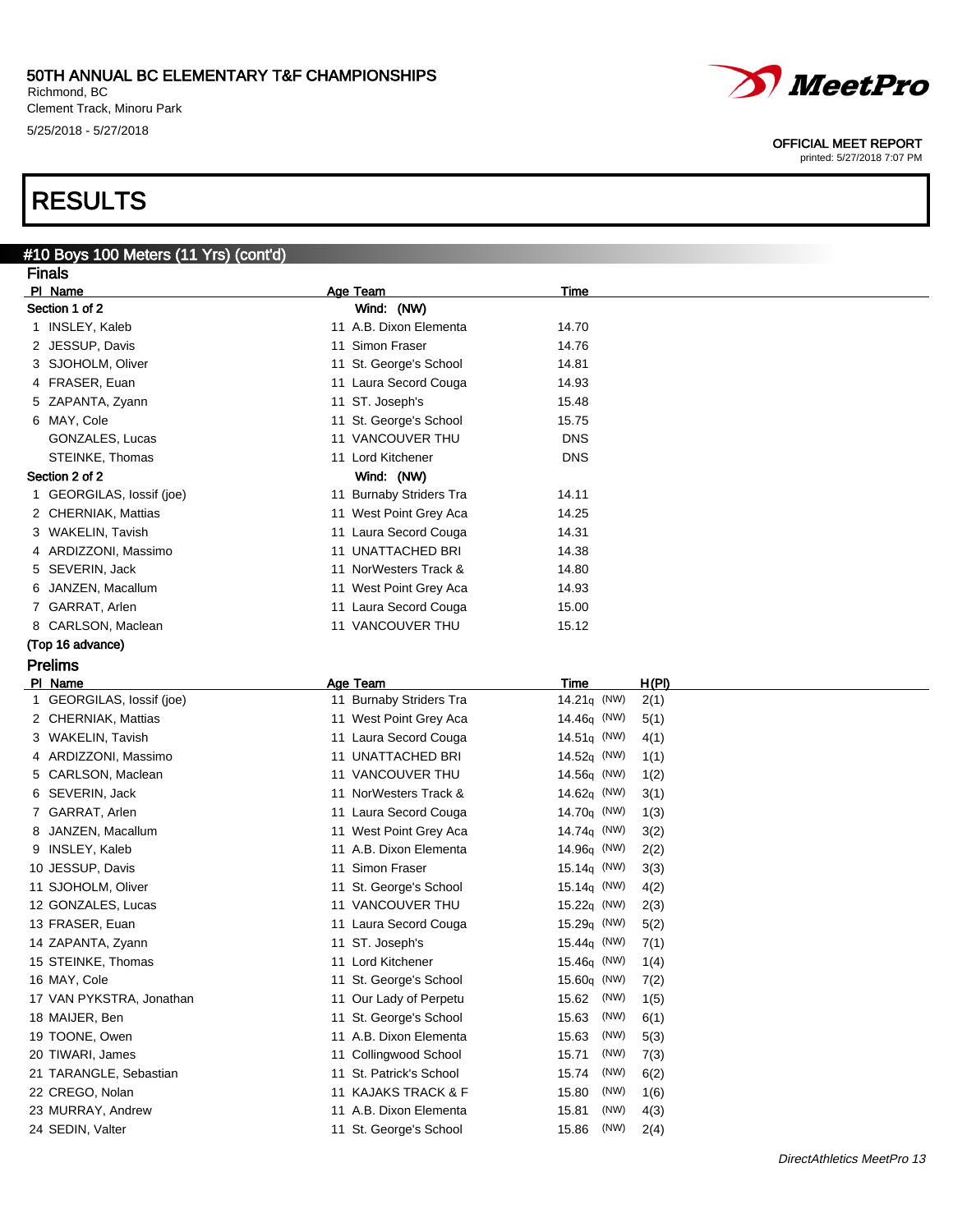Richmond, BC Clement Track, Minoru Park 5/25/2018 - 5/27/2018

# RESULTS

### #10 Boys 100 Meters (11 Yrs) (cont'd) (Top 16 advance) Prelims PI Name **Age Team** Age Team Time H(PI) 25 HANSELL CLARKE, Jorlan 11 Laura Secord Couga 15.88 (NW) 2(5) 26 YETERIAN, Roman 11 Lord Kitchener 15.89 (NW) 2(6) 27 ILICH, Ryder 15.91 CMP 11 West Point Grey Aca 15.91 (NW) 5(4) 28 SUNG, Dane 11 West Point Grey Aca 15.92 (NW) 2(7) 29 REMPEL, Benjamin 11 KAJAKS TRACK & F 15.92 (NW) 4(4) 30 CHEN, Tao Ming 15.95 (NW) 1(5) 11 Lord Kitchener 15.95 (NW) 1(5) 31 BAKKER, Daniel 11 James Gilmore Elem 16.00 (NW) 6(3) 32 HANSEN, Lukas 11 St. Patrick's School 16.03 (NW) 7(4) 33 EMES, Ben 11 St. Patrick's School 16.15 (NW) 4(6) 34 MCBRIDE, William 11 Laura Secord Couga 16.23 (NW) 4(7) 35 DUMAS, Dominic 11 UNATTACHED BRI 16.36 (NW) 6(4) 36 MEDICOFF-SANDER, Oren 11 James Gilmore Elem 16.44 (NW) 7(5) 37 LI, Austin 11 Lord Kitchener 16.54 (NW) 6(5) 38 CASSADY, George 11 St. George's School 16.56 (NW) 3(4) 39 LAI, Osmond 11 Lord Kitchener 16.69 (NW) 7(6) 40 ILICH, Mackay 16.79 (NW) 1(7) 11 West Point Grey Aca 16.79 (NW) 1(7) 41 SALUSTIA, Matteo 11 Laura Secord Couga 16.89 (NW) 3(5) 42 CHAYE, Harrison 11 Lord Kitchener 16.90 (NW) 5(5) 43 LI, Donnie 11 A.B. Dixon Elementa 17.59 (NW) 7(7) 44 PEREZ, Jose-Carlos 11 St. Patrick's School 17.68 (NW) 3(6) 45 LI, Ronnie 11 A.B. Dixon Elementa 17.68 (NW) 3(7) 46 VOLFBEYN, Nicholas 11 West Point Grey Aca 17.98 (NW) 6(6) 47 MATTHEW, Mcfeely 11 St. Patrick's School 18.11 (NW) 5(6) 48 HENRY, Lucca **11 Laura Secord Couga** 18.33 (NW) 6(7) 49 MAN, Lawrence **11 KAJAKS TRACK & F** 18.72 (NW) 5(7) LI, Derek 11 St. George's School DNS 5 GREEN, Jackson 11 West Point Grey Aca DNS 4 ROBERTSON, Max 11 Laura Secord Couga 11 David DNS 1 JACQUES, Will **11 Our Lady of Perpetu** DNS 6

### HEAT RESULTS

Prelims

| .                       |                        |                    |  |
|-------------------------|------------------------|--------------------|--|
| PI Name                 | Age Team               | <b>Time</b>        |  |
| Heat 1 of 7             | Wind: (NW)             |                    |  |
| 1 ARDIZZONI, Massimo    | 11 UNATTACHED BRI      | 14.52 <sub>g</sub> |  |
| 2 CARLSON, Maclean      | 11 VANCOUVER THU       | 14.56g             |  |
| 3 GARRAT, Arlen         | 11 Laura Secord Couga  | 14.70 <sub>g</sub> |  |
| 4 STEINKE, Thomas       | 11 Lord Kitchener      | 15.46g             |  |
| 5 VAN PYKSTRA, Jonathan | 11 Our Lady of Perpetu | 15.62              |  |
| 6 CREGO, Nolan          | 11 KAJAKS TRACK & F    | 15.80              |  |
| 7 ILICH, Mackay         | 11 West Point Grey Aca | 16.79              |  |
| ROBERTSON, Max          | 11 Laura Secord Couga  | <b>DNS</b>         |  |
| Heat 2 of 7             | (NW)<br>Wind:          |                    |  |

CARROS, Tyler **11 Laura Secord Couga** DNS 7

*MeetPro* 

OFFICIAL MEET REPORT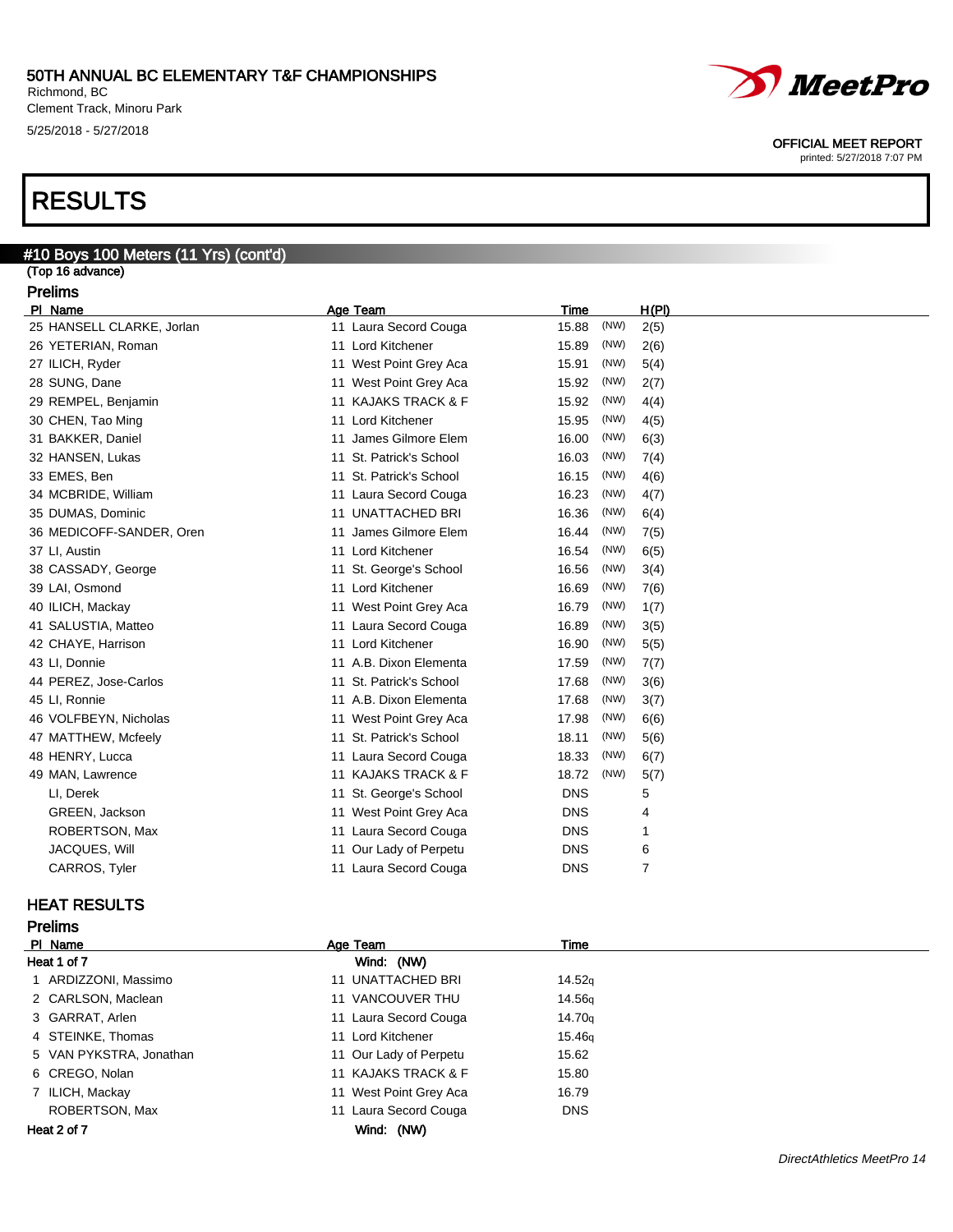Richmond, BC Clement Track, Minoru Park 5/25/2018 - 5/27/2018

# RESULTS

# #10 Boys 100 Meters (11 Yrs) (cont'd)

| <b>Prelims</b>            |                         |                            |
|---------------------------|-------------------------|----------------------------|
| PI Name                   | Age Team                | <u>Time</u>                |
| 1 GEORGILAS, lossif (joe) | 11 Burnaby Striders Tra | 14.21q                     |
| 2 INSLEY, Kaleb           | 11 A.B. Dixon Elementa  | 14.96q                     |
| 3 GONZALES, Lucas         | 11 VANCOUVER THU        | 15.22q                     |
| 4 SEDIN, Valter           | 11 St. George's School  | 15.86                      |
| 5 HANSELL CLARKE, Jorlan  | 11 Laura Secord Couga   | 15.88                      |
| 6 YETERIAN, Roman         | 11 Lord Kitchener       | 15.89                      |
| 7 SUNG, Dane              | 11 West Point Grey Aca  | 15.92                      |
| Heat 3 of 7               | Wind: (NW)              |                            |
| 1 SEVERIN, Jack           | 11 NorWesters Track &   | 14.62q                     |
| 2 JANZEN, Macallum        | 11 West Point Grey Aca  | 14.74 <sub>q</sub>         |
| 3 JESSUP, Davis           | 11 Simon Fraser         | 15.14q                     |
| 4 CASSADY, George         | 11 St. George's School  | 16.56                      |
| 5 SALUSTIA, Matteo        | 11 Laura Secord Couga   | 16.89                      |
| 6 PEREZ, Jose-Carlos      | 11 St. Patrick's School | 17.68                      |
| 7 LI, Ronnie              | 11 A.B. Dixon Elementa  | 17.68                      |
| Heat 4 of 7               | Wind: (NW)              |                            |
| 1 WAKELIN, Tavish         | 11 Laura Secord Couga   | 14.51q                     |
| 2 SJOHOLM, Oliver         | 11 St. George's School  | 15.14q                     |
| 3 MURRAY, Andrew          | 11 A.B. Dixon Elementa  | 15.81                      |
| 4 REMPEL, Benjamin        | 11 KAJAKS TRACK & F     | 15.92                      |
| 5 CHEN, Tao Ming          | 11 Lord Kitchener       | 15.95                      |
| 6 EMES, Ben               | 11 St. Patrick's School | 16.15                      |
| 7 MCBRIDE, William        | 11 Laura Secord Couga   | 16.23                      |
| GREEN, Jackson            | 11 West Point Grey Aca  | <b>DNS</b>                 |
| Heat 5 of 7               | Wind: (NW)              |                            |
| 1 CHERNIAK, Mattias       | 11 West Point Grey Aca  | 14.46q                     |
| 2 FRASER, Euan            | 11 Laura Secord Couga   | 15.29q                     |
| 3 TOONE, Owen             | 11 A.B. Dixon Elementa  | 15.63                      |
| 4 ILICH, Ryder            | 11 West Point Grey Aca  | 15.91                      |
| 5 CHAYE, Harrison         | 11 Lord Kitchener       | 16.90                      |
| 6 MATTHEW, Mcfeely        | 11 St. Patrick's School | 18.11                      |
| 7 MAN, Lawrence           | 11 KAJAKS TRACK & F     | 18.72                      |
| LI, Derek                 | 11 St. George's School  | <b>DNS</b>                 |
| Heat 6 of 7               | Wind: (NW)              |                            |
| 1 MAIJER, Ben             | 11 St. George's School  | 15.63                      |
| 2 TARANGLE, Sebastian     | 11 St. Patrick's School | 15.74                      |
| 3 BAKKER, Daniel          | 11 James Gilmore Elem   | 16.00                      |
| 4 DUMAS, Dominic          | 11 UNATTACHED BRI       | 16.36                      |
| 5 LI, Austin              | 11 Lord Kitchener       | 16.54                      |
| 6 VOLFBEYN, Nicholas      | 11 West Point Grey Aca  | 17.98                      |
| 7 HENRY, Lucca            | 11 Laura Secord Couga   | 18.33                      |
| JACQUES, Will             | 11 Our Lady of Perpetu  | <b>DNS</b>                 |
| Heat 7 of 7               | Wind: (NW)              |                            |
| 1 ZAPANTA, Zyann          | 11 ST. Joseph's         | 15.44 <sub>q</sub>         |
| 2 MAY, Cole               | 11 St. George's School  | 15.60q                     |
|                           |                         |                            |
|                           |                         | DirectAthletics MeetPro 15 |



OFFICIAL MEET REPORT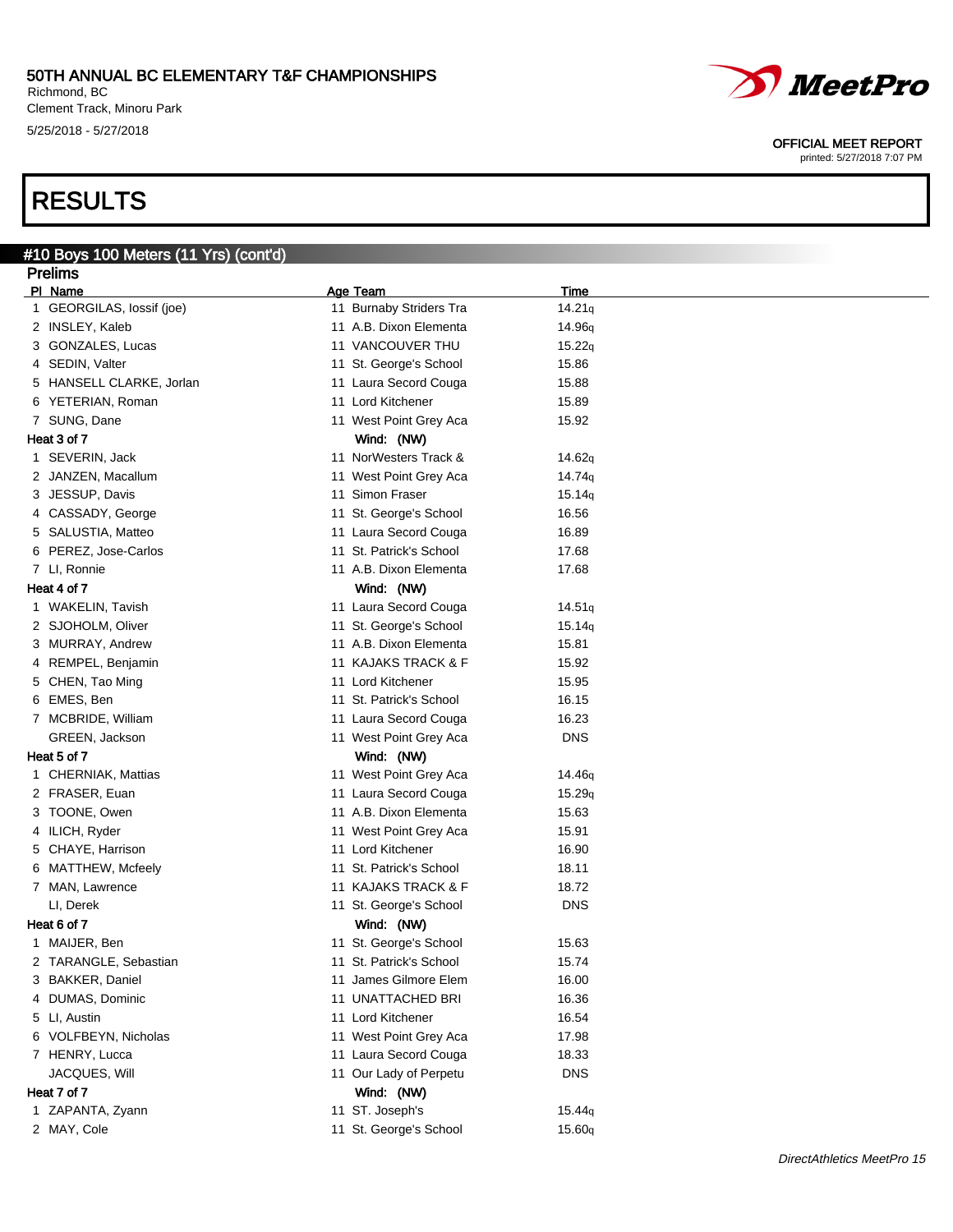Richmond, BC Clement Track, Minoru Park 5/25/2018 - 5/27/2018



#### OFFICIAL MEET REPORT

printed: 5/27/2018 7:07 PM

# RESULTS

#### #10 Boys 100 Meters (11 Yrs) (cont'd) Prelims

| <b>Prelims</b>          |                         |            |  |
|-------------------------|-------------------------|------------|--|
| PI Name                 | Age Team                | Time       |  |
| 3 TIWARI, James         | 11 Collingwood School   | 15.71      |  |
| 4 HANSEN, Lukas         | 11 St. Patrick's School | 16.03      |  |
| 5 MEDICOFF-SANDER, Oren | 11 James Gilmore Elem   | 16.44      |  |
| 6 LAI, Osmond           | 11 Lord Kitchener       | 16.69      |  |
| 7 LI, Donnie            | 11 A.B. Dixon Elementa  | 17.59      |  |
| CARROS, Tyler           | 11 Laura Secord Couga   | <b>DNS</b> |  |
|                         |                         |            |  |

### #12 Boys 100 Meters (12 Yrs)

Finals

| PI Name                    | Age Team                  | Time          | $H(PI)$ Pts |                |
|----------------------------|---------------------------|---------------|-------------|----------------|
| 1 BROWN, Isaac             | 12 St. George's School    | (NW)<br>13.20 | 2(1)        | 10             |
| 2 YIN, Jason               | 12 St. George's School    | (NW)<br>13.53 | 2(2)        | -8             |
| 3 ADAMS, Michael           | 12 West Point Grey Aca    | (NW)<br>13.83 | 2(3)        | -6             |
| 4 DE COTIIS, Innocenzo     | 12 KAJAKS TRACK & F       | (NW)<br>14.16 | 2(4)        |                |
| 5 CHAN, Otis               | 12 Lord Kitchener         | (NW)<br>14.22 | 2(5)        | 5              |
| 6 ARMOUR, Nicholas         | 12 St. Patrick's School   | (NW)<br>14.29 | 2(6)        | 4              |
| 7 JONES, Wesley            | 12 West Point Grey Aca    | (NW)<br>14.48 | 1(1)        | 3              |
| 8 CURRY, Richard           | 12 OCEAN ATHLETICS        | (NW)<br>14.57 | 1(2)        |                |
| 9 JOSH, Rudd               | 12 Our Lady of Perpetu    | (NW)<br>14.60 | 2(7)        | $\overline{2}$ |
| 10 GU, Nathan              | 12 St. George's School    | (NW)<br>14.66 | 1(3)        | -1             |
| 11 DE LA PENA, Gilberto    | <b>12 OCEAN ATHLETICS</b> | (NW)<br>14.79 | 1(4)        |                |
| 12 SCHRODER-KRAUSE, Joseph | 12 St. Patrick's School   | (NW)<br>14.87 | 1(5)        |                |
| 13 EVAN, Palmer            | 12 Our Lady of Perpetu    | (NW)<br>14.87 | 1(6)        |                |
| 14 MONTESSORI, Jose        | 12 VANCOUVER OLY          | (NW)<br>15.47 | 1(7)        |                |
| 15 BOWLES, Dylan           | 12 West Point Grey Aca    | (NW)<br>20.63 | 2(8)        |                |
| PEARSE, James              | 12 St. Patrick's School   | <b>DNS</b>    |             |                |

### SECTION RESULTS

Finals

| PI Name                   | Age Team                | Time       |  |
|---------------------------|-------------------------|------------|--|
| Section 1 of 2            | Wind: (NW)              |            |  |
| JONES, Wesley             | 12 West Point Grey Aca  | 14.48      |  |
| 2 CURRY, Richard          | 12 OCEAN ATHLETICS      | 14.57      |  |
| 3 GU, Nathan              | 12 St. George's School  | 14.66      |  |
| 4 DE LA PENA, Gilberto    | 12 OCEAN ATHLETICS      | 14.79      |  |
| 5 SCHRODER-KRAUSE, Joseph | 12 St. Patrick's School | 14.87      |  |
| 6 EVAN, Palmer            | 12 Our Lady of Perpetu  | 14.87      |  |
| 7 MONTESSORI, Jose        | 12 VANCOUVER OLY        | 15.47      |  |
| PEARSE, James             | 12 St. Patrick's School | <b>DNS</b> |  |
| Section 2 of 2            | Wind: (NW)              |            |  |
| 1 BROWN, Isaac            | 12 St. George's School  | 13.20      |  |
| 2 YIN, Jason              | 12 St. George's School  | 13.53      |  |
| 3 ADAMS, Michael          | 12 West Point Grey Aca  | 13.83      |  |
| 4 DE COTIIS, Innocenzo    | 12 KAJAKS TRACK & F     | 14.16      |  |
| 5 CHAN, Otis              | 12 Lord Kitchener       | 14.22      |  |
| 6 ARMOUR, Nicholas        | 12 St. Patrick's School | 14.29      |  |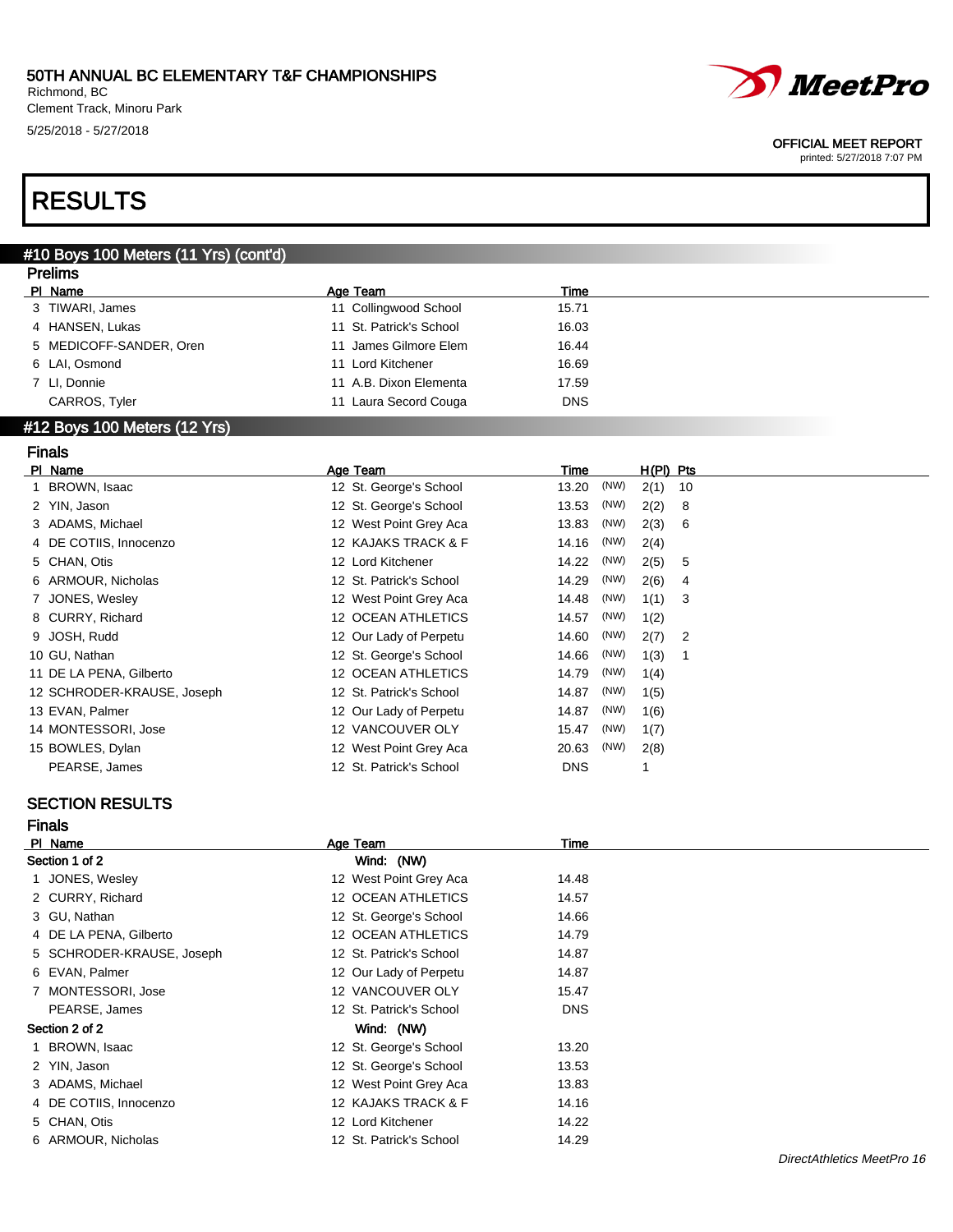Richmond, BC Clement Track, Minoru Park 5/25/2018 - 5/27/2018

# RESULTS

| #12 Boys 100 Meters (12 Yrs) (cont'd) |                         |                             |  |  |  |
|---------------------------------------|-------------------------|-----------------------------|--|--|--|
| <b>Finals</b>                         |                         |                             |  |  |  |
| PI Name                               | <b>Age Team</b>         | <b>Time</b>                 |  |  |  |
| 7 JOSH, Rudd                          | 12 Our Lady of Perpetu  | 14.60                       |  |  |  |
| 8 BOWLES, Dylan                       | 12 West Point Grey Aca  | 20.63                       |  |  |  |
| (Top 16 advance)                      |                         |                             |  |  |  |
| <b>Prelims</b>                        |                         |                             |  |  |  |
| PI Name                               | <b>Age Team</b>         | H(PI)<br>Time               |  |  |  |
| 1 YIN, Jason                          | 12 St. George's School  | 13.40q (NW)<br>1(1)         |  |  |  |
| 2 BROWN, Isaac                        | 12 St. George's School  | 13.44 $\sigma$ (NW)<br>4(1) |  |  |  |
| 3 ADAMS, Michael                      | 12 West Point Grey Aca  | $13.53q$ (NW)<br>6(1)       |  |  |  |
| 4 BOWLES, Dylan                       | 12 West Point Grey Aca  | $13.82q$ (NW)<br>2(1)       |  |  |  |
| 5 ARMOUR, Nicholas                    | 12 St. Patrick's School | 14.15 $q$ (NW)<br>6(2)      |  |  |  |
| 6 DE COTIIS, Innocenzo                | 12 KAJAKS TRACK & F     | 4(2)<br>14.16 $q$ (NW)      |  |  |  |
| 7 JOSH, Rudd                          | 12 Our Lady of Perpetu  | 14.34 $\sigma$ (NW)<br>1(2) |  |  |  |
| 8 CHAN, Otis                          | 12 Lord Kitchener       | 14.37 $q$ (NW)<br>5(1)      |  |  |  |
| 9 DE LA PENA, Gilberto                | 12 OCEAN ATHLETICS      | 14.58 $q$ (NW)<br>2(2)      |  |  |  |
| 10 JONES, Wesley                      | 12 West Point Grey Aca  | 14.60 $q$ (NW)<br>3(1)      |  |  |  |
| 11 EVAN, Palmer                       | 12 Our Lady of Perpetu  | 14.62 $q$ (NW)<br>2(3)      |  |  |  |
| 12 CURRY, Richard                     | 12 OCEAN ATHLETICS      | $14.70q$ (NW)<br>3(2)       |  |  |  |
| 13 SCHRODER-KRAUSE, Joseph            | 12 St. Patrick's School | 14.76g (NW)<br>2(4)         |  |  |  |
| 14 GU, Nathan                         | 12 St. George's School  | $14.77q$ (NW)<br>7(1)       |  |  |  |
| 15 MONTESSORI, Jose                   | 12 VANCOUVER OLY        | 14.81 $q$ (NW)<br>6(3)      |  |  |  |
| 16 PEARSE, James                      | 12 St. Patrick's School | 14.89q (NW)<br>3(3)         |  |  |  |
| 17 LIANGA, Senni                      | 11 St. Patrick's School | (NW)<br>5(2)<br>15.00       |  |  |  |
| 18 WONG, Max                          | 12 West Point Grey Aca  | (NW)<br>15.03<br>1(3)       |  |  |  |
| 19 HO, Isaac                          | 12 Laura Secord Couga   | (NW)<br>15.11<br>6(4)       |  |  |  |
| 20 ALDABA, B. Jalen Benjamin          | 12 COQUITLAM CHEE       | (NW)<br>15.17<br>2(5)       |  |  |  |
| 21 THIN, Henry                        | 12 Lord Kitchener       | (NW)<br>15.17<br>6(5)       |  |  |  |
| 22 NEUMAN, Lucas                      | 12 James Gilmore Elem   | (NW)<br>5(3)<br>15.20       |  |  |  |
| 23 MCKAY, Lucas                       | 12 General Currie Elem  | (NW)<br>15.26<br>1(4)       |  |  |  |
| 24 WHITNEY, Stephen                   | 12 Lord Kitchener       | (NW)<br>15.27<br>1(5)       |  |  |  |
| 25 PASPALAS, Beck                     | 12 West Point Grey Aca  | (NW)<br>15.32<br>7(2)       |  |  |  |
| 26 VAN STRUTH, Marek                  | 12 Laura Secord Couga   | (NW)<br>15.56<br>1(6)       |  |  |  |
| 27 BISAILLON-WHITE, Adam              | 12 A.B. Dixon Elementa  | (NW)<br>15.59<br>4(3)       |  |  |  |
| 28 CACOS, John                        | 12 West Point Grey Aca  | (NW)<br>15.60<br>4(4)       |  |  |  |
| 29 SZPAKOWICZ, Nathan                 | 12 Lord Kitchener       | (NW)<br>15.63<br>7(3)       |  |  |  |
| 30 DIXON, Jace                        | 12 St. Patrick's School | 15.64 (NW)<br>7(4)          |  |  |  |
| 31 CHIEW, Haydon                      | 12 St. Patrick's School | (NW)<br>15.75<br>5(4)       |  |  |  |
| 32 ARAGON, Dani                       | 12 Laura Secord Couga   | (NW)<br>3(4)<br>15.76       |  |  |  |
| 33 FITZGERALD, Edward                 | 12 Ecole Pauline Johns  | (NW)<br>3(5)<br>15.80       |  |  |  |
| 34 RUCCHIN, Lucas                     | 12 West Point Grey Aca  | (NW)<br>4(5)<br>15.84       |  |  |  |
| 35 BARTOS, Andrew                     | 12 Ecole Pauline Johns  | (NW)<br>15.94<br>6(6)       |  |  |  |
| 36 LAGAYAN, Rizal                     | 12 Laura Secord Couga   | (NW)<br>16.24<br>7(5)       |  |  |  |
| 37 MCCRIRICK, Rian                    | 12 Laura Secord Couga   | (NW)<br>2(6)<br>16.25       |  |  |  |
| 38 JACK, Barnes                       | 12 Our Lady of Perpetu  | (NW)<br>16.38<br>3(6)       |  |  |  |
| 39 DE LA PENA, Patricio               | 12 Unattached           | (NW)<br>16.63<br>4(6)       |  |  |  |
| 40 O'NEILL, Griffin                   | 12 St. Patrick's School | (NW)<br>16.98<br>5(5)       |  |  |  |



#### OFFICIAL MEET REPORT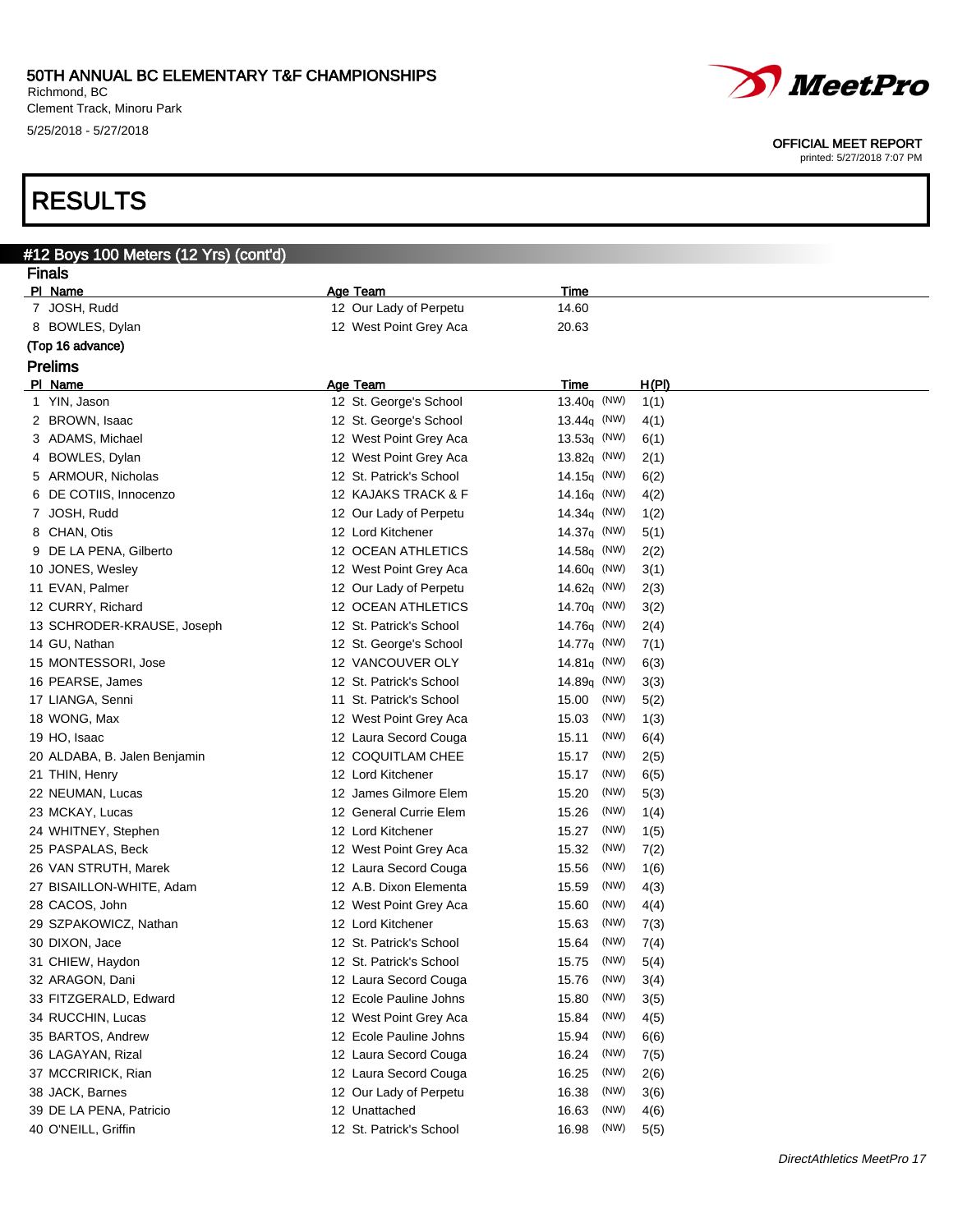Richmond, BC Clement Track, Minoru Park 5/25/2018 - 5/27/2018

# RESULTS

## #12 Boys 100 Meters (12 Yrs) (cont'd)

(Top 16 advance) Prelims

|    |  | гіешіз      |  |
|----|--|-------------|--|
| ים |  | <b>Nama</b> |  |

| PI Name                 | Age Team                | Time          | H(PI) |
|-------------------------|-------------------------|---------------|-------|
| 41 ROLLINS, Noel        | 12 Laura Secord Couga   | (NW)<br>17.35 | 5(6)  |
| 42 DHUNNA, Sahil        | 12 Air Blastoff Lions   | (NW)<br>19.25 | 7(6)  |
| <b>TOWNSEND, Connor</b> | 12 A.B. Dixon Elementa  | <b>DNS</b>    |       |
| LI, Ronnie              | 11 A.B. Dixon Elementa  | <b>DNS</b>    | 2     |
| TEIFFEL, Quinn          | 12 A.B. Dixon Elementa  | <b>DNS</b>    | 3     |
| SANDHU, Jeevan          | 12 St. Patrick's School | <b>DNS</b>    | 4     |
| HILL, Maxwell           | 12 UNATTACHED BRI       | <b>DNS</b>    | 4     |
| SANDHU, Akamveer        | 12 Khalsa School        | <b>DNS</b>    | 5     |
| SCOTT-MONCRIEFF, Kieran | 12 COQUITLAM CHEE       | <b>DNS</b>    | 5     |
| ZHANG, Jack             | 12 St. George's School  | <b>DNS</b>    | 6     |
| LI, Donnie              | 11 A.B. Dixon Elementa  | <b>DNS</b>    |       |
|                         |                         |               |       |

## HEAT RESULTS

| PI Name                     | Age Team                | <b>Time</b>        |
|-----------------------------|-------------------------|--------------------|
| Heat 1 of 7                 | Wind: (NW)              |                    |
| 1 YIN, Jason                | 12 St. George's School  | 13.40q             |
| 2 JOSH, Rudd                | 12 Our Lady of Perpetu  | 14.34g             |
| 3 WONG, Max                 | 12 West Point Grey Aca  | 15.03              |
| 4 MCKAY, Lucas              | 12 General Currie Elem  | 15.26              |
| 5 WHITNEY, Stephen          | 12 Lord Kitchener       | 15.27              |
| 6 VAN STRUTH, Marek         | 12 Laura Secord Couga   | 15.56              |
| TOWNSEND, Connor            | 12 A.B. Dixon Elementa  | <b>DNS</b>         |
| Heat 2 of 7                 | Wind: (NW)              |                    |
| 1 BOWLES, Dylan             | 12 West Point Grey Aca  | 13.82q             |
| 2 DE LA PENA, Gilberto      | 12 OCEAN ATHLETICS      | 14.58g             |
| 3 EVAN, Palmer              | 12 Our Lady of Perpetu  | 14.62g             |
| 4 SCHRODER-KRAUSE, Joseph   | 12 St. Patrick's School | 14.76g             |
| 5 ALDABA, B. Jalen Benjamin | 12 COQUITLAM CHEE       | 15.17              |
| 6 MCCRIRICK, Rian           | 12 Laura Secord Couga   | 16.25              |
| LI, Ronnie                  | 11 A.B. Dixon Elementa  | <b>DNS</b>         |
| Heat 3 of 7                 | Wind: (NW)              |                    |
| 1 JONES, Wesley             | 12 West Point Grey Aca  | 14.60g             |
| 2 CURRY, Richard            | 12 OCEAN ATHLETICS      | 14.70g             |
| 3 PEARSE, James             | 12 St. Patrick's School | 14.89 <sub>q</sub> |
| 4 ARAGON, Dani              | 12 Laura Secord Couga   | 15.76              |
| 5 FITZGERALD, Edward        | 12 Ecole Pauline Johns  | 15.80              |
| 6 JACK, Barnes              | 12 Our Lady of Perpetu  | 16.38              |
| TEIFFEL, Quinn              | 12 A.B. Dixon Elementa  | <b>DNS</b>         |
| Heat 4 of 7                 | Wind: (NW)              |                    |
| BROWN, Isaac                | 12 St. George's School  | 13.44q             |
| 2 DE COTIIS, Innocenzo      | 12 KAJAKS TRACK & F     | 14.16g             |
| 3 BISAILLON-WHITE, Adam     | 12 A.B. Dixon Elementa  | 15.59              |
| 4 CACOS, John               | 12 West Point Grey Aca  | 15.60              |
|                             |                         |                    |



### OFFICIAL MEET REPORT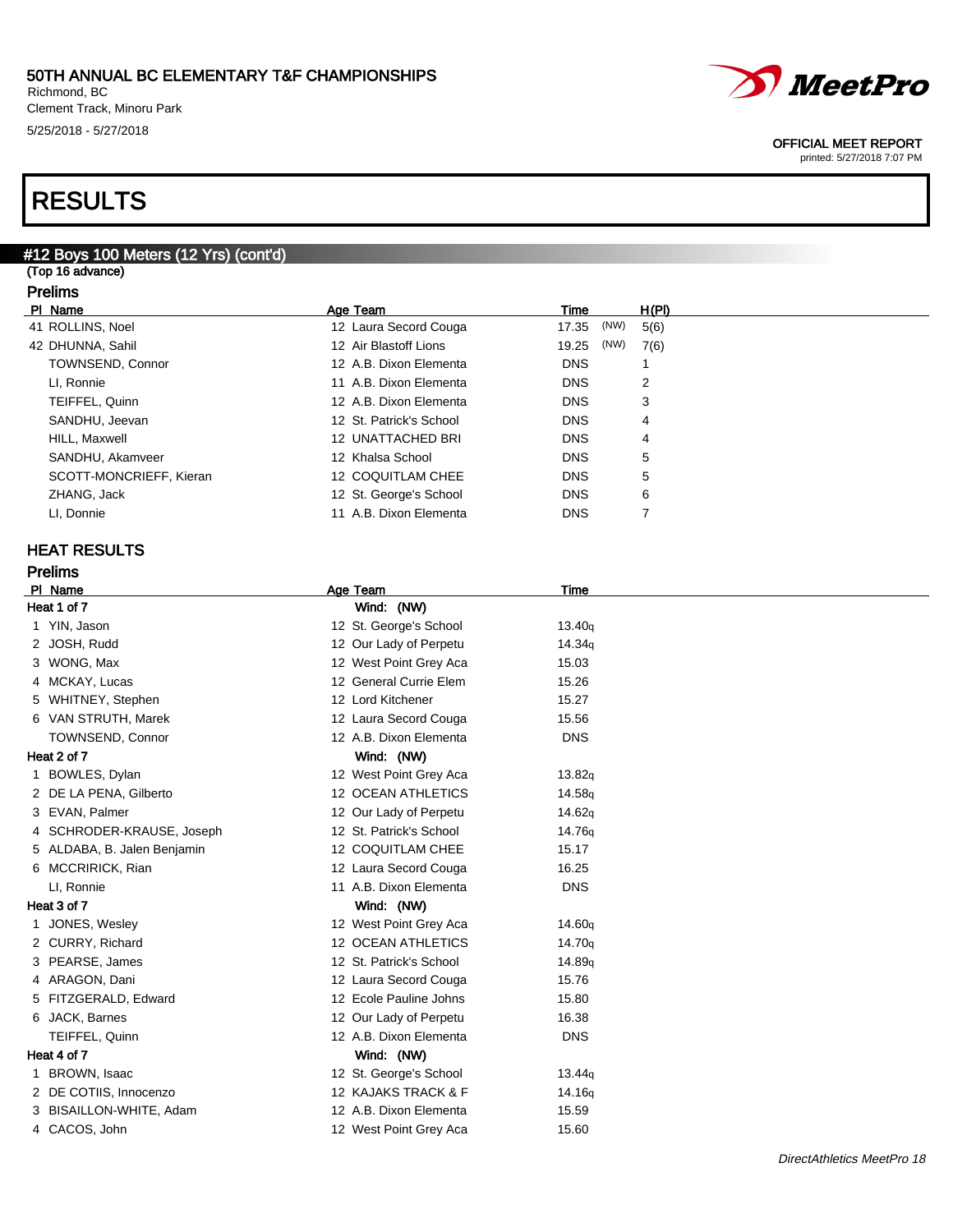Richmond, BC Clement Track, Minoru Park 5/25/2018 - 5/27/2018

# RESULTS

### #12 Boys 100 Meters (12 Yrs) (cont'd) **Prelims**

| гісшір                  |                                                                                                                                                                                                                                                                                                                                                                                                                                                              |                    |  |
|-------------------------|--------------------------------------------------------------------------------------------------------------------------------------------------------------------------------------------------------------------------------------------------------------------------------------------------------------------------------------------------------------------------------------------------------------------------------------------------------------|--------------------|--|
|                         | Age Team                                                                                                                                                                                                                                                                                                                                                                                                                                                     | <b>Time</b>        |  |
|                         | 12 West Point Grey Aca                                                                                                                                                                                                                                                                                                                                                                                                                                       | 15.84              |  |
|                         | 12 Unattached                                                                                                                                                                                                                                                                                                                                                                                                                                                | 16.63              |  |
| SANDHU, Jeevan          | 12 St. Patrick's School                                                                                                                                                                                                                                                                                                                                                                                                                                      | <b>DNS</b>         |  |
| HILL, Maxwell           | 12 UNATTACHED BRI                                                                                                                                                                                                                                                                                                                                                                                                                                            | <b>DNS</b>         |  |
|                         | Wind: (NW)                                                                                                                                                                                                                                                                                                                                                                                                                                                   |                    |  |
|                         | 12 Lord Kitchener                                                                                                                                                                                                                                                                                                                                                                                                                                            | 14.37q             |  |
|                         | 11 St. Patrick's School                                                                                                                                                                                                                                                                                                                                                                                                                                      | 15.00              |  |
|                         | 12 James Gilmore Elem                                                                                                                                                                                                                                                                                                                                                                                                                                        | 15.20              |  |
|                         | 12 St. Patrick's School                                                                                                                                                                                                                                                                                                                                                                                                                                      | 15.75              |  |
|                         | 12 St. Patrick's School                                                                                                                                                                                                                                                                                                                                                                                                                                      | 16.98              |  |
|                         | 12 Laura Secord Couga                                                                                                                                                                                                                                                                                                                                                                                                                                        | 17.35              |  |
| SANDHU, Akamveer        | 12 Khalsa School                                                                                                                                                                                                                                                                                                                                                                                                                                             | <b>DNS</b>         |  |
| SCOTT-MONCRIEFF, Kieran | 12 COQUITLAM CHEE                                                                                                                                                                                                                                                                                                                                                                                                                                            | <b>DNS</b>         |  |
|                         | Wind: (NW)                                                                                                                                                                                                                                                                                                                                                                                                                                                   |                    |  |
|                         | 12 West Point Grey Aca                                                                                                                                                                                                                                                                                                                                                                                                                                       | 13.53q             |  |
|                         | 12 St. Patrick's School                                                                                                                                                                                                                                                                                                                                                                                                                                      | 14.15q             |  |
|                         | 12 VANCOUVER OLY                                                                                                                                                                                                                                                                                                                                                                                                                                             | 14.81q             |  |
|                         | 12 Laura Secord Couga                                                                                                                                                                                                                                                                                                                                                                                                                                        | 15.11              |  |
|                         | 12 Lord Kitchener                                                                                                                                                                                                                                                                                                                                                                                                                                            | 15.17              |  |
|                         | 12 Ecole Pauline Johns                                                                                                                                                                                                                                                                                                                                                                                                                                       | 15.94              |  |
| ZHANG, Jack             | 12 St. George's School                                                                                                                                                                                                                                                                                                                                                                                                                                       | <b>DNS</b>         |  |
|                         | Wind: (NW)                                                                                                                                                                                                                                                                                                                                                                                                                                                   |                    |  |
|                         | 12 St. George's School                                                                                                                                                                                                                                                                                                                                                                                                                                       | 14.77 <sub>q</sub> |  |
|                         | 12 West Point Grey Aca                                                                                                                                                                                                                                                                                                                                                                                                                                       | 15.32              |  |
|                         | 12 Lord Kitchener                                                                                                                                                                                                                                                                                                                                                                                                                                            | 15.63              |  |
|                         | 12 St. Patrick's School                                                                                                                                                                                                                                                                                                                                                                                                                                      | 15.64              |  |
|                         | 12 Laura Secord Couga                                                                                                                                                                                                                                                                                                                                                                                                                                        | 16.24              |  |
|                         | 12 Air Blastoff Lions                                                                                                                                                                                                                                                                                                                                                                                                                                        | 19.25              |  |
| LI, Donnie              | 11 A.B. Dixon Elementa                                                                                                                                                                                                                                                                                                                                                                                                                                       | <b>DNS</b>         |  |
|                         | PI Name<br>5 RUCCHIN, Lucas<br>6 DE LA PENA, Patricio<br>Heat 5 of 7<br>1 CHAN, Otis<br>2 LIANGA, Senni<br>3 NEUMAN, Lucas<br>4 CHIEW, Haydon<br>5 O'NEILL, Griffin<br>6 ROLLINS, Noel<br>Heat 6 of 7<br>1 ADAMS, Michael<br>2 ARMOUR, Nicholas<br>3 MONTESSORI, Jose<br>4 HO, Isaac<br>5 THIN, Henry<br>6 BARTOS, Andrew<br>Heat 7 of 7<br>1 GU, Nathan<br>2 PASPALAS, Beck<br>3 SZPAKOWICZ, Nathan<br>4 DIXON, Jace<br>5 LAGAYAN, Rizal<br>6 DHUNNA, Sahil |                    |  |

## #14 Boys 100 Meters (13 Yrs)

### Finals

| PI Name            | Age Team               | Time          | $H(PI)$ Pts                        |  |
|--------------------|------------------------|---------------|------------------------------------|--|
| 1 BRADLEY, Jackson | 13 A.B. Dixon Elementa | (NW)<br>12.36 | $2(1)$ 10                          |  |
| 2 BEGGS, Ethan     | 13 ST. Joseph's        | (NW)<br>12.53 | 2(2)<br>- 8                        |  |
| 3 NG, Isaac        | 13 Donald E Mckay Ele  | (NW)<br>12.76 | 2(3)<br>- 6                        |  |
| 4 REYES, lan       | 13 NorWesters Track &  | (NW)<br>12.85 | 2(4)                               |  |
| 5 FOX, Michael     | 13 KAJAKS TRACK & F    | (NW)<br>13.03 | 2(5)                               |  |
| 6 DULEY, Logan     | 13 KAJAKS TRACK & F    | (NW)<br>13.11 | 2(6)                               |  |
| 7 LI, Michael      | 13 St. George's School | (NW)<br>13.13 | 2(7)<br>- 5                        |  |
| 8 TSOROMOCS, Teddy | 13 Our Lady of Perpetu | 13.19 (NW)    | 2(8)<br>- 4                        |  |
| 9 HEYWOOD, Henry   | 13 Laura Secord Couga  | (NW)<br>13.75 | 1(1)<br>- 3                        |  |
| 10 GU, Gilbert     | 13 St. George's School | (NW)<br>13.96 | 1(2)<br>$\overline{\phantom{a}}^2$ |  |
| 11 LIU, Eason      | 13 A.B. Dixon Elementa | (NW)<br>14.05 | 1(3)<br>- 1                        |  |
| 12 XIA, David      | 13 St. George's School | (NW)<br>14.20 | 1(4)                               |  |
| BAL, Gurkaman      | 13 UNIVERSAL ATHLE     | <b>DNS</b>    |                                    |  |

DirectAthletics MeetPro 19



### OFFICIAL MEET REPORT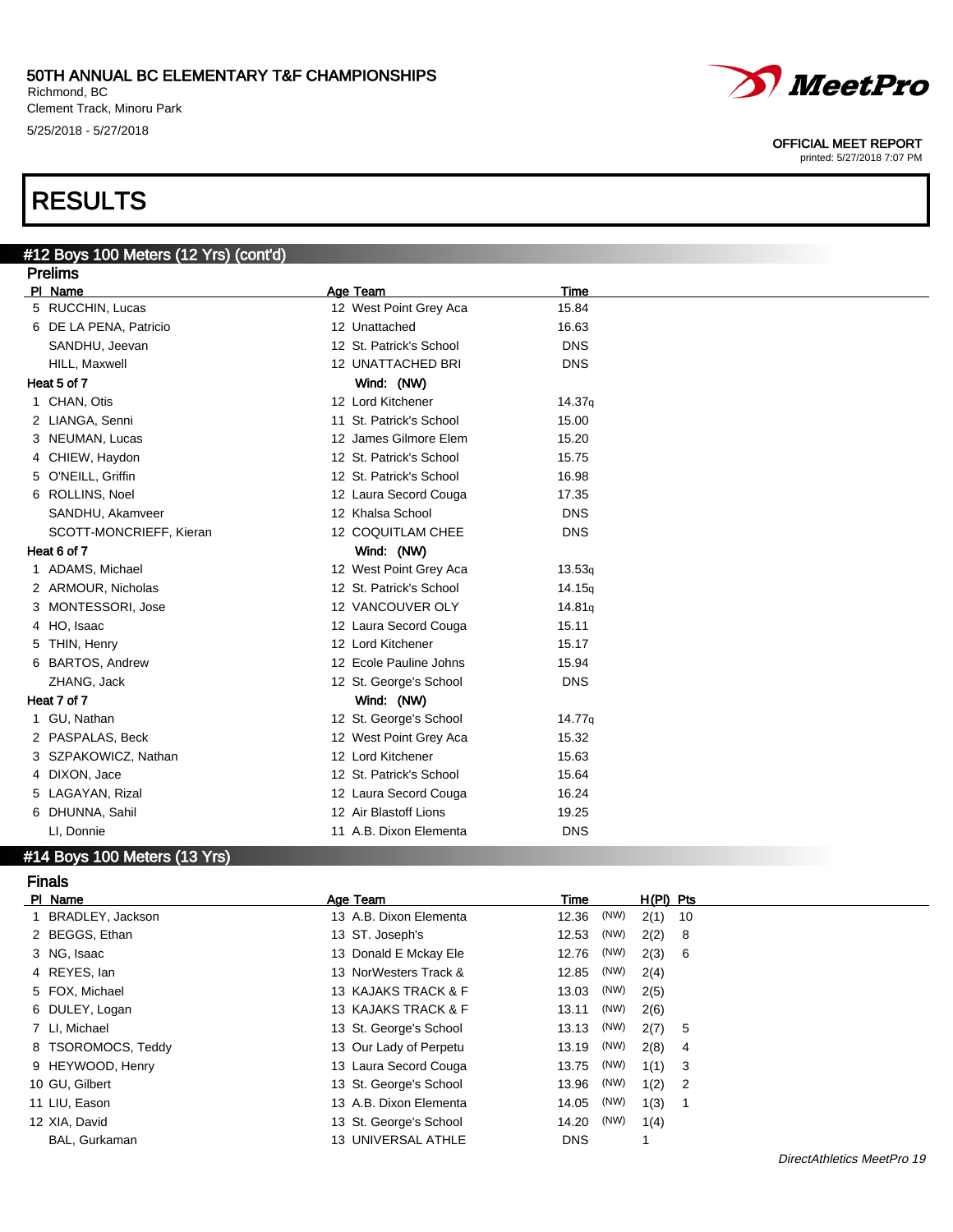Richmond, BC Clement Track, Minoru Park 5/25/2018 - 5/27/2018

# RESULTS

## #14 Boys 100 Meters (13 Yrs) (cont'd)

### Finals

| PI Name        | Age Team               | Time | $H(PI)$ Pts |
|----------------|------------------------|------|-------------|
| WILKIE, Luke   | 13 VANCOUVER THU       | DNS  |             |
| YOUNG, Beck    | 13 St. George's School | DNS  |             |
| ELLIOT, Cooper | 13 Hatzic Secondary Sc | DNS  |             |

### SECTION RESULTS

| <b>Finals</b>      |                        |                        |                            |
|--------------------|------------------------|------------------------|----------------------------|
| PI Name            | Age Team               | Time                   |                            |
| Section 1 of 2     | Wind: (NW)             |                        |                            |
| 1 HEYWOOD, Henry   | 13 Laura Secord Couga  | 13.75                  |                            |
| 2 GU, Gilbert      | 13 St. George's School | 13.96                  |                            |
| 3 LIU, Eason       | 13 A.B. Dixon Elementa | 14.05                  |                            |
| 4 XIA, David       | 13 St. George's School | 14.20                  |                            |
| BAL, Gurkaman      | 13 UNIVERSAL ATHLE     | <b>DNS</b>             |                            |
| WILKIE, Luke       | 13 VANCOUVER THU       | <b>DNS</b>             |                            |
| YOUNG, Beck        | 13 St. George's School | <b>DNS</b>             |                            |
| ELLIOT, Cooper     | 13 Hatzic Secondary Sc | <b>DNS</b>             |                            |
| Section 2 of 2     | Wind: (NW)             |                        |                            |
| 1 BRADLEY, Jackson | 13 A.B. Dixon Elementa | 12.36                  |                            |
| 2 BEGGS, Ethan     | 13 ST. Joseph's        | 12.53                  |                            |
| 3 NG, Isaac        | 13 Donald E Mckay Ele  | 12.76                  |                            |
| 4 REYES, lan       | 13 NorWesters Track &  | 12.85                  |                            |
| 5 FOX, Michael     | 13 KAJAKS TRACK & F    | 13.03                  |                            |
| 6 DULEY, Logan     | 13 KAJAKS TRACK & F    | 13.11                  |                            |
| 7 LI, Michael      | 13 St. George's School | 13.13                  |                            |
| 8 TSOROMOCS, Teddy | 13 Our Lady of Perpetu | 13.19                  |                            |
| (Top 16 advance)   |                        |                        |                            |
| <b>Prelims</b>     |                        |                        |                            |
| PI Name            | Age Team               | H(PI)<br>Time          |                            |
| 1 BRADLEY, Jackson | 13 A.B. Dixon Elementa | $12.33q$ (NW)<br>2(1)  |                            |
| 2 BEGGS, Ethan     | 13 ST. Joseph's        | 12.69q (NW)<br>5(1)    |                            |
| 3 NG, Isaac        | 13 Donald E Mckay Ele  | 12.85q (NW)<br>3(1)    |                            |
| 4 FOX, Michael     | 13 KAJAKS TRACK & F    | 12.88q (NW)<br>4(1)    |                            |
| 5 REYES, lan       | 13 NorWesters Track &  | 12.97 $q$ (NW)<br>4(2) |                            |
| 6 DULEY, Logan     | 13 KAJAKS TRACK & F    | 13.04 $q$ (NW)<br>1(1) |                            |
| 7 TSOROMOCS, Teddy | 13 Our Lady of Perpetu | 13.09q (NW)<br>3(2)    |                            |
| 8 LI, Michael      | 13 St. George's School | 13.14 $q$ (NW)<br>1(2) |                            |
| 9 YOUNG, Beck      | 13 St. George's School | 13.25q (NW)<br>5(2)    |                            |
| 10 HEYWOOD, Henry  | 13 Laura Secord Couga  | 13.34 $q$ (NW)<br>2(2) |                            |
| 11 ELLIOT, Cooper  | 13 Hatzic Secondary Sc | $13.53q$ (NW)<br>2(3)  |                            |
| 12 WILKIE, Luke    | 13 VANCOUVER THU       | 13.57 $q$ (NW)<br>3(3) |                            |
| 13 GU, Gilbert     | 13 St. George's School | 13.75q (NW)<br>3(4)    |                            |
| 14 BAL, Gurkaman   | 13 UNIVERSAL ATHLE     | 13.76 $q$ (NW)<br>5(3) |                            |
| 15 LIU, Eason      | 13 A.B. Dixon Elementa | 13.91 $q$ (NW)<br>1(3) |                            |
| 16 XIA, David      | 13 St. George's School | 14.05q (NW)<br>2(4)    |                            |
| 17 SNIP, Julian    | 13 Lord Kitchener      | (NW)<br>14.10<br>1(4)  |                            |
|                    |                        |                        | DirectAthletics MeetPro 20 |



#### OFFICIAL MEET REPORT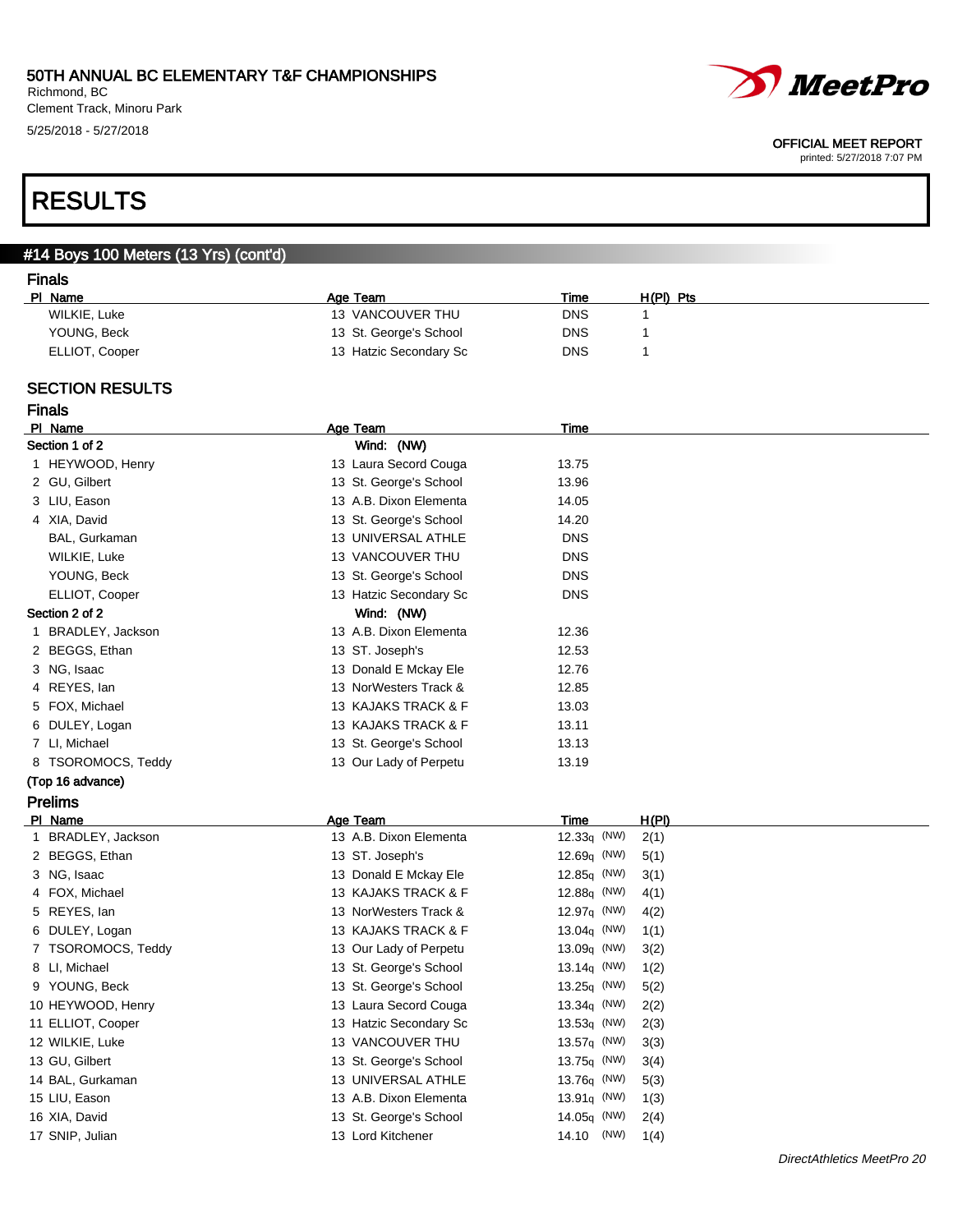Richmond, BC Clement Track, Minoru Park 5/25/2018 - 5/27/2018

# RESULTS

### #14 Boys 100 Meters (13 Yrs) (cont'd)

(Top 16 advance) Prelims

| PI Name                   | Age Team                | <b>Time</b>   | H(PI) |
|---------------------------|-------------------------|---------------|-------|
| 18 OOSTHUIZEN, Christiaan | 13 St. George's School  | (NW)<br>14.13 | 4(3)  |
| 19 LEE, Jiho              | 13 Our Lady of Perpetu  | (NW)<br>14.20 | 1(5)  |
| 20 JEON, Kenny            | 13 Our Lady of Perpetu  | (NW)<br>14.27 | 5(4)  |
| 21 MCKNIGHT, Aidan        | 13 Laura Secord Couga   | (NW)<br>14.39 | 5(5)  |
| 22 LO, Lyle               | 13 Westwind Elementar   | (NW)<br>14.51 | 1(6)  |
| 23 MATTHYSEN, Trevor      | 13 Hatzic Secondary Sc  | (NW)<br>14.51 | 5(6)  |
| 24 CHEN, Michael          | 13 West Point Grey Aca  | (NW)<br>14.55 | 1(7)  |
| 25 VAN DER TAS, Ben       | 13 A.B. Dixon Elementa  | (NW)<br>14.60 | 3(5)  |
| 26 TSAI, Ryan             | 13 Lord Kitchener       | (NW)<br>14.68 | 4(4)  |
| 27 DEVJI, Noah            | 13 Southpointe Academ   | (NW)<br>14.80 | 4(5)  |
| 28 MINHAS, Armaan         | 13 Southpointe Academ   | (NW)<br>14.97 | 2(5)  |
| 29 LAI, Nathan            | 13 A.B. Dixon Elementa  | (NW)<br>15.05 | 5(7)  |
| 30 KRA-YIP, Isaac         | 13 Hatzic Secondary Sc  | (NW)<br>15.14 | 3(6)  |
| 31 INDSETH, Aiden         | 13 Hatzic Secondary Sc  | (NW)<br>15.27 | 4(6)  |
| 32 EADES, Paul            | 13 St. Patrick's School | (NW)<br>16.36 | 3(7)  |
| VARSHNEY, Sahil           | 13 West Point Grey Aca  | <b>DNS</b>    | 2     |
| SCHERK, Michael           | 13 NorWesters Track &   | <b>DNS</b>    | 2     |
| RILLO, Arwyn              | 13 A.B. Dixon Elementa  | <b>DNS</b>    | 4     |

## HEAT RESULTS

## Prelims

| PI_Name            | Age Team               | Time       |  |
|--------------------|------------------------|------------|--|
| Heat 1 of 5        | Wind: (NW)             |            |  |
| 1 DULEY, Logan     | 13 KAJAKS TRACK & F    | 13.04q     |  |
| 2 LI, Michael      | 13 St. George's School | 13.14q     |  |
| 3 LIU, Eason       | 13 A.B. Dixon Elementa | 13.91q     |  |
| 4 SNIP, Julian     | 13 Lord Kitchener      | 14.10      |  |
| 5 LEE, Jiho        | 13 Our Lady of Perpetu | 14.20      |  |
| 6 LO, Lyle         | 13 Westwind Elementar  | 14.51      |  |
| 7 CHEN, Michael    | 13 West Point Grey Aca | 14.55      |  |
| Heat 2 of 5        | Wind: (NW)             |            |  |
| 1 BRADLEY, Jackson | 13 A.B. Dixon Elementa | 12.33q     |  |
| 2 HEYWOOD, Henry   | 13 Laura Secord Couga  | 13.34q     |  |
| 3 ELLIOT, Cooper   | 13 Hatzic Secondary Sc | 13.53q     |  |
| 4 XIA, David       | 13 St. George's School | 14.05q     |  |
| 5 MINHAS, Armaan   | 13 Southpointe Academ  | 14.97      |  |
| VARSHNEY, Sahil    | 13 West Point Grey Aca | <b>DNS</b> |  |
| SCHERK, Michael    | 13 NorWesters Track &  | <b>DNS</b> |  |
| Heat 3 of 5        | Wind: (NW)             |            |  |
| 1 NG, Isaac        | 13 Donald E Mckay Ele  | 12.85q     |  |
| 2 TSOROMOCS, Teddy | 13 Our Lady of Perpetu | 13.09q     |  |
| 3 WILKIE, Luke     | 13 VANCOUVER THU       | 13.57q     |  |
| 4 GU, Gilbert      | 13 St. George's School | 13.75q     |  |
| 5 VAN DER TAS, Ben | 13 A.B. Dixon Elementa | 14.60      |  |
|                    |                        |            |  |

### OFFICIAL MEET REPORT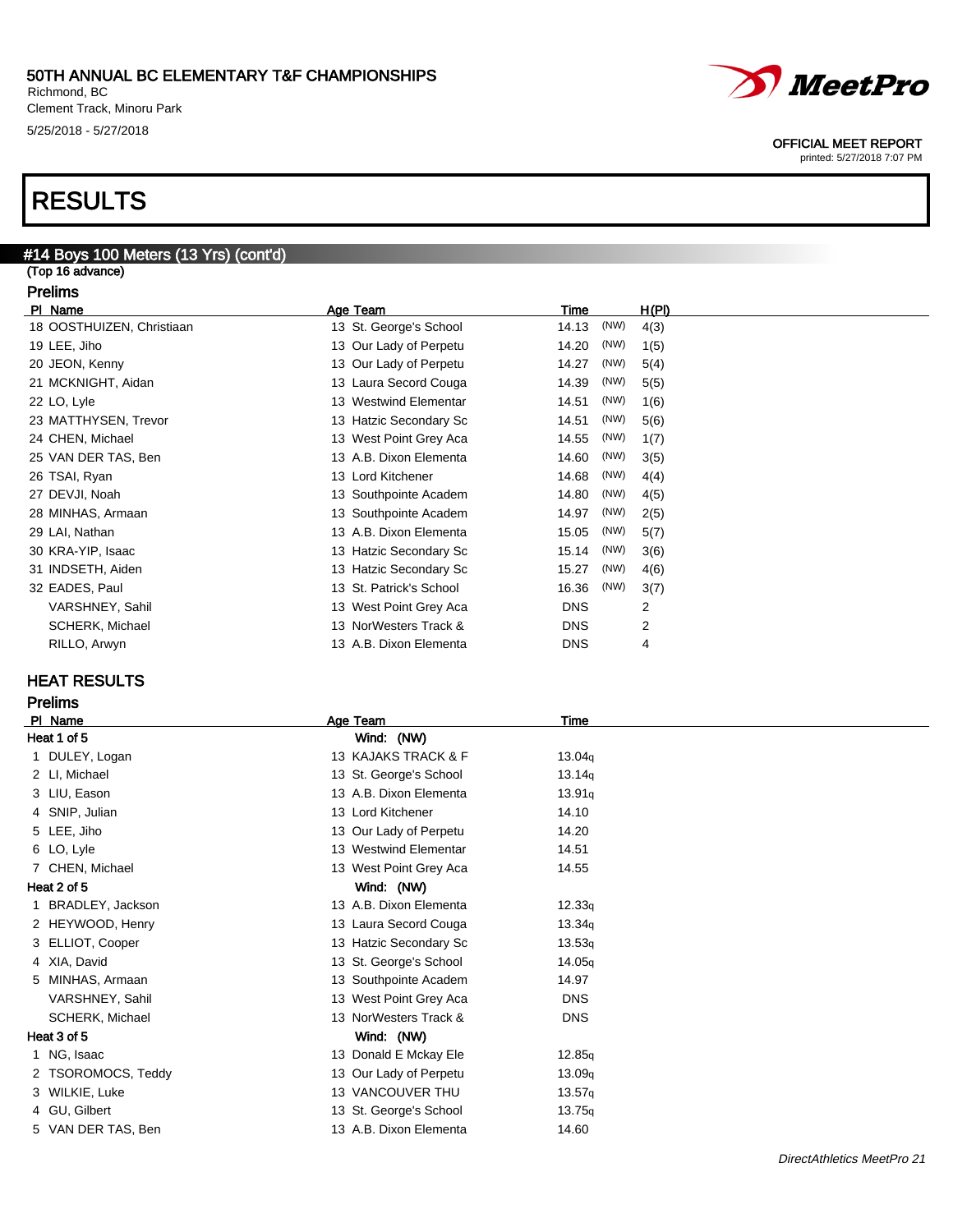Richmond, BC Clement Track, Minoru Park 5/25/2018 - 5/27/2018

# *MeetPro*

OFFICIAL MEET REPORT

printed: 5/27/2018 7:07 PM

# RESULTS

### #14 Boys 100 Meters (13 Yrs) (cont'd) **Prelims**

| гтыштэ                   |  |                         |             |  |  |
|--------------------------|--|-------------------------|-------------|--|--|
| PI Name                  |  | Age Team                | <b>Time</b> |  |  |
| 6 KRA-YIP, Isaac         |  | 13 Hatzic Secondary Sc  | 15.14       |  |  |
| 7 EADES, Paul            |  | 13 St. Patrick's School | 16.36       |  |  |
| Heat 4 of 5              |  | Wind: (NW)              |             |  |  |
| 1 FOX, Michael           |  | 13 KAJAKS TRACK & F     | 12.88q      |  |  |
| 2 REYES, lan             |  | 13 NorWesters Track &   | 12.97q      |  |  |
| 3 OOSTHUIZEN, Christiaan |  | 13 St. George's School  | 14.13       |  |  |
| 4 TSAI, Ryan             |  | 13 Lord Kitchener       | 14.68       |  |  |
| 5 DEVJI, Noah            |  | 13 Southpointe Academ   | 14.80       |  |  |
| 6 INDSETH, Aiden         |  | 13 Hatzic Secondary Sc  | 15.27       |  |  |
| RILLO, Arwyn             |  | 13 A.B. Dixon Elementa  | <b>DNS</b>  |  |  |
| Heat 5 of 5              |  | Wind: (NW)              |             |  |  |
| BEGGS, Ethan             |  | 13 ST. Joseph's         | 12.69q      |  |  |
| 2 YOUNG, Beck            |  | 13 St. George's School  | 13.25q      |  |  |
| 3 BAL, Gurkaman          |  | 13 UNIVERSAL ATHLE      | 13.76q      |  |  |
| 4 JEON, Kenny            |  | 13 Our Lady of Perpetu  | 14.27       |  |  |
| 5 MCKNIGHT, Aidan        |  | 13 Laura Secord Couga   | 14.39       |  |  |
| 6 MATTHYSEN, Trevor      |  | 13 Hatzic Secondary Sc  | 14.51       |  |  |
| 7 LAI, Nathan            |  | 13 A.B. Dixon Elementa  | 15.05       |  |  |

## #16 Boys 200 Meters (11 Yrs)

| Name<br>PL                | Age Team                | Time          | H(PI) Pts  |
|---------------------------|-------------------------|---------------|------------|
| 1 ARDIZZONI, Massimo      | 11 UNATTACHED BRI       | (NW)<br>29.89 | 2(1)       |
| 2 CHERNIAK, Mattias       | 11 West Point Grey Aca  | (NW)<br>30.35 | 1(1)<br>10 |
| 3 GEORGILAS, lossif (joe) | 11 Burnaby Striders Tra | (NW)<br>30.38 | 4(1)       |
| 4 WAKELIN, Tavish         | 11 Laura Secord Couga   | (NW)<br>30.39 | 3(1)<br>8  |
| SEVERIN, Jack<br>5.       | 11 NorWesters Track &   | (NW)<br>30.64 | 5(1)       |
| NG, Kaden<br>6.           | 11 A.B. Dixon Elementa  | (NW)<br>30.78 | 3(2)<br>6  |
| DABBS, Miller             | 11 West Point Grey Aca  | (NW)<br>31.34 | 5(2)<br>5  |
| GARRAT, Arlen<br>8.       | 11 Laura Secord Couga   | (NW)<br>31.69 | 5(3)<br>4  |
| COLE, Griffin<br>9        | 11 Lord Kitchener       | (NW)<br>31.91 | 1(2)<br>3  |
| 10 SEDIN, Valter          | 11 St. George's School  | (NW)<br>32.16 | 5(4)<br>2  |
| 11 FRASER, Euan           | 11 Laura Secord Couga   | (NW)<br>32.19 | 4(2)<br>1  |
| 12 SJOHOLM, Oliver        | 11 St. George's School  | (NW)<br>32.46 | 3(3)       |
| 13 MAY, Cole              | 11 St. George's School  | (NW)<br>32.72 | 4(3)       |
| 14 YETERIAN, Roman        | 11 Lord Kitchener       | (NW)<br>33.03 | 3(4)       |
| 15 TOONE, Owen            | 11 A.B. Dixon Elementa  | (NW)<br>33.07 | 1(3)       |
| 16 REMPEL, Benjamin       | 11 KAJAKS TRACK & F     | (NW)<br>33.14 | 4(4)       |
| 17 MCBRIDE, William       | 11 Laura Secord Couga   | (NW)<br>33.98 | 2(2)       |
| 18 LI, Derek              | 11 St. George's School  | (NW)<br>34.13 | 2(3)       |
| 19 SKENE, William         | 11 St. George's School  | (NW)<br>34.18 | 1(4)       |
| 20 CARROS, Tyler          | 11 Laura Secord Couga   | (NW)<br>34.21 | 1(5)       |
| 21 HANSELL CLARKE, Jorlan | 11 Laura Secord Couga   | (NW)<br>34.29 | 3(5)       |
| 22 MURRAY, Andrew         | 11 A.B. Dixon Elementa  | (NW)<br>34.41 | 5(5)       |
| 23 WALLACE, Jack          | 11 A.B. Dixon Elementa  | (NW)<br>34.47 | 4(5)       |
| 24 REYNOLDS, Mac          | 11 St. George's School  | (NW)<br>34.48 | 4(6)       |
| 25 CASSADY, George        | 11 St. George's School  | (NW)<br>34.50 | 2(4)       |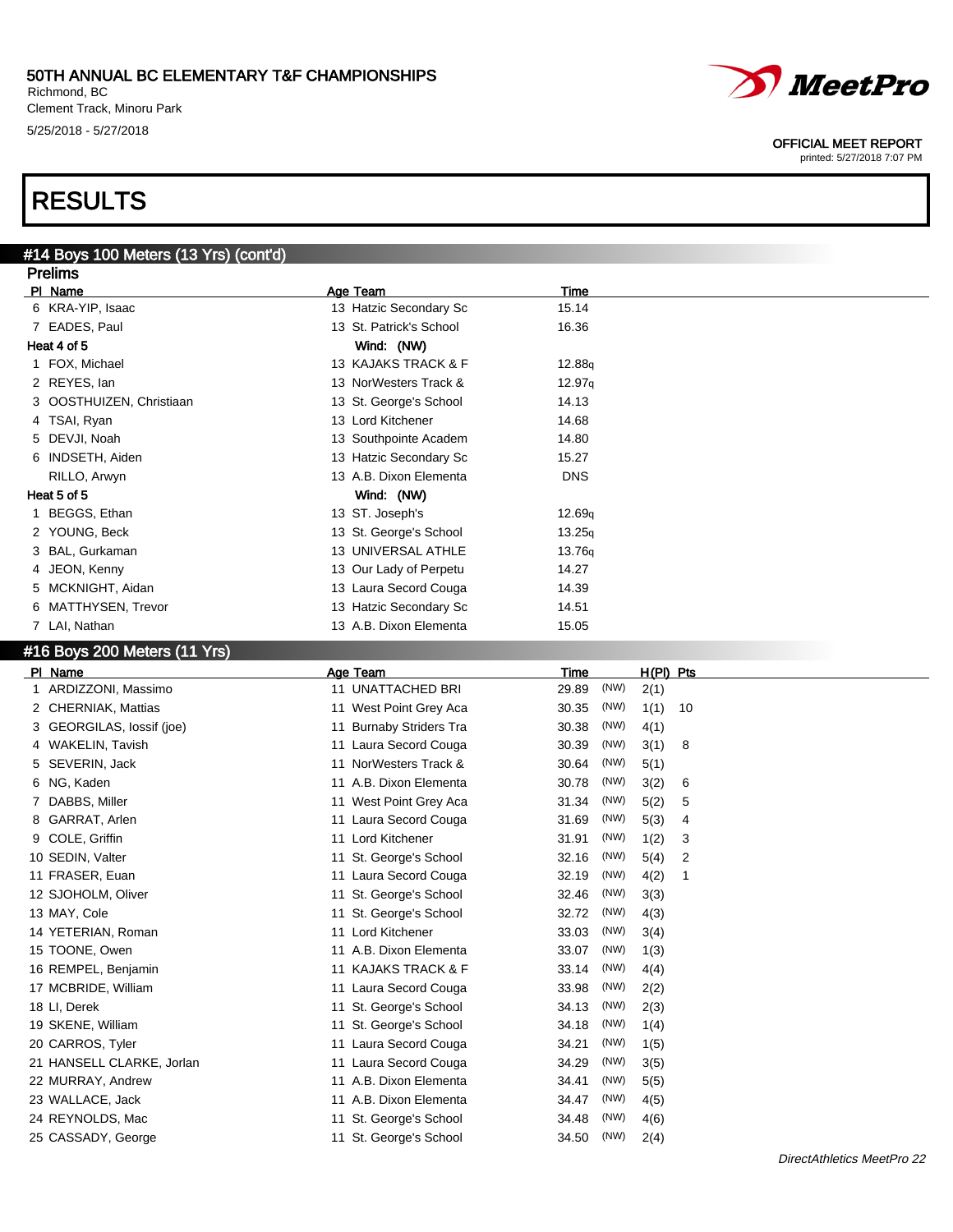Richmond, BC Clement Track, Minoru Park 5/25/2018 - 5/27/2018

# RESULTS

## #16 Boys 200 Meters (11 Yrs) (cont'd)

| PI Name                   | Age Team                | Time          | $H(PI)$ Pts |
|---------------------------|-------------------------|---------------|-------------|
| 26 LAI, Christopher       | 11 St. George's School  | (NW)<br>34.77 | 5(6)        |
| 27 LAI, Osmond            | 11 Lord Kitchener       | (NW)<br>35.43 | 5(7)        |
| 28 ISAAC, Rhys            | 11 St. George's School  | (NW)<br>35.69 | 1(6)        |
| 29 LIU, Isaac             | 11 St. Patrick's School | (NW)<br>36.58 | 2(5)        |
| 30 SALUSTIA, Matteo       | 11 Laura Secord Couga   | (NW)<br>36.85 | 3(6)        |
| 31 MATTHEW, Mcfeely       | 11 St. Patrick's School | (NW)<br>37.28 | 3(7)        |
| <b>TOGNETTI, Gianluca</b> | 11 St. George's School  | <b>DNS</b>    |             |
| JACQUES, Will             | 11 Our Lady of Perpetu  | <b>DNS</b>    |             |
| GONZALES, Lucas           | 11 VANCOUVER THU        | <b>DNS</b>    | 2           |
| KHUNKHUN, Jaever          | 11 St. George's School  | <b>DNS</b>    | 2           |
| HOPKINS, Aidan            | 11 A.B. Dixon Elementa  | <b>DNS</b>    | 2           |
| TIWARI, James             | 11 Collingwood School   | <b>DNS</b>    | 3           |
| JANZEN, Macallum          | 11 West Point Grey Aca  | <b>DNS</b>    | 4           |
| MAIJER, Ben               | 11 St. George's School  | <b>DNS</b>    | 5           |

### SECTION RESULTS

| PI Name                   |    | Age Team                | <b>Time</b> |  |
|---------------------------|----|-------------------------|-------------|--|
| Section 1 of 5            |    | Wind: (NW)              |             |  |
| 1 CHERNIAK, Mattias       |    | 11 West Point Grey Aca  | 30.35       |  |
| 2 COLE, Griffin           |    | 11 Lord Kitchener       | 31.91       |  |
| 3 TOONE, Owen             |    | 11 A.B. Dixon Elementa  | 33.07       |  |
| 4 SKENE, William          | 11 | St. George's School     | 34.18       |  |
| 5 CARROS, Tyler           |    | 11 Laura Secord Couga   | 34.21       |  |
| 6 ISAAC, Rhys             |    | 11 St. George's School  | 35.69       |  |
| <b>TOGNETTI, Gianluca</b> | 11 | St. George's School     | <b>DNS</b>  |  |
| JACQUES, Will             |    | 11 Our Lady of Perpetu  | <b>DNS</b>  |  |
| Section 2 of 5            |    | Wind: (NW)              |             |  |
| 1 ARDIZZONI, Massimo      |    | 11 UNATTACHED BRI       | 29.89       |  |
| 2 MCBRIDE, William        |    | 11 Laura Secord Couga   | 33.98       |  |
| 3 LI, Derek               |    | 11 St. George's School  | 34.13       |  |
| 4 CASSADY, George         | 11 | St. George's School     | 34.50       |  |
| 5 LIU, Isaac              | 11 | St. Patrick's School    | 36.58       |  |
| GONZALES, Lucas           |    | 11 VANCOUVER THU        | <b>DNS</b>  |  |
| KHUNKHUN, Jaever          | 11 | St. George's School     | <b>DNS</b>  |  |
| HOPKINS, Aidan            |    | 11 A.B. Dixon Elementa  | <b>DNS</b>  |  |
| Section 3 of 5            |    | Wind: (NW)              |             |  |
| 1 WAKELIN, Tavish         |    | 11 Laura Secord Couga   | 30.39       |  |
| 2 NG, Kaden               |    | 11 A.B. Dixon Elementa  | 30.78       |  |
| 3 SJOHOLM, Oliver         | 11 | St. George's School     | 32.46       |  |
| 4 YETERIAN, Roman         |    | 11 Lord Kitchener       | 33.03       |  |
| 5 HANSELL CLARKE, Jorlan  |    | 11 Laura Secord Couga   | 34.29       |  |
| 6 SALUSTIA, Matteo        |    | 11 Laura Secord Couga   | 36.85       |  |
| 7 MATTHEW, Mcfeely        | 11 | St. Patrick's School    | 37.28       |  |
| TIWARI, James             |    | 11 Collingwood School   | <b>DNS</b>  |  |
| Section 4 of 5            |    | Wind: (NW)              |             |  |
| 1 GEORGILAS, lossif (joe) |    | 11 Burnaby Striders Tra | 30.38       |  |
|                           |    |                         |             |  |



### OFFICIAL MEET REPORT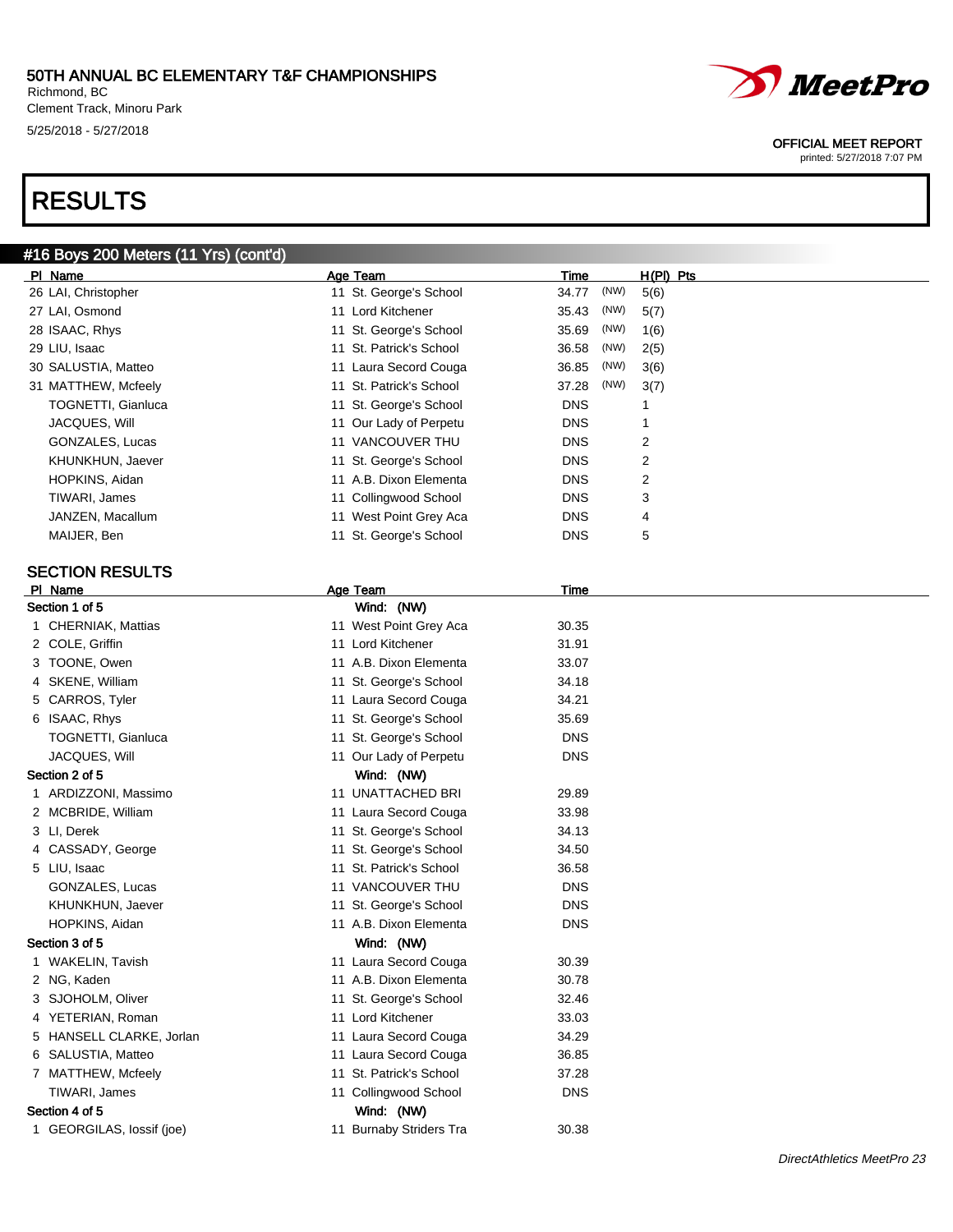Richmond, BC Clement Track, Minoru Park 5/25/2018 - 5/27/2018

# RESULTS

| #16 Boys 200 Meters (11 Yrs) (cont'd) |    |                        |            |  |
|---------------------------------------|----|------------------------|------------|--|
| PI Name                               |    | Age Team               | Time       |  |
| 2 FRASER, Euan                        |    | 11 Laura Secord Couga  | 32.19      |  |
| 3 MAY, Cole                           |    | 11 St. George's School | 32.72      |  |
| 4 REMPEL, Benjamin                    |    | 11 KAJAKS TRACK & F    | 33.14      |  |
| 5 WALLACE, Jack                       |    | 11 A.B. Dixon Elementa | 34.47      |  |
| 6 REYNOLDS, Mac                       |    | 11 St. George's School | 34.48      |  |
| JANZEN, Macallum                      |    | 11 West Point Grey Aca | <b>DNS</b> |  |
| Section 5 of 5                        |    | Wind: (NW)             |            |  |
| 1 SEVERIN, Jack                       | 11 | NorWesters Track &     | 30.64      |  |
| 2 DABBS, Miller                       |    | 11 West Point Grey Aca | 31.34      |  |
| 3 GARRAT, Arlen                       |    | 11 Laura Secord Couga  | 31.69      |  |
| 4 SEDIN, Valter                       |    | 11 St. George's School | 32.16      |  |
| 5 MURRAY, Andrew                      |    | 11 A.B. Dixon Elementa | 34.41      |  |
| 6 LAI, Christopher                    |    | 11 St. George's School | 34.77      |  |
| 7 LAI, Osmond                         | 11 | Lord Kitchener         | 35.43      |  |
| MAIJER, Ben                           |    | 11 St. George's School | <b>DNS</b> |  |

### #18 Boys 200 Meters (12 Yrs)

| PI Name                      | Age Team                  | Time          | H(PI) Pts  |
|------------------------------|---------------------------|---------------|------------|
| <b>BROWN, Isaac</b><br>1     | 12 St. George's School    | (NW)<br>26.98 | 6(1)<br>10 |
| 2 YIN, Jason                 | 12 St. George's School    | 27.45<br>(NW) | 6(2)<br>8  |
| ADAMS, Michael               | 12 West Point Grey Aca    | (NW)<br>29.18 | 6(3)<br>6  |
| ARMOUR, Nicholas<br>4        | 12 St. Patrick's School   | 29.23<br>(NW) | 1(1)<br>5  |
| JONES, Wesley<br>5           | 12 West Point Grey Aca    | (NW)<br>29.72 | 4(1)<br>4  |
| ZHOU, Hou Lin<br>6           | 12 Ecole Pauline Johns    | (NW)<br>29.77 | 3(1)<br>3  |
| JOSH, Rudd<br>7              | 12 Our Lady of Perpetu    | (NW)<br>29.80 | 5(1)<br>2  |
| O'BRIEN, Brendan<br>8        | <b>12 OCEAN ATHLETICS</b> | (NW)<br>30.13 | 5(2)       |
| CURRY, Richard<br>9          | 12 OCEAN ATHLETICS        | (NW)<br>30.29 | 1(2)       |
| 10 HILL, Maxwell             | 12 UNATTACHED BRI         | (NW)<br>30.32 | 2(1)       |
| 11 YEE, Geoffrey             | 12 St. George's School    | (NW)<br>30.48 | 2(2)<br>1  |
| 12 HOEVEL, Stefan            | 12 St. Patrick's School   | (NW)<br>30.87 | 4(2)       |
| 13 MCLACHLAN, Alan           | 12 St. George's School    | (NW)<br>30.89 | 5(3)       |
| 14 EVAN, Palmer              | 12 Our Lady of Perpetu    | (NW)<br>30.90 | 4(3)       |
| 15 MCKAY, Lucas              | 12 General Currie Elem    | (NW)<br>31.25 | 1(3)       |
| 16 MONTESSORI, Jose          | 12 VANCOUVER OLY          | (NW)<br>31.36 | 2(3)       |
| 17 RUUS, Ben                 | 12 A.B. Dixon Elementa    | (NW)<br>32.09 | 3(2)       |
| 18 ALDABA, B. Jalen Benjamin | 12 COQUITLAM CHEE         | (NW)<br>32.29 | 3(3)       |
| 19 THIN, Henry               | 12 Lord Kitchener         | (NW)<br>32.50 | 6(4)       |
| 20 SHILVOCK, Alexander       | 12 A.B. Dixon Elementa    | (NW)<br>32.88 | 5(4)       |
| 21 ASTO, Kyle                | 12 Sir Alexander Macke    | (NW)<br>32.89 | 5(5)       |
| 21 JACK, Barnes              | 12 Our Lady of Perpetu    | (NW)<br>32.89 | 6(5)       |
| 23 MOROVIC, Nico             | 12 A.B. Dixon Elementa    | (NW)<br>32.93 | 2(4)       |
| 24 BISAILLON-WHITE, Adam     | 12 A.B. Dixon Elementa    | 32.96<br>(NW) | 1(4)       |
| 25 WALSH, Rory               | 12 West Point Grey Aca    | (NW)<br>33.36 | 2(5)       |
| 26 MUTTAHID, Waseh           | 12 Laura Secord Couga     | (NW)<br>33.37 | 6(6)       |
| 27 DEMIANCZUK, John          | 12 St. George's School    | (NW)<br>33.53 | 4(4)       |
| 28 MAZANKOWSKI, Frank        | 12 Our Lady of Perpetu    | (NW)<br>33.56 | 3(4)       |
| 29 MCCRIRICK, Rian           | 12 Laura Secord Couga     | (NW)<br>33.64 | 5(6)       |



#### OFFICIAL MEET REPORT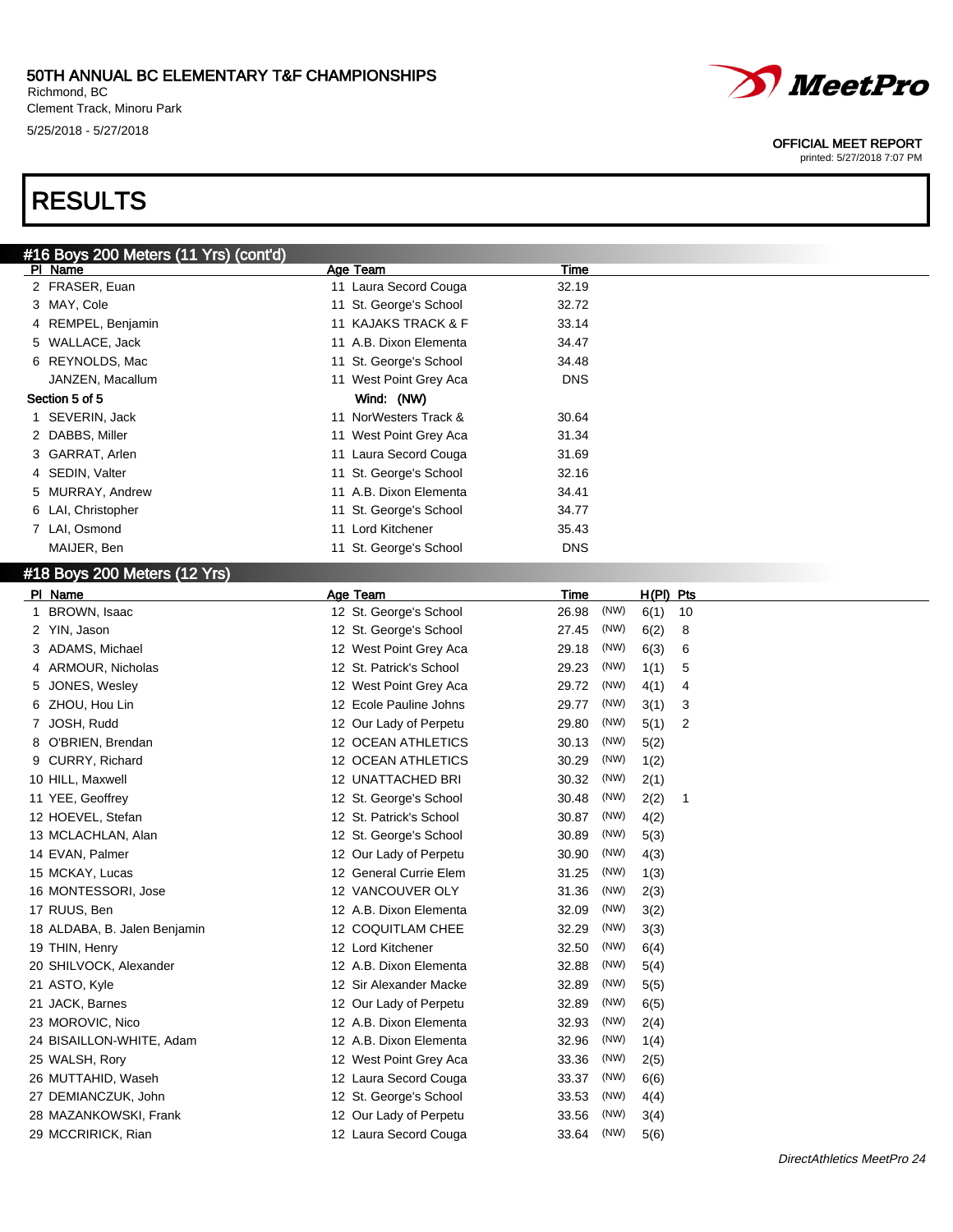Richmond, BC Clement Track, Minoru Park 5/25/2018 - 5/27/2018

# RESULTS

# #18 Boys 200 Meters (12 Yrs) (cont'd)

| PI Name                |                    | Age Team                | Time          | $H(PI)$ Pts |
|------------------------|--------------------|-------------------------|---------------|-------------|
| 30 SUN, George         |                    | 12 St. George's School  | (NW)<br>33.78 | 3(5)        |
| 31 LAGAYAN, Rizal      |                    | 12 Laura Secord Couga   | (NW)<br>33.95 | 1(5)        |
| 32 O'NEILL, Griffin    |                    | 12 St. Patrick's School | (NW)<br>34.73 | 6(7)        |
| 33 GREWAL, Kaesar      |                    | 12 St. George's School  | 34.89<br>(NW) | 1(6)        |
| 34 TSANG, Cameron      |                    | 12 St. George's School  | (NW)<br>34.98 | 2(6)        |
|                        | TOWNSEND, Connor   | 12 A.B. Dixon Elementa  | <b>DNS</b>    | 4           |
|                        | SANDHU, Akamveer   | 12 Khalsa School        | <b>DNS</b>    | 2           |
|                        | O'KENNEDY, Keaton  | 12 St. George's School  | <b>DNS</b>    | 3           |
| LIU, Reece             |                    | 12 St. George's School  | <b>DNS</b>    | 3           |
| SANDHU, Jeevan         |                    | 12 St. Patrick's School | <b>DNS</b>    | 3           |
| GURNEY, Ryan           |                    | 12 St. George's School  | <b>DNS</b>    |             |
|                        | FITZGERALD, Edward | 12 Ecole Pauline Johns  | <b>DNS</b>    | 4           |
| ZHANG, Jack            |                    | 12 St. George's School  | <b>DNS</b>    | 4           |
| FAN, Joseph            |                    | 12 St. George's School  | <b>DNS</b>    | 4           |
| BOWLES, Dylan          |                    | 12 West Point Grey Aca  | <b>DNS</b>    | 5           |
| <b>SECTION RESULTS</b> |                    |                         |               |             |
|                        |                    |                         |               |             |

### SECTION RESULTS

| PI Name                     | Age Team                | Time       |
|-----------------------------|-------------------------|------------|
| Section 1 of 6              | Wind: (NW)              |            |
| 1 ARMOUR, Nicholas          | 12 St. Patrick's School | 29.23      |
| 2 CURRY, Richard            | 12 OCEAN ATHLETICS      | 30.29      |
| 3 MCKAY, Lucas              | 12 General Currie Elem  | 31.25      |
| 4 BISAILLON-WHITE, Adam     | 12 A.B. Dixon Elementa  | 32.96      |
| 5 LAGAYAN, Rizal            | 12 Laura Secord Couga   | 33.95      |
| 6 GREWAL, Kaesar            | 12 St. George's School  | 34.89      |
| GURNEY, Ryan                | 12 St. George's School  | <b>DNS</b> |
| Section 2 of 6              | Wind: (NW)              |            |
| 1 HILL, Maxwell             | 12 UNATTACHED BRI       | 30.32      |
| 2 YEE, Geoffrey             | 12 St. George's School  | 30.48      |
| 3 MONTESSORI, Jose          | 12 VANCOUVER OLY        | 31.36      |
| 4 MOROVIC, Nico             | 12 A.B. Dixon Elementa  | 32.93      |
| 5 WALSH, Rory               | 12 West Point Grey Aca  | 33.36      |
| 6 TSANG, Cameron            | 12 St. George's School  | 34.98      |
| SANDHU, Akamveer            | 12 Khalsa School        | <b>DNS</b> |
| Section 3 of 6              | Wind: (NW)              |            |
| 1 ZHOU, Hou Lin             | 12 Ecole Pauline Johns  | 29.77      |
| 2 RUUS, Ben                 | 12 A.B. Dixon Elementa  | 32.09      |
| 3 ALDABA, B. Jalen Benjamin | 12 COQUITLAM CHEE       | 32.29      |
| 4 MAZANKOWSKI, Frank        | 12 Our Lady of Perpetu  | 33.56      |
| 5 SUN, George               | 12 St. George's School  | 33.78      |
| O'KENNEDY, Keaton           | 12 St. George's School  | <b>DNS</b> |
| LIU, Reece                  | 12 St. George's School  | <b>DNS</b> |
| SANDHU, Jeevan              | 12 St. Patrick's School | <b>DNS</b> |
| Section 4 of 6              | Wind: (NW)              |            |
| 1 JONES, Wesley             | 12 West Point Grey Aca  | 29.72      |
| 2 HOEVEL, Stefan            | 12 St. Patrick's School | 30.87      |



### OFFICIAL MEET REPORT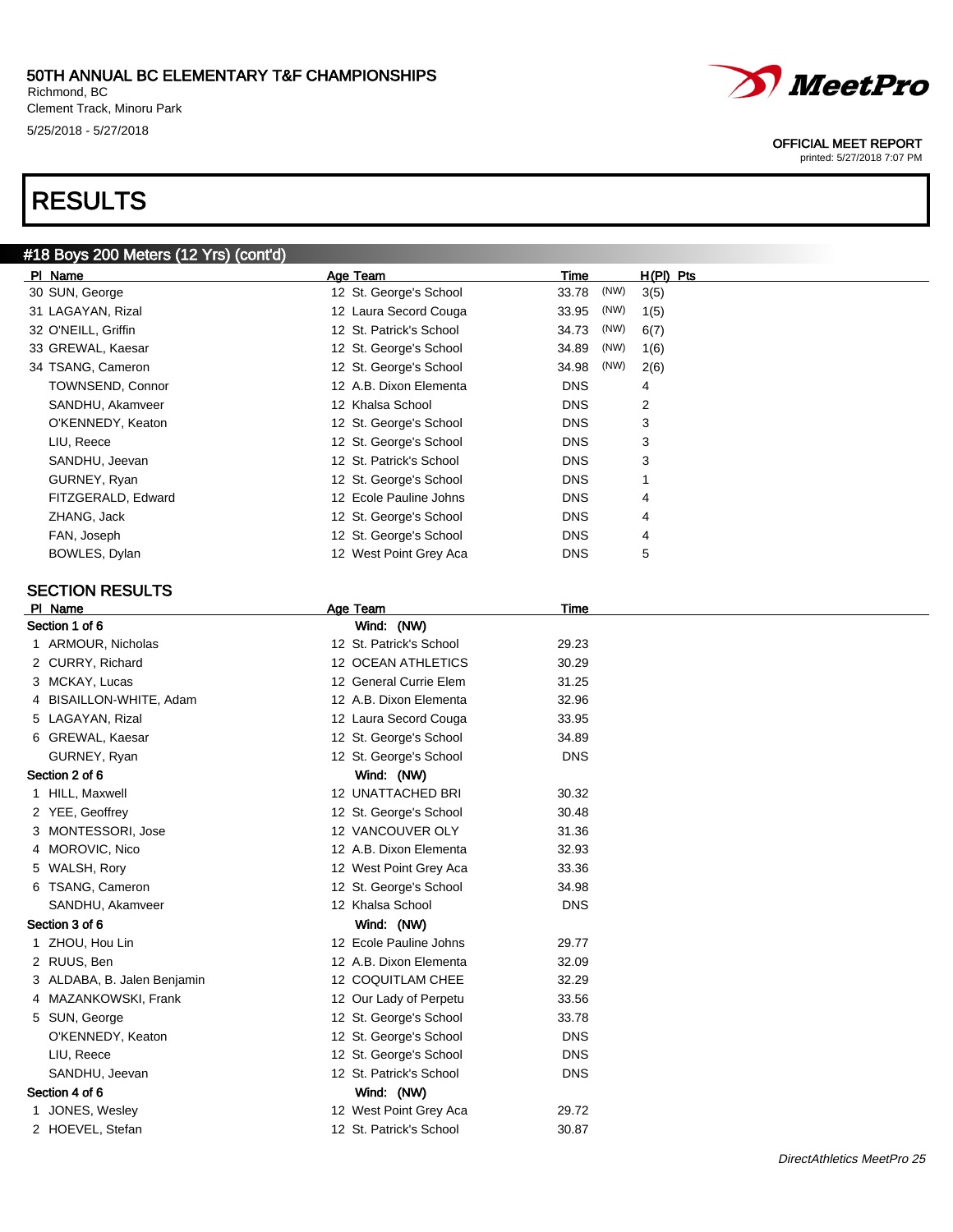### 50TH ANNUAL BC ELEMENTARY T&F CHAMPIONSHIPS Richmond, BC

Clement Track, Minoru Park 5/25/2018 - 5/27/2018

# RESULTS

|    | <u>#18 Boys</u> 200 Meters (12 Yrs) (cont'd) |                           |            |
|----|----------------------------------------------|---------------------------|------------|
|    | PI Name                                      | Age Team                  | Time       |
| 3  | EVAN, Palmer                                 | 12 Our Lady of Perpetu    | 30.90      |
|    | 4 DEMIANCZUK, John                           | 12 St. George's School    | 33.53      |
|    | <b>TOWNSEND, Connor</b>                      | 12 A.B. Dixon Elementa    | <b>DNS</b> |
|    | FITZGERALD, Edward                           | 12 Ecole Pauline Johns    | <b>DNS</b> |
|    | ZHANG, Jack                                  | 12 St. George's School    | <b>DNS</b> |
|    | FAN, Joseph                                  | 12 St. George's School    | <b>DNS</b> |
|    | Section 5 of 6                               | Wind: (NW)                |            |
| 1. | JOSH, Rudd                                   | 12 Our Lady of Perpetu    | 29.80      |
|    | O'BRIEN, Brendan                             | <b>12 OCEAN ATHLETICS</b> | 30.13      |
| 3  | MCLACHLAN, Alan                              | 12 St. George's School    | 30.89      |
| 4  | SHILVOCK, Alexander                          | 12 A.B. Dixon Elementa    | 32.88      |
| 5  | ASTO, Kyle                                   | 12 Sir Alexander Macke    | 32.89      |
| 6  | <b>MCCRIRICK, Rian</b>                       | 12 Laura Secord Couga     | 33.64      |
|    | BOWLES, Dylan                                | 12 West Point Grey Aca    | <b>DNS</b> |
|    | Section 6 of 6                               | Wind: (NW)                |            |
|    | BROWN, Isaac                                 | 12 St. George's School    | 26.98      |
| 2  | YIN, Jason                                   | 12 St. George's School    | 27.45      |
|    | ADAMS, Michael                               | 12 West Point Grey Aca    | 29.18      |
| 4  | THIN, Henry                                  | 12 Lord Kitchener         | 32.50      |
| 5  | JACK, Barnes                                 | 12 Our Lady of Perpetu    | 32.89      |
| 6  | MUTTAHID, Waseh                              | 12 Laura Secord Couga     | 33.37      |
| 7  | O'NEILL, Griffin                             | 12 St. Patrick's School   | 34.73      |

### #20 Boys 200 Meters (13 Yrs)

| Age Team                 | Time          | H(PI) Pts  |
|--------------------------|---------------|------------|
| 13 A.B. Dixon Elementa   | (NW)<br>25.20 | 3(1)<br>10 |
| 13 ST. Joseph's          | (NW)<br>26.15 | 2(1)<br>8  |
| 13 St. George's School   | (NW)<br>26.47 | 4(1)<br>6  |
| 13 Our Lady of Perpetu   | (NW)<br>26.65 | 5(1)<br>5  |
| 13 NorWesters Track &    | (NW)<br>26.76 | 4(2)       |
| 13 St. George's School   | (NW)<br>27.45 | 4(3)<br>4  |
| 13 VANCOUVER THU         | (NW)<br>27.98 | 1(1)       |
| 13 St. George's School   | (NW)<br>28.20 | 5(2)<br>3  |
| 13 Sir Alexander Macke   | (NW)<br>28.38 | 5(3)<br>2  |
| 13 St. Patrick's School  | (NW)<br>28.95 | 3(2)<br>1  |
| 13 West Point Grey Aca   | (NW)<br>28.95 | 4(4)       |
| 13 Sir Alexander Macke   | (NW)<br>29.00 | 1(2)       |
| 13 James Gilmore Elem    | (NW)<br>29.01 | 3(3)       |
| 13 St. George's School   | (NW)<br>29.34 | 2(2)       |
| <b>13 UNATTACHED BRI</b> | (NW)<br>29.36 | 3(4)       |
| 13 A.B. Dixon Elementa   | (NW)<br>29.66 | 5(4)       |
| 13 St. George's School   | (NW)<br>29.69 | 1(3)       |
| 13 Westwind Elementar    | (NW)<br>29.69 | 5(5)       |
| 13 St. George's School   | (NW)<br>29.70 | 1(4)       |
| 13 Our Lady of Perpetu   | (NW)<br>29.76 | 2(3)       |
| 13 Lord Kitchener        | (NW)<br>30.24 | 1(5)       |
| 13 Our Lady of Perpetu   | (NW)<br>30.29 | 1(6)       |
|                          |               |            |



### OFFICIAL MEET REPORT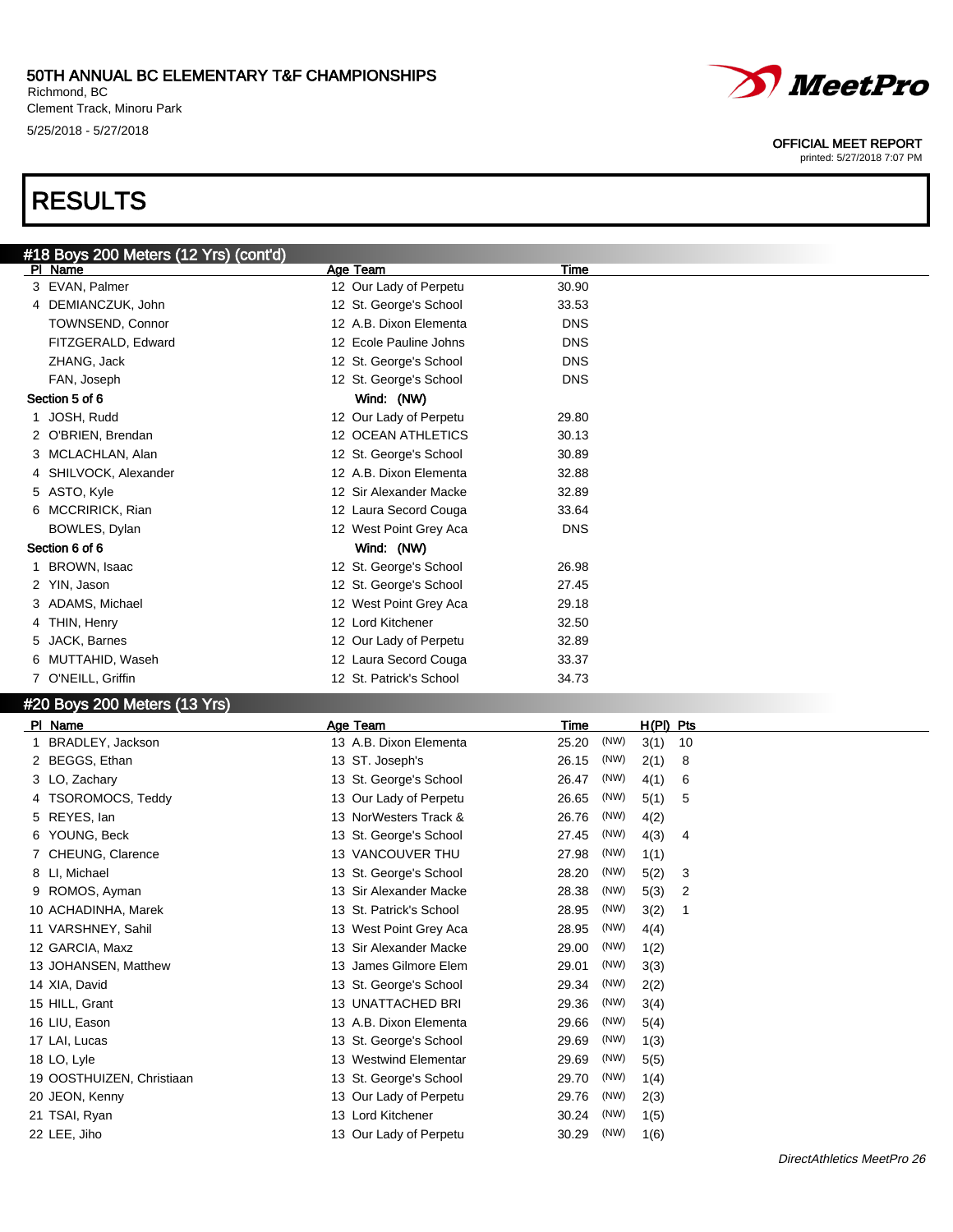Richmond, BC Clement Track, Minoru Park 5/25/2018 - 5/27/2018

# RESULTS

## #20 Boys 200 Meters (13 Yrs) (cont'd)

| PI Name             | Age Team               | Time          | $H(PI)$ Pts |
|---------------------|------------------------|---------------|-------------|
| 23 MONTALBANO, Luke | 13 St. George's School | (NW)<br>30.30 | 4(5)        |
| 24 ZHAI, Rain       | 13 St. George's School | (NW)<br>30.36 | 5(6)        |
| 25 ANTHONY, Sam     | 13 West Point Grey Aca | (NW)<br>30.55 | 2(4)        |
| 26 COOK, Maxwell    | 13 St. George's School | (NW)<br>31.87 | 3(5)        |
| 27 CHOI, Jacob      | 13 St. George's School | (NW)<br>31.88 | 2(5)        |
| 28 DEVJI, Noah      | 13 Southpointe Academ  | (NW)<br>33.16 | 3(6)        |
| INDSETH, Aiden      | 13 Hatzic Secondary Sc | <b>DNS</b>    |             |
| LAI, Nathan         | 13 A.B. Dixon Elementa | <b>DNS</b>    |             |
| RILLO, Arwyn        | 13 A.B. Dixon Elementa | <b>DNS</b>    | 2           |
| DULEY, Logan        | 13 KAJAKS TRACK & F    | <b>DNS</b>    | 2           |
| COLEMAN, Joshua     | 13 St. George's School | <b>DNS</b>    | 2           |
| BRAR, Armaan        | 13 Khalsa School       | <b>DNS</b>    | 3           |
| WILKIE, Luke        | 13 VANCOUVER THU       | <b>DNS</b>    | 3           |
| SCHERK, Michael     | 13 NorWesters Track &  | <b>DNS</b>    | 4           |
| KABOLY, Keyon       | 13 St. George's School | <b>DNS</b>    | 4           |
| HORLOCK, Brayden    | 13 Lord Kitchener      | <b>DNS</b>    | 5           |
| TURNER, Aidan       | 13 OCEAN ATHLETICS     | <b>DNS</b>    | 5           |

### SECTION RESULTS

| PI Name                  | Age Team                | <b>Time</b> |  |
|--------------------------|-------------------------|-------------|--|
| Section 1 of 5           | Wind: (NW)              |             |  |
| 1 CHEUNG, Clarence       | 13 VANCOUVER THU        | 27.98       |  |
| 2 GARCIA, Maxz           | 13 Sir Alexander Macke  | 29.00       |  |
| 3 LAI, Lucas             | 13 St. George's School  | 29.69       |  |
| 4 OOSTHUIZEN, Christiaan | 13 St. George's School  | 29.70       |  |
| 5 TSAI, Ryan             | 13 Lord Kitchener       | 30.24       |  |
| 6 LEE, Jiho              | 13 Our Lady of Perpetu  | 30.29       |  |
| INDSETH, Aiden           | 13 Hatzic Secondary Sc  | <b>DNS</b>  |  |
| LAI, Nathan              | 13 A.B. Dixon Elementa  | <b>DNS</b>  |  |
| Section 2 of 5           | Wind: (NW)              |             |  |
| 1 BEGGS, Ethan           | 13 ST. Joseph's         | 26.15       |  |
| 2 XIA, David             | 13 St. George's School  | 29.34       |  |
| 3 JEON, Kenny            | 13 Our Lady of Perpetu  | 29.76       |  |
| 4 ANTHONY, Sam           | 13 West Point Grey Aca  | 30.55       |  |
| 5 CHOI, Jacob            | 13 St. George's School  | 31.88       |  |
| RILLO, Arwyn             | 13 A.B. Dixon Elementa  | <b>DNS</b>  |  |
| DULEY, Logan             | 13 KAJAKS TRACK & F     | <b>DNS</b>  |  |
| COLEMAN, Joshua          | 13 St. George's School  | <b>DNS</b>  |  |
| Section 3 of 5           | Wind: (NW)              |             |  |
| BRADLEY, Jackson<br>1.   | 13 A.B. Dixon Elementa  | 25.20       |  |
| 2 ACHADINHA, Marek       | 13 St. Patrick's School | 28.95       |  |
| JOHANSEN, Matthew<br>3.  | 13 James Gilmore Elem   | 29.01       |  |
| 4 HILL, Grant            | 13 UNATTACHED BRI       | 29.36       |  |
| 5 COOK, Maxwell          | 13 St. George's School  | 31.87       |  |
| 6 DEVJI, Noah            | 13 Southpointe Academ   | 33.16       |  |
| BRAR, Armaan             | 13 Khalsa School        | <b>DNS</b>  |  |
|                          |                         |             |  |

OFFICIAL MEET REPORT printed: 5/27/2018 7:07 PM

*MeetPro* 

## DirectAthletics MeetPro 27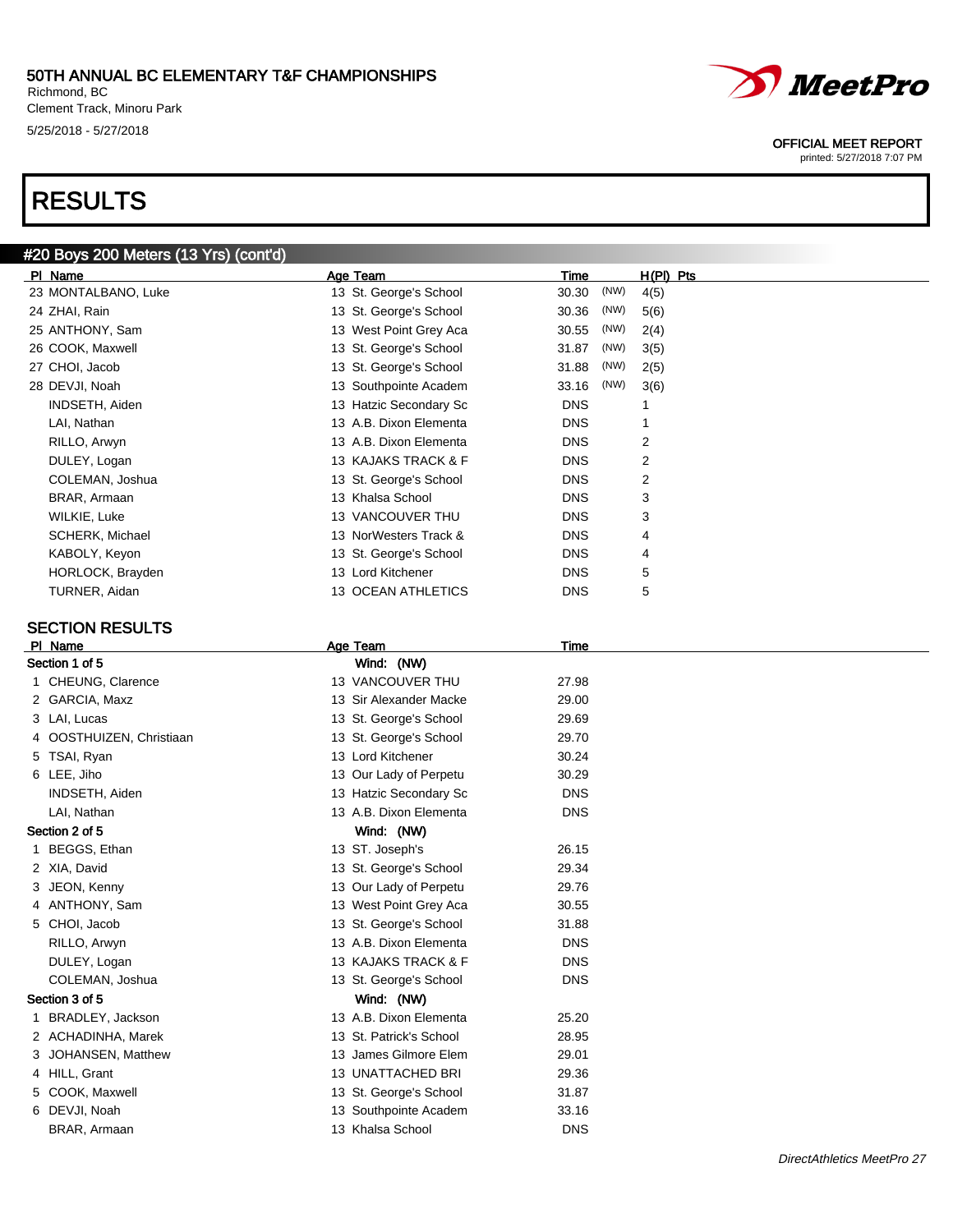Richmond, BC Clement Track, Minoru Park 5/25/2018 - 5/27/2018

# RESULTS



OFFICIAL MEET REPORT

printed: 5/27/2018 7:07 PM

| #20 Boys 200 Meters (13 Yrs) (cont'd) |                        |            |  |
|---------------------------------------|------------------------|------------|--|
| PI Name                               | Age Team               | Time       |  |
| <b>WILKIE, Luke</b>                   | 13 VANCOUVER THU       | <b>DNS</b> |  |
| Section 4 of 5                        | Wind: (NW)             |            |  |
| 1 LO, Zachary                         | 13 St. George's School | 26.47      |  |
| 2 REYES, lan                          | 13 NorWesters Track &  | 26.76      |  |
| 3 YOUNG, Beck                         | 13 St. George's School | 27.45      |  |
| 4 VARSHNEY, Sahil                     | 13 West Point Grey Aca | 28.95      |  |
| 5 MONTALBANO, Luke                    | 13 St. George's School | 30.30      |  |
| <b>SCHERK, Michael</b>                | 13 NorWesters Track &  | <b>DNS</b> |  |
| KABOLY, Keyon                         | 13 St. George's School | <b>DNS</b> |  |
| Section 5 of 5                        | Wind: (NW)             |            |  |
| 1 TSOROMOCS, Teddy                    | 13 Our Lady of Perpetu | 26.65      |  |
| 2 LI, Michael                         | 13 St. George's School | 28.20      |  |
| 3 ROMOS, Ayman                        | 13 Sir Alexander Macke | 28.38      |  |
| 4 LIU, Eason                          | 13 A.B. Dixon Elementa | 29.66      |  |
| 5 LO, Lyle                            | 13 Westwind Elementar  | 29.69      |  |
| 6 ZHAI, Rain                          | 13 St. George's School | 30.36      |  |
| HORLOCK, Brayden                      | 13 Lord Kitchener      | <b>DNS</b> |  |
| TURNER, Aidan                         | 13 OCEAN ATHLETICS     | <b>DNS</b> |  |

### #22 Boys 300 Meters (12 Yrs)

| PI Name               | Age Team                  | Time       | $H(PI)$ Pts |    |
|-----------------------|---------------------------|------------|-------------|----|
| BROWN, Isaac          | 12 St. George's School    | 43.78      | 1(1)        | 10 |
| 2 BOWLES, Dylan       | 12 West Point Grey Aca    | 45.66      | 1(2)        | 8  |
| 3 YIN, Jason          | 12 St. George's School    | 45.98      | 3(1)        | 6  |
| 4 O'BRIEN, Brendan    | <b>12 OCEAN ATHLETICS</b> | 46.77      | 1(3)        |    |
| 5 GU, Nathan          | 12 St. George's School    | 49.20      | 2(1)        | 5  |
| 6 MCLACHLAN, Alan     | 12 St. George's School    | 49.89      | 3(2)        | 4  |
| 7 YEE, Geoffrey       | 12 St. George's School    | 50.23      | 2(2)        | 3  |
| 8 LEADER, Jacob       | 12 West Point Grey Aca    | 51.02      | 2(3)        | 2  |
| 9 RUUS, Ben           | 12 A.B. Dixon Elementa    | 51.55      | 2(4)        | 1  |
| 10 FITZGERALD, Edward | 12 Ecole Pauline Johns    | 51.70      | 1(4)        |    |
| 11 MUTTAHID, Waseh    | 12 Laura Secord Couga     | 52.74      | 3(3)        |    |
| 12 JACK, Barnes       | 12 Our Lady of Perpetu    | 53.45      | 3(4)        |    |
| 13 LAGAYAN, Rizal     | 12 Laura Secord Couga     | 54.67      | 2(5)        |    |
| 14 MOROVIC, Nico      | 12 A.B. Dixon Elementa    | 55.26      | 3(5)        |    |
| 15 YOO, Brian         | 12 Our Lady of Perpetu    | 55.33      | 1(5)        |    |
| 16 REITER, Simon      | 12 Laura Secord Couga     | 55.38      | 2(6)        |    |
| 17 SUN, George        | 12 St. George's School    | 56.77      | 3(6)        |    |
| ZHANG, Jack           | 12 St. George's School    | <b>DNS</b> | 1           |    |
| O'KENNEDY, Keaton     | 12 St. George's School    | <b>DNS</b> | 1           |    |
| MARTLAND, Kai         | 12 VANCOUVER THU          | <b>DNS</b> | 1           |    |
| FAN, Joseph           | 12 St. George's School    | <b>DNS</b> | 2           |    |
| LIU, Reece            | 12 St. George's School    | <b>DNS</b> | 2           |    |
| HODGSON, James        | <b>12 OCEAN ATHLETICS</b> | <b>DNS</b> | 3           |    |
| SANDHU, Akamveer      | 12 Khalsa School          | <b>DNS</b> | 3           |    |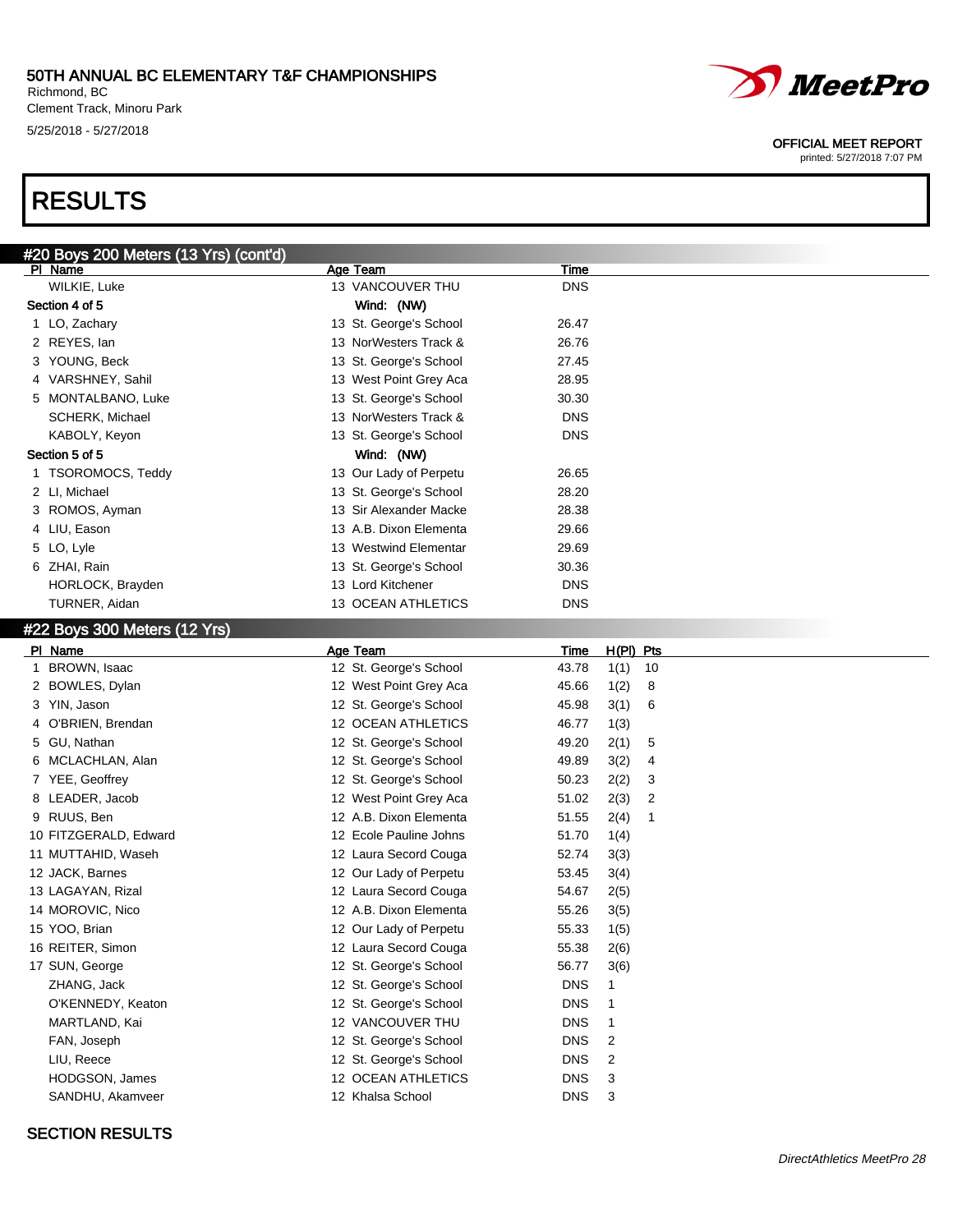### 50TH ANNUAL BC ELEMENTARY T&F CHAMPIONSHIPS Richmond, BC

Clement Track, Minoru Park 5/25/2018 - 5/27/2018

#22 Boys 300 Meters (12 Yrs) (cont'd)<br>| PL Name

# RESULTS

| Section 1 of 3               |                         |            |             |    |  |
|------------------------------|-------------------------|------------|-------------|----|--|
| 1 BROWN, Isaac               | 12 St. George's School  | 43.78      |             |    |  |
| 2 BOWLES, Dylan              | 12 West Point Grey Aca  | 45.66      |             |    |  |
| 3 O'BRIEN, Brendan           | 12 OCEAN ATHLETICS      | 46.77      |             |    |  |
| 4 FITZGERALD, Edward         | 12 Ecole Pauline Johns  | 51.70      |             |    |  |
| 5 YOO, Brian                 | 12 Our Lady of Perpetu  | 55.33      |             |    |  |
| ZHANG, Jack                  | 12 St. George's School  | <b>DNS</b> |             |    |  |
| O'KENNEDY, Keaton            | 12 St. George's School  | <b>DNS</b> |             |    |  |
| MARTLAND, Kai                | 12 VANCOUVER THU        | <b>DNS</b> |             |    |  |
| Section 2 of 3               |                         |            |             |    |  |
| 1 GU, Nathan                 | 12 St. George's School  | 49.20      |             |    |  |
| 2 YEE, Geoffrey              | 12 St. George's School  | 50.23      |             |    |  |
| 3 LEADER, Jacob              | 12 West Point Grey Aca  | 51.02      |             |    |  |
| 4 RUUS, Ben                  | 12 A.B. Dixon Elementa  | 51.55      |             |    |  |
| 5 LAGAYAN, Rizal             | 12 Laura Secord Couga   | 54.67      |             |    |  |
| 6 REITER, Simon              | 12 Laura Secord Couga   | 55.38      |             |    |  |
| FAN, Joseph                  | 12 St. George's School  | <b>DNS</b> |             |    |  |
| LIU, Reece                   | 12 St. George's School  | <b>DNS</b> |             |    |  |
| Section 3 of 3               |                         |            |             |    |  |
| 1 YIN, Jason                 | 12 St. George's School  | 45.98      |             |    |  |
| 2 MCLACHLAN, Alan            | 12 St. George's School  | 49.89      |             |    |  |
| 3 MUTTAHID, Waseh            | 12 Laura Secord Couga   | 52.74      |             |    |  |
| 4 JACK, Barnes               | 12 Our Lady of Perpetu  | 53.45      |             |    |  |
| 5 MOROVIC, Nico              | 12 A.B. Dixon Elementa  | 55.26      |             |    |  |
| 6 SUN, George                | 12 St. George's School  | 56.77      |             |    |  |
| HODGSON, James               | 12 OCEAN ATHLETICS      | <b>DNS</b> |             |    |  |
| SANDHU, Akamveer             | 12 Khalsa School        | <b>DNS</b> |             |    |  |
| #24 Boys 300 Meters (13 Yrs) |                         |            |             |    |  |
| PI Name                      | Age Team                | Time       | $H(PI)$ Pts |    |  |
| 1 BRADLEY, Jackson           | 13 A.B. Dixon Elementa  | 39.97      | 2(1)        | 10 |  |
| 2 LO, Zachary                | 13 St. George's School  | 42.41      | 2(2)        | 8  |  |
| 3 TURNER, Aidan              | 13 OCEAN ATHLETICS      | 43.21      | 1(1)        |    |  |
| 4 REYES, lan                 | 13 NorWesters Track &   | 43.27      | 1(2)        |    |  |
| 5 CHEUNG, Clarence           | 13 VANCOUVER THU        | 43.77      | 3(1)        |    |  |
| 6 ROMOS, Ayman               | 13 Sir Alexander Macke  | 44.30      | 2(3)        | 6  |  |
| 7 GU, Gilbert                | 13 St. George's School  | 44.58      | 2(4)        | 5  |  |
| 8 GARCIA, Maxz               | 13 Sir Alexander Macke  | 45.26      | 2(5)        | 4  |  |
| 9 YOUNG, Beck                | 13 St. George's School  | 45.51      | 1(3)        | 3  |  |
| 10 OOSTHUIZEN, Christiaan    | 13 St. George's School  | 45.85      | 3(2)        | 2  |  |
| 11 LI, Michael               | 13 St. George's School  | 45.95      | 1(4)        | 1  |  |
| 12 DELUDE, Drake             | 13 St. Patrick's School | 46.91      | 3(3)        |    |  |
| 13 RENTZ, Adam               | 13 St. George's School  | 47.13      | 3(4)        |    |  |
| 14 SADAYA, Vincent           | 13 Sir Alexander Macke  | 47.16      | 1(5)        |    |  |
| 15 MONTALBANO, Luke          | 13 St. George's School  | 48.15      | 3(5)        |    |  |
| 16 TSAI, Ryan                | 13 Lord Kitchener       | 49.82      | 2(6)        |    |  |

Age Team Time



OFFICIAL MEET REPORT

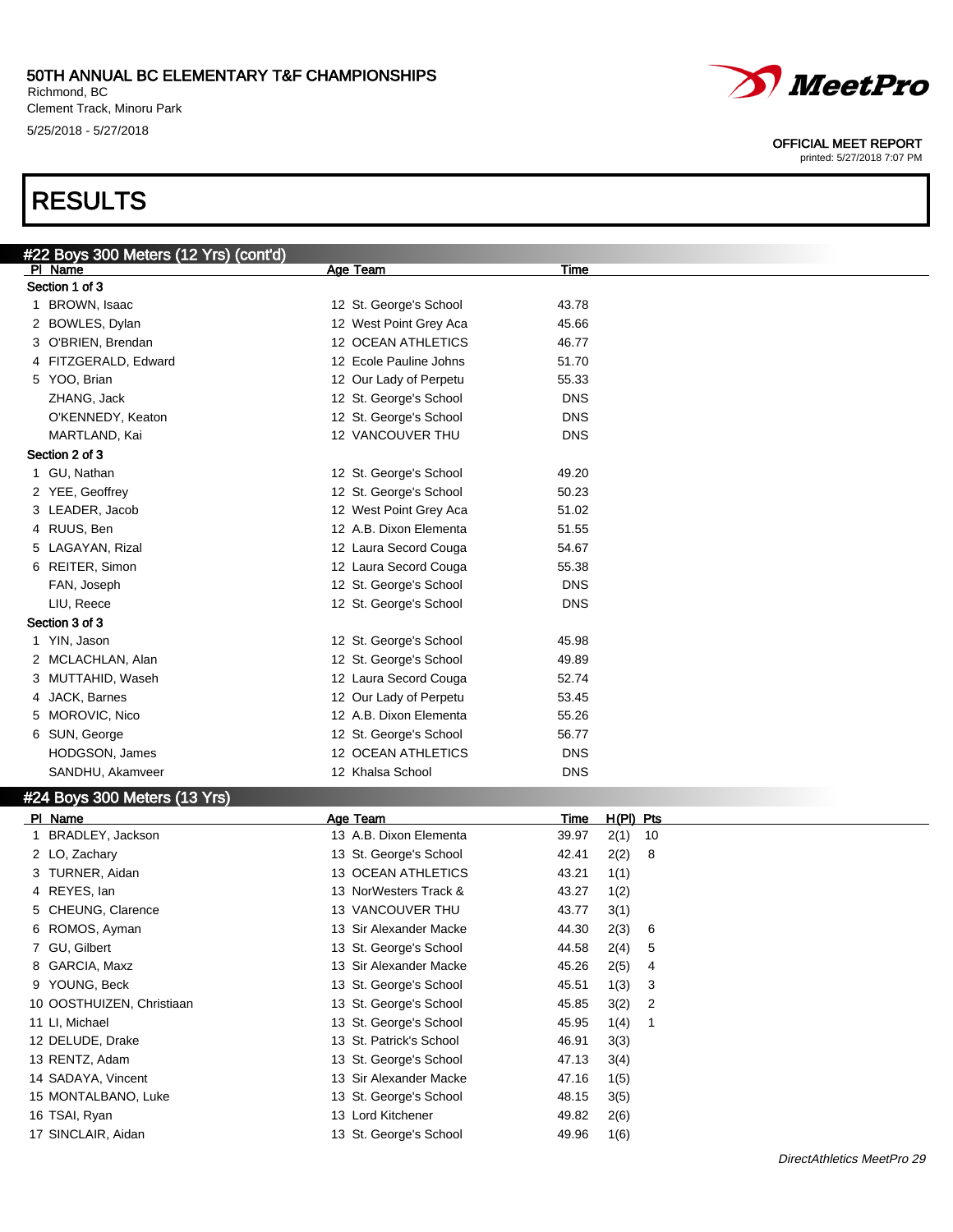$\mathbb{Z}$   $(42 \text{ Vso})$  (cont'd)

Richmond, BC Clement Track, Minoru Park 5/25/2018 - 5/27/2018

# RESULTS

| #24 DOYS JUU MEIERS (15 TTS) (CONTO) |   |                         |             |                |   |
|--------------------------------------|---|-------------------------|-------------|----------------|---|
| PI Name                              |   | Age Team                | Time        | H(PI) Pts      |   |
| 18 INDSETH, Aiden                    |   | 13 Hatzic Secondary Sc  | 53.00       | 2(7)           |   |
| 19 BOYLE, Jackson                    |   | 13 Our Lady of Perpetu  | 53.12       | 3(6)           |   |
| XIA, David                           |   | 13 St. George's School  | <b>DNS</b>  | 1              |   |
| COLEMAN, Joshua                      |   | 13 St. George's School  | <b>DNS</b>  | 1              |   |
| BRAR, Armaan                         |   | 13 Khalsa School        | <b>DNS</b>  | $\overline{2}$ |   |
|                                      |   |                         |             |                |   |
| <b>SECTION RESULTS</b>               |   |                         |             |                |   |
| PI Name                              |   | Age Team                | <u>Time</u> |                |   |
| Section 1 of 3                       |   |                         |             |                |   |
| 1 TURNER, Aidan                      |   | 13 OCEAN ATHLETICS      | 43.21       |                |   |
| 2 REYES, lan                         |   | 13 NorWesters Track &   | 43.27       |                |   |
| 3 YOUNG, Beck                        |   | 13 St. George's School  | 45.51       |                |   |
| 4 LI, Michael                        |   | 13 St. George's School  | 45.95       |                |   |
| 5 SADAYA, Vincent                    |   | 13 Sir Alexander Macke  | 47.16       |                |   |
| 6 SINCLAIR, Aidan                    |   | 13 St. George's School  | 49.96       |                |   |
| XIA, David                           |   | 13 St. George's School  | <b>DNS</b>  |                |   |
| COLEMAN, Joshua                      |   | 13 St. George's School  | <b>DNS</b>  |                |   |
| Section 2 of 3                       |   |                         |             |                |   |
| 1 BRADLEY, Jackson                   |   | 13 A.B. Dixon Elementa  | 39.97       |                |   |
| 2 LO, Zachary                        |   | 13 St. George's School  | 42.41       |                |   |
| 3 ROMOS, Ayman                       |   | 13 Sir Alexander Macke  | 44.30       |                |   |
| 4 GU, Gilbert                        |   | 13 St. George's School  | 44.58       |                |   |
| 5 GARCIA, Maxz                       |   | 13 Sir Alexander Macke  | 45.26       |                |   |
| 6 TSAI, Ryan                         |   | 13 Lord Kitchener       | 49.82       |                |   |
| 7 INDSETH, Aiden                     |   | 13 Hatzic Secondary Sc  | 53.00       |                |   |
| BRAR, Armaan                         |   | 13 Khalsa School        | <b>DNS</b>  |                |   |
| Section 3 of 3                       |   |                         |             |                |   |
| 1 CHEUNG, Clarence                   |   | 13 VANCOUVER THU        | 43.77       |                |   |
| 2 OOSTHUIZEN, Christiaan             |   | 13 St. George's School  | 45.85       |                |   |
| 3 DELUDE, Drake                      |   | 13 St. Patrick's School | 46.91       |                |   |
| 4 RENTZ, Adam                        |   | 13 St. George's School  | 47.13       |                |   |
| 5 MONTALBANO, Luke                   |   | 13 St. George's School  | 48.15       |                |   |
| 6 BOYLE, Jackson                     |   | 13 Our Lady of Perpetu  | 53.12       |                |   |
| #26 Boys 600 Meters (9 Yrs)          |   |                         |             |                |   |
| PI Name                              |   | Age Team                | Time        | $H(PI)$ Pts    |   |
| 1 MCKAY, Gavin                       |   | 9 General Currie Elem   | 2:04.65     | $2(1)$ 10      |   |
| 2 RENTZ, Asher                       | 9 | St. George's School     | 2:06.60     | 2(2)           | 8 |
| 3 URBAN, Willem                      | 9 | St. George's School     | 2:10.09     | 1(1)           | 6 |
| 4 LI, Bradley                        | 9 | St. George's School     | 2:10.74     | 2(3)           | 5 |
| 5 TRAN, Xavier                       | 9 | Our Lady of Perpetu     | 2:13.49     | 1(2)           | 4 |
| 6 TRAN, Gabriel                      | 9 | Our Lady of Perpetu     | 2:14.50     | 2(4)           | 3 |
| 7 BORRITT, Finn                      | 9 | Lord Kitchener          | 2:14.99     | 1(3)           | 2 |
| 8 AUSTIN, Leighton                   | 9 | West Point Grey Aca     | 2:16.72     | 1(4)           | 1 |
| 9 RUSTIA, Benjamin                   | 9 | James Gilmore Elem      | 2:17.04     | 2(5)           |   |
|                                      |   |                         |             |                |   |

10 BRACE, Elliott 9 West Point Grey Aca 2:18.82 1(5) 11 KIRKER, Declan 9 St. George's School 2:18.85 1(6)



#### OFFICIAL MEET REPORT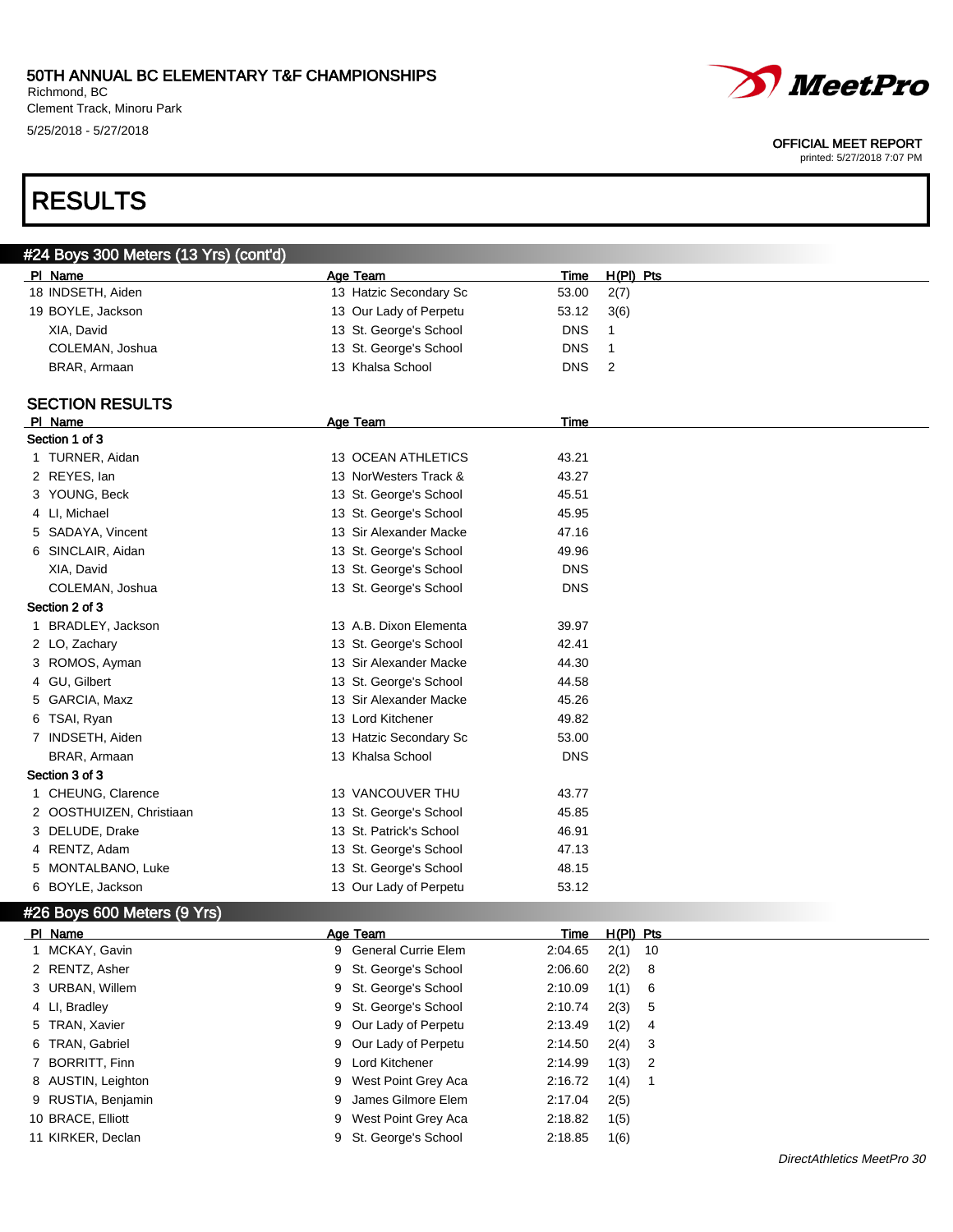Richmond, BC Clement Track, Minoru Park 5/25/2018 - 5/27/2018

# RESULTS

## #26 Boys 600 Meters (9 Yrs) (cont'd)

| PI Name                | Age Team                          | Time        | H(PI) Pts  |
|------------------------|-----------------------------------|-------------|------------|
| 12 KIM, Juno           | 9 St. George's School             | 2:19.65     | 1(7)       |
| 13 CAMPBELL, Matthew   | 9 West Point Grey Aca             | 2:19.73     | 2(6)       |
| 14 HOWARD, Aidan       | St. George's School<br>9          | 2:21.02     | 1(8)       |
| 15 HAWKEY, Fynn        | West Point Grey Aca<br>9          | 2:22.12     | 2(7)       |
| 16 WOODE, Nolan        | Air Blastoff Lions<br>9           | 2:23.14     | 1(9)       |
| 17 LAZARE, Henry       | St. George's School<br>9          | 2:23.42     | 2(8)       |
| 18 GRAVISTIN, Josh     | <b>Stratford Hall School</b><br>9 | 2:24.70     | 2(9)       |
| 19 COCCO, Giuliano     | West Point Grey Aca<br>9          | 2:27.07     | 1(10)      |
| 20 LEE, Ethen          | Southpointe Academ<br>9           | 2:28.46     | 1(11)      |
| 21 DHIMAN, Rohin       | St. George's School<br>9          | 2:29.23     | 1(12)      |
| 22 CACOS, Michael      | West Point Grey Aca<br>9          | 2:29.28     | 2(10)      |
| 23 YE, Justin          | 13 St. George's School            | 2:32.10     | $2(11)$ 10 |
| 24 ACEBEDO, Manny      | St. Patrick's School<br>9         | 2:32.68     | 2(12)      |
| 25 KELLER, Theo        | St. Patrick's School<br>9         | 2:43.71     | 1(13)      |
| 26 MILLER, Michael     | West Point Grey Aca<br>9          | 2:47.05     | 2(13)      |
| 27 SANDESH, Pranav     | 9 West Point Grey Aca             | 2:47.83     | 2(14)      |
|                        |                                   |             |            |
| <b>SECTION RESULTS</b> |                                   |             |            |
| PI Name                | <b>Age Team</b>                   | <u>Time</u> |            |
| Section 1 of 2         |                                   |             |            |
| 1 URBAN, Willem        | 9 St. George's School             | 2:10.09     |            |
| 2 TRAN, Xavier         | Our Lady of Perpetu<br>9          | 2:13.49     |            |
| 3 BORRITT, Finn        | <b>Lord Kitchener</b><br>9        | 2:14.99     |            |
| 4 AUSTIN, Leighton     | West Point Grey Aca<br>9          | 2:16.72     |            |
| 5 BRACE, Elliott       | West Point Grey Aca<br>9          | 2:18.82     |            |
| KIRKER, Declan         | St. George's School<br>9          | 2:18.85     |            |
| 7 KIM, Juno            | St. George's School<br>9          | 2:19.65     |            |
| 8 HOWARD, Aidan        | St. George's School<br>9          | 2:21.02     |            |
| 9 WOODE, Nolan         | Air Blastoff Lions<br>9           | 2:23.14     |            |
| 10 COCCO, Giuliano     | West Point Grey Aca<br>9          | 2:27.07     |            |
| 11 LEE, Ethen          | Southpointe Academ<br>9           | 2:28.46     |            |
| 12 DHIMAN, Rohin       | St. George's School<br>9          | 2:29.23     |            |
| 13 KELLER, Theo        | St. Patrick's School<br>9         | 2:43.71     |            |
| Section 2 of 2         |                                   |             |            |
| 1 MCKAY, Gavin         | <b>General Currie Elem</b><br>9   | 2:04.65     |            |
| 2 RENTZ, Asher         | 9 St. George's School             | 2:06.60     |            |
| LI, Bradley<br>3       | St. George's School<br>9          | 2:10.74     |            |
| 4 TRAN, Gabriel        | Our Lady of Perpetu<br>9          | 2:14.50     |            |
| 5 RUSTIA, Benjamin     | James Gilmore Elem<br>9           | 2:17.04     |            |
| CAMPBELL, Matthew<br>6 | West Point Grey Aca<br>9          | 2:19.73     |            |
| 7 HAWKEY, Fynn         | West Point Grey Aca<br>9          | 2:22.12     |            |
| 8 LAZARE, Henry        | St. George's School<br>9          | 2:23.42     |            |
| 9 GRAVISTIN, Josh      | <b>Stratford Hall School</b><br>9 | 2:24.70     |            |
| 10 CACOS, Michael      | West Point Grey Aca<br>9          | 2:29.28     |            |
| 11 YE, Justin          | 13 St. George's School            | 2:32.10     |            |
| 12 ACEBEDO, Manny      | 9 St. Patrick's School            | 2:32.68     |            |



OFFICIAL MEET REPORT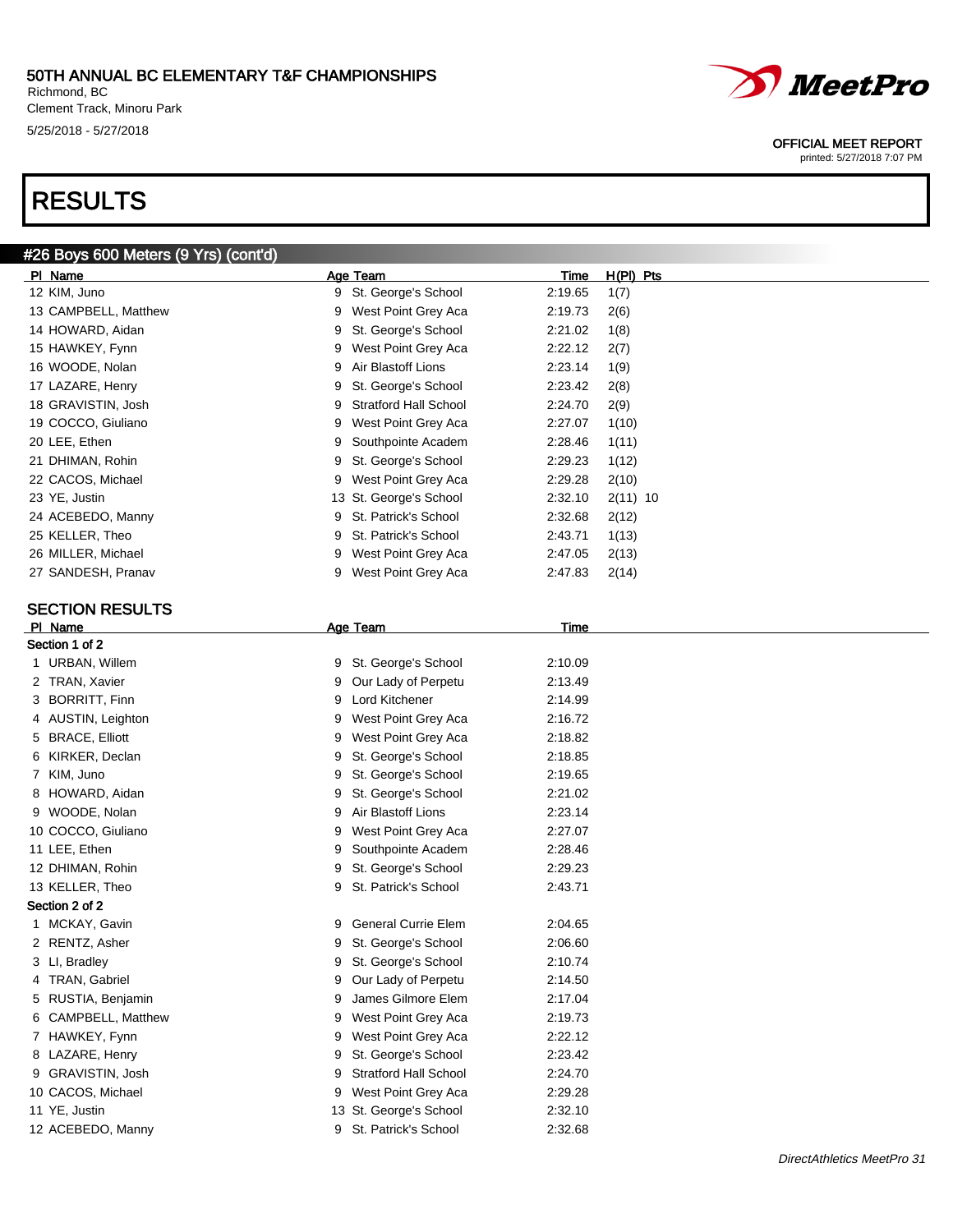### 50TH ANNUAL BC ELEMENTARY T&F CHAMPIONSHIPS Richmond, BC

Clement Track, Minoru Park 5/25/2018 - 5/27/2018

# RESULTS



#### OFFICIAL MEET REPORT

|   | #26 Boys 600 Meters (9 Yrs) (cont'd) |                          |             |            |
|---|--------------------------------------|--------------------------|-------------|------------|
|   | PI Name                              | Age Team                 | Time        |            |
|   | 13 MILLER, Michael                   | West Point Grey Aca<br>9 | 2:47.05     |            |
|   | 14 SANDESH, Pranav                   | West Point Grey Aca<br>9 | 2:47.83     |            |
|   | #28 Boys 600 Meters (10 Yrs)         |                          |             |            |
|   | PI Name                              | Age Team                 | <u>Time</u> | H(PI) Pts  |
| 1 | <b>BOWLES, Charlie</b>               | 10 West Point Grey Aca   | 1:56.00     | 1(1)<br>10 |
|   | 2 FROH, Declan                       | 10 A.B. Dixon Elementa   | 1:57.16     | 3(1)<br>8  |
| 3 | <b>BOOMER, Harris</b>                | 10 St. George's School   | 1:58.24     | 3(2)<br>6  |
| 4 | NIVEN, Alexander                     | 10 COQUITLAM CHEE        | 2:00.00     | 1(2)       |
| 5 | PETRIW, Dean                         | 10 COQUITLAM CHEE        | 2:02.13     | 2(1)       |
| 6 | DUMAS, Damian                        | 10 UNATTACHED BRI        | 2:02.59     | 1(3)       |
| 7 | SIMMONS, Roman                       | 10 St. George's School   | 2:04.66     | 1(4)<br>5  |
| 8 | <b>BRENNAN, Maxwell</b>              | 10 Laura Secord Couga    | 2:05.28     | 2(2)<br>4  |
| 9 | <b>ENCARNACION, Derek</b>            | 10 Southpointe Academ    | 2:06.39     | 2(3)<br>3  |
|   | 10 VICCARS, Austin                   | 10 Westwind Elementar    | 2:07.22     | 3(3)<br>2  |
|   | 11 HELMUTH, Jasper                   | 10 St. Patrick's School  | 2:07.82     | 1(5)<br>1  |
|   | 12 WANG, Aidan                       | 10 Southpointe Academ    | 2:08.42     | 1(6)       |
|   | 13 GADALLA, Troy                     | 10 West Point Grey Aca   | 2:08.82     | 1(7)       |
|   | 14 LI, Braedon                       | 10 Our Lady of Perpetu   | 2:09.68     | 3(4)       |
|   | 15 ORTIZ-LEE, Alarii                 | 10 A.B. Dixon Elementa   | 2:09.82     | 2(4)       |
|   | 16 BALBACK, Peyton                   | 10 James Gilmore Elem    | 2:10.32     | 3(5)       |
|   | 17 URSACHE, Vlad                     | 10 James Gilmore Elem    | 2:10.49     | 1(8)       |
|   | 18 WANG, Jasper                      | 10 St. George's School   | 2:10.84     | 1(9)       |
|   | 19 KOURLINE, Simon                   | 10 Laura Secord Couga    | 2:11.07     | 1(10)      |
|   | 20 KONG, Jasper                      | 10 St. George's School   | 2:11.81     | 1(11)      |
|   | 21 CAMARAIRE, Alex                   | 10 St. Patrick's School  | 2:12.86     | 2(5)       |
|   | 22 JOHNSTON, Charlie                 | 10 St. George's School   | 2:13.60     | 3(6)       |
|   | 23 THIELE-CROCKER, Billy             | 10 COQUITLAM CHEE        | 2:14.29     | 3(7)       |
|   | 24 ANTSCHERL, Oscar                  | 10 OCEAN ATHLETICS       | 2:15.40     | 3(8)       |
|   | 25 PACHCHIGAR, Nikhil                | 10 St. George's School   | 2:15.64     | 3(9)       |
|   | 26 GIRARD, Rhys                      | 10 Our Lady of Perpetu   | 2:16.11     | 2(6)       |
|   | 27 HAMADA, Tai                       | 10 KAJAKS TRACK & F      | 2:18.05     | 2(7)       |
|   | 28 O'NEILL, Christopher              | 10 St. Patrick's School  | 2:19.60     | 2(8)       |
|   | 29 VILLALON, Marko                   | 10 KAJAKS TRACK & F      | 2:25.20     | 1(12)      |
|   | 30 CHEW, Thatcher                    | 10 St. George's School   | 2:27.63     | 2(9)       |
|   | 31 PEGADO, Evan                      | 10 St. Patrick's School  | 2:28.52     | 3(10)      |
|   | 32 GILL, Harrison                    | 10 St. George's School   | 2:29.75     | 2(10)      |
|   | 33 ZHU, Andrew                       | 10 West Point Grey Aca   | 2:30.76     | 2(11)      |
|   | 34 GU, Kyle                          | 10 West Point Grey Aca   | 2:39.12     | 3(11)      |
|   | 35 MANHAS, Rohin                     | 10 KAJAKS TRACK & F      | 2:41.48     | 3(12)      |
|   | DELESALLE, Joseph                    | 10 St. George's School   | <b>DNS</b>  | 1          |
|   | MACPHERSON, Nicholas                 | 10 OCEAN ATHLETICS       | <b>DNS</b>  | 1          |
|   | REDPATH, Jack                        | 10 St. George's School   | <b>DNS</b>  | 2          |
|   | CLARKE, Elijah                       | 10 VANCOUVER THU         | <b>DNS</b>  | 2          |
|   | ANDERSON, Zev                        | 10 James Gilmore Elem    | <b>DNS</b>  | 2          |
|   | SANGARA, Kayden                      | 10 West Point Grey Aca   | <b>DNS</b>  | 3          |
|   | LEE, Rubin                           | 10 St. Patrick's School  | <b>DNS</b>  | 3          |
|   |                                      |                          |             |            |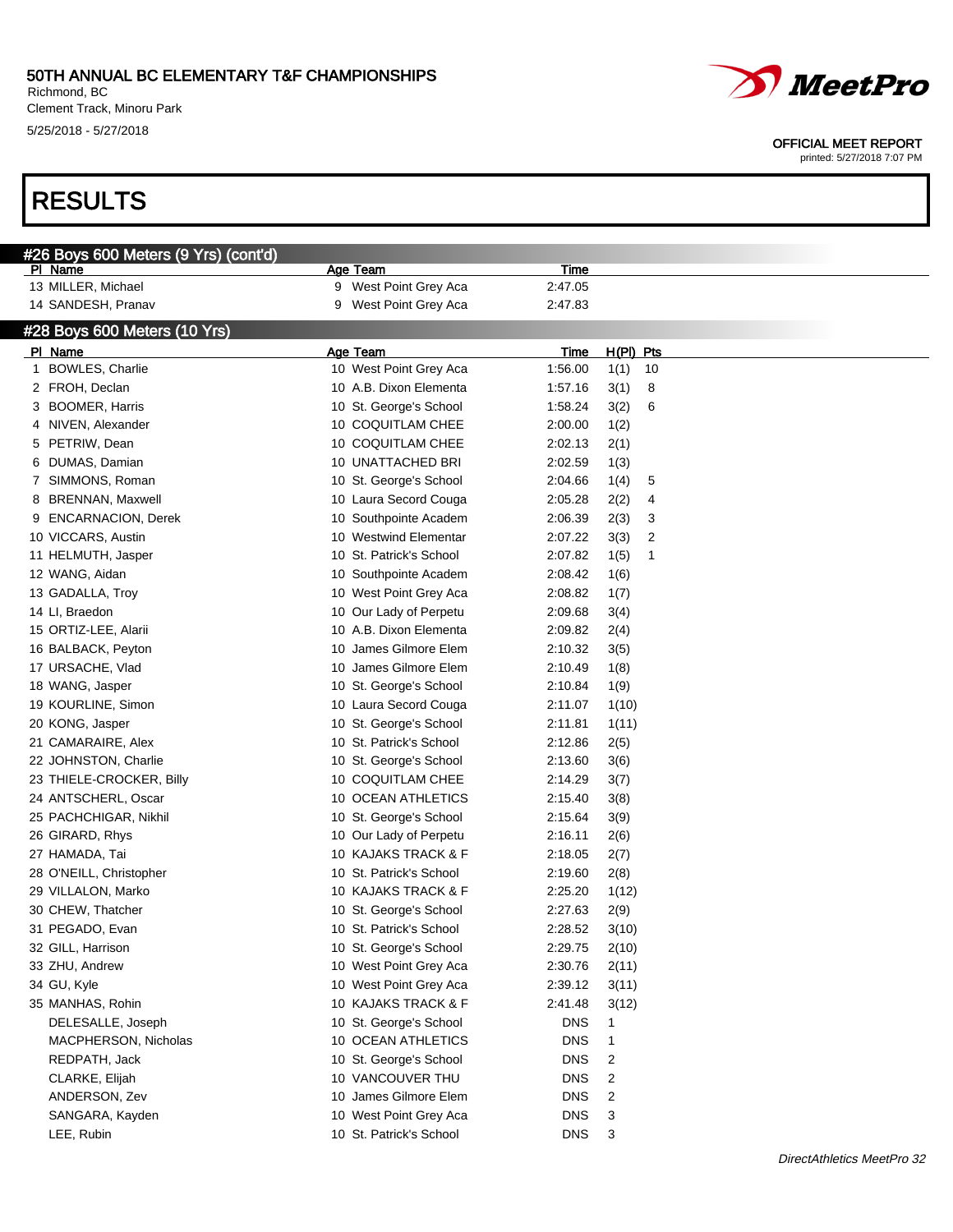Richmond, BC Clement Track, Minoru Park 5/25/2018 - 5/27/2018

# RESULTS

| <u>#28 Boys</u> 600 Meters (10 Yrs) (cont'd) |                         |            |
|----------------------------------------------|-------------------------|------------|
| <b>SECTION RESULTS</b>                       |                         |            |
| PI Name                                      | Age Team                | Time       |
| Section 1 of 3                               |                         |            |
| 1 BOWLES, Charlie                            | 10 West Point Grey Aca  | 1:56.00    |
| 2 NIVEN, Alexander                           | 10 COQUITLAM CHEE       | 2:00.00    |
| 3 DUMAS, Damian                              | 10 UNATTACHED BRI       | 2:02.59    |
| 4 SIMMONS, Roman                             | 10 St. George's School  | 2:04.66    |
| 5 HELMUTH, Jasper                            | 10 St. Patrick's School | 2:07.82    |
| 6 WANG, Aidan                                | 10 Southpointe Academ   | 2:08.42    |
| 7 GADALLA, Troy                              | 10 West Point Grey Aca  | 2:08.82    |
| 8 URSACHE, Vlad                              | 10 James Gilmore Elem   | 2:10.49    |
|                                              |                         |            |
| 9 WANG, Jasper                               | 10 St. George's School  | 2:10.84    |
| 10 KOURLINE, Simon                           | 10 Laura Secord Couga   | 2:11.07    |
| 11 KONG, Jasper                              | 10 St. George's School  | 2:11.81    |
| 12 VILLALON, Marko                           | 10 KAJAKS TRACK & F     | 2:25.20    |
| DELESALLE, Joseph                            | 10 St. George's School  | <b>DNS</b> |
| MACPHERSON, Nicholas                         | 10 OCEAN ATHLETICS      | DNS        |
| Section 2 of 3                               |                         |            |
| 1 PETRIW, Dean                               | 10 COQUITLAM CHEE       | 2:02.13    |
| 2 BRENNAN, Maxwell                           | 10 Laura Secord Couga   | 2:05.28    |
| 3 ENCARNACION, Derek                         | 10 Southpointe Academ   | 2:06.39    |
| 4 ORTIZ-LEE, Alarii                          | 10 A.B. Dixon Elementa  | 2:09.82    |
| 5 CAMARAIRE, Alex                            | 10 St. Patrick's School | 2:12.86    |
|                                              |                         |            |
| 6 GIRARD, Rhys                               | 10 Our Lady of Perpetu  | 2:16.11    |
| 7 HAMADA, Tai                                | 10 KAJAKS TRACK & F     | 2:18.05    |
| 8 O'NEILL, Christopher                       | 10 St. Patrick's School | 2:19.60    |
| 9 CHEW, Thatcher                             | 10 St. George's School  | 2:27.63    |
| 10 GILL, Harrison                            | 10 St. George's School  | 2:29.75    |
| 11 ZHU, Andrew                               | 10 West Point Grey Aca  | 2:30.76    |
| REDPATH, Jack                                | 10 St. George's School  | <b>DNS</b> |
| CLARKE, Elijah                               | 10 VANCOUVER THU        | <b>DNS</b> |
| ANDERSON, Zev                                | 10 James Gilmore Elem   | DNS        |
| Section 3 of 3                               |                         |            |
| 1 FROH, Declan                               | 10 A.B. Dixon Elementa  | 1:57.16    |
| 2 BOOMER, Harris                             | 10 St. George's School  | 1:58.24    |
| 3 VICCARS, Austin                            | 10 Westwind Elementar   | 2:07.22    |
|                                              |                         |            |
| 4 Ll. Braedon                                | 10 Our Lady of Perpetu  | 2:09.68    |
| 5 BALBACK, Peyton                            | 10 James Gilmore Elem   | 2:10.32    |
| 6 JOHNSTON, Charlie                          | 10 St. George's School  | 2:13.60    |
| 7 THIELE-CROCKER, Billy                      | 10 COQUITLAM CHEE       | 2:14.29    |
| 8 ANTSCHERL, Oscar                           | 10 OCEAN ATHLETICS      | 2:15.40    |
| 9 PACHCHIGAR, Nikhil                         | 10 St. George's School  | 2:15.64    |
| 10 PEGADO, Evan                              | 10 St. Patrick's School | 2:28.52    |
| 11 GU, Kyle                                  | 10 West Point Grey Aca  | 2:39.12    |
| 12 MANHAS, Rohin                             | 10 KAJAKS TRACK & F     | 2:41.48    |
| SANGARA, Kayden                              | 10 West Point Grey Aca  | DNS        |
| LEE, Rubin                                   | 10 St. Patrick's School | <b>DNS</b> |
|                                              |                         |            |

*MeetPro* 

OFFICIAL MEET REPORT printed: 5/27/2018 7:07 PM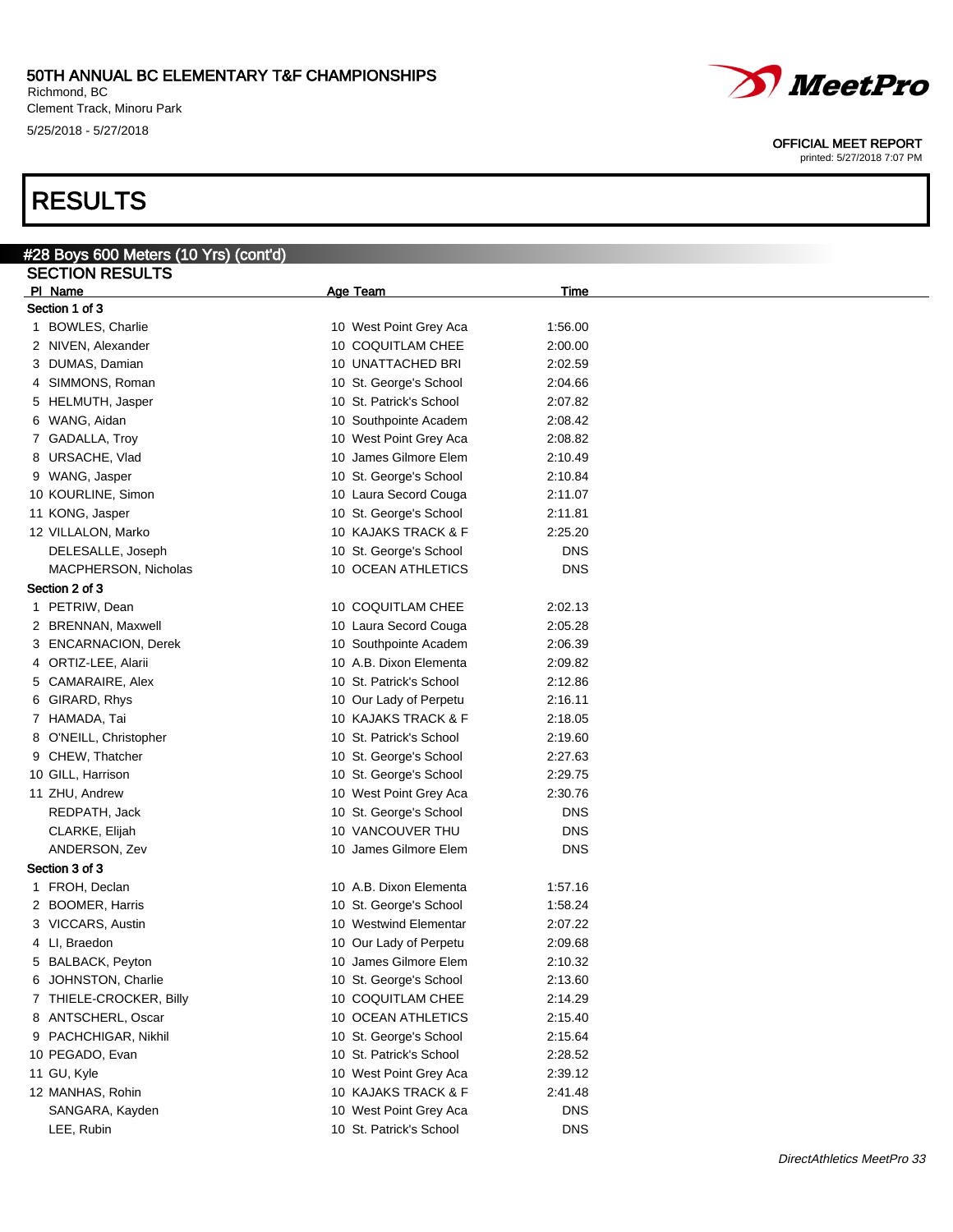Richmond, BC Clement Track, Minoru Park 5/25/2018 - 5/27/2018

#30 Boys 600 Meters (11 Yrs)

# RESULTS

| PI Name                              | Age Team                | $H(PI)$ Pts<br>Time   |
|--------------------------------------|-------------------------|-----------------------|
| DABBS, Miller                        | 11 West Point Grey Aca  | 1:51.36<br>2(1)<br>10 |
| 2 NG, Kaden                          | 11 A.B. Dixon Elementa  | 1:51.38<br>2(2)<br>8  |
| SEVERIN, Jack<br>3.                  | 11 NorWesters Track &   | 1:51.85<br>1(1)       |
| <b>BRAILSFORD-MCCOLL, Riley</b><br>4 | 11 West Point Grey Aca  | 1:53.02<br>1(2)<br>6  |
| SEDIN, Valter<br>5                   | 11 St. George's School  | 1:53.17<br>2(3)<br>5  |
| ILICH, Ryder<br>6.                   | 11 West Point Grey Aca  | 1:54.48<br>1(3)<br>4  |
| TIWARI, James                        | 11 Collingwood School   | 1:55.25<br>2(4)<br>3  |
| TIMKO, Cole<br>8                     | 11 West Point Grey Aca  | 1:56.94<br>2(5)<br>2  |
| <b>DUMAS, Dominic</b><br>9           | 11 UNATTACHED BRI       | 2:02.24<br>2(6)       |
| 10 WALLACE, Jack                     | 11 A.B. Dixon Elementa  | 2:02.27<br>1(4)<br>1  |
| 11 MAIJER, Ben                       | 11 St. George's School  | 2:03.85<br>2(7)       |
| 12 VAN BEEK, Taggart                 | 11 St. George's School  | 1(5)<br>2:04.43       |
| 13 MONTALBANO, Marco                 | 11 St. George's School  | 2:05.88<br>1(6)       |
| 14 EMES, Ben                         | 11 St. Patrick's School | 2:06.86<br>2(8)       |
| 15 CHEN, Tao Ming                    | 11 Lord Kitchener       | 2:07.84<br>1(7)       |
| 16 TARANGLE, Sebastian               | 11 St. Patrick's School | 2:08.63<br>1(8)       |
| 17 FERGUSON, Bennet                  | 11 Our Lady of Perpetu  | 2:10.31<br>1(9)       |
| 18 GIBSON, Thomas                    | 11 West Point Grey Aca  | 2:11.31<br>2(9)       |
| 19 CASSADY, George                   | 11 St. George's School  | 2:11.91<br>2(10)      |
| 20 MURRAY, Andrew                    | 11 A.B. Dixon Elementa  | 2:12.32<br>2(11)      |
| 21 BLOMERUS, Spencer                 | 11 West Point Grey Aca  | 2:14.00<br>1(10)      |
| 22 VARSHNEY, Krish                   | 11 West Point Grey Aca  | 2:16.59<br>2(12)      |
| 23 BROWN, Angus                      | 11 St. George's School  | 2:22.71<br>1(11)      |
| 24 MEDICOFF-SANDER, Oren             | 11 James Gilmore Elem   | 2:23.63<br>2(13)      |
| 25 ISAAC, Rhys                       | 11 St. George's School  | 2:27.50<br>2(14)      |
| 26 THIRUCHITTAMPALAM, Nikhil         | 11 St. George's School  | 1(12)<br>2:30.28      |
| SIDHU, Sachin                        | 11 West Point Grey Aca  | <b>DNS</b><br>1       |
| SJOHOLM, Oliver                      | 11 St. George's School  | <b>DNS</b><br>1       |

# SECTION RESULTS

| PI Name                      | Age Team                | Time       |  |
|------------------------------|-------------------------|------------|--|
| Section 1 of 2               |                         |            |  |
| 1 SEVERIN, Jack              | 11 NorWesters Track &   | 1:51.85    |  |
| 2 BRAILSFORD-MCCOLL, Riley   | 11 West Point Grey Aca  | 1:53.02    |  |
| 3 ILICH, Ryder               | 11 West Point Grey Aca  | 1:54.48    |  |
| 4 WALLACE, Jack              | 11 A.B. Dixon Elementa  | 2:02.27    |  |
| 5 VAN BEEK, Taggart          | 11 St. George's School  | 2:04.43    |  |
| 6 MONTALBANO, Marco          | 11 St. George's School  | 2:05.88    |  |
| 7 CHEN, Tao Ming             | 11 Lord Kitchener       | 2:07.84    |  |
| 8 TARANGLE, Sebastian        | 11 St. Patrick's School | 2:08.63    |  |
| 9 FERGUSON, Bennet           | 11 Our Lady of Perpetu  | 2:10.31    |  |
| 10 BLOMERUS, Spencer         | 11 West Point Grey Aca  | 2:14.00    |  |
| 11 BROWN, Angus              | 11 St. George's School  | 2:22.71    |  |
| 12 THIRUCHITTAMPALAM, Nikhil | 11 St. George's School  | 2:30.28    |  |
| SIDHU, Sachin                | 11 West Point Grey Aca  | <b>DNS</b> |  |
| SJOHOLM, Oliver              | 11 St. George's School  | <b>DNS</b> |  |

*MeetPro* 

#### OFFICIAL MEET REPORT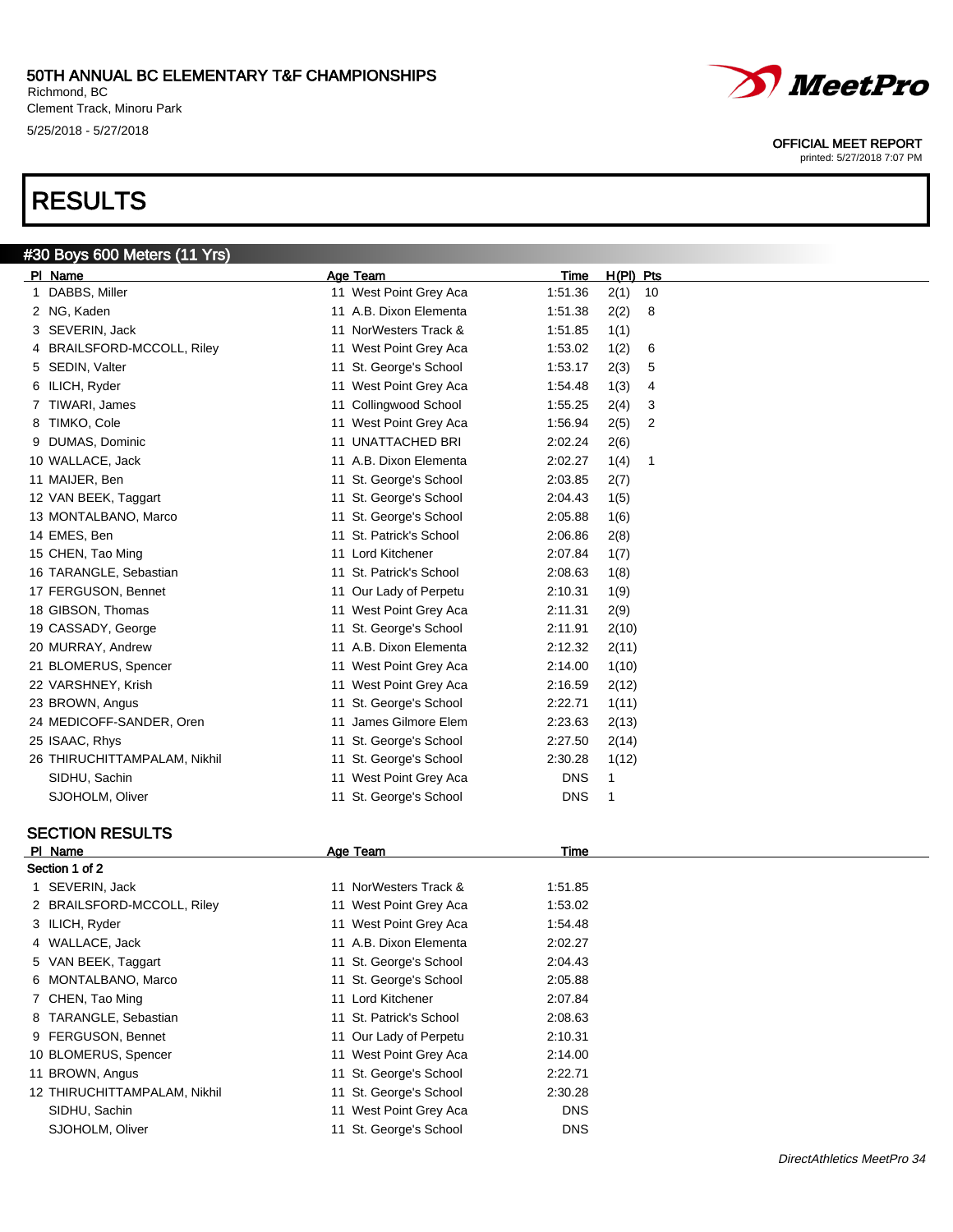### 50TH ANNUAL BC ELEMENTARY T&F CHAMPIONSHIPS Richmond, BC

PI Name **Age Team Age Team Time** Time Time Age Team Age Team Age Team Time

Clement Track, Minoru Park 5/25/2018 - 5/27/2018

#30 Boys 600 Meters (11 Yrs) (cont'd)

# RESULTS

Section 2 of 2

| 1 | DABBS, Miller                | 11 West Point Grey Aca  | 1:51.36    |             |                         |
|---|------------------------------|-------------------------|------------|-------------|-------------------------|
|   | 2 NG, Kaden                  | 11 A.B. Dixon Elementa  | 1:51.38    |             |                         |
|   | 3 SEDIN, Valter              | 11 St. George's School  | 1:53.17    |             |                         |
| 4 | TIWARI, James                | 11 Collingwood School   | 1:55.25    |             |                         |
| 5 | TIMKO, Cole                  | 11 West Point Grey Aca  | 1:56.94    |             |                         |
| 6 | DUMAS, Dominic               | 11 UNATTACHED BRI       | 2:02.24    |             |                         |
|   | 7 MAIJER, Ben                | 11 St. George's School  | 2:03.85    |             |                         |
|   | 8 EMES, Ben                  | 11 St. Patrick's School | 2:06.86    |             |                         |
| 9 | GIBSON, Thomas               | 11 West Point Grey Aca  | 2:11.31    |             |                         |
|   | 10 CASSADY, George           | 11 St. George's School  | 2:11.91    |             |                         |
|   | 11 MURRAY, Andrew            | 11 A.B. Dixon Elementa  | 2:12.32    |             |                         |
|   | 12 VARSHNEY, Krish           | 11 West Point Grey Aca  | 2:16.59    |             |                         |
|   | 13 MEDICOFF-SANDER, Oren     | 11 James Gilmore Elem   | 2:23.63    |             |                         |
|   | 14 ISAAC, Rhys               | 11 St. George's School  | 2:27.50    |             |                         |
|   | #32 Boys 800 Meters (12 Yrs) |                         |            |             |                         |
|   | PI Name                      | Age Team                | Time       | $H(PI)$ Pts |                         |
|   | 1 O'KENNEDY, Keaton          | 12 St. George's School  | 2:24.15    | 1(1)<br>10  |                         |
|   | 2 O'BRIEN, Brendan           | 12 OCEAN ATHLETICS      | 2:26.49    | 2(1)        |                         |
|   | 3 DE LA PENA, Gilberto       | 12 OCEAN ATHLETICS      | 2:27.79    | 1(2)        |                         |
|   | 4 MARTLAND, Kai              | 12 VANCOUVER THU        | 2:28.39    | 1(3)        |                         |
|   | 5 HODGSON, James             | 12 OCEAN ATHLETICS      | 2:30.45    | 1(4)        |                         |
|   | 6 CLEMENTS, Oliver           | 12 Lord Kitchener       | 2:36.71    | 2(2)<br>8   |                         |
|   | 7 KANAGAWA, Niko             | 12 COQUITLAM CHEE       | 2:36.90    | 1(5)        |                         |
|   | 8 ZHOU, Hou Lin              | 12 Ecole Pauline Johns  | 2:37.33    | 2(3)<br>6   |                         |
|   | 9 KENNEDY, Zachary           | 12 Unattached           | 2:38.23    | 2(4)        |                         |
|   | 10 MCKAY, Lucas              | 12 General Currie Elem  | 2:43.74    | 1(6)<br>5   |                         |
|   | 11 JACK, Barnes              | 12 Our Lady of Perpetu  | 2:44.06    | 1(7)<br>4   |                         |
|   | 12 BARTOS, Andrew            | 12 Ecole Pauline Johns  | 2:44.97    | 1(8)<br>3   |                         |
|   | 13 TEIFFEL, Quinn            | 12 A.B. Dixon Elementa  | 2:45.56    | 2(5)<br>2   |                         |
|   | 14 LEADER, Jacob             | 12 West Point Grey Aca  | 2:46.88    | 2(6)<br>1   |                         |
|   | 15 FORD, Toby                | 12 VANCOUVER THU        | 2:49.32    | 2(7)        |                         |
|   | 16 BERGER, Noah              | 12 Laura Secord Couga   | 2:50.37    | 1(9)        |                         |
|   | 17 HOEVEL, Stefan            | 12 St. Patrick's School | 2:51.51    | 2(8)        |                         |
|   | 18 GURNEY, Ryan              | 12 St. George's School  | 2:54.13    | 2(9)        |                         |
|   | 19 YOO, Brian                | 12 Our Lady of Perpetu  | 2:54.63    | 2(10)       |                         |
|   | 20 WARRAICH, Sehaj           | 12 Sir Alexander Macke  | 2:54.76    | 2(11)       |                         |
|   | 21 NG, Maxwell               | 12 St. George's School  | 2:58.51    | 1(10)       |                         |
|   | 22 BARIANA, Aryan            | 12 Sir Alexander Macke  | 2:59.03    | 1(11)       |                         |
|   | 23 FREYBE, Dries             | 12 St. George's School  | 3:05.79    | 1(12)       |                         |
|   | 24 HELMUTH, Hugo             | 12 A.B. Dixon Elementa  | 3:07.73    | 1(13)       |                         |
|   | 25 HOLLINGSHEAD, Oliver      | 12 Laura Secord Couga   | 3:07.92    | 2(12)       |                         |
|   | GILRON, Jesse                | 12 Laura Secord Couga   | <b>DNF</b> | 1           |                         |
|   | JONES, Wesley                | 12 West Point Grey Aca  | <b>DNS</b> | 1           |                         |
|   | MCLACHLAN, Alan              | 12 St. George's School  | <b>DNS</b> | 2           |                         |
|   | LIU, Reece                   | 12 St. George's School  | <b>DNS</b> | 2           |                         |
|   |                              |                         |            |             | $DirachAthhtico A1hach$ |



#### OFFICIAL MEET REPORT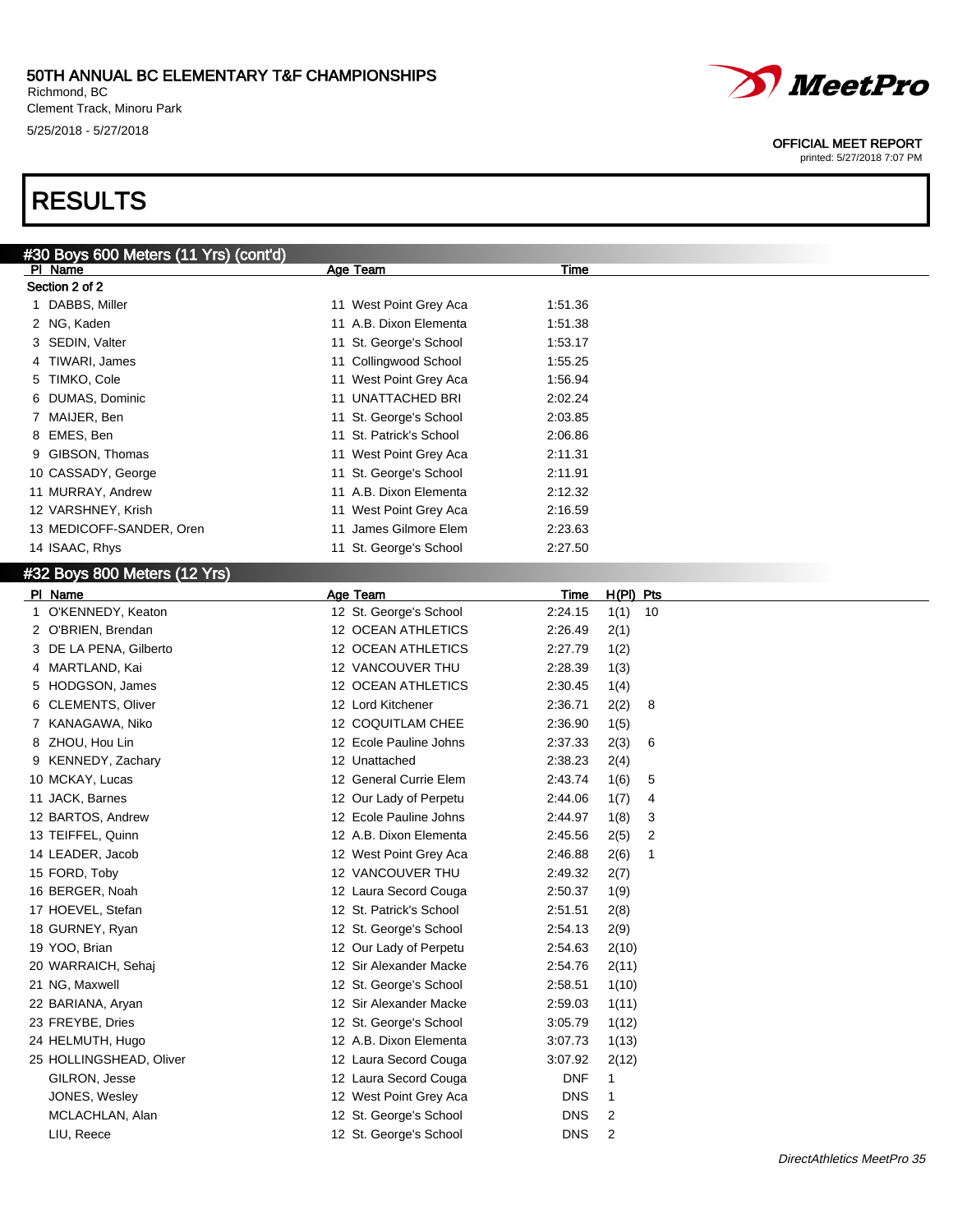Richmond, BC Clement Track, Minoru Park 5/25/2018 - 5/27/2018

# RESULTS

#### OFFICIAL MEET REPORT

printed: 5/27/2018 7:07 PM

| #32 Boys 800 Meters (12 Yrs) (cont'd) |                           |            |             |
|---------------------------------------|---------------------------|------------|-------------|
| PI Name                               | Age Team                  | Time       | H(PI) Pts   |
| RUUS, Ben                             | 12 A.B. Dixon Elementa    | <b>DNS</b> | 2           |
| SKINNER, Declan                       | 12 Beach Grove Eleme      | <b>DNS</b> | 2           |
| <b>SECTION RESULTS</b>                |                           |            |             |
| PI Name                               | Age Team                  | Time       |             |
| Section 1 of 2                        |                           |            |             |
| 1 O'KENNEDY, Keaton                   | 12 St. George's School    | 2:24.15    |             |
| 2 DE LA PENA, Gilberto                | 12 OCEAN ATHLETICS        | 2:27.79    |             |
| 3 MARTLAND, Kai                       | 12 VANCOUVER THU          | 2:28.39    |             |
| 4 HODGSON, James                      | <b>12 OCEAN ATHLETICS</b> | 2:30.45    |             |
| 5 KANAGAWA, Niko                      | 12 COQUITLAM CHEE         | 2:36.90    |             |
| 6 MCKAY, Lucas                        | 12 General Currie Elem    | 2:43.74    |             |
| 7 JACK, Barnes                        | 12 Our Lady of Perpetu    | 2:44.06    |             |
| 8 BARTOS, Andrew                      | 12 Ecole Pauline Johns    | 2:44.97    |             |
| 9 BERGER, Noah                        | 12 Laura Secord Couga     | 2:50.37    |             |
| 10 NG, Maxwell                        | 12 St. George's School    | 2:58.51    |             |
| 11 BARIANA, Aryan                     | 12 Sir Alexander Macke    | 2:59.03    |             |
| 12 FREYBE, Dries                      | 12 St. George's School    | 3:05.79    |             |
| 13 HELMUTH, Hugo                      | 12 A.B. Dixon Elementa    | 3:07.73    |             |
| GILRON, Jesse                         | 12 Laura Secord Couga     | <b>DNF</b> |             |
| JONES, Wesley                         | 12 West Point Grey Aca    | <b>DNS</b> |             |
| Section 2 of 2                        |                           |            |             |
| 1 O'BRIEN, Brendan                    | 12 OCEAN ATHLETICS        | 2:26.49    |             |
| 2 CLEMENTS, Oliver                    | 12 Lord Kitchener         | 2:36.71    |             |
| 3 ZHOU, Hou Lin                       | 12 Ecole Pauline Johns    | 2:37.33    |             |
| 4 KENNEDY, Zachary                    | 12 Unattached             | 2:38.23    |             |
| 5 TEIFFEL, Quinn                      | 12 A.B. Dixon Elementa    | 2:45.56    |             |
| 6 LEADER, Jacob                       | 12 West Point Grey Aca    | 2:46.88    |             |
| 7 FORD, Toby                          | 12 VANCOUVER THU          | 2:49.32    |             |
| 8 HOEVEL, Stefan                      | 12 St. Patrick's School   | 2:51.51    |             |
| 9 GURNEY, Ryan                        | 12 St. George's School    | 2:54.13    |             |
| 10 YOO, Brian                         | 12 Our Lady of Perpetu    | 2:54.63    |             |
| 11 WARRAICH, Sehaj                    | 12 Sir Alexander Macke    | 2:54.76    |             |
| 12 HOLLINGSHEAD, Oliver               | 12 Laura Secord Couga     | 3:07.92    |             |
| MCLACHLAN, Alan                       | 12 St. George's School    | <b>DNS</b> |             |
| LIU, Reece                            | 12 St. George's School    | <b>DNS</b> |             |
| RUUS, Ben                             | 12 A.B. Dixon Elementa    | <b>DNS</b> |             |
| SKINNER, Declan                       | 12 Beach Grove Eleme      | <b>DNS</b> |             |
| #33 Boys 800 Meters (13 Yrs)          |                           |            |             |
| PI Name                               | Age Team                  | Time       | $H(PI)$ Pts |
| 1 LEE, Caiden                         | 13 OCEAN ATHLETICS        | 2:12.86    | 2(1)        |
| 2 GARCIA, Maxz                        | 13 Sir Alexander Macke    | 2:25.49    | 1(1)<br>10  |
| 3 TURNER, Aidan                       | 13 OCEAN ATHLETICS        | 2:27.15    | 1(2)        |
| 4 LAI, Lucas                          | 13 St. George's School    | 2:27.47    | 1(3) 8      |

6 HORLOCK, Brayden 13 Lord Kitchener 2:29.13 1(4) 5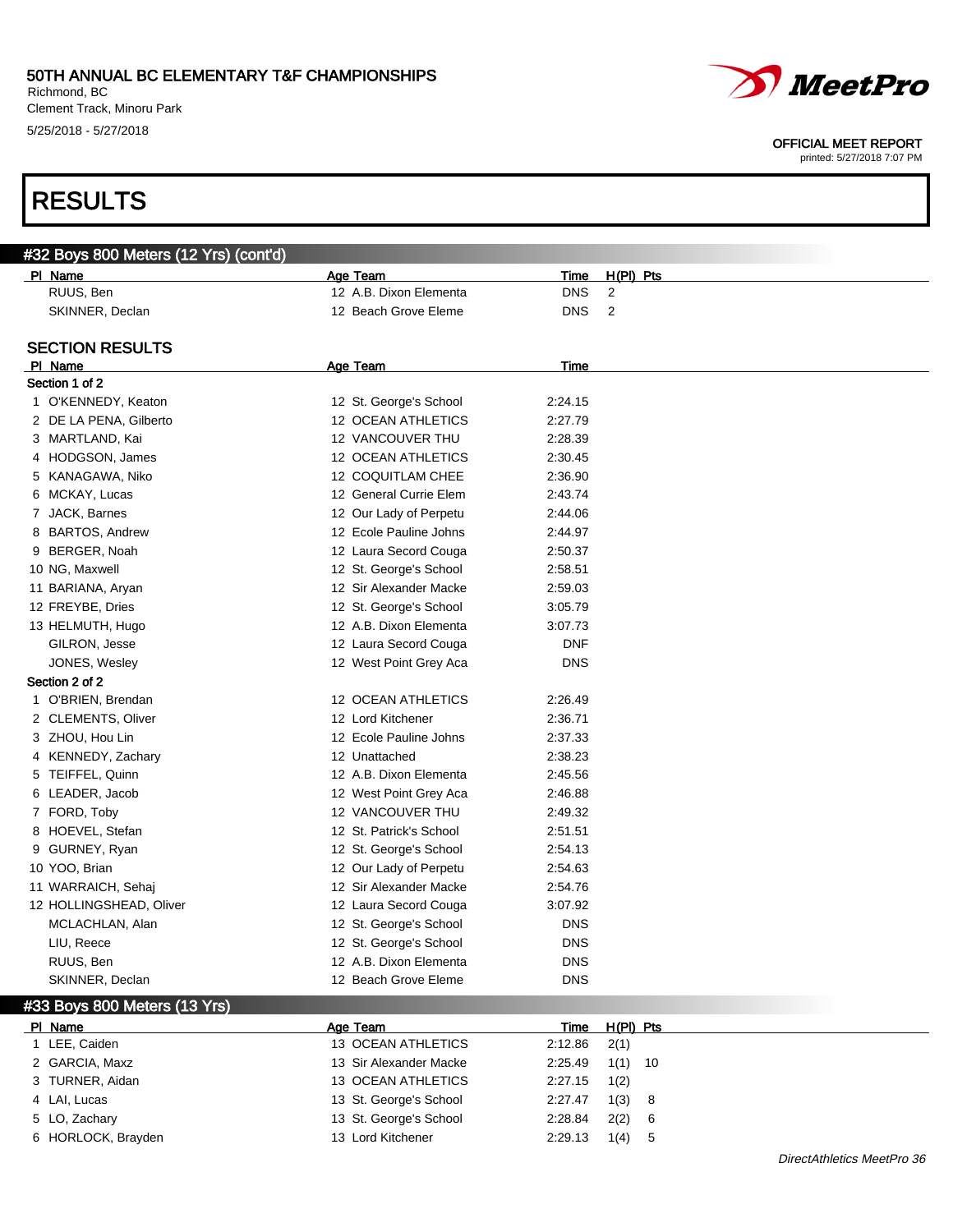Richmond, BC Clement Track, Minoru Park 5/25/2018 - 5/27/2018

## RESULTS

## #33 Boys 800 Meters (13 Yrs) (cont'd)

| PI Name                       | Age Team                | Time                     | $H(PI)$ Pts |   |   |
|-------------------------------|-------------------------|--------------------------|-------------|---|---|
| 7 LAU, Trenton                | 13 Southpointe Academ   | 2:29.62                  | 1(5)        | 4 |   |
| 8 ACHADINHA, Marek            | 13 St. Patrick's School | 2:30.41                  | 2(3)        |   | 3 |
| 9 BRODIE, Santiago            | 13 St. George's School  | 2:32.78                  | 2(4)        |   | 2 |
| 10 GAMACHE, Jude              | 13 Ecole Pauline Johns  | 2:33.01                  | 2(5)        | 1 |   |
| 11 BORRITT, William           | 13 St. George's School  | 2:33.09                  | 1(6)        |   |   |
| 12 RENTZ, Adam                | 13 St. George's School  | 2:34.55                  | 2(6)        |   |   |
| 13 LUI, Tomson                | 13 St. George's School  | 2:34.87                  | 1(7)        |   |   |
| 14 PANT, Amitesh              | 13 Sir Alexander Macke  | 2:35.71                  | 2(7)        |   |   |
| 15 DELUDE, Drake              | 13 St. Patrick's School | 2:36.57                  | 1(8)        |   |   |
| 16 SINCLAIR, Aidan            | 13 St. George's School  | 2:37.18                  | 1(9)        |   |   |
| 17 SON, Justin                | 13 COQUITLAM CHEE       | 2:37.42                  | 1(10)       |   |   |
| 18 LUI, Teson                 | 13 St. George's School  | 2:38.16                  | 2(8)        |   |   |
| 19 BOYLE, Jackson             | 13 Our Lady of Perpetu  | 2:52.75                  | 2(9)        |   |   |
| STANTON, Dylan                | 13 St. George's School  | <b>DNS</b>               | 2           |   |   |
| BRAR, Armaan                  | 13 Khalsa School        | <b>DNS</b>               | 1           |   |   |
| SUTTON, Ben                   | 13 St. George's School  | <b>DNS</b>               | 1           |   |   |
| YE, Justin                    | 13 St. George's School  | <b>DNS</b>               | 2           |   |   |
| HILL, Grant                   | 13 UNATTACHED BRI       | <b>DNS</b>               | 2           |   |   |
|                               |                         |                          |             |   |   |
| <b>SECTION RESULTS</b>        |                         |                          |             |   |   |
| PI Name                       | Age Team                | <b>Time</b>              |             |   |   |
| Section 1 of 2                |                         |                          |             |   |   |
| 1 GARCIA, Maxz                | 13 Sir Alexander Macke  | 2:25.49                  |             |   |   |
| 2 TURNER, Aidan               | 13 OCEAN ATHLETICS      | 2:27.15                  |             |   |   |
| 3 LAI, Lucas                  | 13 St. George's School  | 2:27.47                  |             |   |   |
| 4 HORLOCK, Brayden            | 13 Lord Kitchener       | 2:29.13                  |             |   |   |
| 5 LAU, Trenton                | 13 Southpointe Academ   | 2:29.62                  |             |   |   |
| 6 BORRITT, William            | 13 St. George's School  | 2:33.09                  |             |   |   |
| 7 LUI, Tomson                 | 13 St. George's School  | 2:34.87                  |             |   |   |
| 8 DELUDE, Drake               | 13 St. Patrick's School | 2:36.57                  |             |   |   |
| 9 SINCLAIR, Aidan             | 13 St. George's School  | 2:37.18                  |             |   |   |
| 10 SON, Justin                | 13 COQUITLAM CHEE       | 2:37.42                  |             |   |   |
| BRAR, Armaan                  | 13 Khalsa School        | <b>DNS</b><br><b>DNS</b> |             |   |   |
| SUTTON, Ben<br>Section 2 of 2 | 13 St. George's School  |                          |             |   |   |
| 1 LEE, Caiden                 | 13 OCEAN ATHLETICS      | 2:12.86                  |             |   |   |
| 2 LO, Zachary                 | 13 St. George's School  | 2:28.84                  |             |   |   |
| 3 ACHADINHA, Marek            | 13 St. Patrick's School | 2:30.41                  |             |   |   |
| 4 BRODIE, Santiago            | 13 St. George's School  | 2:32.78                  |             |   |   |
| 5 GAMACHE, Jude               | 13 Ecole Pauline Johns  | 2:33.01                  |             |   |   |
| 6 RENTZ, Adam                 | 13 St. George's School  | 2:34.55                  |             |   |   |
| 7 PANT, Amitesh               | 13 Sir Alexander Macke  | 2:35.71                  |             |   |   |
| 8 LUI, Teson                  | 13 St. George's School  | 2:38.16                  |             |   |   |
| 9 BOYLE, Jackson              | 13 Our Lady of Perpetu  | 2:52.75                  |             |   |   |
| STANTON, Dylan                | 13 St. George's School  | <b>DNS</b>               |             |   |   |
| YE, Justin                    | 13 St. George's School  | <b>DNS</b>               |             |   |   |
|                               |                         |                          |             |   |   |



#### OFFICIAL MEET REPORT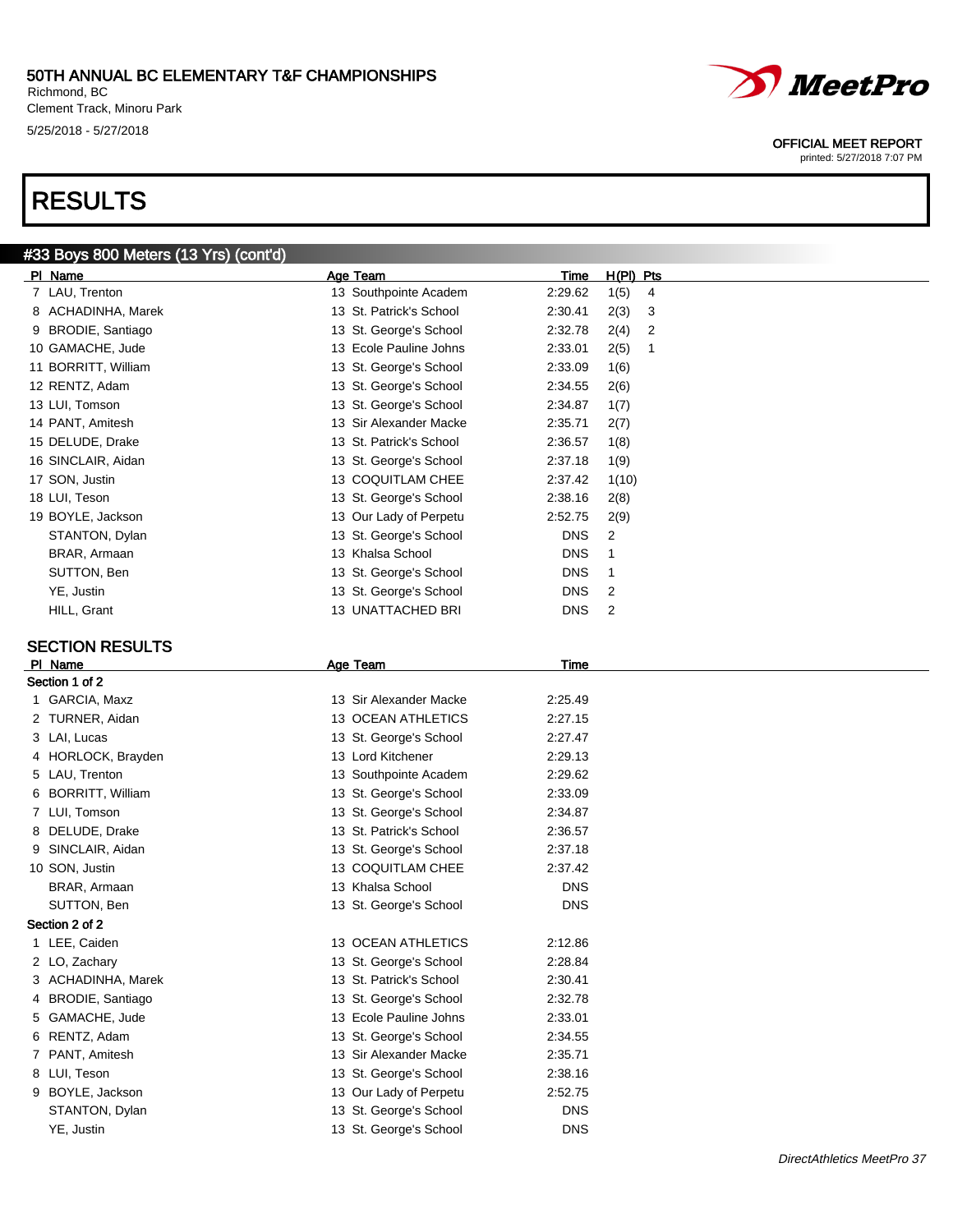#### 50TH ANNUAL BC ELEMENTARY T&F CHAMPIONSHIPS Richmond, BC

Clement Track, Minoru Park 5/25/2018 - 5/27/2018



OFFICIAL MEET REPORT

printed: 5/27/2018 7:07 PM

## RESULTS

|   | #33 Boys 800 Meters (13 Yrs) (cont'd) |   |                            |             |              |    |
|---|---------------------------------------|---|----------------------------|-------------|--------------|----|
|   | PI Name                               |   | <b>Age Team</b>            | <b>Time</b> |              |    |
|   | HILL, Grant                           |   | 13 UNATTACHED BRI          | <b>DNS</b>  |              |    |
|   | #36 Boys 1000 Meters (9 Yrs)          |   |                            |             |              |    |
|   | PI Name                               |   | Age Team                   | <b>Time</b> | H(PI) Pts    |    |
|   | 1 NISHI, Colin                        |   | 9 Homma Elementary         | 3:39.38     | 2(1)         | 10 |
|   | 2 URBAN, Willem                       | 9 | St. George's School        | 3:43.01     | 2(2)         | 8  |
|   | 3 MCKAY, Gavin                        | 9 | <b>General Currie Elem</b> | 3:49.40     | 1(1)         | 6  |
|   | 4 TRAN, Xavier                        | 9 | Our Lady of Perpetu        | 3:54.47     | 1(2)         | 5  |
|   | 5 BORRITT, Finn                       | 9 | Lord Kitchener             | 3:57.54     | 1(3)         | 4  |
| 6 | KIRKER, Declan                        | 9 | St. George's School        | 4:00.21     | 1(4)         | 3  |
|   | 7 TRAN, Gabriel                       | 9 | Our Lady of Perpetu        | 4:00.79     | 2(3)         | 2  |
|   | 8 BOOTH, Alex                         | 9 | St. George's School        | 4:03.19     | 2(4)         | 1  |
|   | 9 LI, Bradley                         | 9 | St. George's School        | 4:04.49     | 1(5)         |    |
|   | 10 LAZARE, Henry                      | 9 | St. George's School        | 4:07.95     | 2(5)         |    |
|   | 11 AUSTIN, Leighton                   | 9 | West Point Grey Aca        | 4:09.16     | 2(6)         |    |
|   | 12 CAMPBELL, Matthew                  | 9 | West Point Grey Aca        | 4:09.17     | 1(6)         |    |
|   | 13 RENTZ, Asher                       | 9 | St. George's School        | 4:09.24     | 1(7)         |    |
|   | 14 CACOS, Michael                     | 9 | West Point Grey Aca        | 4:12.46     | 1(8)         |    |
|   | 15 YE, Justin                         |   | 13 St. George's School     | 4:15.08     | 2(7)         | 10 |
|   | 16 DHIMAN, Rohin                      | 9 | St. George's School        | 4:20.38     | 1(9)         |    |
|   | 17 RAO, Darren                        | 9 | Lord Kitchener             | 4:27.12     | 2(8)         |    |
|   | SANDESH, Pranav                       | 9 | West Point Grey Aca        | <b>DNS</b>  | $\mathbf{1}$ |    |
|   | MA, Milton                            | 9 | <b>WEST VANCOUVE</b>       | <b>DNS</b>  | 2            |    |
|   |                                       |   |                            |             |              |    |
|   | <b>SECTION RESULTS</b>                |   |                            |             |              |    |
|   | PI Name                               |   | Age Team                   | Time        |              |    |
|   | Section 1 of 2                        |   |                            |             |              |    |
|   | 1 MCKAY, Gavin                        | 9 | <b>General Currie Elem</b> | 3:49.40     |              |    |
|   | 2 TRAN, Xavier                        | 9 | Our Lady of Perpetu        | 3:54.47     |              |    |
|   | 3 BORRITT, Finn                       | 9 | Lord Kitchener             | 3:57.54     |              |    |
|   | 4 KIRKER, Declan                      | 9 | St. George's School        | 4:00.21     |              |    |
|   | 5 LI, Bradley                         | 9 | St. George's School        | 4:04.49     |              |    |
|   | 6 CAMPBELL, Matthew                   | 9 | West Point Grey Aca        | 4:09.17     |              |    |
|   | 7 RENTZ, Asher                        | 9 | St. George's School        | 4:09.24     |              |    |
|   | CACOS, Michael                        | 9 | West Point Grey Aca        | 4:12.46     |              |    |
|   | 9 DHIMAN, Rohin                       |   | 9 St. George's School      | 4:20.38     |              |    |
|   | SANDESH, Pranav                       | 9 | West Point Grey Aca        | <b>DNS</b>  |              |    |
|   | Section 2 of 2                        |   |                            |             |              |    |
|   | 1 NISHI, Colin                        |   | 9 Homma Elementary         | 3:39.38     |              |    |
|   | 2 URBAN, Willem                       | 9 | St. George's School        | 3:43.01     |              |    |
|   | 3 TRAN, Gabriel                       | 9 | Our Lady of Perpetu        | 4:00.79     |              |    |
| 4 | BOOTH, Alex                           | 9 | St. George's School        | 4:03.19     |              |    |
|   | 5 LAZARE, Henry                       | 9 | St. George's School        | 4:07.95     |              |    |
|   | 6 AUSTIN, Leighton                    |   | 9 West Point Grey Aca      | 4:09.16     |              |    |
|   | 7 YE, Justin                          |   | 13 St. George's School     | 4:15.08     |              |    |
|   | 8 RAO, Darren                         | 9 | Lord Kitchener             | 4:27.12     |              |    |
|   | MA, Milton                            | 9 | <b>WEST VANCOUVE</b>       | <b>DNS</b>  |              |    |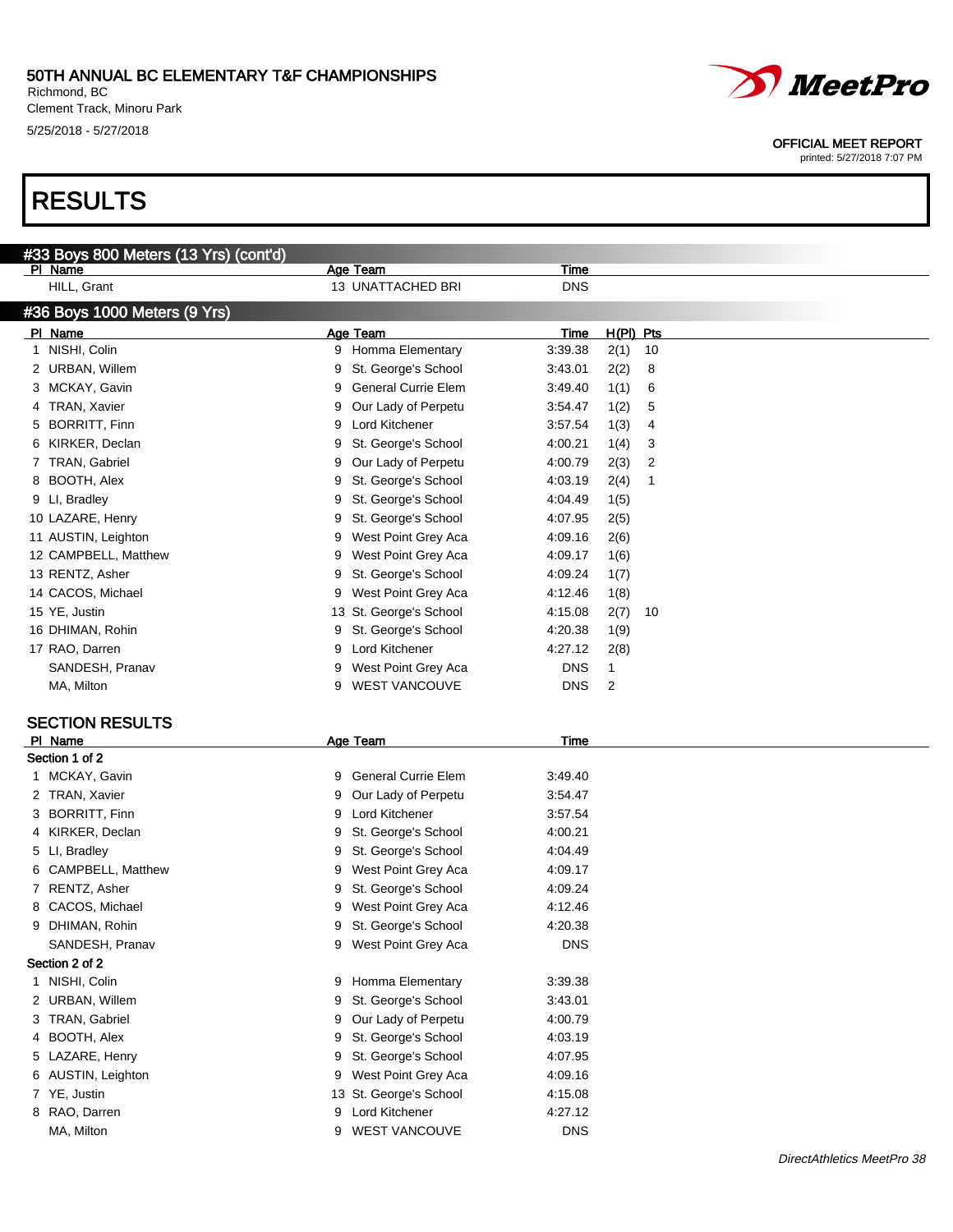Richmond, BC Clement Track, Minoru Park 5/25/2018 - 5/27/2018

## RESULTS



#### OFFICIAL MEET REPORT

| #38 Boys 1000 Meters (10 Yrs) |                         |             |             |    |  |
|-------------------------------|-------------------------|-------------|-------------|----|--|
| PI Name                       | Age Team                | Time        | $H(PI)$ Pts |    |  |
| 1 CLARKE, Elijah              | 10 VANCOUVER THU        | 3:31.28     | 2(1)        |    |  |
| 2 BOOMER, Harris              | 10 St. George's School  | 3:31.88     | 1(1)        | 10 |  |
| 3 BOQUIST, Benjamin           | 10 St. Patrick's School | 3:31.91     | 1(2)        | 8  |  |
| 4 NIVEN, Alexander            | 10 COQUITLAM CHEE       | 3:41.02     | 2(2)        |    |  |
| 5 COOPER, William             | 10 St. George's School  | 3:41.79     | 1(3)        | 6  |  |
| 6 PETRIW, Dean                | 10 COQUITLAM CHEE       | 3:41.89     | 2(3)        |    |  |
| 7 BALBACK, Peyton             | 10 James Gilmore Elem   | 3:46.76     | 1(4)        | 5  |  |
| 8 BRENNAN, Maxwell            | 10 Laura Secord Couga   | 3:47.91     | 2(4)        | 4  |  |
| 9 SANGARA, Kayden             | 10 West Point Grey Aca  | 3:49.85     | 1(5)        | 3  |  |
| 10 CAMARAIRE, Alex            | 10 St. Patrick's School | 3:51.26     | 2(5)        | 2  |  |
| 11 JOHNSTON, Charlie          | 10 St. George's School  | 3:52.58     | 2(6)        | 1  |  |
| 12 KOURLINE, Simon            | 10 Laura Secord Couga   | 3:52.63     | 1(6)        |    |  |
| 13 GADALLA, Troy              | 10 West Point Grey Aca  | 3:52.86     | 2(7)        |    |  |
| 14 DUNSTAN, Henry             | 10 St. George's School  | 3:52.94     | 1(7)        |    |  |
| 15 LI, Braedon                | 10 Our Lady of Perpetu  | 3:53.48     | 2(8)        |    |  |
| 16 THIELE-CROCKER, Billy      | 10 COQUITLAM CHEE       | 3:53.91     | 2(9)        |    |  |
| 17 PACHCHIGAR, Nikhil         | 10 St. George's School  | 3:57.34     | 2(10)       |    |  |
| 18 GIRARD, Rhys               | 10 Our Lady of Perpetu  | 3:58.07     |             |    |  |
| 19 HELMUTH, Jasper            | 10 St. Patrick's School | 3:59.61     | 1(8)        |    |  |
|                               | 10 KAJAKS TRACK & F     |             | 2(11)       |    |  |
| 20 HAMADA, Tai                |                         | 4:02.91     | 2(12)       |    |  |
| 21 SIMMONS, Roman             | 10 St. George's School  | 4:03.50     | 1(9)        |    |  |
| 22 ORTIZ-LEE, Alarii          | 10 A.B. Dixon Elementa  | 4:08.58     | 1(10)       |    |  |
| 23 PEGADO, Evan               | 10 St. Patrick's School | 4:15.26     | 1(11)       |    |  |
| 24 HALTON, Ben                | 10 Laura Secord Couga   | 4:15.75     | 2(13)       |    |  |
| 25 VILLALON, Marko            | 10 KAJAKS TRACK & F     | 4:18.65     | 1(12)       |    |  |
| 26 ZHU, Andrew                | 10 West Point Grey Aca  | 4:25.13     | 1(13)       |    |  |
| CLARKE, Keigan                | 10 COQUITLAM CHEE       | <b>DNS</b>  | 1           |    |  |
| DELESALLE, Joseph             | 10 St. George's School  | <b>DNS</b>  | 2           |    |  |
| REDPATH, Jack                 | 10 St. George's School  | <b>DNS</b>  | 2           |    |  |
| <b>SECTION RESULTS</b>        |                         |             |             |    |  |
| PI Name                       | <b>Age Team</b>         | <b>Time</b> |             |    |  |
| Section 1 of 2                |                         |             |             |    |  |
| 1 BOOMER, Harris              | 10 St. George's School  | 3:31.88     |             |    |  |
| 2 BOQUIST, Benjamin           | 10 St. Patrick's School | 3:31.91     |             |    |  |
| 3 COOPER, William             | 10 St. George's School  | 3:41.79     |             |    |  |
| 4 BALBACK, Peyton             | 10 James Gilmore Elem   | 3:46.76     |             |    |  |
| 5 SANGARA, Kayden             | 10 West Point Grey Aca  | 3:49.85     |             |    |  |
| 6 KOURLINE, Simon             | 10 Laura Secord Couga   | 3:52.63     |             |    |  |
| 7 DUNSTAN, Henry              | 10 St. George's School  | 3:52.94     |             |    |  |
| 8 GIRARD, Rhys                | 10 Our Lady of Perpetu  | 3:58.07     |             |    |  |
| 9 SIMMONS, Roman              | 10 St. George's School  | 4:03.50     |             |    |  |
| 10 ORTIZ-LEE, Alarii          | 10 A.B. Dixon Elementa  | 4:08.58     |             |    |  |
| 11 PEGADO, Evan               | 10 St. Patrick's School | 4:15.26     |             |    |  |
| 12 VILLALON, Marko            | 10 KAJAKS TRACK & F     | 4:18.65     |             |    |  |
| 13 ZHU, Andrew                | 10 West Point Grey Aca  | 4:25.13     |             |    |  |
|                               |                         |             |             |    |  |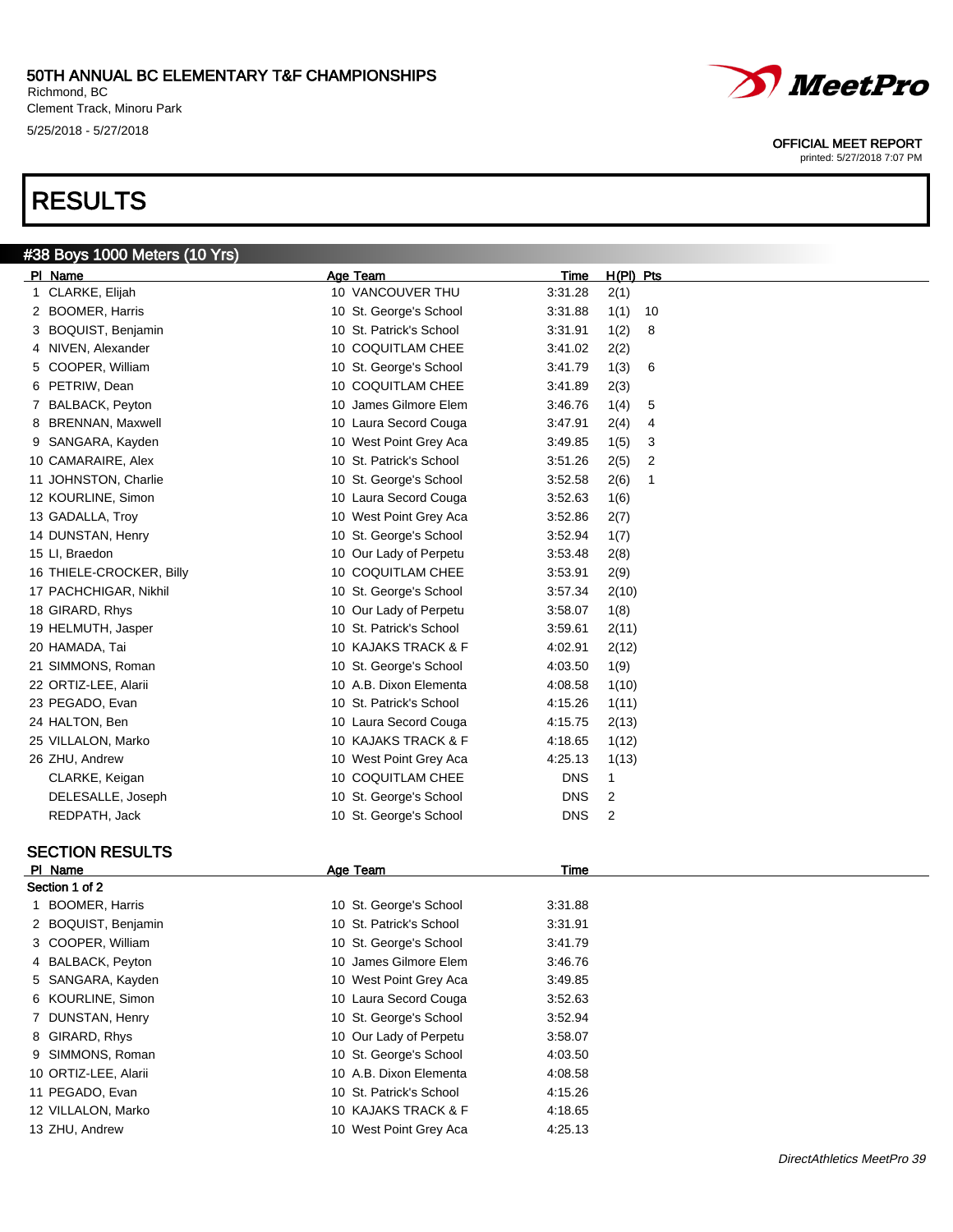#### 50TH ANNUAL BC ELEMENTARY T&F CHAMPIONSHIPS Richmond, BC

Clement Track, Minoru Park 5/25/2018 - 5/27/2018

## RESULTS

| #38 Boys 1000 Meters (10 Yrs) (cont'd)<br>Age Team<br>Time<br>PI Name<br>10 COQUITLAM CHEE<br><b>DNS</b><br>CLARKE, Keigan |
|----------------------------------------------------------------------------------------------------------------------------|
|                                                                                                                            |
|                                                                                                                            |
| Section 2 of 2                                                                                                             |
| 1 CLARKE, Elijah<br>10 VANCOUVER THU<br>3:31.28                                                                            |
| 10 COQUITLAM CHEE<br>2 NIVEN, Alexander<br>3:41.02                                                                         |
| 3 PETRIW, Dean<br>10 COQUITLAM CHEE<br>3:41.89                                                                             |
| 4 BRENNAN, Maxwell<br>10 Laura Secord Couga<br>3:47.91                                                                     |
| 10 St. Patrick's School<br>5 CAMARAIRE, Alex<br>3:51.26                                                                    |
| 6 JOHNSTON, Charlie<br>10 St. George's School<br>3:52.58                                                                   |
| 7 GADALLA, Troy<br>10 West Point Grey Aca<br>3:52.86                                                                       |
| 8 LI, Braedon<br>10 Our Lady of Perpetu<br>3:53.48                                                                         |
| 9 THIELE-CROCKER, Billy<br>10 COQUITLAM CHEE<br>3:53.91                                                                    |
| 10 PACHCHIGAR, Nikhil<br>10 St. George's School<br>3:57.34                                                                 |
| 10 St. Patrick's School<br>11 HELMUTH, Jasper<br>3:59.61                                                                   |
| 12 HAMADA, Tai<br>10 KAJAKS TRACK & F<br>4:02.91                                                                           |
| 13 HALTON, Ben<br>10 Laura Secord Couga<br>4:15.75                                                                         |
| <b>DNS</b><br>DELESALLE, Joseph<br>10 St. George's School                                                                  |
| <b>DNS</b><br>REDPATH, Jack<br>10 St. George's School                                                                      |
| #40 Boys 1000 Meters (11 Yrs)                                                                                              |

| PI Name                              | Age Team                | Time       | $H(PI)$ Pts |
|--------------------------------------|-------------------------|------------|-------------|
| SEDIN, Valter                        | 11 St. George's School  | 3:24.30    | 2(1)<br>10  |
| <b>BRAILSFORD-MCCOLL, Riley</b><br>2 | 11 West Point Grey Aca  | 3:25.84    | 2(2)<br>8   |
| TIMKO, Cole<br>3                     | 11 West Point Grey Aca  | 3:27.61    | 2(3)<br>6   |
| DABBS, Miller                        | 11 West Point Grey Aca  | 3:28.79    | 1(1)<br>5   |
| NG, Kaden<br>5                       | 11 A.B. Dixon Elementa  | 3:32.69    | 1(2)<br>4   |
| COLE, Griffin<br>6                   | 11 Lord Kitchener       | 3:40.61    | 2(4)<br>3   |
| WALLACE, Jack                        | 11 A.B. Dixon Elementa  | 3:42.30    | 2(5)<br>2   |
| GIBSON, Thomas                       | 11 West Point Grey Aca  | 3:44.82    | 1(3)<br>-1  |
| VAN BEEK, Taggart<br>9               | 11 St. George's School  | 3:45.27    | 2(6)        |
| 10 MURRAY, Andrew                    | 11 A.B. Dixon Elementa  | 3:48.87    | 1(4)        |
| 11 CASSADY, George                   | 11 St. George's School  | 3:50.16    | 1(5)        |
| 12 LIU, Isaac                        | 11 St. Patrick's School | 3:50.90    | 2(7)        |
| 13 MONTALBANO, Marco                 | 11 St. George's School  | 3:50.90    | 1(6)        |
| 14 REMPEL, Benjamin                  | 11 KAJAKS TRACK & F     | 3:50.99    | 2(8)        |
| 15 FERGUSON, Bennet                  | 11 Our Lady of Perpetu  | 3:52.24    | 1(7)        |
| 16 PASPALAS, Maxim                   | 11 West Point Grey Aca  | 3:55.55    | 1(8)        |
| TIWARI, James                        | 11 Collingwood School   | <b>DNS</b> | 1           |
| SIDHU, Sachin                        | 11 West Point Grey Aca  | <b>DNS</b> | 2           |
|                                      |                         |            |             |
| <b>SECTION RESULTS</b>               |                         |            |             |
| PI Name                              | Age Team                | Time       |             |
| Section 1 of 2                       |                         |            |             |
| 1 DABBS, Miller                      | 11 West Point Grey Aca  | 3:28.79    |             |
| 2 NG, Kaden                          | 11 A.B. Dixon Elementa  | 3:32.69    |             |
| GIBSON, Thomas                       | 11 West Point Grey Aca  | 3:44.82    |             |
| MURRAY, Andrew                       | 11 A.B. Dixon Elementa  | 3:48.87    |             |
| CASSADY, George<br>5.                | 11 St. George's School  | 3:50.16    |             |



OFFICIAL MEET REPORT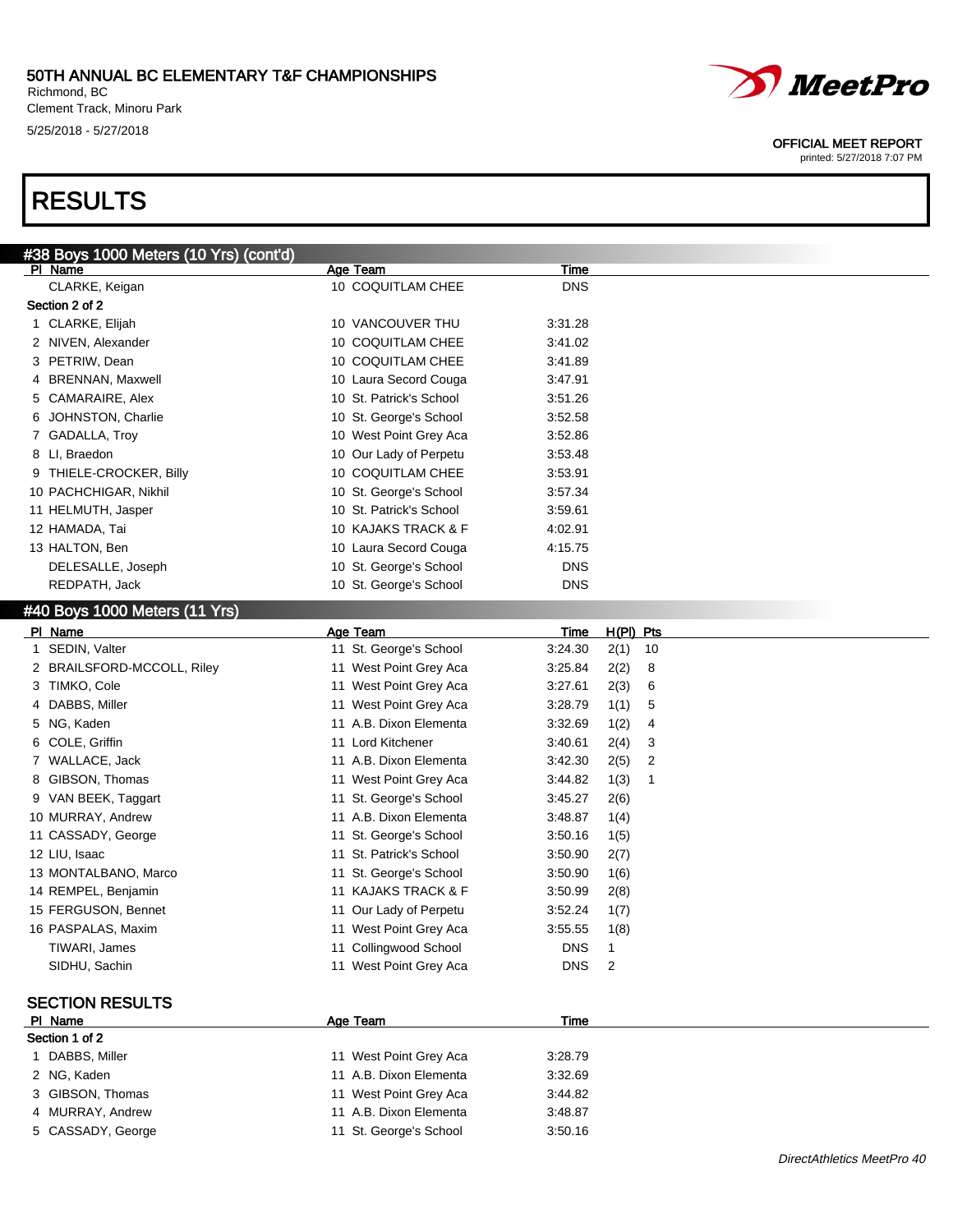#### 50TH ANNUAL BC ELEMENTARY T&F CHAMPIONSHIPS Richmond, BC

Clement Track, Minoru Park 5/25/2018 - 5/27/2018



#### OFFICIAL MEET REPORT

printed: 5/27/2018 7:07 PM

## RESULTS

| Age Team<br>11 St. George's School | Time       |  |
|------------------------------------|------------|--|
|                                    |            |  |
|                                    | 3:50.90    |  |
| 11 Our Lady of Perpetu             | 3:52.24    |  |
| 11 West Point Grey Aca             | 3:55.55    |  |
| 11 Collingwood School              | <b>DNS</b> |  |
|                                    |            |  |
| 11 St. George's School             | 3:24.30    |  |
| 11 West Point Grey Aca             | 3:25.84    |  |
| 11 West Point Grey Aca             | 3:27.61    |  |
| 11 Lord Kitchener                  | 3:40.61    |  |
| 11 A.B. Dixon Elementa             | 3:42.30    |  |
| 11 St. George's School             | 3:45.27    |  |
| 11 St. Patrick's School            | 3:50.90    |  |
| 11 KAJAKS TRACK & F                | 3:50.99    |  |
| 11 West Point Grey Aca             | <b>DNS</b> |  |
|                                    |            |  |

| PI Name |                           | Age Team                | Time       | $H(PI)$ Pts |     |
|---------|---------------------------|-------------------------|------------|-------------|-----|
|         | 1 BROWN, Isaac            | 12 St. George's School  | 3:48.66    | 1(1)        | -10 |
|         | 2 O'BRIEN, Brendan        | 12 OCEAN ATHLETICS      | 3:52.05    | 1(2)        |     |
|         | 3 HODGSON, James          | 12 OCEAN ATHLETICS      | 3:55.89    | 2(1)        |     |
|         | 4 MARTLAND, Kai           | 12 VANCOUVER THU        | 3:56.88    | 2(2)        |     |
|         | 5 RUUS, Ben               | 12 A.B. Dixon Elementa  | 4:10.46    | 1(3)        | 8   |
|         | 6 JACK, Barnes            | 12 Our Lady of Perpetu  | 4:11.13    | 1(4)        | 6   |
|         | 7 KENNEDY, Zachary        | 12 Unattached           | 4:12.91    | 2(3)        |     |
|         | 8 MCLACHLAN, Alan         | 12 St. George's School  | 4:20.26    | 2(4)        | 5   |
|         | 9 SCHRODER-KRAUSE, Joseph | 12 St. Patrick's School | 4:20.63    | 1(5)        | 4   |
|         | 10 SKINNER, Declan        | 12 Beach Grove Eleme    | 4:21.29    | 1(6)        | 3   |
|         | 11 WARRAICH, Sehaj        | 12 Sir Alexander Macke  | 4:33.94    | 1(7)        | 2   |
|         | 12 NG, Maxwell            | 12 St. George's School  | 4:47.96    | 1(8)        | 1   |
|         | 13 WATANABE, Kota         | 12 UNATTACHED BRI       | 4:48.22    | 2(5)        |     |
|         | 14 BARIANA, Aryan         | 12 Sir Alexander Macke  | 4:52.65    | 2(6)        |     |
|         | 15 FREYBE, Dries          | 12 St. George's School  | 4:59.00    | 2(7)        |     |
|         | 16 GILRON, Jesse          | 12 Laura Secord Couga   | 5:06.49    | 2(8)        |     |
|         | 17 HOLLINGSHEAD, Oliver   | 12 Laura Secord Couga   | 5:40.38    | 1(9)        |     |
|         | LIU, Reece                | 12 St. George's School  | <b>DNS</b> | 2           |     |

### SECTION RESULTS

| PI Name                   | Age Team                | Time    |  |
|---------------------------|-------------------------|---------|--|
| Section 1 of 2            |                         |         |  |
| BROWN, Isaac              | 12 St. George's School  | 3:48.66 |  |
| 2 O'BRIEN, Brendan        | 12 OCEAN ATHLETICS      | 3:52.05 |  |
| 3 RUUS, Ben               | 12 A.B. Dixon Elementa  | 4:10.46 |  |
| 4 JACK, Barnes            | 12 Our Lady of Perpetu  | 4:11.13 |  |
| 5 SCHRODER-KRAUSE, Joseph | 12 St. Patrick's School | 4.20.63 |  |
| 6 SKINNER, Declan         | 12 Beach Grove Eleme    | 4:21.29 |  |
| 7 WARRAICH, Sehaj         | 12 Sir Alexander Macke  | 4:33.94 |  |
| 8 NG, Maxwell             | 12 St. George's School  | 4:47.96 |  |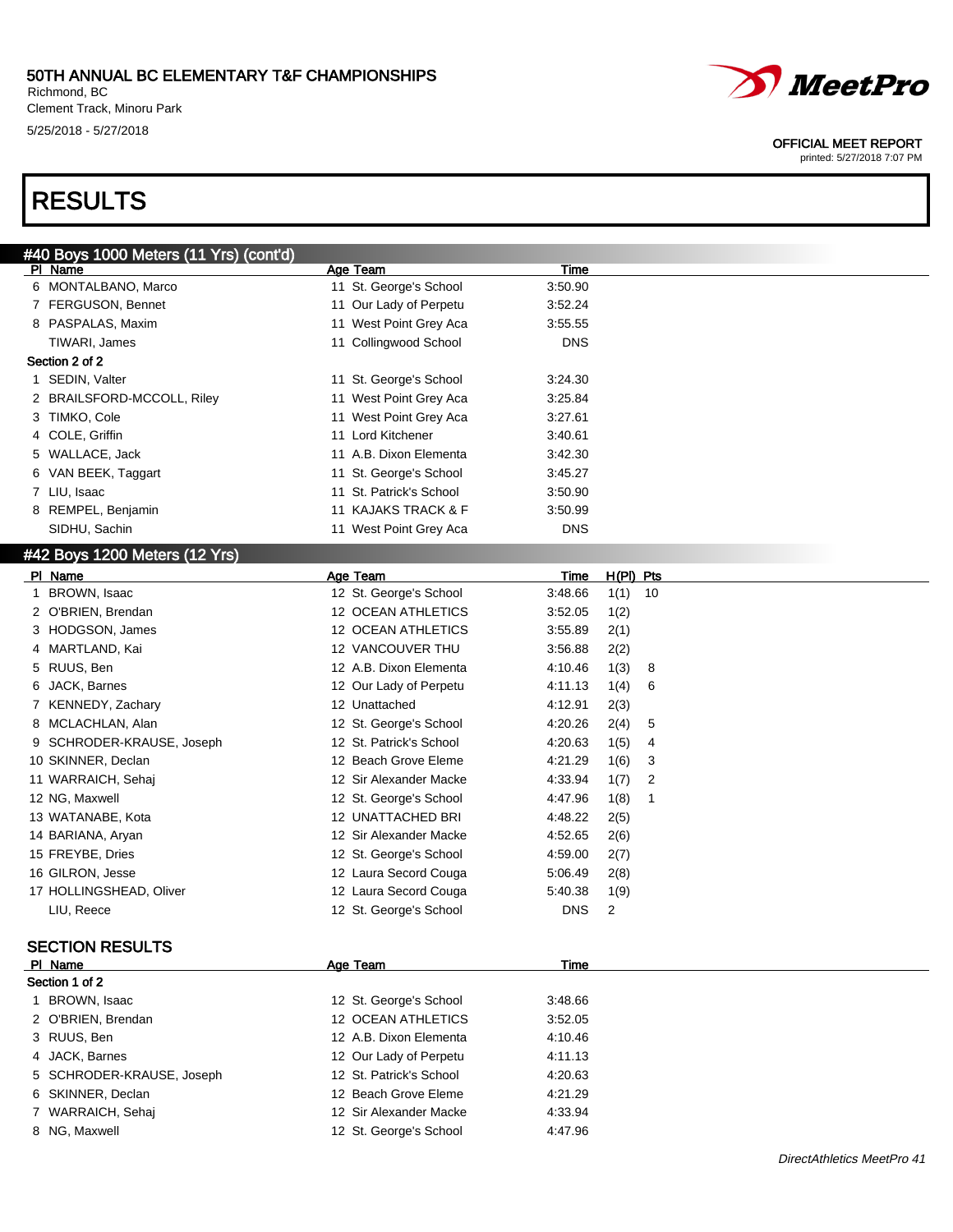Richmond, BC Clement Track, Minoru Park 5/25/2018 - 5/27/2018



#### OFFICIAL MEET REPORT

printed: 5/27/2018 7:07 PM

## RESULTS

| #42 Boys 1200 Meters (12 Yrs) (cont'd) |                        |                                   |  |
|----------------------------------------|------------------------|-----------------------------------|--|
| PI Name                                | Age Team               | Time                              |  |
| 9 HOLLINGSHEAD, Oliver                 | 12 Laura Secord Couga  | 5:40.38                           |  |
| Section 2 of 2                         |                        |                                   |  |
| 1 HODGSON, James                       | 12 OCEAN ATHLETICS     | 3:55.89                           |  |
| 2 MARTLAND, Kai                        | 12 VANCOUVER THU       | 3:56.88                           |  |
| 3 KENNEDY, Zachary                     | 12 Unattached          | 4:12.91                           |  |
| 4 MCLACHLAN, Alan                      | 12 St. George's School | 4:20.26                           |  |
| 5 WATANABE, Kota                       | 12 UNATTACHED BRI      | 4:48.22                           |  |
| BARIANA, Aryan<br>6                    | 12 Sir Alexander Macke | 4:52.65                           |  |
| 7 FREYBE, Dries                        | 12 St. George's School | 4:59.00                           |  |
| 8 GILRON, Jesse                        | 12 Laura Secord Couga  | 5:06.49                           |  |
| LIU, Reece                             | 12 St. George's School | <b>DNS</b>                        |  |
| #44 Boys 1200 Meters (13 Yrs)          |                        |                                   |  |
| PI Name                                | Age Team               | H(PI) Pts<br>Time                 |  |
| 1 LEE, Caiden                          | 13 OCEAN ATHLETICS     | 3:36.51<br>1(1)                   |  |
| 2 CHILTON, Graeme                      | 13 St. George's School | 3:54.79<br>1(2)<br>10             |  |
| 3 LAU, Trenton                         | 13 Southpointe Academ  | 3:56.50<br>8<br>2(1)              |  |
| NEIL, Spencer<br>4                     | 13 West Point Grey Aca | 4:00.86<br>1(3)<br>6              |  |
| RENTZ, Adam<br>5                       | 13 St. George's School | 4:05.13<br>5<br>2(2)              |  |
| PANT, Amitesh<br>6                     | 13 Sir Alexander Macke | 4:05.70<br>1(4)<br>4              |  |
| BRODIE, Santiago<br>7                  | 13 St. George's School | 3<br>4:07.20<br>2(3)              |  |
| DOMMANN, Marten<br>8                   | 13 Ecole Pauline Johns | $\overline{2}$<br>4:08.58<br>2(4) |  |
| 9 BORRITT, William                     | 13 St. George's School | 2(5)<br>4:09.05<br>$\mathbf{1}$   |  |
| 10 SUTTON, Ben                         | 13 St. George's School | 4:09.12<br>1(5)                   |  |
| 11 STANTON, Dylan                      | 13 St. George's School | 4:09.19<br>1(6)                   |  |
| 12 LUI, Teson                          | 13 St. George's School | 4:10.25<br>2(6)                   |  |
| 13 LUI, Tomson                         | 13 St. George's School | 4:12.43<br>1(7)                   |  |
| 14 FIELD, Lucas                        | 13 Hatzic Secondary Sc | 4:16.67<br>2(7)                   |  |
| 15 CHANG, Orion                        | 13 KAJAKS TRACK & F    | 4:19.53<br>2(8)                   |  |
| 16 WHITE, Ethan                        | 13 A.B. Dixon Elementa | 4:49.62<br>2(9)                   |  |
| GAMACHE, Jude                          | 13 Ecole Pauline Johns | DQ<br>$\mathbf{1}$                |  |
| MANNING, David                         | 13 Hatzic Secondary Sc | <b>DNS</b><br>$\mathbf{1}$        |  |
|                                        |                        |                                   |  |
| <b>SECTION RESULTS</b>                 |                        |                                   |  |
| PI Name                                | Age Team               | Time                              |  |
| Section 1 of 2                         |                        |                                   |  |
| 1 LEE, Caiden                          | 13 OCEAN ATHLETICS     | 3:36.51                           |  |
| 2 CHILTON, Graeme                      | 13 St. George's School | 3:54.79                           |  |
| 3 NEIL, Spencer                        | 13 West Point Grey Aca | 4:00.86                           |  |
| PANT, Amitesh<br>4                     | 13 Sir Alexander Macke | 4:05.70                           |  |
| SUTTON, Ben<br>5                       | 13 St. George's School | 4:09.12                           |  |
| STANTON, Dylan<br>6                    | 13 St. George's School | 4:09.19                           |  |
| 7 LUI, Tomson                          | 13 St. George's School | 4:12.43                           |  |
| GAMACHE, Jude                          | 13 Ecole Pauline Johns | DQ                                |  |
| MANNING, David                         | 13 Hatzic Secondary Sc | <b>DNS</b>                        |  |
| Section 2 of 2                         |                        |                                   |  |
| 1 LAU, Trenton                         | 13 Southpointe Academ  | 3:56.50                           |  |
|                                        |                        |                                   |  |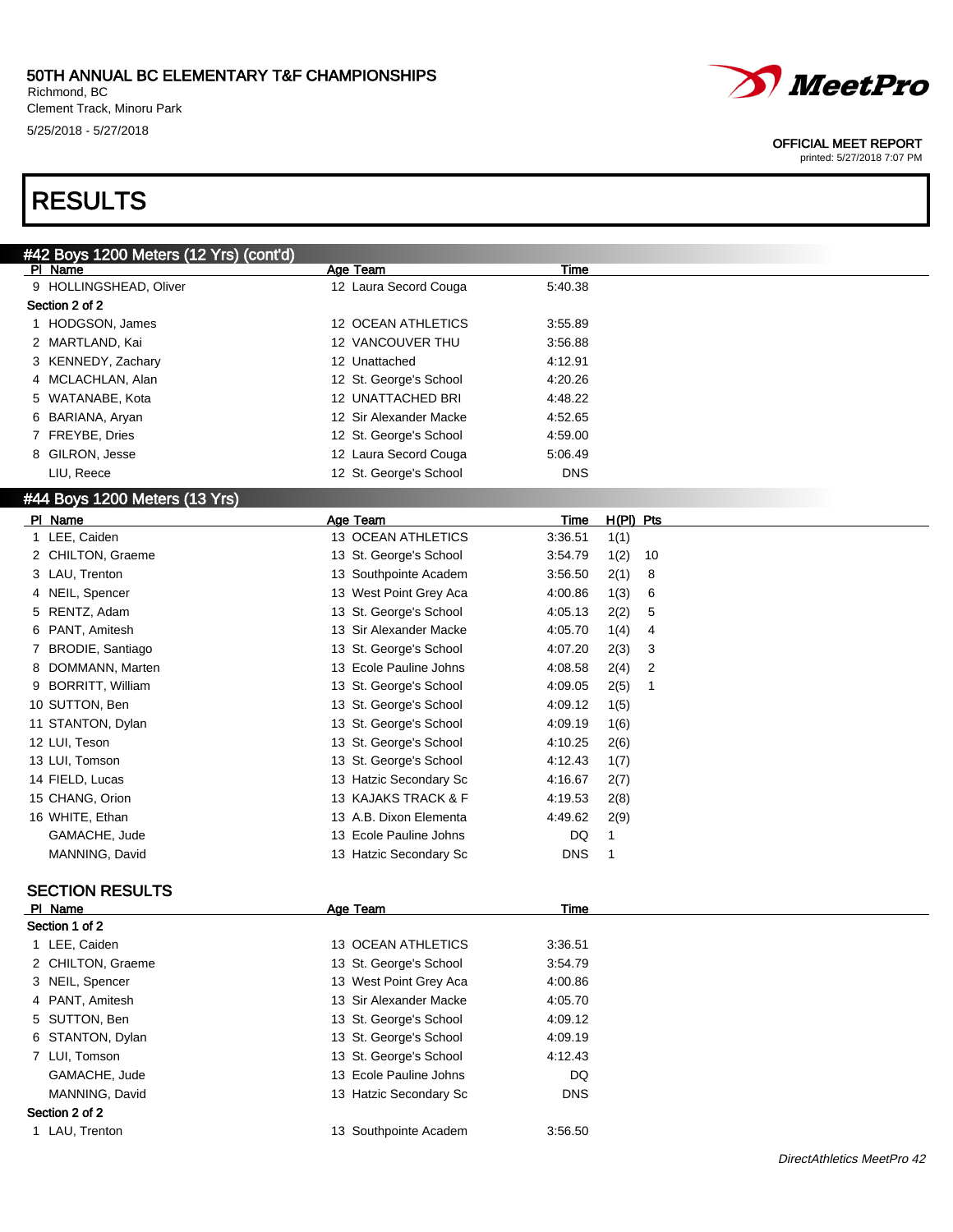Richmond, BC Clement Track, Minoru Park 5/25/2018 - 5/27/2018



#### OFFICIAL MEET REPORT

printed: 5/27/2018 7:07 PM

## RESULTS

### $(42 \text{ Vra})$  (contain)

| <del>#44</del> DUYS TZUU MELEIS (TJ TIS) (CUILLU) |                        |             |                |  |
|---------------------------------------------------|------------------------|-------------|----------------|--|
| PI Name                                           | Age Team               | Time        |                |  |
| 2 RENTZ, Adam                                     | 13 St. George's School | 4:05.13     |                |  |
| 3 BRODIE, Santiago                                | 13 St. George's School | 4:07.20     |                |  |
| 4 DOMMANN, Marten                                 | 13 Ecole Pauline Johns | 4:08.58     |                |  |
| 5 BORRITT, William                                | 13 St. George's School | 4:09.05     |                |  |
| 6 LUI, Teson                                      | 13 St. George's School | 4:10.25     |                |  |
| 7 FIELD, Lucas                                    | 13 Hatzic Secondary Sc | 4:16.67     |                |  |
| 8 CHANG, Orion                                    | 13 KAJAKS TRACK & F    | 4:19.53     |                |  |
| 9 WHITE, Ethan                                    | 13 A.B. Dixon Elementa | 4:49.62     |                |  |
| #46 Boys 2000 Meters (13 Yrs)                     |                        |             |                |  |
| PI Name                                           | Age Team               | <b>Time</b> | <b>Pts</b>     |  |
| 1 LEE, Caiden                                     | 13 OCEAN ATHLETICS     | 6:25.59     |                |  |
| 2 CHILTON, Graeme                                 | 13 St. George's School | 6:46.52     | 10             |  |
| 3 LAU, Trenton                                    | 13 Southpointe Academ  | 7:02.34     | 8              |  |
| 4 DOMMANN, Marten                                 | 13 Ecole Pauline Johns | 7:06.13     | 6              |  |
| 5 RENTZ, Adam                                     | 13 St. George's School | 7:07.46     | 5              |  |
| 6 GAMACHE, Jude                                   | 13 Ecole Pauline Johns | 7:14.59     | 4              |  |
| 7 NEIL, Spencer                                   | 13 West Point Grey Aca | 7:19.98     | 3              |  |
| 8 BRODIE, Santiago                                | 13 St. George's School | 7:26.37     | $\overline{2}$ |  |
| 9 LAWLESS, Ethan                                  | 13 Hatzic Secondary Sc | 8:32.84     | 1              |  |
| LUI, Tomson                                       | 13 St. George's School | <b>DNS</b>  |                |  |
| LUI, Teson                                        | 13 St. George's School | <b>DNS</b>  |                |  |
| SUTTON, Ben                                       | 13 St. George's School | <b>DNS</b>  |                |  |
| MANNING, David                                    | 13 Hatzic Secondary Sc | <b>DNS</b>  |                |  |
| CHANG, Orion                                      | 13 KAJAKS TRACK & F    | <b>DNS</b>  |                |  |
| SON, Justin                                       | 13 COQUITLAM CHEE      | <b>DNS</b>  |                |  |

### #48 Boys 60m Hurdles (9 Yrs)

| PI Name                 | Age Team                 | Time  |      | $H(PI)$ Pts |    |
|-------------------------|--------------------------|-------|------|-------------|----|
| URBAN, Willem           | St. George's School<br>9 | 11.45 | (NW) | 1(1)        | 10 |
| 2 RENTZ, Asher          | St. George's School<br>9 | 11.85 | (NW) | 1(2)        | 8  |
| 3 BOOTH, Alex           | St. George's School<br>9 | 12.21 | (NW) | 2(1)        | 6  |
| 4 SJOHOLM, Felix        | St. George's School<br>9 | 12.42 | (NW) | 1(3)        | 5  |
| 5 HOWARD, Ryan          | West Point Grey Aca<br>9 | 12.67 | (NW) | 2(2)        | 4  |
| 6 COLTELLARO, Francesco | St. George's School<br>9 | 12.90 | (NW) | 1(4)        | 3  |
| <b>BORRITT, Finn</b>    | Lord Kitchener<br>9      | 12.91 | (NW) | 2(3)        | 2  |
| 8 LAZARE, Henry         | St. George's School<br>9 | 13.13 | (NW) | 2(4)        | 1  |
| 9 GILLANDERS, Malcolm   | A.B. Dixon Elementa<br>9 | 14.16 | (NW) | 2(5)        |    |
| 10 CACOS, Michael       | West Point Grey Aca<br>9 | 14.25 | (NW) | 1(5)        |    |
| 11 CAMPBELL, Matthew    | West Point Grey Aca<br>9 | 14.34 | (NW) | 2(6)        |    |
| 12 HUANG, Winston       | West Point Grey Aca<br>9 | 14.75 | (NW) | 1(6)        |    |
| 13 TSE, Karlos          | West Point Grey Aca<br>9 | 14.84 | (NW) | 1(7)        |    |
| 14 ABRAHAMS, Zayd       | St. George's School<br>9 | 15.14 | (NW) | 1(8)        |    |
| 15 TSIANDOULAS, Jacob   | St. George's School      | 15.54 | (NW) | 2(7)        |    |
| 16 RAO, Darren          | Lord Kitchener<br>9      | 15.79 | (NW) | 2(8)        |    |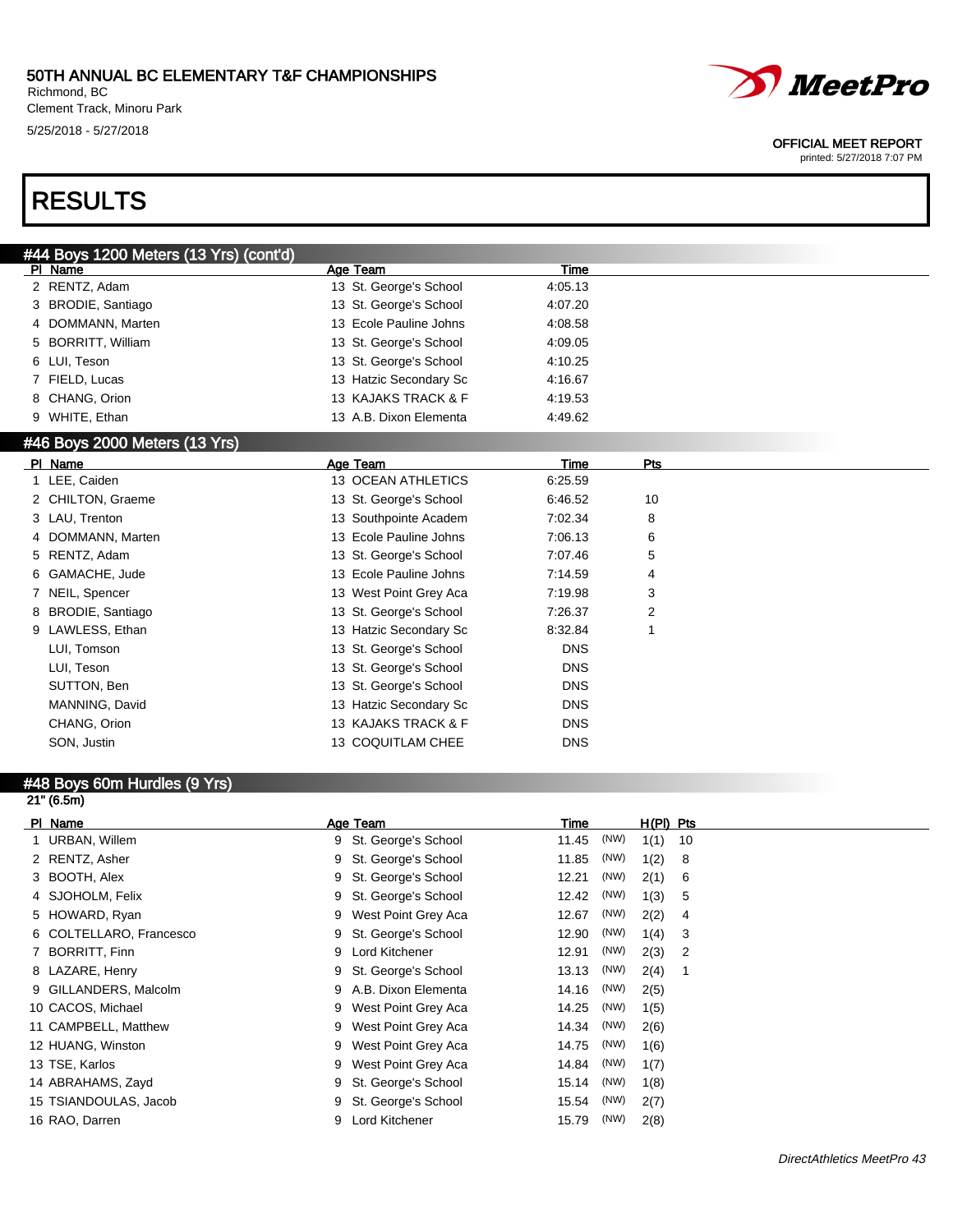Richmond, BC Clement Track, Minoru Park 5/25/2018 - 5/27/2018

#48 Boys 60m Hurdles (9 Yrs) (cont'd)

## RESULTS

| <b>SECTION RESULTS</b>  |                          |       |  |
|-------------------------|--------------------------|-------|--|
| PI Name                 | Age Team                 | Time  |  |
| Section 1 of 2          | Wind: (NW)               |       |  |
| 1 URBAN, Willem         | St. George's School<br>9 | 11.45 |  |
| 2 RENTZ, Asher          | St. George's School<br>9 | 11.85 |  |
| 3 SJOHOLM, Felix        | St. George's School<br>9 | 12.42 |  |
| 4 COLTELLARO, Francesco | St. George's School<br>9 | 12.90 |  |
| 5 CACOS, Michael        | West Point Grey Aca<br>9 | 14.25 |  |
| 6 HUANG, Winston        | West Point Grey Aca<br>9 | 14.75 |  |
| 7 TSE, Karlos           | West Point Grey Aca<br>9 | 14.84 |  |
| 8 ABRAHAMS, Zayd        | St. George's School<br>9 | 15.14 |  |
| Section 2 of 2          | Wind: (NW)               |       |  |
| 1 BOOTH, Alex           | St. George's School<br>9 | 12.21 |  |
| 2 HOWARD, Ryan          | West Point Grey Aca<br>9 | 12.67 |  |
| 3 BORRITT, Finn         | Lord Kitchener<br>9      | 12.91 |  |
| 4 LAZARE, Henry         | St. George's School<br>9 | 13.13 |  |
| 5 GILLANDERS, Malcolm   | 9 A.B. Dixon Elementa    | 14.16 |  |
| 6 CAMPBELL, Matthew     | West Point Grey Aca<br>9 | 14.34 |  |
| 7 TSIANDOULAS, Jacob    | St. George's School<br>9 | 15.54 |  |
| 8 RAO, Darren           | Lord Kitchener<br>9      | 15.79 |  |

## #50 Boys 60m Hurdles (10 Yrs)

 $24" (6.5m)$ 

| PI Name              | Age Team                | Time  |      | $H(PI)$ Pts |    |
|----------------------|-------------------------|-------|------|-------------|----|
| 1 AULD, Sam          | 10 West Point Grey Aca  | 11.43 | (NW) | 2(1)        | 10 |
| 2 PETRIW, Dean       | 10 COQUITLAM CHEE       | 11.64 | (NW) | 1(1)        |    |
| 3 LEE, Nicholas      | 10 St. Patrick's School | 11.83 | (NW) | 1(2)        | 8  |
| 4 YU, Matthew        | 10 Collingwood School   | 11.93 | (NW) | 2(2)        | 6  |
| 5 BOWLES, Charlie    | 10 West Point Grey Aca  | 11.94 | (NW) | 1(3)        | 5  |
| 6 SAYANI, Misha      | 10 Burnaby Striders Tra | 11.99 | (NW) | 4(1)        |    |
| 7 SIMMONS, Roman     | 10 St. George's School  | 12.09 | (NW) | 3(1)        | 4  |
| 8 GADALLA, Troy      | 10 West Point Grey Aca  | 12.11 | (NW) | 3(2)        | 3  |
| 9 BOOMER, Harris     | 10 St. George's School  | 12.23 | (NW) | 1(4)        | 2  |
| 10 BELLO, Jack       | 10 A.B. Dixon Elementa  | 12.24 | (NW) | 1(5)        | 1  |
| 11 WONG, Adrian      | 10 St. George's School  | 12.38 | (NW) | 4(2)        |    |
| 12 CHUA, Cole        | 10 West Point Grey Aca  | 12.47 | (NW) | 2(3)        |    |
| 13 COOPER, William   | 10 St. George's School  | 12.51 | (NW) | 2(4)        |    |
| 14 LAVERY, James     | 10 Laura Secord Couga   | 12.72 | (NW) | 3(3)        |    |
| 15 NEELY, Cole       | 10 Laura Secord Couga   | 12.80 | (NW) | 1(6)        |    |
| 16 JONES, Quentin    | 10 West Point Grey Aca  | 12.81 | (NW) | 4(3)        |    |
| 17 ACHADINHA, Maksim | 10 St. Patrick's School | 12.84 | (NW) | 3(4)        |    |
| 18 FIELD, Mason      | 10 St. Patrick's School | 13.09 | (NW) | 2(5)        |    |
| 19 WANG, Jasper      | 10 St. George's School  | 13.11 | (NW) | 3(5)        |    |
| 20 LEE, Adrian       | 10 West Point Grey Aca  | 13.14 | (NW) | 3(6)        |    |
| 21 GRAFF, Tre        | 10 KAJAKS TRACK & F     | 13.16 | (NW) | 4(4)        |    |
| 22 BRENNAN, Maxwell  | 10 Laura Secord Couga   | 13.22 | (NW) | 4(5)        |    |
| 23 STANGER, Cameron  | 10 West Point Grey Aca  | 13.34 | (NW) | 2(6)        |    |
| 24 GILL, Tej         | 10 West Point Grey Aca  | 13.35 | (NW) | 2(7)        |    |
|                      |                         |       |      |             |    |



OFFICIAL MEET REPORT

*MeetPro*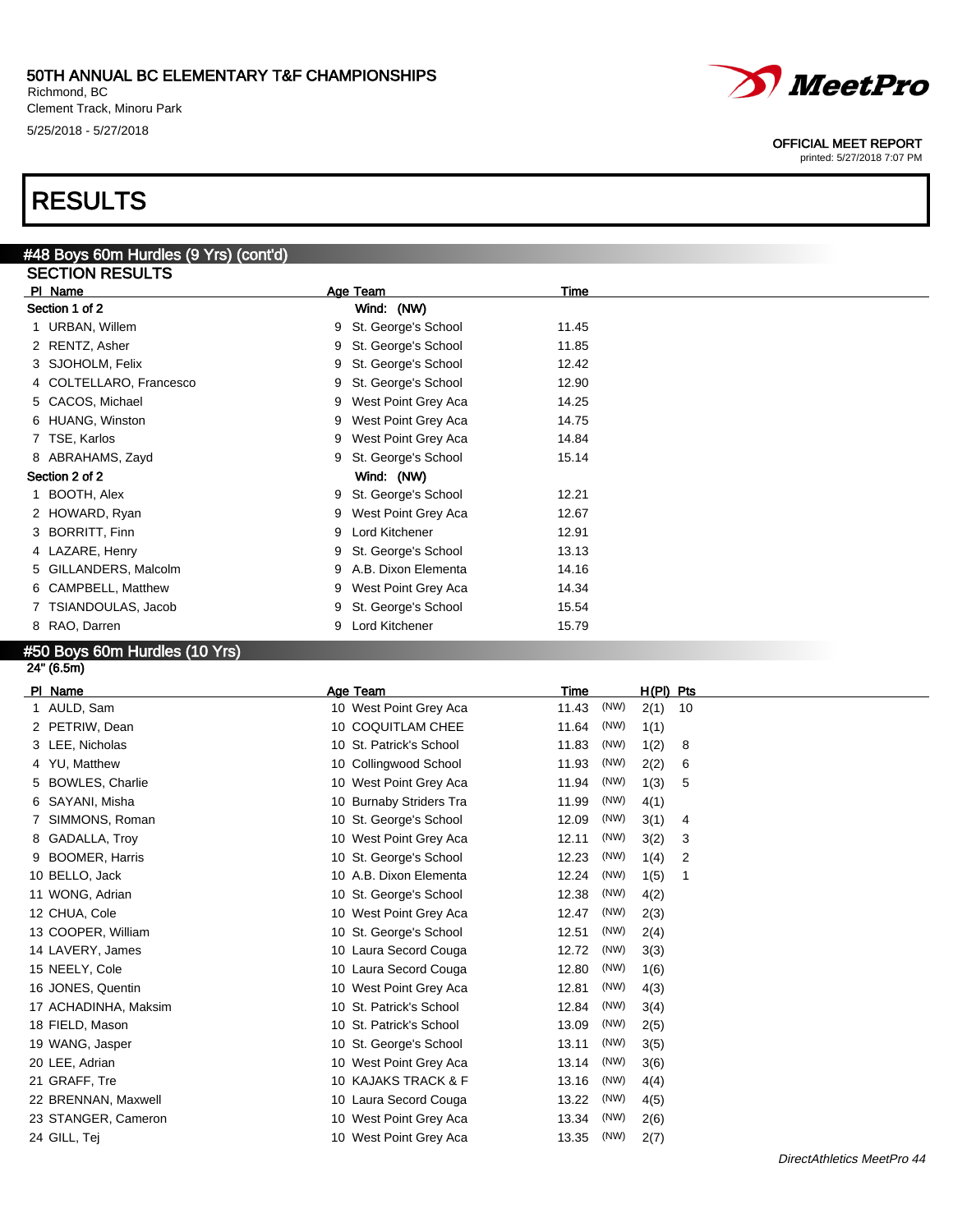Richmond, BC Clement Track, Minoru Park 5/25/2018 - 5/27/2018

# *MeetPro*

#### OFFICIAL MEET REPORT

printed: 5/27/2018 7:07 PM

## RESULTS

### #50 Boys 60m Hurdles (10 Yrs) (cont'd) Pl Name Age Team Time H(Pl) Pts 25 O'NEILL, Christopher 10 St. Patrick's School 13.84 (NW) 1(7) 26 WALKER, Harry **10 Laura Secord Couga** 17.10 (NW) 2(8) 27 CANNON, Nicholas 20.84 (NW) 1(8) OKUYAMA, Koji **10 A.B. Dixon Elementa** DNS 3 CLARKE, Keigan 10 COQUITLAM CHEE DNS 3 REDPATH, Jack 10 St. George's School DNS 4 FINDLAY, Nico **10 A.B. Dixon Elementa** DNS 4 SECTION RESULTS Pl Name **Age Team** Age Team Time Section 1 of 4 Wind: (NW) 1 PETRIW, Dean 10 COQUITLAM CHEE 11.64 2 LEE, Nicholas 10 St. Patrick's School 11.83 3 BOWLES, Charlie 10 West Point Grey Aca 11.94 4 BOOMER, Harris 10 St. George's School 12.23 5 BELLO, Jack 10 A.B. Dixon Elementa 12.24 6 NEELY, Cole 10 Laura Secord Couga 12.80 7 O'NEILL, Christopher 10 St. Patrick's School 13.84 8 CANNON, Nicholas 10 West Point Grey Aca 20.84 Section 2 of 4 Wind: (NW) 1 AULD, Sam 11.43 2 YU, Matthew 10 Collingwood School 11.93 3 CHUA, Cole 12.47 and 10 West Point Grey Aca 12.47 4 COOPER, William 10 St. George's School 12.51 5 FIELD, Mason 10 St. Patrick's School 13.09 6 STANGER, Cameron 10 West Point Grey Aca 13.34 7 GILL, Tej 13.35 8 WALKER, Harry 10 Laura Secord Couga 17.10 Section 3 of 4 Wind: (NW) 1 SIMMONS, Roman 10 St. George's School 12.09 2 GADALLA, Troy 10 West Point Grey Aca 12.11 3 LAVERY, James 20 20 20 20 20 30 20 30 20 30 20 30 30 30 30 30 31 32.72 4 ACHADINHA, Maksim 10 St. Patrick's School 12.84 5 WANG, Jasper 10 St. George's School 13.11 6 LEE, Adrian 10 West Point Grey Aca 13.14 OKUYAMA, Koji 10 A.B. Dixon Elementa DNS CLARKE, Keigan 10 COQUITLAM CHEE DNS Section 4 of 4 Wind: (NW) 1 SAYANI, Misha 10 Burnaby Striders Tra 11.99 2 WONG, Adrian 10 St. George's School 12.38 3 JONES, Quentin 10 West Point Grey Aca 12.81 4 GRAFF, Tre 10 KAJAKS TRACK & F 13.16 5 BRENNAN, Maxwell 10 Laura Secord Couga 13.22 REDPATH, Jack **10 St. George's School** DNS

FINDLAY, Nico **10 A.B. Dixon Elementa** DNS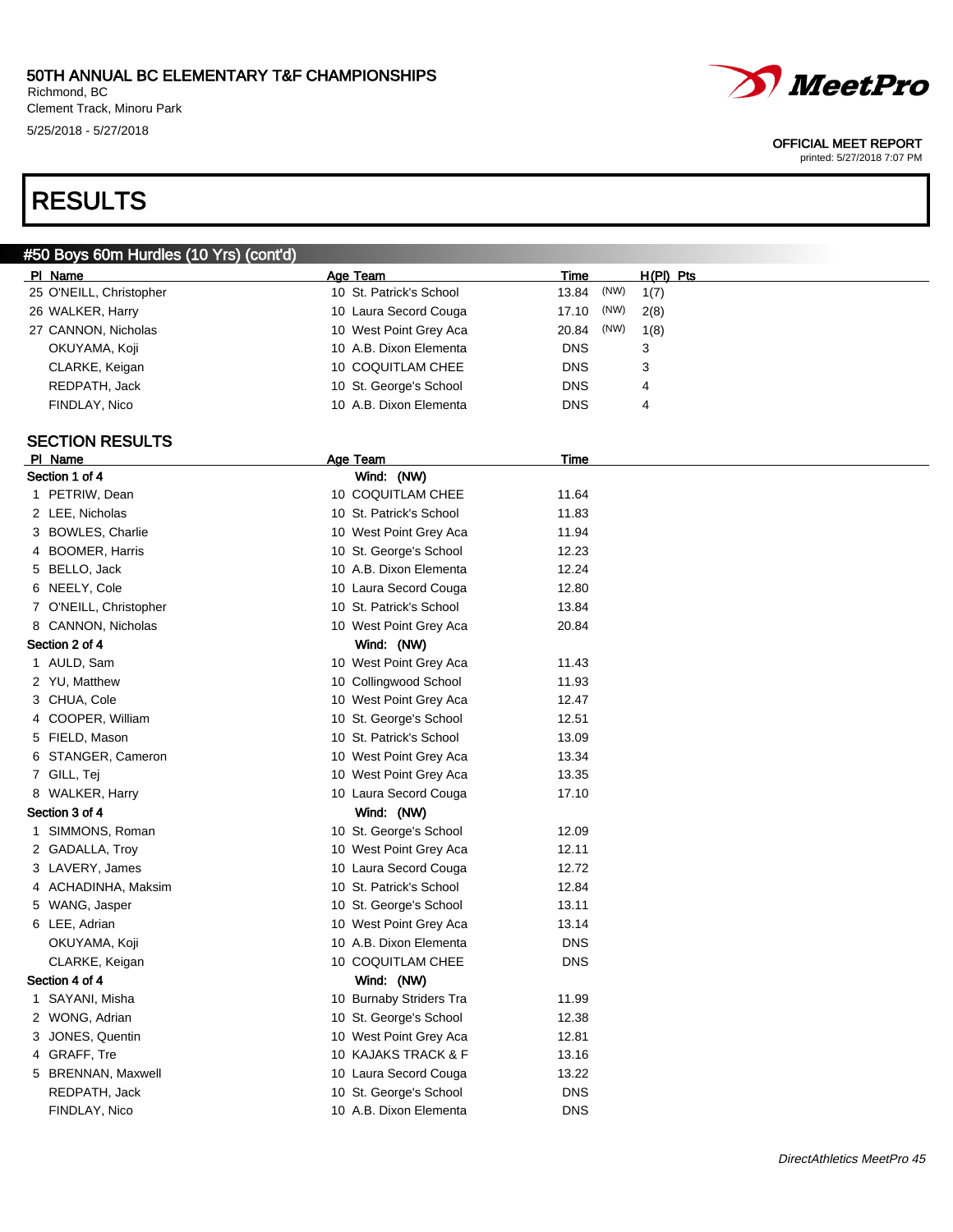Richmond, BC Clement Track, Minoru Park 5/25/2018 - 5/27/2018

## RESULTS

#### #52 Boys 60m Hurdles (11 Yrs) 24" (6.5m)

| PI Name               | Age Team                | Time       |      | H(PI) Pts |    |
|-----------------------|-------------------------|------------|------|-----------|----|
| 1 WAKELIN, Tavish     | 11 Laura Secord Couga   | 11.12      | (NW) | 2(1)      | 10 |
| 2 CHERNIAK, Mattias   | 11 West Point Grey Aca  | 11.13      | (NW) | 2(2)      | 8  |
| 3 SJOHOLM, Oliver     | 11 St. George's School  | 11.56      | (NW) | 1(1)      | 6  |
| 4 CHAN, Bodhi         | Westwind Elementar      | 11.64      | (NW) | 3(1)      | 5  |
| 5 GONZALES, Lucas     | 11 VANCOUVER THU        | 11.69      | (NW) | 2(3)      |    |
| 6 FRASER, Euan        | 11 Laura Secord Couga   | 11.72      | (NW) | 3(2)      | 4  |
| 7 CAMPBELL, Ben       | 11 West Point Grey Aca  | 11.82      | (NW) | 1(2)      | 3  |
| 8 YETERIAN, Roman     | 11 Lord Kitchener       | 11.88      | (NW) | 3(3)      | 2  |
| 9 MCBRIDE, William    | 11 Laura Secord Couga   | 12.02      | (NW) | 2(4)      |    |
| 10 ROBERTSON, Max     | 11 Laura Secord Couga   | 12.16      | (NW) | 1(3)      |    |
| 11 COLE, Griffin      | 11 Lord Kitchener       | 12.24      | (NW) | 2(5)      |    |
| 12 MAIJER, Ben        | 11 St. George's School  | 12.28      | (NW) | 2(6)      |    |
| 13 VAN BEEK, Taggart  | 11 St. George's School  | 12.61      | (NW) | 3(4)      |    |
| 14 WALLACE, Jack      | 11 A.B. Dixon Elementa  | 12.62      | (NW) | 3(5)      |    |
| 15 HOPKINS, Aidan     | 11 A.B. Dixon Elementa  | 12.70      | (NW) | 1(4)      |    |
| 16 MONTALBANO, Marco  | 11 St. George's School  | 12.95      | (NW) | 3(6)      |    |
| 17 HANSEN, Lukas      | 11 St. Patrick's School | 13.14      | (NW) | 2(7)      |    |
| 18 LAI, Christopher   | 11 St. George's School  | 13.63      | (NW) | 2(8)      |    |
| 19 WATT, Sawyer       | 11 St. George's School  | 14.33      | (NW) | 1(5)      |    |
| 20 HENRY, Lucca       | 11 Laura Secord Couga   | 15.35      | (NW) | 1(6)      |    |
| 21 PEREZ, Jose-Carlos | 11 St. Patrick's School | 15.61      | (NW) | 1(7)      |    |
| STEINKE, Thomas       | 11 Lord Kitchener       | <b>DNS</b> |      |           |    |
| WITTSTOCK, Alexander  | 11 West Point Grey Aca  | <b>DNS</b> |      | 3         |    |
|                       |                         |            |      |           |    |

### SECTION RESULTS

| PI Name              | Age Team                | Time       |
|----------------------|-------------------------|------------|
| Section 1 of 3       | Wind: (NW)              |            |
| 1 SJOHOLM, Oliver    | 11 St. George's School  | 11.56      |
| 2 CAMPBELL, Ben      | 11 West Point Grey Aca  | 11.82      |
| 3 ROBERTSON, Max     | 11 Laura Secord Couga   | 12.16      |
| 4 HOPKINS, Aidan     | 11 A.B. Dixon Elementa  | 12.70      |
| 5 WATT, Sawyer       | 11 St. George's School  | 14.33      |
| 6 HENRY, Lucca       | 11 Laura Secord Couga   | 15.35      |
| 7 PEREZ, Jose-Carlos | 11 St. Patrick's School | 15.61      |
| STEINKE, Thomas      | 11 Lord Kitchener       | <b>DNS</b> |
| Section 2 of 3       | Wind: (NW)              |            |
| 1 WAKELIN, Tavish    | 11 Laura Secord Couga   | 11.12      |
| 2 CHERNIAK, Mattias  | 11 West Point Grey Aca  | 11.13      |
| 3 GONZALES, Lucas    | 11 VANCOUVER THU        | 11.69      |
| 4 MCBRIDE, William   | 11 Laura Secord Couga   | 12.02      |
| 5 COLE, Griffin      | 11 Lord Kitchener       | 12.24      |
| 6 MAIJER, Ben        | 11 St. George's School  | 12.28      |
| 7 HANSEN, Lukas      | 11 St. Patrick's School | 13.14      |
| 8 LAI, Christopher   | 11 St. George's School  | 13.63      |
| Section 3 of 3       | Wind: (NW)              |            |
|                      |                         |            |



#### OFFICIAL MEET REPORT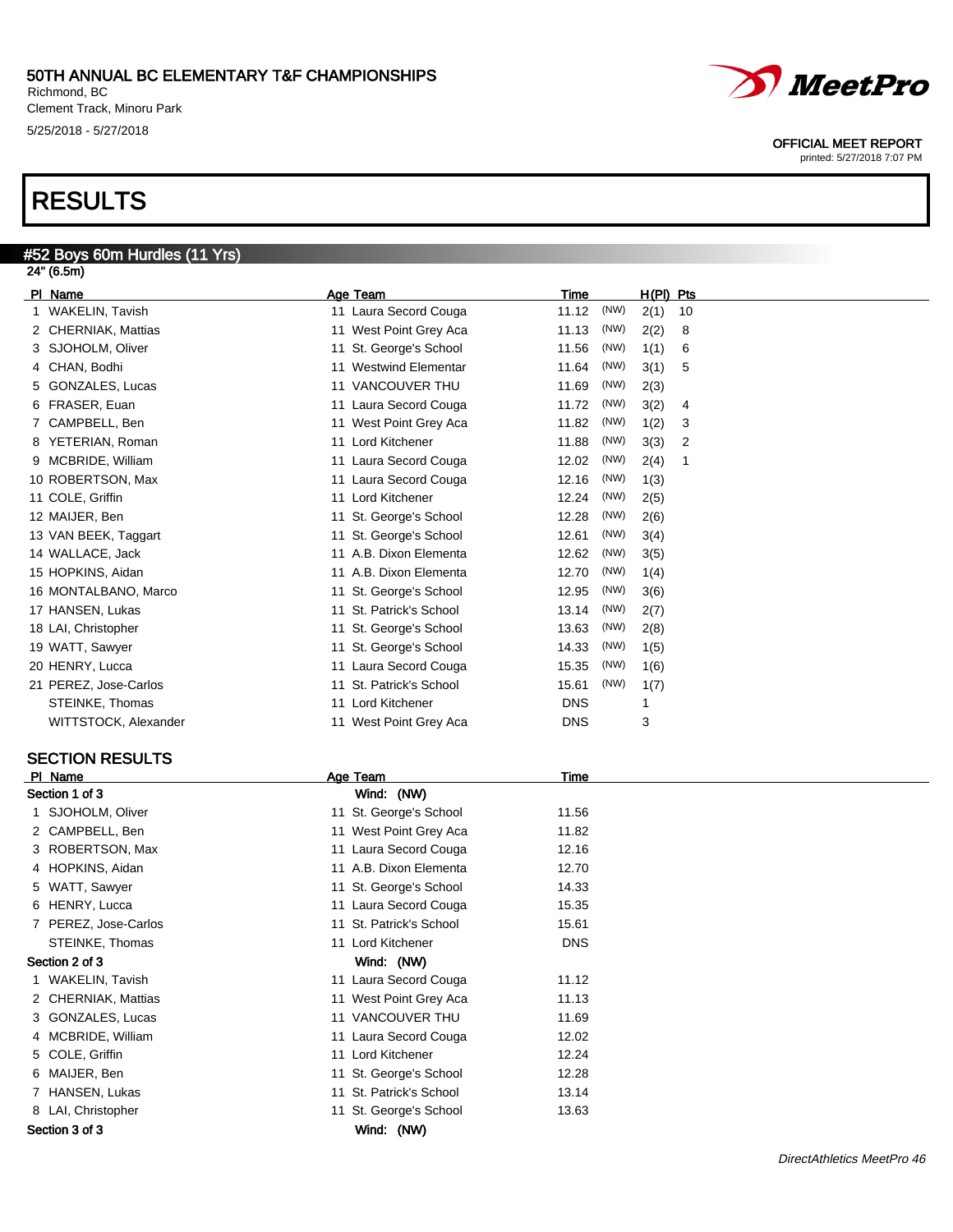Richmond, BC Clement Track, Minoru Park 5/25/2018 - 5/27/2018



#### OFFICIAL MEET REPORT

printed: 5/27/2018 7:07 PM

## RESULTS

| #52 Boys 60m Hurdles (11 Yrs) (cont'd) |                        |            |  |  |  |
|----------------------------------------|------------------------|------------|--|--|--|
| PI Name                                | Age Team               | Time       |  |  |  |
| CHAN, Bodhi                            | Westwind Elementar     | 11.64      |  |  |  |
| 2 FRASER, Euan                         | 11 Laura Secord Couga  | 11.72      |  |  |  |
| 3 YETERIAN, Roman                      | 11 Lord Kitchener      | 11.88      |  |  |  |
| 4 VAN BEEK, Taggart                    | 11 St. George's School | 12.61      |  |  |  |
| 5 WALLACE, Jack                        | 11 A.B. Dixon Elementa | 12.62      |  |  |  |
| 6 MONTALBANO, Marco                    | 11 St. George's School | 12.95      |  |  |  |
| WITTSTOCK, Alexander                   | 11 West Point Grey Aca | <b>DNS</b> |  |  |  |
| #54 Boys 80m Hurdles (12 Yrs)          |                        |            |  |  |  |

## 27" (7.0m)

| PI Name                  | Age Team                | Time       |      | $H(PI)$ Pts |    |
|--------------------------|-------------------------|------------|------|-------------|----|
| 1 ADAMS, Michael         | 12 West Point Grey Aca  | 13.45      | (NW) | 2(1)        | 10 |
| 2 ARMOUR, Nicholas       | 12 St. Patrick's School | 13.74      | (NW) | 2(2)        | 8  |
| 3 BROWN, Isaac           | 12 St. George's School  | 14.11      | (NW) | 1(1)        | 6  |
| 4 JONES, Wesley          | 12 West Point Grey Aca  | 14.30      | (NW) | 1(2)        | 5  |
| 5 YEE, Geoffrey          | 12 St. George's School  | 14.93      | (NW) | 2(3)        | 4  |
| 6 RUUS, Ben              | 12 A.B. Dixon Elementa  | 15.98      | (NW) | 1(3)        | 3  |
| 7 MCCRIRICK, Rian        | 12 Laura Secord Couga   | 16.68      | (NW) | 1(4)        | 2  |
| 8 BERGER, Noah           | 12 Laura Secord Couga   | 16.79      | (NW) | 1(5)        |    |
| 9 MUTTAHID, Waseh        | 12 Laura Secord Couga   | 17.26      | (NW) | 2(4)        |    |
| 10 BISAILLON-WHITE, Adam | 12 A.B. Dixon Elementa  | 17.40      | (NW) | 2(5)        |    |
| 11 REITER, Simon         | 12 Laura Secord Couga   | 17.84      | (NW) | 2(6)        |    |
| 12 GU, Nathan            | 12 St. George's School  | 17.87      | (NW) | 2(7)        |    |
| 13 HOLLINGSHEAD, Oliver  | 12 Laura Secord Couga   | 18.42      | (NW) | 1(6)        |    |
| ZHANG, Jack              | 12 St. George's School  | <b>DNS</b> |      |             |    |
| PEARSE, James            | 12 St. Patrick's School | <b>DNS</b> |      |             |    |

#### SECTION RESULTS

| PI Name                 | Age Team                | Time       |
|-------------------------|-------------------------|------------|
| Section 1 of 2          | Wind: (NW)              |            |
| 1 BROWN, Isaac          | 12 St. George's School  | 14.11      |
| 2 JONES, Wesley         | 12 West Point Grey Aca  | 14.30      |
| 3 RUUS, Ben             | 12 A.B. Dixon Elementa  | 15.98      |
| 4 MCCRIRICK, Rian       | 12 Laura Secord Couga   | 16.68      |
| 5 BERGER, Noah          | 12 Laura Secord Couga   | 16.79      |
| 6 HOLLINGSHEAD, Oliver  | 12 Laura Secord Couga   | 18.42      |
| ZHANG, Jack             | 12 St. George's School  | <b>DNS</b> |
| PEARSE, James           | 12 St. Patrick's School | <b>DNS</b> |
| Section 2 of 2          | Wind: (NW)              |            |
| 1 ADAMS, Michael        | 12 West Point Grey Aca  | 13.45      |
| 2 ARMOUR, Nicholas      | 12 St. Patrick's School | 13.74      |
| 3 YEE, Geoffrey         | 12 St. George's School  | 14.93      |
| 4 MUTTAHID, Waseh       | 12 Laura Secord Couga   | 17.26      |
| 5 BISAILLON-WHITE, Adam | 12 A.B. Dixon Elementa  | 17.40      |
| 6 REITER, Simon         | 12 Laura Secord Couga   | 17.84      |
| 7 GU, Nathan            | 12 St. George's School  | 17.87      |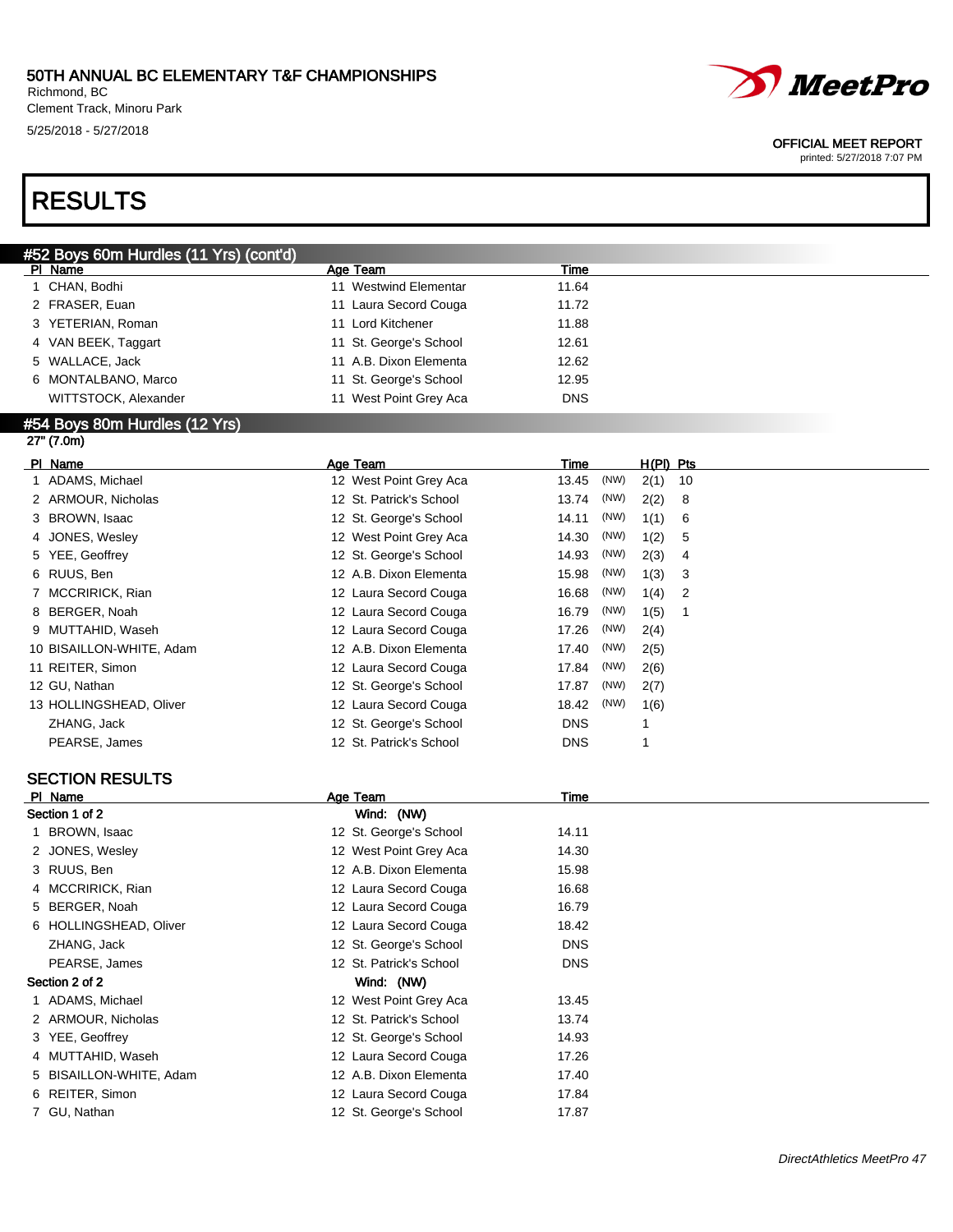Richmond, BC Clement Track, Minoru Park 5/25/2018 - 5/27/2018

## RESULTS

### #56 Boys 80m Hurdles (13 Yrs)

| 30" (7.5m)             |                           |                             |  |
|------------------------|---------------------------|-----------------------------|--|
| PI Name                | Age Team                  | Time<br>$H(PI)$ Pts         |  |
| 1 TURNER, Aidan        | <b>13 OCEAN ATHLETICS</b> | (NW)<br>12.34<br>2(1)       |  |
| 2 SCHERK, Michael      | 13 NorWesters Track &     | (NW)<br>1(1)<br>12.43       |  |
| 3 CHEUNG, Clarence     | 13 VANCOUVER THU          | (NW)<br>12.84<br>2(2)       |  |
| 4 YOUNG, Beck          | 13 St. George's School    | (NW)<br>2(3)<br>13.64<br>10 |  |
| 5 WHITE, Ethan         | 13 A.B. Dixon Elementa    | (NW)<br>14.00<br>2(4)<br>8  |  |
| 6 MCKNIGHT, Aidan      | 13 Laura Secord Couga     | (NW)<br>14.78<br>1(2)<br>6  |  |
| 7 CHILTON, Graeme      | 13 St. George's School    | (NW)<br>1(3)<br>14.81<br>5  |  |
| 8 HORLOCK, Brayden     | 13 Lord Kitchener         | 15.27<br>(NW)<br>1(4)<br>4  |  |
| 9 GU, Gilbert          | 13 St. George's School    | 15.57<br>(NW)<br>2(5)<br>3  |  |
| 10 FENG, Roch          | 13 VANCOUVER THU          | (NW)<br>16.00<br>1(5)       |  |
| 11 VAN DER TAS, Ben    | 13 A.B. Dixon Elementa    | (NW)<br>1(6)<br>16.19<br>2  |  |
| 12 HEYWOOD, Henry      | 13 Laura Secord Couga     | 16.81<br>(NW)<br>2(6)<br>1  |  |
| 13 STRANG, Owen        | 13 A.B. Dixon Elementa    | 17.57<br>(NW)<br>2(7)       |  |
| 14 EADES, Paul         | 13 St. Patrick's School   | (NW)<br>17.68<br>1(7)       |  |
| 15 MINHAS, Armaan      | 13 Southpointe Academ     | 17.90<br>(NW)<br>2(8)       |  |
|                        |                           |                             |  |
| <b>SECTION RESULTS</b> |                           |                             |  |
| PI Name                | Age Team                  | <b>Time</b>                 |  |
| Section 1 of 2         | Wind: (NW)                |                             |  |
| 1 SCHERK, Michael      | 13 NorWesters Track &     | 12.43                       |  |
| 2 MCKNIGHT, Aidan      | 13 Laura Secord Couga     | 14.78                       |  |
| 3 CHILTON, Graeme      | 13 St. George's School    | 14.81                       |  |
| 4 HORLOCK, Brayden     | 13 Lord Kitchener         | 15.27                       |  |
| 5 FENG, Roch           | 13 VANCOUVER THU          | 16.00                       |  |
| 6 VAN DER TAS, Ben     | 13 A.B. Dixon Elementa    | 16.19                       |  |
| 7 EADES, Paul          | 13 St. Patrick's School   | 17.68                       |  |
| Section 2 of 2         | Wind: (NW)                |                             |  |
| 1 TURNER, Aidan        | 13 OCEAN ATHLETICS        | 12.34                       |  |
| 2 CHEUNG, Clarence     | 13 VANCOUVER THU          | 12.84                       |  |
| 3 YOUNG, Beck          | 13 St. George's School    | 13.64                       |  |
| 4 WHITE, Ethan         | 13 A.B. Dixon Elementa    | 14.00                       |  |
| 5 GU, Gilbert          | 13 St. George's School    | 15.57                       |  |
| 6 HEYWOOD, Henry       | 13 Laura Secord Couga     | 16.81                       |  |
| 7 STRANG, Owen         | 13 A.B. Dixon Elementa    | 17.57                       |  |
| MINHAS, Armaan<br>8    | 13 Southpointe Academ     | 17.90                       |  |

#### #257 Multi-Age 4 x100 Relay M (MUTI-AGE)

|           | PI Team                            | AG                  |       | Time  | H(PI) Pts |  |
|-----------|------------------------------------|---------------------|-------|-------|-----------|--|
|           | 1 St. George's School (B)          |                     | 55.47 |       | $1(1)$ 10 |  |
| 1) A, A   |                                    | 2) A, A             |       |       |           |  |
| $3)$ A, A |                                    | 4) A, A             |       |       |           |  |
|           | 2 A.B. Dixon Elementary School (A) |                     |       | 55.70 | $2(1)$ 8  |  |
|           | 1) FROH, Declan                    | 2) NG, Kaden        |       |       |           |  |
|           | 3) TEIFFEL, Quinn                  | 4) BRADLEY, Jackson |       |       |           |  |



OFFICIAL MEET REPORT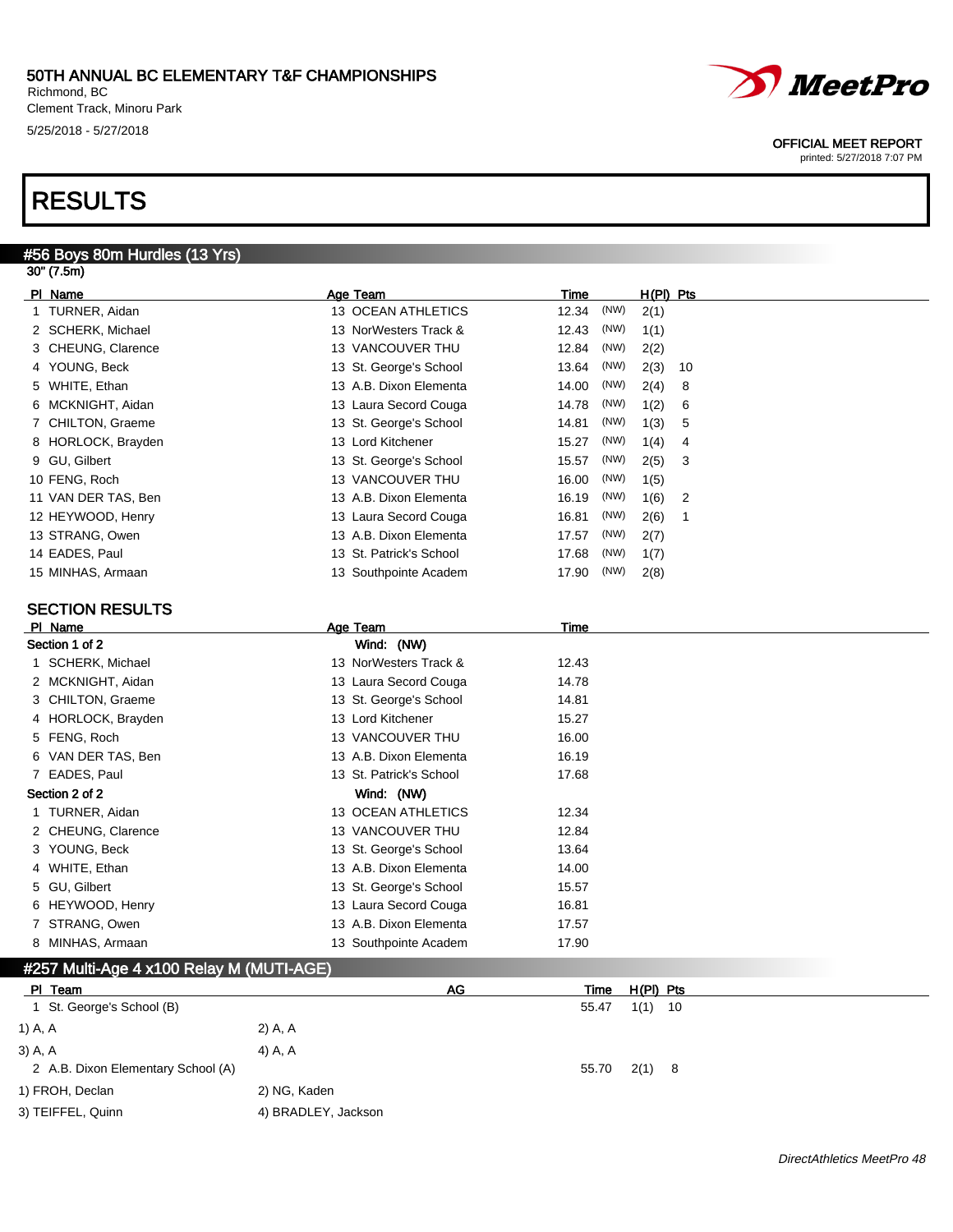Richmond, BC Clement Track, Minoru Park 5/25/2018 - 5/27/2018

# *MeetPro*

OFFICIAL MEET REPORT

printed: 5/27/2018 7:07 PM

## RESULTS

| #257 Multi-Age 4 x100 Relay M (MUTI-AGE) (cont'd) |                     |           |             |                          |   |  |
|---------------------------------------------------|---------------------|-----------|-------------|--------------------------|---|--|
| PI Team                                           |                     | <u>AG</u> | <u>Time</u> | H(PI) Pts                |   |  |
| 3 St. George's School (A)                         |                     |           | 56.73       | 2(2)                     | 6 |  |
| 1) B, B                                           | 2) B, B             |           |             |                          |   |  |
| $3)$ B, B                                         | 4) B, B             |           |             |                          |   |  |
| 4 Lord Kitchener (A)                              |                     |           | 58.49       | 2(3)                     | 5 |  |
| 1) KRETER, Hart                                   | 2) YETERIAN, Roman  |           |             |                          |   |  |
| 3) CLEMENTS, Oliver                               | 4) NELSON, Blake    |           |             |                          |   |  |
| 5 West Point Grey Academy (A)                     |                     |           | 59.47       | 1(2)                     | 4 |  |
| 1) JONES, Wesley                                  | 2) NEIL, Spencer    |           |             |                          |   |  |
| 3) LEADER, Jacob                                  | 4) ANTHONY, Sam     |           |             |                          |   |  |
| 6 St. Patrick's School (A)                        |                     |           | 59.82       | 1(3)                     | 3 |  |
| 1) BOQUIST, Ben                                   | 2) LIU, Isaac       |           |             |                          |   |  |
| 3) ARMOUR, Nick                                   | 4) ACHADINHA, Marek |           |             |                          |   |  |
| 7 St. Patrick's School (B)                        |                     |           | 59.89       | 1(4)                     | 2 |  |
| 1) CHEN, Anthony                                  | 2) TARANGLE, Seb    |           |             |                          |   |  |
| 3) HOEVEL, Stefan                                 | 4) DELUDE, Drake    |           |             |                          |   |  |
| 8 Lord Kitchener (B)                              |                     |           | 1:00.00     | 2(4)                     | 1 |  |
| 1) TBA, Tba                                       | 2) CHAYE, Harrison  |           |             |                          |   |  |
| 3) DRYSDALE, Charlie                              | 4) HORLOCK, Brayden |           |             |                          |   |  |
| 9 A.B. Dixon Elementary School (C)                |                     |           | 1:01.15     | 2(5)                     |   |  |
| 1) OKUYAMA, Koji                                  | 2) TOONE, Owen      |           |             |                          |   |  |
| 3) RUUS, Ben                                      | 4) RILLO, Arwyn     |           |             |                          |   |  |
| 10 A.B. Dixon Elementary School (B)               |                     |           | 1:01.89     | 2(6)                     |   |  |
| 1) BELLO, Jack                                    | 2) WALLACE, Jack    |           |             |                          |   |  |
| 3) SHILVOCK, Alexander                            | 4) LIU, Eason       |           |             |                          |   |  |
| 11 Laura Secord Cougars (A)                       |                     |           | 1:02.38     | 2(7)                     |   |  |
| 1) M, Ben                                         | 2) A, Tavish        |           |             |                          |   |  |
| 3) A, Dani                                        | 4) M, Aidan         |           |             |                          |   |  |
| West Point Grey Academy (B)                       |                     |           | <b>DNS</b>  | $\overline{\phantom{0}}$ |   |  |
| <b>SECTION RESULTS</b>                            |                     |           |             |                          |   |  |
| PI_Team                                           |                     | <b>AG</b> | Time        |                          |   |  |
| Section 1 of 2                                    |                     |           |             |                          |   |  |
| 1 St. George's School (B)                         |                     |           | 55.47       |                          |   |  |
| 1) A, A                                           | 2) A, A             |           |             |                          |   |  |
| 3) A, A                                           | 4) A, A             |           |             |                          |   |  |
| 2 West Point Grey Academy (A)                     |                     |           | 59.47       |                          |   |  |
| 1) JONES, Wesley                                  | 2) NEIL, Spencer    |           |             |                          |   |  |
| 3) LEADER, Jacob                                  | 4) ANTHONY, Sam     |           |             |                          |   |  |
| 3 St. Patrick's School (A)                        |                     |           | 59.82       |                          |   |  |
| 1) BOQUIST, Ben                                   | 2) LIU, Isaac       |           |             |                          |   |  |
| 3) ARMOUR, Nick                                   | 4) ACHADINHA, Marek |           |             |                          |   |  |
| 4 St. Patrick's School (B)                        |                     |           | 59.89       |                          |   |  |
|                                                   |                     |           |             |                          |   |  |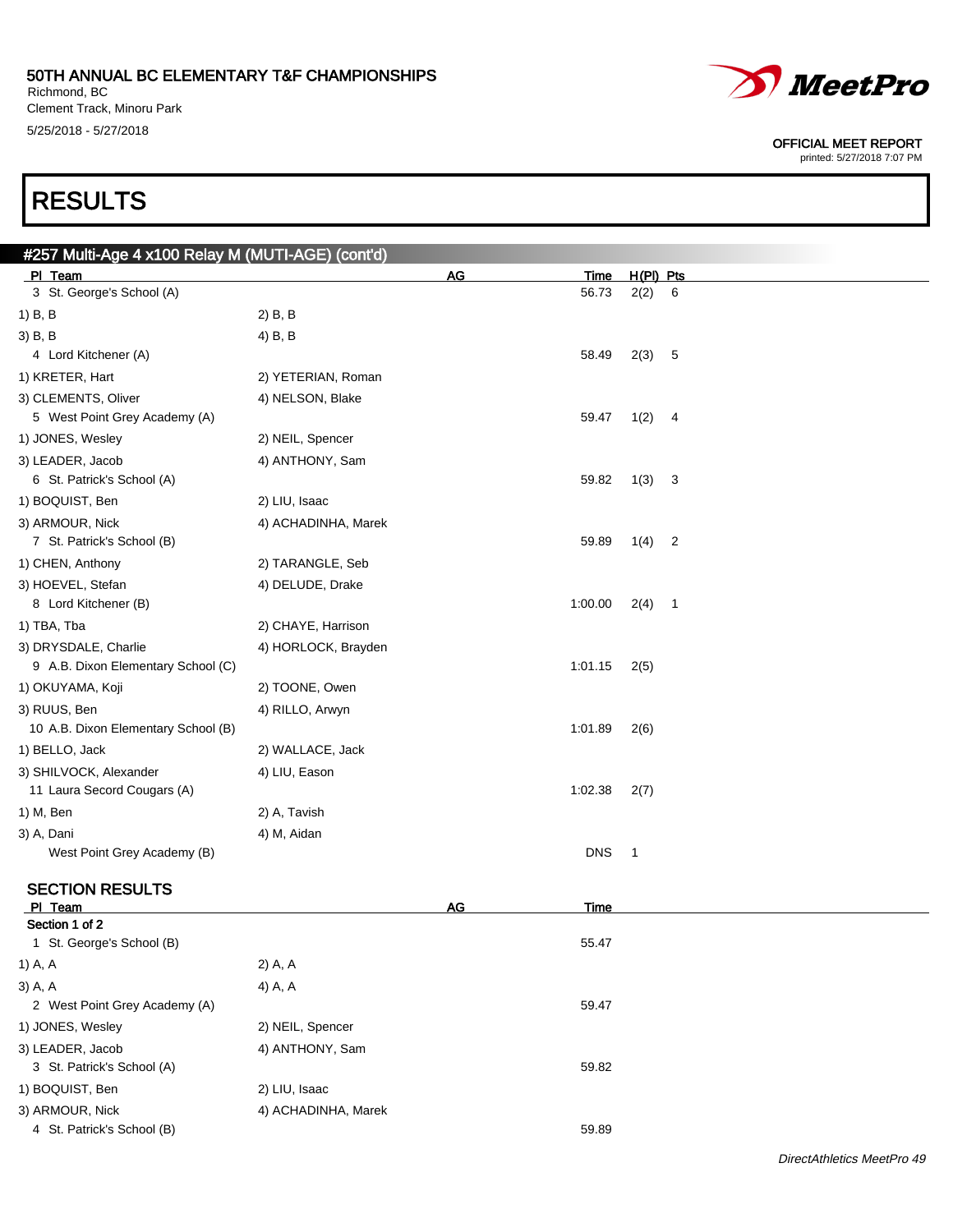Richmond, BC Clement Track, Minoru Park 5/25/2018 - 5/27/2018



#### OFFICIAL MEET REPORT

printed: 5/27/2018 7:07 PM

## RESULTS

| #257 Multi-Age 4 x100 Relay M (MUTI-AGE) (cont'd) |                     |    |             |  |
|---------------------------------------------------|---------------------|----|-------------|--|
| PI Team                                           |                     | AG | <b>Time</b> |  |
| 1) CHEN, Anthony                                  | 2) TARANGLE, Seb    |    |             |  |
| 3) HOEVEL, Stefan                                 | 4) DELUDE, Drake    |    |             |  |
| Section 2 of 2                                    |                     |    |             |  |
| 1 A.B. Dixon Elementary School (A)                |                     |    | 55.70       |  |
| 1) FROH, Declan                                   | 2) NG, Kaden        |    |             |  |
| 3) TEIFFEL, Quinn                                 | 4) BRADLEY, Jackson |    |             |  |
| 2 St. George's School (A)                         |                     |    | 56.73       |  |
| 1) B, B                                           | $2)$ B, B           |    |             |  |
| 3) B, B                                           | 4) B, B             |    |             |  |
| 3 Lord Kitchener (A)                              |                     |    | 58.49       |  |
| 1) KRETER, Hart                                   | 2) YETERIAN, Roman  |    |             |  |
| 3) CLEMENTS, Oliver                               | 4) NELSON, Blake    |    |             |  |
| 4 Lord Kitchener (B)                              |                     |    | 1:00.00     |  |
| 1) TBA, Tba                                       | 2) CHAYE, Harrison  |    |             |  |
| 3) DRYSDALE, Charlie                              | 4) HORLOCK, Brayden |    |             |  |
| 5 A.B. Dixon Elementary School (C)                |                     |    | 1:01.15     |  |
| 1) OKUYAMA, Koji                                  | 2) TOONE, Owen      |    |             |  |
| 3) RUUS, Ben                                      | 4) RILLO, Arwyn     |    |             |  |
| 6 A.B. Dixon Elementary School (B)                |                     |    | 1:01.89     |  |
| 1) BELLO, Jack                                    | 2) WALLACE, Jack    |    |             |  |
| 3) SHILVOCK, Alexander                            | 4) LIU, Eason       |    |             |  |
| 7 Laura Secord Cougars (A)                        |                     |    | 1:02.38     |  |
| 1) M, Ben                                         | 2) A, Tavish        |    |             |  |
| 3) A, Dani                                        | 4) M, Aidan         |    |             |  |
|                                                   |                     |    |             |  |

### #1 Girls 60 Meters (9 Yrs)

| PI_Name             | Age Team                      | $H(PI)$ Pts<br>Time        |
|---------------------|-------------------------------|----------------------------|
| PANG, Vanessa       | <b>Croft Elementary</b><br>9  | (NW)<br>4(1)<br>9.88<br>10 |
| 2 POPOVA, Theodora  | James Gilmore Elem<br>9       | (NW)<br>4(2)<br>10.22<br>8 |
| 3 TEIFFEL, Miele    | A.B. Dixon Elementa<br>9      | (NW)<br>10.23<br>3(1)<br>6 |
| 4 HEINE, Addyson    | Lord Kitchener<br>9           | (NW)<br>1(1)<br>10.27<br>5 |
| 5 LODEWYK, Anneke   | Our Lady of Perpetu<br>9      | (NW)<br>1(2)<br>10.29<br>4 |
| 6 ARMSTRONG, Jaime  | York House School<br>9        | (NW)<br>4(3)<br>10.37<br>3 |
| 7 OWEN, Mairead     | Our Lady of Perpetu<br>9      | (NW)<br>10.47<br>4(4)<br>2 |
| 8 RANYO, Madelyne   | Our Lady of Perpetu<br>9      | (NW)<br>8(1)<br>10.51      |
| 9 KUGELMAN, Soleil  | A.B. Dixon Elementa<br>9      | (NW)<br>10.52<br>5(1)      |
| 10 STEFANOVIC, Mina | Southpointe Academ<br>9       | (NW)<br>10.53<br>2(2)      |
| 11 HILL, Vivian     | <b>UNATTACHED BRI</b><br>9    | (NW)<br>2(3)<br>10.60      |
| 12 GARG, Sohana     | West Point Grey Aca<br>9      | (NW)<br>10.68<br>2(4)      |
| 13 PETERSON, Laerke | Lord Kitchener<br>9           | (NW)<br>10.72<br>2(5)      |
| 14 HARVEY, Kaia     | <b>York House School</b><br>9 | (NW)<br>10.75<br>5(2)      |
| 15 PEARCE, Macey    | Lord Kitchener<br>9           | (NW)<br>10.78<br>3(2)      |
| 16 SZUCS, Elisse    | West Point Grey Aca<br>9      | (NW)<br>10.78<br>8(2)      |
| 17 DELORME, Cate    | Our Lady of Perpetu           | (NW)<br>10.83<br>7(1)      |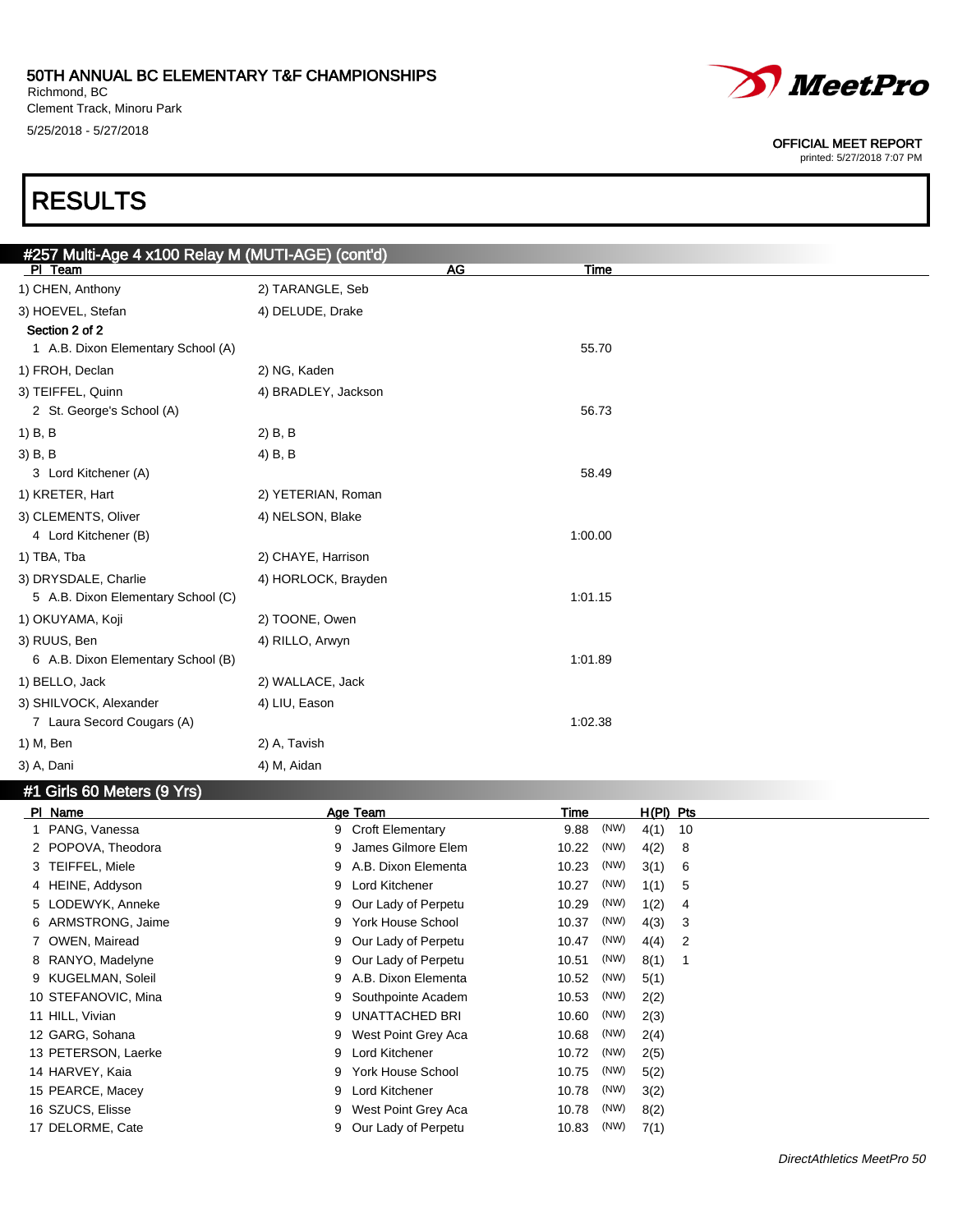Richmond, BC Clement Track, Minoru Park 5/25/2018 - 5/27/2018

## RESULTS

### #1 Girls 60 Meters (9 Yrs) (cont'd) Pl Name Age Team Time H(Pl) Pts 18 WITTENBERG, Sydney 10.83 (NW) 6(1) 9 York House School 10.83 (NW) 6(1) 19 RENTZ, Kaliana **10.88 (NW)** 2(6) 9 Croft Elementary 10.88 (NW) 2(6) 20 KNIGHT, Charley **10.89** Charles **9** West Point Grey Aca 10.89 (NW) 4(5) 21 PACHECO, Nichole 9 A.B. Dixon Elementa 10.95 (NW) 3(3) 22 MANAREY, Chloe 9 West Point Grey Aca 10.95 (NW) 2(7) 23 HARDCASTLE, Elizabeth 9 Croft Elementary 10.99 (NW) 8(3) 24 VROOM, Madison **11.00** CMW 9 UNATTACHED BRI 11.00 (NW) 1(3) 25 JOHNSON, Kristin 9 York House School 11.02 (NW) 2(8) 26 DEHAL, Sasha 9 OCEAN ATHLETICS 11.03 (NW) 6(2) 27 MCKNIGHT, Alexandra 11.04 (NW) 8(4) 28 RAJWANI, Aleeza 11.05 (NW) 3(4) 29 COGHLAN, Gemma 9 Croft Elementary 11.05 (NW) 6(3) 30 LEHMAN, Sara **11.17** (NW) 6(4) 9 Our Lady of Perpetu 11.17 (NW) 6(4) 31 NG, Kaitlin 11.20 (NW) 6(5) 32 GILL, Zoya **11.24** (NW) 5(3) 9 Croft Elementary 11.24 (NW) 5(3) 33 ECKMAN, Jamie 11.31 (NW) 1(4) 34 MANYAL, Ava 9 York House School 11.35 (NW) 3(5) 35 SALMAN, Amber 3(6) 9 West Point Grey Aca 311.37 (NW) 3(6) 36 WONG, Mackenzie 9 York House School 11.43 (NW) 8(5) 37 WANG, Victoria **11.44 (NW)** 7(2) 9 Croft Elementary 11.44 (NW) 7(2) 38 HING, Alexis **11.45 (NW)** 1(5) 9 Croft Elementary 11.45 (NW) 1(5) 39 SANDERS, Logan 11.47 (NW) 1(6) 9 York House School 11.47 (NW) 1(6) 40 HOLLINGSHEAD, Hana 16 | 11.49 (NW)  $4(6)$ 41 ADANG, Mia **11.50 (NW)** 6(6) 9 York House School 11.50 (NW) 6(6) 42 HORLOCK, Lily 6(7) 88 and 11.57 (NW) 9 Lord Kitchener 11.57 (NW) 6(7) 43 SMITH, Ivy **11.62** (NW) 3(7) 9 Burnaby Striders Tra 11.62 (NW) 3(7) 44 DERKSEN, Rachel 9 St. Patrick's School 11.64 (NW) 6(8) 45 ZHOU, Jenna **11.80** (NW) 5(4) 9 West Point Grey Aca 11.80 (NW) 5(4) 46 DAVID, Adrianna 19 Blessed Sacrament - 11.80 (NW) 8(6) 47 PEREZ, Carmen 20 11.84 (NW) 7(3) 48 WATSON, Stella **11.91** West Point Grey Aca **11.91** (NW) 5(5) 49 JESKE, Adrianna 11.92 (NW) 5(6) 50 SUNG, Danika **9 West Point Grey Aca** 12.05 (NW) 7(4) 51 RAMANATHAN, Savannah 19 York House School 12.21 (NW) 8(7) 52 BLANCO, Javana 12.31 (NW) 5(7) 9 St. Patrick's School 12.31 (NW) 5(7) 53 WONG, Hailey **12.48** (NW) 7(5) 9 York House School 12.48 (NW) 7(5) 54 NOWAK, Gabriella 9 A.B. Dixon Elementa 12.79 (NW) 7(6) 55 GRAHAM, Rowan 14.09 (NW) 3(8) 9 West Point Grey Aca 14.09 (NW) 3(8) SHATZKO, Ava 9 West Point Grey Aca DNS 1 CARADONNA, Avery **19 West Point Grey Aca DNS** 4 PAUL, Elsie **19 Blessed Sacrament - PAUL, Elsie** 7

#### SECTION RESULTS

Section 1

| PI Name          | Age Team         | Time  |
|------------------|------------------|-------|
| Section 1 of 8   | Wind: (NW)       |       |
| 1 HEINE, Addyson | 9 Lord Kitchener | 10.27 |



#### OFFICIAL MEET REPORT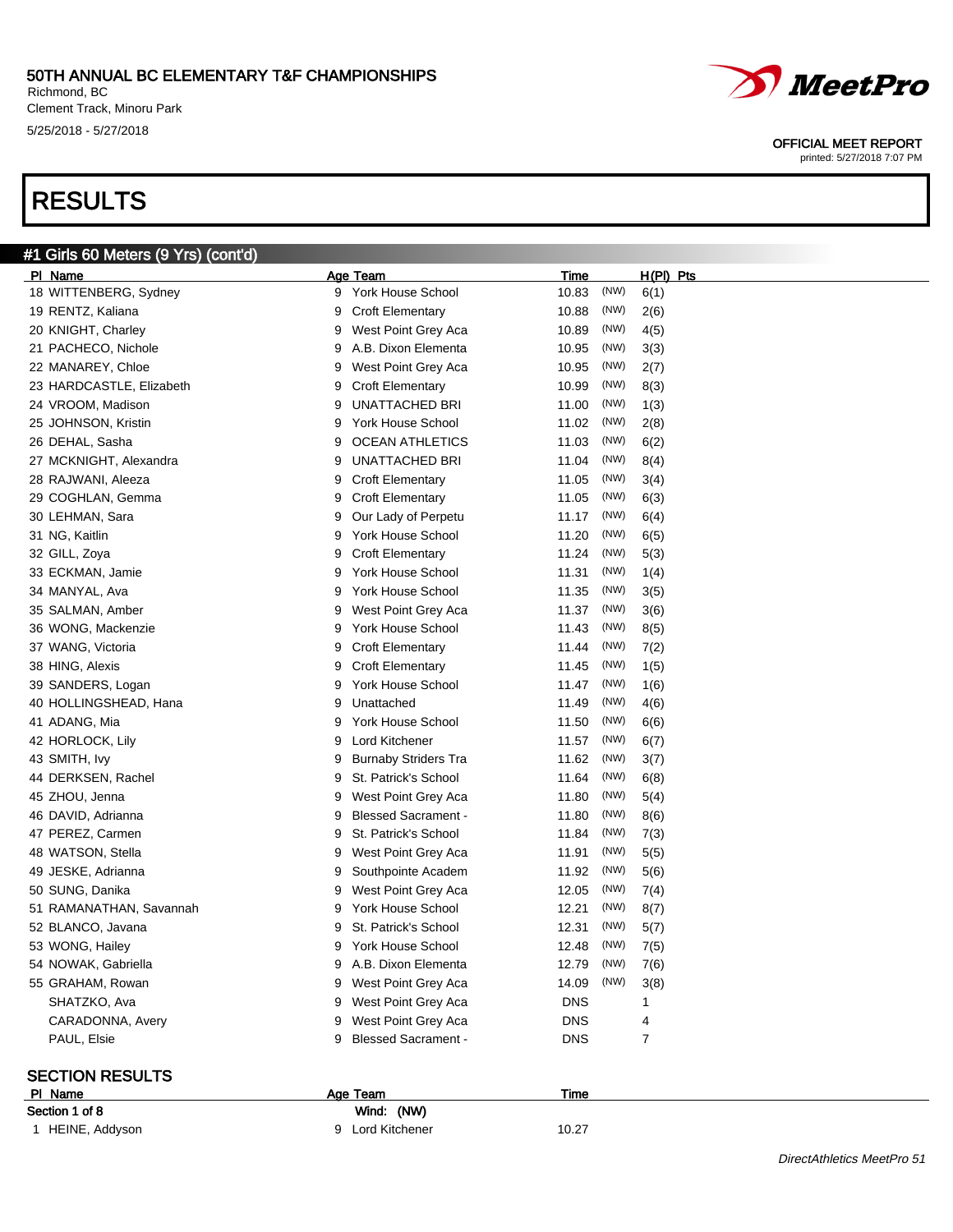Richmond, BC Clement Track, Minoru Park 5/25/2018 - 5/27/2018

## RESULTS

### OFFICIAL MEET REPORT

| #1 Girls 60 Meters (9 Yrs) (cont'd)    |        |                                             |                |
|----------------------------------------|--------|---------------------------------------------|----------------|
| PI Name                                |        | Age Team                                    | <u>Time</u>    |
| 2 LODEWYK, Anneke                      |        | 9 Our Lady of Perpetu                       | 10.29          |
| 3 VROOM, Madison                       | 9      | <b>UNATTACHED BRI</b>                       | 11.00          |
| 4 ECKMAN, Jamie                        | 9      | York House School                           | 11.31          |
| 5 HING, Alexis                         | 9      | <b>Croft Elementary</b>                     | 11.45          |
| 6 SANDERS, Logan                       | 9      | York House School                           | 11.47          |
| SHATZKO, Ava                           | 9      | West Point Grey Aca                         | <b>DNS</b>     |
| Section 2 of 8                         |        | Wind: (NW)                                  |                |
| 2 STEFANOVIC, Mina                     | 9      | Southpointe Academ<br><b>UNATTACHED BRI</b> | 10.53          |
| 3 HILL, Vivian<br>4 GARG, Sohana       | 9      |                                             | 10.60          |
|                                        | 9<br>9 | West Point Grey Aca<br>Lord Kitchener       | 10.68<br>10.72 |
| 5 PETERSON, Laerke<br>6 RENTZ, Kaliana | 9      | <b>Croft Elementary</b>                     | 10.88          |
| 7 MANAREY, Chloe                       | 9      | West Point Grey Aca                         | 10.95          |
| 8 JOHNSON, Kristin                     | 9      | York House School                           | 11.02          |
| Section 3 of 8                         |        | Wind: (NW)                                  |                |
| 1 TEIFFEL, Miele                       | 9      | A.B. Dixon Elementa                         | 10.23          |
| 2 PEARCE, Macey                        | 9      | Lord Kitchener                              | 10.78          |
| 3 PACHECO, Nichole                     | 9      | A.B. Dixon Elementa                         | 10.95          |
| 4 RAJWANI, Aleeza                      | 9      | <b>Croft Elementary</b>                     | 11.05          |
| 5 MANYAL, Ava                          | 9      | York House School                           | 11.35          |
| 6 SALMAN, Amber                        | 9      | West Point Grey Aca                         | 11.37          |
| 7 SMITH, Ivy                           | 9      | <b>Burnaby Striders Tra</b>                 | 11.62          |
| 8 GRAHAM, Rowan                        | 9      | West Point Grey Aca                         | 14.09          |
| Section 4 of 8                         |        | Wind: (NW)                                  |                |
| 1 PANG, Vanessa                        | 9      | <b>Croft Elementary</b>                     | 9.88           |
| 2 POPOVA, Theodora                     | 9      | James Gilmore Elem                          | 10.22          |
| 3 ARMSTRONG, Jaime                     | 9      | York House School                           | 10.37          |
| 4 OWEN, Mairead                        | 9      | Our Lady of Perpetu                         | 10.47          |
| 5 KNIGHT, Charley                      | 9      | West Point Grey Aca                         | 10.89          |
| 6 HOLLINGSHEAD, Hana                   | 9      | Unattached                                  | 11.49          |
| CARADONNA, Avery                       | 9      | West Point Grey Aca                         | <b>DNS</b>     |
| Section 5 of 8                         |        | Wind: (NW)                                  |                |
| 1 KUGELMAN, Soleil                     | 9      | A.B. Dixon Elementa                         | 10.52          |
| 2 HARVEY, Kaia                         | 9      | York House School                           | 10.75          |
| 3 GILL, Zoya                           | 9      | <b>Croft Elementary</b>                     | 11.24          |
| 4 ZHOU, Jenna                          | 9      | West Point Grey Aca                         | 11.80          |
| 5 WATSON, Stella                       | 9      | West Point Grey Aca                         | 11.91          |
| 6 JESKE, Adrianna                      | 9      | Southpointe Academ                          | 11.92          |
| 7 BLANCO, Javana                       | 9      | St. Patrick's School                        | 12.31          |
| Section 6 of 8                         |        | Wind: (NW)                                  |                |
| 1 WITTENBERG, Sydney                   | 9      | York House School                           | 10.83          |
| 2 DEHAL, Sasha                         | 9      | <b>OCEAN ATHLETICS</b>                      | 11.03          |
| 3 COGHLAN, Gemma                       | 9      | <b>Croft Elementary</b>                     | 11.05          |
| 4 LEHMAN, Sara                         | 9      | Our Lady of Perpetu                         | 11.17          |
| 5 NG, Kaitlin                          | 9      | York House School                           | 11.20          |
| 6 ADANG, Mia                           | 9      | York House School                           | 11.50          |
|                                        |        |                                             |                |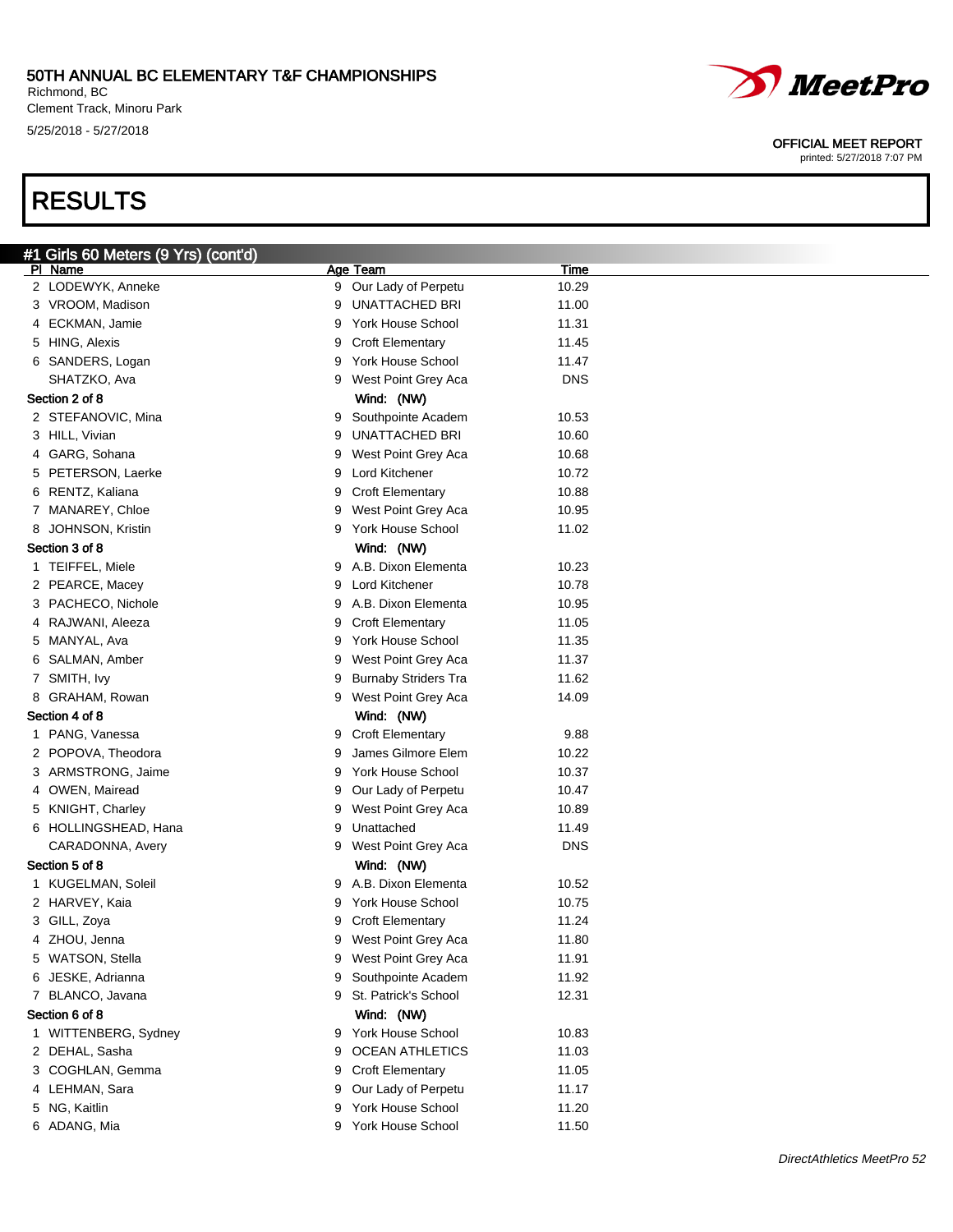#### 50TH ANNUAL BC ELEMENTARY T&F CHAMPIONSHIPS Richmond, BC

Clement Track, Minoru Park 5/25/2018 - 5/27/2018

## RESULTS



#### OFFICIAL MEET REPORT

printed: 5/27/2018 7:07 PM

| #1 Girls 60 Meters (9 Yrs) (cont'd) |                         |   |                            |            |  |
|-------------------------------------|-------------------------|---|----------------------------|------------|--|
|                                     | PI Name                 |   | Age Team                   | Time       |  |
|                                     | 7 HORLOCK, Lily         | 9 | Lord Kitchener             | 11.57      |  |
|                                     | 8 DERKSEN, Rachel       | 9 | St. Patrick's School       | 11.64      |  |
|                                     | Section 7 of 8          |   | Wind: (NW)                 |            |  |
|                                     | 1 DELORME, Cate         | 9 | Our Lady of Perpetu        | 10.83      |  |
|                                     | 2 WANG, Victoria        | 9 | <b>Croft Elementary</b>    | 11.44      |  |
|                                     | 3 PEREZ, Carmen         | 9 | St. Patrick's School       | 11.84      |  |
|                                     | 4 SUNG, Danika          | 9 | West Point Grey Aca        | 12.05      |  |
|                                     | 5 WONG, Hailey          | 9 | York House School          | 12.48      |  |
|                                     | 6 NOWAK, Gabriella      |   | 9 A.B. Dixon Elementa      | 12.79      |  |
|                                     | PAUL, Elsie             | 9 | <b>Blessed Sacrament -</b> | <b>DNS</b> |  |
|                                     | Section 8 of 8          |   | Wind: (NW)                 |            |  |
|                                     | 1 RANYO, Madelyne       | 9 | Our Lady of Perpetu        | 10.51      |  |
|                                     | 2 SZUCS, Elisse         | 9 | West Point Grey Aca        | 10.78      |  |
|                                     | 3 HARDCASTLE, Elizabeth | 9 | <b>Croft Elementary</b>    | 10.99      |  |
|                                     | 4 MCKNIGHT, Alexandra   | 9 | UNATTACHED BRI             | 11.04      |  |
|                                     | 5 WONG, Mackenzie       | 9 | York House School          | 11.43      |  |
|                                     | 6 DAVID, Adrianna       | 9 | <b>Blessed Sacrament -</b> | 11.80      |  |
|                                     | 7 RAMANATHAN, Savannah  | 9 | <b>York House School</b>   | 12.21      |  |

## #3 Girls 60 Meters (10 Yrs)

|   | PI Name                | Age Team                | Time  |      | H(PI) Pts |    |
|---|------------------------|-------------------------|-------|------|-----------|----|
|   | EISSES, Henna          | 10 Queen Mary           | 9.52  | (NW) | 2(1)      | 10 |
| 2 | MILAU, Rachel          | 10 West Point Grey Aca  | 9.53  | (NW) | 5(1)      | 8  |
| 3 | WANG, Ann Enxin        | 10 West Point Grey Aca  | 9.71  | (NW) | 1(1)      | 6  |
| 4 | DAWE, Sophie           | 10 Our Lady of Perpetu  | 9.87  | (NW) | 3(1)      | 5  |
| 5 | PIMSTONE, Mila         | 10 West Point Grey Aca  | 9.92  | (NW) | 7(1)      | 4  |
| 6 | <b>HEYRIES, Liv</b>    | 10 NorWesters Track &   | 9.93  | (NW) | 2(2)      |    |
|   | KANG, Ella             | 10 Our Lady of Perpetu  | 9.95  | (NW) | 5(2)      | 3  |
|   | SOFIKITIS, Emily       | 10 UNATTACHED BRI       | 9.96  | (NW) | 7(2)      |    |
|   | MITCHELL, Isabel       | 10 Our Lady of Perpetu  | 9.97  | (NW) | 4(1)      | 2  |
|   | 10 ADANG, Kaya         | 10 York House School    | 10.09 | (NW) | 7(3)      | 1  |
|   | 11 KRUK, Krista        | 10 Croft Elementary     | 10.10 | (NW) | 7(4)      |    |
|   | 12 TIER, Colette       | 10 St. Patrick's School | 10.14 | (NW) | 7(5)      |    |
|   | 13 JEKUBIK, Emily      | 10 York House School    | 10.19 | (NW) | 6(1)      |    |
|   | 14 ROYLE, Gabriela     | 10 St. Patrick's School | 10.25 | (NW) | 2(3)      |    |
|   | 15 DUNSMOOR, Acacia    | 10 Sacred Heart School  | 10.31 | (NW) | 1(2)      |    |
|   | 16 MCDONALD, Kate      | 10 Croft Elementary     | 10.37 | (NW) | 7(6)      |    |
|   | 17 MACDONALD, Emory    | 10 Croft Elementary     | 10.37 | (NW) | 1(3)      |    |
|   | 18 COOPER, Grace       | 10 Our Lady of Perpetu  | 10.44 | (NW) | 7(7)      |    |
|   | 19 CHAN, Olivia        | 10 Croft Elementary     | 10.46 | (NW) | 3(2)      |    |
|   | 20 REEBYE, Zoya        | 10 York House School    | 10.50 | (NW) | 1(4)      |    |
|   | 21 SCHMON, Isabel      | 10 Croft Elementary     | 10.56 | (NW) | 6(2)      |    |
|   | 22 CHONG, Samantha     | 10 Croft Elementary     | 10.58 | (NW) | 2(4)      |    |
|   | 23 BRISBANE, Charlotte | 10 St. Patrick's School | 10.59 | (NW) | 1(5)      |    |
|   | 24 GORDON, Grace       | 10 York House School    | 10.62 | (NW) | 2(5)      |    |
|   | 25 FRANKE, Natalie     | 10 Croft Elementary     | 10.70 | (NW) | 4(2)      |    |
|   | 26 LAM, Kaylin         | 10 West Point Grey Aca  | 10.72 | (NW) | 6(3)      |    |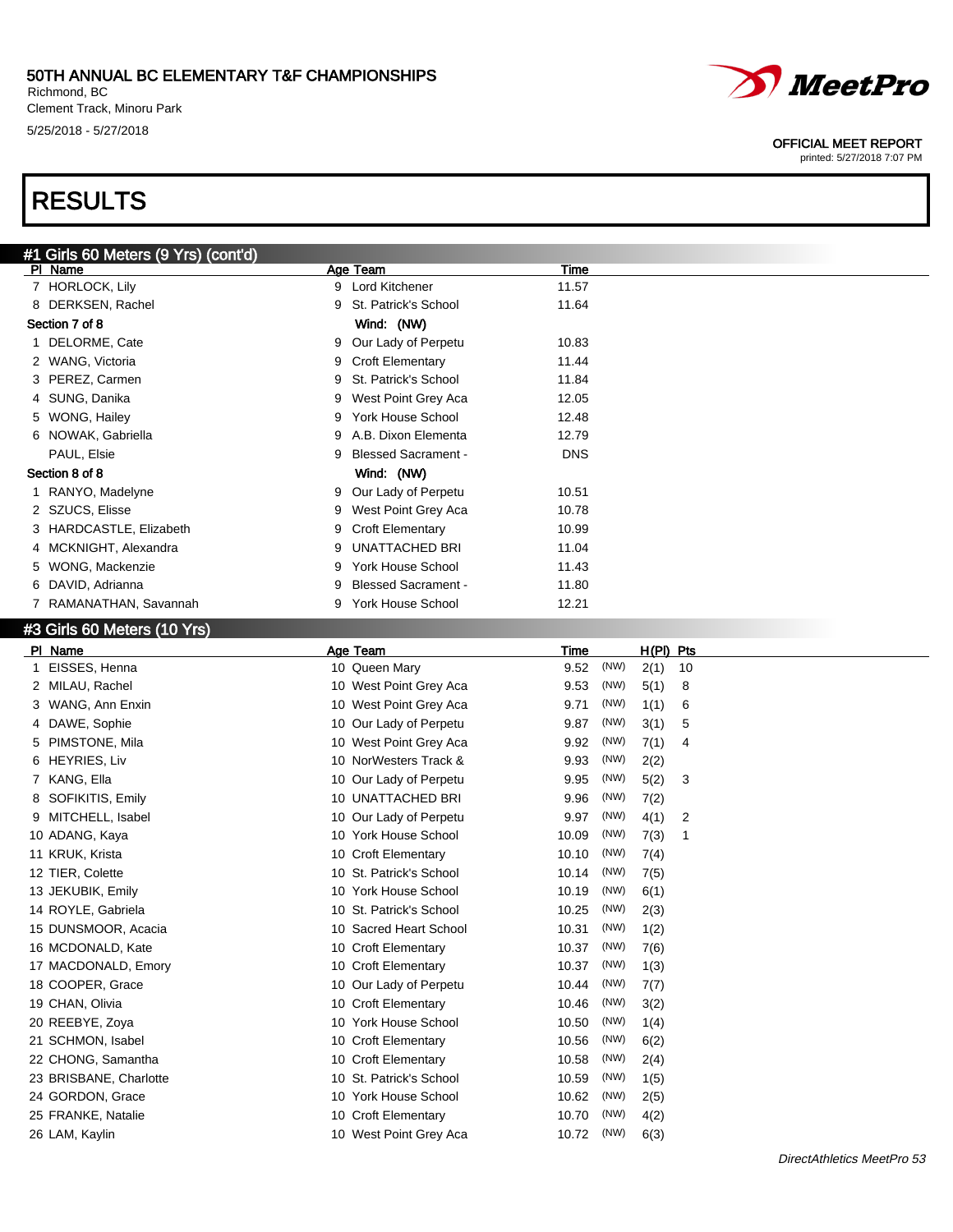Richmond, BC Clement Track, Minoru Park 5/25/2018 - 5/27/2018

#3 Girls 60 Meters (10 Yrs) (cont'd)

## RESULTS



#### OFFICIAL MEET REPORT

printed: 5/27/2018 7:07 PM

| Name                  | Age Team                | Time          | $H(PI)$ Pts |
|-----------------------|-------------------------|---------------|-------------|
| 27 JENKINSON, Maya    | 10 Laura Secord Couga   | (NW)<br>10.73 | 5(3)        |
| 28 BARNES, Oliva      | 10 Our Lady of Perpetu  | (NW)<br>10.76 | 6(4)        |
| 29 HEED, Ella         | 10 Croft Elementary     | (NW)<br>10.78 | 5(4)        |
| 30 CHAN, Lauren       | 10 York House School    | (NW)<br>10.86 | 4(3)        |
| 31 PHANGURA, Talia    | 10 ROYAL CITY TRAC      | (NW)<br>10.96 | 5(5)        |
| 32 JOHNSON, Harper    | 10 St. Patrick's School | (NW)<br>10.96 | 3(3)        |
| 33 OQUENDO, Sara      | 10 St. Patrick's School | (NW)<br>11.09 | 4(4)        |
| 34 PANSEGRAU, Hailey  | 10 York House School    | (NW)<br>11.12 | 5(6)        |
| 35 LOUIE, Kayla       | 10 York House School    | (NW)<br>11.13 | 3(4)        |
| 36 KELSO, Sofia       | 10 James Gilmore Elem   | (NW)<br>11.18 | 6(5)        |
| 37 LANG, Annabelle    | 10 York House School    | (NW)<br>11.46 | 1(6)        |
| 38 MAH, Hayley        | 10 Croft Elementary     | (NW)<br>11.49 | 3(5)        |
| 39 CHAYBA, Mariska    | 10 St. Patrick's School | (NW)<br>12.26 | 6(6)        |
| WAHL, Grace           | 10 Laura Secord Couga   | <b>DNS</b>    |             |
| ROOT, Sadie           | 10 Laura Secord Couga   | <b>DNS</b>    | 2           |
| HLUS, Aliza           | 10 Croft Elementary     | <b>DNS</b>    | 2           |
| MACIVER, Chloe        | 10 Laura Secord Couga   | <b>DNS</b>    | 3           |
| ZHANG, Tiffany        | 10 West Point Grey Aca  | <b>DNS</b>    | 3           |
| MONTESSORI, Ana       | 10 VANCOUVER OLY        | <b>DNS</b>    | 4           |
| COCCO, Roma           | 10 Laura Secord Couga   | <b>DNS</b>    | 4           |
| PASHBY, Lucy          | 10 West Point Grey Aca  | <b>DNS</b>    | 4           |
| SANDHU, Asha          | 10 St. Patrick's School | <b>DNS</b>    | 5           |
| SCOTT-MONCRIEFF, Leah | 10 COQUITLAM CHEE       | <b>DNS</b>    | 6           |

## SECTION RESULTS

| PI Name               | Age Team                | Time       |  |
|-----------------------|-------------------------|------------|--|
| Section 1 of 7        | Wind: (NW)              |            |  |
| 1 WANG, Ann Enxin     | 10 West Point Grey Aca  | 9.71       |  |
| 2 DUNSMOOR, Acacia    | 10 Sacred Heart School  | 10.31      |  |
| 3 MACDONALD, Emory    | 10 Croft Elementary     | 10.37      |  |
| 4 REEBYE, Zoya        | 10 York House School    | 10.50      |  |
| 5 BRISBANE, Charlotte | 10 St. Patrick's School | 10.59      |  |
| 6 LANG, Annabelle     | 10 York House School    | 11.46      |  |
| WAHL, Grace           | 10 Laura Secord Couga   | <b>DNS</b> |  |
| Section 2 of 7        | Wind: (NW)              |            |  |
| 1 EISSES, Henna       | 10 Queen Mary           | 9.52       |  |
| 2 HEYRIES, Liv        | 10 NorWesters Track &   | 9.93       |  |
| 3 ROYLE, Gabriela     | 10 St. Patrick's School | 10.25      |  |
| 4 CHONG, Samantha     | 10 Croft Elementary     | 10.58      |  |
| 5 GORDON, Grace       | 10 York House School    | 10.62      |  |
| ROOT, Sadie           | 10 Laura Secord Couga   | <b>DNS</b> |  |
| HLUS, Aliza           | 10 Croft Elementary     | <b>DNS</b> |  |
| Section 3 of 7        | Wind: (NW)              |            |  |
| 1 DAWE, Sophie        | 10 Our Lady of Perpetu  | 9.87       |  |
| 2 CHAN, Olivia        | 10 Croft Elementary     | 10.46      |  |
| 3 JOHNSON, Harper     | 10 St. Patrick's School | 10.96      |  |
|                       |                         |            |  |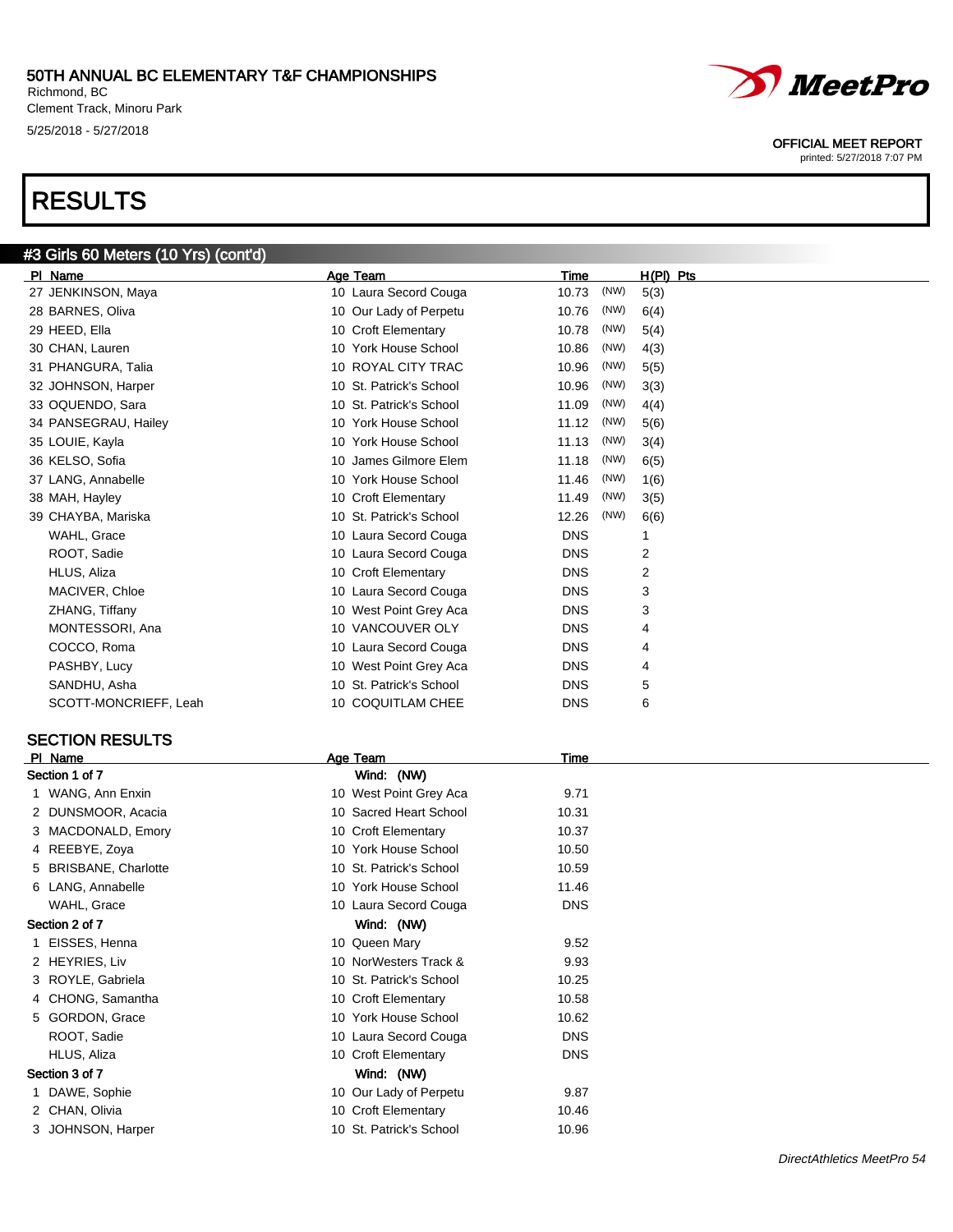Richmond, BC Clement Track, Minoru Park 5/25/2018 - 5/27/2018

## RESULTS



#### OFFICIAL MEET REPORT

| Age Team<br>PI Name<br>Time<br>10 York House School<br>4 LOUIE, Kayla<br>11.13<br>10 Croft Elementary<br>5 MAH, Hayley<br>11.49<br>MACIVER, Chloe<br>10 Laura Secord Couga<br><b>DNS</b><br>10 West Point Grey Aca<br><b>DNS</b><br>ZHANG, Tiffany<br>Section 4 of 7<br>Wind: (NW)<br>1 MITCHELL, Isabel<br>10 Our Lady of Perpetu<br>9.97<br>10 Croft Elementary<br>2 FRANKE, Natalie<br>10.70<br>3 CHAN, Lauren<br>10 York House School<br>10.86<br>10 St. Patrick's School<br>4 OQUENDO, Sara<br>11.09<br>MONTESSORI, Ana<br>10 VANCOUVER OLY<br><b>DNS</b><br>10 Laura Secord Couga<br><b>DNS</b><br>COCCO, Roma<br>10 West Point Grey Aca<br><b>DNS</b><br>PASHBY, Lucy<br>Section 5 of 7<br>Wind: (NW)<br>1 MILAU, Rachel<br>10 West Point Grey Aca<br>9.53 |
|-------------------------------------------------------------------------------------------------------------------------------------------------------------------------------------------------------------------------------------------------------------------------------------------------------------------------------------------------------------------------------------------------------------------------------------------------------------------------------------------------------------------------------------------------------------------------------------------------------------------------------------------------------------------------------------------------------------------------------------------------------------------|
|                                                                                                                                                                                                                                                                                                                                                                                                                                                                                                                                                                                                                                                                                                                                                                   |
|                                                                                                                                                                                                                                                                                                                                                                                                                                                                                                                                                                                                                                                                                                                                                                   |
|                                                                                                                                                                                                                                                                                                                                                                                                                                                                                                                                                                                                                                                                                                                                                                   |
|                                                                                                                                                                                                                                                                                                                                                                                                                                                                                                                                                                                                                                                                                                                                                                   |
|                                                                                                                                                                                                                                                                                                                                                                                                                                                                                                                                                                                                                                                                                                                                                                   |
|                                                                                                                                                                                                                                                                                                                                                                                                                                                                                                                                                                                                                                                                                                                                                                   |
|                                                                                                                                                                                                                                                                                                                                                                                                                                                                                                                                                                                                                                                                                                                                                                   |
|                                                                                                                                                                                                                                                                                                                                                                                                                                                                                                                                                                                                                                                                                                                                                                   |
|                                                                                                                                                                                                                                                                                                                                                                                                                                                                                                                                                                                                                                                                                                                                                                   |
|                                                                                                                                                                                                                                                                                                                                                                                                                                                                                                                                                                                                                                                                                                                                                                   |
|                                                                                                                                                                                                                                                                                                                                                                                                                                                                                                                                                                                                                                                                                                                                                                   |
|                                                                                                                                                                                                                                                                                                                                                                                                                                                                                                                                                                                                                                                                                                                                                                   |
|                                                                                                                                                                                                                                                                                                                                                                                                                                                                                                                                                                                                                                                                                                                                                                   |
|                                                                                                                                                                                                                                                                                                                                                                                                                                                                                                                                                                                                                                                                                                                                                                   |
|                                                                                                                                                                                                                                                                                                                                                                                                                                                                                                                                                                                                                                                                                                                                                                   |
| 2 KANG, Ella<br>10 Our Lady of Perpetu<br>9.95                                                                                                                                                                                                                                                                                                                                                                                                                                                                                                                                                                                                                                                                                                                    |
| 10 Laura Secord Couga<br>3 JENKINSON, Maya<br>10.73                                                                                                                                                                                                                                                                                                                                                                                                                                                                                                                                                                                                                                                                                                               |
| 4 HEED, Ella<br>10 Croft Elementary<br>10.78                                                                                                                                                                                                                                                                                                                                                                                                                                                                                                                                                                                                                                                                                                                      |
| 5 PHANGURA, Talia<br>10 ROYAL CITY TRAC<br>10.96                                                                                                                                                                                                                                                                                                                                                                                                                                                                                                                                                                                                                                                                                                                  |
| 6 PANSEGRAU, Hailey<br>10 York House School<br>11.12                                                                                                                                                                                                                                                                                                                                                                                                                                                                                                                                                                                                                                                                                                              |
| SANDHU, Asha<br>10 St. Patrick's School<br><b>DNS</b>                                                                                                                                                                                                                                                                                                                                                                                                                                                                                                                                                                                                                                                                                                             |
| Section 6 of 7<br>Wind: (NW)                                                                                                                                                                                                                                                                                                                                                                                                                                                                                                                                                                                                                                                                                                                                      |
| 10 York House School<br>1 JEKUBIK, Emily<br>10.19                                                                                                                                                                                                                                                                                                                                                                                                                                                                                                                                                                                                                                                                                                                 |
| 2 SCHMON, Isabel<br>10 Croft Elementary<br>10.56                                                                                                                                                                                                                                                                                                                                                                                                                                                                                                                                                                                                                                                                                                                  |
| 3 LAM, Kaylin<br>10 West Point Grey Aca<br>10.72                                                                                                                                                                                                                                                                                                                                                                                                                                                                                                                                                                                                                                                                                                                  |
| 4 BARNES, Oliva<br>10 Our Lady of Perpetu<br>10.76                                                                                                                                                                                                                                                                                                                                                                                                                                                                                                                                                                                                                                                                                                                |
| 10 James Gilmore Elem<br>5 KELSO, Sofia<br>11.18                                                                                                                                                                                                                                                                                                                                                                                                                                                                                                                                                                                                                                                                                                                  |
| 6 CHAYBA, Mariska<br>10 St. Patrick's School<br>12.26                                                                                                                                                                                                                                                                                                                                                                                                                                                                                                                                                                                                                                                                                                             |
| 10 COQUITLAM CHEE<br><b>DNS</b><br>SCOTT-MONCRIEFF, Leah                                                                                                                                                                                                                                                                                                                                                                                                                                                                                                                                                                                                                                                                                                          |
| Section 7 of 7<br>Wind: (NW)                                                                                                                                                                                                                                                                                                                                                                                                                                                                                                                                                                                                                                                                                                                                      |
| 1 PIMSTONE, Mila<br>10 West Point Grey Aca<br>9.92                                                                                                                                                                                                                                                                                                                                                                                                                                                                                                                                                                                                                                                                                                                |
| 10 UNATTACHED BRI<br>9.96<br>2 SOFIKITIS, Emily                                                                                                                                                                                                                                                                                                                                                                                                                                                                                                                                                                                                                                                                                                                   |
| 3 ADANG, Kaya<br>10 York House School<br>10.09                                                                                                                                                                                                                                                                                                                                                                                                                                                                                                                                                                                                                                                                                                                    |
| 10 Croft Elementary<br>4 KRUK, Krista<br>10.10                                                                                                                                                                                                                                                                                                                                                                                                                                                                                                                                                                                                                                                                                                                    |
| 5 TIER, Colette<br>10 St. Patrick's School<br>10.14                                                                                                                                                                                                                                                                                                                                                                                                                                                                                                                                                                                                                                                                                                               |
| 10 Croft Elementary<br>6 MCDONALD, Kate<br>10.37                                                                                                                                                                                                                                                                                                                                                                                                                                                                                                                                                                                                                                                                                                                  |
| 7 COOPER, Grace<br>10 Our Lady of Perpetu<br>10.44                                                                                                                                                                                                                                                                                                                                                                                                                                                                                                                                                                                                                                                                                                                |
| #192 Girls 60 Meters (11 Yrs)                                                                                                                                                                                                                                                                                                                                                                                                                                                                                                                                                                                                                                                                                                                                     |

| PI Name                | Age Team             | Time      |      | $H(PI)$ Pts |  |
|------------------------|----------------------|-----------|------|-------------|--|
| 1 OLSON, Kassandra     | 11 KAJAKS TRACK & F  | 9.05 (NW) |      | 1(1)        |  |
| 2 EICHHORST, Ava       | 11 OCEAN ATHLETICS   | 9.14 (NW) |      | 1(2)        |  |
| 3 GRANT, Mackenzie     | 11 Ladner Elementary | 9.28 (NW) |      | $3(1)$ 10   |  |
| 4 VAN SCHALKWYK, Chloe | 11 Croft Elementary  | 9.36      | (NW) | 1(3) 8      |  |
| 5 METZ, Ella           | 11 ST. Joseph's      | 9.44 (NW) |      | 1(4) 6      |  |
| 6 BUCKLAND, Sophia     | 11 Van Horne         | 9.60 (NW) |      | $1(5)$ 5    |  |
| 7 TORRANCE, Allison    | 11 VANCOUVER OLY     | 9.68      | (NW) | 4(1)        |  |
| 8 YOUNG, Jemma         | 11 Croft Elementary  | 9.88      | (NW) | $4(2)$ 4    |  |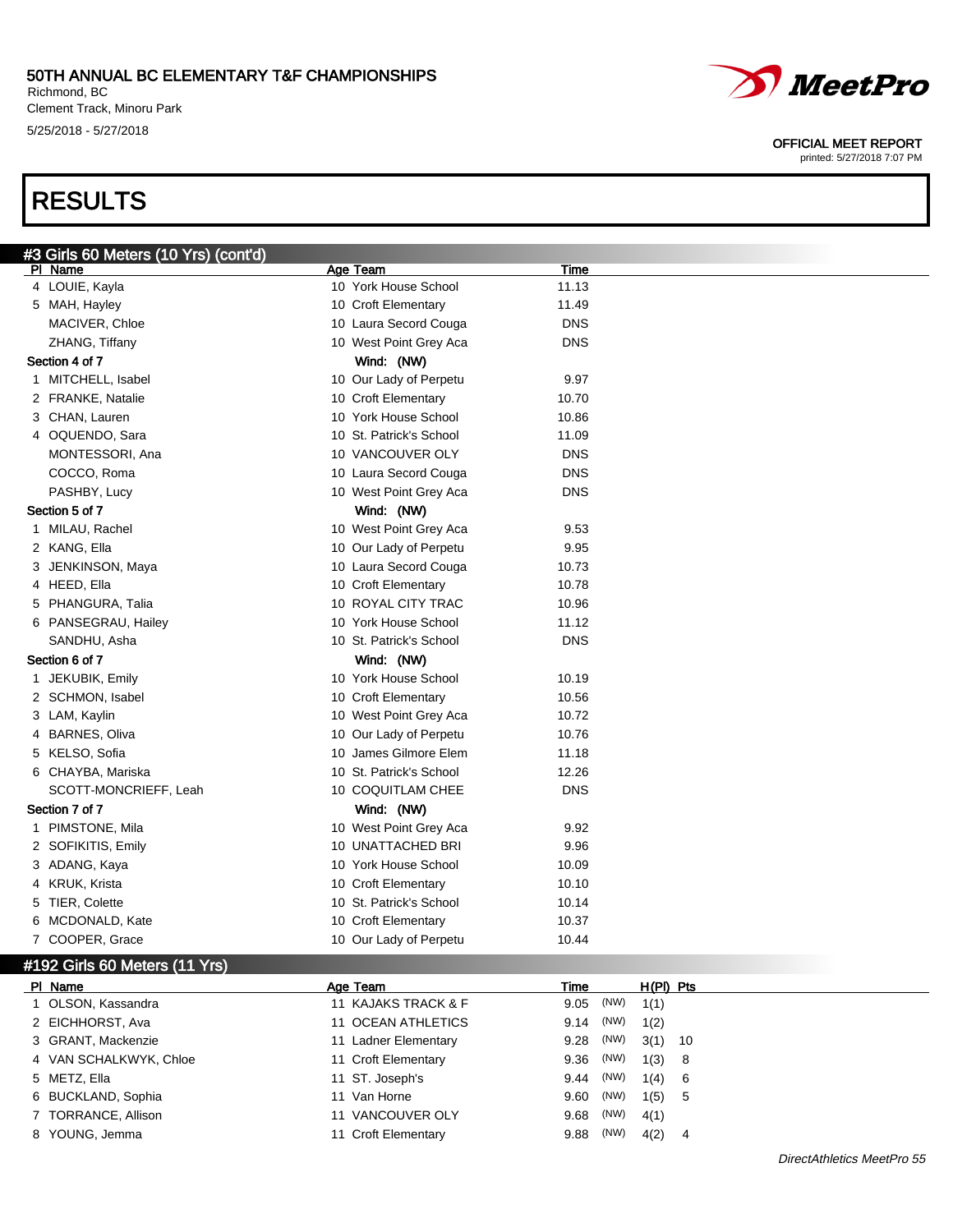Richmond, BC Clement Track, Minoru Park 5/25/2018 - 5/27/2018

#192 Girls 60 Meters (11 Yrs) (cont'd)

## RESULTS



#### OFFICIAL MEET REPORT

printed: 5/27/2018 7:07 PM

| PI_Name              | Age Team                          | Time          | $H(PI)$ Pts |
|----------------------|-----------------------------------|---------------|-------------|
| 9 BRUNELLE, Jasmine  | 11 KAJAKS TRACK & F               | (NW)<br>9.95  | 1(6)        |
| 10 JESSUP, Olivia    | Simon Fraser<br>11                | 9.98<br>(NW)  | 4(3)<br>3   |
| 11 DHALIWAL, Rayna   | <b>Croft Elementary</b><br>11     | (NW)<br>10.03 | 2(1)<br>2   |
| 12 SPEAR, Kayla      | <b>KAJAKS TRACK &amp; F</b><br>11 | (NW)<br>10.09 | 3(2)        |
| 13 HUANG, Kareen     | West Point Grey Aca<br>11         | (NW)<br>10.10 | 1(7)<br>-1  |
| 14 LAW, Sarah        | 11 Croft Elementary               | (NW)<br>10.22 | 3(3)        |
| 15 VANDENBERG, Issie | <b>Croft Elementary</b><br>11     | (NW)<br>10.27 | 4(4)        |
| 16 DEHART, Daisy     | <b>Croft Elementary</b><br>11     | (NW)<br>10.29 | 2(2)        |
| 17 PASHA, Diya Zehra | <b>KAJAKS TRACK &amp; F</b><br>11 | (NW)<br>10.50 | 3(4)        |
| 18 SAYER, Frances    | VANCOUVER OLY<br>11               | (NW)<br>10.56 | 4(5)        |
| 19 BORODOW, Julia    | <b>Croft Elementary</b><br>11     | (NW)<br>10.60 | 2(3)        |
| 20 LEE, Kendra       | 11 Croft Elementary               | (NW)<br>10.84 | 2(4)        |
| 21 ALVAREZ, Olivia   | Southpointe Academ<br>11          | (NW)<br>10.91 | 2(5)        |
| 22 ZOU, Tina         | 11 Croft Elementary               | (NW)<br>10.91 | 4(6)        |
| 23 ZHANG, Joy        | <b>Croft Elementary</b><br>11     | (NW)<br>11.00 | 4(7)        |
| 24 WEI, Rachel       | 11 Croft Elementary               | (NW)<br>11.10 | 2(6)        |
| WOOD, Sabrina        | West Point Grey Aca<br>11         | <b>DNS</b>    |             |
| PENG, Melody         | West Point Grey Aca<br>11         | <b>DNS</b>    | 2           |
| KAPOOR, Priya        | 11 Croft Elementary               | <b>DNS</b>    | 2           |
| LIU, Emily           | 11 Croft Elementary               | <b>DNS</b>    | 3           |
| CHOW, Madison        | <b>Croft Elementary</b><br>11     | <b>DNS</b>    | 3           |
| WATSON, Olivia       | <b>Croft Elementary</b><br>11     | <b>DNS</b>    | 3           |
| SCHERK, Veronica     | NorWesters Track &                | <b>DNS</b>    | 3           |
| JAFFER, Jenna        | 11 Croft Elementary               | <b>DNS</b>    | 4           |

#### SECTION RESULTS

| PI Name                | Age Team               | Time       |  |
|------------------------|------------------------|------------|--|
| Section 1 of 4         | Wind: (NW)             |            |  |
| 1 OLSON, Kassandra     | 11 KAJAKS TRACK & F    | 9.05       |  |
| 2 EICHHORST, Ava       | 11 OCEAN ATHLETICS     | 9.14       |  |
| 3 VAN SCHALKWYK, Chloe | 11 Croft Elementary    | 9.36       |  |
| 4 METZ, Ella           | 11 ST. Joseph's        | 9.44       |  |
| 5 BUCKLAND, Sophia     | 11 Van Horne           | 9.60       |  |
| 6 BRUNELLE, Jasmine    | 11 KAJAKS TRACK & F    | 9.95       |  |
| 7 HUANG, Kareen        | 11 West Point Grey Aca | 10.10      |  |
| WOOD, Sabrina          | 11 West Point Grey Aca | <b>DNS</b> |  |
| Section 2 of 4         | Wind: (NW)             |            |  |
| 1 DHALIWAL, Rayna      | 11 Croft Elementary    | 10.03      |  |
| 2 DEHART, Daisy        | 11 Croft Elementary    | 10.29      |  |
| 3 BORODOW, Julia       | 11 Croft Elementary    | 10.60      |  |
| 4 LEE, Kendra          | 11 Croft Elementary    | 10.84      |  |
| 5 ALVAREZ, Olivia      | 11 Southpointe Academ  | 10.91      |  |
| 6 WEI, Rachel          | 11 Croft Elementary    | 11.10      |  |
| PENG, Melody           | 11 West Point Grey Aca | <b>DNS</b> |  |
| KAPOOR, Priya          | 11 Croft Elementary    | <b>DNS</b> |  |
| Section 3 of 4         | Wind: (NW)             |            |  |
|                        |                        |            |  |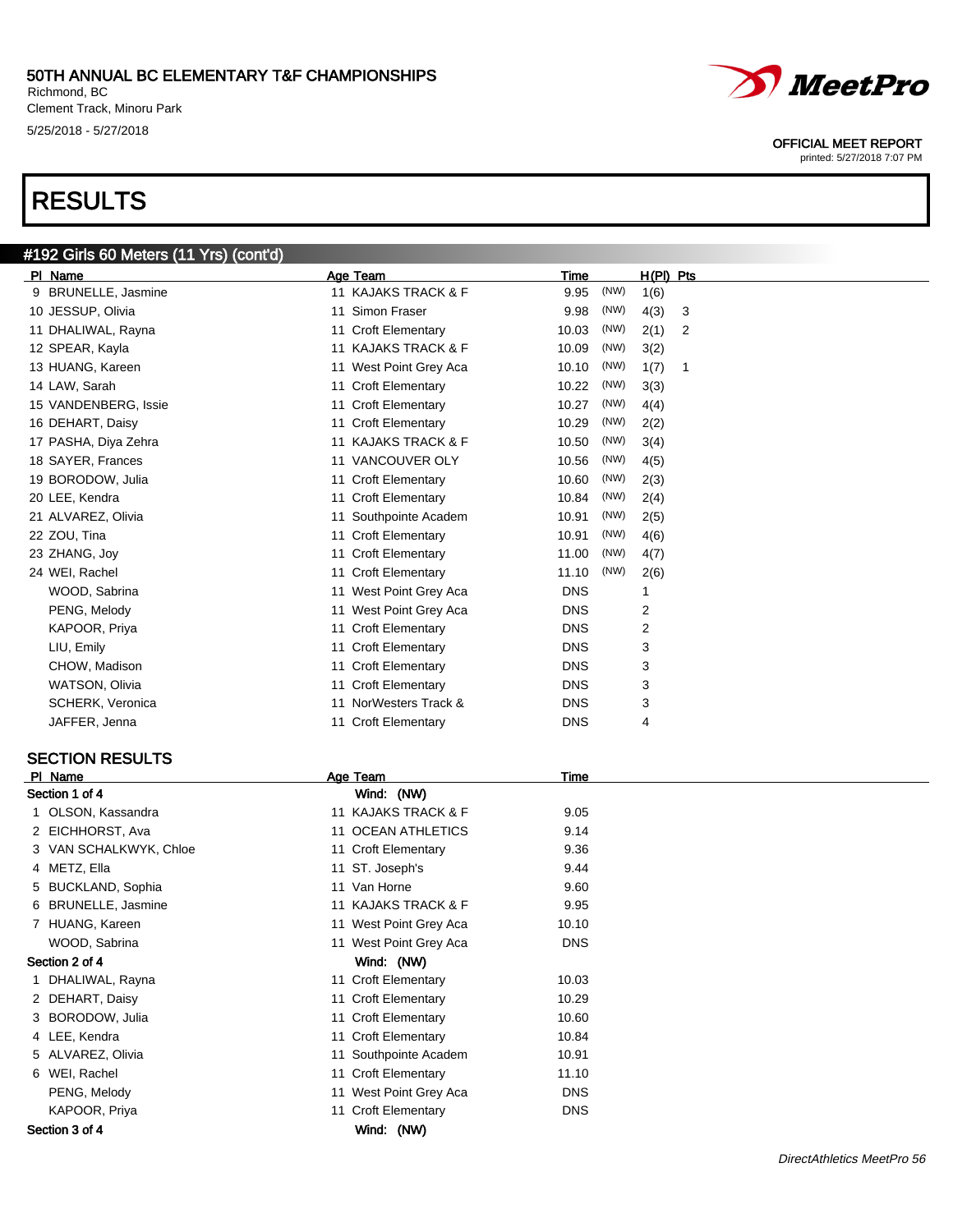Richmond, BC Clement Track, Minoru Park 5/25/2018 - 5/27/2018

## RESULTS

| #192 Girls 60 Meters (11 Yrs) (cont'd) |                          |            |  |  |  |  |
|----------------------------------------|--------------------------|------------|--|--|--|--|
| PI Name                                | Age Team                 | Time       |  |  |  |  |
| <b>GRANT, Mackenzie</b>                | 11 Ladner Elementary     | 9.28       |  |  |  |  |
| 2 SPEAR, Kayla                         | 11 KAJAKS TRACK & F      | 10.09      |  |  |  |  |
| 3 LAW, Sarah                           | 11 Croft Elementary      | 10.22      |  |  |  |  |
| 4 PASHA, Diya Zehra                    | 11 KAJAKS TRACK & F      | 10.50      |  |  |  |  |
| LIU, Emily                             | 11 Croft Elementary      | <b>DNS</b> |  |  |  |  |
| CHOW, Madison                          | 11 Croft Elementary      | <b>DNS</b> |  |  |  |  |
| WATSON, Olivia                         | 11 Croft Elementary      | <b>DNS</b> |  |  |  |  |
| SCHERK, Veronica                       | NorWesters Track &<br>11 | <b>DNS</b> |  |  |  |  |
| Section 4 of 4                         | Wind: (NW)               |            |  |  |  |  |
| TORRANCE, Allison                      | 11 VANCOUVER OLY         | 9.68       |  |  |  |  |
| 2 YOUNG, Jemma                         | 11 Croft Elementary      | 9.88       |  |  |  |  |
| JESSUP, Olivia<br>3                    | 11 Simon Fraser          | 9.98       |  |  |  |  |
| 4 VANDENBERG, Issie                    | 11 Croft Elementary      | 10.27      |  |  |  |  |
| <b>SAYER, Frances</b><br>5.            | 11 VANCOUVER OLY         | 10.56      |  |  |  |  |
| ZOU, Tina<br>6                         | 11 Croft Elementary      | 10.91      |  |  |  |  |
| ZHANG, Joy                             | 11 Croft Elementary      | 11.00      |  |  |  |  |
| JAFFER, Jenna                          | 11 Croft Elementary      | <b>DNS</b> |  |  |  |  |

## #5 Girls 100 Meters (9 Yrs)

| PI Name                  | Age Team                        | Time          | H(PI) Pts  |
|--------------------------|---------------------------------|---------------|------------|
| PANG, Vanessa            | 9 Croft Elementary              | (NW)<br>16.43 | 2(1)<br>10 |
| 2 POPOVA, Theodora       | James Gilmore Elem<br>9         | (NW)<br>16.65 | 1(1)<br>8  |
| STEFANOVIC, Mina         | Southpointe Academ<br>9         | 16.68<br>(NW) | 5(1)<br>6  |
| 4 LODEWYK, Anneke        | Our Lady of Perpetu<br>9        | 16.69<br>(NW) | 3(1)<br>5  |
| TEIFFEL, Miele<br>5      | A.B. Dixon Elementa<br>9        | (NW)<br>16.78 | 6(1)<br>4  |
| ARMSTRONG, Jaime<br>6    | York House School<br>9          | 17.08<br>(NW) | 5(2)<br>3  |
| OWEN, Mairead            | Our Lady of Perpetu<br>9        | 17.08<br>(NW) | 1(2)<br>2  |
| HEINE, Addyson<br>8      | Lord Kitchener<br>9             | (NW)<br>17.12 | 4(1)<br>1  |
| WITTENBERG, Sydney<br>9  | <b>York House School</b><br>9   | (NW)<br>17.36 | 6(2)       |
| 10 RENTZ, Kaliana        | <b>Croft Elementary</b><br>9    | (NW)<br>17.43 | 6(3)       |
| 11 HARDCASTLE, Elizabeth | <b>Croft Elementary</b><br>9    | (NW)<br>17.44 | 3(2)       |
| 12 KNIGHT, Charley       | West Point Grey Aca<br>9        | (NW)<br>17.54 | 6(4)       |
| 13 MCKNIGHT, Alexandra   | <b>UNATTACHED BRI</b><br>9      | (NW)<br>17.60 | 5(3)       |
| 14 DELORME, Cate         | Our Lady of Perpetu<br>9        | (NW)<br>17.62 | 4(2)       |
| 15 KUGELMAN, Soleil      | A.B. Dixon Elementa<br>9        | (NW)<br>17.64 | 4(3)       |
| 16 SZUCS, Elisse         | West Point Grey Aca<br>9        | (NW)<br>17.70 | 1(3)       |
| 17 DALEY, Isabel         | <b>Blessed Sacrament -</b><br>9 | 17.70<br>(NW) | 6(5)       |
| 18 PETERSON, Laerke      | Lord Kitchener<br>9             | (NW)<br>17.88 | 2(2)       |
| 19 RAJWANI, Aleeza       | <b>Croft Elementary</b><br>9    | (NW)<br>17.94 | 1(4)       |
| 20 RANYO, Madelyne       | Our Lady of Perpetu<br>9        | (NW)<br>17.99 | 6(6)       |
| 21 JOHNSON, Kristin      | York House School<br>9          | (NW)<br>18.03 | 3(3)       |
| 22 HILL, Vivian          | <b>UNATTACHED BRI</b><br>9      | (NW)<br>18.04 | 2(3)       |
| 23 WONG, Mackenzie       | York House School<br>9          | (NW)<br>18.07 | 2(4)       |
| 24 SANDERS, Logan        | York House School<br>9          | (NW)<br>18.14 | 3(4)       |
| 25 COGHLAN, Gemma        | <b>Croft Elementary</b><br>9    | (NW)<br>18.19 | 4(4)       |
| 26 PACHECO, Nichole      | A.B. Dixon Elementa<br>9        | 18.20<br>(NW) | 5(4)       |
| 26 MCKINSTRY, Grace      | Maple Lane Element<br>9         | (NW)<br>18.20 | 5(4)       |



#### OFFICIAL MEET REPORT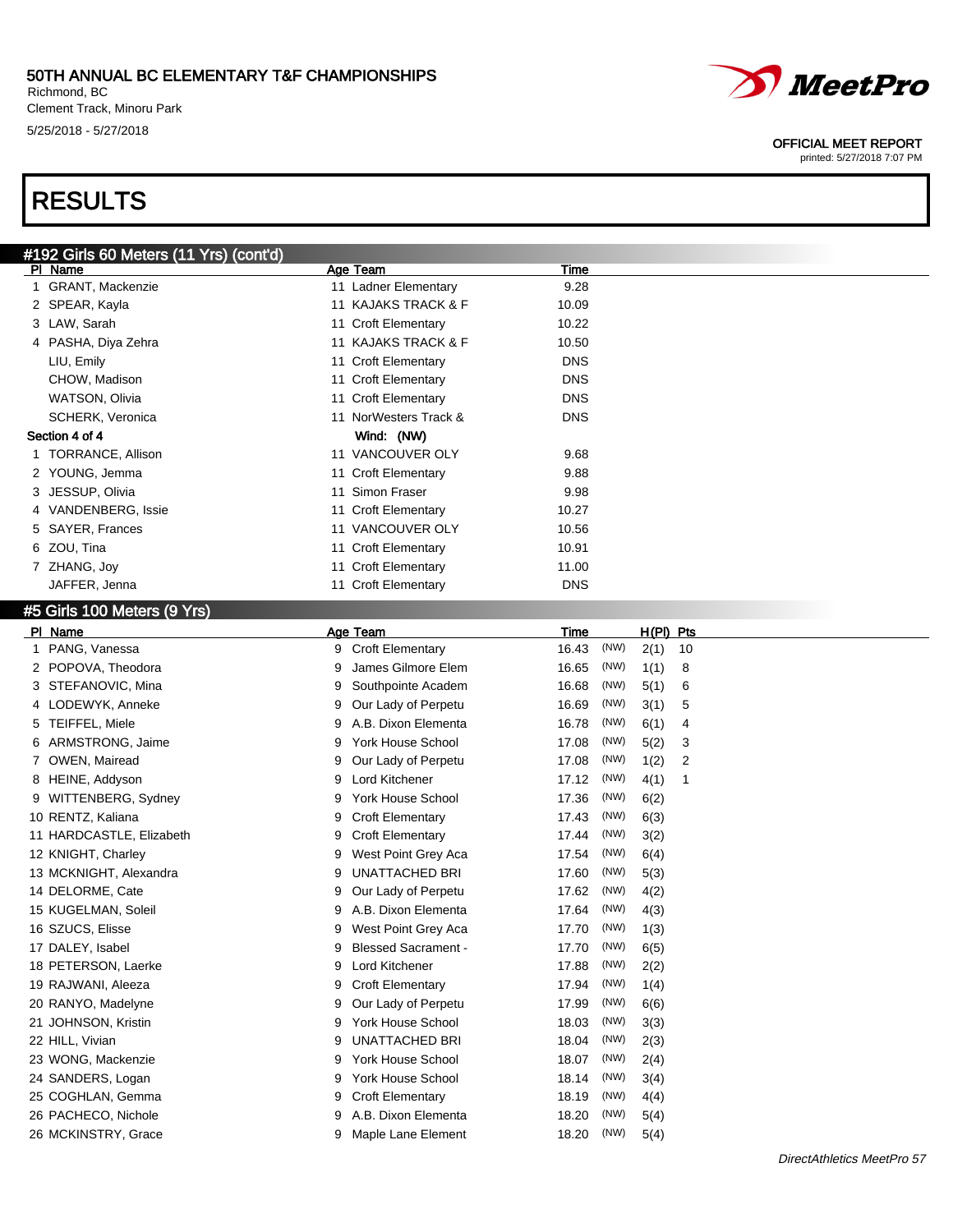Richmond, BC Clement Track, Minoru Park 5/25/2018 - 5/27/2018

## RESULTS

### #5 Girls 100 Meters (9 Yrs) (cont'd)

| PI Name              | Age Team           | Time                                     |      | H(PI) Pts |
|----------------------|--------------------|------------------------------------------|------|-----------|
| 28 HARVEY, Kaia      | 9                  | 18.24<br>York House School               | (NW) | 5(6)      |
| 29 MANAREY, Chloe    | 9                  | West Point Grey Aca<br>18.27             | (NW) | 4(5)      |
| 30 NG, Kaitlin       | 9                  | <b>York House School</b><br>18.34        | (NW) | 2(5)      |
| 31 MINDELL, Lily     | 9                  | <b>York House School</b><br>18.38        | (NW) | 1(5)      |
| 32 WITTSTOCK, Olivia |                    | West Point Grey Aca<br>18.50             | (NW) | 3(5)      |
| 33 ADANG, Mia        | 9                  | <b>York House School</b><br>18.72        | (NW) | 4(6)      |
| 34 WANG, Victoria    | 9 Croft Elementary | 18.85                                    | (NW) | 5(7)      |
| 35 PEREZ, Carmen     | 9                  | 19.24<br>St. Patrick's School            | (NW) | 6(7)      |
| 36 HIGGINS, Cara     | 9                  | St. Patrick's School<br>19.54            | (NW) | 1(6)      |
| 37 JESKE, Adrianna   |                    | 9 Southpointe Academ<br>19.57            | (NW) | 3(6)      |
| 38 QIN, Sophie       | 9                  | <b>York House School</b><br>19.86        | (NW) | 4(7)      |
| 39 LEHMAN, Sara      | 9                  | Our Lady of Perpetu<br>19.90             | (NW) | 2(6)      |
| 40 MURRAY, Ava       | 9.                 | Beach Grove Eleme<br>20.29               | (NW) | 5(8)      |
| 41 NOWAK, Gabriella  |                    | 20.87<br>9 A.B. Dixon Elementa           | (NW) | 3(7)      |
| PAUL, Elsie          | 9                  | <b>DNS</b><br><b>Blessed Sacrament -</b> |      |           |
| BLANCO, Javana       | 9                  | St. Patrick's School<br><b>DNS</b>       | 2    |           |
| HOLLINGSHEAD, Hana   | Unattached<br>9    | <b>DNS</b>                               | 4    |           |

#### SECTION RESULTS

#### PI Name Age Team Age Team Time Section 1 of 6 Wind: (NW) 1 POPOVA, Theodora 16.65 2 OWEN, Mairead 9 Our Lady of Perpetu 17.08 3 SZUCS, Elisse 9 West Point Grey Aca 17.70 4 RAJWANI, Aleeza 17.94 5 MINDELL, Lily 9 York House School 18.38 6 HIGGINS, Cara 9 St. Patrick's School 19.54 PAUL, Elsie **DNS PAUL, Elsie PAUL, Elsie PAUL, Elsie DNS** Section 2 of 6 Wind: (NW) 1 PANG, Vanessa **16.43** 9 Croft Elementary 16.43 2 PETERSON, Laerke 9 Lord Kitchener 17.88 3 HILL, Vivian 18.04 (18.04) 9 UNATTACHED BRI 18.04 4 WONG, Mackenzie 9 York House School 18.07 5 NG, Kaitlin 9 York House School 18.34 6 LEHMAN, Sara 9 Our Lady of Perpetu 19.90 BLANCO, Javana **DNS** 9 St. Patrick's School **DNS** Section 3 of 6 Wind: (NW) 1 LODEWYK, Anneke 9 Our Lady of Perpetu 16.69 2 HARDCASTLE, Elizabeth 9 Croft Elementary 17.44 3 JOHNSON, Kristin 9 York House School 18.03 4 SANDERS, Logan 18.14 **9 York House School** 18.14 5 WITTSTOCK, Olivia 9 West Point Grey Aca 18.50 6 JESKE, Adrianna 19.57 (1995) 9 Southpointe Academ 19.57 7 NOWAK, Gabriella 9 A.B. Dixon Elementa 20.87 Section 4 of 6 Wind: (NW) 1 HEINE, Addyson 17.12



### OFFICIAL MEET REPORT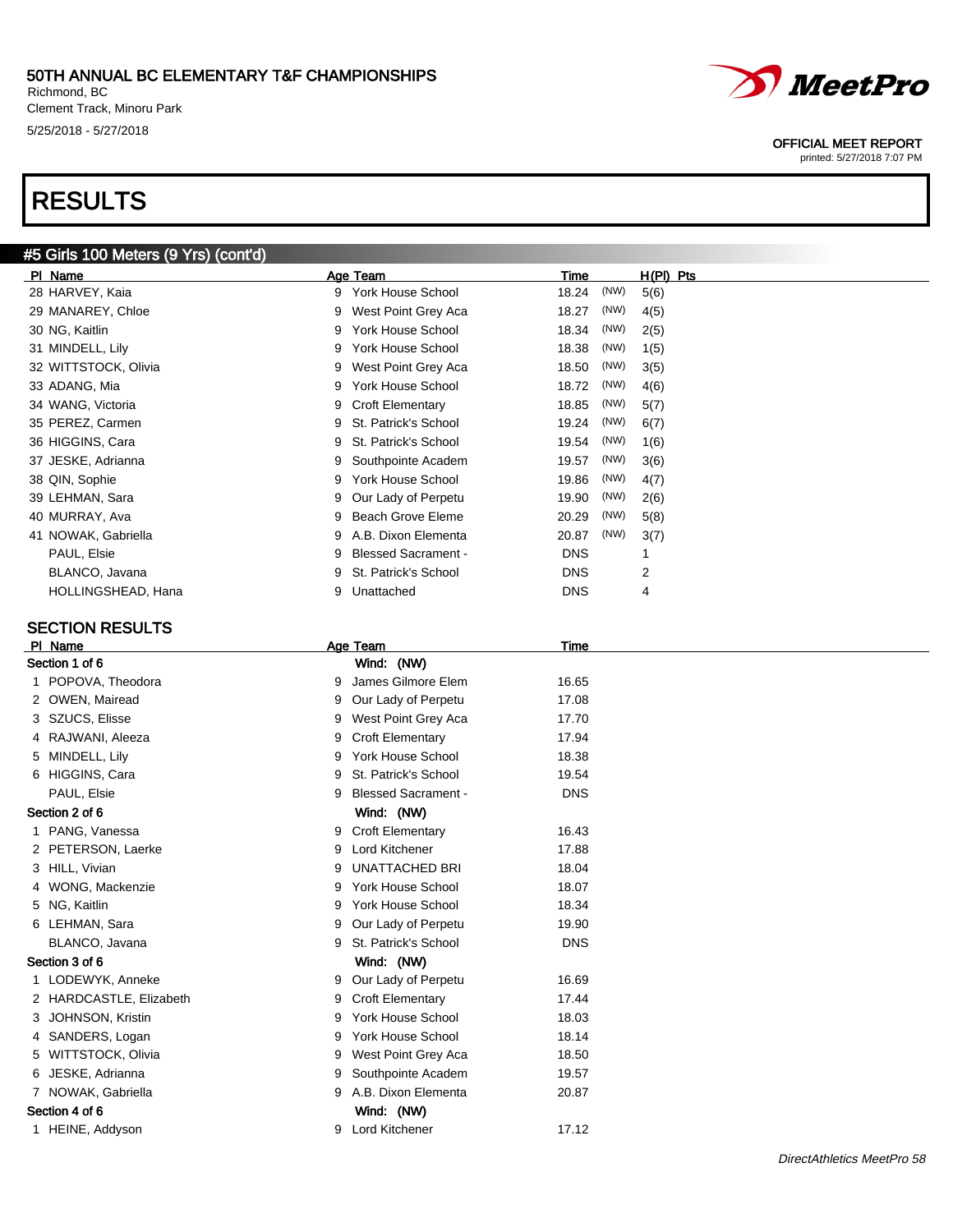Richmond, BC Clement Track, Minoru Park 5/25/2018 - 5/27/2018

## RESULTS



#### OFFICIAL MEET REPORT

|    | #5 Girls 100 Meters (9 Yrs) (cont'd) |   |                            |             |      |           |                |  |
|----|--------------------------------------|---|----------------------------|-------------|------|-----------|----------------|--|
|    | PI Name                              |   | Age Team                   | Time        |      |           |                |  |
|    | 2 DELORME, Cate                      |   | 9 Our Lady of Perpetu      | 17.62       |      |           |                |  |
|    | 3 KUGELMAN, Soleil                   | 9 | A.B. Dixon Elementa        | 17.64       |      |           |                |  |
|    | 4 COGHLAN, Gemma                     | 9 | <b>Croft Elementary</b>    | 18.19       |      |           |                |  |
| 5  | MANAREY, Chloe                       | 9 | West Point Grey Aca        | 18.27       |      |           |                |  |
| 6  | ADANG, Mia                           | 9 | <b>York House School</b>   | 18.72       |      |           |                |  |
|    | 7 QIN, Sophie                        | 9 | <b>York House School</b>   | 19.86       |      |           |                |  |
|    | HOLLINGSHEAD, Hana                   | 9 | Unattached                 | <b>DNS</b>  |      |           |                |  |
|    | Section 5 of 6                       |   | Wind: (NW)                 |             |      |           |                |  |
|    | 1 STEFANOVIC, Mina                   | 9 | Southpointe Academ         | 16.68       |      |           |                |  |
|    | 2 ARMSTRONG, Jaime                   | 9 | <b>York House School</b>   | 17.08       |      |           |                |  |
| 3  | MCKNIGHT, Alexandra                  | 9 | UNATTACHED BRI             | 17.60       |      |           |                |  |
|    | 4 PACHECO, Nichole                   | 9 | A.B. Dixon Elementa        | 18.20       |      |           |                |  |
|    | 4 MCKINSTRY, Grace                   | 9 | Maple Lane Element         | 18.20       |      |           |                |  |
|    | 6 HARVEY, Kaia                       | 9 | York House School          | 18.24       |      |           |                |  |
|    | 7 WANG, Victoria                     | 9 | <b>Croft Elementary</b>    | 18.85       |      |           |                |  |
|    | 8 MURRAY, Ava                        | 9 | <b>Beach Grove Eleme</b>   | 20.29       |      |           |                |  |
|    | Section 6 of 6                       |   | Wind: (NW)                 |             |      |           |                |  |
|    | 1 TEIFFEL, Miele                     | 9 | A.B. Dixon Elementa        | 16.78       |      |           |                |  |
|    | 2 WITTENBERG, Sydney                 | 9 | <b>York House School</b>   | 17.36       |      |           |                |  |
| 3. | RENTZ, Kaliana                       | 9 | <b>Croft Elementary</b>    | 17.43       |      |           |                |  |
|    | 4 KNIGHT, Charley                    | 9 | West Point Grey Aca        | 17.54       |      |           |                |  |
| 5  | DALEY, Isabel                        | 9 | <b>Blessed Sacrament -</b> | 17.70       |      |           |                |  |
| 6  | RANYO, Madelyne                      | 9 | Our Lady of Perpetu        | 17.99       |      |           |                |  |
|    | 7 PEREZ, Carmen                      | 9 | St. Patrick's School       | 19.24       |      |           |                |  |
|    |                                      |   |                            |             |      |           |                |  |
|    | #7 Girls 100 Meters (10 Yrs)         |   |                            |             |      |           |                |  |
|    | PI Name                              |   | Age Team                   | <b>Time</b> |      | H(PI) Pts |                |  |
|    | 1 MILAU, Rachel                      |   | 10 West Point Grey Aca     | 15.15       | (NW) | 3(1)      | 10             |  |
|    | 2 EISSES, Henna                      |   | 10 Queen Mary              | 15.44       | (NW) | 1(1)      | 8              |  |
|    | 4 HEYRIES, Liv                       |   | 10 NorWesters Track &      | 15.84       | (NW) | 6(1)      |                |  |
|    | 5 PIMSTONE, Mila                     |   | 10 West Point Grey Aca     | 15.99       | (NW) | 6(2)      | 6              |  |
|    | 6 KANG, Ella                         |   | 10 Our Lady of Perpetu     | 16.03       | (NW) | 6(3)      | 5              |  |
|    | 9 SOFIKITIS, Emily                   |   | 10 UNATTACHED BRI          | 16.16       | (NW) | 5(1)      |                |  |
|    | 10 RAFFAI, Sophia                    |   | 10 James Gilmore Elem      | 16.18       | (NW) | 2(1)      | 4              |  |
|    | 11 DAWE, Sophie                      |   | 10 Our Lady of Perpetu     | 16.29       | (NW) | 2(2)      | 3              |  |
|    | 12 KRUK, Krista                      |   | 10 Croft Elementary        | 16.31       | (NW) | 5(2)      | $\overline{c}$ |  |
|    | 13 ROOT, Sadie                       |   | 10 Laura Secord Couga      | 16.32       | (NW) | 1(2)      | $\overline{1}$ |  |
|    | 14 MCDONALD, Kate                    |   | 10 Croft Elementary        | 16.50       | (NW) | 6(4)      |                |  |
|    | 15 ADANG, Kaya                       |   | 10 York House School       | 16.58       | (NW) | 5(3)      |                |  |
|    | 16 MIRANO, Jade                      |   | 10 Blessed Sacrament -     | 16.61       | (NW) | 6(5)      |                |  |
|    | 17 SHERRY, Julia                     |   | 10 York House School       | 16.69       | (NW) | 3(2)      |                |  |
|    | 18 ROYLE, Gabriela                   |   | 10 St. Patrick's School    | 16.70       | (NW) | 5(4)      |                |  |
|    | 19 MARVAN, Talia                     |   | 10 A.B. Dixon Elementa     | 16.72       | (NW) | 1(3)      |                |  |
|    | 20 SNIP, Esmay                       |   | 10 Lord Kitchener          | 16.73       | (NW) | 4(1)      |                |  |
|    | 22 COOPER, Grace                     |   | 10 Our Lady of Perpetu     | 16.91       | (NW) | 4(2)      |                |  |
|    | 23 SCHMON, Isabel                    |   | 10 Croft Elementary        | 16.97       | (NW) | 2(3)      |                |  |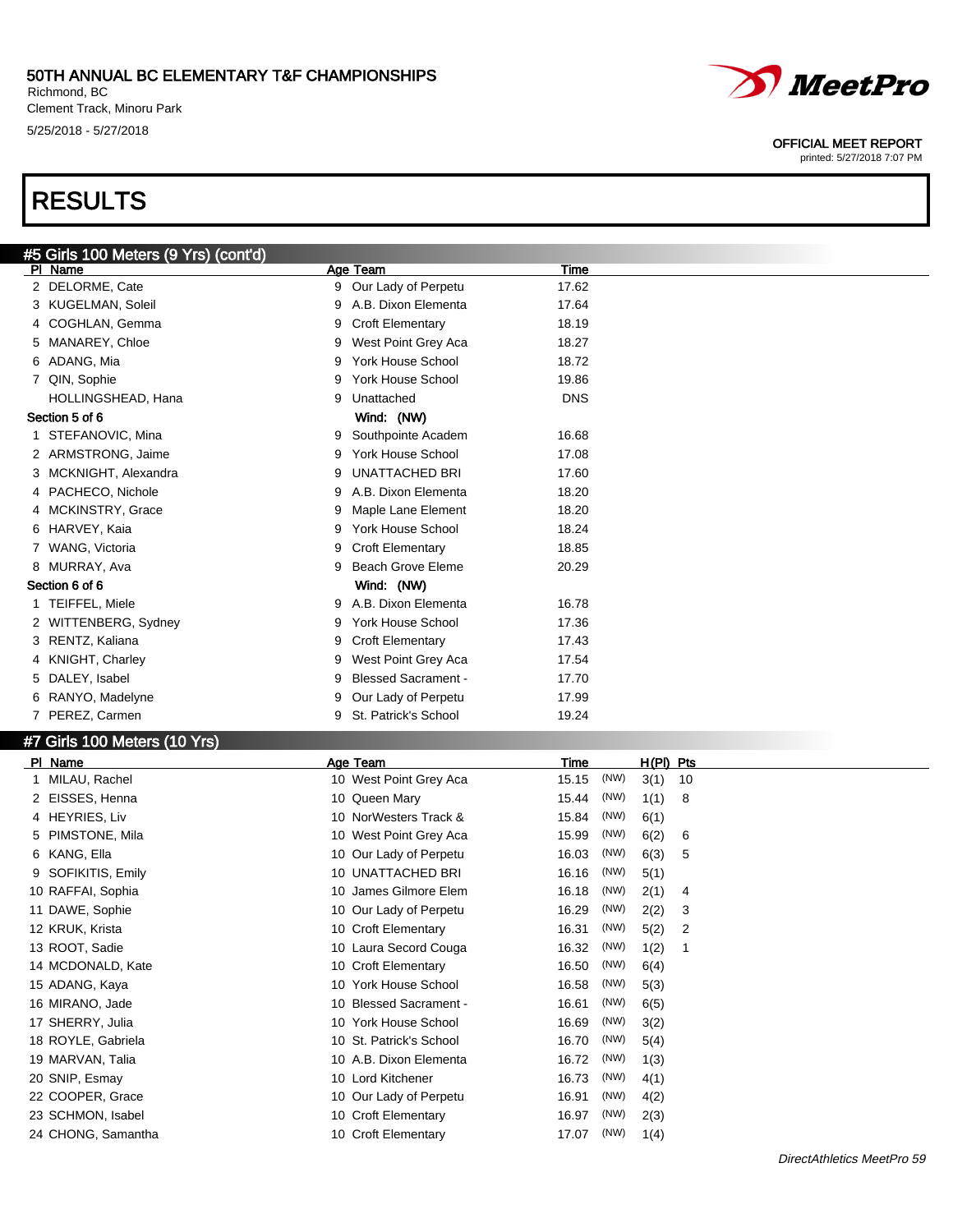Richmond, BC Clement Track, Minoru Park 5/25/2018 - 5/27/2018

#7 Girls 100 Meters (10 Yrs) (cont'd)

## RESULTS



OFFICIAL MEET REPORT

printed: 5/27/2018 7:07 PM

| PI Name               | Age Team                | Time          | $H(PI)$ Pts |
|-----------------------|-------------------------|---------------|-------------|
| 25 ZARZOUR, Audrey    | 10 St. Patrick's School | (NW)<br>17.13 | 3(3)        |
| 26 LECLERC, Kaylin    | 10 A.B. Dixon Elementa  | 17.18<br>(NW) | 3(4)        |
| 27 BARNES, Oliva      | 10 Our Lady of Perpetu  | (NW)<br>17.24 | 5(5)        |
| 28 JENKINSON, Maya    | 10 Laura Secord Couga   | (NW)<br>17.33 | 3(5)        |
| 29 COCCO, Roma        | 10 Laura Secord Couga   | (NW)<br>17.38 | 6(6)        |
| 30 TODD, Nene         | 10 Laura Secord Couga   | (NW)<br>17.52 | 2(4)        |
| 31 GORDON, Grace      | 10 York House School    | (NW)<br>17.55 | 6(7)        |
| 33 OQUENDO, Sara      | 10 St. Patrick's School | (NW)<br>17.72 | 6(8)        |
| 34 CHAN, Lauren       | 10 York House School    | (NW)<br>17.77 | 1(5)        |
| 35 NEILL, Mary        | 10 West Point Grey Aca  | (NW)<br>17.86 | 4(3)        |
| 36 LOUIE, Kayla       | 10 York House School    | (NW)<br>17.87 | 2(5)        |
| 39 HEED, Ella         | 10 Croft Elementary     | (NW)<br>17.93 | 4(4)        |
| 40 LAMMAM, Leila      | 10 West Point Grey Aca  | (NW)<br>17.97 | 5(6)        |
| 41 QUINLAN, Isabelle  | 10 York House School    | (NW)<br>18.02 | 4(5)        |
| 42 CHIU, Sophia       | 10 York House School    | (NW)<br>18.06 | 1(6)        |
| 44 MONTAGUE, Loreli   | 10 James Gilmore Elem   | (NW)<br>18.27 | 3(6)        |
| 45 FREDERICKSON, Anna | 10 Laura Secord Couga   | (NW)<br>18.43 | 4(6)        |
| 46 MACIVER, Chloe     | 10 Laura Secord Couga   | (NW)<br>18.53 | 5(7)        |
| 47 CURTIS, Rebecca    | 10 St. Patrick's School | (NW)<br>19.03 | 2(6)        |
| 48 SPARKS, Zara       | 10 St. Patrick's School | (NW)<br>20.43 | 2(7)        |
| 49 CHAYBA, Lucia      | 10 St. Patrick's School | (NW)<br>20.81 | 2(8)        |
| MONTESSORI, Ana       | 10 VANCOUVER OLY        | <b>DNS</b>    | 3           |
| SANDHU, Asha          | 10 St. Patrick's School | <b>DNS</b>    | 1           |
| ZHANG, Tiffany        | 10 West Point Grey Aca  | <b>DNS</b>    | 1           |
| BLANCO, Mariana       | 10 St. Patrick's School | <b>DNS</b>    | 4           |
|                       |                         |               |             |

#### SECTION RESULTS

| PI Name           | Age Team                | Time       |  |
|-------------------|-------------------------|------------|--|
| Section 1 of 6    | Wind: (NW)              |            |  |
| 1 EISSES, Henna   | 10 Queen Mary           | 15.44      |  |
| 2 ROOT, Sadie     | 10 Laura Secord Couga   | 16.32      |  |
| 3 MARVAN, Talia   | 10 A.B. Dixon Elementa  | 16.72      |  |
| 4 CHONG, Samantha | 10 Croft Elementary     | 17.07      |  |
| 5 CHAN, Lauren    | 10 York House School    | 17.77      |  |
| 6 CHIU, Sophia    | 10 York House School    | 18.06      |  |
| SANDHU, Asha      | 10 St. Patrick's School | <b>DNS</b> |  |
| ZHANG, Tiffany    | 10 West Point Grey Aca  | <b>DNS</b> |  |
| Section 2 of 6    | Wind: (NW)              |            |  |
| 1 RAFFAI, Sophia  | 10 James Gilmore Elem   | 16.18      |  |
| 2 DAWE, Sophie    | 10 Our Lady of Perpetu  | 16.29      |  |
| 3 SCHMON, Isabel  | 10 Croft Elementary     | 16.97      |  |
| 4 TODD, Nene      | 10 Laura Secord Couga   | 17.52      |  |
| 5 LOUIE, Kayla    | 10 York House School    | 17.87      |  |
| 6 CURTIS, Rebecca | 10 St. Patrick's School | 19.03      |  |
| 7 SPARKS, Zara    | 10 St. Patrick's School | 20.43      |  |
| 8 CHAYBA, Lucia   | 10 St. Patrick's School | 20.81      |  |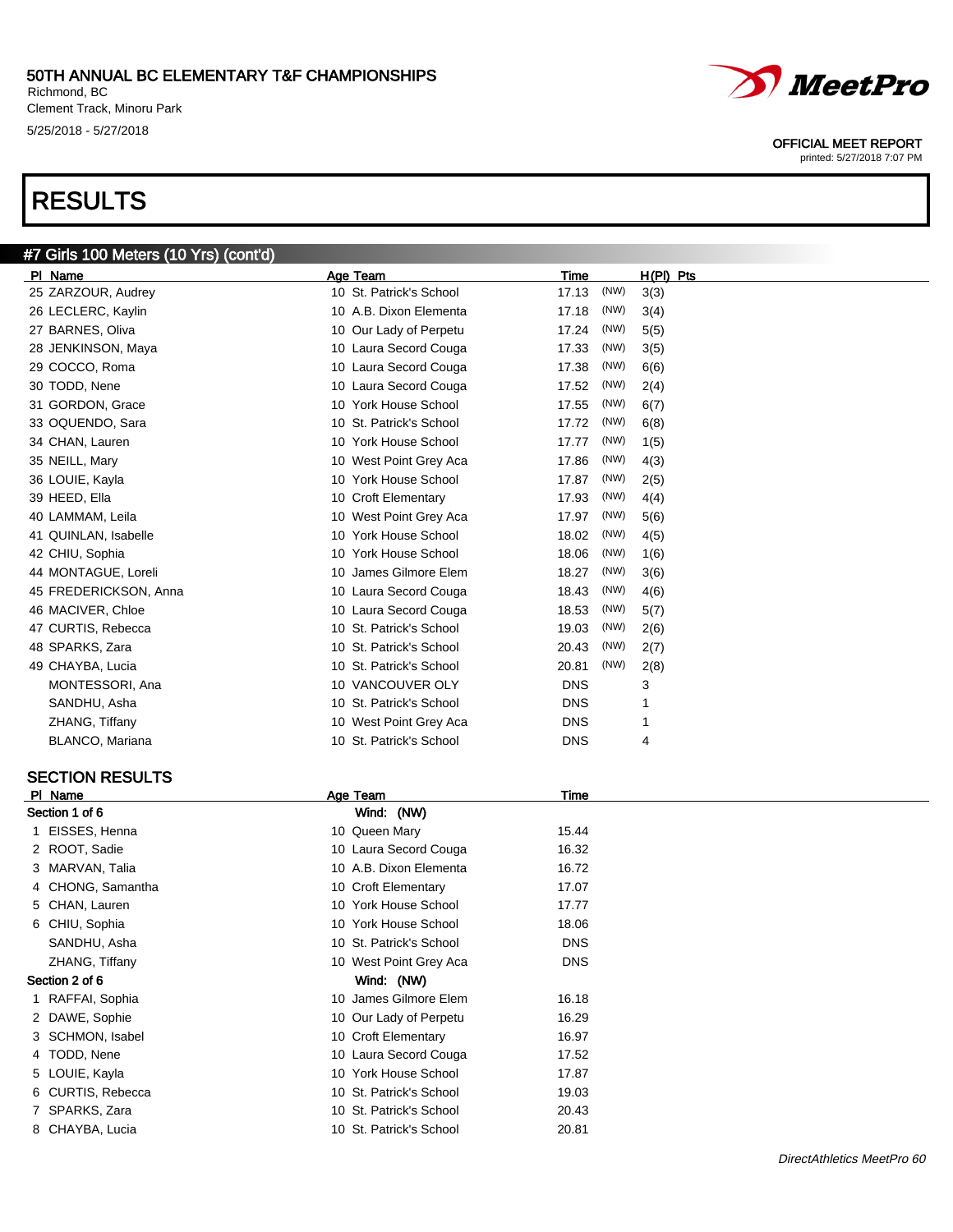Richmond, BC Clement Track, Minoru Park 5/25/2018 - 5/27/2018

## RESULTS



#### OFFICIAL MEET REPORT

printed: 5/27/2018 7:07 PM

| #7 Girls 100 Meters (10 Yrs) (cont'd) |                         |             |
|---------------------------------------|-------------------------|-------------|
| PI Name                               | Age Team                | <b>Time</b> |
| Section 3 of 6                        | Wind: (NW)              |             |
| 1 MILAU, Rachel                       | 10 West Point Grey Aca  | 15.15       |
| 2 SHERRY, Julia                       | 10 York House School    | 16.69       |
| 3 ZARZOUR, Audrey                     | 10 St. Patrick's School | 17.13       |
| 4 LECLERC, Kaylin                     | 10 A.B. Dixon Elementa  | 17.18       |
| 5 JENKINSON, Maya                     | 10 Laura Secord Couga   | 17.33       |
| 6 MONTAGUE, Loreli                    | 10 James Gilmore Elem   | 18.27       |
| MONTESSORI, Ana                       | 10 VANCOUVER OLY        | <b>DNS</b>  |
| Section 4 of 6                        | Wind: (NW)              |             |
| 1 SNIP, Esmay                         | 10 Lord Kitchener       | 16.73       |
| 2 COOPER, Grace                       | 10 Our Lady of Perpetu  | 16.91       |
| 3 NEILL, Mary                         | 10 West Point Grey Aca  | 17.86       |
| 4 HEED, Ella                          | 10 Croft Elementary     | 17.93       |
| 5 QUINLAN, Isabelle                   | 10 York House School    | 18.02       |
| 6 FREDERICKSON, Anna                  | 10 Laura Secord Couga   | 18.43       |
| BLANCO, Mariana                       | 10 St. Patrick's School | <b>DNS</b>  |
| Section 5 of 6                        | Wind: (NW)              |             |
| 1 SOFIKITIS, Emily                    | 10 UNATTACHED BRI       | 16.16       |
| 2 KRUK, Krista                        | 10 Croft Elementary     | 16.31       |
| 3 ADANG, Kaya                         | 10 York House School    | 16.58       |
| 4 ROYLE, Gabriela                     | 10 St. Patrick's School | 16.70       |
| 5 BARNES, Oliva                       | 10 Our Lady of Perpetu  | 17.24       |
| 6 LAMMAM, Leila                       | 10 West Point Grey Aca  | 17.97       |
| 7 MACIVER, Chloe                      | 10 Laura Secord Couga   | 18.53       |
| Section 6 of 6                        | Wind: (NW)              |             |
| 1 HEYRIES, Liv                        | 10 NorWesters Track &   | 15.84       |
| 2 PIMSTONE, Mila                      | 10 West Point Grey Aca  | 15.99       |
| 3 KANG, Ella                          | 10 Our Lady of Perpetu  | 16.03       |
| 4 MCDONALD, Kate                      | 10 Croft Elementary     | 16.50       |
| 5 MIRANO, Jade                        | 10 Blessed Sacrament -  | 16.61       |
| 6 COCCO, Roma                         | 10 Laura Secord Couga   | 17.38       |
| 7 GORDON, Grace                       | 10 York House School    | 17.55       |
| 8 OQUENDO, Sara                       | 10 St. Patrick's School | 17.72       |
|                                       |                         |             |

## #9 Girls 100 Meters (11 Yrs)

| <b>Finals</b>          |                        |                              |
|------------------------|------------------------|------------------------------|
| PI Name                | Age Team               | $H(PI)$ Pts<br>Time          |
| 1 CARDEY, Ava          | 11 Croft Elementary    | (NW)<br>$2(1)$ 10<br>14.12   |
| 2 OLSON, Kassandra     | 11 KAJAKS TRACK & F    | (NW)<br>14.34<br>2(2)        |
| 3 GRANT, Mackenzie     | 11 Ladner Elementary   | (NW)<br>2(3)<br>14.53<br>- 8 |
| 4 VAN SCHALKWYK, Chloe | 11 Croft Elementary    | (NW)<br>14.62<br>2(4)<br>- 6 |
| 5 EICHHORST, Ava       | 11 OCEAN ATHLETICS     | (NW)<br>2(5)<br>14.77        |
| 6 CRAWFORD, Olivia     | 11 Our Lady of Perpetu | (NW)<br>14.85<br>2(6)<br>-5  |
| 7 LO. Kara             | 11 West Point Grey Aca | (NW)<br>14.94<br>1(1)<br>4   |
| 8 BENNETT, Mya         | 9 Unattached           | (NW)<br>15.10<br>1(2)        |
| 9 VARMA VITUG, Sofia   | 11 York House School   | (NW)<br>15.18<br>2(7)<br>- 3 |
| 10 METZ, Ella          | 11 ST. Joseph's        | (NW)<br>15.34<br>1(3)<br>-2  |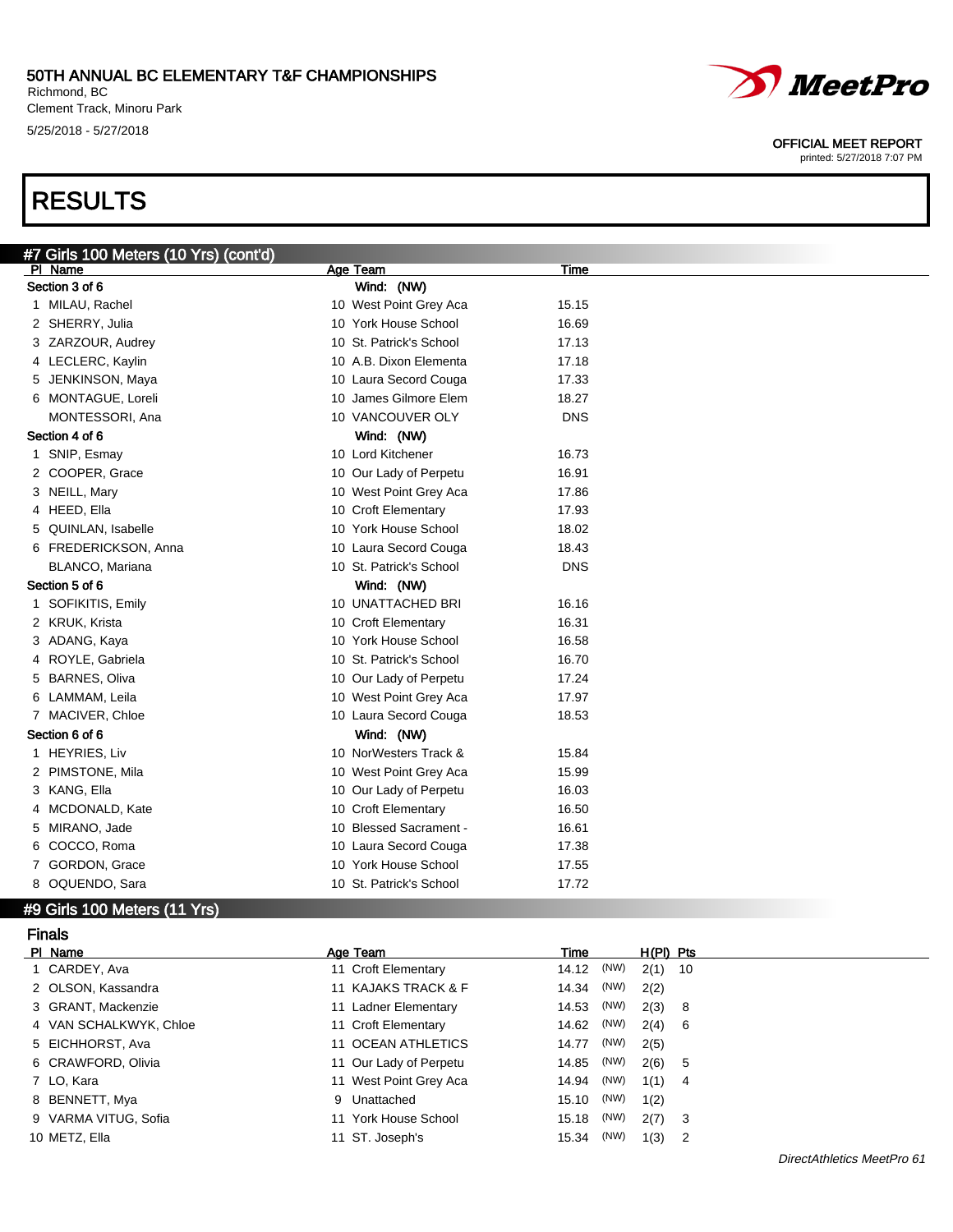Richmond, BC Clement Track, Minoru Park 5/25/2018 - 5/27/2018



#### OFFICIAL MEET REPORT

printed: 5/27/2018 7:07 PM

## RESULTS

### #9 Girls 100 Meters (11 Yrs) (cont'd)

### Finals

| PI Name              | Age Team               | Time          | $H(PI)$ Pts |  |
|----------------------|------------------------|---------------|-------------|--|
| 11 LIASKIS, Georgia  | 11 Our Lady of Perpetu | 15.41 (NW)    | 1(4)        |  |
| 12 JESSUP, Olivia    | 11 Simon Fraser        | (NW)<br>15.42 | 1(5)        |  |
| 13 MCKNIGHT, Avery   | 11 Laura Secord Couga  | (NW)<br>15.44 | 1(6)        |  |
| 14 WATSON, Olivia    | 11 Croft Elementary    | (NW)<br>15.57 | 1(7)        |  |
| 15 TORRANCE, Allison | 11 VANCOUVER OLY       | (NW)<br>15.80 | 1(8)        |  |
| ANTSCHERL, Eve       | 11 OCEAN ATHLETICS     | <b>DNS</b>    |             |  |

### SECTION RESULTS

| PI Name                                     | Age Team               | Time       |
|---------------------------------------------|------------------------|------------|
| Section 1 of 2                              | Wind: (NW)             |            |
| 1 LO, Kara                                  | 11 West Point Grey Aca | 14.94      |
| 2 BENNETT, Mya                              | 9 Unattached           | 15.10      |
| 3 METZ, Ella                                | 11 ST. Joseph's        | 15.34      |
| 4 LIASKIS, Georgia                          | 11 Our Lady of Perpetu | 15.41      |
| 5 JESSUP, Olivia                            | Simon Fraser<br>11     | 15.42      |
| 6 MCKNIGHT, Avery                           | 11 Laura Secord Couga  | 15.44      |
| 7 WATSON, Olivia                            | 11 Croft Elementary    | 15.57      |
| 8 TORRANCE, Allison                         | 11 VANCOUVER OLY       | 15.80      |
| Section 2 of 2                              | Wind: (NW)             |            |
| 1 CARDEY, Ava                               | 11 Croft Elementary    | 14.12      |
| 2 OLSON, Kassandra                          | 11 KAJAKS TRACK & F    | 14.34      |
| 3 GRANT, Mackenzie                          | 11 Ladner Elementary   | 14.53      |
| 4 VAN SCHALKWYK, Chloe                      | 11 Croft Elementary    | 14.62      |
| 5 EICHHORST, Ava                            | 11 OCEAN ATHLETICS     | 14.77      |
| 6 CRAWFORD, Olivia                          | 11 Our Lady of Perpetu | 14.85      |
| 7 VARMA VITUG, Sofia                        | 11 York House School   | 15.18      |
| <b>ANTSCHERL, Eve</b>                       | 11 OCEAN ATHLETICS     | <b>DNS</b> |
| $T_{\rm AB}$ 18 $\sim$ $\sim$ $\sim$ $\sim$ |                        |            |

#### (Top 16 advance) Prelims

| PI Name                | Age Team               | Time                  | H(PI) |
|------------------------|------------------------|-----------------------|-------|
| 1 CARDEY, Ava          | 11 Croft Elementary    | 14.20 $q$ (NW)        | 6(1)  |
| 2 VAN SCHALKWYK, Chloe | 11 Croft Elementary    | 14.65 $q$ (NW)        | 5(1)  |
| 3 OLSON, Kassandra     | 11 KAJAKS TRACK & F    | 14.66 $q$ (NW)        | 2(1)  |
| 4 EICHHORST, Ava       | 11 OCEAN ATHLETICS     | 14.67 $q$ (NW)        | 6(2)  |
| 5 GRANT, Mackenzie     | 11 Ladner Elementary   | 14.75 $q$ (NW)        | 1(1)  |
| 6 CRAWFORD, Olivia     | 11 Our Lady of Perpetu | 14.84 $_{\rm q}$ (NW) | 4(1)  |
| 7 ANTSCHERL, Eve       | 11 OCEAN ATHLETICS     | 14.99 $q$ (NW)        | 3(1)  |
| 8 VARMA VITUG, Sofia   | 11 York House School   | 15.08 $q$ (NW)        | 5(2)  |
| 9 LO, Kara             | 11 West Point Grey Aca | $15.09q$ (NW)         | 6(3)  |
| 10 METZ, Ella          | 11 ST. Joseph's        | 15.15 $\sigma$ (NW)   | 1(2)  |
| 11 JESSUP, Olivia      | 11 Simon Fraser        | 15.20 $q$ (NW)        | 5(3)  |
| 12 TORRANCE, Allison   | 11 VANCOUVER OLY       | 15.27 $q$ (NW)        | 6(4)  |
| 13 MCKNIGHT, Avery     | 11 Laura Secord Couga  | 15.27 $q$ (NW)        | 1(3)  |
| 14 BENNETT, Mya        | Unattached<br>9        | $15.39q$ (NW)         | 5(4)  |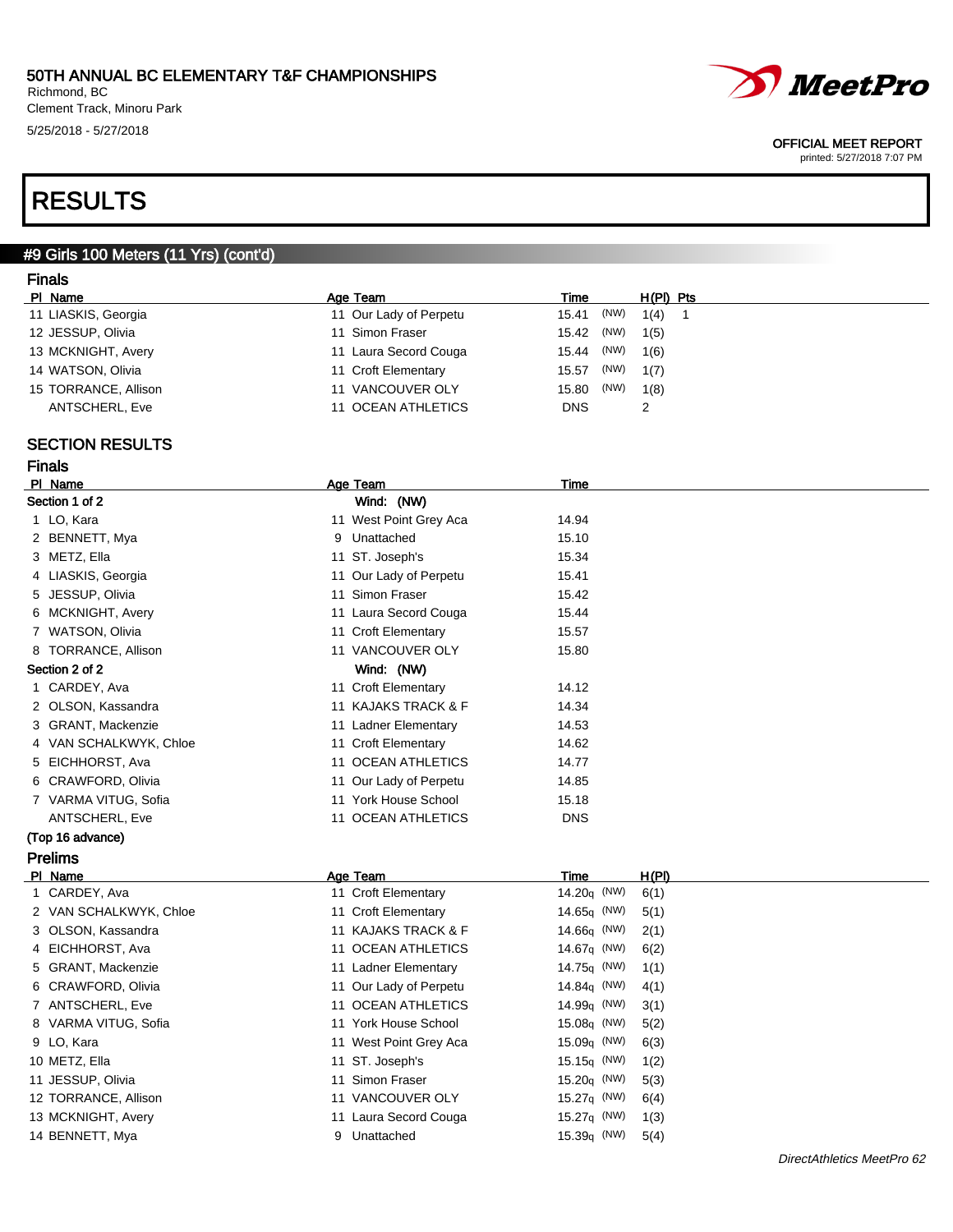Richmond, BC Clement Track, Minoru Park 5/25/2018 - 5/27/2018

#9 Girls 100 Meters (11 Yrs) (cont'd)

## RESULTS

| (Top 16 advance)        |                         |                |      |       |
|-------------------------|-------------------------|----------------|------|-------|
| <b>Prelims</b>          |                         |                |      |       |
| PI Name                 | Age Team                | <b>Time</b>    |      | H(PI) |
| 15 LIASKIS, Georgia     | 11 Our Lady of Perpetu  | 15.39q (NW)    |      | 1(4)  |
| 16 WATSON, Olivia       | 11 Croft Elementary     | 15.42 $q$ (NW) |      | 1(5)  |
| 17 FORSYTH, Ruby        | 11 York House School    | 15.47          | (NW) | 1(6)  |
| 18 NOURAEI, Ava         | 11 COQUITLAM CHEE       | 15.48          | (NW) | 4(2)  |
| 19 GEYER, Isabelle      | 11 Laura Secord Couga   | 15.74          | (NW) | 2(2)  |
| 20 BOURBONNAIS, Willow  | 11 West Point Grey Aca  | 15.84          | (NW) | 4(3)  |
| 21 FRASER, Kate         | 11 St. Patrick's School | 15.86          | (NW) | 4(4)  |
| 22 YOUNG, Jemma         | 11 Croft Elementary     | 15.87          | (NW) | 7(1)  |
| 23 GRELLIER, Josephine  | 11 NorWesters Track &   | 15.94          | (NW) | 7(2)  |
| 24 HASSON, Gabby        | 11 West Point Grey Aca  | 16.00          | (NW) | 5(5)  |
| 25 CHIANG, Claire       | 11 KAJAKS TRACK & F     | 16.03          | (NW) | 8(1)  |
| 26 JAFFER, Jenna        | 11 Croft Elementary     | 16.05          | (NW) | 8(2)  |
| 27 GEDISCHK, Natalia    | 11 St. Patrick's School | 16.28          | (NW) | 3(2)  |
| 28 SALMAN, Naiya        | 11 West Point Grey Aca  | 16.31          | (NW) | 7(3)  |
| 29 BRUNELLE, Jasmine    | 11 KAJAKS TRACK & F     | 16.32          | (NW) | 3(3)  |
| 30 GRAVISTIN, Livie     | 11 York House School    | 16.43          | (NW) | 8(3)  |
| 31 DEHART, Daisy        | 11 Croft Elementary     | 16.46          | (NW) | 2(3)  |
| 32 MCKAY, Meagan        | 11 OCEAN ATHLETICS      | 16.47          | (NW) | 7(4)  |
| 33 PHILLIPS, Olivia     | 11 York House School    | 16.47          | (NW) | 7(5)  |
| 34 HIGGINS, Roisin      | 11 St. Patrick's School | 16.48          | (NW) | 6(5)  |
| 35 PASHA, Diya Zehra    | 11 KAJAKS TRACK & F     | 16.66          | (NW) | 7(6)  |
| 36 TWIG, Indigo         | 11 Laura Secord Couga   | 16.70          | (NW) | 3(4)  |
| 37 LEW, Hannah          | 11 York House School    | 16.73          | (NW) | 4(5)  |
| 38 HO, Ashlyn           | 11 Lord Kitchener       | 16.78          | (NW) | 1(7)  |
| 39 AUSTIN, Avery        | 11 West Point Grey Aca  | 16.79          | (NW) | 2(4)  |
| 40 CHEN, Alyssa         | 11 Laura Secord Couga   | 16.91          | (NW) | 7(7)  |
| 41 BRENNAN, Lilah       | 11 Laura Secord Couga   | 16.95          | (NW) | 8(4)  |
| 42 WONG, Joanna         | 11 Our Lady of Perpetu  | 16.97          | (NW) | 5(6)  |
| 43 MCKAY, Kailey        | 11 OCEAN ATHLETICS      | 16.99          | (NW) | 8(5)  |
| 44 GANNON, Kate         | 11 York House School    | 17.02          | (NW) | 2(5)  |
| 45 LECKY, Julia         | 11 York House School    | 17.04          | (NW) | 4(6)  |
| 46 SUCRE, Alicia        | 11 St. Patrick's School | 17.17          | (NW) | 5(7)  |
| 47 IRVINE, Rhonynn      | 11 Laura Secord Couga   | 17.23          | (NW) | 4(7)  |
| 48 YUNG, Sherilyn       | 11 York House School    | 17.29          | (NW) | 4(8)  |
| 49 FARSHCHIAN, Ryka     | 11 York House School    | 17.84          | (NW) | 6(6)  |
| 50 SHI, Hannah          | 11 A.B. Dixon Elementa  | 17.94          | (NW) | 1(8)  |
| 51 RUIZ ALMANZA, Sayuri | 11 Laura Secord Couga   | 17.95          | (NW) | 5(8)  |
| 52 ALVAREZ, Olivia      | 11 Southpointe Academ   | 18.12          | (NW) | 8(6)  |
| 53 ACUNA, Olympia       | 11 York House School    | 18.26          | (NW) | 3(5)  |
| 54 VOGT, Akira          | 11 St. Patrick's School | 18.26          | (NW) | 8(7)  |
| 55 RYAN-LLOYD, Molly    | 11 St. Patrick's School | 19.00          | (NW) | 2(6)  |
| 56 FISHER, Aislin       | 11 A.B. Dixon Elementa  | 19.51          | (NW) | 2(7)  |
| PERK, Emily             | 11 COQUITLAM CHEE       | DNS            |      | 2     |
| SALIM, Melia            | 11 Lord Kitchener       | <b>DNS</b>     |      | 3     |



OFFICIAL MEET REPORT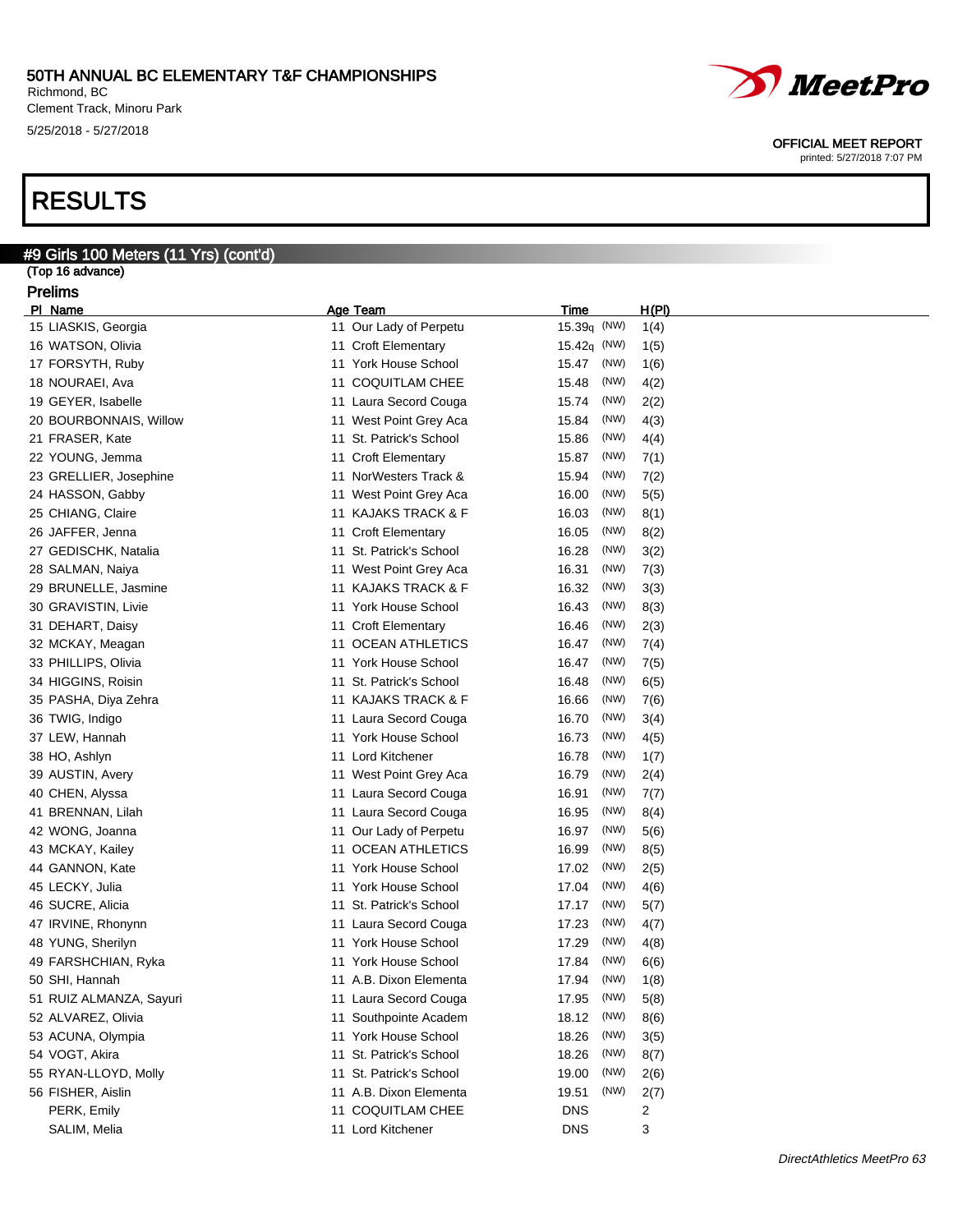Richmond, BC Clement Track, Minoru Park 5/25/2018 - 5/27/2018

# *MeetPro*

#### OFFICIAL MEET REPORT

printed: 5/27/2018 7:07 PM

RESULTS

### #9 Girls 100 Meters (11 Yrs) (cont'd)

## (Top 16 advance)

| Prelims |
|---------|
|---------|

| PI Name          | Age Team               | Time       | H(PI) |
|------------------|------------------------|------------|-------|
| MYRING, Holly    | 11 COQUITLAM CHEE      | <b>DNS</b> |       |
| BOXER, Siena     | 11 West Point Grey Aca | <b>DNS</b> |       |
| DONNELLY, Teagan | 11 COQUITLAM CHEE      | <b>DNS</b> |       |

### HEAT RESULTS

| relıms |  |
|--------|--|
|--------|--|

| PI Name               | Age Team                | Time               |
|-----------------------|-------------------------|--------------------|
| Heat 1 of 8           | Wind: (NW)              |                    |
| 1 GRANT, Mackenzie    | 11 Ladner Elementary    | 14.75 <sub>q</sub> |
| 2 METZ, Ella          | 11 ST. Joseph's         | 15.15q             |
| 3 MCKNIGHT, Avery     | 11 Laura Secord Couga   | 15.27q             |
| 4 LIASKIS, Georgia    | 11 Our Lady of Perpetu  | 15.39q             |
| 5 WATSON, Olivia      | 11 Croft Elementary     | 15.42q             |
| 6 FORSYTH, Ruby       | 11 York House School    | 15.47              |
| 7 HO, Ashlyn          | 11 Lord Kitchener       | 16.78              |
| 8 SHI, Hannah         | 11 A.B. Dixon Elementa  | 17.94              |
| Heat 2 of 8           | Wind: (NW)              |                    |
| 1 OLSON, Kassandra    | 11 KAJAKS TRACK & F     | 14.66q             |
| 2 GEYER, Isabelle     | 11 Laura Secord Couga   | 15.74              |
| 3 DEHART, Daisy       | 11 Croft Elementary     | 16.46              |
| 4 AUSTIN, Avery       | 11 West Point Grey Aca  | 16.79              |
| 5 GANNON, Kate        | 11 York House School    | 17.02              |
| 6 RYAN-LLOYD, Molly   | 11 St. Patrick's School | 19.00              |
| 7 FISHER, Aislin      | 11 A.B. Dixon Elementa  | 19.51              |
| PERK, Emily           | 11 COQUITLAM CHEE       | <b>DNS</b>         |
| Heat 3 of 8           | Wind: (NW)              |                    |
| 1 ANTSCHERL, Eve      | 11 OCEAN ATHLETICS      | 14.99 <sub>g</sub> |
| 2 GEDISCHK, Natalia   | 11 St. Patrick's School | 16.28              |
| 3 BRUNELLE, Jasmine   | 11 KAJAKS TRACK & F     | 16.32              |
| 4 TWIG, Indigo        | 11 Laura Secord Couga   | 16.70              |
| 5 ACUNA, Olympia      | 11 York House School    | 18.26              |
| SALIM, Melia          | 11 Lord Kitchener       | <b>DNS</b>         |
| MYRING, Holly         | 11 COQUITLAM CHEE       | <b>DNS</b>         |
| BOXER, Siena          | 11 West Point Grey Aca  | <b>DNS</b>         |
| Heat 4 of 8           | Wind: (NW)              |                    |
| 1 CRAWFORD, Olivia    | 11 Our Lady of Perpetu  | 14.84q             |
| 2 NOURAEI, Ava        | 11 COQUITLAM CHEE       | 15.48              |
| 3 BOURBONNAIS, Willow | 11 West Point Grey Aca  | 15.84              |
| 4 FRASER, Kate        | 11 St. Patrick's School | 15.86              |
| 5 LEW, Hannah         | 11 York House School    | 16.73              |
| 6 LECKY, Julia        | 11 York House School    | 17.04              |
| 7 IRVINE, Rhonynn     | 11 Laura Secord Couga   | 17.23              |
| 8 YUNG, Sherilyn      | 11 York House School    | 17.29              |
| Heat 5 of 8           | Wind: (NW)              |                    |
|                       |                         |                    |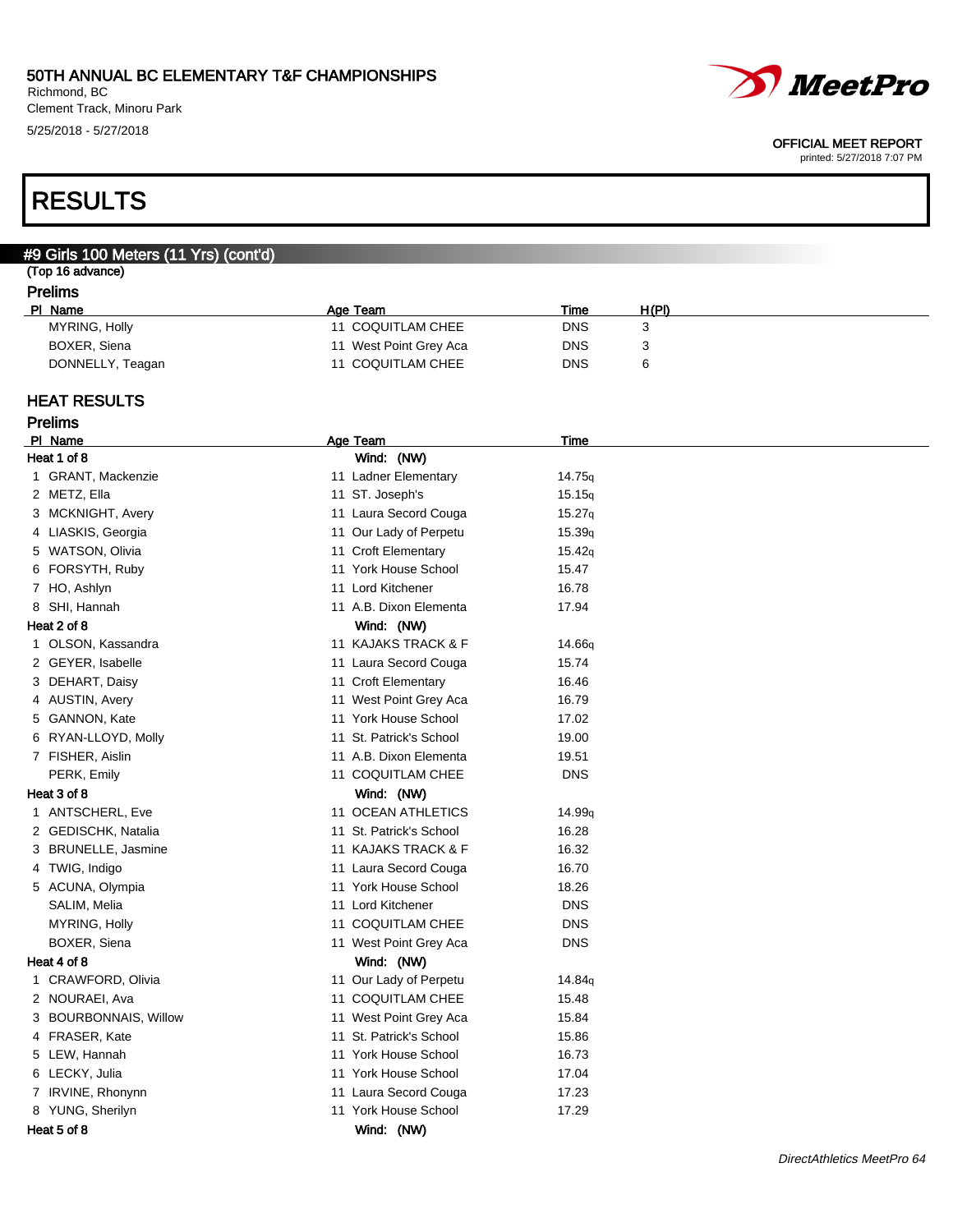Richmond, BC Clement Track, Minoru Park 5/25/2018 - 5/27/2018

# *MeetPro*

#### OFFICIAL MEET REPORT

printed: 5/27/2018 7:07 PM

## RESULTS

## #9 Girls 100 Meters (11 Yrs) (cont'd)

| PI Name<br>1 VAN SCHALKWYK, Chloe<br>2 VARMA VITUG, Sofia | Age Team<br>11 Croft Elementary | Time<br>14.65g                                                                                                                                                                                                                                                                                                                                                                                                                                                                                                                                                                                                           |
|-----------------------------------------------------------|---------------------------------|--------------------------------------------------------------------------------------------------------------------------------------------------------------------------------------------------------------------------------------------------------------------------------------------------------------------------------------------------------------------------------------------------------------------------------------------------------------------------------------------------------------------------------------------------------------------------------------------------------------------------|
|                                                           |                                 |                                                                                                                                                                                                                                                                                                                                                                                                                                                                                                                                                                                                                          |
|                                                           |                                 |                                                                                                                                                                                                                                                                                                                                                                                                                                                                                                                                                                                                                          |
|                                                           | 11 York House School            | 15.08g                                                                                                                                                                                                                                                                                                                                                                                                                                                                                                                                                                                                                   |
|                                                           | 11 Simon Fraser                 | 15.20q                                                                                                                                                                                                                                                                                                                                                                                                                                                                                                                                                                                                                   |
| 4 BENNETT, Mya                                            | Unattached<br>9                 | 15.39q                                                                                                                                                                                                                                                                                                                                                                                                                                                                                                                                                                                                                   |
| 5 HASSON, Gabby                                           |                                 | 16.00                                                                                                                                                                                                                                                                                                                                                                                                                                                                                                                                                                                                                    |
| 6 WONG, Joanna                                            |                                 | 16.97                                                                                                                                                                                                                                                                                                                                                                                                                                                                                                                                                                                                                    |
| 7 SUCRE, Alicia                                           |                                 | 17.17                                                                                                                                                                                                                                                                                                                                                                                                                                                                                                                                                                                                                    |
| 8 RUIZ ALMANZA, Sayuri                                    |                                 | 17.95                                                                                                                                                                                                                                                                                                                                                                                                                                                                                                                                                                                                                    |
| Heat 6 of 8                                               | Wind: (NW)                      |                                                                                                                                                                                                                                                                                                                                                                                                                                                                                                                                                                                                                          |
| 1 CARDEY, Ava                                             |                                 | 14.20q                                                                                                                                                                                                                                                                                                                                                                                                                                                                                                                                                                                                                   |
| 2 EICHHORST, Ava                                          |                                 | 14.67g                                                                                                                                                                                                                                                                                                                                                                                                                                                                                                                                                                                                                   |
| 3 LO, Kara                                                |                                 | 15.09q                                                                                                                                                                                                                                                                                                                                                                                                                                                                                                                                                                                                                   |
| 4 TORRANCE, Allison                                       |                                 | 15.27q                                                                                                                                                                                                                                                                                                                                                                                                                                                                                                                                                                                                                   |
| 5 HIGGINS, Roisin                                         |                                 | 16.48                                                                                                                                                                                                                                                                                                                                                                                                                                                                                                                                                                                                                    |
| 6 FARSHCHIAN, Ryka                                        |                                 | 17.84                                                                                                                                                                                                                                                                                                                                                                                                                                                                                                                                                                                                                    |
| DONNELLY, Teagan                                          |                                 | <b>DNS</b>                                                                                                                                                                                                                                                                                                                                                                                                                                                                                                                                                                                                               |
| Heat 7 of 8                                               | Wind: (NW)                      |                                                                                                                                                                                                                                                                                                                                                                                                                                                                                                                                                                                                                          |
| 1 YOUNG, Jemma                                            |                                 | 15.87                                                                                                                                                                                                                                                                                                                                                                                                                                                                                                                                                                                                                    |
| 2 GRELLIER, Josephine                                     |                                 | 15.94                                                                                                                                                                                                                                                                                                                                                                                                                                                                                                                                                                                                                    |
| 3 SALMAN, Naiya                                           |                                 | 16.31                                                                                                                                                                                                                                                                                                                                                                                                                                                                                                                                                                                                                    |
| 4 MCKAY, Meagan                                           |                                 | 16.47                                                                                                                                                                                                                                                                                                                                                                                                                                                                                                                                                                                                                    |
| 5 PHILLIPS, Olivia                                        |                                 | 16.47                                                                                                                                                                                                                                                                                                                                                                                                                                                                                                                                                                                                                    |
| 6 PASHA, Diya Zehra                                       |                                 | 16.66                                                                                                                                                                                                                                                                                                                                                                                                                                                                                                                                                                                                                    |
| 7 CHEN, Alyssa                                            |                                 | 16.91                                                                                                                                                                                                                                                                                                                                                                                                                                                                                                                                                                                                                    |
| Heat 8 of 8                                               | Wind: (NW)                      |                                                                                                                                                                                                                                                                                                                                                                                                                                                                                                                                                                                                                          |
| 1 CHIANG, Claire                                          |                                 | 16.03                                                                                                                                                                                                                                                                                                                                                                                                                                                                                                                                                                                                                    |
| 2 JAFFER, Jenna                                           |                                 | 16.05                                                                                                                                                                                                                                                                                                                                                                                                                                                                                                                                                                                                                    |
| 3 GRAVISTIN, Livie                                        |                                 | 16.43                                                                                                                                                                                                                                                                                                                                                                                                                                                                                                                                                                                                                    |
| 4 BRENNAN, Lilah                                          |                                 | 16.95                                                                                                                                                                                                                                                                                                                                                                                                                                                                                                                                                                                                                    |
| 5 MCKAY, Kailey                                           |                                 | 16.99                                                                                                                                                                                                                                                                                                                                                                                                                                                                                                                                                                                                                    |
| 6 ALVAREZ, Olivia                                         |                                 | 18.12                                                                                                                                                                                                                                                                                                                                                                                                                                                                                                                                                                                                                    |
| 7 VOGT, Akira                                             |                                 | 18.26                                                                                                                                                                                                                                                                                                                                                                                                                                                                                                                                                                                                                    |
|                                                           | 3 JESSUP, Olivia                | 11 West Point Grey Aca<br>11 Our Lady of Perpetu<br>11 St. Patrick's School<br>11 Laura Secord Couga<br>11 Croft Elementary<br>11 OCEAN ATHLETICS<br>11 West Point Grey Aca<br>11 VANCOUVER OLY<br>11 St. Patrick's School<br>11 York House School<br>11 COQUITLAM CHEE<br>11 Croft Elementary<br>11 NorWesters Track &<br>11 West Point Grey Aca<br>11 OCEAN ATHLETICS<br>11 York House School<br>11 KAJAKS TRACK & F<br>11 Laura Secord Couga<br>11 KAJAKS TRACK & F<br>11 Croft Elementary<br>11 York House School<br>11 Laura Secord Couga<br>11 OCEAN ATHLETICS<br>11 Southpointe Academ<br>11 St. Patrick's School |

## #11 Girls 100 Meters (12 Yrs)

| <b>Finals</b>         |                        |               |             |        |
|-----------------------|------------------------|---------------|-------------|--------|
| PI Name               | Age Team               | Time          | $H(PI)$ Pts |        |
| MILLER, Sage          | 12 VANCOUVER OLY       | (NW)<br>14.42 | 2(1)        |        |
| 2 STEFANOVIC, Anka    | 12 Southpointe Academ  | (NW)<br>14.49 | 2(2)        | - 10   |
| 3 TENN, Alexandra     | 12 WEST VANCOUVE       | (NW)<br>14.53 | 2(3)        |        |
| 4 TONNER, Claire      | 12 Lord Kitchener      | (NW)<br>14.59 | 2(4)        | - 8    |
| 5 GIBSON, Sienna      | 12 Croft Elementary    | (NW)<br>14.66 | 1(1)        | - 6    |
| 6 LILL, Gabrielle     | 12 Laura Secord Couga  | (NW)<br>14.70 | 2(5)        | - 5    |
| 7 SMITH, Stella       | 12 Laura Secord Couga  | (NW)<br>14.74 | 2(6)        | -4     |
| 8 HAYAZAKI, Miya      | 12 Lord Kitchener      | (NW)<br>14.75 | 2(7)        | $_{3}$ |
| 9 FERNBACK, Mackenzie | 12 York House School   | (NW)<br>14.75 | 1(2)        | - 2    |
| 10 CARKNER, Sarah     | 12 A.B. Dixon Elementa | (NW)<br>14.81 | 1(3)        |        |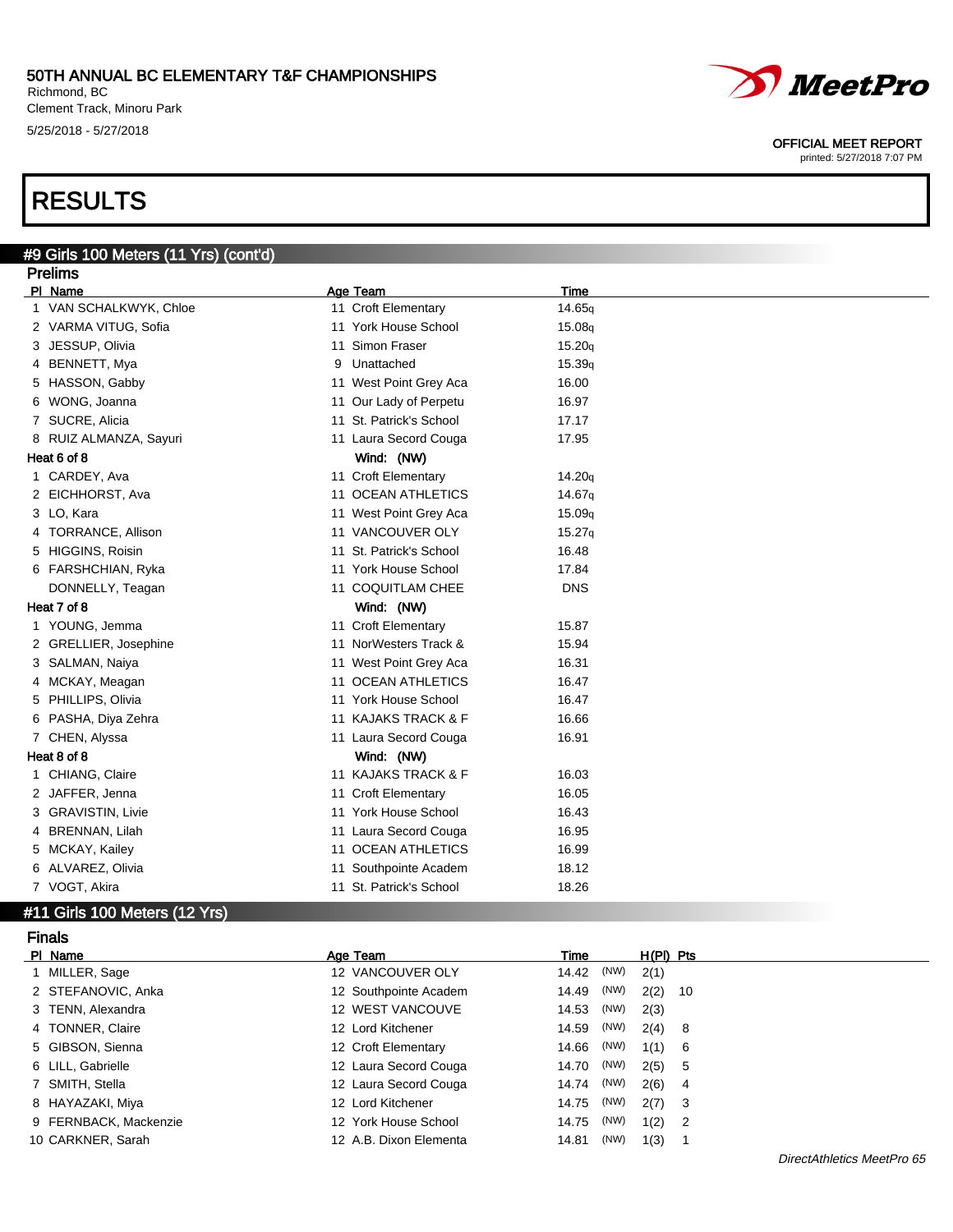Richmond, BC Clement Track, Minoru Park 5/25/2018 - 5/27/2018



#### OFFICIAL MEET REPORT

printed: 5/27/2018 7:07 PM

## RESULTS

### #11 Girls 100 Meters (12 Yrs) (cont'd)

### Finals

| PI Name           | Age Team                | Time<br>$H(PI)$ Pts   |
|-------------------|-------------------------|-----------------------|
| 11 BLACK, Hadley  | 12 Lord Kitchener       | 14.84 (NW)<br>1(4)    |
| 12 LEE, Ava       | 12 St. Patrick's School | (NW)<br>14.88<br>1(5) |
| 13 CAO, Emily     | 12 Croft Elementary     | (NW)<br>14.89<br>1(6) |
| 14 YUNG, Tristan  | 12 York House School    | (NW)<br>2(8)<br>15.01 |
| 15 SIDHU, Amrita  | 12 OCEAN ATHLETICS      | (NW)<br>15.03<br>1(7) |
| 16 ROZMAN, Renzey | 12 Westwind Elementar   | (NW)<br>15.22<br>1(8) |

### SECTION RESULTS

| w. |
|----|
|    |

| PI Name               | Age Team                | Time  |
|-----------------------|-------------------------|-------|
| Section 1 of 2        | Wind: (NW)              |       |
| 1 GIBSON, Sienna      | 12 Croft Elementary     | 14.66 |
| 2 FERNBACK, Mackenzie | 12 York House School    | 14.75 |
| 3 CARKNER, Sarah      | 12 A.B. Dixon Elementa  | 14.81 |
| 4 BLACK, Hadley       | 12 Lord Kitchener       | 14.84 |
| 5 LEE, Ava            | 12 St. Patrick's School | 14.88 |
| 6 CAO, Emily          | 12 Croft Elementary     | 14.89 |
| 7 SIDHU, Amrita       | 12 OCEAN ATHLETICS      | 15.03 |
| 8 ROZMAN, Renzey      | 12 Westwind Elementar   | 15.22 |
| Section 2 of 2        | Wind: (NW)              |       |
| 1 MILLER, Sage        | 12 VANCOUVER OLY        | 14.42 |
| 2 STEFANOVIC, Anka    | 12 Southpointe Academ   | 14.49 |
| 3 TENN, Alexandra     | 12 WEST VANCOUVE        | 14.53 |
| 4 TONNER, Claire      | 12 Lord Kitchener       | 14.59 |
| 5 LILL, Gabrielle     | 12 Laura Secord Couga   | 14.70 |
| 6 SMITH, Stella       | 12 Laura Secord Couga   | 14.74 |
| 7 HAYAZAKI, Miya      | 12 Lord Kitchener       | 14.75 |
| 8 YUNG, Tristan       | 12 York House School    | 15.01 |
| (Top 16 advance)      |                         |       |

## Prelims

| PI Name               | Age Team                | Time                    | H(PI) |
|-----------------------|-------------------------|-------------------------|-------|
| 1 LILL, Gabrielle     | 12 Laura Secord Couga   | 14.50 $\sigma$ (NW)     | 1(1)  |
| 2 MILLER, Sage        | 12 VANCOUVER OLY        | 14.57 $\sigma$ (NW)     | 9(1)  |
| 3 STEFANOVIC, Anka    | 12 Southpointe Academ   | $14.59q$ (NW)           | 5(1)  |
| 4 TENN, Alexandra     | 12 WEST VANCOUVE        | 14.62 $q$ (NW)          | 5(2)  |
| 5 HAYAZAKI, Miya      | 12 Lord Kitchener       | $14.65q$ (NW)           | 1(2)  |
| 6 TONNER, Claire      | 12 Lord Kitchener       | $14.69q$ (NW)           | 7(1)  |
| 7 SMITH, Stella       | 12 Laura Secord Couga   | 14.70 $q$ (NW)          | 2(1)  |
| 8 YUNG, Tristan       | 12 York House School    | 14.71 $\sigma$ (NW)     | 3(1)  |
| 9 FERNBACK, Mackenzie | 12 York House School    | 14.74 $\sigma$ (NW)     | 8(1)  |
| 10 LEE, Ava           | 12 St. Patrick's School | 14.77 <sub>q</sub> (NW) | 2(2)  |
| 11 SIDHU, Amrita      | 12 OCEAN ATHLETICS      | 14.82 $q$ (NW)          | 1(3)  |
| 12 BLACK, Hadley      | 12 Lord Kitchener       | 14.84 $\sigma$ (NW)     | 5(3)  |
| 13 CARKNER, Sarah     | 12 A.B. Dixon Elementa  | 14.84 $q$ (NW)          | 2(3)  |
| 14 GIBSON, Sienna     | 12 Croft Elementary     | 14.88q (NW)             | 7(2)  |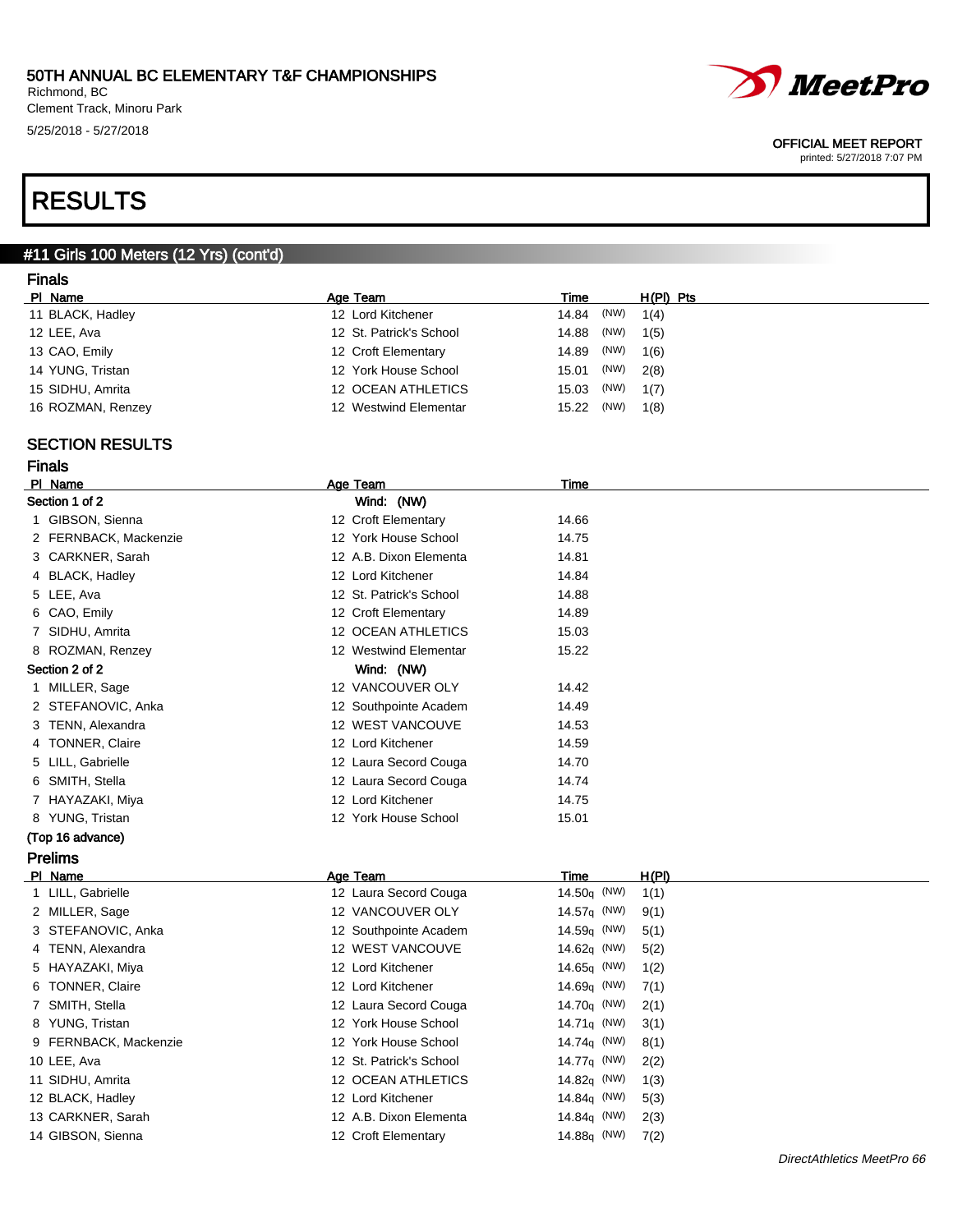Richmond, BC Clement Track, Minoru Park 5/25/2018 - 5/27/2018

## RESULTS

| #11 Girls 100 Meters (12 Yrs) (cont'd) |                         |                       |  |  |  |  |
|----------------------------------------|-------------------------|-----------------------|--|--|--|--|
| (Top 16 advance)                       |                         |                       |  |  |  |  |
| <b>Prelims</b>                         |                         |                       |  |  |  |  |
| PI Name                                | <b>Age Team</b>         | H(PI)<br>Time         |  |  |  |  |
| 15 CAO, Emily                          | 12 Croft Elementary     | 14.93q (NW)<br>3(2)   |  |  |  |  |
| 16 ROZMAN, Renzey                      | 12 Westwind Elementar   | 14.96q (NW)<br>2(4)   |  |  |  |  |
| 17 LEACOCK, Vienna                     | 12 Laura Secord Couga   | (NW)<br>15.06<br>6(1) |  |  |  |  |
| 18 THIBODEAU, Zawa                     | 12 Unattached           | (NW)<br>15.06<br>6(2) |  |  |  |  |
| 19 KRUK, Anna                          | 12 Croft Elementary     | (NW)<br>15.11<br>5(4) |  |  |  |  |
| 20 FIELD, Makenna                      | 12 St. Patrick's School | (NW)<br>15.18<br>6(3) |  |  |  |  |
| 21 HARROP, Marina                      | 12 Laura Secord Couga   | (NW)<br>15.19<br>7(3) |  |  |  |  |
| 22 BANDUCCI, Cristina                  | 12 Our Lady of Perpetu  | (NW)<br>15.21<br>6(4) |  |  |  |  |
| 23 ABRAHAMS, Laila                     | 12 Croft Elementary     | (NW)<br>15.22<br>6(5) |  |  |  |  |
| 24 BONIKOWSKY, Megan                   | 12 OCEAN ATHLETICS      | (NW)<br>15.27<br>4(1) |  |  |  |  |
| 25 SOLIGO, Ava                         | 12 Our Lady of Perpetu  | (NW)<br>15.30<br>8(2) |  |  |  |  |
| 26 NAGATA, Emily                       | 12 A.B. Dixon Elementa  | (NW)<br>3(3)<br>15.30 |  |  |  |  |
| 27 DULAY, Jessica                      | 12 York House School    | (NW)<br>15.34<br>7(4) |  |  |  |  |
| 28 WOOD, Bella                         | 12 West Point Grey Aca  | (NW)<br>15.34<br>3(4) |  |  |  |  |
| 29 MILAU, Lauren                       | 12 West Point Grey Aca  | (NW)<br>15.41<br>8(3) |  |  |  |  |
| 30 DECK STANG, Viveka                  | 12 VANCOUVER THU        | (NW)                  |  |  |  |  |
|                                        |                         | 15.43<br>7(5)<br>(NW) |  |  |  |  |
| 31 LO, Daphne                          | 12 York House School    | 15.47<br>2(5)         |  |  |  |  |
| 32 LALLY, Roop                         | 12 Khalsa School        | (NW)<br>15.50<br>2(6) |  |  |  |  |
| 33 NKUFO, Keisha                       | 12 York House School    | (NW)<br>15.51<br>6(6) |  |  |  |  |
| 34 KLASSEN, Eloise                     | 12 York House School    | (NW)<br>15.72<br>1(4) |  |  |  |  |
| 35 LIN, Mia                            | 12 Croft Elementary     | (NW)<br>9(2)<br>15.78 |  |  |  |  |
| 36 DUNSMOOR, Talia                     | 12 Sacred Heart School  | (NW)<br>15.79<br>6(7) |  |  |  |  |
| 37 SEWARD, Francesca                   | 12 A.B. Dixon Elementa  | (NW)<br>15.88<br>1(5) |  |  |  |  |
| 38 PINSONNEAULT, Addison               | 12 St. Patrick's School | (NW)<br>15.88<br>7(6) |  |  |  |  |
| 39 MAIORINO, Annika                    | 12 Lord Kitchener       | (NW)<br>9(3)<br>15.89 |  |  |  |  |
| 40 DUSTIN, Natalie                     | 12 Laura Secord Couga   | (NW)<br>15.90<br>8(4) |  |  |  |  |
| 41 ANDREWS, Ashley                     | 12 West Point Grey Aca  | (NW)<br>15.92<br>4(2) |  |  |  |  |
| 42 HAGEL, Brenna                       | 12 A.B. Dixon Elementa  | (NW)<br>15.99<br>4(3) |  |  |  |  |
| 43 ALEXANDER, Tianna                   | 12 Our Lady of Perpetu  | (NW)<br>16.00<br>7(7) |  |  |  |  |
| 44 TOMITA, Pippa                       | 12 West Point Grey Aca  | (NW)<br>16.01<br>9(4) |  |  |  |  |
| 45 LEVY-GAY, Juliette                  | 12 UBC Thunderbirds     | (NW)<br>16.05<br>7(8) |  |  |  |  |
| 46 HAM, Rebekah                        | 12 West Point Grey Aca  | (NW)<br>16.06<br>5(5) |  |  |  |  |
| 47 SHI, Cecilia                        | 12 A.B. Dixon Elementa  | (NW)<br>16.18<br>8(5) |  |  |  |  |
| 48 FONG, Sena                          | 12 York House School    | 16.20 (NW)<br>3(5)    |  |  |  |  |
| 49 OQUENDO, Mariana                    | 12 St. Patrick's School | (NW)<br>16.37<br>4(4) |  |  |  |  |
| 50 RIGNEY, Miranda                     | 12 York House School    | (NW)<br>16.39<br>4(5) |  |  |  |  |
| 51 LUCHIES, Beth                       | 12 St. Patrick's School | (NW)<br>16.40<br>1(6) |  |  |  |  |
| 52 GOLZ, Sasha                         | 12 St. Patrick's School | (NW)<br>16.50         |  |  |  |  |
|                                        | 12 James Gilmore Elem   | 5(6)<br>(NW)          |  |  |  |  |
| 53 TRUEMAN, Emily                      |                         | 16.51<br>9(5)         |  |  |  |  |
| 54 ROSS, Sienna                        | 12 Lord Kitchener       | (NW)<br>16.55<br>8(6) |  |  |  |  |
| 55 REBNER, Zoe                         | 12 St. Patrick's School | (NW)<br>16.62<br>9(6) |  |  |  |  |
| 56 LIU, Michelle                       | 12 Croft Elementary     | (NW)<br>16.76<br>4(6) |  |  |  |  |
| 57 ACEBEDO, Paige                      | 12 St. Patrick's School | (NW)<br>16.77<br>8(7) |  |  |  |  |
| 58 LAING, Sage                         | 12 James Gilmore Elem   | (NW)<br>16.78<br>8(8) |  |  |  |  |

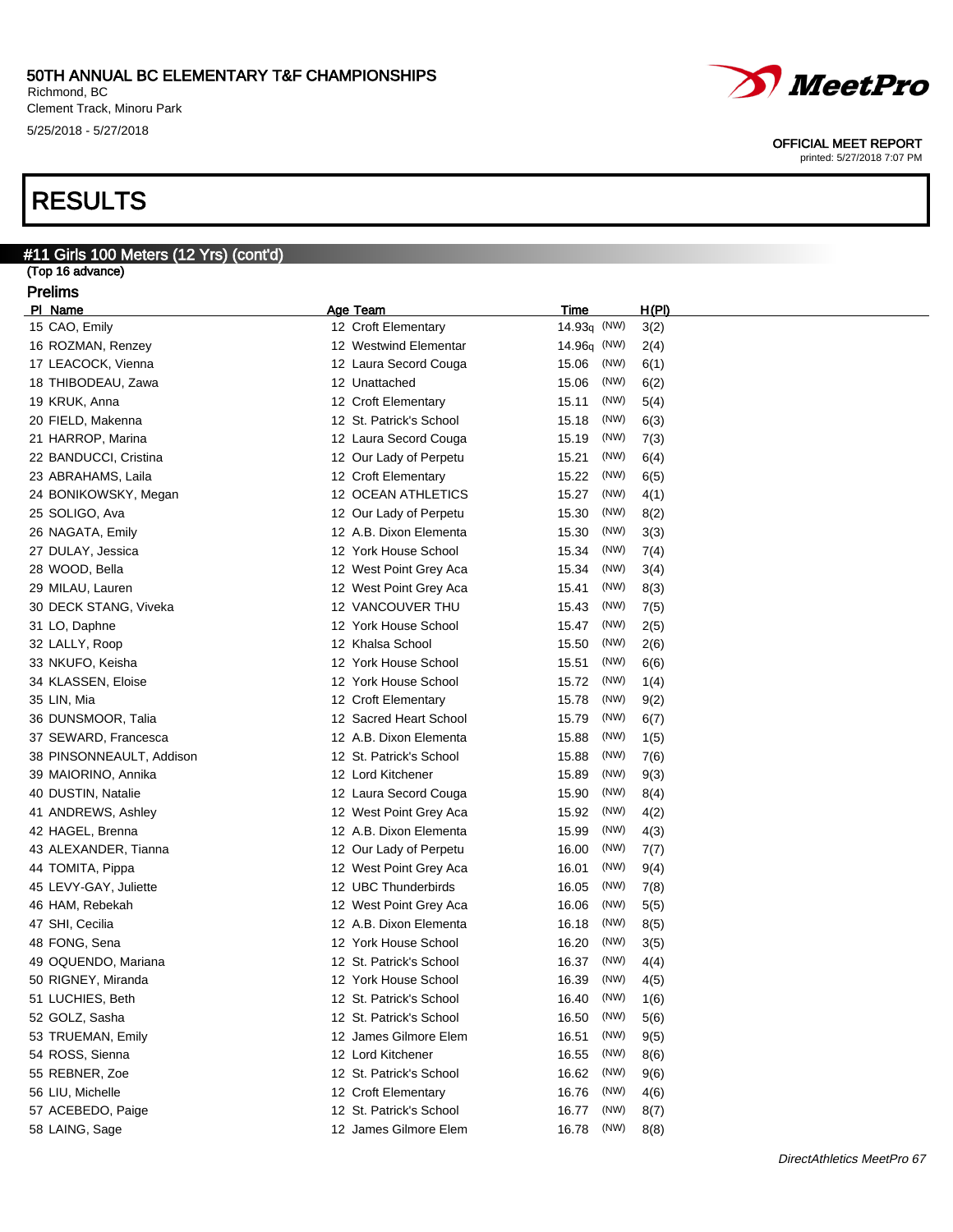Richmond, BC Clement Track, Minoru Park 5/25/2018 - 5/27/2018

## RESULTS

## #11 Girls 100 Meters (12 Yrs) (cont'd)

(Top 16 advance) Prelims

| PI Name                  | Age Team                | Time          | H(PI) |
|--------------------------|-------------------------|---------------|-------|
| 59 KAZO-ROGERS, Faro     | 12 Laura Secord Couga   | (NW)<br>17.00 | 3(6)  |
| 60 BAYRAKAL, Dallin      | 12 Lord Kitchener       | (NW)<br>17.03 | 4(7)  |
| 61 SAKIYAMA, Ceder       | 12 Laura Secord Couga   | (NW)<br>17.03 | 9(7)  |
| 62 MAY, Zandy            | 12 Sir Alexander Macke  | (NW)<br>17.43 | 3(7)  |
| 63 GOODWYN, Olivia       | 12 York House School    | (NW)<br>17.53 | 2(7)  |
| 64 WANG, Isabella        | 12 York House School    | (NW)<br>17.65 | 5(7)  |
| 65 SINCLAIR, Sophie      | 12 Laura Secord Couga   | (NW)<br>18.23 | 4(8)  |
| 66 PEGADO, Gabrielle     | 12 St. Patrick's School | (NW)<br>18.67 | 3(8)  |
| COONFER, Ava             | 12 West Point Grey Aca  | <b>DNS</b>    |       |
| JIANG, Maggie            | 12 Lord Kitchener       | <b>DNS</b>    | 2     |
| GILL, Ava                | 12 York House School    | <b>DNS</b>    | 5     |
| <b>BLUNDELL, Emerson</b> | 12 Fraser Academy       | <b>DNS</b>    | 6     |

### HEAT RESULTS

|                           | <b>Prelims</b>      |  |                           |                    |
|---------------------------|---------------------|--|---------------------------|--------------------|
|                           | PI Name             |  | Age Team                  | Time               |
|                           | Heat 1 of 9         |  | Wind: (NW)                |                    |
|                           | 1 LILL, Gabrielle   |  | 12 Laura Secord Couga     | 14.50q             |
|                           | 2 HAYAZAKI, Miya    |  | 12 Lord Kitchener         | 14.65g             |
|                           | 3 SIDHU, Amrita     |  | <b>12 OCEAN ATHLETICS</b> | 14.82g             |
|                           | 4 KLASSEN, Eloise   |  | 12 York House School      | 15.72              |
|                           | 5 SEWARD, Francesca |  | 12 A.B. Dixon Elementa    | 15.88              |
|                           | 6 LUCHIES, Beth     |  | 12 St. Patrick's School   | 16.40              |
|                           | COONFER, Ava        |  | 12 West Point Grey Aca    | <b>DNS</b>         |
|                           | Heat 2 of 9         |  | Wind: (NW)                |                    |
|                           | 1 SMITH, Stella     |  | 12 Laura Secord Couga     | 14.70g             |
|                           | 2 LEE, Ava          |  | 12 St. Patrick's School   | 14.77q             |
|                           | 3 CARKNER, Sarah    |  | 12 A.B. Dixon Elementa    | 14.84g             |
|                           | 4 ROZMAN, Renzey    |  | 12 Westwind Elementar     | 14.96 <sub>q</sub> |
|                           | 5 LO, Daphne        |  | 12 York House School      | 15.47              |
|                           | 6 LALLY, Roop       |  | 12 Khalsa School          | 15.50              |
|                           | 7 GOODWYN, Olivia   |  | 12 York House School      | 17.53              |
|                           | JIANG, Maggie       |  | 12 Lord Kitchener         | <b>DNS</b>         |
|                           | Heat 3 of 9         |  | Wind: (NW)                |                    |
|                           | 1 YUNG, Tristan     |  | 12 York House School      | 14.71q             |
|                           | 2 CAO, Emily        |  | 12 Croft Elementary       | 14.93q             |
|                           | 3 NAGATA, Emily     |  | 12 A.B. Dixon Elementa    | 15.30              |
|                           | 4 WOOD, Bella       |  | 12 West Point Grey Aca    | 15.34              |
|                           | 5 FONG, Sena        |  | 12 York House School      | 16.20              |
|                           | 6 KAZO-ROGERS, Faro |  | 12 Laura Secord Couga     | 17.00              |
|                           | 7 MAY, Zandy        |  | 12 Sir Alexander Macke    | 17.43              |
|                           | 8 PEGADO, Gabrielle |  | 12 St. Patrick's School   | 18.67              |
| Heat 4 of 9<br>Wind: (NW) |                     |  |                           |                    |
| 1                         | BONIKOWSKY, Megan   |  | 12 OCEAN ATHLETICS        | 15.27              |

*MeetPro* 

### OFFICIAL MEET REPORT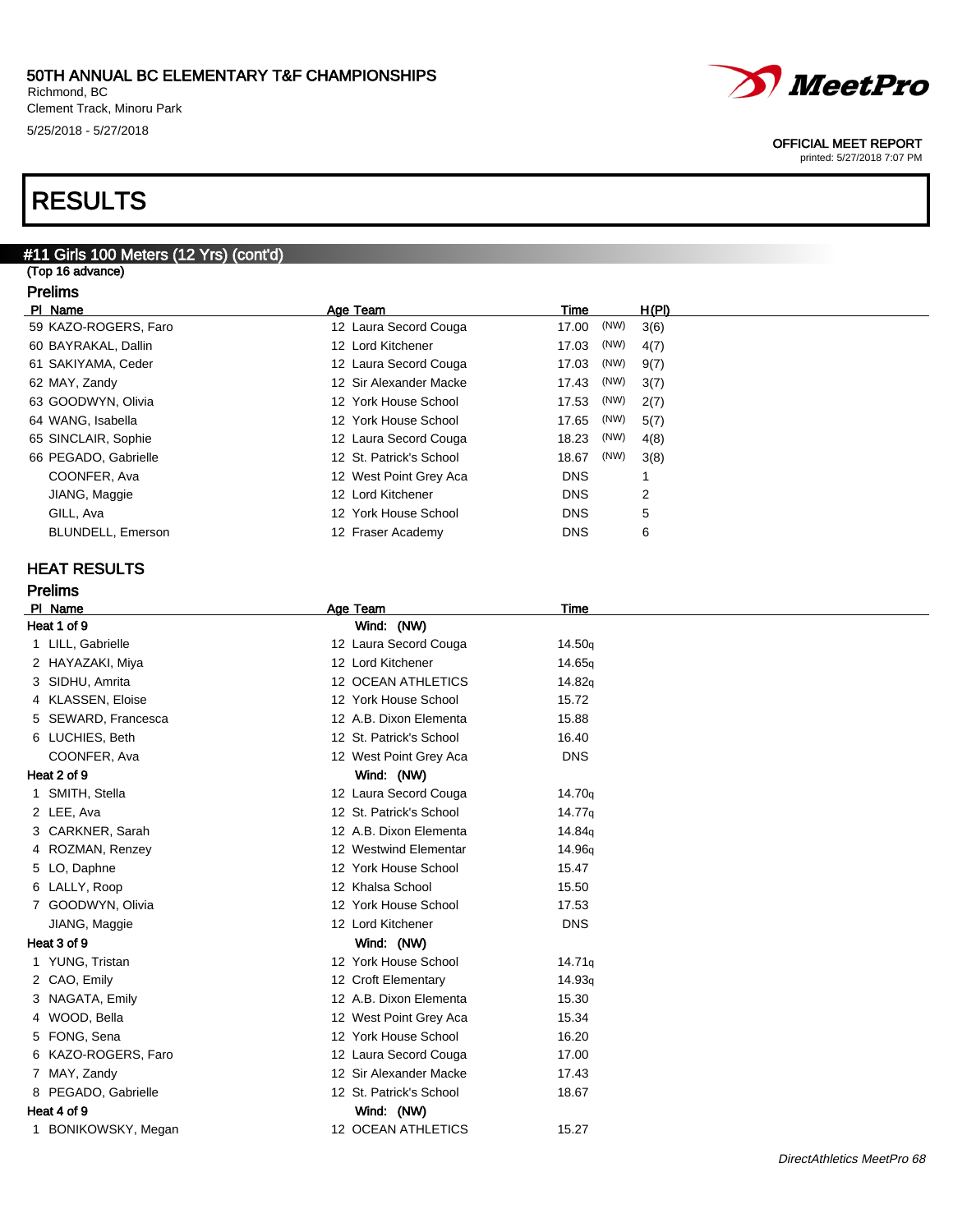Richmond, BC Clement Track, Minoru Park 5/25/2018 - 5/27/2018

## RESULTS

#### #11 Girls 100 Meters (12 Yrs) (cont'd) Prelims

|   | <u>Figilius</u>         |                         |                    |
|---|-------------------------|-------------------------|--------------------|
|   | PI Name                 | Age Team                | Time               |
|   | 2 ANDREWS, Ashley       | 12 West Point Grey Aca  | 15.92              |
|   | 3 HAGEL, Brenna         | 12 A.B. Dixon Elementa  | 15.99              |
|   | 4 OQUENDO, Mariana      | 12 St. Patrick's School | 16.37              |
|   | 5 RIGNEY, Miranda       | 12 York House School    | 16.39              |
|   | 6 LIU, Michelle         | 12 Croft Elementary     | 16.76              |
|   | 7 BAYRAKAL, Dallin      | 12 Lord Kitchener       | 17.03              |
|   | 8 SINCLAIR, Sophie      | 12 Laura Secord Couga   | 18.23              |
|   | Heat 5 of 9             | Wind: (NW)              |                    |
|   | 1 STEFANOVIC, Anka      | 12 Southpointe Academ   | 14.59q             |
|   | 2 TENN, Alexandra       | 12 WEST VANCOUVE        | 14.62q             |
|   | 3 BLACK, Hadley         | 12 Lord Kitchener       | 14.84g             |
|   | 4 KRUK, Anna            | 12 Croft Elementary     | 15.11              |
|   | 5 HAM, Rebekah          | 12 West Point Grey Aca  | 16.06              |
|   | 6 GOLZ, Sasha           | 12 St. Patrick's School | 16.50              |
|   | 7 WANG, Isabella        | 12 York House School    | 17.65              |
|   | GILL, Ava               | 12 York House School    | <b>DNS</b>         |
|   | Heat 6 of 9             | Wind: (NW)              |                    |
|   | 1 LEACOCK, Vienna       | 12 Laura Secord Couga   | 15.06              |
|   | 2 THIBODEAU, Zawa       | 12 Unattached           | 15.06              |
|   | 3 FIELD, Makenna        | 12 St. Patrick's School | 15.18              |
|   | 4 BANDUCCI, Cristina    | 12 Our Lady of Perpetu  | 15.21              |
|   | 5 ABRAHAMS, Laila       | 12 Croft Elementary     | 15.22              |
|   | 6 NKUFO, Keisha         | 12 York House School    | 15.51              |
|   | 7 DUNSMOOR, Talia       | 12 Sacred Heart School  | 15.79              |
|   | BLUNDELL, Emerson       | 12 Fraser Academy       | <b>DNS</b>         |
|   | Heat 7 of 9             | Wind: (NW)              |                    |
|   | 1 TONNER, Claire        | 12 Lord Kitchener       | 14.69 <sub>q</sub> |
|   | 2 GIBSON, Sienna        | 12 Croft Elementary     | 14.88 <sub>g</sub> |
|   | 3 HARROP, Marina        | 12 Laura Secord Couga   | 15.19              |
|   | 4 DULAY, Jessica        | 12 York House School    | 15.34              |
|   | 5 DECK STANG, Viveka    | 12 VANCOUVER THU        | 15.43              |
|   | 6 PINSONNEAULT, Addison | 12 St. Patrick's School | 15.88              |
|   | 7 ALEXANDER, Tianna     | 12 Our Lady of Perpetu  | 16.00              |
|   | 8 LEVY-GAY, Juliette    | 12 UBC Thunderbirds     | 16.05              |
|   | Heat 8 of 9             | Wind: (NW)              |                    |
|   | 1 FERNBACK, Mackenzie   | 12 York House School    | 14.74g             |
|   | 2 SOLIGO, Ava           | 12 Our Lady of Perpetu  | 15.30              |
|   | 3 MILAU, Lauren         | 12 West Point Grey Aca  | 15.41              |
| 4 | DUSTIN, Natalie         | 12 Laura Secord Couga   | 15.90              |
|   | 5 SHI, Cecilia          | 12 A.B. Dixon Elementa  | 16.18              |
|   | 6 ROSS, Sienna          | 12 Lord Kitchener       | 16.55              |
|   | 7 ACEBEDO, Paige        | 12 St. Patrick's School | 16.77              |
|   | 8 LAING, Sage           | 12 James Gilmore Elem   | 16.78              |
|   | Heat 9 of 9             | Wind: (NW)              |                    |
|   | 1 MILLER, Sage          | 12 VANCOUVER OLY        | 14.57q             |
|   |                         |                         |                    |



#### OFFICIAL MEET REPORT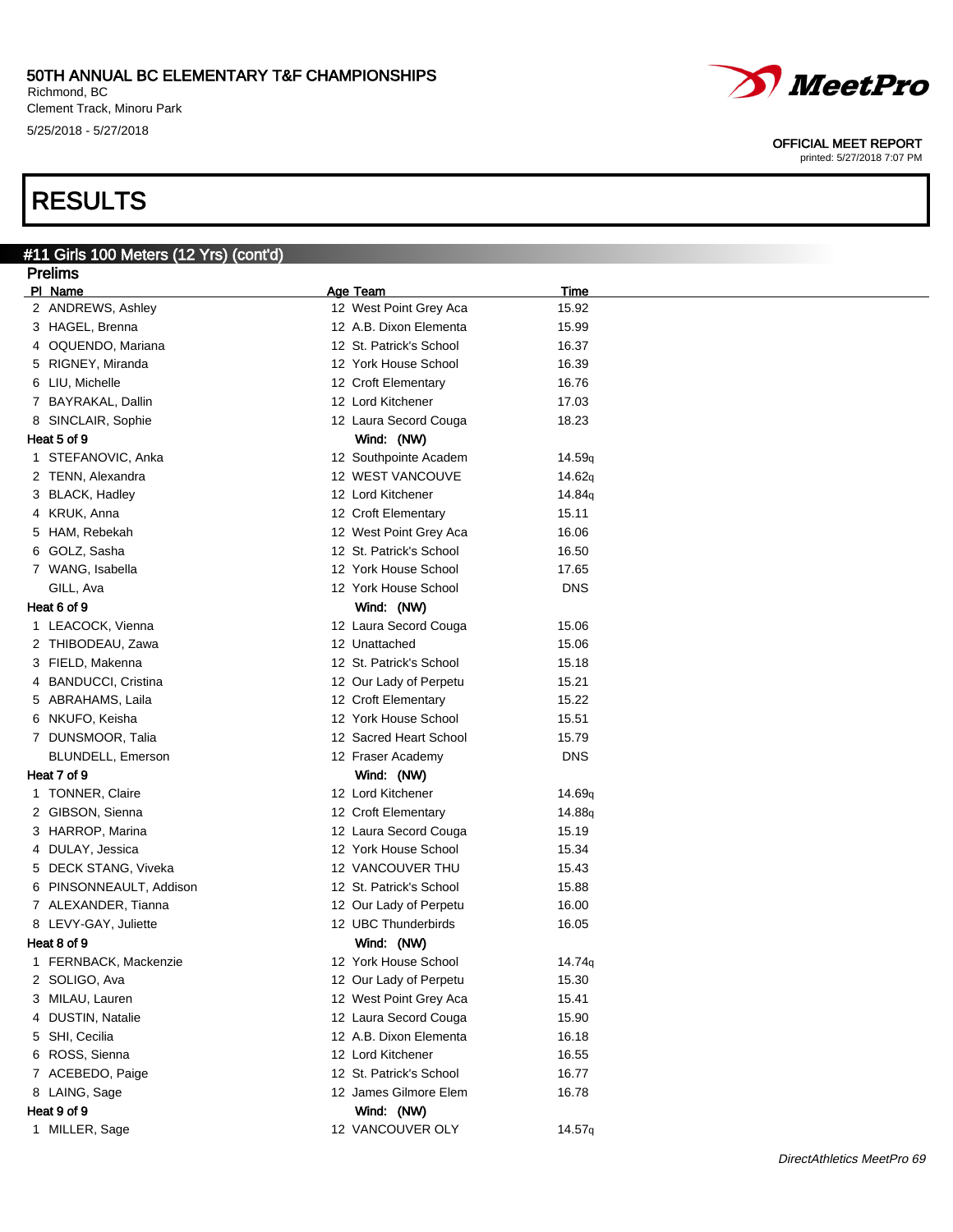Richmond, BC Clement Track, Minoru Park 5/25/2018 - 5/27/2018



#### OFFICIAL MEET REPORT

printed: 5/27/2018 7:07 PM

## RESULTS

#### #11 Girls 100 Meters (12 Yrs) (cont'd) Prelims

| гіешіз             |                         |       |  |  |
|--------------------|-------------------------|-------|--|--|
| PI Name            | Age Team                | Time  |  |  |
| 2 LIN, Mia         | 12 Croft Elementary     | 15.78 |  |  |
| 3 MAIORINO, Annika | 12 Lord Kitchener       | 15.89 |  |  |
| 4 TOMITA, Pippa    | 12 West Point Grey Aca  | 16.01 |  |  |
| 5 TRUEMAN, Emily   | 12 James Gilmore Elem   | 16.51 |  |  |
| 6 REBNER, Zoe      | 12 St. Patrick's School | 16.62 |  |  |
| 7 SAKIYAMA, Ceder  | 12 Laura Secord Couga   | 17.03 |  |  |
| ______             |                         |       |  |  |

#### #13 Girls 100 Meters (13 Yrs)

| <b>Finals</b>             |                         |               |             |  |
|---------------------------|-------------------------|---------------|-------------|--|
| PI Name                   | Age Team                | Time          | $H(PI)$ Pts |  |
| DREGER, Isabella          | 13 UNATTACHED BRI       | (NW)<br>13.14 | 2(1)        |  |
| 2 ERDEVICKI, Ana Natalija | 13 KAJAKS TRACK & F     | (NW)<br>13.36 | 2(2)        |  |
| 3 MCLEISH, Brianne        | 13 St. Patrick's School | (NW)<br>13.47 | 2(3)<br>10  |  |
| 4 FINDING, Ella           | 13 COQUITLAM CHEE       | (NW)<br>13.64 | 2(4)        |  |
| 5 DUMAS, Gemma            | 13 UNATTACHED BRI       | (NW)<br>13.65 | 2(5)        |  |
| 6 CHIO, Sabrina           | 13 Croft Elementary     | 13.90<br>(NW) | 2(6)<br>8   |  |
| 7 HAMADA, Kaiya           | 13 KAJAKS TRACK & F     | (NW)<br>14.01 | 2(7)        |  |
| 8 DAWE, Ella              | 13 Our Lady of Perpetu  | (NW)<br>14.02 | 1(1)<br>6   |  |
| 9 GAN, Emma               | 13 Croft Elementary     | (NW)<br>14.07 | 1(2)<br>5   |  |
| 10 ROBERTS, Rachel        | 13 Burnaby Striders Tra | (NW)<br>14.08 | 1(3)        |  |
| 11 LAI, Jennifer          | 13 Croft Elementary     | (NW)<br>14.19 | 1(4)<br>4   |  |
| 12 CROY, Sara             | 13 Southpointe Academ   | (NW)<br>14.29 | 1(5)<br>3   |  |
| 13 YUAN, Daphne           | 13 Lord Kitchener       | (NW)<br>14.74 | 1(6)<br>2   |  |
| JACKSON, Ava              | 13 Burnaby Striders Tra | <b>DNS</b>    | 1           |  |
| LEUNG, Victoria           | 13 KAJAKS TRACK & F     | <b>DNS</b>    | 1           |  |
| EISSES, Loren             | 13 VANCOUVER THU        | <b>DNS</b>    | 2           |  |
|                           |                         |               |             |  |

### SECTION RESULTS

| <b>Finals</b>             |                         |            |  |
|---------------------------|-------------------------|------------|--|
| PI Name                   | Age Team                | Time       |  |
| Section 1 of 2            | Wind: (NW)              |            |  |
| 1 DAWE, Ella              | 13 Our Lady of Perpetu  | 14.02      |  |
| 2 GAN, Emma               | 13 Croft Elementary     | 14.07      |  |
| 3 ROBERTS, Rachel         | 13 Burnaby Striders Tra | 14.08      |  |
| 4 LAI, Jennifer           | 13 Croft Elementary     | 14.19      |  |
| 5 CROY, Sara              | 13 Southpointe Academ   | 14.29      |  |
| 6 YUAN, Daphne            | 13 Lord Kitchener       | 14.74      |  |
| JACKSON, Ava              | 13 Burnaby Striders Tra | <b>DNS</b> |  |
| LEUNG, Victoria           | 13 KAJAKS TRACK & F     | <b>DNS</b> |  |
| Section 2 of 2            | Wind: (NW)              |            |  |
| 1 DREGER, Isabella        | 13 UNATTACHED BRI       | 13.14      |  |
| 2 ERDEVICKI, Ana Natalija | 13 KAJAKS TRACK & F     | 13.36      |  |
| 3 MCLEISH, Brianne        | 13 St. Patrick's School | 13.47      |  |
| 4 FINDING, Ella           | 13 COQUITLAM CHEE       | 13.64      |  |
| 5 DUMAS, Gemma            | 13 UNATTACHED BRI       | 13.65      |  |
| 6 CHIO, Sabrina           | 13 Croft Elementary     | 13.90      |  |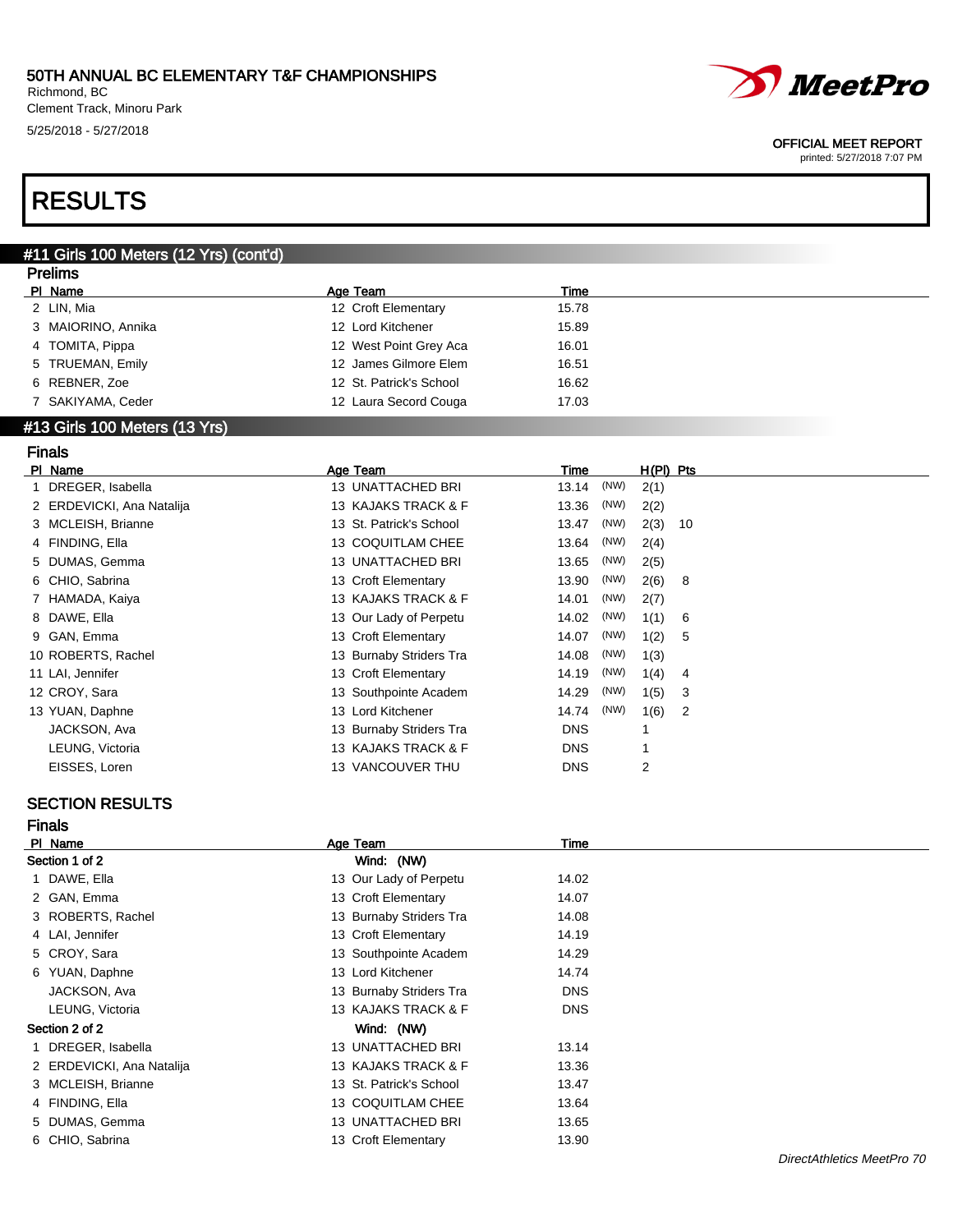Richmond, BC Clement Track, Minoru Park 5/25/2018 - 5/27/2018

# *MeetPro*

#### OFFICIAL MEET REPORT

printed: 5/27/2018 7:07 PM

## RESULTS

|   | #13 Girls 100 Meters (13 Yrs) (cont'd) |                                              |                     |       |  |  |
|---|----------------------------------------|----------------------------------------------|---------------------|-------|--|--|
|   | <b>Finals</b>                          |                                              |                     |       |  |  |
|   | PI Name                                | Age Team                                     | <b>Time</b>         |       |  |  |
|   | 7 HAMADA, Kaiya                        | 13 KAJAKS TRACK & F                          | 14.01               |       |  |  |
|   | EISSES, Loren                          | 13 VANCOUVER THU                             | <b>DNS</b>          |       |  |  |
|   | (Top 16 advance)                       |                                              |                     |       |  |  |
|   | <b>Prelims</b>                         |                                              |                     |       |  |  |
|   | PI Name                                | Age Team                                     | <b>Time</b>         | H(PI) |  |  |
| 1 | DREGER, Isabella                       | 13 UNATTACHED BRI                            | 12.97 $q$ (NW)      | 5(1)  |  |  |
|   | 2 MCLEISH, Brianne                     | 13 St. Patrick's School                      | 13.41 $\sigma$ (NW) | 6(1)  |  |  |
|   | 3 ERDEVICKI, Ana Natalija              | 13 KAJAKS TRACK & F                          | 13.45 $q$ (NW)      | 6(2)  |  |  |
|   | 4 EISSES, Loren                        | 13 VANCOUVER THU                             | 13.47 $q$ (NW)      | 5(2)  |  |  |
|   | 5 FINDING, Ella                        | 13 COQUITLAM CHEE                            | 13.58 $q$ (NW)      | 1(1)  |  |  |
|   | 6 DUMAS, Gemma                         | 13 UNATTACHED BRI                            | $13.66q$ (NW)       | 2(1)  |  |  |
|   | 7 CHIO, Sabrina                        | 13 Croft Elementary                          | 13.85 $q$ (NW)      | 5(3)  |  |  |
|   | 8 HAMADA, Kaiya                        | 13 KAJAKS TRACK & F                          | 13.94 $\sigma$ (NW) | 3(1)  |  |  |
|   | 9 JACKSON, Ava                         | 13 Burnaby Striders Tra                      | 13.99 $q$ (NW)      | 1(2)  |  |  |
|   | 10 DAWE, Ella                          | 13 Our Lady of Perpetu                       | 14.01 $\sigma$ (NW) | 6(3)  |  |  |
|   | 11 GAN, Emma                           | 13 Croft Elementary                          | 14.08 $q$ (NW)      | 7(1)  |  |  |
|   | 12 ROBERTS, Rachel                     | 13 Burnaby Striders Tra                      | 14.12 $q$ (NW)      | 3(2)  |  |  |
|   | 13 LAI, Jennifer                       | 13 Croft Elementary                          | 14.37 $q$ (NW)      | 4(1)  |  |  |
|   | 14 CROY, Sara                          | 13 Southpointe Academ                        | 14.41 $\sigma$ (NW) | 7(2)  |  |  |
|   | 15 LEUNG, Victoria                     | 13 KAJAKS TRACK & F                          | 14.41 $\sigma$ (NW) | 2(2)  |  |  |
|   | 16 YUAN, Daphne                        | 13 Lord Kitchener                            | 14.47 $\sigma$ (NW) | 5(4)  |  |  |
|   | 17 SANDHU, Karleen                     | 13 Khalsa School                             | (NW)<br>14.60       | 2(3)  |  |  |
|   | 18 DENG, Rachel                        | 13 Croft Elementary                          | (NW)<br>14.61       | 6(4)  |  |  |
|   | 19 WATSON, Alessia                     | 13 West Point Grey Aca                       | (NW)<br>14.66       | 3(3)  |  |  |
|   | 20 SANDHU, Ramneet                     | 13 Jarvis Traditional                        | (NW)<br>14.70       | 4(2)  |  |  |
|   | 21 SAUL, Dora                          | 13 Lord Kitchener                            | (NW)<br>14.74       | 3(4)  |  |  |
|   | 22 KESSELMAN, Coco                     | 13 York House School                         | (NW)<br>14.83       | 3(5)  |  |  |
|   |                                        | 13 York House School                         | (NW)<br>14.85       | 6(5)  |  |  |
|   | 23 HU, Angela                          | 13 St. Patrick's School                      | (NW)                |       |  |  |
|   | 24 MELO, Jenna                         |                                              | 14.93<br>(NW)       | 4(3)  |  |  |
|   | 25 BROUSSEAU, Frederique               | 13 KAJAKS TRACK & F<br>13 Laura Secord Couga | 14.94               | 4(4)  |  |  |
|   | 26 VILLARUZ, Cathryn                   | 13 York House School                         | (NW)<br>14.97       | 5(5)  |  |  |
|   | 27 LOUIE, Jenna                        |                                              | (NW)<br>15.10       | 1(3)  |  |  |
|   | 28 LIN, Megan                          | 13 Laura Secord Couga                        | (NW)<br>15.11       | 7(3)  |  |  |
|   | 29 CHOW, Sarah                         | 13 Croft Elementary                          | (NW)<br>15.15       | 1(4)  |  |  |
|   | 30 CHATZISPIROS, Athena                | 13 Lord Kitchener                            | 15.16<br>(NW)       | 1(5)  |  |  |
|   | 31 RIGNEY, Georgia                     | 13 York House School                         | (NW)<br>15.17       | 7(4)  |  |  |
|   | 32 JIN, Esther                         | 13 West Point Grey Aca                       | (NW)<br>15.25       | 2(4)  |  |  |
|   | 33 MONTGOMERIE, Sally                  | 13 Laura Secord Couga                        | (NW)<br>15.30       | 3(6)  |  |  |
|   | 33 JOHNSTON, Ella                      | 13 York House School                         | (NW)<br>15.30       | 4(5)  |  |  |
|   | 35 BRIONES, Faith                      | 13 Sir Alexander Macke                       | (NW)<br>15.33       | 7(5)  |  |  |
|   | 36 FONG, Arianne                       | 13 Croft Elementary                          | (NW)<br>15.55       | 6(6)  |  |  |
|   | 37 ANTSCHERL, Sacha                    | 13 OCEAN ATHLETICS                           | (NW)<br>15.63       | 7(6)  |  |  |
|   | 38 YIN, Jiahui                         | 13 Lord Kitchener                            | (NW)<br>16.17       | 2(5)  |  |  |
|   | 39 KHANNA, Rabhya                      | 13 Khalsa School                             | (NW)<br>16.27       | 1(6)  |  |  |
|   | 40 KHANNA, Keerat                      | 13 Khalsa School                             | (NW)<br>16.41       | 3(7)  |  |  |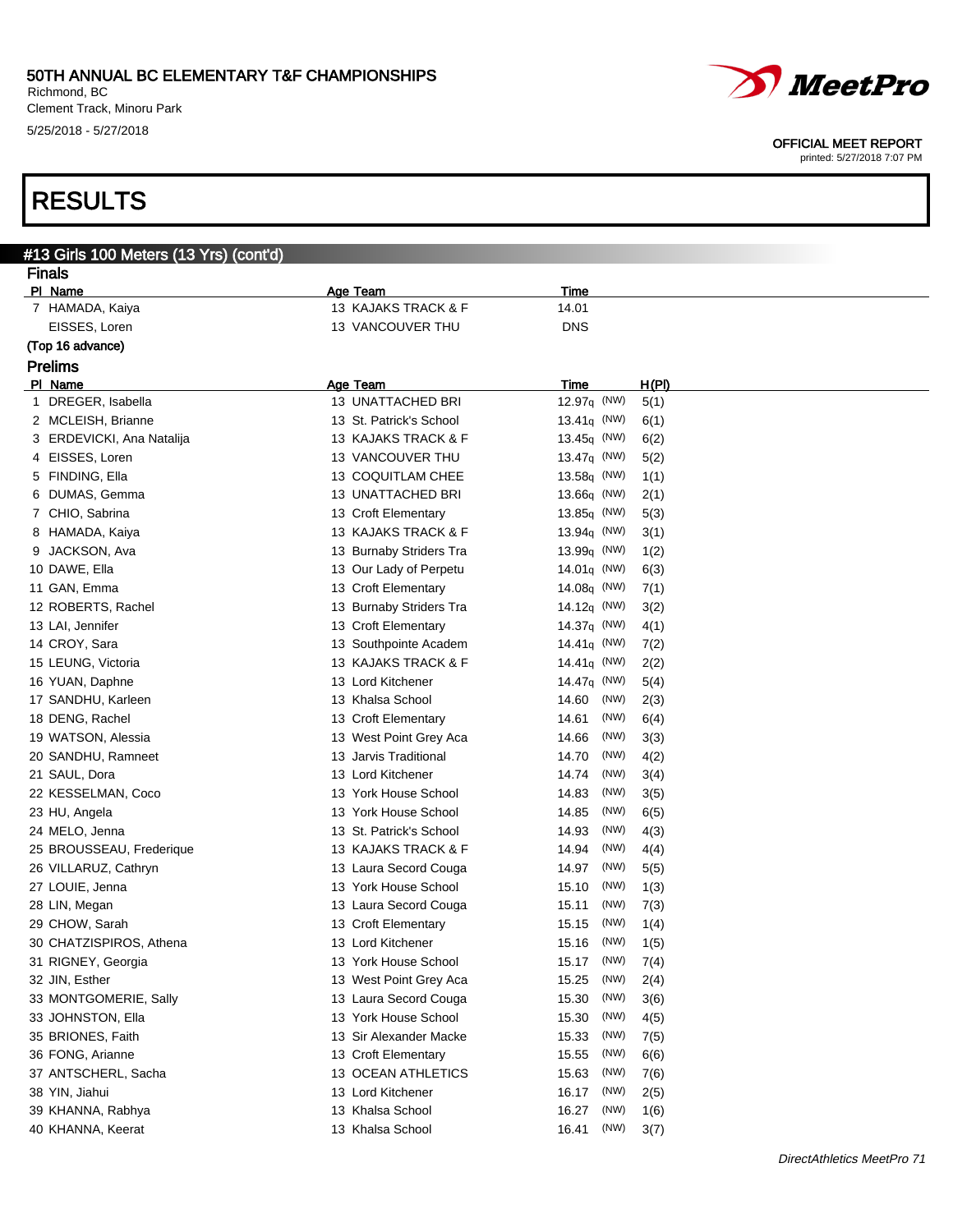Richmond, BC Clement Track, Minoru Park 5/25/2018 - 5/27/2018

## RESULTS

## #13 Girls 100 Meters (13 Yrs) (cont'd)

(Top 16 advance) Prelims

|    | гісшір |             |  |
|----|--------|-------------|--|
| ים |        | <b>Nama</b> |  |

| PI Name                     | Age Team                | Time       |      | H(PI) |
|-----------------------------|-------------------------|------------|------|-------|
| 41 SORTO-COSSIO, Olivia     | 13 Laura Secord Couga   | 16.42      | (NW) | 2(6)  |
| 42 MASSEY, Isla             | 13 West Point Grey Aca  | 16.42      | (NW) | 6(7)  |
| 43 MCELROY, Coco            | 13 Lord Kitchener       | 16.63      | (NW) | 4(6)  |
| 44 PATERSON, Cadence        | 13 York House School    | 16.71      | (NW) | 4(7)  |
| 45 DOWN, Isabella           | 13 St. Patrick's School | 16.75      | (NW) | 2(7)  |
| 46 TSOI, Megan              | 13 York House School    | 16.82      | (NW) | 2(8)  |
| 47 LOCKWOOD, Eden           | 13 Hatzic Secondary Sc  | 17.01      | (NW) | 1(7)  |
| 48 SUN, Emma                | 13 Lord Kitchener       | 18.14      | (NW) | 7(7)  |
| CANTARELLA, Erianthe        | 13 KAJAKS TRACK & F     | <b>DNS</b> |      |       |
| MYRING, Annabelle           | 13 COQUITLAM CHEE       | <b>DNS</b> |      | 3     |
| GOMA, Kinyi (odingou-Kinyi) | 13 COQUITLAM CHEE       | <b>DNS</b> |      | 4     |
| MCHARDY, Kayligh            | 13 Our Lady of Perpetu  | <b>DNS</b> |      | 5     |
| PHILLIPS, Chloe             | 13 York House School    | <b>DNS</b> |      | 5     |
| DICKIN, Camille             | 13 NorWesters Track &   | <b>DNS</b> |      | 6     |
| REED, Jordyn                | 13 VANCOUVER THU        | <b>DNS</b> |      | 7     |
|                             |                         |            |      |       |

### HEAT RESULTS

#### Prelims

| PI Name     |                           | Age Team                 | <b>Time</b>        |  |  |
|-------------|---------------------------|--------------------------|--------------------|--|--|
|             | Heat 1 of 7<br>Wind: (NW) |                          |                    |  |  |
| 1           | FINDING, Ella             | 13 COQUITLAM CHEE        | 13.58q             |  |  |
|             | 2 JACKSON, Ava            | 13 Burnaby Striders Tra  | 13.99q             |  |  |
|             | 3 LOUIE, Jenna            | 13 York House School     | 15.10              |  |  |
|             | 4 CHOW, Sarah             | 13 Croft Elementary      | 15.15              |  |  |
|             | 5 CHATZISPIROS, Athena    | 13 Lord Kitchener        | 15.16              |  |  |
|             | 6 KHANNA, Rabhya          | 13 Khalsa School         | 16.27              |  |  |
|             | 7 LOCKWOOD, Eden          | 13 Hatzic Secondary Sc   | 17.01              |  |  |
|             | CANTARELLA, Erianthe      | 13 KAJAKS TRACK & F      | <b>DNS</b>         |  |  |
| Heat 2 of 7 |                           | Wind: (NW)               |                    |  |  |
| $\mathbf 1$ | DUMAS, Gemma              | <b>13 UNATTACHED BRI</b> | 13.66q             |  |  |
|             | 2 LEUNG, Victoria         | 13 KAJAKS TRACK & F      | 14.41 <sub>g</sub> |  |  |
|             | 3 SANDHU, Karleen         | 13 Khalsa School         | 14.60              |  |  |
|             | 4 JIN, Esther             | 13 West Point Grey Aca   | 15.25              |  |  |
|             | 5 YIN, Jiahui             | 13 Lord Kitchener        | 16.17              |  |  |
| 6           | SORTO-COSSIO, Olivia      | 13 Laura Secord Couga    | 16.42              |  |  |
|             | 7 DOWN, Isabella          | 13 St. Patrick's School  | 16.75              |  |  |
|             | 8 TSOI, Megan             | 13 York House School     | 16.82              |  |  |
| Heat 3 of 7 |                           | Wind: (NW)               |                    |  |  |
| 1.          | HAMADA, Kaiya             | 13 KAJAKS TRACK & F      | 13.94q             |  |  |
|             | 2 ROBERTS, Rachel         | 13 Burnaby Striders Tra  | 14.12q             |  |  |
|             | 3 WATSON, Alessia         | 13 West Point Grey Aca   | 14.66              |  |  |
|             | 4 SAUL, Dora              | 13 Lord Kitchener        | 14.74              |  |  |
|             | 5 KESSELMAN, Coco         | 13 York House School     | 14.83              |  |  |
|             | 6 MONTGOMERIE, Sally      | 13 Laura Secord Couga    | 15.30              |  |  |
|             |                           |                          |                    |  |  |



#### OFFICIAL MEET REPORT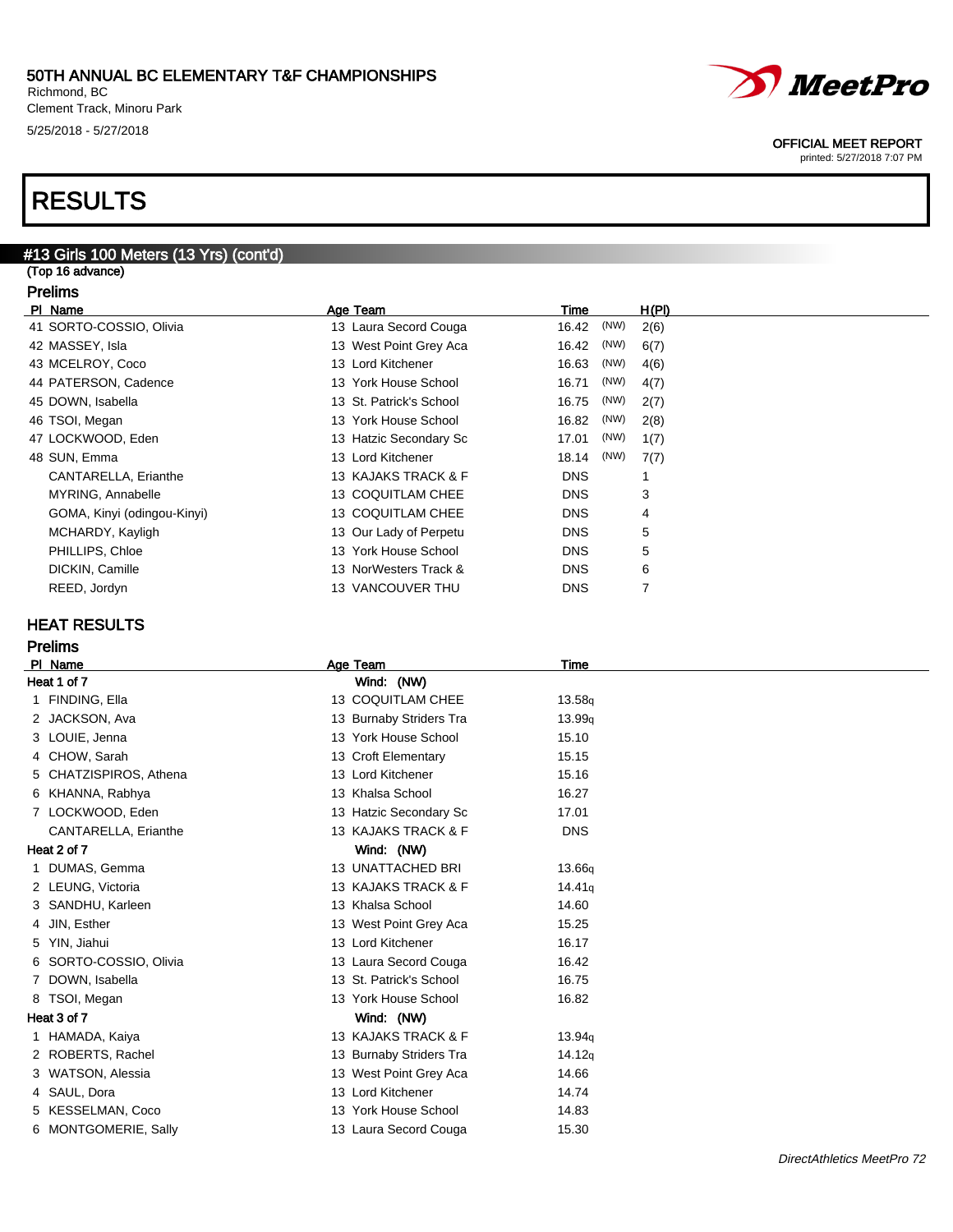Richmond, BC Clement Track, Minoru Park 5/25/2018 - 5/27/2018

#13 Girls 100 Meters (13 Yrs) (cont'd)

## RESULTS

#### Prelims **Pl Name Age Team Age Team Time** 7 KHANNA, Keerat 13 Khalsa School 16.41 MYRING, Annabelle 13 COQUITLAM CHEE DNS Heat 4 of 7 Wind: (NW) 1 LAI, Jennifer 14.37q **13 Croft Elementary** 14.37q 2 SANDHU, Ramneet 13 Jarvis Traditional 14.70 3 MELO, Jenna 13 St. Patrick's School 14.93 4 BROUSSEAU, Frederique 13 KAJAKS TRACK & F 14.94 5 JOHNSTON, Ella 13 York House School 15.30 6 MCELROY, Coco 13 Lord Kitchener 16.63 7 PATERSON, Cadence 13 York House School 16.71 GOMA, Kinyi (odingou-Kinyi) 13 COQUITLAM CHEE DNS Heat 5 of 7 Wind: (NW) 1 DREGER, Isabella 13 UNATTACHED BRI 12.97q 2 EISSES, Loren 13 VANCOUVER THU 13.47<sub>q</sub> 3 CHIO, Sabrina 13 Croft Elementary 13.85q 4 YUAN, Daphne 13 Lord Kitchener 14.47q 5 VILLARUZ, Cathryn 13 Laura Secord Couga 14.97 MCHARDY, Kayligh 13 Our Lady of Perpetu PHILLIPS, Chloe 13 York House School DNS Heat 6 of 7 Wind: (NW) 1 MCLEISH, Brianne 13 St. Patrick's School 13.41<sub>q</sub> 2 ERDEVICKI, Ana Natalija 13 KAJAKS TRACK & F 13.45q 3 DAWE, Ella 14.01q **13 Our Lady of Perpetu** 14.01q 4 DENG, Rachel 13 Croft Elementary 14.61 5 HU, Angela 13 York House School 14.85 6 FONG, Arianne 13 Croft Elementary 15.55 7 MASSEY, Isla 16.42 DICKIN, Camille 13 NorWesters Track & DNS Heat 7 of 7 Wind: (NW) 1 GAN, Emma 13 Croft Elementary 14.08q 2 CROY, Sara **14.41<sub>q</sub>** 2 CROY, Sara 3 LIN, Megan 15.11 and 13 Laura Secord Couga 15.11 4 RIGNEY, Georgia 13 York House School 15.17 5 BRIONES, Faith 13 Sir Alexander Macke 15.33 6 ANTSCHERL, Sacha 13 OCEAN ATHLETICS 15.63 7 SUN, Emma 13 Lord Kitchener 18.14 REED, Jordyn **DISCOUTER 13 VANCOUVER THU** DIS #362 Girls 100 Meters (10Girls) Pl Name Age Team Time H(Pl) Pts

| PI Name           | Age ream               | ı ıme         | H(PI) PIS  |
|-------------------|------------------------|---------------|------------|
| 1 MILAU, Rachel   | 10 West Point Grey Aca | 15.15 (NW)    | $3(1)$ 10  |
| 2 EISSES, Henna   | 10 Queen Mary          | 15.44 (NW)    | $1(1)$ 8   |
| 3 WANG, Ann Enxin | 10 West Point Grey Aca | 15.62 (NW)    | $7(1)$ 6   |
| 4 HEYRIES, Liv    | 10 NorWesters Track &  | 15.84 (NW)    | 6(1)       |
| 5 PIMSTONE, Mila  | 10 West Point Grey Aca | (NW)<br>15.99 | 6(2)<br>-5 |
| 6 KANG, Ella      | 10 Our Lady of Perpetu | (NW)<br>16.03 | 6(3)<br>4  |



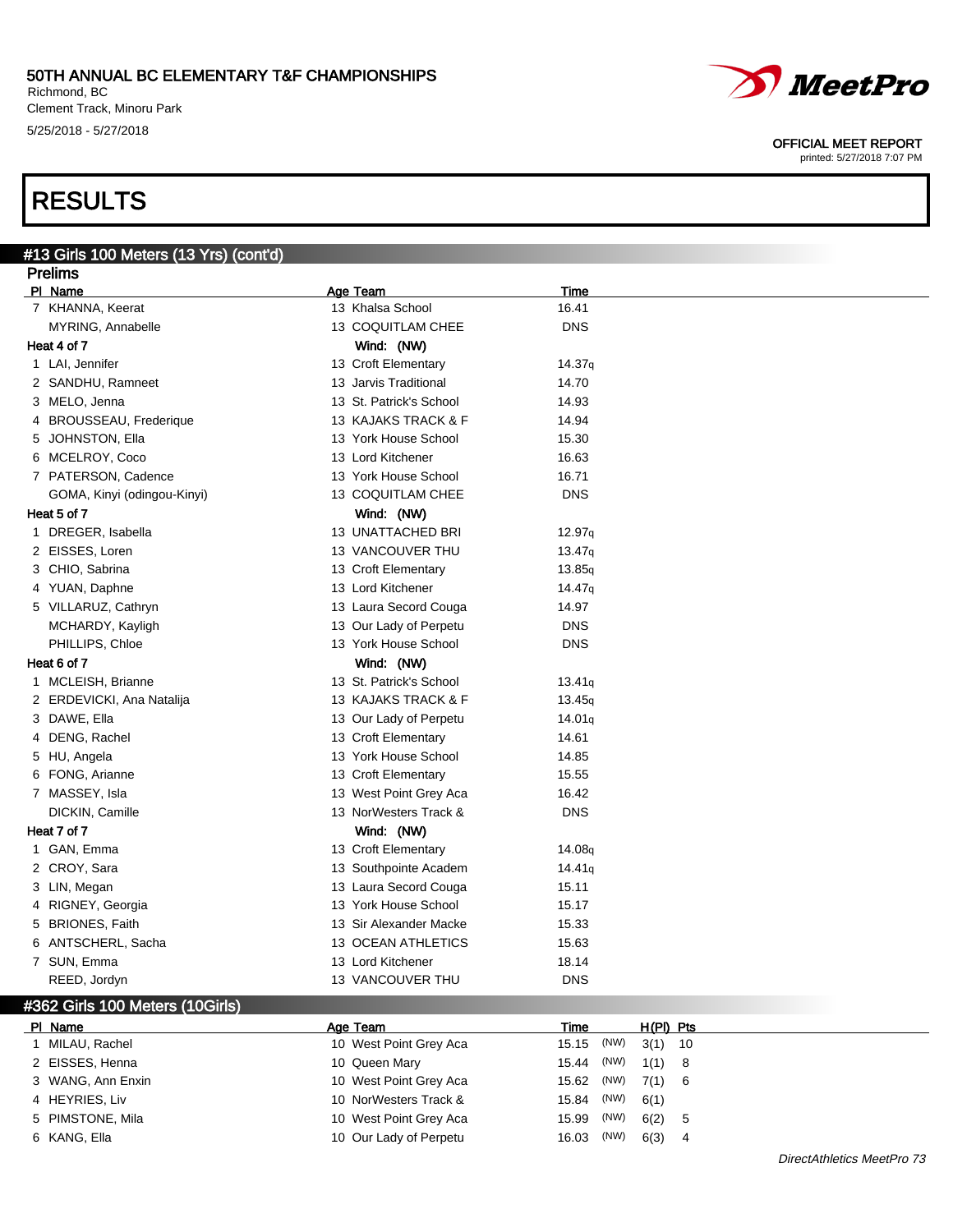Richmond, BC Clement Track, Minoru Park 5/25/2018 - 5/27/2018

#362 Girls 100 Meters (10Girls) (cont'd)

# RESULTS



OFFICIAL MEET REPORT

| PI Name               | Age Team                | Time          | <u>H(PI)</u><br><u>Pts</u> |
|-----------------------|-------------------------|---------------|----------------------------|
| 7 MITCHELL, Isabel    | 10 Our Lady of Perpetu  | (NW)<br>16.11 | 7(2)<br>3                  |
| 8 JEKUBIK, Emily      | 10 York House School    | (NW)<br>16.14 | 7(3)<br>2                  |
| 9 SOFIKITIS, Emily    | 10 UNATTACHED BRI       | (NW)<br>16.16 | 5(1)                       |
| 10 RAFFAI, Sophia     | 10 James Gilmore Elem   | (NW)<br>16.18 | 2(1)<br>1                  |
| 11 DAWE, Sophie       | 10 Our Lady of Perpetu  | (NW)<br>16.29 | 2(2)                       |
| 12 KRUK, Krista       | 10 Croft Elementary     | (NW)<br>16.31 | 5(2)                       |
| 13 ROOT, Sadie        | 10 Laura Secord Couga   | 16.32<br>(NW) | 1(2)                       |
| 14 MCDONALD, Kate     | 10 Croft Elementary     | (NW)<br>16.50 | 6(4)                       |
| 15 ADANG, Kaya        | 10 York House School    | (NW)<br>16.58 | 5(3)                       |
| 16 MIRANO, Jade       | 10 Blessed Sacrament -  | (NW)<br>16.61 | 6(5)                       |
| 17 SHERRY, Julia      | 10 York House School    | (NW)<br>16.69 | 3(2)                       |
| 18 ROYLE, Gabriela    | 10 St. Patrick's School | (NW)<br>16.70 | 5(4)                       |
| 19 MARVAN, Talia      | 10 A.B. Dixon Elementa  | 16.72<br>(NW) | 1(3)                       |
| 20 SNIP, Esmay        | 10 Lord Kitchener       | 16.73<br>(NW) | 4(1)                       |
| 21 MACDONALD, Emory   | 10 Croft Elementary     | (NW)<br>16.87 | 7(4)                       |
| 22 COOPER, Grace      | 10 Our Lady of Perpetu  | (NW)<br>16.91 | 4(2)                       |
| 23 SCHMON, Isabel     | 10 Croft Elementary     | (NW)<br>16.97 | 2(3)                       |
| 24 CHONG, Samantha    | 10 Croft Elementary     | (NW)<br>17.07 | 1(4)                       |
| 25 ZARZOUR, Audrey    | 10 St. Patrick's School | (NW)<br>17.13 | 3(3)                       |
| 26 LECLERC, Kaylin    | 10 A.B. Dixon Elementa  | (NW)<br>17.18 | 3(4)                       |
| 27 BARNES, Oliva      | 10 Our Lady of Perpetu  | (NW)<br>17.24 | 5(5)                       |
| 28 JENKINSON, Maya    | 10 Laura Secord Couga   | (NW)<br>17.33 | 3(5)                       |
| 29 COCCO, Roma        | 10 Laura Secord Couga   | 17.38<br>(NW) | 6(6)                       |
| 30 TODD, Nene         | 10 Laura Secord Couga   | 17.52<br>(NW) | 2(4)                       |
| 31 GORDON, Grace      | 10 York House School    | (NW)<br>17.55 | 6(7)                       |
| 32 DOWN, Georgia      | 10 St. Patrick's School | (NW)<br>17.71 | 7(5)                       |
| 33 OQUENDO, Sara      | 10 St. Patrick's School | (NW)<br>17.72 | 6(8)                       |
| 34 CHAN, Lauren       | 10 York House School    | (NW)<br>17.77 | 1(5)                       |
| 35 NEILL, Mary        | 10 West Point Grey Aca  | (NW)<br>17.86 | 4(3)                       |
| 36 LOUIE, Kayla       | 10 York House School    | (NW)<br>17.87 | 2(5)                       |
| 37 PANSEGRAU, Hailey  | 10 York House School    | (NW)<br>17.89 | 7(6)                       |
| 38 HEED, Ella         | 10 Croft Elementary     | (NW)<br>17.93 | 4(4)                       |
| 39 EMES, Maddie       | 10 St. Patrick's School | (NW)<br>17.93 | 7(7)                       |
| 40 LAMMAM, Leila      | 10 West Point Grey Aca  | (NW)<br>17.97 | 5(6)                       |
| 41 QUINLAN, Isabelle  | 10 York House School    | (NW)<br>18.02 | 4(5)                       |
| 42 CHIU, Sophia       | 10 York House School    | (NW)<br>18.06 | 1(6)                       |
| 43 CRIMP, Lexi        | 10 A.B. Dixon Elementa  | 18.23<br>(NW) | 7(8)                       |
| 44 MONTAGUE, Loreli   | 10 James Gilmore Elem   | (NW)<br>18.27 | 3(6)                       |
| 45 FREDERICKSON, Anna | 10 Laura Secord Couga   | (NW)<br>18.43 | 4(6)                       |
| 46 MACIVER, Chloe     | 10 Laura Secord Couga   | (NW)<br>18.53 | 5(7)                       |
| 47 CURTIS, Rebecca    | 10 St. Patrick's School | 19.03<br>(NW) | 2(6)                       |
| 48 SPARKS, Zara       | 10 St. Patrick's School | (NW)<br>20.43 | 2(7)                       |
| 49 CHAYBA, Lucia      | 10 St. Patrick's School | (NW)<br>20.81 | 2(8)                       |
| ZHANG, Tiffany        | 10 West Point Grey Aca  | <b>DNS</b>    | 1                          |
| SANDHU, Asha          | 10 St. Patrick's School | <b>DNS</b>    | 1                          |
| MONTESSORI, Ana       | 10 VANCOUVER OLY        | <b>DNS</b>    | 3                          |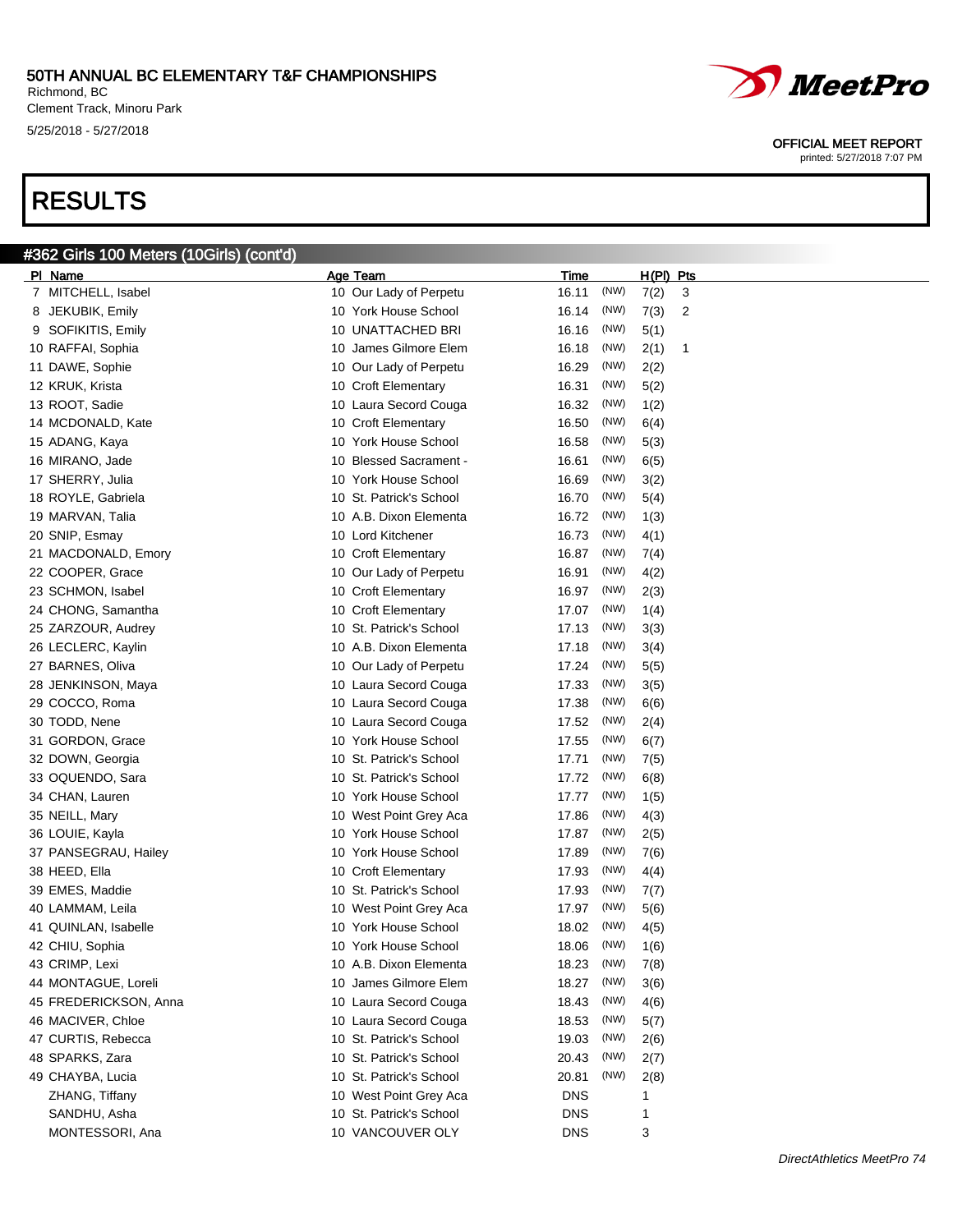Richmond, BC Clement Track, Minoru Park 5/25/2018 - 5/27/2018

# RESULTS

#### OFFICIAL MEET REPORT

| #362 Girls 100 Meters (10Girls) (cont'd) |                         |            |             |
|------------------------------------------|-------------------------|------------|-------------|
| PI Name                                  | Age Team                | Time       | $H(PI)$ Pts |
| BLANCO, Mariana                          | 10 St. Patrick's School | <b>DNS</b> | 4           |
|                                          |                         |            |             |
| <b>SECTION RESULTS</b>                   |                         |            |             |
| PI Name                                  | <b>Age Team</b>         | Time       |             |
| Section 1 of 7                           | Wind: (NW)              |            |             |
| 1 EISSES, Henna                          | 10 Queen Mary           | 15.44      |             |
| 2 ROOT, Sadie                            | 10 Laura Secord Couga   | 16.32      |             |
| 3 MARVAN, Talia                          | 10 A.B. Dixon Elementa  | 16.72      |             |
| 4 CHONG, Samantha                        | 10 Croft Elementary     | 17.07      |             |
| 5 CHAN, Lauren                           | 10 York House School    | 17.77      |             |
| 6 CHIU, Sophia                           | 10 York House School    | 18.06      |             |
| ZHANG, Tiffany                           | 10 West Point Grey Aca  | <b>DNS</b> |             |
| SANDHU, Asha                             | 10 St. Patrick's School | <b>DNS</b> |             |
| Section 2 of 7                           | Wind: (NW)              |            |             |
| 1 RAFFAI, Sophia                         | 10 James Gilmore Elem   | 16.18      |             |
| 2 DAWE, Sophie                           | 10 Our Lady of Perpetu  | 16.29      |             |
| 3 SCHMON, Isabel                         | 10 Croft Elementary     | 16.97      |             |
| 4 TODD, Nene                             | 10 Laura Secord Couga   | 17.52      |             |
| 5 LOUIE, Kayla                           | 10 York House School    | 17.87      |             |
| 6 CURTIS, Rebecca                        | 10 St. Patrick's School | 19.03      |             |
| 7 SPARKS, Zara                           | 10 St. Patrick's School | 20.43      |             |
| 8 CHAYBA, Lucia                          | 10 St. Patrick's School | 20.81      |             |
| Section 3 of 7                           | Wind: (NW)              |            |             |
| 1 MILAU, Rachel                          | 10 West Point Grey Aca  | 15.15      |             |
| 2 SHERRY, Julia                          | 10 York House School    | 16.69      |             |
| 3 ZARZOUR, Audrey                        | 10 St. Patrick's School | 17.13      |             |
| 4 LECLERC, Kaylin                        | 10 A.B. Dixon Elementa  | 17.18      |             |
| 5 JENKINSON, Maya                        | 10 Laura Secord Couga   | 17.33      |             |
| 6 MONTAGUE, Loreli                       | 10 James Gilmore Elem   | 18.27      |             |
| MONTESSORI, Ana                          | 10 VANCOUVER OLY        | <b>DNS</b> |             |
| Section 4 of 7                           | Wind: (NW)              |            |             |
| 1 SNIP, Esmay                            | 10 Lord Kitchener       | 16.73      |             |
| 2 COOPER, Grace                          | 10 Our Lady of Perpetu  | 16.91      |             |
| 3 NEILL, Mary                            | 10 West Point Grey Aca  | 17.86      |             |
| 4 HEED, Ella                             | 10 Croft Elementary     | 17.93      |             |
| 5 QUINLAN, Isabelle                      | 10 York House School    | 18.02      |             |
| 6 FREDERICKSON, Anna                     | 10 Laura Secord Couga   | 18.43      |             |
| BLANCO, Mariana                          | 10 St. Patrick's School | <b>DNS</b> |             |
| Section 5 of 7                           | Wind: (NW)              |            |             |
| 1 SOFIKITIS, Emily                       | 10 UNATTACHED BRI       | 16.16      |             |
| 2 KRUK, Krista                           | 10 Croft Elementary     | 16.31      |             |
| 3 ADANG, Kaya                            | 10 York House School    | 16.58      |             |
| 4 ROYLE, Gabriela                        | 10 St. Patrick's School | 16.70      |             |
| 5 BARNES, Oliva                          | 10 Our Lady of Perpetu  | 17.24      |             |
| 6 LAMMAM, Leila                          | 10 West Point Grey Aca  | 17.97      |             |
| 7 MACIVER, Chloe                         | 10 Laura Secord Couga   | 18.53      |             |
|                                          |                         |            |             |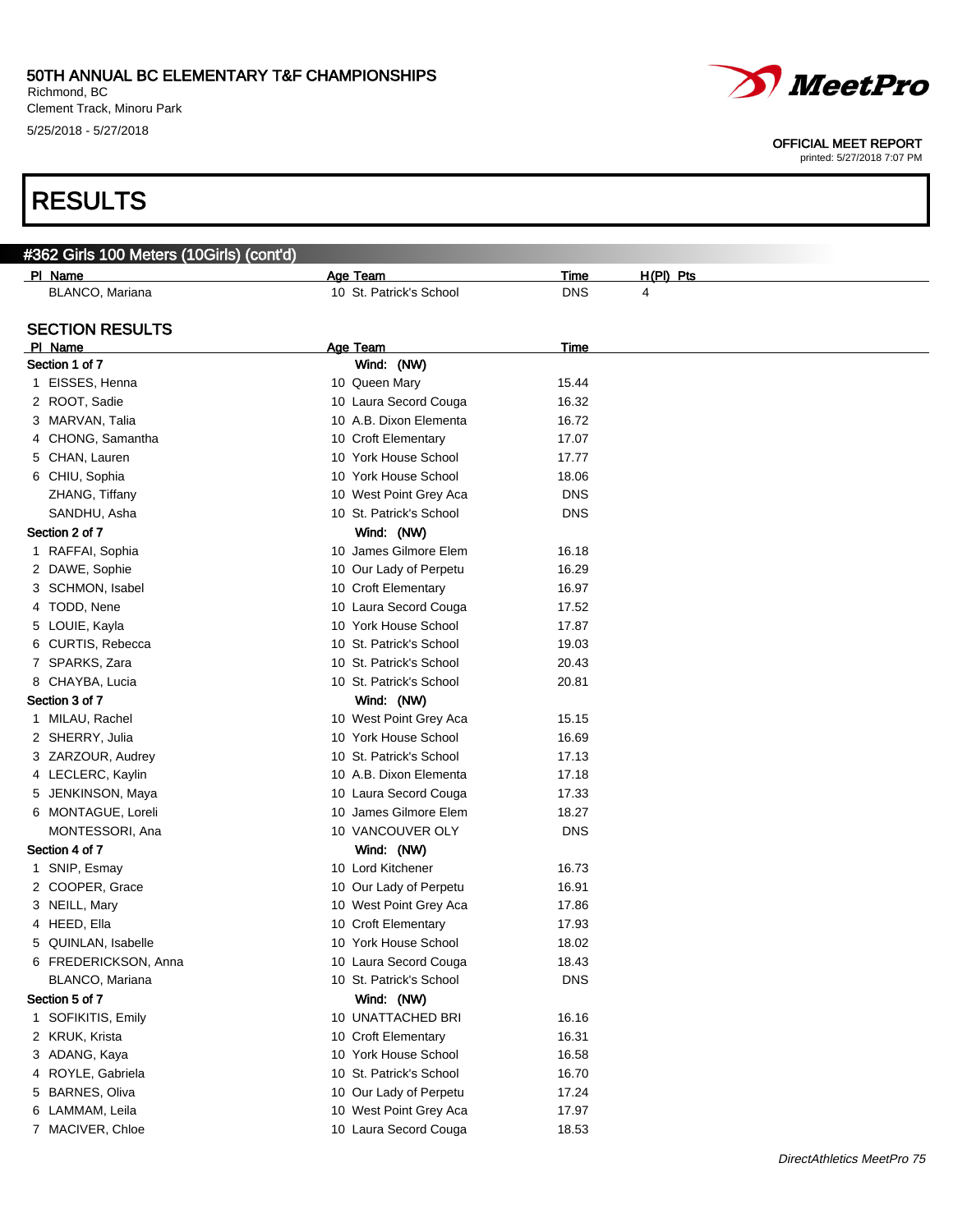Richmond, BC Clement Track, Minoru Park 5/25/2018 - 5/27/2018

# RESULTS



#### OFFICIAL MEET REPORT

printed: 5/27/2018 7:07 PM

### #15 Girls 200 Meters (11 Yrs)

|    | PI Name                  |    | Age Team               | <b>Time</b> |      | $H(PI)$ Pts |    |
|----|--------------------------|----|------------------------|-------------|------|-------------|----|
|    | 1 CARDEY, Ava            |    | 11 Croft Elementary    | 30.21       | (NW) | 4(1)        | 10 |
|    | 2 GRANT, Mackenzie       |    | 11 Ladner Elementary   | 30.39       | (NW) | 5(1)        | 8  |
|    | 3 VAN SCHALKWYK, Chloe   |    | 11 Croft Elementary    | 30.71       | (NW) | 3(1)        | 6  |
|    | 4 LO, Kara               |    | 11 West Point Grey Aca | 30.76       | (NW) | 2(1)        | 5  |
| 5. | <b>CRAWFORD, Olivia</b>  |    | 11 Our Lady of Perpetu | 30.90       | (NW) | 1(1)        | 4  |
| 6. | <b>BARTON, Gabriella</b> |    | 11 VANCOUVER THU       | 31.00       | (NW) | 2(2)        |    |
|    | EICHHORST, Ava           | 11 | <b>OCEAN ATHLETICS</b> | 31.13       | (NW) | 1(2)        |    |
|    | 8 OLSON, Kassandra       |    | 11 KAJAKS TRACK & F    | 31.14       | (NW) | 5(2)        |    |
|    | 9 VARMA VITUG, Sofia     |    | 11 York House School   | 31.89       | (NW) | 3(2)        | 3  |
|    | 10 CHILTON, Jacqueline   |    | 11 Our Lady of Perpetu | 32.18       | (NW) | 3(3)        | 2  |
|    | 11 LOGAN, Kate           |    | 11 VANCOUVER THU       | 32.45       | (NW) | 4(2)        |    |
|    | 12 MARTIN, Kayla         | 11 | <b>OCEAN ATHLETICS</b> | 32.92       | (NW) | 6(1)        |    |
|    | 13 TURNER, Madeleine     |    | 11 OCEAN ATHLETICS     | 32.99       | (NW) | 4(3)        |    |
|    | 14 GEYER, Isabelle       |    | 11 Laura Secord Couga  | 33.13       | (NW) | 4(4)        | 1  |
|    | 15 MCKNIGHT, Avery       |    | 11 Laura Secord Couga  | 33.15       | (NW) | 2(3)        |    |
|    | 16 JONES, Malia          |    | 11 Ladner Elementary   | 33.32       | (NW) | 3(4)        |    |
|    | 17 NOURAEI, Ava          | 11 | <b>COQUITLAM CHEE</b>  | 33.54       | (NW) | 6(2)        |    |
|    | 18 JAFFER, Jenna         |    | 11 Croft Elementary    | 33.58       | (NW) | 5(3)        |    |
|    | 19 WATSON, Olivia        |    | 11 Croft Elementary    | 33.66       | (NW) | 6(3)        |    |
|    | 20 BRUNELLE, Jasmine     |    | 11 KAJAKS TRACK & F    | 34.15       | (NW) | 3(5)        |    |
|    | 21 CHENG, Chloe          |    | 11 Our Lady of Perpetu | 34.16       | (NW) | 4(5)        |    |
|    | 22 SANDESH, Sihi         | 11 | West Point Grey Aca    | 34.27       | (NW) | 6(4)        |    |
|    | 23 CHIANG, Claire        |    | 11 KAJAKS TRACK & F    | 34.34       | (NW) | 2(4)        |    |
|    | 24 YOUNG, Jemma          |    | 11 Croft Elementary    | 34.65       | (NW) | 6(5)        |    |
|    | 25 DEHART, Daisy         |    | 11 Croft Elementary    | 34.75       | (NW) | 2(5)        |    |
|    | 26 WEBB, Nicole          |    | 11 York House School   | 34.81       | (NW) | 5(4)        |    |
|    |                          |    |                        |             |      |             |    |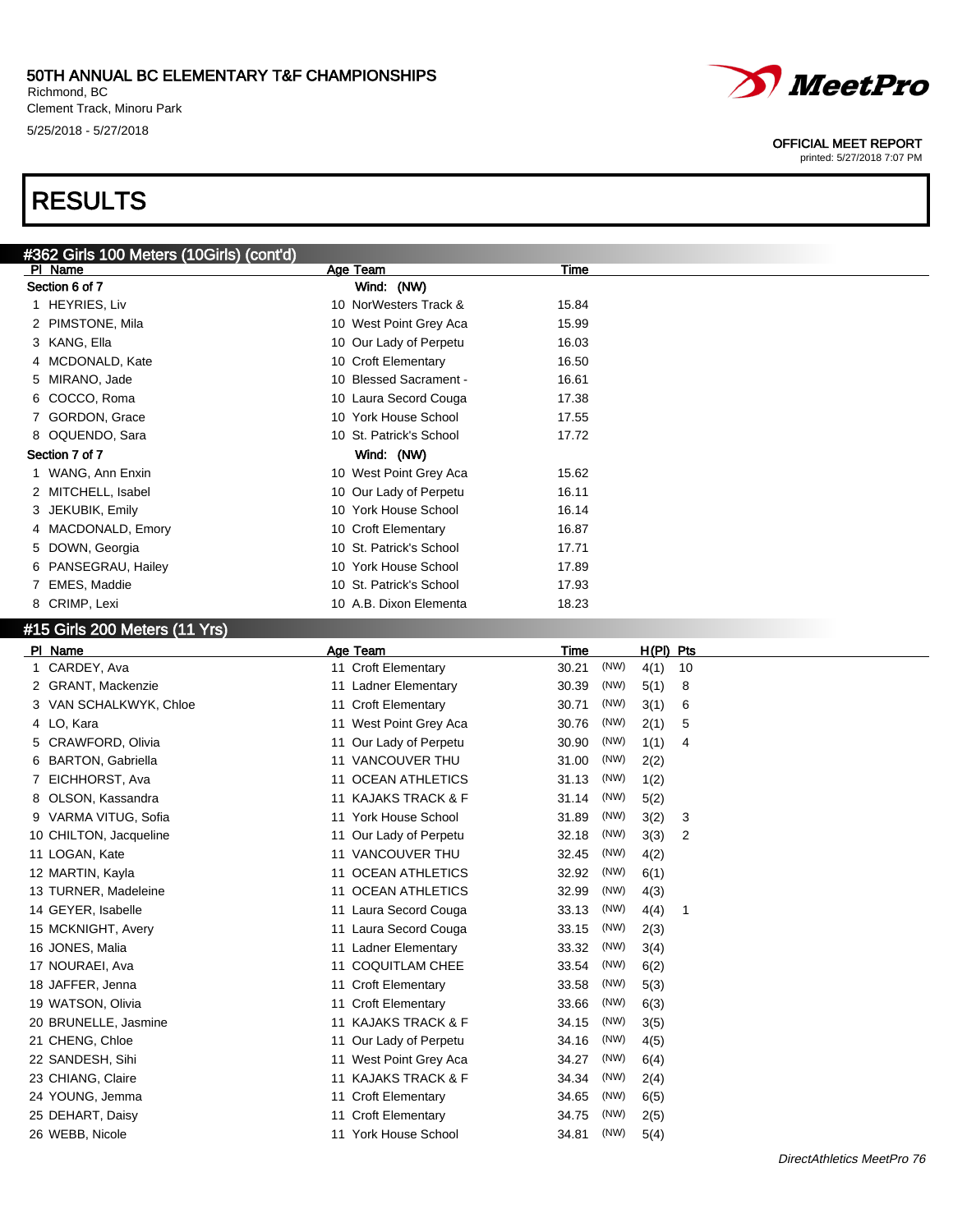Richmond, BC Clement Track, Minoru Park 5/25/2018 - 5/27/2018

# RESULTS

#### #15 Girls 200 Meters (11 Yrs) (cont'd)

| PI.<br>Name          | Age Team               | Time          | $H(PI)$ Pts |
|----------------------|------------------------|---------------|-------------|
| 27 CHAN, Julia       | 11 Laura Secord Couga  | (NW)<br>35.01 | 3(6)        |
| 28 BORODOW, Julia    | 11 Croft Elementary    | (NW)<br>35.03 | 6(6)        |
| 29 LEW, Hannah       | 11 York House School   | (NW)<br>35.11 | 6(7)        |
| 30 BRENNAN, Lilah    | 11 Laura Secord Couga  | (NW)<br>35.33 | 6(8)        |
| 31 CHOW, Madison     | 11 Croft Elementary    | (NW)<br>35.61 | 4(6)        |
| 32 SOOBRIAN, Emily   | 11 Croft Elementary    | (NW)<br>35.65 | 5(5)        |
| 33 PASHA, Diya Zehra | 11 KAJAKS TRACK & F    | (NW)<br>35.69 | 1(3)        |
| 34 WONG, Joanna      | 11 Our Lady of Perpetu | (NW)<br>35.90 | 2(6)        |
| 35 TWIG, Indigo      | 11 Laura Secord Couga  | (NW)<br>36.01 | 5(6)        |
| 36 LEE, Kristen      | 11 Croft Elementary    | (NW)<br>36.20 | 5(7)        |
| 37 IRVINE, Rhonynn   | 11 Laura Secord Couga  | (NW)<br>37.52 | 1(4)        |
| 38 LEE, Kendra       | 11 Croft Elementary    | (NW)<br>37.81 | 4(7)        |
| 39 CHENG, Jessica    | 11 Our Lady of Perpetu | (NW)<br>37.89 | 5(8)        |
| 40 FARSHCHIAN, Ryka  | 11 York House School   | (NW)<br>39.52 | 4(8)        |
| 41 RYAN-LLOYD, Molly | St. Patrick's School   | (NW)<br>40.65 | 1(5)        |
| 42 VERGE, Carys      | St. Patrick's School   | (NW)<br>41.51 | 3(7)        |
| LAU, Merina          | 11 Southpointe Academ  | <b>DNS</b>    |             |

### SECTION RESULTS

|                | PI Name                | Age Team                | Time       |
|----------------|------------------------|-------------------------|------------|
| Section 1 of 6 |                        | Wind: (NW)              |            |
|                | 1 CRAWFORD, Olivia     | 11 Our Lady of Perpetu  | 30.90      |
|                | 2 EICHHORST, Ava       | 11 OCEAN ATHLETICS      | 31.13      |
|                | 3 PASHA, Diya Zehra    | 11 KAJAKS TRACK & F     | 35.69      |
|                | 4 IRVINE, Rhonynn      | 11 Laura Secord Couga   | 37.52      |
|                | 5 RYAN-LLOYD, Molly    | 11 St. Patrick's School | 40.65      |
|                | LAU, Merina            | 11 Southpointe Academ   | <b>DNS</b> |
|                | Section 2 of 6         | Wind: (NW)              |            |
|                | 1 LO, Kara             | 11 West Point Grey Aca  | 30.76      |
|                | 2 BARTON, Gabriella    | 11 VANCOUVER THU        | 31.00      |
|                | 3 MCKNIGHT, Avery      | 11 Laura Secord Couga   | 33.15      |
|                | 4 CHIANG, Claire       | 11 KAJAKS TRACK & F     | 34.34      |
|                | 5 DEHART, Daisy        | 11 Croft Elementary     | 34.75      |
|                | 6 WONG, Joanna         | 11 Our Lady of Perpetu  | 35.90      |
|                | Section 3 of 6         | Wind: (NW)              |            |
|                | 1 VAN SCHALKWYK, Chloe | 11 Croft Elementary     | 30.71      |
|                | 2 VARMA VITUG, Sofia   | 11 York House School    | 31.89      |
|                | 3 CHILTON, Jacqueline  | 11 Our Lady of Perpetu  | 32.18      |
|                | 4 JONES, Malia         | 11 Ladner Elementary    | 33.32      |
|                | 5 BRUNELLE, Jasmine    | 11 KAJAKS TRACK & F     | 34.15      |
|                | 6 CHAN, Julia          | 11 Laura Secord Couga   | 35.01      |
|                | 7 VERGE, Carys         | 11 St. Patrick's School | 41.51      |
|                | Section 4 of 6         | Wind: (NW)              |            |
|                | 1 CARDEY, Ava          | 11 Croft Elementary     | 30.21      |
|                | 2 LOGAN, Kate          | 11 VANCOUVER THU        | 32.45      |
|                | 3 TURNER, Madeleine    | 11 OCEAN ATHLETICS      | 32.99      |

*MeetPro* 

#### OFFICIAL MEET REPORT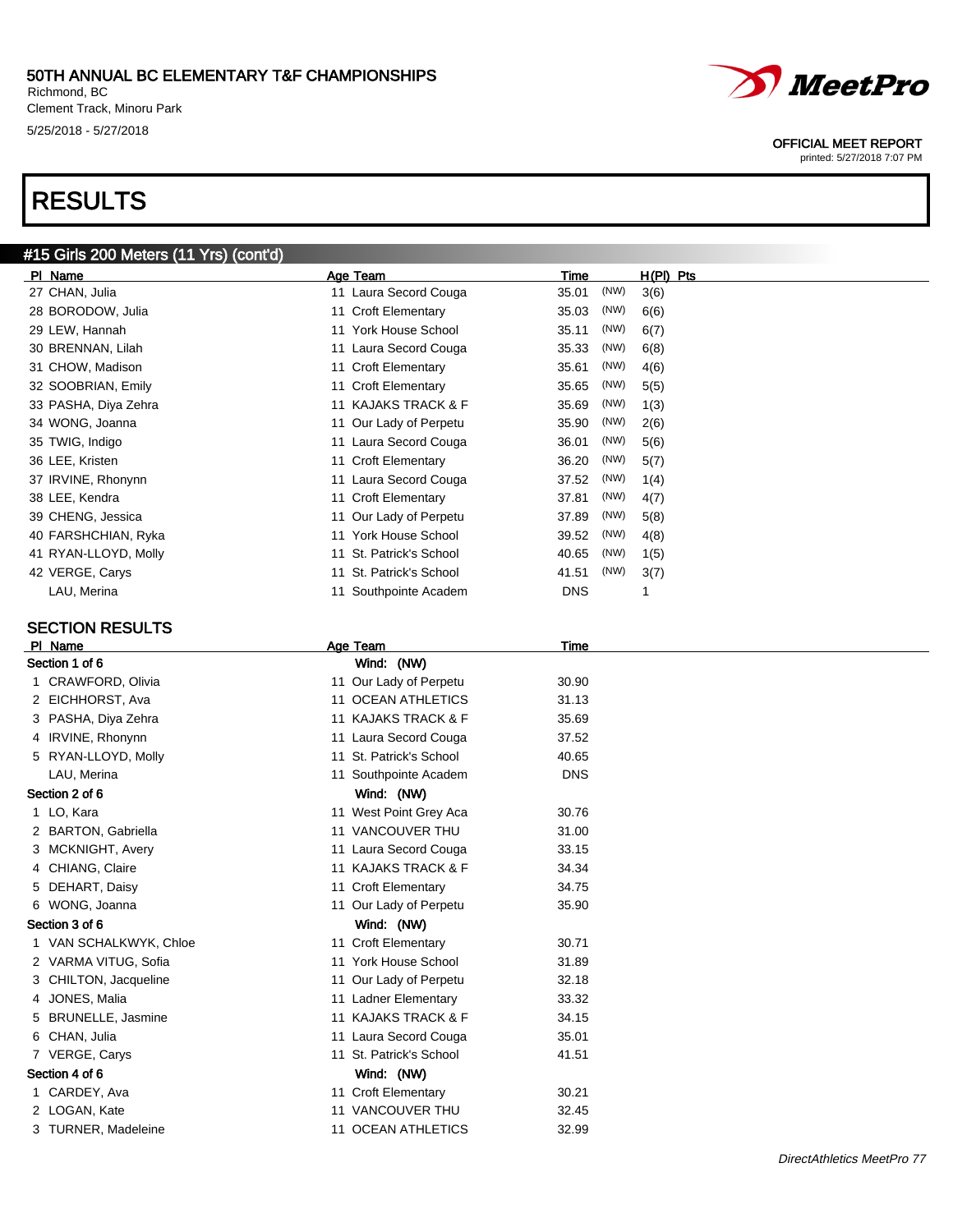Richmond, BC Clement Track, Minoru Park 5/25/2018 - 5/27/2018

# RESULTS



#### OFFICIAL MEET REPORT

| #15 Girls 200 Meters (11 Yrs) (cont'd)<br>Age Team<br>PI Name | Time                       |
|---------------------------------------------------------------|----------------------------|
|                                                               |                            |
| 4 GEYER, Isabelle<br>11 Laura Secord Couga                    | 33.13                      |
| 5 CHENG, Chloe<br>11 Our Lady of Perpetu                      | 34.16                      |
| 6 CHOW, Madison<br>11 Croft Elementary                        | 35.61                      |
| 11 Croft Elementary<br>7 LEE, Kendra                          | 37.81                      |
| 11 York House School<br>8 FARSHCHIAN, Ryka                    | 39.52                      |
| Section 5 of 6<br>Wind: (NW)                                  |                            |
| 1 GRANT, Mackenzie<br>11 Ladner Elementary                    | 30.39                      |
| 11 KAJAKS TRACK & F<br>2 OLSON, Kassandra                     | 31.14                      |
| 11 Croft Elementary<br>JAFFER, Jenna                          | 33.58                      |
| 11 York House School<br>4 WEBB, Nicole                        | 34.81                      |
| SOOBRIAN, Emily<br>11 Croft Elementary<br>5.                  | 35.65                      |
| TWIG, Indigo<br>11 Laura Secord Couga<br>6.                   | 36.01                      |
| 7 LEE, Kristen<br>11 Croft Elementary                         | 36.20                      |
| 8 CHENG, Jessica<br>11 Our Lady of Perpetu                    | 37.89                      |
| Section 6 of 6<br>Wind: (NW)                                  |                            |
| 11 OCEAN ATHLETICS<br>1 MARTIN, Kayla                         | 32.92                      |
| 11 COQUITLAM CHEE<br>2 NOURAEI, Ava                           | 33.54                      |
| 11 Croft Elementary<br><b>WATSON, Olivia</b>                  | 33.66                      |
| 4 SANDESH, Sihi<br>11 West Point Grey Aca                     | 34.27                      |
| 11 Croft Elementary<br>YOUNG, Jemma<br>5.                     | 34.65                      |
| 11 Croft Elementary<br>6 BORODOW, Julia                       | 35.03                      |
| 11 York House School<br>7 LEW, Hannah                         | 35.11                      |
| BRENNAN, Lilah<br>11 Laura Secord Couga<br>8                  | 35.33                      |
| #17 Girls 200 Meters (12 Yrs)                                 |                            |
| PI Name<br>Age Team                                           | $H(PI)$ Pts<br><b>Time</b> |
| 12 COQUITLAM CHEE<br>1 LAMB, Miheret                          | (NW)<br>28.65<br>2(1)      |
| 12 VANCOUVER THU<br>2 TUKKER, Nyla                            | (NW)<br>29.06<br>2(2)      |

| 2 TUKKER, Nyla        |     | 12 VANCOUVER THU          | 29.06 | (NW) | 2(2) |                |
|-----------------------|-----|---------------------------|-------|------|------|----------------|
| 3 DABBS, Libby        |     | 12 West Point Grey Aca    | 29.37 | (NW) | 2(3) | 10             |
| 4 STEFANOVIC, Anka    |     | 12 Southpointe Academ     | 29.51 | (NW) | 3(1) | 8              |
| 5 FERNBACK, Mackenzie |     | 12 York House School      | 30.09 | (NW) | 1(1) | 6              |
| 6 MILLER, Sage        |     | 12 VANCOUVER OLY          | 30.11 | (NW) | 2(4) |                |
| 7 DUNSMOOR, Talia     |     | 12 Sacred Heart School    | 30.14 | (NW) | 6(1) | 5              |
| 8 CLEMENT, Coco       |     | 12 West Point Grey Aca    | 30.37 | (NW) | 1(2) | 4              |
| 9 HEATHER, Orla       |     | <b>12 WEST VANCOUVE</b>   | 30.64 | (NW) | 3(2) |                |
| 10 GIBSON, Sienna     |     | 12 Croft Elementary       | 30.71 | (NW) | 2(5) | 3              |
| 11 CARKNER, Sarah     |     | 12 A.B. Dixon Elementa    | 30.82 | (NW) | 4(1) | $\overline{2}$ |
| 12 AKIN, Carly        |     | 12 Laura Secord Couga     | 31.25 | (NW) | 5(1) | 1              |
| 13 SMITH, Stella      |     | 12 Laura Secord Couga     | 31.25 | (NW) | 5(2) |                |
| 14 LEACOCK, Vienna    |     | 12 Laura Secord Couga     | 31.32 | (NW) | 2(6) |                |
| 15 ROZMAN, Renzey     | 12  | <b>Westwind Elementar</b> | 31.34 | (NW) | 4(2) |                |
| 16 DULAY, Jessica     |     | 12 York House School      | 31.56 | (NW) | 3(3) |                |
| 17 DECK STANG, Viveka | 12. | VANCOUVER THU             | 31.70 | (NW) | 1(3) |                |
| 18 LILL, Gabrielle    |     | 12 Laura Secord Couga     | 31.79 | (NW) | 4(3) |                |
| 19 SOLIGO, Ava        | 12  | Our Lady of Perpetu       | 31.83 | (NW) | 5(3) |                |
| 20 BANDUCCI, Cristina | 12  | Our Lady of Perpetu       | 31.85 | (NW) | 6(2) |                |
| 21 FIELD, Makenna     |     | 12 St. Patrick's School   | 32.06 | (NW) | 6(3) |                |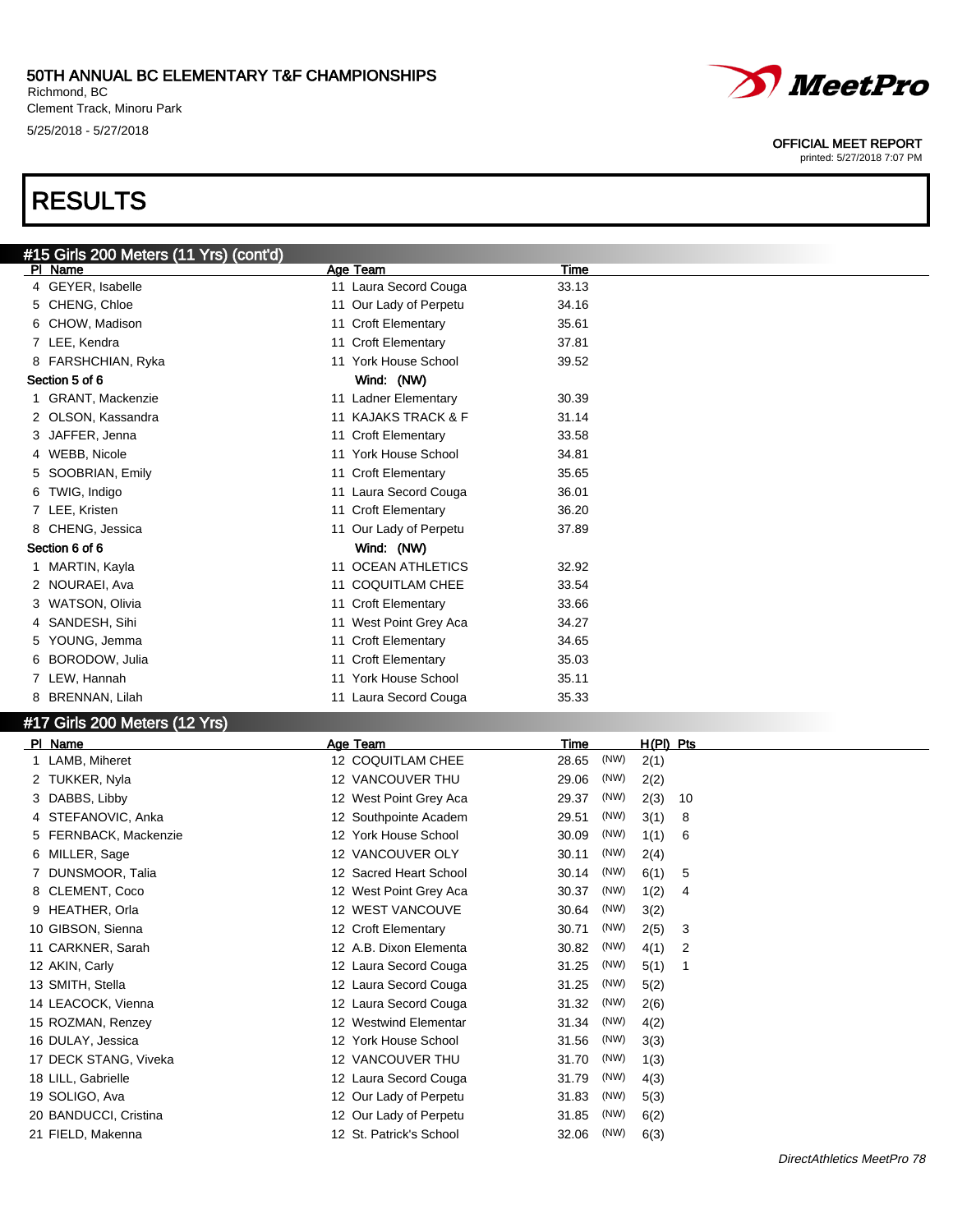Richmond, BC Clement Track, Minoru Park 5/25/2018 - 5/27/2018

#17 Girls 200 Meters (12 Yrs) (cont'd)

# RESULTS



#### OFFICIAL MEET REPORT

printed: 5/27/2018 7:07 PM

| PI Name              | Age Team                | Time          | H(PI) Pts |
|----------------------|-------------------------|---------------|-----------|
| 22 COONFER, Emma     | 12 West Point Grey Aca  | (NW)<br>32.08 | 4(4)      |
| 23 MILAU, Lauren     | 12 West Point Grey Aca  | 32.09<br>(NW) | 6(4)      |
| 24 CAO, Emily        | 12 Croft Elementary     | (NW)<br>32.10 | 5(4)      |
| 25 NKUFO, Keisha     | 12 York House School    | (NW)<br>32.43 | 2(7)      |
| 26 MAK, Zoe          | 12 Croft Elementary     | (NW)<br>32.47 | 3(4)      |
| 27 ABRAHAMS, Laila   | 12 Croft Elementary     | (NW)<br>32.72 | 6(5)      |
| 28 CHASE, Ari        | 12 Laura Secord Couga   | (NW)<br>33.06 | 6(6)      |
| 29 ALEXANDER, Tianna | 12 Our Lady of Perpetu  | (NW)<br>33.15 | 3(5)      |
| 30 TOMITA, Pippa     | 12 West Point Grey Aca  | (NW)<br>33.28 | 6(7)      |
| 31 THIBODEAU, Zawa   | 12 Unattached           | (NW)<br>33.39 | 1(4)      |
| 32 DUSTIN, Natalie   | 12 Laura Secord Couga   | (NW)<br>33.62 | 1(5)      |
| 33 KENDALL, Serenity | 12 Laura Secord Couga   | (NW)<br>33.67 | 1(6)      |
| 34 LALLY, Roop       | 12 Khalsa School        | (NW)<br>33.81 | 5(5)      |
| 35 ROY, Kestral      | 12 Laura Secord Couga   | 34.20<br>(NW) | 3(6)      |
| 36 FONG, Sena        | 12 York House School    | (NW)<br>34.40 | 4(5)      |
| 37 OQUENDO, Mariana  | 12 St. Patrick's School | (NW)<br>34.41 | 3(7)      |
| 38 GOLZ, Sasha       | 12 St. Patrick's School | (NW)<br>34.54 | 4(6)      |
| 39 WEBSTER, Madison  | 12 West Point Grey Aca  | (NW)<br>34.84 | 1(7)      |
| 40 RIGNEY, Miranda   | 12 York House School    | (NW)<br>34.87 | 6(8)      |
| 41 FLETCHER, Marese  | 12 Croft Elementary     | (NW)<br>35.37 | 4(7)      |
| 42 BAYRAKAL, Dallin  | 12 Lord Kitchener       | (NW)<br>36.19 | 1(8)      |
| 43 MAY, Zandy        | 12 Sir Alexander Macke  | 36.19<br>(NW) | 5(6)      |
| 44 ACEBEDO, Paige    | 12 St. Patrick's School | (NW)<br>36.37 | 5(7)      |
| FORBES, Audrey       | 12 West Point Grey Aca  | <b>DNS</b>    | 5         |

#### SECTION RESULTS

| PI Name               | Age Team               | Time  |  |
|-----------------------|------------------------|-------|--|
| Section 1 of 6        | Wind: (NW)             |       |  |
| 1 FERNBACK, Mackenzie | 12 York House School   | 30.09 |  |
| 2 CLEMENT, Coco       | 12 West Point Grey Aca | 30.37 |  |
| 3 DECK STANG, Viveka  | 12 VANCOUVER THU       | 31.70 |  |
| 4 THIBODEAU, Zawa     | 12 Unattached          | 33.39 |  |
| 5 DUSTIN, Natalie     | 12 Laura Secord Couga  | 33.62 |  |
| 6 KENDALL, Serenity   | 12 Laura Secord Couga  | 33.67 |  |
| 7 WEBSTER, Madison    | 12 West Point Grey Aca | 34.84 |  |
| 8 BAYRAKAL, Dallin    | 12 Lord Kitchener      | 36.19 |  |
| Section 2 of 6        | Wind: (NW)             |       |  |
| 1 LAMB, Miheret       | 12 COQUITLAM CHEE      | 28.65 |  |
| 2 TUKKER, Nyla        | 12 VANCOUVER THU       | 29.06 |  |
| 3 DABBS, Libby        | 12 West Point Grey Aca | 29.37 |  |
| 4 MILLER, Sage        | 12 VANCOUVER OLY       | 30.11 |  |
| 5 GIBSON, Sienna      | 12 Croft Elementary    | 30.71 |  |
| 6 LEACOCK, Vienna     | 12 Laura Secord Couga  | 31.32 |  |
| 7 NKUFO, Keisha       | 12 York House School   | 32.43 |  |
| Section 3 of 6        | Wind: (NW)             |       |  |
| 1 STEFANOVIC, Anka    | 12 Southpointe Academ  | 29.51 |  |
|                       |                        |       |  |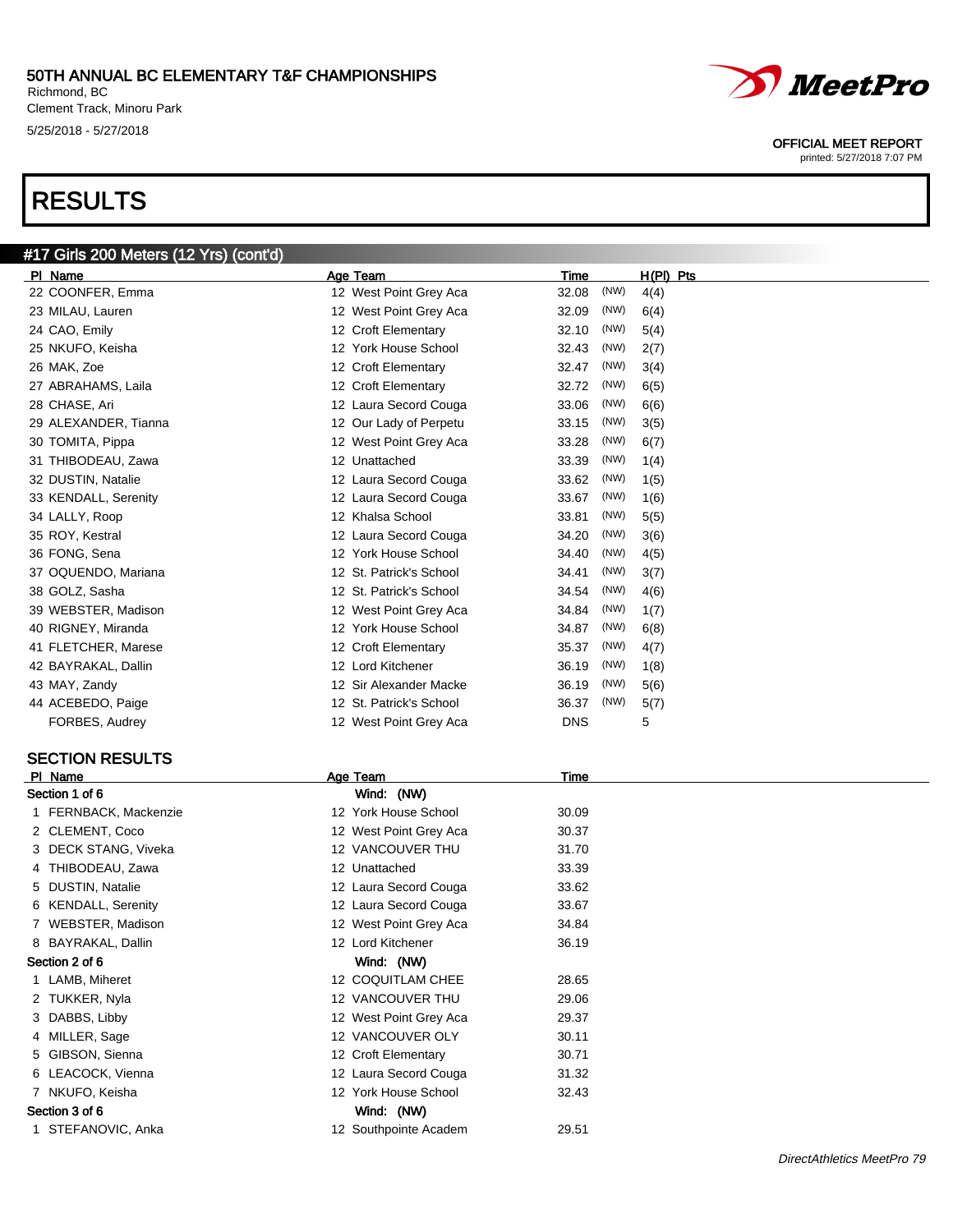Richmond, BC Clement Track, Minoru Park 5/25/2018 - 5/27/2018

# RESULTS



#### OFFICIAL MEET REPORT

| #17 Girls 200 Meters (12 Yrs) (cont'd) |                           |                    |
|----------------------------------------|---------------------------|--------------------|
| PI Name                                | Age Team                  | Time               |
| 2 HEATHER, Orla                        | 12 WEST VANCOUVE          | 30.64              |
| 3 DULAY, Jessica                       | 12 York House School      | 31.56              |
| 4 MAK, Zoe                             | 12 Croft Elementary       | 32.47              |
| 5 ALEXANDER, Tianna                    | 12 Our Lady of Perpetu    | 33.15              |
| 6 ROY, Kestral                         | 12 Laura Secord Couga     | 34.20              |
| 7 OQUENDO, Mariana                     | 12 St. Patrick's School   | 34.41              |
| Section 4 of 6                         | Wind: (NW)                |                    |
| 1 CARKNER, Sarah                       | 12 A.B. Dixon Elementa    | 30.82              |
| 2 ROZMAN, Renzey                       | 12 Westwind Elementar     | 31.34              |
| 3 LILL, Gabrielle                      | 12 Laura Secord Couga     | 31.79              |
| 4 COONFER, Emma                        | 12 West Point Grey Aca    | 32.08              |
| 5 FONG, Sena                           | 12 York House School      | 34.40              |
| 6 GOLZ, Sasha                          | 12 St. Patrick's School   | 34.54              |
| 7 FLETCHER, Marese                     | 12 Croft Elementary       | 35.37              |
| Section 5 of 6                         | Wind: (NW)                |                    |
| 1 AKIN, Carly                          | 12 Laura Secord Couga     | 31.25              |
| 2 SMITH, Stella                        | 12 Laura Secord Couga     | 31.25              |
| 3 SOLIGO, Ava                          | 12 Our Lady of Perpetu    | 31.83              |
| 4 CAO, Emily                           | 12 Croft Elementary       | 32.10              |
| 5 LALLY, Roop                          | 12 Khalsa School          | 33.81              |
| 6 MAY, Zandy                           | 12 Sir Alexander Macke    | 36.19              |
| 7 ACEBEDO, Paige                       | 12 St. Patrick's School   | 36.37              |
| FORBES, Audrey                         | 12 West Point Grey Aca    | <b>DNS</b>         |
| Section 6 of 6                         | Wind: (NW)                |                    |
| 1 DUNSMOOR, Talia                      | 12 Sacred Heart School    | 30.14              |
| 2 BANDUCCI, Cristina                   | 12 Our Lady of Perpetu    | 31.85              |
| 3 FIELD, Makenna                       | 12 St. Patrick's School   | 32.06              |
| 4 MILAU, Lauren                        | 12 West Point Grey Aca    | 32.09              |
| 5 ABRAHAMS, Laila                      | 12 Croft Elementary       | 32.72              |
| 6 CHASE, Ari                           | 12 Laura Secord Couga     | 33.06              |
| 7 TOMITA, Pippa                        | 12 West Point Grey Aca    | 33.28              |
| 8 RIGNEY, Miranda                      | 12 York House School      | 34.87              |
| #19 Girls 200 Meters (13 Yrs)          |                           |                    |
| PI Name                                | Age Team                  | H(PI) Pts<br>Time  |
| 1 DRECER Isobello                      | <b>12 IINATTACHED RDI</b> | 27.22 (NW)<br>A(1) |

| PI Name                   | Age leam                | l ime |      | H(PI) Pts |      |
|---------------------------|-------------------------|-------|------|-----------|------|
| 1 DREGER, Isabella        | 13 UNATTACHED BRI       | 27.23 | (NW) | 4(1)      |      |
| 2 ERDEVICKI, Ana Natalija | 13 KAJAKS TRACK & F     | 27.87 | (NW) | 3(1)      |      |
| 3 MCLEISH, Brianne        | 13 St. Patrick's School | 27.90 | (NW) | 4(2)      | - 10 |
| 4 JACKSON, Ava            | 13 Burnaby Striders Tra | 28.17 | (NW) | 4(3)      |      |
| 5 ROBERTS, Rachel         | 13 Burnaby Striders Tra | 28.71 | (NW) | 2(1)      |      |
| 6 MAZZIOTTI, Marisa       | 13 Burnaby Striders Tra | 28.78 | (NW) | 4(4)      |      |
| 7 GAN, Emma               | 13 Croft Elementary     | 29.56 | (NW) | 1(1) 8    |      |
| 8 DAWE, Ella              | 13 Our Lady of Perpetu  | 29.67 | (NW) | 1(2) 6    |      |
| 9 LAI, Jennifer           | 13 Croft Elementary     | 30.09 | (NW) | 2(2) 5    |      |
| 10 CROY, Sara             | 13 Southpointe Academ   | 30.24 | (NW) | 1(3) 4    |      |
| 11 SANDHU, Ramneet        | 13 Jarvis Traditional   | 30.25 | (NW) | $2(3)$ 3  |      |
| 12 SWARTZ, Maya           | 13 Croft Elementary     | 30.67 | (NW) | 3(2)      | -2   |
|                           |                         |       |      |           |      |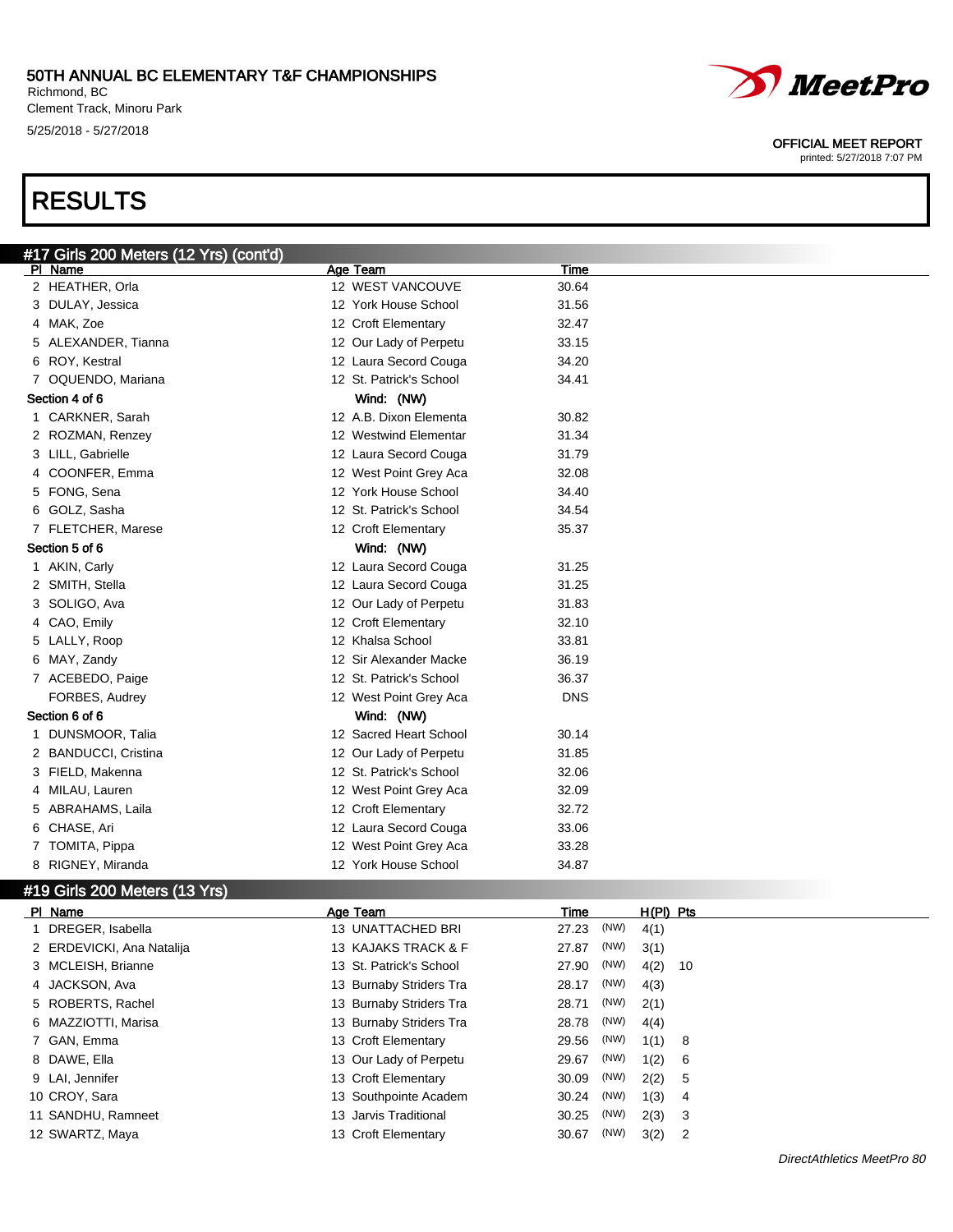Richmond, BC Clement Track, Minoru Park 5/25/2018 - 5/27/2018

# RESULTS

### #19 Girls 200 Meters (13 Yrs) (cont'd)

| PI Name                     | Age Team                | Time          | $H(PI)$ Pts |
|-----------------------------|-------------------------|---------------|-------------|
| 13 MELO, Jenna              | 13 St. Patrick's School | (NW)<br>30.67 | 3(3)        |
| 14 CHIO, Sabrina            | 13 Croft Elementary     | (NW)<br>30.68 | 1(4)        |
| 15 HLUS, Lexi               | 13 Croft Elementary     | (NW)<br>30.78 | 1(5)        |
| 16 POON, Natasha            | 13 Croft Elementary     | (NW)<br>31.12 | 4(5)        |
| 17 PARKER, Adeline          | 13 West Point Grey Aca  | (NW)<br>31.35 | 3(4)        |
| 18 RIGNEY, Georgia          | 13 York House School    | (NW)<br>31.42 | 1(6)        |
| 19 YUAN, Daphne             | 13 Lord Kitchener       | (NW)<br>31.50 | 1(7)        |
| 20 MONTGOMERIE, Sally       | 13 Laura Secord Couga   | (NW)<br>31.73 | 3(5)        |
| 21 BROUSSEAU, Frederique    | 13 KAJAKS TRACK & F     | (NW)<br>31.96 | 3(6)        |
| 22 ADAMS, Amanda            | 13 St. Patrick's School | (NW)<br>32.03 | 2(4)        |
| 23 WANG, Nicy               | 13 Croft Elementary     | (NW)<br>32.35 | 1(8)        |
| 24 BRIONES, Faith           | 13 Sir Alexander Macke  | (NW)<br>33.12 | 4(6)        |
| 25 MASSEY, Isla             | 13 West Point Grey Aca  | (NW)<br>33.99 | 2(5)        |
| 26 SORTO-COSSIO, Olivia     | 13 Laura Secord Couga   | (NW)<br>35.15 | 3(7)        |
| DICKIN, Camille             | 13 NorWesters Track &   | <b>DNS</b>    | 2           |
| REED, Jordyn                | 13 VANCOUVER THU        | <b>DNS</b>    | 2           |
| GOMA, Kinyi (odingou-Kinyi) | 13 COQUITLAM CHEE       | <b>DNS</b>    | 2           |
| CHOW, Sarah                 | 13 Croft Elementary     | <b>DNS</b>    | 3           |
| MCHARDY, Kayligh            | 13 Our Lady of Perpetu  | <b>DNS</b>    | 4           |
| CANTARELLA, Erianthe        | 13 KAJAKS TRACK & F     | <b>DNS</b>    | 4           |
|                             |                         |               |             |

#### SECTION RESULTS

| <b>PI</b> | Name                        | Age Team                | Time       |
|-----------|-----------------------------|-------------------------|------------|
|           | Section 1 of 4              | Wind: (NW)              |            |
|           | 1 GAN, Emma                 | 13 Croft Elementary     | 29.56      |
|           | 2 DAWE, Ella                | 13 Our Lady of Perpetu  | 29.67      |
|           | 3 CROY, Sara                | 13 Southpointe Academ   | 30.24      |
|           | 4 CHIO, Sabrina             | 13 Croft Elementary     | 30.68      |
|           | 5 HLUS, Lexi                | 13 Croft Elementary     | 30.78      |
|           | 6 RIGNEY, Georgia           | 13 York House School    | 31.42      |
|           | 7 YUAN, Daphne              | 13 Lord Kitchener       | 31.50      |
|           | 8 WANG, Nicy                | 13 Croft Elementary     | 32.35      |
|           | Section 2 of 4              | Wind: (NW)              |            |
|           | 1 ROBERTS, Rachel           | 13 Burnaby Striders Tra | 28.71      |
|           | 2 LAI, Jennifer             | 13 Croft Elementary     | 30.09      |
|           | 3 SANDHU, Ramneet           | 13 Jarvis Traditional   | 30.25      |
|           | 4 ADAMS, Amanda             | 13 St. Patrick's School | 32.03      |
|           | 5 MASSEY, Isla              | 13 West Point Grey Aca  | 33.99      |
|           | DICKIN, Camille             | 13 NorWesters Track &   | <b>DNS</b> |
|           | REED, Jordyn                | 13 VANCOUVER THU        | <b>DNS</b> |
|           | GOMA, Kinyi (odingou-Kinyi) | 13 COQUITLAM CHEE       | <b>DNS</b> |
|           | Section 3 of 4              | Wind: (NW)              |            |
|           | 1 ERDEVICKI, Ana Natalija   | 13 KAJAKS TRACK & F     | 27.87      |
|           | 2 SWARTZ, Maya              | 13 Croft Elementary     | 30.67      |
|           | 3 MELO, Jenna               | 13 St. Patrick's School | 30.67      |
|           | 4 PARKER, Adeline           | 13 West Point Grey Aca  | 31.35      |
|           |                             |                         |            |



#### OFFICIAL MEET REPORT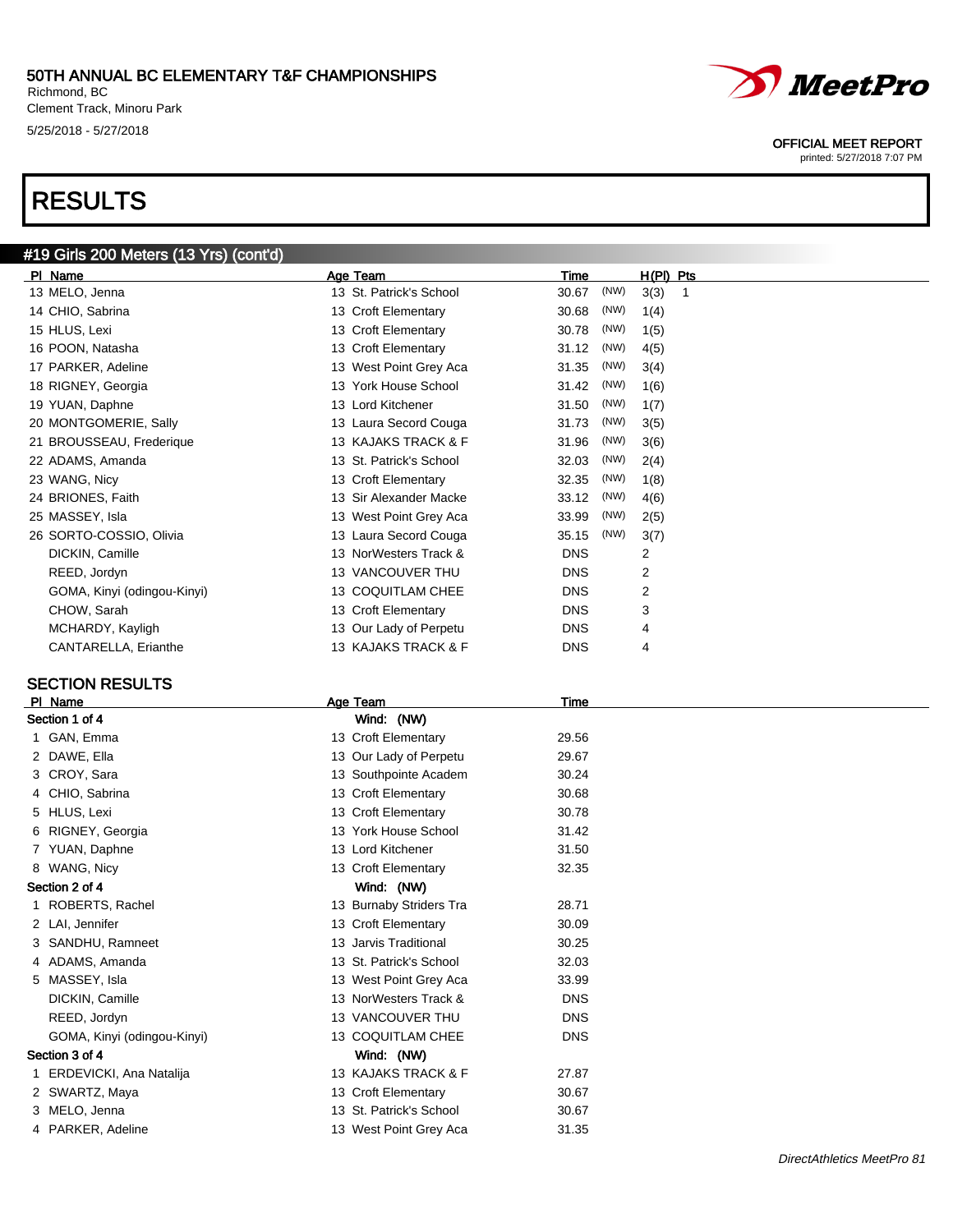Richmond, BC Clement Track, Minoru Park 5/25/2018 - 5/27/2018

# RESULTS

#### OFFICIAL MEET REPORT

| #19 Girls 200 Meters (13 Yrs) (cont'd) |                         |                                 |
|----------------------------------------|-------------------------|---------------------------------|
| PI Name                                | Age Team                | Time                            |
| 5 MONTGOMERIE, Sally                   | 13 Laura Secord Couga   | 31.73                           |
| 6 BROUSSEAU, Frederique                | 13 KAJAKS TRACK & F     | 31.96                           |
| 7 SORTO-COSSIO, Olivia                 | 13 Laura Secord Couga   | 35.15                           |
| CHOW, Sarah                            | 13 Croft Elementary     | <b>DNS</b>                      |
| Section 4 of 4                         | Wind: (NW)              |                                 |
| 1 DREGER, Isabella                     | 13 UNATTACHED BRI       | 27.23                           |
| 2 MCLEISH, Brianne                     | 13 St. Patrick's School | 27.90                           |
| 3 JACKSON, Ava                         | 13 Burnaby Striders Tra | 28.17                           |
| 4 MAZZIOTTI, Marisa                    | 13 Burnaby Striders Tra | 28.78                           |
| 5 POON, Natasha                        | 13 Croft Elementary     | 31.12                           |
| 6 BRIONES, Faith                       | 13 Sir Alexander Macke  | 33.12                           |
|                                        | 13 Our Lady of Perpetu  | <b>DNS</b>                      |
| MCHARDY, Kayligh                       |                         |                                 |
| CANTARELLA, Erianthe                   | 13 KAJAKS TRACK & F     | <b>DNS</b>                      |
| #21 Girls 300 Meters (12 Yrs)          |                         |                                 |
| PI Name                                | Age Team                | H(PI) Pts<br><u>Time</u>        |
| 1 STEFANOVIC, Anka                     | 12 Southpointe Academ   | 47.56<br>1(1)<br>10             |
| 2 CLEMENT, Coco                        | 12 West Point Grey Aca  | 2(1)<br>8<br>48.85              |
| 3 HARROP, Marina                       | 12 Laura Secord Couga   | 2(2)<br>49.04<br>6              |
| GIBSON, Sienna<br>4                    | 12 Croft Elementary     | 1(2)<br>5<br>49.37              |
| 5 KRUK, Anna                           | 12 Croft Elementary     | 2(3)<br>49.47<br>4              |
| MILAU, Lauren<br>6                     | 12 West Point Grey Aca  | 3(1)<br>50.43<br>3              |
| 7 HEATHER, Orla                        | 12 WEST VANCOUVE        | 2(4)<br>50.62                   |
| ROZMAN, Renzey<br>8                    | 12 Westwind Elementar   | 50.95<br>2(5)<br>$\overline{2}$ |
| THIBODEAU, Zawa<br>9                   | 12 Unattached           | 3(2)<br>52.07                   |
| 10 NEGRAEFF, Michaela                  | 12 Croft Elementary     | 3(3)<br>52.84<br>$\mathbf 1$    |
| 11 TOMITA, Pippa                       | 12 West Point Grey Aca  | 3(4)<br>53.00                   |
| 12 LIN, Mia                            | 12 Croft Elementary     | 2(6)<br>53.68                   |
| 13 CHASE, Ari                          | 12 Laura Secord Couga   |                                 |
|                                        | 12 York House School    | 1(3)<br>53.69<br>55.28          |
| 14 SUTHERLAND, Sophia                  |                         | 3(5)                            |
| 15 PHILLIPS, Elysium                   | 12 Lord Kitchener       | 1(4)<br>57.46                   |
| 16 KAZO-ROGERS, Faro                   | 12 Laura Secord Couga   | 58.24<br>2(7)                   |
| 17 HO, Charlotte                       | 12 Croft Elementary     | 59.35<br>1(5)                   |
| 18 CHENG, Erin                         | 12 Croft Elementary     | 1:07.18<br>3(6)                 |
| SMITH, Stella                          | 12 Laura Secord Couga   | <b>DNS</b><br>2                 |
| ACEBEDO, Paige                         | 12 St. Patrick's School | 3<br><b>DNS</b>                 |
|                                        |                         |                                 |
| <b>SECTION RESULTS</b>                 |                         |                                 |
| PI Name                                | Age Team                | Time                            |
| Section 1 of 3                         |                         |                                 |
| 1 STEFANOVIC, Anka                     | 12 Southpointe Academ   | 47.56                           |
| 2 GIBSON, Sienna                       | 12 Croft Elementary     | 49.37                           |
| 3 CHASE, Ari                           | 12 Laura Secord Couga   | 53.69                           |
| 4 PHILLIPS, Elysium                    | 12 Lord Kitchener       | 57.46                           |
| 5 HO, Charlotte                        | 12 Croft Elementary     | 59.35                           |
| Section 2 of 3                         |                         |                                 |
| 1 CLEMENT, Coco                        | 12 West Point Grey Aca  | 48.85                           |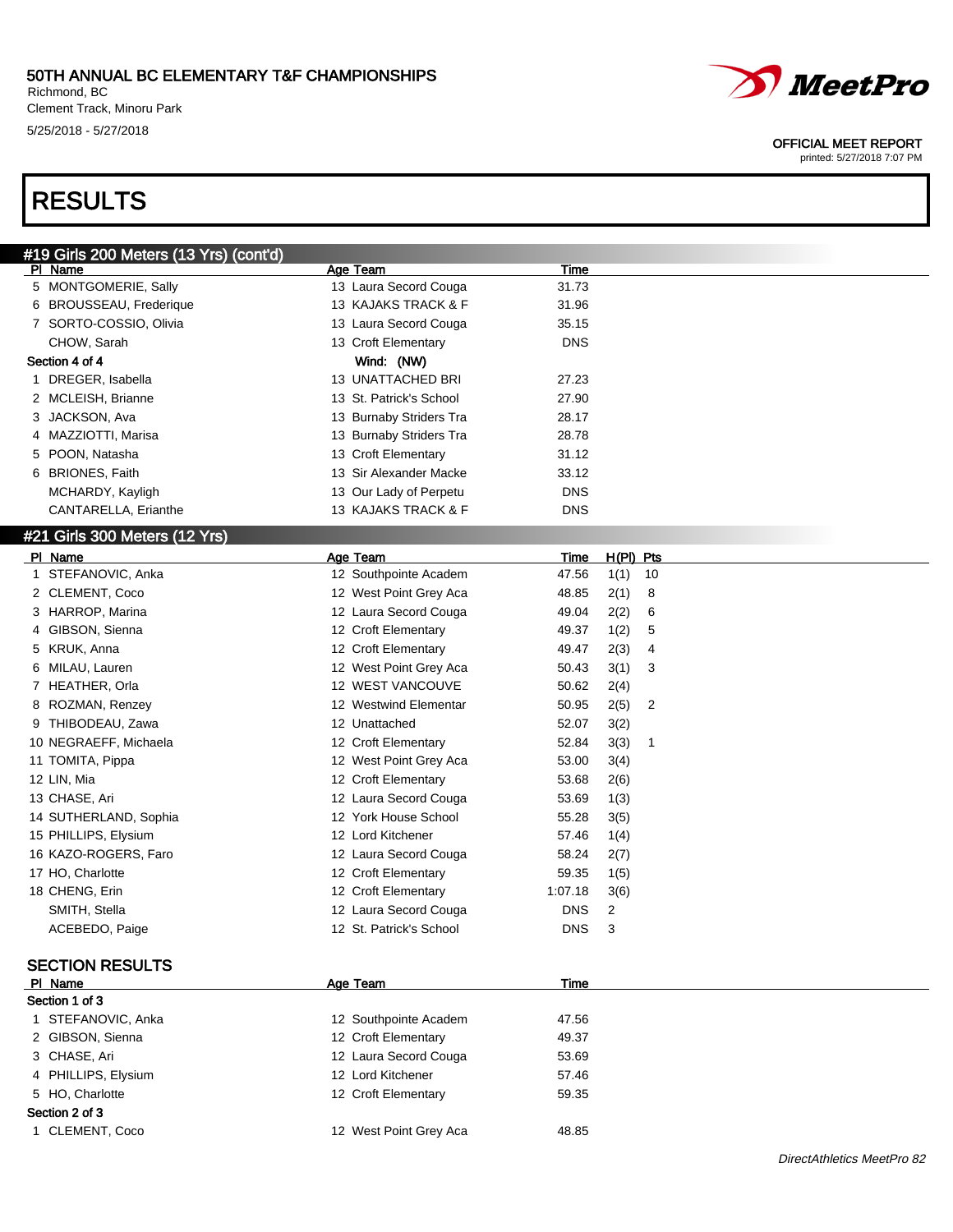#### 50TH ANNUAL BC ELEMENTARY T&F CHAMPIONSHIPS Richmond, BC

Clement Track, Minoru Park 5/25/2018 - 5/27/2018



#### OFFICIAL MEET REPORT

printed: 5/27/2018 7:07 PM

# RESULTS

| <u>#21 Girls </u> 300 Meters (12 Yrs) (cont'd) |                         |            |  |  |  |
|------------------------------------------------|-------------------------|------------|--|--|--|
| PI Name                                        | Age Team                | Time       |  |  |  |
| 2 HARROP, Marina                               | 12 Laura Secord Couga   | 49.04      |  |  |  |
| 3 KRUK, Anna                                   | 12 Croft Elementary     | 49.47      |  |  |  |
| 4 HEATHER, Orla                                | 12 WEST VANCOUVE        | 50.62      |  |  |  |
| 5 ROZMAN, Renzey                               | 12 Westwind Elementar   | 50.95      |  |  |  |
| 6 LIN, Mia                                     | 12 Croft Elementary     | 53.68      |  |  |  |
| 7 KAZO-ROGERS, Faro                            | 12 Laura Secord Couga   | 58.24      |  |  |  |
| SMITH, Stella                                  | 12 Laura Secord Couga   | <b>DNS</b> |  |  |  |
| Section 3 of 3                                 |                         |            |  |  |  |
| 1 MILAU, Lauren                                | 12 West Point Grey Aca  | 50.43      |  |  |  |
| 2 THIBODEAU, Zawa                              | 12 Unattached           | 52.07      |  |  |  |
| 3 NEGRAEFF, Michaela                           | 12 Croft Elementary     | 52.84      |  |  |  |
| 4 TOMITA, Pippa                                | 12 West Point Grey Aca  | 53.00      |  |  |  |
| 5 SUTHERLAND, Sophia                           | 12 York House School    | 55.28      |  |  |  |
| 6 CHENG, Erin                                  | 12 Croft Elementary     | 1:07.18    |  |  |  |
| ACEBEDO, Paige                                 | 12 St. Patrick's School | <b>DNS</b> |  |  |  |
| #23 Girls 300 Meters (13 Yrs)                  |                         |            |  |  |  |

#### PI Name **Age Team Age Team** Time H(PI) Pts 1 MCLEISH, Brianne 13 St. Patrick's School 43.42 1(1) 10 2 JACKSON, Ava 13 Burnaby Striders Tra 144.95 1(2) 3 DUMAS, Gemma 13 UNATTACHED BRI 45.53 1(3) 4 HAMADA, Kaiya 13 KAJAKS TRACK & F 45.97 3(1) 5 FINDING, Ella 13 COQUITLAM CHEE 46.29 2(1) 6 MAZZIOTTI, Marisa 13 Burnaby Striders Tra 47.11 2(2) 7 CHIO, Sabrina 13 Croft Elementary 48.26 1(4) 8 8 DAWE, Ella 13 Our Lady of Perpetu 48.39 3(2) 6 9 HLUS, Lexi 13 Croft Elementary 49.17 2(3) 5 10 ADAMS, Amanda 13 St. Patrick's School 51.24 3(3) 4 11 FERRER, Aaliyah 13 Sir Alexander Macke 51.38 3(4) 3 12 WANG, Nicy 13 Croft Elementary 52.49 3(5) 2 13 FONG, Arianne 13 Croft Elementary 13 Croft Elementary 52.59 2(4) 1 14 DULAY, Darleen 13 Khalsa School 57.27 2(5) 15 PATERSON, Cadence 13 York House School 59.96 3(6) VELINOFF, Vanessa 13 Croft Elementary DNS 1 MYRING, Annabelle 13 COQUITLAM CHEE DNS 1 WOODE, Rachel 2008 13 Air Blastoff Lions 2009 13 Air Blastoff Lions 2009 13 Air Blastoff Lions

#### SECTION RESULTS

| PI Name            | Age Team                | Time       |  |  |  |  |
|--------------------|-------------------------|------------|--|--|--|--|
| Section 1 of 3     |                         |            |  |  |  |  |
| 1 MCLEISH, Brianne | 13 St. Patrick's School | 43.42      |  |  |  |  |
| 2 JACKSON, Ava     | 13 Burnaby Striders Tra | 44.95      |  |  |  |  |
| 3 DUMAS, Gemma     | 13 UNATTACHED BRI       | 45.53      |  |  |  |  |
| 4 CHIO, Sabrina    | 13 Croft Elementary     | 48.26      |  |  |  |  |
| VELINOFF, Vanessa  | 13 Croft Elementary     | <b>DNS</b> |  |  |  |  |
| MYRING, Annabelle  | 13 COQUITLAM CHEE       | <b>DNS</b> |  |  |  |  |
| - - - - -          |                         |            |  |  |  |  |

#### Section 2 of 3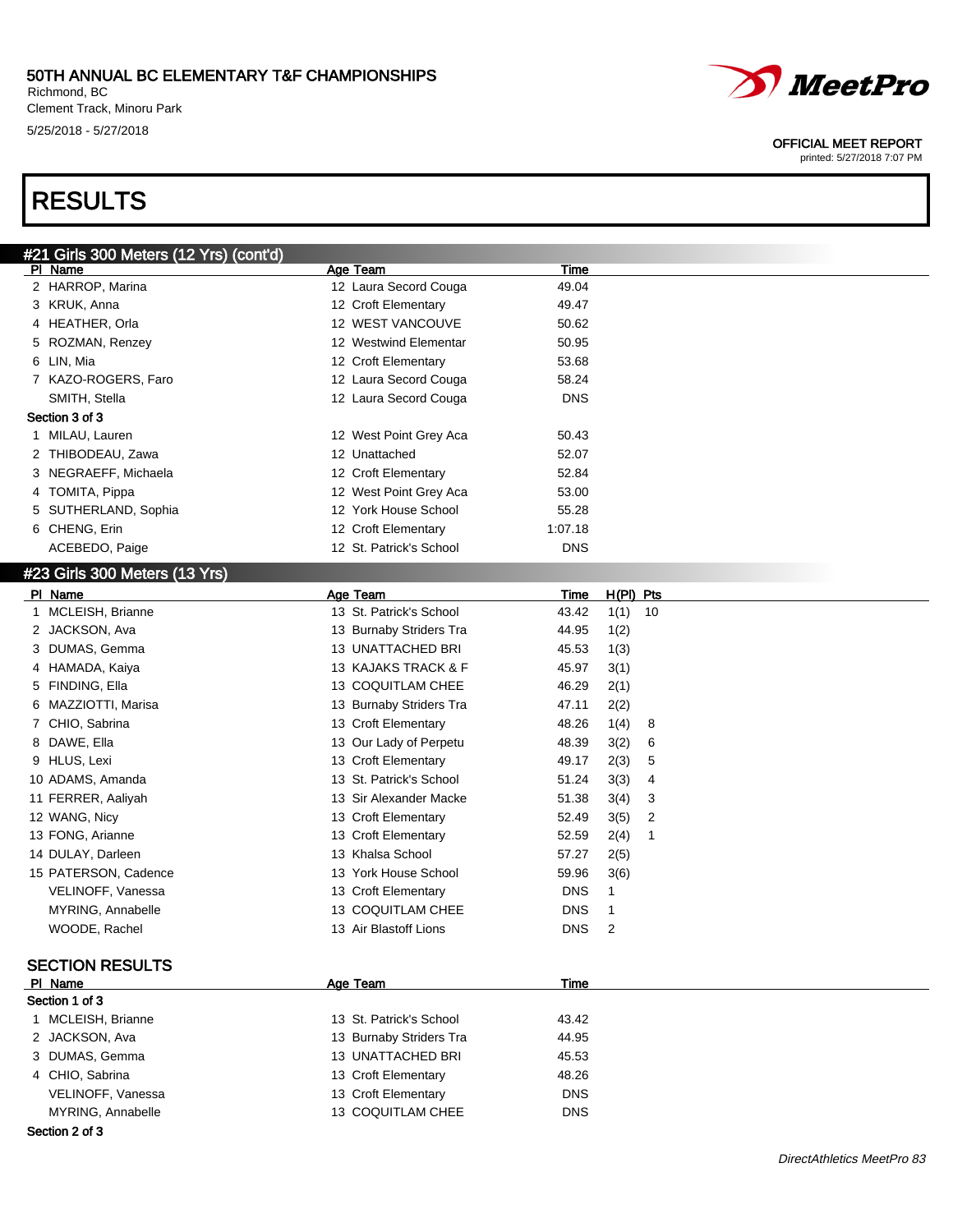Richmond, BC Clement Track, Minoru Park 5/25/2018 - 5/27/2018





#### OFFICIAL MEET REPORT

| #23 Girls 300 Meters (13 Yrs) (cont'd) |                               |                                 |
|----------------------------------------|-------------------------------|---------------------------------|
| PI Name                                | Age Team                      | Time                            |
| 1 FINDING, Ella                        | 13 COQUITLAM CHEE             | 46.29                           |
| 2 MAZZIOTTI, Marisa                    | 13 Burnaby Striders Tra       | 47.11                           |
| 3 HLUS, Lexi                           | 13 Croft Elementary           | 49.17                           |
| FONG, Arianne<br>4                     | 13 Croft Elementary           | 52.59                           |
| 5 DULAY, Darleen                       | 13 Khalsa School              | 57.27                           |
| WOODE, Rachel                          | 13 Air Blastoff Lions         | <b>DNS</b>                      |
| Section 3 of 3                         |                               |                                 |
| 1 HAMADA, Kaiya                        | 13 KAJAKS TRACK & F           | 45.97                           |
| 2 DAWE, Ella                           | 13 Our Lady of Perpetu        | 48.39                           |
| 3 ADAMS, Amanda                        | 13 St. Patrick's School       | 51.24                           |
| FERRER, Aaliyah<br>4                   | 13 Sir Alexander Macke        | 51.38                           |
| 5 WANG, Nicy                           | 13 Croft Elementary           | 52.49                           |
| 6 PATERSON, Cadence                    | 13 York House School          | 59.96                           |
|                                        |                               |                                 |
| #25 Girls 600 Meters (9 Yrs)           |                               |                                 |
| PI Name                                | Age Team                      | <u>H(PI) Pts</u><br><u>Time</u> |
| 1 STEFANOVIC, Mina                     | 9 Southpointe Academ          | 2:09.77<br>1(1)<br>10           |
| 2 ARMSTRONG, Jaime                     | York House School<br>9        | 8<br>2:11.45<br>2(1)            |
| 3 DEHAL, Sasha                         | <b>OCEAN ATHLETICS</b><br>9   | 2:13.76<br>1(2)                 |
| 4 GARG, Sohana                         | West Point Grey Aca<br>9      | 6<br>2:14.87<br>2(2)            |
| 5 BARTON, Alice                        | VANCOUVER THU<br>9            | 2:17.99<br>1(3)                 |
| 6 MINDELL, Lily                        | York House School<br>9        | 5<br>2:18.24<br>1(4)            |
| 7 HEINE, Addyson                       | Lord Kitchener<br>9           | 2:19.30<br>1(5)<br>4            |
| 8 KENNEDY, Katherine                   | Unattached<br>9               | 2:19.41<br>2(3)                 |
| 9 LODEWYK, Anneke                      | Our Lady of Perpetu<br>9      | 2:21.47<br>1(6)<br>3            |
| 10 HARDCASTLE, Elizabeth               | <b>Croft Elementary</b><br>9  | 2:21.52<br>2(4)<br>2            |
| 11 PANG, Vanessa                       | <b>Croft Elementary</b><br>9  | 2:23.09<br>1(7)<br>1            |
| 12 PETERSON, Laerke                    | Lord Kitchener<br>9           | 2:23.21<br>2(5)                 |
| 13 MCKINSTRY, Grace                    | Maple Lane Element<br>9       | 2:23.71<br>2(6)                 |
| 14 LEHMAN, Sara                        | Our Lady of Perpetu<br>9      | 2:23.73<br>2(7)                 |
| 15 BLANCO, Javana                      | St. Patrick's School<br>9     | 2:27.68<br>2(8)                 |
| 16 RENTZ, Kaliana                      | <b>Croft Elementary</b><br>9  | 2:28.72<br>1(8)                 |
| 17 POZER, Ryan                         | <b>York House School</b><br>9 | 2:31.46<br>1(9)                 |
| 18 HOLLINGSHEAD, Hana                  | Unattached<br>9               | 2:32.80<br>1(10)                |
| 19 RAJWANI, Aleeza                     | <b>Croft Elementary</b><br>9  | 2:34.11<br>2(9)                 |
| 20 WITTSTOCK, Olivia                   | 9 West Point Grey Aca         | 2:35.12<br>1(11)                |
| 21 GILL, Zoya                          | <b>Croft Elementary</b><br>9  | 2:35.40<br>2(10)                |
| 22 SANDERS, Logan                      | 9 York House School           | 2:38.64<br>1(12)                |
| 23 LIU, Jasmy                          | West Point Grey Aca<br>9      | 2(11)<br>2:39.50                |
| 24 WONG, Mackenzie                     | 9 York House School           | 2:47.14<br>2(12)                |
| TEIFFEL, Miele                         | 9 A.B. Dixon Elementa         | <b>DNS</b><br>$\overline{c}$    |
|                                        |                               |                                 |
| <b>SECTION RESULTS</b>                 |                               |                                 |
| PI Name                                | Age Team                      | Time                            |
| Section 1 of 2                         |                               |                                 |
| 1 STEFANOVIC, Mina                     | Southpointe Academ<br>9       | 2:09.77                         |
| 2 DEHAL, Sasha                         | 9 OCEAN ATHLETICS             | 2:13.76                         |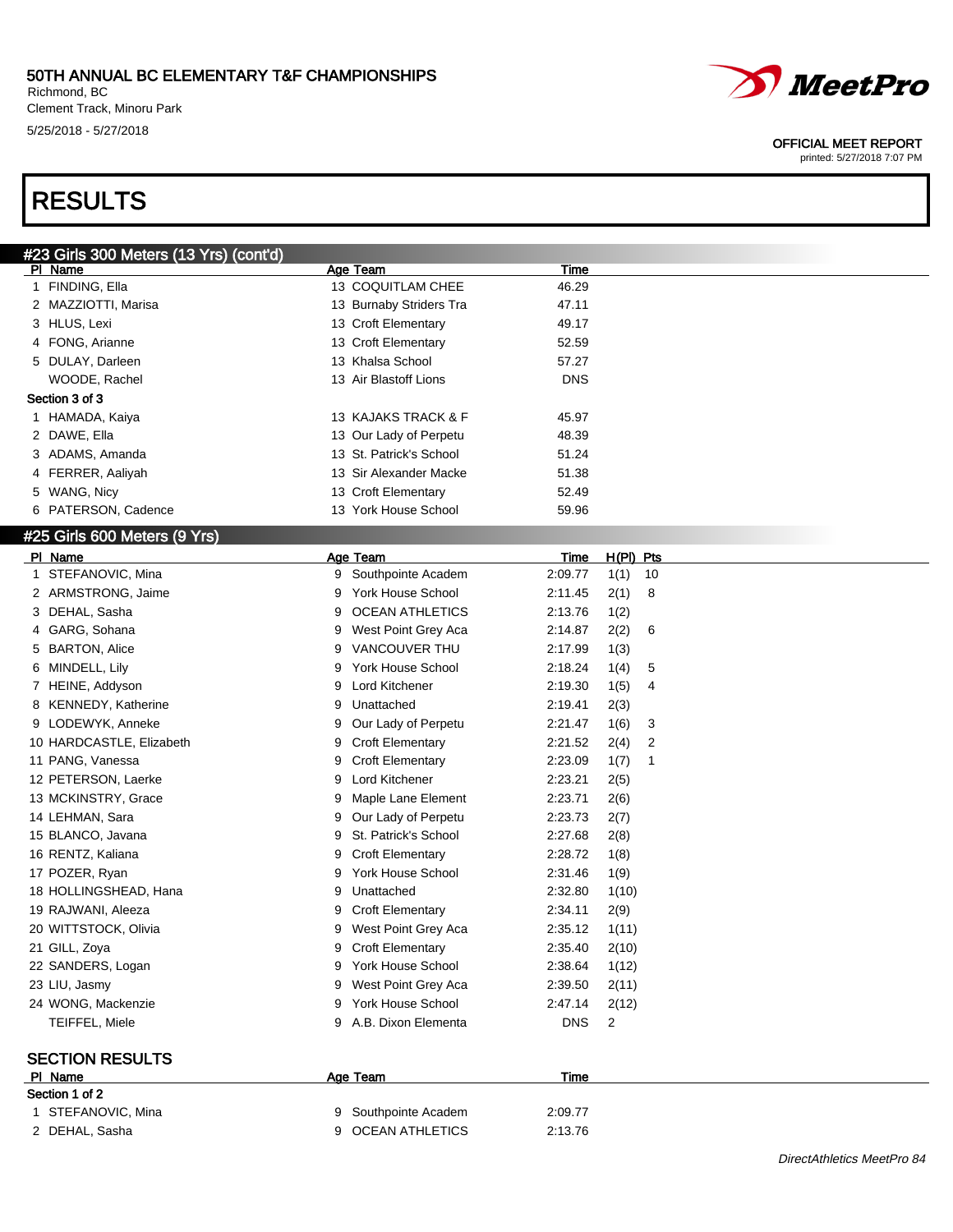#### 50TH ANNUAL BC ELEMENTARY T&F CHAMPIONSHIPS Richmond, BC

Clement Track, Minoru Park 5/25/2018 - 5/27/2018

#25 Girls 600 Meters (9 Yrs) (cont'd)

# RESULTS

| PI Name                       |   | Age Team                 | Time       |             |    |
|-------------------------------|---|--------------------------|------------|-------------|----|
| 3 BARTON, Alice               |   | 9 VANCOUVER THU          | 2:17.99    |             |    |
| 4 MINDELL, Lily               | 9 | <b>York House School</b> | 2:18.24    |             |    |
| 5 HEINE, Addyson              | 9 | Lord Kitchener           | 2:19.30    |             |    |
| 6 LODEWYK, Anneke             | 9 | Our Lady of Perpetu      | 2:21.47    |             |    |
| 7 PANG, Vanessa               | 9 | <b>Croft Elementary</b>  | 2:23.09    |             |    |
| 8 RENTZ, Kaliana              | 9 | <b>Croft Elementary</b>  | 2:28.72    |             |    |
| 9 POZER, Ryan                 | 9 | <b>York House School</b> | 2:31.46    |             |    |
| 10 HOLLINGSHEAD, Hana         | 9 | Unattached               | 2:32.80    |             |    |
| 11 WITTSTOCK, Olivia          | 9 | West Point Grey Aca      | 2:35.12    |             |    |
| 12 SANDERS, Logan             | 9 | York House School        | 2:38.64    |             |    |
| Section 2 of 2                |   |                          |            |             |    |
| 1 ARMSTRONG, Jaime            | 9 | <b>York House School</b> | 2:11.45    |             |    |
| 2 GARG, Sohana                | 9 | West Point Grey Aca      | 2:14.87    |             |    |
| 3 KENNEDY, Katherine          | 9 | Unattached               | 2:19.41    |             |    |
| 4 HARDCASTLE, Elizabeth       | 9 | <b>Croft Elementary</b>  | 2:21.52    |             |    |
| 5 PETERSON, Laerke            | 9 | Lord Kitchener           | 2:23.21    |             |    |
| 6 MCKINSTRY, Grace            | 9 | Maple Lane Element       | 2:23.71    |             |    |
| 7 LEHMAN, Sara                | 9 | Our Lady of Perpetu      | 2:23.73    |             |    |
| 8 BLANCO, Javana              | 9 | St. Patrick's School     | 2:27.68    |             |    |
| 9 RAJWANI, Aleeza             | 9 | <b>Croft Elementary</b>  | 2:34.11    |             |    |
| 10 GILL, Zoya                 | 9 | <b>Croft Elementary</b>  | 2:35.40    |             |    |
| 11 LIU, Jasmy                 | 9 | West Point Grey Aca      | 2:39.50    |             |    |
| 12 WONG, Mackenzie            | 9 | <b>York House School</b> | 2:47.14    |             |    |
| TEIFFEL, Miele                | 9 | A.B. Dixon Elementa      | <b>DNS</b> |             |    |
| #27 Girls 600 Meters (10 Yrs) |   |                          |            |             |    |
| PI Name                       |   | Age Team                 | Time       | $H(PI)$ Pts |    |
| 1 MILAU, Rachel               |   | 10 West Point Grey Aca   | 2:02.39    | 2(1)        | 10 |
| 2 RAFFAI, Sophia              |   | 10 James Gilmore Elem    | 2:03.69    | 1(1)        | 8  |
| 3 HEYRIES, Liv                |   | 10 NorWesters Track &    | 2:05.82    | 2(2)        |    |
| 4 ROBERTS, Margot             |   | 10 Our Lady of Perpetu   | 2:08.23    | 2(3)        | 6  |
| 5 ADANG, Kaya                 |   | 10 York House School     | 2:09.25    | 2(4)        | 5  |
| 6 WOOLFENDEN, Julianna        |   | 10 West Point Grey Aca   | 2:10.70    | 1(2)        | 4  |
| 7 FINALYSON, Rose             |   | 10 West Point Grey Aca   | 2:12.47    | 1(3)        | 3  |
| 8 MCDONALD, Kate              |   | 10 Croft Elementary      | 2:13.74    | 1(4)        | 2  |
| 9 WANG, Ann Enxin             |   | 10 West Point Grey Aca   | 2:14.21    | 2(5)        | 1  |
| 10 ITUARTE, Agela             |   | 10 Our Lady of Perpetu   | 2:17.04    | 1(5)        |    |
| 11 HOWARD, Lily               |   | 10 West Point Grey Aca   | 2:18.11    | 2(6)        |    |
| 12 KRUK, Krista               |   | 10 Croft Elementary      | 2:18.15    | 1(6)        |    |
| 13 ZARZOUR, Audrey            |   | 10 St. Patrick's School  | 2:18.22    | 1(7)        |    |
| 14 REEBYE, Zoya               |   | 10 York House School     | 2:18.67    | 2(7)        |    |

PANSEGRAU, Hailey 10 York House School 2:23.13 1(8)

- BLANCO, Mariana 10 St. Patrick's School 2:23.96 2(8)
- 17 CHIU, Sophia 10 York House School 2:25.61 1(9)
- CHAN, Olivia 10 Croft Elementary 2:25.63 1(10)
- EMES, Maddie 10 St. Patrick's School 2:26.16 1(11)
- 20 GORDON, Grace 2(9) 20 GORDON, Grace 2(9)



#### OFFICIAL MEET REPORT printed: 5/27/2018 7:07 PM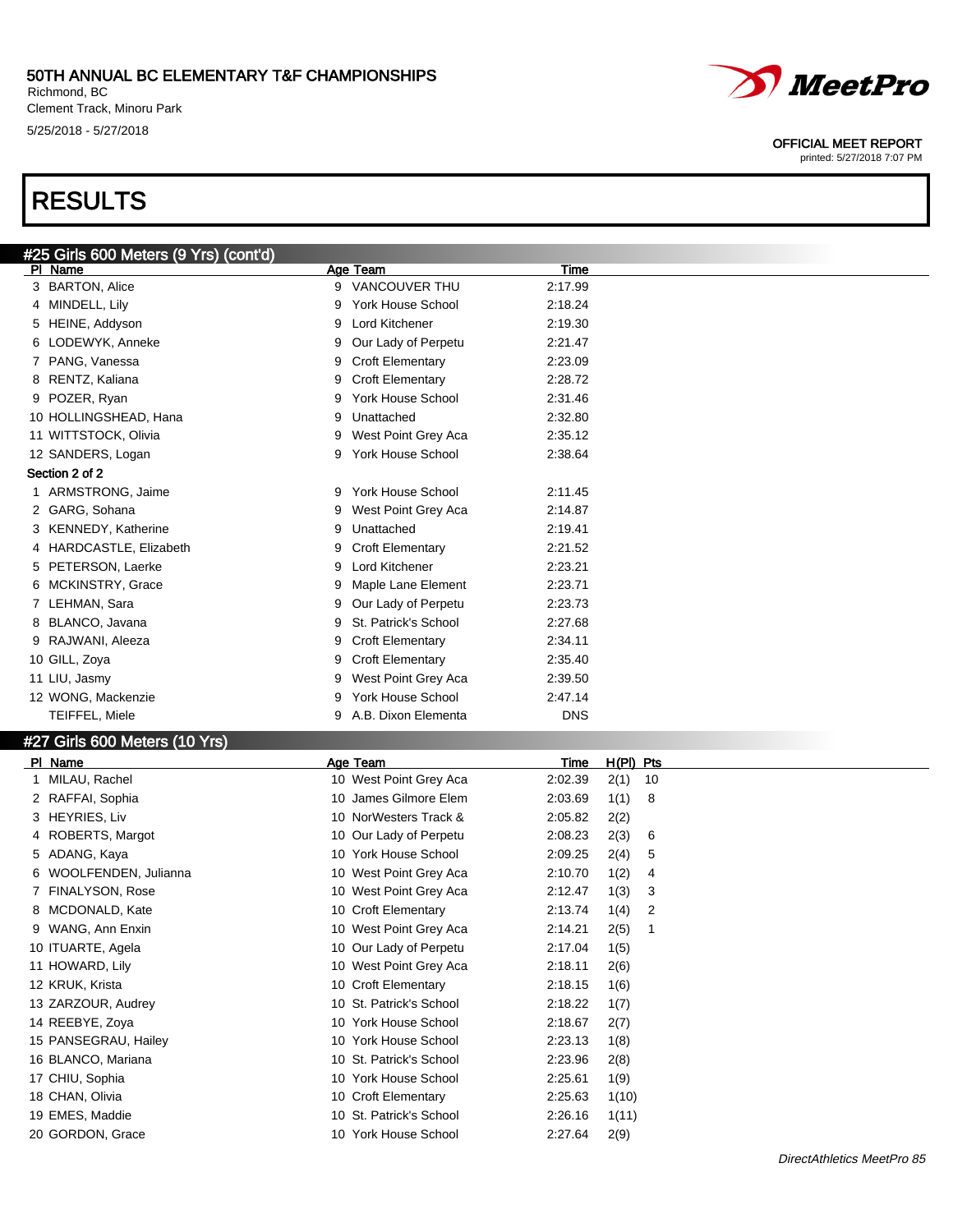Richmond, BC Clement Track, Minoru Park 5/25/2018 - 5/27/2018



#### OFFICIAL MEET REPORT

printed: 5/27/2018 7:07 PM

# RESULTS

| PI Name<br>Age Team<br>H(PI) Pts<br>Time<br>21 CHONG, Samantha<br>10 Croft Elementary<br>2:29.78<br>2(10)<br>22 FRANKE, Natalie<br>10 Croft Elementary<br>2:30.32<br>2(11)<br>23 HLUS, Aliza<br>10 Croft Elementary<br>2:31.16<br>2(12)<br>24 BRISBANE, Charlotte<br>10 St. Patrick's School<br>2:32.94<br>1(12)<br>25 CHAYBA, Lucia<br>10 St. Patrick's School<br>2:35.47<br>2(13)<br>10 West Point Grey Aca<br>2:38.43<br>1(13)<br>26 POSNIKOFF, Taylor<br>10 West Point Grey Aca<br><b>DNS</b><br>$\mathbf{1}$<br>PASHBY, Lucy<br>LONGLEY, Clara<br>10 COQUITLAM CHEE<br><b>DNS</b><br>2<br>Time<br>PI Name<br><b>Age Team</b><br>10 James Gilmore Elem<br>1 RAFFAI, Sophia<br>2:03.69<br>10 West Point Grey Aca<br>2 WOOLFENDEN, Julianna<br>2:10.70<br>3 FINALYSON, Rose<br>10 West Point Grey Aca<br>2:12.47<br>4 MCDONALD, Kate<br>10 Croft Elementary<br>2:13.74<br>5 ITUARTE, Agela<br>10 Our Lady of Perpetu<br>2:17.04<br>10 Croft Elementary<br>6 KRUK, Krista<br>2:18.15<br>10 St. Patrick's School<br>7 ZARZOUR, Audrey<br>2:18.22<br>8 PANSEGRAU, Hailey<br>10 York House School<br>2:23.13<br>9 CHIU, Sophia<br>10 York House School<br>2:25.61<br>2:25.63<br>10 CHAN, Olivia<br>10 Croft Elementary<br>11 EMES, Maddie<br>10 St. Patrick's School<br>2:26.16<br>12 BRISBANE, Charlotte<br>10 St. Patrick's School<br>2:32.94<br>10 West Point Grey Aca<br>2:38.43<br>13 POSNIKOFF, Taylor<br>PASHBY, Lucy<br>10 West Point Grey Aca<br><b>DNS</b><br>1 MILAU, Rachel<br>10 West Point Grey Aca<br>2:02.39<br>2 HEYRIES, Liv<br>10 NorWesters Track &<br>2:05.82<br>3 ROBERTS, Margot<br>10 Our Lady of Perpetu<br>2:08.23<br>10 York House School<br>4 ADANG, Kaya<br>2:09.25<br>5 WANG, Ann Enxin<br>10 West Point Grey Aca<br>2:14.21<br>6 HOWARD, Lily<br>10 West Point Grey Aca<br>2:18.11<br>7 REEBYE, Zoya<br>10 York House School<br>2:18.67<br>10 St. Patrick's School<br>8 BLANCO, Mariana<br>2:23.96<br>9 GORDON, Grace<br>10 York House School<br>2:27.64<br>10 CHONG, Samantha<br>10 Croft Elementary<br>2:29.78<br>11 FRANKE, Natalie<br>10 Croft Elementary<br>2:30.32<br>12 HLUS, Aliza<br>10 Croft Elementary<br>2:31.16<br>13 CHAYBA, Lucia<br>10 St. Patrick's School<br>2:35.47 | #27 Girls 600 Meters (10 Yrs) (cont'd) |                   |            |  |
|---------------------------------------------------------------------------------------------------------------------------------------------------------------------------------------------------------------------------------------------------------------------------------------------------------------------------------------------------------------------------------------------------------------------------------------------------------------------------------------------------------------------------------------------------------------------------------------------------------------------------------------------------------------------------------------------------------------------------------------------------------------------------------------------------------------------------------------------------------------------------------------------------------------------------------------------------------------------------------------------------------------------------------------------------------------------------------------------------------------------------------------------------------------------------------------------------------------------------------------------------------------------------------------------------------------------------------------------------------------------------------------------------------------------------------------------------------------------------------------------------------------------------------------------------------------------------------------------------------------------------------------------------------------------------------------------------------------------------------------------------------------------------------------------------------------------------------------------------------------------------------------------------------------------------------------------------------------------------------------------------------------------------------------------------------------------------------------------------------------------------------------------------------------------------------------------------------------------|----------------------------------------|-------------------|------------|--|
|                                                                                                                                                                                                                                                                                                                                                                                                                                                                                                                                                                                                                                                                                                                                                                                                                                                                                                                                                                                                                                                                                                                                                                                                                                                                                                                                                                                                                                                                                                                                                                                                                                                                                                                                                                                                                                                                                                                                                                                                                                                                                                                                                                                                                     |                                        |                   |            |  |
|                                                                                                                                                                                                                                                                                                                                                                                                                                                                                                                                                                                                                                                                                                                                                                                                                                                                                                                                                                                                                                                                                                                                                                                                                                                                                                                                                                                                                                                                                                                                                                                                                                                                                                                                                                                                                                                                                                                                                                                                                                                                                                                                                                                                                     |                                        |                   |            |  |
|                                                                                                                                                                                                                                                                                                                                                                                                                                                                                                                                                                                                                                                                                                                                                                                                                                                                                                                                                                                                                                                                                                                                                                                                                                                                                                                                                                                                                                                                                                                                                                                                                                                                                                                                                                                                                                                                                                                                                                                                                                                                                                                                                                                                                     |                                        |                   |            |  |
|                                                                                                                                                                                                                                                                                                                                                                                                                                                                                                                                                                                                                                                                                                                                                                                                                                                                                                                                                                                                                                                                                                                                                                                                                                                                                                                                                                                                                                                                                                                                                                                                                                                                                                                                                                                                                                                                                                                                                                                                                                                                                                                                                                                                                     |                                        |                   |            |  |
|                                                                                                                                                                                                                                                                                                                                                                                                                                                                                                                                                                                                                                                                                                                                                                                                                                                                                                                                                                                                                                                                                                                                                                                                                                                                                                                                                                                                                                                                                                                                                                                                                                                                                                                                                                                                                                                                                                                                                                                                                                                                                                                                                                                                                     |                                        |                   |            |  |
|                                                                                                                                                                                                                                                                                                                                                                                                                                                                                                                                                                                                                                                                                                                                                                                                                                                                                                                                                                                                                                                                                                                                                                                                                                                                                                                                                                                                                                                                                                                                                                                                                                                                                                                                                                                                                                                                                                                                                                                                                                                                                                                                                                                                                     |                                        |                   |            |  |
|                                                                                                                                                                                                                                                                                                                                                                                                                                                                                                                                                                                                                                                                                                                                                                                                                                                                                                                                                                                                                                                                                                                                                                                                                                                                                                                                                                                                                                                                                                                                                                                                                                                                                                                                                                                                                                                                                                                                                                                                                                                                                                                                                                                                                     |                                        |                   |            |  |
|                                                                                                                                                                                                                                                                                                                                                                                                                                                                                                                                                                                                                                                                                                                                                                                                                                                                                                                                                                                                                                                                                                                                                                                                                                                                                                                                                                                                                                                                                                                                                                                                                                                                                                                                                                                                                                                                                                                                                                                                                                                                                                                                                                                                                     |                                        |                   |            |  |
|                                                                                                                                                                                                                                                                                                                                                                                                                                                                                                                                                                                                                                                                                                                                                                                                                                                                                                                                                                                                                                                                                                                                                                                                                                                                                                                                                                                                                                                                                                                                                                                                                                                                                                                                                                                                                                                                                                                                                                                                                                                                                                                                                                                                                     |                                        |                   |            |  |
|                                                                                                                                                                                                                                                                                                                                                                                                                                                                                                                                                                                                                                                                                                                                                                                                                                                                                                                                                                                                                                                                                                                                                                                                                                                                                                                                                                                                                                                                                                                                                                                                                                                                                                                                                                                                                                                                                                                                                                                                                                                                                                                                                                                                                     | <b>SECTION RESULTS</b>                 |                   |            |  |
|                                                                                                                                                                                                                                                                                                                                                                                                                                                                                                                                                                                                                                                                                                                                                                                                                                                                                                                                                                                                                                                                                                                                                                                                                                                                                                                                                                                                                                                                                                                                                                                                                                                                                                                                                                                                                                                                                                                                                                                                                                                                                                                                                                                                                     |                                        |                   |            |  |
|                                                                                                                                                                                                                                                                                                                                                                                                                                                                                                                                                                                                                                                                                                                                                                                                                                                                                                                                                                                                                                                                                                                                                                                                                                                                                                                                                                                                                                                                                                                                                                                                                                                                                                                                                                                                                                                                                                                                                                                                                                                                                                                                                                                                                     | Section 1 of 2                         |                   |            |  |
|                                                                                                                                                                                                                                                                                                                                                                                                                                                                                                                                                                                                                                                                                                                                                                                                                                                                                                                                                                                                                                                                                                                                                                                                                                                                                                                                                                                                                                                                                                                                                                                                                                                                                                                                                                                                                                                                                                                                                                                                                                                                                                                                                                                                                     |                                        |                   |            |  |
|                                                                                                                                                                                                                                                                                                                                                                                                                                                                                                                                                                                                                                                                                                                                                                                                                                                                                                                                                                                                                                                                                                                                                                                                                                                                                                                                                                                                                                                                                                                                                                                                                                                                                                                                                                                                                                                                                                                                                                                                                                                                                                                                                                                                                     |                                        |                   |            |  |
|                                                                                                                                                                                                                                                                                                                                                                                                                                                                                                                                                                                                                                                                                                                                                                                                                                                                                                                                                                                                                                                                                                                                                                                                                                                                                                                                                                                                                                                                                                                                                                                                                                                                                                                                                                                                                                                                                                                                                                                                                                                                                                                                                                                                                     |                                        |                   |            |  |
|                                                                                                                                                                                                                                                                                                                                                                                                                                                                                                                                                                                                                                                                                                                                                                                                                                                                                                                                                                                                                                                                                                                                                                                                                                                                                                                                                                                                                                                                                                                                                                                                                                                                                                                                                                                                                                                                                                                                                                                                                                                                                                                                                                                                                     |                                        |                   |            |  |
|                                                                                                                                                                                                                                                                                                                                                                                                                                                                                                                                                                                                                                                                                                                                                                                                                                                                                                                                                                                                                                                                                                                                                                                                                                                                                                                                                                                                                                                                                                                                                                                                                                                                                                                                                                                                                                                                                                                                                                                                                                                                                                                                                                                                                     |                                        |                   |            |  |
|                                                                                                                                                                                                                                                                                                                                                                                                                                                                                                                                                                                                                                                                                                                                                                                                                                                                                                                                                                                                                                                                                                                                                                                                                                                                                                                                                                                                                                                                                                                                                                                                                                                                                                                                                                                                                                                                                                                                                                                                                                                                                                                                                                                                                     |                                        |                   |            |  |
|                                                                                                                                                                                                                                                                                                                                                                                                                                                                                                                                                                                                                                                                                                                                                                                                                                                                                                                                                                                                                                                                                                                                                                                                                                                                                                                                                                                                                                                                                                                                                                                                                                                                                                                                                                                                                                                                                                                                                                                                                                                                                                                                                                                                                     |                                        |                   |            |  |
|                                                                                                                                                                                                                                                                                                                                                                                                                                                                                                                                                                                                                                                                                                                                                                                                                                                                                                                                                                                                                                                                                                                                                                                                                                                                                                                                                                                                                                                                                                                                                                                                                                                                                                                                                                                                                                                                                                                                                                                                                                                                                                                                                                                                                     |                                        |                   |            |  |
|                                                                                                                                                                                                                                                                                                                                                                                                                                                                                                                                                                                                                                                                                                                                                                                                                                                                                                                                                                                                                                                                                                                                                                                                                                                                                                                                                                                                                                                                                                                                                                                                                                                                                                                                                                                                                                                                                                                                                                                                                                                                                                                                                                                                                     |                                        |                   |            |  |
|                                                                                                                                                                                                                                                                                                                                                                                                                                                                                                                                                                                                                                                                                                                                                                                                                                                                                                                                                                                                                                                                                                                                                                                                                                                                                                                                                                                                                                                                                                                                                                                                                                                                                                                                                                                                                                                                                                                                                                                                                                                                                                                                                                                                                     |                                        |                   |            |  |
|                                                                                                                                                                                                                                                                                                                                                                                                                                                                                                                                                                                                                                                                                                                                                                                                                                                                                                                                                                                                                                                                                                                                                                                                                                                                                                                                                                                                                                                                                                                                                                                                                                                                                                                                                                                                                                                                                                                                                                                                                                                                                                                                                                                                                     |                                        |                   |            |  |
|                                                                                                                                                                                                                                                                                                                                                                                                                                                                                                                                                                                                                                                                                                                                                                                                                                                                                                                                                                                                                                                                                                                                                                                                                                                                                                                                                                                                                                                                                                                                                                                                                                                                                                                                                                                                                                                                                                                                                                                                                                                                                                                                                                                                                     |                                        |                   |            |  |
|                                                                                                                                                                                                                                                                                                                                                                                                                                                                                                                                                                                                                                                                                                                                                                                                                                                                                                                                                                                                                                                                                                                                                                                                                                                                                                                                                                                                                                                                                                                                                                                                                                                                                                                                                                                                                                                                                                                                                                                                                                                                                                                                                                                                                     |                                        |                   |            |  |
|                                                                                                                                                                                                                                                                                                                                                                                                                                                                                                                                                                                                                                                                                                                                                                                                                                                                                                                                                                                                                                                                                                                                                                                                                                                                                                                                                                                                                                                                                                                                                                                                                                                                                                                                                                                                                                                                                                                                                                                                                                                                                                                                                                                                                     |                                        |                   |            |  |
|                                                                                                                                                                                                                                                                                                                                                                                                                                                                                                                                                                                                                                                                                                                                                                                                                                                                                                                                                                                                                                                                                                                                                                                                                                                                                                                                                                                                                                                                                                                                                                                                                                                                                                                                                                                                                                                                                                                                                                                                                                                                                                                                                                                                                     | Section 2 of 2                         |                   |            |  |
|                                                                                                                                                                                                                                                                                                                                                                                                                                                                                                                                                                                                                                                                                                                                                                                                                                                                                                                                                                                                                                                                                                                                                                                                                                                                                                                                                                                                                                                                                                                                                                                                                                                                                                                                                                                                                                                                                                                                                                                                                                                                                                                                                                                                                     |                                        |                   |            |  |
|                                                                                                                                                                                                                                                                                                                                                                                                                                                                                                                                                                                                                                                                                                                                                                                                                                                                                                                                                                                                                                                                                                                                                                                                                                                                                                                                                                                                                                                                                                                                                                                                                                                                                                                                                                                                                                                                                                                                                                                                                                                                                                                                                                                                                     |                                        |                   |            |  |
|                                                                                                                                                                                                                                                                                                                                                                                                                                                                                                                                                                                                                                                                                                                                                                                                                                                                                                                                                                                                                                                                                                                                                                                                                                                                                                                                                                                                                                                                                                                                                                                                                                                                                                                                                                                                                                                                                                                                                                                                                                                                                                                                                                                                                     |                                        |                   |            |  |
|                                                                                                                                                                                                                                                                                                                                                                                                                                                                                                                                                                                                                                                                                                                                                                                                                                                                                                                                                                                                                                                                                                                                                                                                                                                                                                                                                                                                                                                                                                                                                                                                                                                                                                                                                                                                                                                                                                                                                                                                                                                                                                                                                                                                                     |                                        |                   |            |  |
|                                                                                                                                                                                                                                                                                                                                                                                                                                                                                                                                                                                                                                                                                                                                                                                                                                                                                                                                                                                                                                                                                                                                                                                                                                                                                                                                                                                                                                                                                                                                                                                                                                                                                                                                                                                                                                                                                                                                                                                                                                                                                                                                                                                                                     |                                        |                   |            |  |
|                                                                                                                                                                                                                                                                                                                                                                                                                                                                                                                                                                                                                                                                                                                                                                                                                                                                                                                                                                                                                                                                                                                                                                                                                                                                                                                                                                                                                                                                                                                                                                                                                                                                                                                                                                                                                                                                                                                                                                                                                                                                                                                                                                                                                     |                                        |                   |            |  |
|                                                                                                                                                                                                                                                                                                                                                                                                                                                                                                                                                                                                                                                                                                                                                                                                                                                                                                                                                                                                                                                                                                                                                                                                                                                                                                                                                                                                                                                                                                                                                                                                                                                                                                                                                                                                                                                                                                                                                                                                                                                                                                                                                                                                                     |                                        |                   |            |  |
|                                                                                                                                                                                                                                                                                                                                                                                                                                                                                                                                                                                                                                                                                                                                                                                                                                                                                                                                                                                                                                                                                                                                                                                                                                                                                                                                                                                                                                                                                                                                                                                                                                                                                                                                                                                                                                                                                                                                                                                                                                                                                                                                                                                                                     |                                        |                   |            |  |
|                                                                                                                                                                                                                                                                                                                                                                                                                                                                                                                                                                                                                                                                                                                                                                                                                                                                                                                                                                                                                                                                                                                                                                                                                                                                                                                                                                                                                                                                                                                                                                                                                                                                                                                                                                                                                                                                                                                                                                                                                                                                                                                                                                                                                     |                                        |                   |            |  |
|                                                                                                                                                                                                                                                                                                                                                                                                                                                                                                                                                                                                                                                                                                                                                                                                                                                                                                                                                                                                                                                                                                                                                                                                                                                                                                                                                                                                                                                                                                                                                                                                                                                                                                                                                                                                                                                                                                                                                                                                                                                                                                                                                                                                                     |                                        |                   |            |  |
|                                                                                                                                                                                                                                                                                                                                                                                                                                                                                                                                                                                                                                                                                                                                                                                                                                                                                                                                                                                                                                                                                                                                                                                                                                                                                                                                                                                                                                                                                                                                                                                                                                                                                                                                                                                                                                                                                                                                                                                                                                                                                                                                                                                                                     |                                        |                   |            |  |
|                                                                                                                                                                                                                                                                                                                                                                                                                                                                                                                                                                                                                                                                                                                                                                                                                                                                                                                                                                                                                                                                                                                                                                                                                                                                                                                                                                                                                                                                                                                                                                                                                                                                                                                                                                                                                                                                                                                                                                                                                                                                                                                                                                                                                     |                                        |                   |            |  |
|                                                                                                                                                                                                                                                                                                                                                                                                                                                                                                                                                                                                                                                                                                                                                                                                                                                                                                                                                                                                                                                                                                                                                                                                                                                                                                                                                                                                                                                                                                                                                                                                                                                                                                                                                                                                                                                                                                                                                                                                                                                                                                                                                                                                                     |                                        |                   |            |  |
|                                                                                                                                                                                                                                                                                                                                                                                                                                                                                                                                                                                                                                                                                                                                                                                                                                                                                                                                                                                                                                                                                                                                                                                                                                                                                                                                                                                                                                                                                                                                                                                                                                                                                                                                                                                                                                                                                                                                                                                                                                                                                                                                                                                                                     | LONGLEY, Clara                         | 10 COQUITLAM CHEE | <b>DNS</b> |  |

### #29 Girls 600 Meters (11 Yrs)

| PL.<br>Name            | Age Team            | H(PI) Pts<br>Time    |
|------------------------|---------------------|----------------------|
| BOSMA, Charlotte       | 11 KAJAKS TRACK & F | 2(1)<br>1:52.56      |
| 2 BARTON, Gabriella    | 11 VANCOUVER THU    | 1:53.75<br>1(1)      |
| 3 VAN SCHALKWYK, Chloe | 11 Croft Elementary | $2(2)$ 10<br>1:58.95 |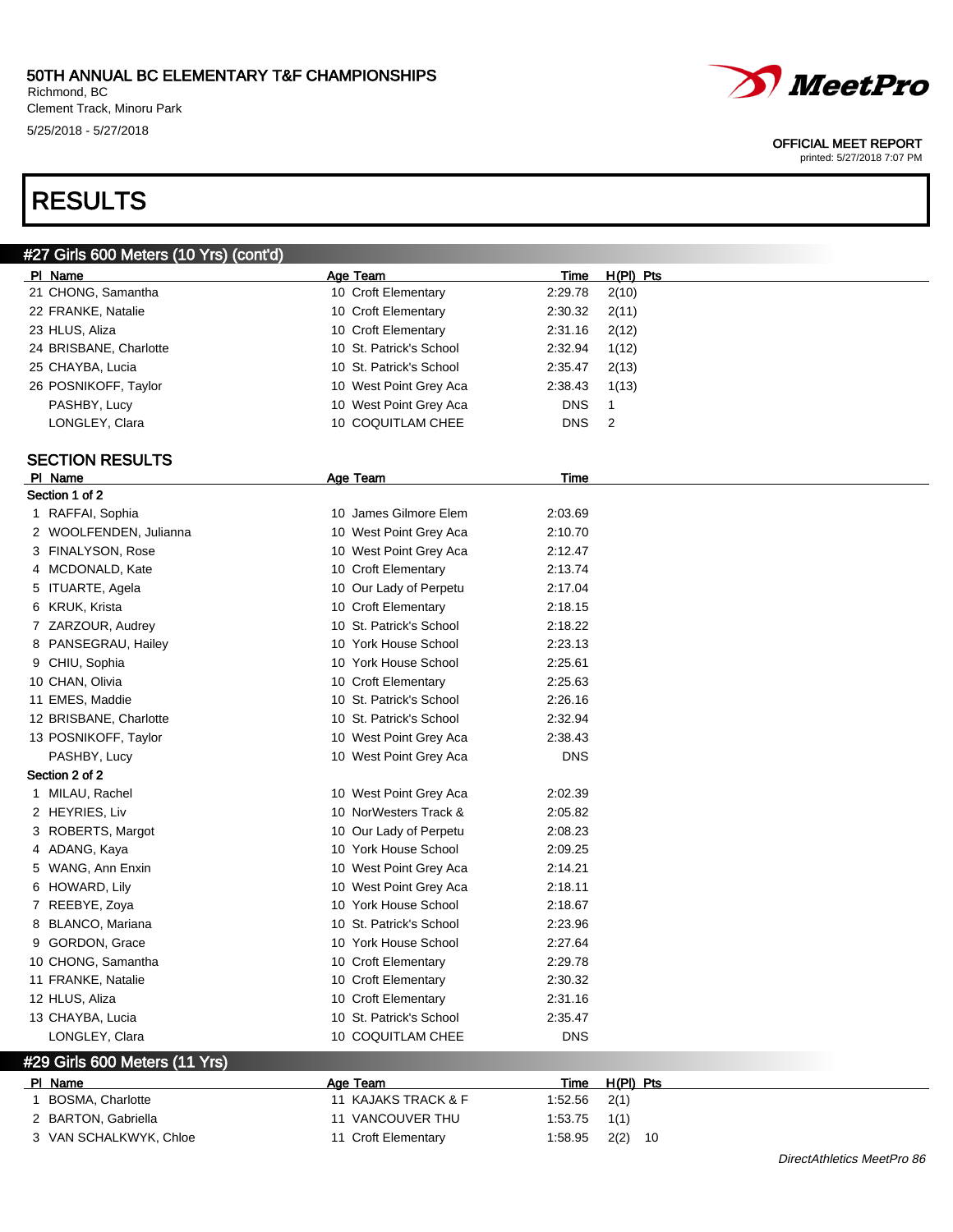Richmond, BC Clement Track, Minoru Park 5/25/2018 - 5/27/2018

# RESULTS

#### #29 Girls 600 Meters (11 Yrs) (cont'd) Pl Name Age Team Time H(Pl) Pts 4 JAFFER, Jenna 11 Croft Elementary 1:59.99 1(2) 8 5 ANTSCHERL, Eve 11 OCEAN ATHLETICS 2:01.22 3(1) 6 CRAWFORD, Olivia 11 Our Lady of Perpetu 2:01.98 1(3) 6 7 BOURBONNAIS, Willow 11 West Point Grey Aca 2:02.12 2(3) 5 8 CHILTON, Jacqueline 11 Our Lady of Perpetu 2:02.44 2(4) 4 9 YOUNG, Jemma 11 Croft Elementary 2:06.03 3(2) 3 10 CARDEY, Ava 11 Croft Elementary 2:06.76 3(3) 2 11 GRELLIER, Josephine 11 NorWesters Track & 2:08.68 2(5) 12 SMERDON, Noa 11 James Gilmore Elem 2:08.69 1(4) 1 13 GEYER, Isabelle 11 Laura Secord Couga 2:09.02 1(5) 14 BORODOW, Julia 11 Croft Elementary 2:09.30 2(6) 15 FRASER, Kate 11 St. Patrick's School 2:10.45 3(4) 16 HO, Ashlyn 11 Lord Kitchener 2:11.16 1(6) 17 LAU, Merina 11 Southpointe Academ 2:12.90 3(5) 18 WATSON, Olivia **11 Croft Elementary** 2:13.14 1(7) 19 CHIANG, Claire 11 KAJAKS TRACK & F 2:13.45 1(8) 20 GRAVISTIN, Livie 11 York House School 2:14.01 1(9) 21 VANDENBERG, Issie 11 Croft Elementary 2:14.06 2(7) 22 PHILLIPS, Olivia 11 York House School 2:14.71 1(10) 23 CHAN, Julia 11 Laura Secord Couga 2:14.73 2(8) 24 SAYER, Frances 11 VANCOUVER OLY 2:15.23 1(11) 25 CHOW, Madison 2:15.30 3(6) 25 CHOW, Madison 26 MAZAN, Lucia 11 COQUITLAM CHEE 2:15.33 3(7) 27 QIN, Diane 11 York House School 2:16.56 2(9) 28 YUNG, Sherilyn 11 York House School 2:16.81 3(8) 29 HASSON, Gabby 11 West Point Grey Aca 2:17.09 3(9) 30 GEDISCHK, Natalia 11 St. Patrick's School 2:17.19 2(10) 31 LECKY, Julia 11 York House School 2:21.25 2(11) 32 BOURBONNAIS, Echo 11 West Point Grey Aca 2:21.85 1(12) 33 LIU, Emily 11 Croft Elementary 2:23.25 3(10) 34 SUCRE, Alicia 11 St. Patrick's School 2:30.60 1(13) 35 PASHA, Diya Zehra 11 KAJAKS TRACK & F 2:34.67 3(11) TAKHAR, Amryn 11 Croft Elementary DNS 1 DONNELLY, Teagan 11 COQUITLAM CHEE DNS 2 KAPOOR, Priya **NACLAS 2** 11 Croft Elementary **DNS** 2 ACUNA, Olympia 11 York House School DNS 3 CONLIN, Sarah 11 Burnaby Striders Tra DNS 3

#### SECTION RESULTS

### PI Name Time

| Section 1 of 3     |                        |         |
|--------------------|------------------------|---------|
| BARTON, Gabriella  | 11 VANCOUVER THU       | 1:53.75 |
| 2 JAFFER, Jenna    | 11 Croft Elementary    | 1:59.99 |
| 3 CRAWFORD, Olivia | 11 Our Lady of Perpetu | 2:01.98 |
| 4 SMERDON, Noa     | 11 James Gilmore Elem  | 2:08.69 |
| 5 GEYER, Isabelle  | 11 Laura Secord Couga  | 2:09.02 |



*MeetPro* 

OFFICIAL MEET REPORT printed: 5/27/2018 7:07 PM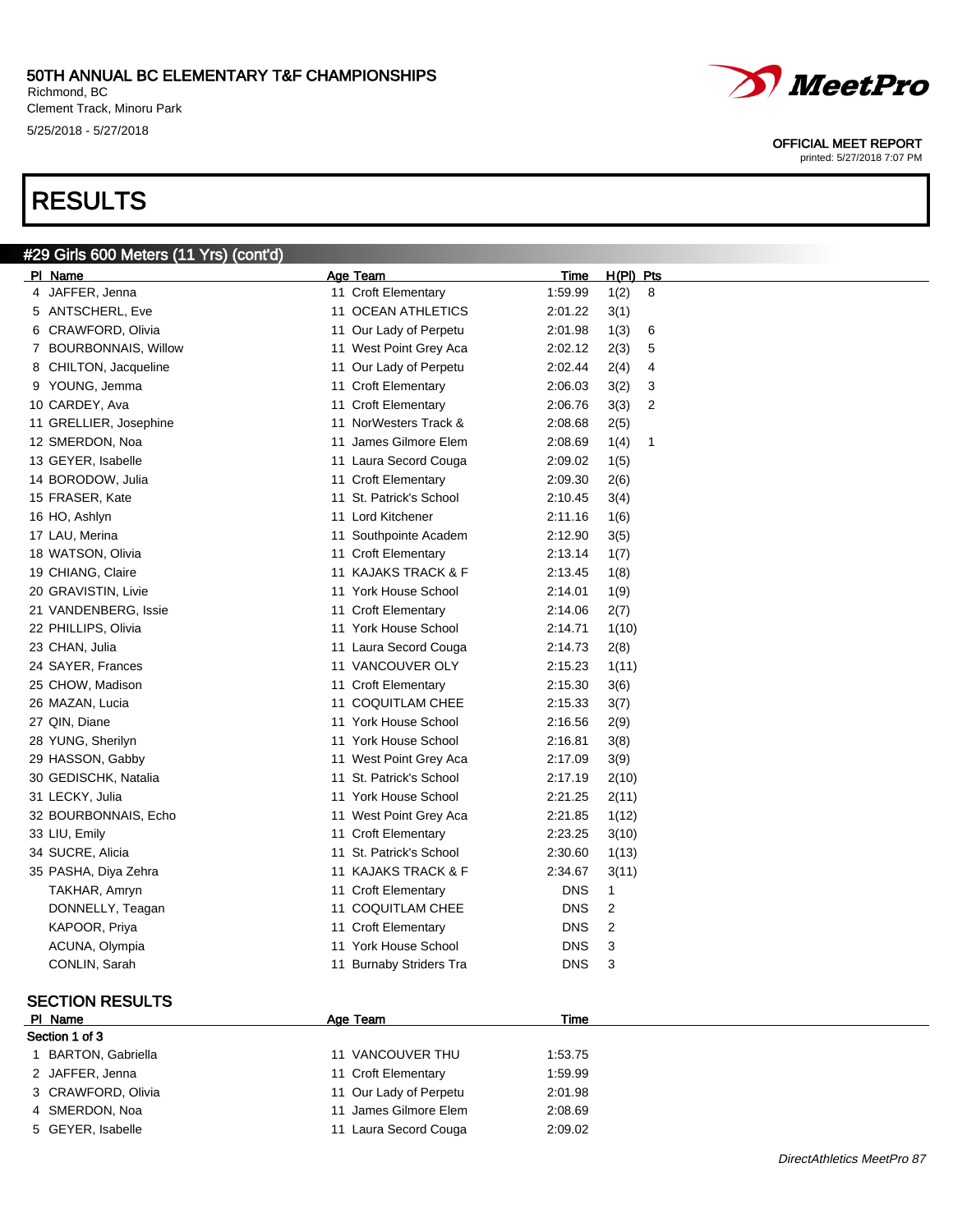Richmond, BC Clement Track, Minoru Park 5/25/2018 - 5/27/2018

# RESULTS

| <u>#29 Girls </u> 600 Meters (11 Yrs) (cont'd) |                         |            |
|------------------------------------------------|-------------------------|------------|
| PI Name                                        | Age Team                | Time       |
| 6 HO, Ashlyn                                   | 11 Lord Kitchener       | 2:11.16    |
| 7 WATSON, Olivia                               | 11 Croft Elementary     | 2:13.14    |
| 8 CHIANG, Claire                               | 11 KAJAKS TRACK & F     | 2:13.45    |
| 9 GRAVISTIN, Livie                             | 11 York House School    | 2:14.01    |
| 10 PHILLIPS, Olivia                            | 11 York House School    | 2:14.71    |
| 11 SAYER, Frances                              | 11 VANCOUVER OLY        | 2:15.23    |
| 12 BOURBONNAIS, Echo                           | 11 West Point Grey Aca  | 2:21.85    |
| 13 SUCRE, Alicia                               | 11 St. Patrick's School | 2:30.60    |
| TAKHAR, Amryn                                  | 11 Croft Elementary     | <b>DNS</b> |
| Section 2 of 3                                 |                         |            |
| 1 BOSMA, Charlotte                             | 11 KAJAKS TRACK & F     | 1:52.56    |
| 2 VAN SCHALKWYK, Chloe                         | 11 Croft Elementary     | 1:58.95    |
| 3 BOURBONNAIS, Willow                          | 11 West Point Grey Aca  | 2:02.12    |
| 4 CHILTON, Jacqueline                          | 11 Our Lady of Perpetu  | 2:02.44    |
| 5 GRELLIER, Josephine                          | 11 NorWesters Track &   | 2:08.68    |
| 6 BORODOW, Julia                               | 11 Croft Elementary     | 2:09.30    |
| 7 VANDENBERG, Issie                            | 11 Croft Elementary     | 2:14.06    |
| 8 CHAN, Julia                                  | 11 Laura Secord Couga   | 2:14.73    |
| 9 QIN, Diane                                   | 11 York House School    | 2:16.56    |
| 10 GEDISCHK, Natalia                           | 11 St. Patrick's School | 2:17.19    |
| 11 LECKY, Julia                                | 11 York House School    | 2:21.25    |
| DONNELLY, Teagan                               | 11 COQUITLAM CHEE       | <b>DNS</b> |
| KAPOOR, Priya                                  | 11 Croft Elementary     | <b>DNS</b> |
| Section 3 of 3                                 |                         |            |
| 1 ANTSCHERL, Eve                               | 11 OCEAN ATHLETICS      | 2:01.22    |
| 2 YOUNG, Jemma                                 | 11 Croft Elementary     | 2:06.03    |
| 3 CARDEY, Ava                                  | 11 Croft Elementary     | 2:06.76    |
| 4 FRASER, Kate                                 | 11 St. Patrick's School | 2:10.45    |
| 5 LAU, Merina                                  | 11 Southpointe Academ   | 2:12.90    |
| 6 CHOW, Madison                                | 11 Croft Elementary     | 2:15.30    |
| 7 MAZAN, Lucia                                 | 11 COQUITLAM CHEE       | 2:15.33    |
| 8 YUNG, Sherilyn                               | 11 York House School    | 2:16.81    |
| 9 HASSON, Gabby                                | 11 West Point Grey Aca  | 2:17.09    |
| 10 LIU, Emily                                  | 11 Croft Elementary     | 2:23.25    |
| 11 PASHA, Diya Zehra                           | 11 KAJAKS TRACK & F     | 2:34.67    |
| ACUNA, Olympia                                 | 11 York House School    | <b>DNS</b> |
| CONLIN, Sarah                                  | 11 Burnaby Striders Tra | <b>DNS</b> |
|                                                |                         |            |

#### #31 Girls 800 Meters (12 Yrs)

| PI Name              | Age Team               |         | Time H(PI) Pts |     |
|----------------------|------------------------|---------|----------------|-----|
| HODGSON, Maella      | 12 OCEAN ATHLETICS     | 2:30.90 | 1(1)           |     |
| 2 STEFANOVIC, Anka   | 12 Southpointe Academ  | 2:33.63 | $2(1)$ 10      |     |
| 3 DABBS, Libby       | 12 West Point Grey Aca | 2:35.86 | 1(2) 8         |     |
| 4 TUKKER, Nyla       | 12 VANCOUVER THU       | 2:37.92 | 1(3)           |     |
| 5 BANDUCCI, Cristina | 12 Our Lady of Perpetu | 2:39.74 | 1(4) 6         |     |
| 6 KRUK, Anna         | 12 Croft Elementary    | 2:40.53 | 2(2)           | - 5 |
| 7 FORRESTER, Rachael | 12 Sir Alexander Macke | 2:42.78 | 2(3)           | -4  |



#### OFFICIAL MEET REPORT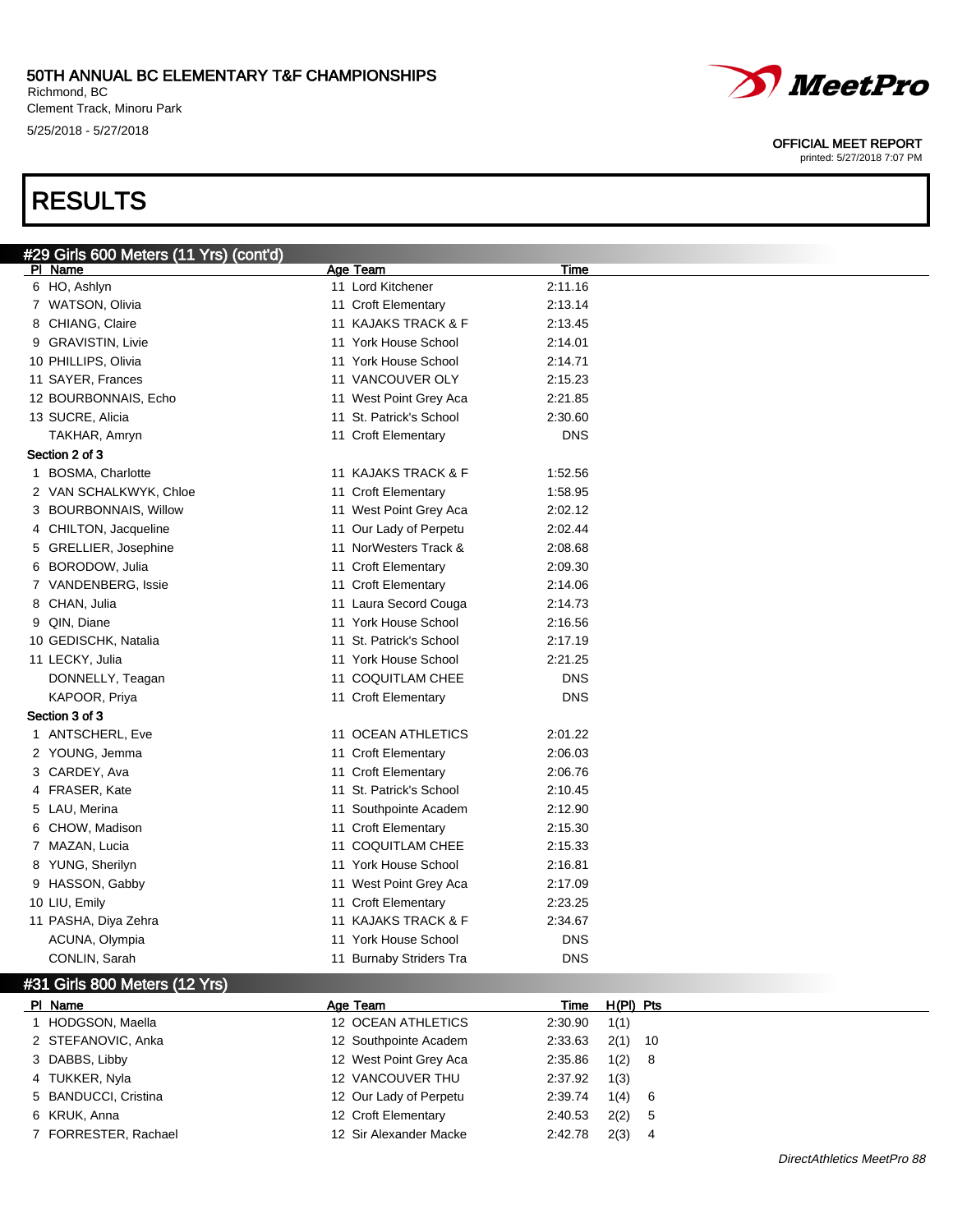Richmond, BC Clement Track, Minoru Park 5/25/2018 - 5/27/2018

# *MeetPro*

#### OFFICIAL MEET REPORT

printed: 5/27/2018 7:07 PM

# RESULTS

|    | #31 Girls 800 Meters (12 Yrs) (cont'd) |                           |             |              |            |
|----|----------------------------------------|---------------------------|-------------|--------------|------------|
|    | PI Name                                | Age Team                  | Time        | $H(PI)$ Pts  |            |
|    | 8 MELLES-HEWITT, Lishan                | 12 Lady of Mercy          | 2:44.10     | 2(4)         | 3          |
|    | 9 AKIN, Carly                          | 12 Laura Secord Couga     | 2:47.02     | 2(5)         | 2          |
|    | 10 SCHMELKE-HAAGENSKN, Mary            | 12 West Point Grey Aca    | 2:51.77     | 1(5)         | 1          |
|    | 11 CLEMENT, Coco                       | 12 West Point Grey Aca    | 2:52.74     | 2(6)         |            |
|    | 12 SUTHERLAND, Sophia                  | 12 York House School      | 2:53.12     | 2(7)         |            |
|    | 13 WARDLE, Madeleine                   | 12 York House School      | 2:53.53     | 1(6)         |            |
|    | 14 SONTZ, Maya                         | 12 UNATTACHED BRI         | 2:59.20     | 2(8)         |            |
|    | 15 TOMITA, Pippa                       | 12 West Point Grey Aca    | 2:59.69     | 2(9)         |            |
|    | 16 TALLENTIRE, Zoe                     | 12 Croft Elementary       | 3:02.51     | 1(7)         |            |
|    | 17 AUJLA, Gurneet                      | 12 Sir Alexander Macke    | 3:07.32     | 1(8)         |            |
|    | VICCARS, Brooke                        | 12 Westwind Elementar     | <b>DNS</b>  | $\mathbf{1}$ |            |
|    |                                        |                           |             |              |            |
|    | <b>SECTION RESULTS</b><br>PI Name      | <b>Age Team</b>           | Time        |              |            |
|    | Section 1 of 2                         |                           |             |              |            |
|    | 1 HODGSON, Maella                      | <b>12 OCEAN ATHLETICS</b> | 2:30.90     |              |            |
|    | 2 DABBS, Libby                         | 12 West Point Grey Aca    | 2:35.86     |              |            |
|    | 3 TUKKER, Nyla                         | 12 VANCOUVER THU          | 2:37.92     |              |            |
| 4  | <b>BANDUCCI, Cristina</b>              | 12 Our Lady of Perpetu    | 2:39.74     |              |            |
|    | 5 SCHMELKE-HAAGENSKN, Mary             | 12 West Point Grey Aca    | 2:51.77     |              |            |
|    | 6 WARDLE, Madeleine                    | 12 York House School      | 2:53.53     |              |            |
|    | 7 TALLENTIRE, Zoe                      | 12 Croft Elementary       | 3:02.51     |              |            |
|    | 8 AUJLA, Gurneet                       | 12 Sir Alexander Macke    | 3:07.32     |              |            |
|    | VICCARS, Brooke                        | 12 Westwind Elementar     | <b>DNS</b>  |              |            |
|    | Section 2 of 2                         |                           |             |              |            |
|    | 1 STEFANOVIC, Anka                     | 12 Southpointe Academ     | 2:33.63     |              |            |
|    | 2 KRUK, Anna                           | 12 Croft Elementary       | 2:40.53     |              |            |
|    | 3 FORRESTER, Rachael                   | 12 Sir Alexander Macke    | 2:42.78     |              |            |
|    | 4 MELLES-HEWITT, Lishan                | 12 Lady of Mercy          | 2:44.10     |              |            |
|    | 5 AKIN, Carly                          | 12 Laura Secord Couga     | 2:47.02     |              |            |
|    | 6 CLEMENT, Coco                        | 12 West Point Grey Aca    | 2:52.74     |              |            |
|    | 7 SUTHERLAND, Sophia                   | 12 York House School      | 2:53.12     |              |            |
|    | 8 SONTZ, Maya                          | 12 UNATTACHED BRI         | 2:59.20     |              |            |
|    | 9 TOMITA, Pippa                        | 12 West Point Grey Aca    | 2:59.69     |              |            |
|    | #34 Girls 800 Meters (13 Yrs)          |                           |             |              |            |
|    | PI Name                                | <b>Age Team</b>           | <u>Time</u> |              | <u>Pts</u> |
| 1  | BAECHLER, Maya                         | 13 VANCOUVER THU          | 2:19.64     |              |            |
|    | 2 WOODE, Rachel                        | 13 Air Blastoff Lions     | 2:25.16     |              | 10         |
|    | 3 LOGAN, Clare                         | 13 VANCOUVER THU          | 2:37.14     |              |            |
| 4  | CURIEL, Itzel                          | 13 COQUITLAM CHEE         | 2:46.97     |              |            |
| 5. | POON, Natasha                          | 13 Croft Elementary       | 2:48.04     |              | 8          |
| 6. | KAWESKI, Ella                          | 13 VANCOUVER THU          | 2:50.23     |              |            |
| 7  | CHOW, Sarah                            | 13 Croft Elementary       | 2:53.18     |              | 6          |
| 8  | DOWN, Isabella                         | 13 St. Patrick's School   | 2:53.75     |              | 5          |
|    | 9 VELINOFF, Vanessa                    | 13 Croft Elementary       | 3:04.41     |              | 4          |
|    | 10 KESSELMAN, Coco                     | 13 York House School      | 3:09.61     |              | 3          |
|    |                                        |                           |             |              |            |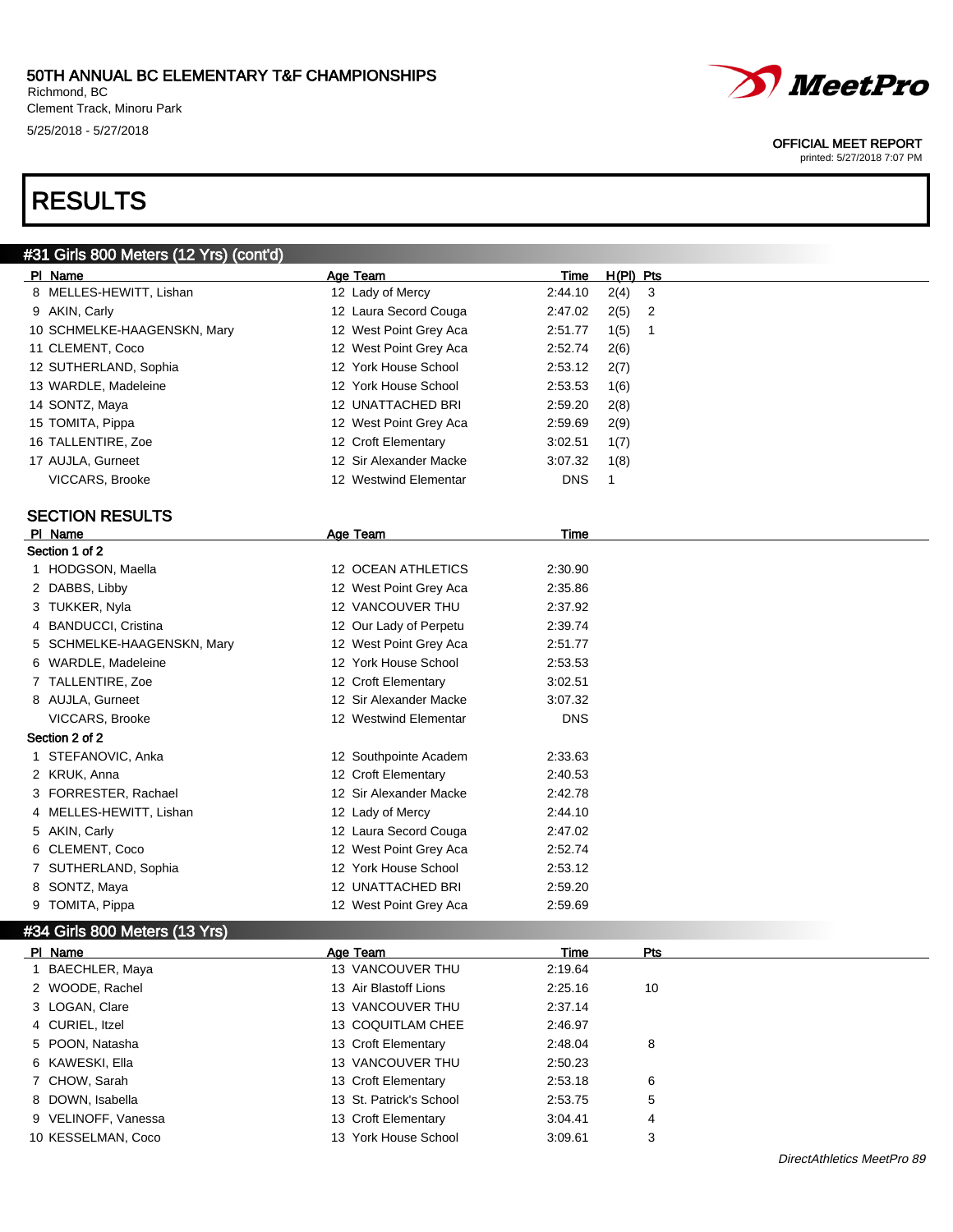Richmond, BC Clement Track, Minoru Park 5/25/2018 - 5/27/2018



#### OFFICIAL MEET REPORT

printed: 5/27/2018 7:07 PM

# RESULTS

### #34 Girls 800 Meters (13 Yrs) (cont'd)

| PI Name              | Age Team               | Time       | Pts |  |
|----------------------|------------------------|------------|-----|--|
| 11 VILLARUZ, Cathryn | 13 Laura Secord Couga  | 3:10.76    |     |  |
| 12 BAINS, Avani      | 13 Croft Elementary    | 3:11.32    |     |  |
| 13 WANG, Nicy        | 13 Croft Elementary    | 3:13.69    |     |  |
| 14 TSOI, Megan       | 13 York House School   | 3:30.05    |     |  |
| AKSMANOVIC, Tori     | 13 York House School   | <b>DNS</b> |     |  |
| HU, Chelsea          | 13 West Point Grey Aca | <b>DNS</b> |     |  |

#### #35 Girls 1000 Meters (9 Yrs)

| PI Name                 | Age Team                      | Time       | Pts |
|-------------------------|-------------------------------|------------|-----|
| 1 STEFANOVIC, Mina      | 9 Southpointe Academ          | 3:54.62    | 10  |
| 2 ARMSTRONG, Jaime      | <b>York House School</b><br>9 | 3:58.26    | 8   |
| 3 BARTON, Alice         | VANCOUVER THU<br>9            | 4:02.76    |     |
| 4 KENNEDY, Katherine    | Unattached<br>9               | 4:03.70    |     |
| 5 RENTZ, Kaliana        | 9 Croft Elementary            | 4:08.21    | 6   |
| 6 MINDELL, Lily         | York House School<br>9        | 4:09.23    | 5   |
| 7 MCKINSTRY, Grace      | 9 Maple Lane Element          | 4:09.55    | 4   |
| 8 HARDCASTLE, Elizabeth | 9 Croft Elementary            | 4:12.66    | 3   |
| 9 HEINE, Addyson        | 9 Lord Kitchener              | 4:13.52    | 2   |
| 10 PETERSON, Laerke     | 9 Lord Kitchener              | 4:18.70    |     |
| 11 PANG, Vanessa        | 9 Croft Elementary            | 4:19.15    |     |
| 12 LEHMAN, Sara         | 9 Our Lady of Perpetu         | 4:22.82    |     |
| 13 GILL, Zoya           | 9 Croft Elementary            | 4:54.38    |     |
| 14 RAJWANI, Aleeza      | 9 Croft Elementary            | 4:56.87    |     |
| 15 RAMANATHAN, Savannah | York House School<br>9        | 5:13.27    |     |
| LODEWYK, Anneke         | Our Lady of Perpetu           | <b>DNS</b> |     |

#### #37 Girls 1000 Meters (10 Yrs)

| PI Name              | Age Team                | Time    | <b>Pts</b> |
|----------------------|-------------------------|---------|------------|
| 1 MILAU, Rachel      | 10 West Point Grey Aca  | 3:40.91 | 10         |
| 2 BOOGEMANS, Alix    | 10 KAJAKS TRACK & F     | 3:41.42 |            |
| 3 ROBERTS, Margot    | 10 Our Lady of Perpetu  | 3:48.24 | 8          |
| 4 HEYRIES, Liv       | 10 NorWesters Track &   | 3:49.17 |            |
| 5 ADANG, Kaya        | 10 York House School    | 3:52.32 | 6          |
| 6 ZARZOUR, Audrey    | 10 St. Patrick's School | 3:54.64 | 5          |
| 7 WANG, Ann Enxin    | 10 West Point Grey Aca  | 3:55.87 | 4          |
| 8 HOWARD, Lily       | 10 West Point Grey Aca  | 4:00.43 | 3          |
| 9 FINALYSON, Rose    | 10 West Point Grey Aca  | 4:04.27 | 2          |
| 10 KRUK, Krista      | 10 Croft Elementary     | 4:11.47 |            |
| 11 MCDONALD, Kate    | 10 Croft Elementary     | 4:14.92 |            |
| 12 QUINLAN, Isabelle | 10 York House School    | 4:19.54 |            |
| 13 GORDON, Grace     | 10 York House School    | 4:23.64 |            |
| 14 HLUS, Aliza       | 10 Croft Elementary     | 4:27.12 |            |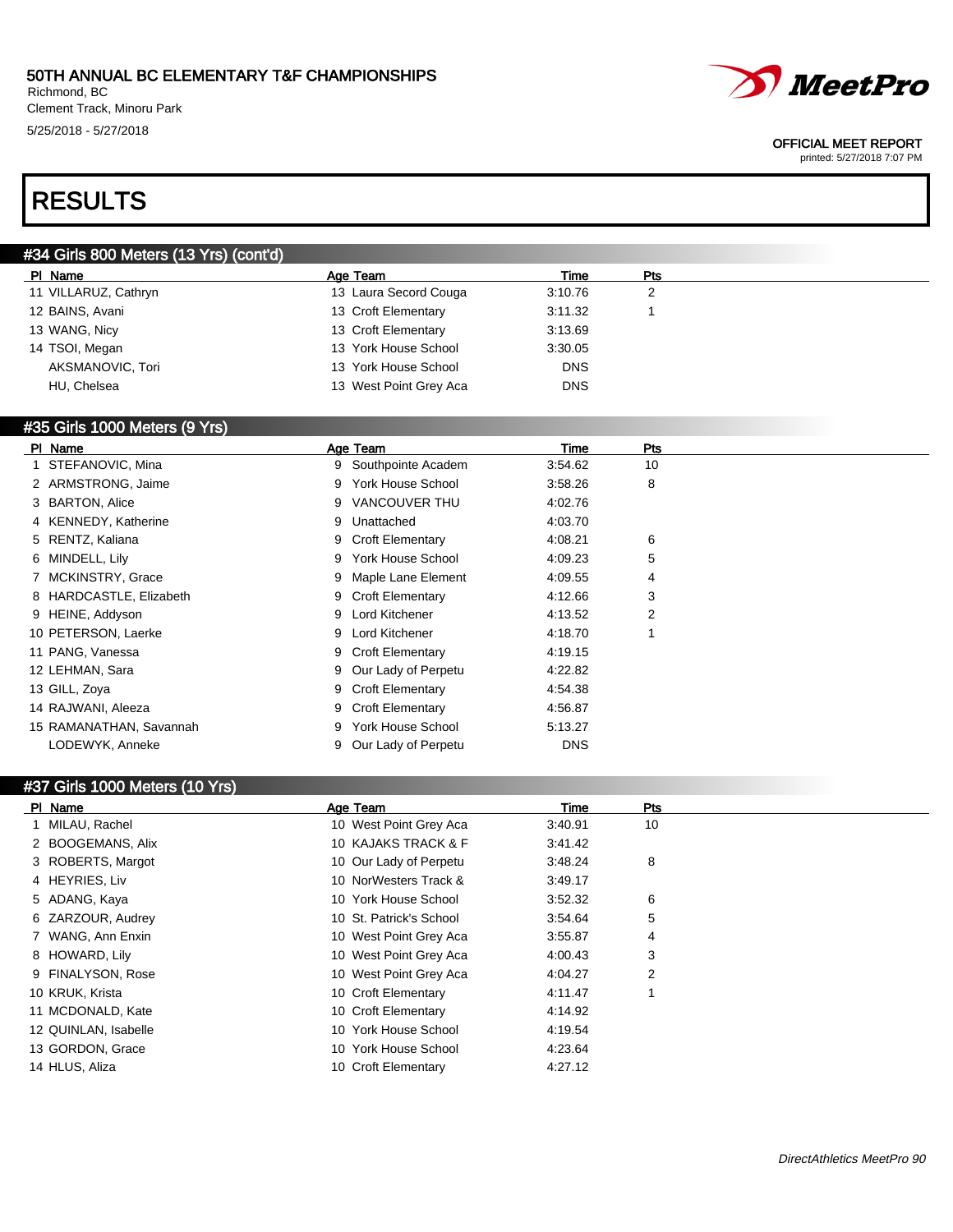Richmond, BC Clement Track, Minoru Park 5/25/2018 - 5/27/2018

# RESULTS

### #39 Girls 1000 Meters (11 Yrs)

| PI Name                  | Age Team                          | $H(PI)$ Pts<br>Time   |
|--------------------------|-----------------------------------|-----------------------|
| <b>BARTON, Gabriella</b> | 11 VANCOUVER THU                  | 3:28.14<br>2(1)       |
| FORSYTH, Ruby            | 11 York House School              | 3:29.81<br>2(2)<br>10 |
| 3 LOGAN, Kate            | 11 VANCOUVER THU                  | 1(1)<br>3:31.65       |
| RAY, Chloe<br>4          | 11 A.B. Dixon Elementa            | 3:37.98<br>2(3)<br>8  |
| CHILTON, Jacqueline<br>5 | 11 Our Lady of Perpetu            | 6<br>3:38.57<br>2(4)  |
| CRAWFORD, Olivia<br>6    | 11 Our Lady of Perpetu            | 3:43.50<br>1(2)<br>5  |
| DE FONDAUMIERE, Jade     | 11 Sacred Heart School            | 2(5)<br>3:46.86<br>4  |
| 8 SOOBRIAN, Emily        | 11 Croft Elementary               | 3<br>3:48.07<br>1(3)  |
| YOUNG, Jemma<br>9        | 11 Croft Elementary               | 3:49.61<br>2(6)<br>2  |
| 10 FINALYSON, Lucy       | 11 West Point Grey Aca            | 3:50.78<br>2(7)<br>1  |
| 11 LAU, Merina           | Southpointe Academ<br>11          | 3:53.18<br>1(4)       |
| 12 SMERDON, Noa          | 11 James Gilmore Elem             | 3:54.50<br>2(8)       |
| 13 VARMA VITUG, Sofia    | 11 York House School              | 3:57.70<br>1(5)       |
| 14 CHAN, Julia           | 11 Laura Secord Couga             | 4:03.08<br>1(6)       |
| 15 HIGGINS, Roisin       | 11 St. Patrick's School           | 4:04.79<br>1(7)       |
| 16 TAKHAR, Amryn         | 11 Croft Elementary               | 4:07.99<br>2(9)       |
| 17 HO, Ashlyn            | 11 Lord Kitchener                 | 4:08.04<br>2(10)      |
| 18 SANDESH, Sihi         | 11 West Point Grey Aca            | 1(8)<br>4:09.43       |
| 19 ANDRADA, Anika        | St. Patrick's School<br>11        | 4:47.33<br>1(9)       |
| CONLIN, Sarah            | <b>Burnaby Striders Tra</b><br>11 | <b>DNS</b><br>1       |

#### SECTION RESULTS

| PI Name                | Age Team                    | Time       |  |
|------------------------|-----------------------------|------------|--|
| Section 1 of 2         |                             |            |  |
| 1 LOGAN, Kate          | 11 VANCOUVER THU            | 3:31.65    |  |
| 2 CRAWFORD, Olivia     | 11 Our Lady of Perpetu      | 3:43.50    |  |
| 3 SOOBRIAN, Emily      | 11 Croft Elementary         | 3:48.07    |  |
| 4 LAU, Merina          | Southpointe Academ          | 3:53.18    |  |
| 5 VARMA VITUG, Sofia   | 11 York House School        | 3:57.70    |  |
| 6 CHAN, Julia          | 11 Laura Secord Couga       | 4:03.08    |  |
| 7 HIGGINS, Roisin      | 11 St. Patrick's School     | 4:04.79    |  |
| 8 SANDESH, Sihi        | 11 West Point Grey Aca      | 4:09.43    |  |
| 9 ANDRADA, Anika       | St. Patrick's School<br>11  | 4:47.33    |  |
| CONLIN, Sarah          | 11 Burnaby Striders Tra     | <b>DNS</b> |  |
| Section 2 of 2         |                             |            |  |
| 1 BARTON, Gabriella    | 11 VANCOUVER THU            | 3:28.14    |  |
| 2 FORSYTH, Ruby        | 11 York House School        | 3:29.81    |  |
| 3 RAY, Chloe           | 11 A.B. Dixon Elementa      | 3:37.98    |  |
| 4 CHILTON, Jacqueline  | 11 Our Lady of Perpetu      | 3:38.57    |  |
| 5 DE FONDAUMIERE, Jade | 11 Sacred Heart School      | 3:46.86    |  |
| 6 YOUNG, Jemma         | 11 Croft Elementary         | 3:49.61    |  |
| 7 FINALYSON, Lucy      | West Point Grey Aca<br>11   | 3:50.78    |  |
| 8 SMERDON, Noa         | 11 James Gilmore Elem       | 3:54.50    |  |
| 9 TAKHAR, Amryn        | 11 Croft Elementary         | 4:07.99    |  |
| 10 HO, Ashlyn          | <b>Lord Kitchener</b><br>11 | 4:08.04    |  |
|                        |                             |            |  |



#### OFFICIAL MEET REPORT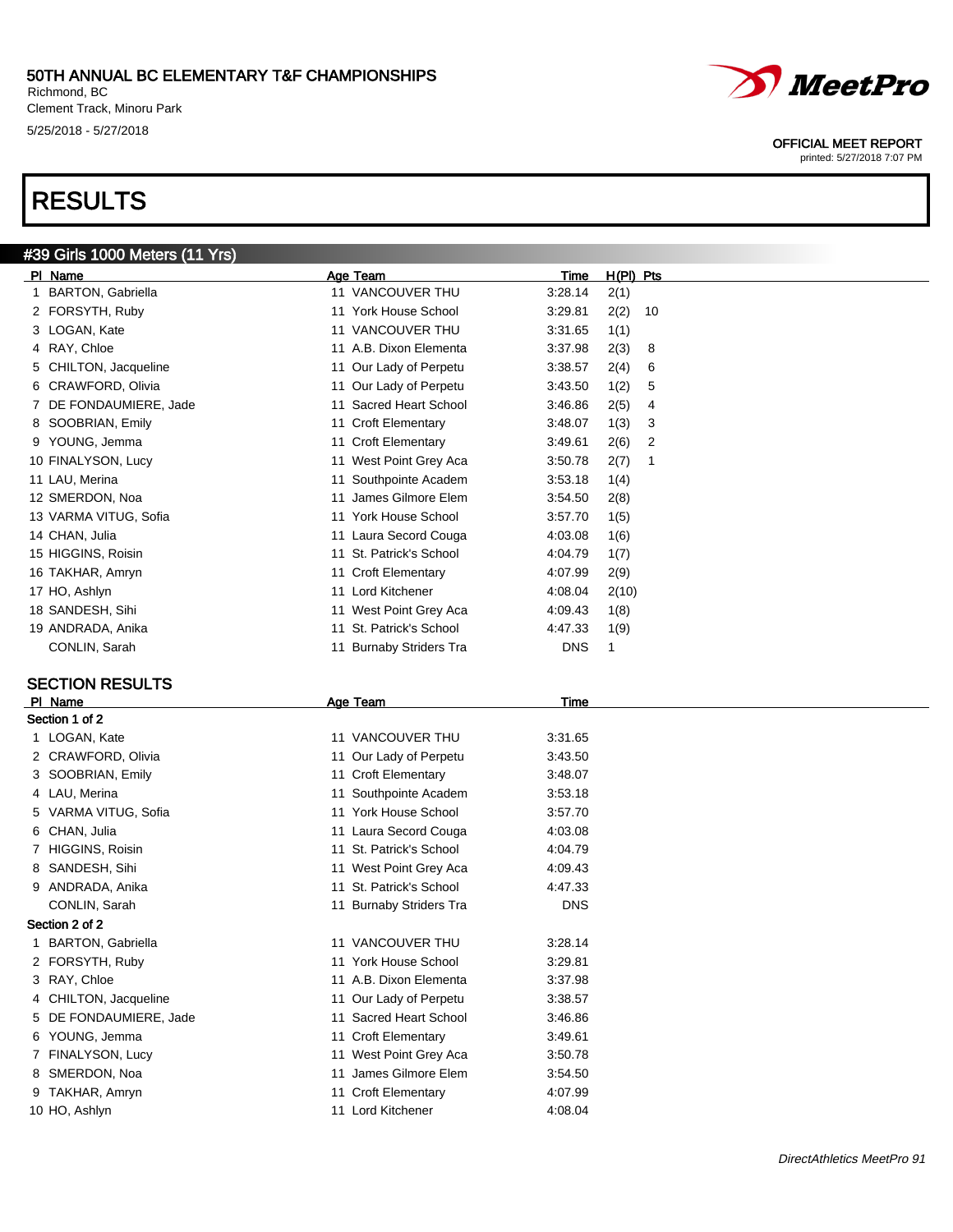Richmond, BC Clement Track, Minoru Park 5/25/2018 - 5/27/2018

# RESULTS

### #41 Girls 1200 Meters (12 Yrs)

| PI Name                    | Age Team                | Time       | Pts |  |
|----------------------------|-------------------------|------------|-----|--|
| 1 HODGSON, Maella          | 12 OCEAN ATHLETICS      | 4:01.64    |     |  |
| 2 DABBS, Libby             | 12 West Point Grey Aca  | 4:13.08    | 10  |  |
| 3 BANDUCCI, Cristina       | 12 Our Lady of Perpetu  | 4:17.30    | 8   |  |
| 4 KRUK, Anna               | 12 Croft Elementary     | 4:20.64    | 6   |  |
| 5 AKIN, Carly              | 12 Laura Secord Couga   | 4:21.34    | 5   |  |
| 6 FORRESTER, Rachael       | 12 Sir Alexander Macke  | 4:23.22    | 4   |  |
| 7 SCHMELKE-HAAGENSKN, Mary | 12 West Point Grey Aca  | 4:27.50    | 3   |  |
| 8 KENDALL, Serenity        | 12 Laura Secord Couga   | 4:31.83    | 2   |  |
| 9 WARDLE, Madeleine        | 12 York House School    | 4:37.28    |     |  |
| 10 TALLENTIRE, Zoe         | 12 Croft Elementary     | 4:43.40    |     |  |
| 11 LIU, Elise              | 12 Southpointe Academ   | 4:48.93    |     |  |
| 12 SONTZ, Maya             | 12 UNATTACHED BRI       | 4:49.09    |     |  |
| 13 LIN, Hsin-Jung          | 12 A.B. Dixon Elementa  | 5:15.11    |     |  |
| POGOR, Claire              | 12 A.B. Dixon Elementa  | <b>DNS</b> |     |  |
| FOSTER, Danika             | 12 COQUITLAM CHEE       | <b>DNS</b> |     |  |
| LEE, Ava                   | 12 St. Patrick's School | <b>DNS</b> |     |  |

#### #43 Girls 1200 Meters (13 Yrs)

| PI Name                | Age Team                 | Time       | Pts |
|------------------------|--------------------------|------------|-----|
| 1 BAECHLER, Maya       | 13 VANCOUVER THU         | 3:41.74    |     |
| 2 CLEMENT, Sidney      | 13 Ecole Pauline Johns   | 3:53.87    | 10  |
| 3 SOOBRIAN, Lauren     | 13 Croft Elementary      | 4:00.07    | 8   |
| 4 LOGAN, Clare         | 13 VANCOUVER THU         | 4:05.54    |     |
| 5 HOWARTH, Jenna       | 13 Westwind Elementar    | 4:05.67    | 6   |
| 6 SANDHU, Ramneet      | 13 Jarvis Traditional    | 4:20.50    | 5   |
| 7 SIDHU, Pareena       | 13 Pinewood              | 4:34.01    | 4   |
| 8 KRIEBEL, Eva         | 13 VANCOUVER THU         | 4:36.86    |     |
| 9 ZHANG, Alaina        | 13 Southpointe Academ    | 4:43.48    | 3   |
| 10 HU, Chelsea         | 13 West Point Grey Aca   | 4:47.49    | 2   |
| 11 MURRAY, Emma        | 13 A.B. Dixon Elementa   | 4:55.90    |     |
| 12 VELINOFF, Vanessa   | 13 Croft Elementary      | 5:00.05    |     |
| 13 RASHID, Hannah      | 13 Southpointe Academ    | 5:00.07    |     |
| <b>GREWAL, Yazmine</b> | 13 Southpointe Academ    | <b>DNS</b> |     |
| CURIEL, Itzel          | <b>13 COQUITLAM CHEE</b> | <b>DNS</b> |     |

#### #45 Girls 2000 Meters (13 Yrs)

| PI Name             | Age Team               | Time    | <b>Pts</b> |  |
|---------------------|------------------------|---------|------------|--|
| 1 BAECHLER, Maya    | 13 VANCOUVER THU       | 6:38.14 |            |  |
| 2 CLEMENT, Sidney   | 13 Ecole Pauline Johns | 6:45.81 | 10         |  |
| 3 MADSEN, Ella      | 13 COQUITLAM CHEE      | 6:48.87 |            |  |
| 4 SOOBRIAN, Lauren  | 13 Croft Elementary    | 7:20.05 | 8          |  |
| 5 KRIEBEL, Eva      | 13 VANCOUVER THU       | 7:59.79 |            |  |
| 6 ZHANG, Alaina     | 13 Southpointe Academ  | 8:35.27 | 6          |  |
| 7 MURRAY, Emma      | 13 A.B. Dixon Elementa | 8:44.61 | 5          |  |
| 8 VELINOFF, Vanessa | 13 Croft Elementary    | 8:54.40 | 4          |  |

*MeetPro*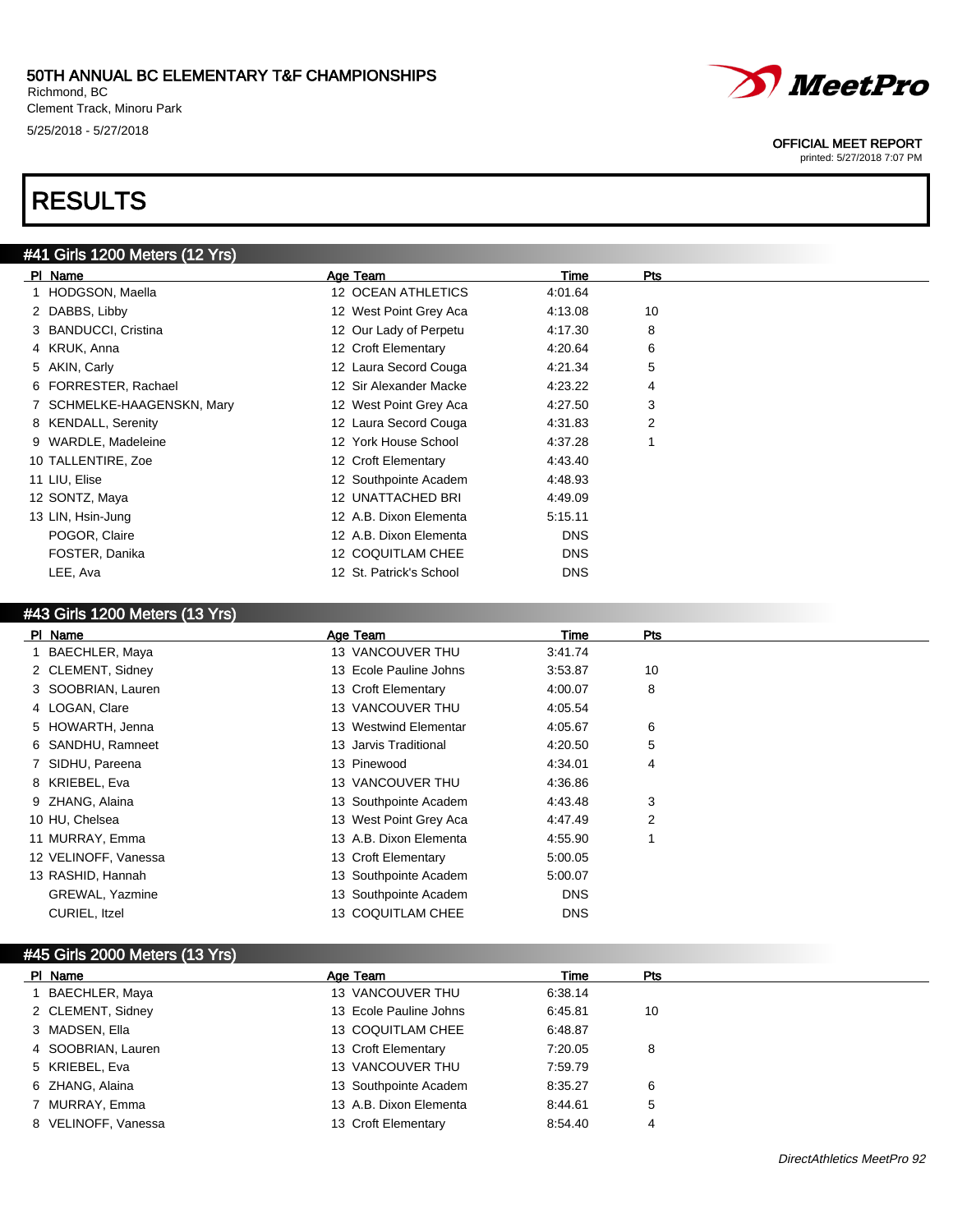Richmond, BC Clement Track, Minoru Park 5/25/2018 - 5/27/2018

# RESULTS

#### #47 Girls 60m Hurdles (9 Yrs) 21" (6.5m)

| PI Name               |   | Age Team                    | Time       |      | H(PI) Pts |    |
|-----------------------|---|-----------------------------|------------|------|-----------|----|
| 1 TEIFFEL, Miele      | 9 | A.B. Dixon Elementa         | 12.42      | (NW) | 3(1)      | 10 |
| 2 SZUCS, Elisse       | 9 | West Point Grey Aca         | 12.72      | (NW) | 3(2)      | 8  |
| 3 PANG, Vanessa       | 9 | <b>Croft Elementary</b>     | 12.86      | (NW) | 3(3)      | 6  |
| 4 PACHECO, Nichole    | 9 | A.B. Dixon Elementa         | 13.58      | (NW) | 3(4)      | 5  |
| 5 RENTZ, Kaliana      | 9 | <b>Croft Elementary</b>     | 13.76      | (NW) | 1(1)      | 4  |
| 6 PETERSON, Laerke    | 9 | Lord Kitchener              | 13.85      | (NW) | 3(5)      | 3  |
| 7 COGHLAN, Gemma      | 9 | <b>Croft Elementary</b>     | 13.89      | (NW) | 3(6)      | 2  |
| 8 VROOM, Madison      | 9 | <b>UNATTACHED BRI</b>       | 13.98      | (NW) | 2(1)      |    |
| 9 MCKNIGHT, Alexandra | 9 | <b>UNATTACHED BRI</b>       | 14.20      | (NW) | 1(2)      |    |
| 10 MAGYAR, Sophia     | 9 | <b>Croft Elementary</b>     | 14.41      | (NW) | 2(2)      | 1  |
| 11 RAJWANI, Aleeza    | 9 | <b>Croft Elementary</b>     | 14.42      | (NW) | 1(3)      |    |
| 12 BARTON, Alice      | 9 | <b>VANCOUVER THU</b>        | 14.42      | (NW) | 1(4)      |    |
| 13 WITTSTOCK, Olivia  | 9 | West Point Grey Aca         | 14.51      | (NW) | 1(5)      |    |
| 14 SMITH, Ivy         | 9 | <b>Burnaby Striders Tra</b> | 14.64      | (NW) | 1(6)      |    |
| 15 HOLLINGSHEAD, Hana | 9 | Unattached                  | 14.73      | (NW) | 2(3)      |    |
| 16 MACKAY, Esme       | 9 | West Point Grey Aca         | 14.87      | (NW) | 3(7)      |    |
| 17 MAH, Jenna         | 9 | West Point Grey Aca         | 14.97      | (NW) | 2(4)      |    |
| 18 JI, Lyn            | 9 | West Point Grey Aca         | 15.42      | (NW) | 1(7)      |    |
| 19 CARADONNA, Avery   | 9 | West Point Grey Aca         | 15.55      | (NW) | 2(5)      |    |
| 20 NOWAK, Gabriella   | 9 | A.B. Dixon Elementa         | 15.71      | (NW) | 2(6)      |    |
| SHATZKO, Ava          | 9 | West Point Grey Aca         | <b>DNS</b> |      | 2         |    |
| MURRAY, Ava           | 9 | <b>Beach Grove Eleme</b>    | <b>DNS</b> |      | 3         |    |
|                       |   |                             |            |      |           |    |

#### SECTION RESULTS

| PI Name               |   | Age Team                    | Time       |                                 |
|-----------------------|---|-----------------------------|------------|---------------------------------|
| Section 1 of 3        |   | Wind: (NW)                  |            |                                 |
| 1 RENTZ, Kaliana      | 9 | <b>Croft Elementary</b>     | 13.76      |                                 |
| 2 MCKNIGHT, Alexandra | 9 | UNATTACHED BRI              | 14.20      |                                 |
| 3 RAJWANI, Aleeza     | 9 | <b>Croft Elementary</b>     | 14.42      |                                 |
| 4 BARTON, Alice       | 9 | VANCOUVER THU               | 14.42      |                                 |
| 5 WITTSTOCK, Olivia   | 9 | West Point Grey Aca         | 14.51      |                                 |
| 6 SMITH, Ivy          | 9 | <b>Burnaby Striders Tra</b> | 14.64      |                                 |
| 7 Jl, Lyn             | 9 | West Point Grey Aca         | 15.42      |                                 |
| Section 2 of 3        |   | Wind: (NW)                  |            |                                 |
| 1 VROOM, Madison      | 9 | UNATTACHED BRI              | 13.98      |                                 |
| 2 MAGYAR, Sophia      | 9 | <b>Croft Elementary</b>     | 14.41      |                                 |
| 3 HOLLINGSHEAD, Hana  | 9 | Unattached                  | 14.73      |                                 |
| 4 MAH, Jenna          | 9 | West Point Grey Aca         | 14.97      |                                 |
| 5 CARADONNA, Avery    | 9 | West Point Grey Aca         | 15.55      |                                 |
| 6 NOWAK, Gabriella    | 9 | A.B. Dixon Elementa         | 15.71      |                                 |
| SHATZKO, Ava          | 9 | West Point Grey Aca         | <b>DNS</b> |                                 |
| Section 3 of 3        |   | Wind: (NW)                  |            |                                 |
| 1 TEIFFEL, Miele      | 9 | A.B. Dixon Elementa         | 12.42      |                                 |
| 2 SZUCS, Elisse       | 9 | West Point Grey Aca         | 12.72      |                                 |
| 3 PANG, Vanessa       | 9 | <b>Croft Elementary</b>     | 12.86      |                                 |
|                       |   |                             |            | $D' = (A \cup A \cup A \cup B)$ |



OFFICIAL MEET REPORT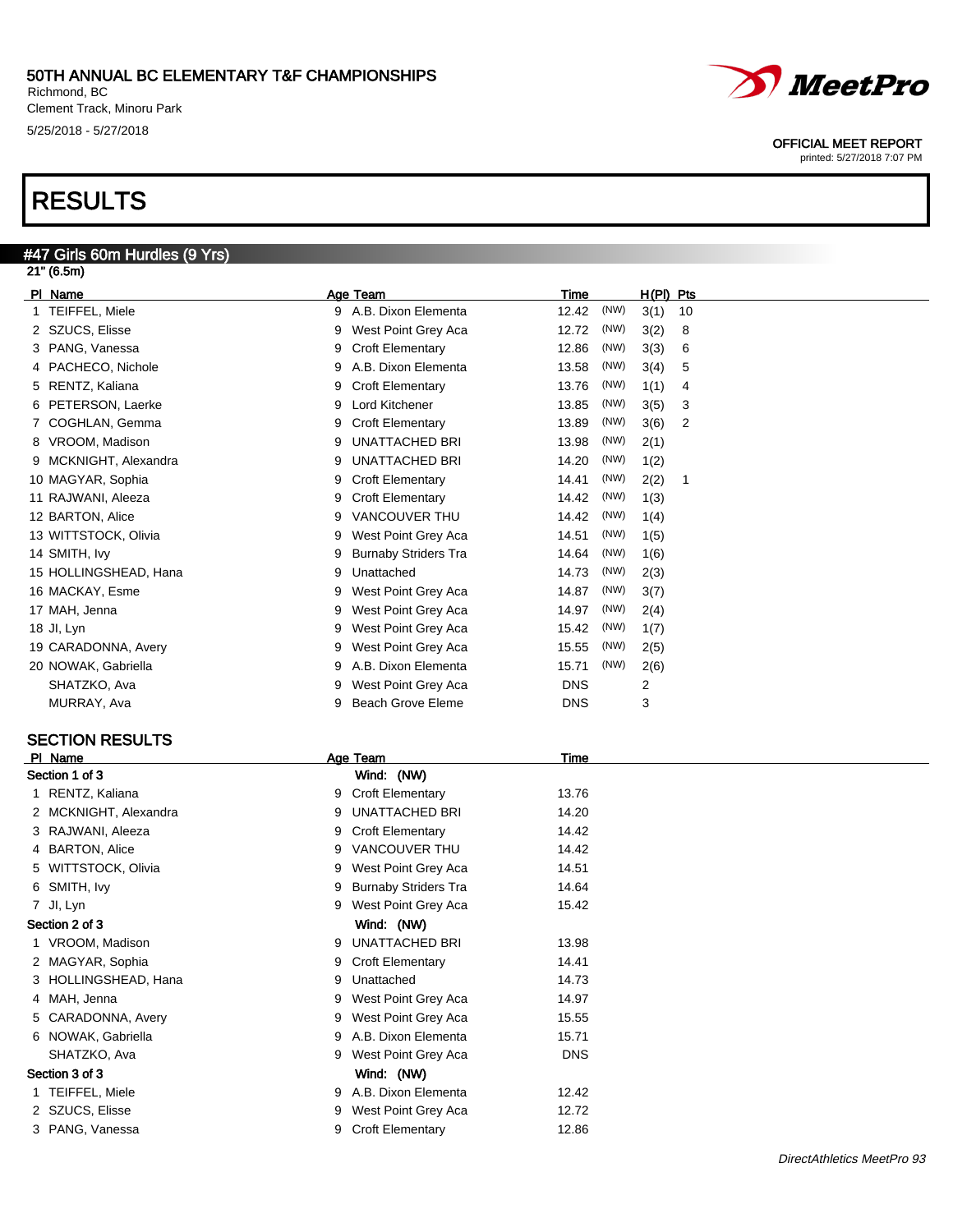Richmond, BC Clement Track, Minoru Park 5/25/2018 - 5/27/2018

# RESULTS

#### OFFICIAL MEET REPORT

printed: 5/27/2018 7:07 PM

| #47 Girls 60m Hurdles (9 Yrs) (cont'd) |                          |            |             |  |
|----------------------------------------|--------------------------|------------|-------------|--|
| PI Name                                | Age Team                 | Time       |             |  |
| 4 PACHECO, Nichole                     | A.B. Dixon Elementa<br>9 | 13.58      |             |  |
| 5 PETERSON, Laerke                     | 9 Lord Kitchener         | 13.85      |             |  |
| 6 COGHLAN, Gemma                       | 9 Croft Elementary       | 13.89      |             |  |
| 7 MACKAY, Esme                         | 9 West Point Grey Aca    | 14.87      |             |  |
| MURRAY, Ava                            | Beach Grove Eleme<br>9   | <b>DNS</b> |             |  |
| #49 Girls 60m Hurdles (10 Yrs)         |                          |            |             |  |
| 24" (6.5m)                             |                          |            |             |  |
| PI Name                                | Age Team                 | Time       | $H(PI)$ Pts |  |

| Name<br><b>PI</b>            | Age Team                | Time          | <u>H(PI)</u><br><u>Pts</u> |
|------------------------------|-------------------------|---------------|----------------------------|
| 1 WANG, Ann Enxin            | 10 West Point Grey Aca  | (NW)<br>11.68 | 2(1)<br>10                 |
| 2 KRUK, Krista               | 10 Croft Elementary     | (NW)<br>12.18 | 3(1)<br>8                  |
| MURRAY-RUTLEY, Faryn<br>3    | 10 VANCOUVER THU        | (NW)<br>12.51 | 4(1)                       |
| 4 HEYRIES, Liv               | 10 NorWesters Track &   | (NW)<br>13.00 | 2(2)                       |
| TIER, Colette<br>5           | 10 St. Patrick's School | (NW)<br>13.02 | 3(2)<br>6                  |
| 6 HOWARD, Lily               | 10 West Point Grey Aca  | (NW)<br>13.64 | 1(1)<br>5                  |
| MACDONALD, Emory             | 10 Croft Elementary     | (NW)<br>13.70 | 4(2)<br>4                  |
| 8 WOOLFENDEN, Julianna       | 10 West Point Grey Aca  | (NW)<br>13.98 | 4(3)<br>3                  |
| 9 HEED, Ella                 | 10 Croft Elementary     | (NW)<br>13.98 | 4(4)<br>2                  |
| 10 ABOULHOSN, Rayya          | 10 Croft Elementary     | (NW)<br>14.06 | 3(3)<br>1                  |
| 11 KRISHAN-BRAVERMAN, Indira | 10 Laura Secord Couga   | (NW)<br>14.06 | 2(3)                       |
| 12 NEILL, Mary               | 10 West Point Grey Aca  | (NW)<br>14.17 | 1(2)                       |
| 13 FRANKE, Natalie           | 10 Croft Elementary     | (NW)<br>14.17 | 1(3)                       |
| 14 FINALYSON, Rose           | 10 West Point Grey Aca  | (NW)<br>14.33 | 1(4)                       |
| 15 POSNIKOFF, Taylor         | 10 West Point Grey Aca  | (NW)<br>14.41 | 4(5)                       |
| 16 LECLERC, Kaylin           | 10 A.B. Dixon Elementa  | (NW)<br>14.96 | 1(5)                       |
| 17 MARVAN, Talia             | 10 A.B. Dixon Elementa  | (NW)<br>15.07 | 3(4)                       |
| 18 TODD, Nene                | 10 Laura Secord Couga   | (NW)<br>15.35 | 3(5)                       |
| 19 HLUS, Aliza               | 10 Croft Elementary     | (NW)<br>15.92 | 3(6)                       |
| 20 NAKHUDA, Frankie          | 10 West Point Grey Aca  | (NW)<br>15.98 | 2(4)                       |
| 21 BASRA, Amina              | 10 Croft Elementary     | (NW)<br>16.64 | 2(5)                       |
| LAM, Kaylin                  | 10 West Point Grey Aca  | <b>DNS</b>    | 2                          |
| PASHBY, Lucy                 | 10 West Point Grey Aca  | <b>DNS</b>    | 3                          |
| MARTIN DEL CAMPO, Abbey      | 10 Laura Secord Couga   | <b>DNS</b>    | 4                          |
|                              |                         |               |                            |

### SECTION RESULTS

| PI Name                     | Age Team               | Time  |  |
|-----------------------------|------------------------|-------|--|
| Section 1 of 4              | Wind: (NW)             |       |  |
| 1 HOWARD, Lily              | 10 West Point Grey Aca | 13.64 |  |
| 2 NEILL, Mary               | 10 West Point Grey Aca | 14.17 |  |
| 3 FRANKE, Natalie           | 10 Croft Elementary    | 14.17 |  |
| 4 FINALYSON, Rose           | 10 West Point Grey Aca | 14.33 |  |
| 5 LECLERC, Kaylin           | 10 A.B. Dixon Elementa | 14.96 |  |
| Section 2 of 4              | Wind: (NW)             |       |  |
| 1 WANG, Ann Enxin           | 10 West Point Grey Aca | 11.68 |  |
| 2 HEYRIES, Liv              | 10 NorWesters Track &  | 13.00 |  |
| 3 KRISHAN-BRAVERMAN, Indira | 10 Laura Secord Couga  | 14.06 |  |
| 4 NAKHUDA, Frankie          | 10 West Point Grey Aca | 15.98 |  |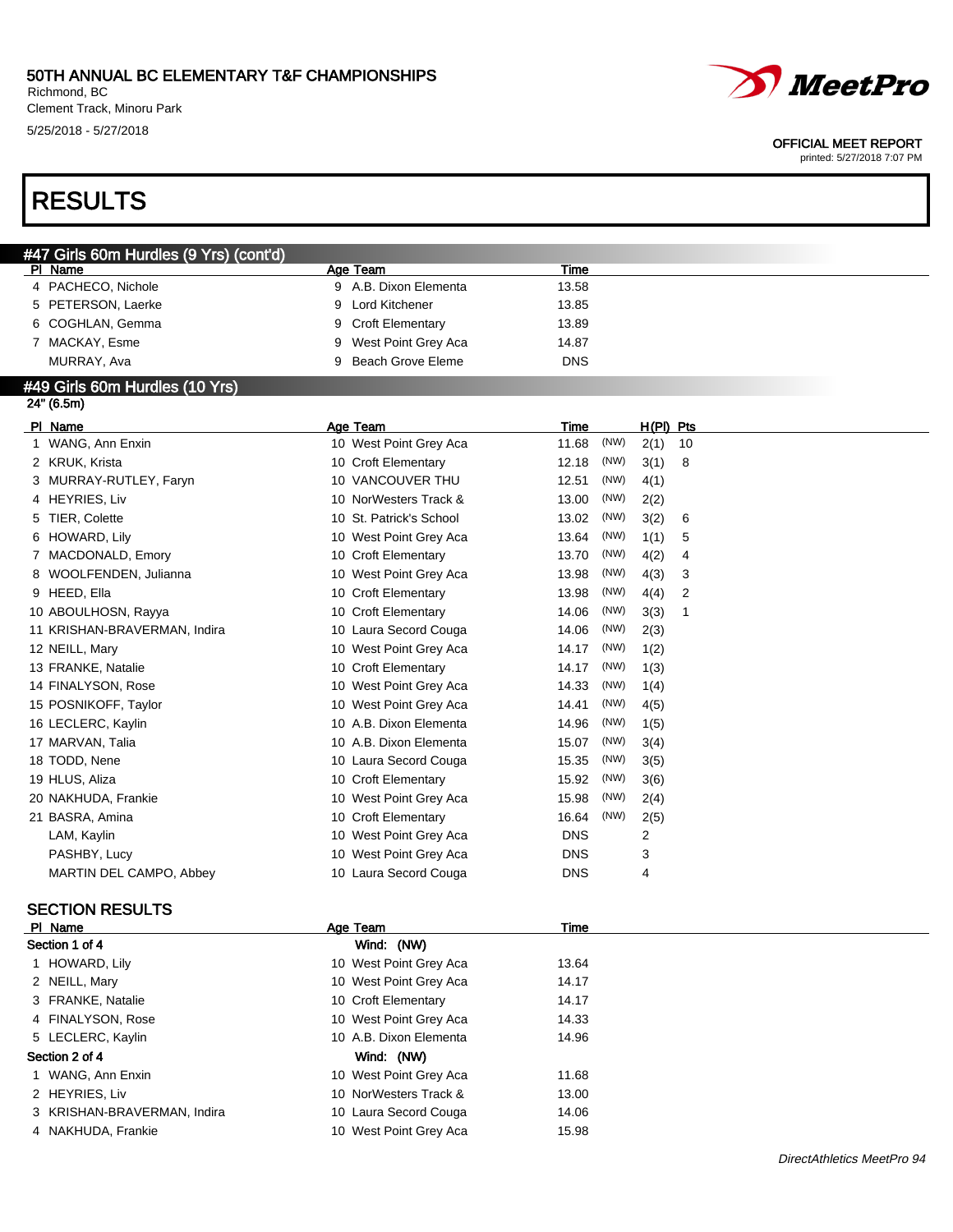Richmond, BC Clement Track, Minoru Park 5/25/2018 - 5/27/2018

# RESULTS

| #49 Girls 60m Hurdles (10 Yrs) (cont'd) |                         |            |  |
|-----------------------------------------|-------------------------|------------|--|
| PI Name                                 | Age Team                | Time       |  |
| 5 BASRA, Amina                          | 10 Croft Elementary     | 16.64      |  |
| LAM, Kaylin                             | 10 West Point Grey Aca  | <b>DNS</b> |  |
| Section 3 of 4                          | Wind: (NW)              |            |  |
| 1 KRUK, Krista                          | 10 Croft Elementary     | 12.18      |  |
| 2 TIER, Colette                         | 10 St. Patrick's School | 13.02      |  |
| 3 ABOULHOSN, Rayya                      | 10 Croft Elementary     | 14.06      |  |
| 4 MARVAN, Talia                         | 10 A.B. Dixon Elementa  | 15.07      |  |
| 5 TODD, Nene                            | 10 Laura Secord Couga   | 15.35      |  |
| 6 HLUS, Aliza                           | 10 Croft Elementary     | 15.92      |  |
| PASHBY, Lucy                            | 10 West Point Grey Aca  | <b>DNS</b> |  |
| Section 4 of 4                          | Wind: (NW)              |            |  |
| 1 MURRAY-RUTLEY, Faryn                  | 10 VANCOUVER THU        | 12.51      |  |
| 2 MACDONALD, Emory                      | 10 Croft Elementary     | 13.70      |  |
| 3 WOOLFENDEN, Julianna                  | 10 West Point Grey Aca  | 13.98      |  |
| 4 HEED, Ella                            | 10 Croft Elementary     | 13.98      |  |
| 5 POSNIKOFF, Taylor                     | 10 West Point Grey Aca  | 14.41      |  |
| MARTIN DEL CAMPO, Abbey                 | 10 Laura Secord Couga   | <b>DNS</b> |  |

#### #51 Girls 60m Hurdles (11 Yrs) 24" (6.5m)

|   | PI Name                  | Age Team                     | Time          | $H(PI)$ Pts |                |
|---|--------------------------|------------------------------|---------------|-------------|----------------|
|   | CARDEY, Ava              | 11 Croft Elementary          | (NW)<br>10.02 | 5(1)        | 10             |
| 2 | <b>BOSMA, Charlotte</b>  | 11 KAJAKS TRACK & F          | (NW)<br>10.45 | 2(1)        |                |
|   | <b>TURNER, Madeleine</b> | 11 OCEAN ATHLETICS           | (NW)<br>10.91 | 3(1)        |                |
|   | 4 LO, Kara               | 11 West Point Grey Aca       | (NW)<br>11.17 | 3(2)        | -8             |
|   | TORRANCE, Allison        | VANCOUVER OLY<br>11          | 11.18<br>(NW) | 4(1)        |                |
| 6 | WATSON, Olivia           | 11 Croft Elementary          | (NW)<br>11.22 | 3(3)        | 6              |
|   | MCKNIGHT, Avery          | 11 Laura Secord Couga        | (NW)<br>11.42 | 3(4)        | 5              |
|   | 8 MCKAY, Meagan          | 11 OCEAN ATHLETICS           | (NW)<br>11.50 | 5(2)        |                |
|   | 9 HUANG, Kareen          | 11 West Point Grey Aca       | 11.55<br>(NW) | 5(3)        | 4              |
|   | 10 VAN SCHALKWYK, Chloe  | 11 Croft Elementary          | (NW)<br>11.75 | 3(5)        | 3              |
|   | 11 OLSON, Kassandra      | 11 KAJAKS TRACK & F          | (NW)<br>11.79 | 3(6)        |                |
|   | 12 SCHERK, Veronica      | 11 NorWesters Track &        | (NW)<br>11.82 | 1(1)        |                |
|   | 13 MCKAY, Kailey         | <b>OCEAN ATHLETICS</b><br>11 | (NW)<br>12.06 | 1(2)        |                |
|   | 14 BARTON, Gabriella     | 11 VANCOUVER THU             | (NW)<br>12.13 | 1(3)        |                |
|   | 15 VANDENBERG, Issie     | 11 Croft Elementary          | 12.18<br>(NW) | 4(2)        | $\overline{2}$ |
|   | 16 GEYER, Isabelle       | 11 Laura Secord Couga        | (NW)<br>12.19 | 5(4)        | -1             |
|   | 17 VARMA VITUG, Sofia    | 11 York House School         | (NW)<br>12.19 | 4(3)        |                |
|   | 18 YOUNG, Jemma          | 11 Croft Elementary          | (NW)<br>12.21 | 5(5)        |                |
|   | 19 CHAN, Julia           | 11 Laura Secord Couga        | (NW)<br>12.69 | 2(2)        |                |
|   | 20 TAKHAR, Amryn         | 11 Croft Elementary          | (NW)<br>12.74 | 1(4)        |                |
|   | 21 PENG, Melody          | West Point Grey Aca<br>11    | (NW)<br>12.83 | 4(4)        |                |
|   | 22 SANDESH, Sihi         | 11 West Point Grey Aca       | (NW)<br>12.89 | 1(5)        |                |
|   | 23 HASSON, Gabby         | West Point Grey Aca<br>11    | (NW)<br>12.93 | 2(3)        |                |
|   | 24 BRENNAN, Lilah        | 11 Laura Secord Couga        | (NW)<br>12.96 | 1(6)        |                |
|   | 25 AUSTIN, Avery         | West Point Grey Aca<br>11    | (NW)<br>12.96 | 2(4)        |                |
|   | 26 LIU, Emily            | 11 Croft Elementary          | (NW)<br>12.98 | 3(7)        |                |



#### OFFICIAL MEET REPORT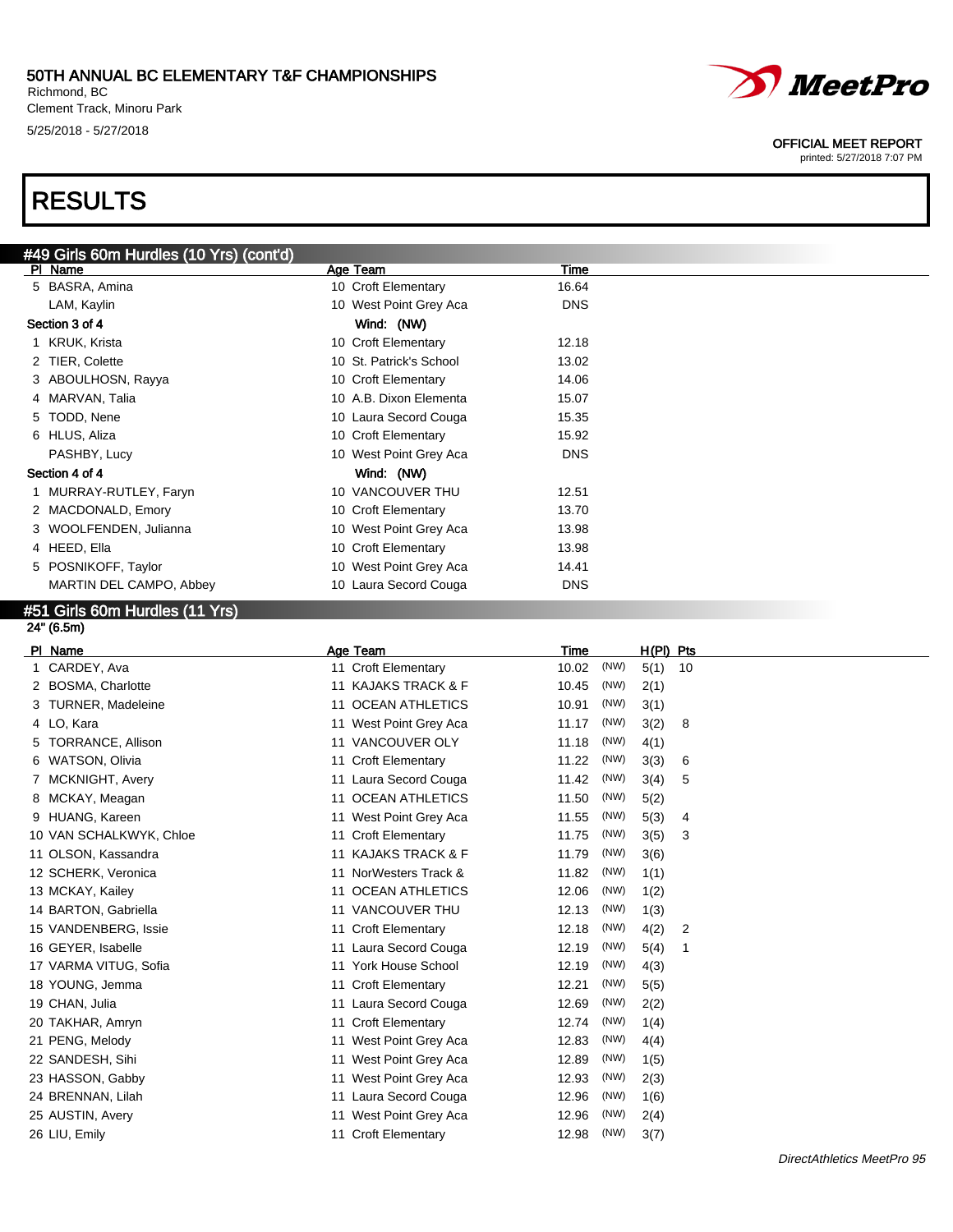Richmond, BC Clement Track, Minoru Park 5/25/2018 - 5/27/2018

# RESULTS

#### #51 Girls 60m Hurdles (11 Yrs) (cont'd)

| PI Name                | Age Team                | Time        |      | $H(PI)$ Pts |
|------------------------|-------------------------|-------------|------|-------------|
| 27 CHOW, Madison       | 11 Croft Elementary     | 13.18       | (NW) | 5(6)        |
| 28 BORODOW, Julia      | 11 Croft Elementary     | 13.22       | (NW) | 2(5)        |
| 29 IRVINE, Rhonynn     | 11 Laura Secord Couga   | 13.88       | (NW) | 4(5)        |
| 30 SOOCH, Aaria        | 11 West Point Grey Aca  | 14.11       | (NW) | 4(6)        |
| 31 FINALYSON, Lucy     | 11 West Point Grey Aca  | 14.70       | (NW) | 4(7)        |
| 32 VERGE, Carys        | 11 St. Patrick's School | 16.48       | (NW) | 2(6)        |
| KAPOOR, Priya          | 11 Croft Elementary     | <b>DNS</b>  |      | 2           |
| FISHER, Aislin         | 11 A.B. Dixon Elementa  | <b>DNS</b>  |      | 5           |
|                        |                         |             |      |             |
| <b>SECTION RESULTS</b> |                         |             |      |             |
| PI Name                | Age Team                | <b>Time</b> |      |             |
| Section 1 of 5         | Wind: (NW)              |             |      |             |
| 1 SCHERK, Veronica     | 11 NorWesters Track &   | 11.82       |      |             |
| 2 MCKAY, Kailey        | 11 OCEAN ATHLETICS      | 12.06       |      |             |
| 3 BARTON, Gabriella    | 11 VANCOUVER THU        | 12.13       |      |             |
| 4 TAKHAR, Amryn        | 11 Croft Elementary     | 12.74       |      |             |
| 5 SANDESH, Sihi        | 11 West Point Grey Aca  | 12.89       |      |             |
| 6 BRENNAN, Lilah       | 11 Laura Secord Couga   | 12.96       |      |             |
| Section 2 of 5         | Wind: (NW)              |             |      |             |
| 1 BOSMA, Charlotte     | 11 KAJAKS TRACK & F     | 10.45       |      |             |
| 2 CHAN, Julia          | 11 Laura Secord Couga   | 12.69       |      |             |
| 3 HASSON, Gabby        | 11 West Point Grey Aca  | 12.93       |      |             |
| 4 AUSTIN, Avery        | 11 West Point Grey Aca  | 12.96       |      |             |
| 5 BORODOW, Julia       | 11 Croft Elementary     | 13.22       |      |             |
| 6 VERGE, Carys         | 11 St. Patrick's School | 16.48       |      |             |
| KAPOOR, Priya          | 11 Croft Elementary     | <b>DNS</b>  |      |             |
| Section 3 of 5         | Wind: (NW)              |             |      |             |
| 1 TURNER, Madeleine    | 11 OCEAN ATHLETICS      | 10.91       |      |             |
| 2 LO, Kara             | 11 West Point Grey Aca  | 11.17       |      |             |
| 3 WATSON, Olivia       | 11 Croft Elementary     | 11.22       |      |             |
| 4 MCKNIGHT, Avery      | 11 Laura Secord Couga   | 11.42       |      |             |
| 5 VAN SCHALKWYK, Chloe | 11 Croft Elementary     | 11.75       |      |             |
| 6 OLSON, Kassandra     | 11 KAJAKS TRACK & F     | 11.79       |      |             |
| 7 LIU, Emily           | 11 Croft Elementary     | 12.98       |      |             |
| Section 4 of 5         | Wind: (NW)              |             |      |             |
| 1 TORRANCE, Allison    | 11 VANCOUVER OLY        | 11.18       |      |             |
| 2 VANDENBERG, Issie    | 11 Croft Elementary     | 12.18       |      |             |
| 3 VARMA VITUG, Sofia   | 11 York House School    | 12.19       |      |             |
| 4 PENG, Melody         | 11 West Point Grey Aca  | 12.83       |      |             |
| 5 IRVINE, Rhonynn      | 11 Laura Secord Couga   | 13.88       |      |             |
| 6 SOOCH, Aaria         | 11 West Point Grey Aca  | 14.11       |      |             |
| 7 FINALYSON, Lucy      | 11 West Point Grey Aca  | 14.70       |      |             |
| Section 5 of 5         | Wind: (NW)              |             |      |             |
| 1 CARDEY, Ava          | 11 Croft Elementary     | 10.02       |      |             |
| 2 MCKAY, Meagan        | 11 OCEAN ATHLETICS      | 11.50       |      |             |



#### OFFICIAL MEET REPORT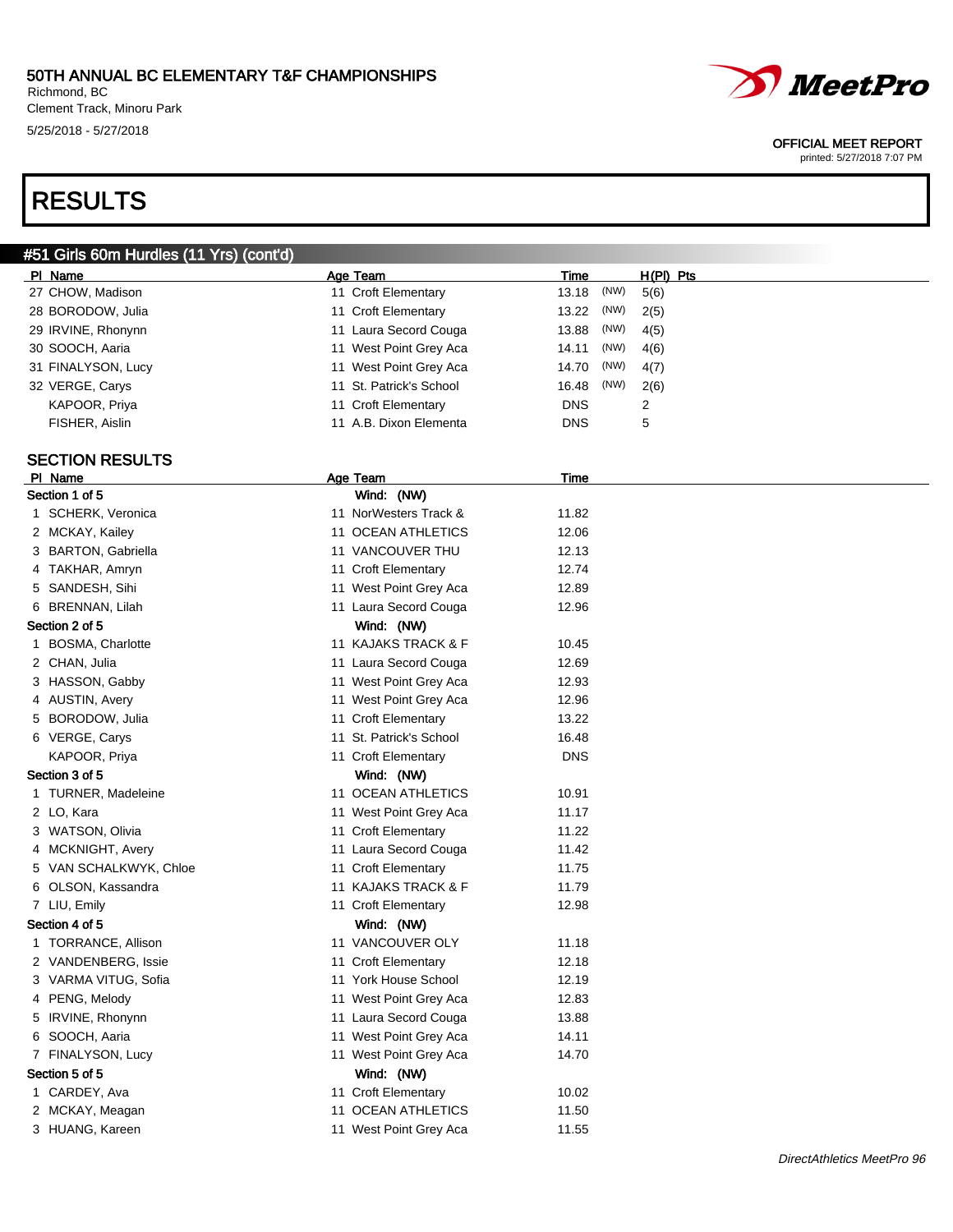Richmond, BC Clement Track, Minoru Park 5/25/2018 - 5/27/2018

# RESULTS

#### OFFICIAL MEET REPORT

printed: 5/27/2018 7:07 PM

| #51 Girls 60m Hurdles (11 Yrs) (cont'd) |                         |                             |  |  |  |  |  |
|-----------------------------------------|-------------------------|-----------------------------|--|--|--|--|--|
| <b>PI Name</b>                          | Age Team                | <b>Time</b>                 |  |  |  |  |  |
| 4 GEYER, Isabelle                       | 11 Laura Secord Couga   | 12.19                       |  |  |  |  |  |
| 5 YOUNG, Jemma                          | 11 Croft Elementary     | 12.21                       |  |  |  |  |  |
| 6 CHOW, Madison                         | 11 Croft Elementary     | 13.18                       |  |  |  |  |  |
| FISHER, Aislin                          | 11 A.B. Dixon Elementa  | <b>DNS</b>                  |  |  |  |  |  |
| #53 Girls 80m Hurdles (12 Yrs)          |                         |                             |  |  |  |  |  |
| 27" (7.0m)                              |                         |                             |  |  |  |  |  |
| PI Name                                 | Age Team                | $H(PI)$ Pts<br><b>Time</b>  |  |  |  |  |  |
| 1 SIDHU, Amrita                         | 12 OCEAN ATHLETICS      | (NW)<br>14.14<br>1(1)       |  |  |  |  |  |
| 2 CHIANG, Indira                        | 12 ROYAL CITY TRAC      | 14.28<br>(NW)<br>4(1)       |  |  |  |  |  |
| 3 SMITH, Stella                         | 12 Laura Secord Couga   | (NW)<br>14.63<br>3(1)<br>10 |  |  |  |  |  |
| 4 KRUK, Anna                            | 12 Croft Elementary     | (NW)<br>14.69<br>3(2)<br>8  |  |  |  |  |  |
| 5 HODGSON, Maella                       | 12 OCEAN ATHLETICS      | (NW)<br>14.89<br>2(1)       |  |  |  |  |  |
| 6 HARROP, Marina                        | 12 Laura Secord Couga   | (NW)<br>15.27<br>1(2)<br>6  |  |  |  |  |  |
| 7 FIELD, Makenna                        | 12 St. Patrick's School | 15.79<br>(NW)<br>2(2)<br>5  |  |  |  |  |  |
| 8 SHOJI, Mika                           | 12 Croft Elementary     | (NW)<br>15.96<br>4(2)<br>4  |  |  |  |  |  |
| 9 MACDONALD, Rosie                      | 12 Croft Elementary     | (NW)<br>15.96<br>1(3)<br>3  |  |  |  |  |  |
| 10 PINSONNEAULT, Addison                | 12 St. Patrick's School | (NW)<br>16.05<br>3(3)<br>2  |  |  |  |  |  |
| 11 ROZMAN, Renzey                       | 12 Westwind Elementar   | 16.47<br>(NW)<br>2(3)<br>1  |  |  |  |  |  |
| 12 DUSTIN, Natalie                      | 12 Laura Secord Couga   | (NW)<br>16.48<br>4(3)       |  |  |  |  |  |
| 13 BONIKOWSKY, Megan                    | 12 OCEAN ATHLETICS      | (NW)<br>16.51<br>4(4)       |  |  |  |  |  |
| 14 MILLER, Sage                         | 12 VANCOUVER OLY        | (NW)<br>16.55<br>2(4)       |  |  |  |  |  |
| 15 LEVY-GAY, Juliette                   | 12 UBC Thunderbirds     | 16.72<br>(NW)<br>1(4)       |  |  |  |  |  |
| 16 HAGEL, Brenna                        | 12 A.B. Dixon Elementa  | (NW)<br>16.78<br>4(5)       |  |  |  |  |  |
| 17 MITCHELL, Isabella                   | 12 Lord Kitchener       | 16.98<br>(NW)<br>2(5)       |  |  |  |  |  |
| 18 LIU, Michelle                        | 12 Croft Elementary     | (NW)<br>17.25<br>3(4)       |  |  |  |  |  |
| 19 SLINGERLAND, Sofia                   | 12 West Point Grey Aca  | 17.29<br>(NW)<br>3(5)       |  |  |  |  |  |
| 20 NEGRAEFF, Michaela                   | 12 Croft Elementary     | (NW)<br>17.31<br>2(6)       |  |  |  |  |  |
| 21 ROSS, Sienna                         | 12 Lord Kitchener       | (NW)<br>17.39<br>4(6)       |  |  |  |  |  |
| 22 KAZO-ROGERS, Faro                    | 12 Laura Secord Couga   | (NW)<br>17.97<br>4(7)       |  |  |  |  |  |
| 23 LUCHIES, Beth                        | 12 St. Patrick's School | 18.51<br>(NW)<br>1(5)       |  |  |  |  |  |
| 24 COONFER, Ava                         | 12 West Point Grey Aca  | (NW)<br>18.63<br>1(6)       |  |  |  |  |  |
| 25 FORBES, Alice                        | 12 West Point Grey Aca  | 18.73<br>(NW)<br>2(7)       |  |  |  |  |  |
| 26 PHILLIPS, Elysium                    | 12 Lord Kitchener       | (NW)<br>18.88<br>3(6)       |  |  |  |  |  |
| 27 PANTOJA, Elia                        | 12 A.B. Dixon Elementa  | 19.13<br>(NW)<br>3(7)       |  |  |  |  |  |
| 28 WALKER, Natalie                      | 12 Lord Kitchener       | (NW)<br>19.58<br>1(7)       |  |  |  |  |  |
| 29 SINCLAIR, Sophie                     | 12 Laura Secord Couga   | 20.18<br>(NW)<br>2(8)       |  |  |  |  |  |
| SHI, Cecilia                            | 12 A.B. Dixon Elementa  | <b>DNS</b><br>1             |  |  |  |  |  |
| FOSTER, Danika                          | 12 COQUITLAM CHEE       | 3<br><b>DNS</b>             |  |  |  |  |  |
| FORBES, Audrey                          | 12 West Point Grey Aca  | <b>DNS</b><br>4             |  |  |  |  |  |
|                                         |                         |                             |  |  |  |  |  |
| <b>SECTION RESULTS</b>                  |                         |                             |  |  |  |  |  |

#### Pl Name Time Age Team Age Team Time Time Section 1 of 4 Wind: (NW) 1 SIDHU, Amrita 12 OCEAN ATHLETICS 14.14 2 HARROP, Marina 12 Laura Secord Couga 15.27 3 MACDONALD, Rosie 12 Croft Elementary 15.96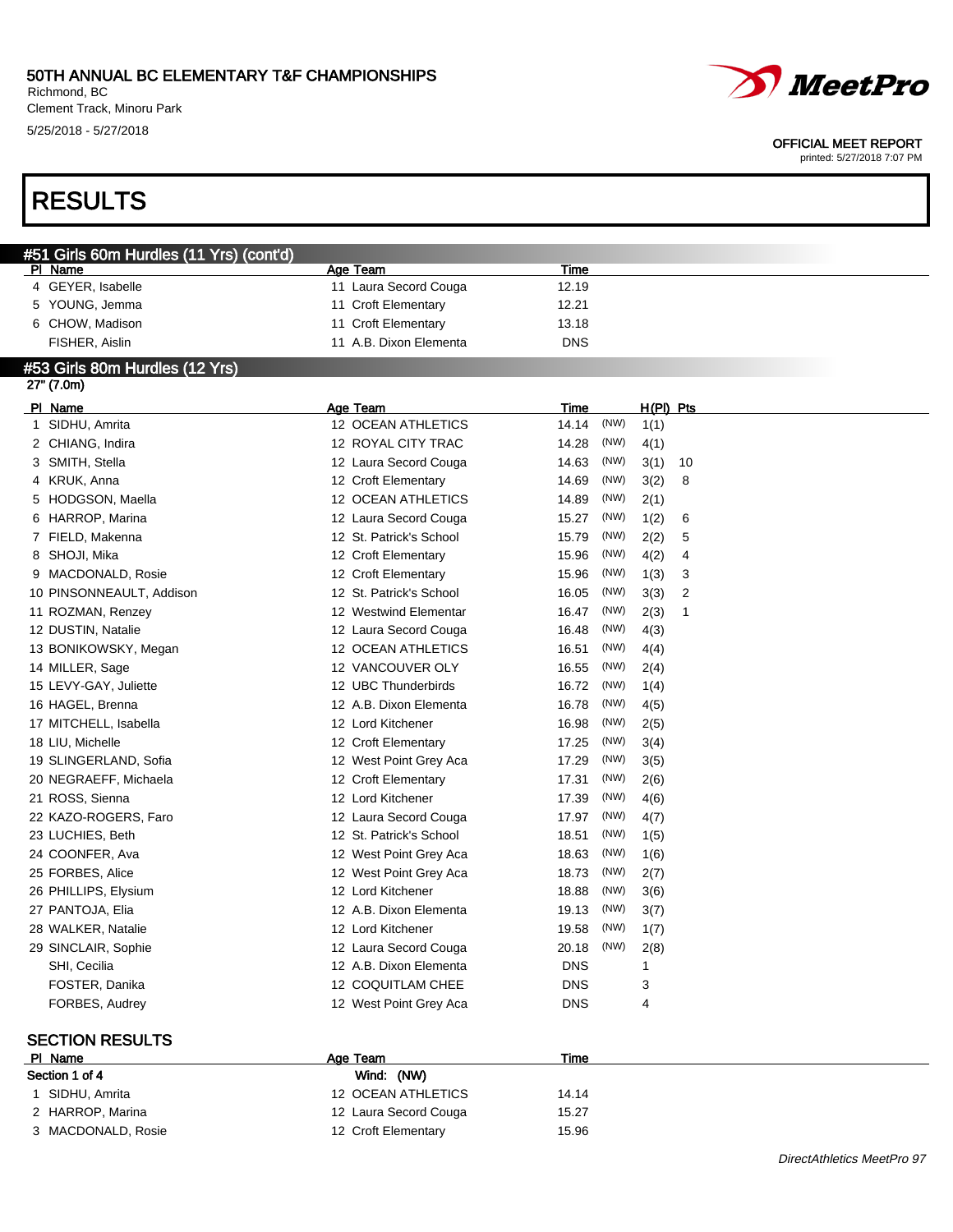#### 50TH ANNUAL BC ELEMENTARY T&F CHAMPIONSHIPS Richmond, BC

Clement Track, Minoru Park 5/25/2018 - 5/27/2018

# RESULTS



#### OFFICIAL MEET REPORT

| #53 Girls 80m Hurdles (12 Yrs) (cont'd) |                         |            |  |
|-----------------------------------------|-------------------------|------------|--|
| PI Name                                 | Age Team                | Time       |  |
| 4 LEVY-GAY, Juliette                    | 12 UBC Thunderbirds     | 16.72      |  |
| 5 LUCHIES, Beth                         | 12 St. Patrick's School | 18.51      |  |
| 6 COONFER, Ava                          | 12 West Point Grey Aca  | 18.63      |  |
| 7 WALKER, Natalie                       | 12 Lord Kitchener       | 19.58      |  |
| SHI, Cecilia                            | 12 A.B. Dixon Elementa  | <b>DNS</b> |  |
| Section 2 of 4                          | Wind: (NW)              |            |  |
| 1 HODGSON, Maella                       | 12 OCEAN ATHLETICS      | 14.89      |  |
| 2 FIELD, Makenna                        | 12 St. Patrick's School | 15.79      |  |
| 3 ROZMAN, Renzey                        | 12 Westwind Elementar   | 16.47      |  |
| 4 MILLER, Sage                          | 12 VANCOUVER OLY        | 16.55      |  |
| 5 MITCHELL, Isabella                    | 12 Lord Kitchener       | 16.98      |  |
| 6 NEGRAEFF, Michaela                    | 12 Croft Elementary     | 17.31      |  |
| 7 FORBES, Alice                         | 12 West Point Grey Aca  | 18.73      |  |
| 8 SINCLAIR, Sophie                      | 12 Laura Secord Couga   | 20.18      |  |
| Section 3 of 4                          | Wind: (NW)              |            |  |
| 1 SMITH, Stella                         | 12 Laura Secord Couga   | 14.63      |  |
| 2 KRUK, Anna                            | 12 Croft Elementary     | 14.69      |  |
| 3 PINSONNEAULT, Addison                 | 12 St. Patrick's School | 16.05      |  |
| 4 LIU, Michelle                         | 12 Croft Elementary     | 17.25      |  |
| 5 SLINGERLAND, Sofia                    | 12 West Point Grey Aca  | 17.29      |  |
| 6 PHILLIPS, Elysium                     | 12 Lord Kitchener       | 18.88      |  |
| 7 PANTOJA, Elia                         | 12 A.B. Dixon Elementa  | 19.13      |  |
| FOSTER, Danika                          | 12 COQUITLAM CHEE       | <b>DNS</b> |  |
| Section 4 of 4                          | Wind: (NW)              |            |  |
| CHIANG, Indira                          | 12 ROYAL CITY TRAC      | 14.28      |  |
| 2 SHOJI, Mika                           | 12 Croft Elementary     | 15.96      |  |
| 3 DUSTIN, Natalie                       | 12 Laura Secord Couga   | 16.48      |  |
| 4 BONIKOWSKY, Megan                     | 12 OCEAN ATHLETICS      | 16.51      |  |
| 5 HAGEL, Brenna                         | 12 A.B. Dixon Elementa  | 16.78      |  |
| 6 ROSS, Sienna                          | 12 Lord Kitchener       | 17.39      |  |
| 7 KAZO-ROGERS, Faro                     | 12 Laura Secord Couga   | 17.97      |  |
| FORBES, Audrey                          | 12 West Point Grey Aca  | <b>DNS</b> |  |
| #55 Girls 80m Hurdles (13 Yrs)          |                         |            |  |

30" (7.54)

| PI Name              | Age Team               | Time          | $H(PI)$ Pts |
|----------------------|------------------------|---------------|-------------|
| 1 DREGER, Isabella   | 13 UNATTACHED BRI      | (NW)<br>13.11 | 1(1)        |
| 2 PARKER, Adeline    | 13 West Point Grey Aca | (NW)<br>14.53 | 1(2)<br>-10 |
| 3 FRANKE, Emily      | 13 Croft Elementary    | (NW)<br>15.31 | 1(3)<br>- 8 |
| 4 LAI, Jennifer      | 13 Croft Elementary    | (NW)<br>16.00 | 1(4)<br>- 6 |
| 5 BAINS, Avani       | 13 Croft Elementary    | (NW)<br>16.31 | 2(1)<br>-5  |
| 6 FONG, Arianne      | 13 Croft Elementary    | (NW)<br>19.02 | 2(2)<br>4   |
| 7 TAYLOR, Izabel     | 13 A.B. Dixon Elementa | (NW)<br>19.28 | 2(3)<br>- 3 |
| CANTARELLA, Erianthe | 13 KAJAKS TRACK & F    | <b>DNS</b>    | 2           |
| FAORO, Natalie       | 13 COQUITLAM CHEE      | <b>DNS</b>    |             |
| CROY, Sara           | 13 Southpointe Academ  | <b>DNS</b>    |             |
| REED, Jordyn         | 13 VANCOUVER THU       | <b>DNS</b>    | 2           |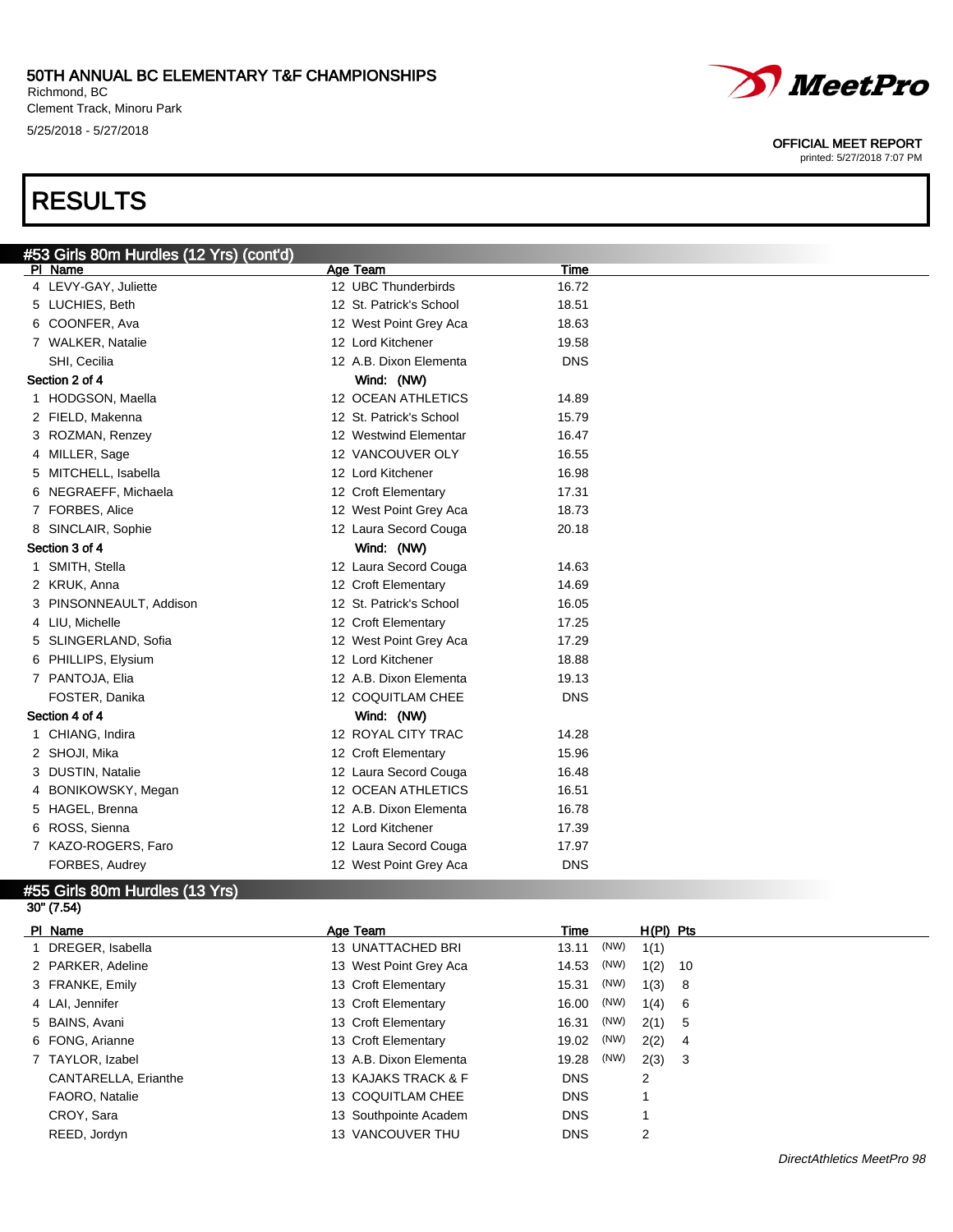Richmond, BC Clement Track, Minoru Park 5/25/2018 - 5/27/2018



#### OFFICIAL MEET REPORT

printed: 5/27/2018 7:07 PM

### RESULTS

| #55 Girls 80m Hurdles (13 Yrs) (cont'd)  |                         |             |                        |  |
|------------------------------------------|-------------------------|-------------|------------------------|--|
| PI Name                                  | Age Team                | Time        | $H(PI)$ Pts            |  |
| PULVER, Noa                              | 13 West Point Grey Aca  | <b>DNS</b>  | 2                      |  |
| <b>SECTION RESULTS</b>                   |                         |             |                        |  |
| PI Name                                  | Age Team                | <b>Time</b> |                        |  |
| Section 1 of 2                           | Wind: (NW)              |             |                        |  |
| 1 DREGER, Isabella                       | 13 UNATTACHED BRI       | 13.11       |                        |  |
| 2 PARKER, Adeline                        | 13 West Point Grey Aca  | 14.53       |                        |  |
| 3 FRANKE, Emily                          | 13 Croft Elementary     | 15.31       |                        |  |
| 4 LAI, Jennifer                          | 13 Croft Elementary     | 16.00       |                        |  |
| FAORO, Natalie                           | 13 COQUITLAM CHEE       | <b>DNS</b>  |                        |  |
| CROY, Sara                               | 13 Southpointe Academ   | <b>DNS</b>  |                        |  |
| Section 2 of 2                           | Wind: (NW)              |             |                        |  |
| 1 BAINS, Avani                           | 13 Croft Elementary     | 16.31       |                        |  |
| 2 FONG, Arianne                          | 13 Croft Elementary     | 19.02       |                        |  |
| 3 TAYLOR, Izabel                         | 13 A.B. Dixon Elementa  | 19.28       |                        |  |
| CANTARELLA, Erianthe                     | 13 KAJAKS TRACK & F     | <b>DNS</b>  |                        |  |
| REED, Jordyn                             | 13 VANCOUVER THU        | <b>DNS</b>  |                        |  |
| PULVER, Noa                              | 13 West Point Grey Aca  | <b>DNS</b>  |                        |  |
| #258 Multi-Age 4 x100 Relay F (MUTI-AGE) |                         |             |                        |  |
| PI Team                                  | <b>AG</b>               | Time        | $H(PI)$ Pts            |  |
| 1 Croft Elementary (A)                   |                         | 58.17       | $1(1)$ 10              |  |
| 1) KRUK, Krista                          | 2) CARDEY, Ava          |             |                        |  |
| 3) CAO, Emily                            | 4) GAN, Emma            |             |                        |  |
| 2 Laura Secord Cougars (A)               |                         | 1:00.11     | 1(2)<br>- 8            |  |
| 1) R, Sadie                              | 2) M, Avery             |             |                        |  |
| 3) S, Stella                             | 4) L, Drea              |             |                        |  |
| 3 Croft Elementary (B)                   |                         | 1:00.87     | 1(3)<br>- 6            |  |
| 1) MCDONALD, Kate                        | 2) JAFFER, Jenna        |             |                        |  |
| 3) GIBSON, Sienna                        | 4) CHIO, Sabrina        |             |                        |  |
| 4 West Point Grey Academy (A)            |                         | 1:01.28     | 2(1)<br>-5             |  |
|                                          |                         |             |                        |  |
| 1) PASHBY, Lucy                          | 2) HASSON, Gabby        |             |                        |  |
| 3) HAM, Rebekah                          | 4) PARKER, Addsion      |             |                        |  |
| 5 St. Patrick's School (A)               |                         | 1:01.69     | 2(2)<br>-4             |  |
| 1) DOWN, Georgia                         | 2) HIGGINS, Roisin      |             |                        |  |
| 3) THIBODEAU, Zawa                       | 4) MCLEISH, Brianne     |             |                        |  |
| 6 A.B. Dixon Elementary School (A)       |                         | 1:03.85     | 1(4)<br>-3             |  |
| 1) LECLERC, Kaylin                       | 2) NOWAK, Livia         |             |                        |  |
| 3) POGOR, Claire                         | 4) TAYLOR, Izabel       |             |                        |  |
| 7 Lord Kitchener (A)                     |                         | 1:05.22     | 1(5)<br>$\overline{c}$ |  |
| 1) SNIP, Esmay                           | 2) ALAGHEBAND, Elena    |             |                        |  |
| 3) TONNER, Claire                        | 4) CHATZISPIROS, Athena |             |                        |  |
|                                          |                         |             |                        |  |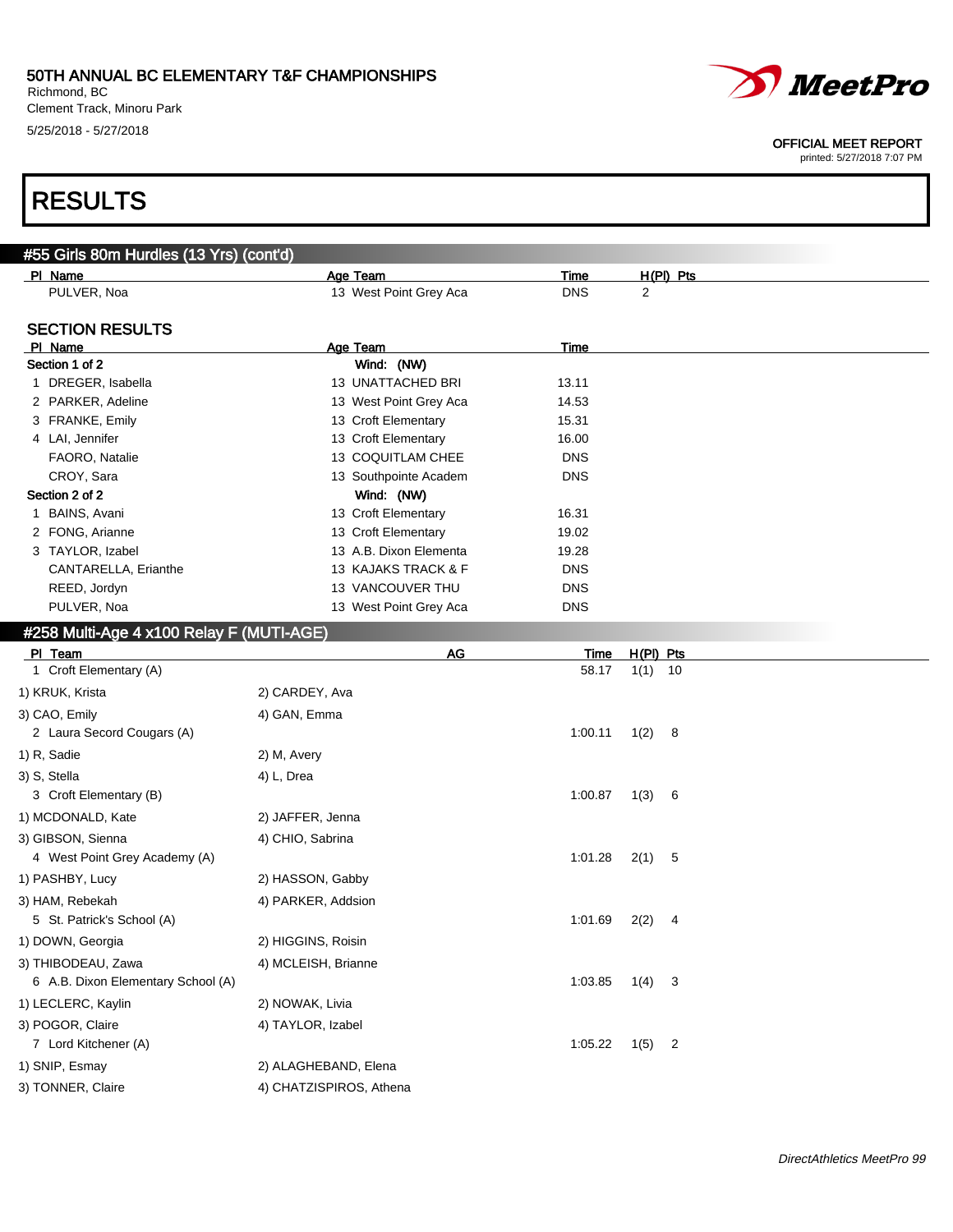Richmond, BC Clement Track, Minoru Park 5/25/2018 - 5/27/2018



#### OFFICIAL MEET REPORT

printed: 5/27/2018 7:07 PM

# RESULTS

| PI Team<br>8 St. Patrick's School (B)                      |                         | <b>AG</b> | <u>Time</u> | H(PI) Pts              |
|------------------------------------------------------------|-------------------------|-----------|-------------|------------------------|
|                                                            |                         |           |             |                        |
|                                                            |                         |           | 1:05.34     | 2(3)<br>$\overline{1}$ |
| 1) TIER, Colette                                           | 2) FRASER, Kate         |           |             |                        |
| 3) FIELD, Makenna                                          | 4) ADAMS, Amanda        |           |             |                        |
| 9 York House School (A)                                    |                         |           | 1:06.26     | 2(4)                   |
|                                                            |                         |           |             |                        |
| <b>SECTION RESULTS</b><br>PI Team                          |                         | AG        | <b>Time</b> |                        |
| Section 1 of 2                                             |                         |           |             |                        |
| 1 Croft Elementary (A)                                     |                         |           | 58.17       |                        |
| 1) KRUK, Krista                                            | 2) CARDEY, Ava          |           |             |                        |
| 3) CAO, Emily                                              | 4) GAN, Emma            |           |             |                        |
| 2 Laura Secord Cougars (A)                                 |                         |           | 1:00.11     |                        |
| 1) R, Sadie                                                | 2) M, Avery             |           |             |                        |
| 3) S, Stella                                               | 4) L, Drea              |           |             |                        |
| 3 Croft Elementary (B)                                     |                         |           | 1:00.87     |                        |
| 1) MCDONALD, Kate                                          | 2) JAFFER, Jenna        |           |             |                        |
| 3) GIBSON, Sienna                                          | 4) CHIO, Sabrina        |           |             |                        |
| 4 A.B. Dixon Elementary School (A)                         |                         |           | 1:03.85     |                        |
| 1) LECLERC, Kaylin                                         | 2) NOWAK, Livia         |           |             |                        |
| 3) POGOR, Claire                                           | 4) TAYLOR, Izabel       |           |             |                        |
| 5 Lord Kitchener (A)                                       |                         |           | 1:05.22     |                        |
| 1) SNIP, Esmay                                             | 2) ALAGHEBAND, Elena    |           |             |                        |
| 3) TONNER, Claire                                          | 4) CHATZISPIROS, Athena |           |             |                        |
| Section 2 of 2                                             |                         |           |             |                        |
| 1 West Point Grey Academy (A)                              |                         |           | 1:01.28     |                        |
| 1) PASHBY, Lucy                                            | 2) HASSON, Gabby        |           |             |                        |
| 3) HAM, Rebekah                                            | 4) PARKER, Addsion      |           |             |                        |
| 2 St. Patrick's School (A)                                 |                         |           | 1:01.69     |                        |
| 1) DOWN, Georgia                                           | 2) HIGGINS, Roisin      |           |             |                        |
| 3) THIBODEAU, Zawa                                         | 4) MCLEISH, Brianne     |           |             |                        |
| 3 St. Patrick's School (B)                                 |                         |           | 1:05.34     |                        |
| 1) TIER, Colette                                           | 2) FRASER, Kate         |           |             |                        |
| 3) FIELD, Makenna                                          | 4) ADAMS, Amanda        |           |             |                        |
| 4 York House School (A)<br>#256 Mixed 4 x100 Relay (9 Yrs) |                         |           | 1:06.26     |                        |

| PI Team                            |                     | Time    | Pts |
|------------------------------------|---------------------|---------|-----|
| Lord Kitchener (A)                 |                     | 1:10.43 |     |
| 1) HORLOCK, Lily                   | 2) HEINE, Addyson   |         |     |
| 3) BORRITT, Finn                   | 4) COLE, Adam       |         |     |
| 2 A.B. Dixon Elementary School (B) |                     | 1:10.56 |     |
| 1) GILLANDERS, Malcolm             | 2) JANG, Noah       |         |     |
| 3) KUGELMAN, Soleil                | 4) PACHECO, Nichole |         |     |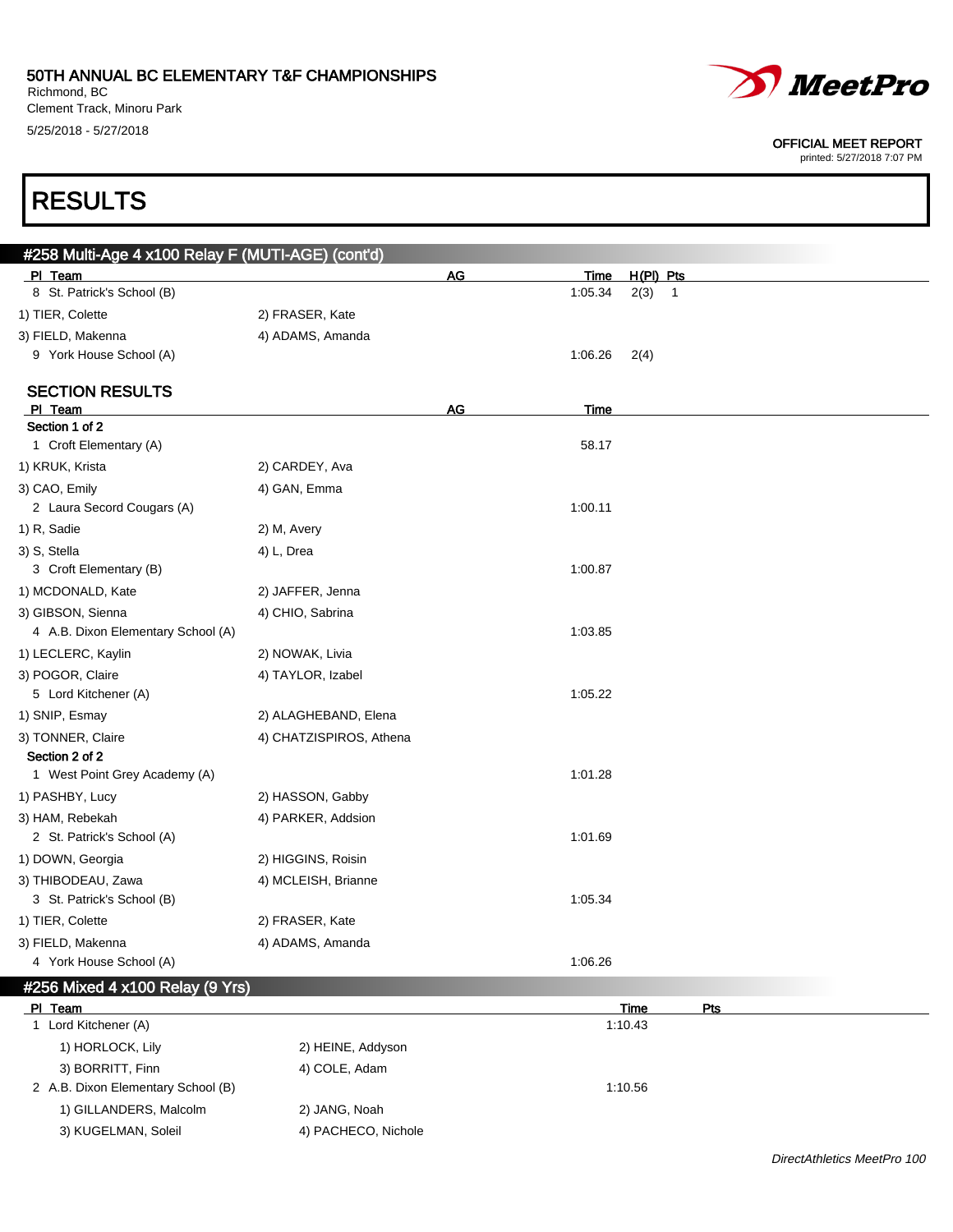Richmond, BC Clement Track, Minoru Park 5/25/2018 - 5/27/2018



#### OFFICIAL MEET REPORT

printed: 5/27/2018 7:07 PM

# RESULTS

| #256 Mixed 4 x100 Relay (9 Yrs) (cont'd) |                          |                    |  |
|------------------------------------------|--------------------------|--------------------|--|
| PI Team                                  |                          | <b>Pts</b><br>Time |  |
| 3 Lord Kitchener (B)                     |                          | 1:12.32            |  |
| 1) PETERSON, Laerke                      | 2) PEARCE, Macey         |                    |  |
| 3) SIEGENTHALER, Nico                    | 4) TBA, Tba              |                    |  |
| 4 Our Lady of Perpetual Help (A)         |                          | 1:12.41            |  |
| 1) TEMKE, Bettina                        | 2) LEHMAN, Sara          |                    |  |
| 3) MAZANKOWSKI, Leo                      | 4) PEREZ-FONTAN, Nicolas |                    |  |
| 5 A.B. Dixon Elementary School (A)       |                          | 1:12.42            |  |
| 1) NAGATA, Connor                        | 2) KONG, Nathan          |                    |  |
| 3) TEIFFEL, Miele                        | 4) NOWAK, Gabriella      |                    |  |
| Blessed Sacrament - Vancouver (A)        |                          | <b>DNS</b>         |  |
| 1) PAUL, Elsie                           | 2) CO, Jason             |                    |  |
| 3) DALEY, Isabel                         | 4) GOMEZ, Raphael        |                    |  |
|                                          |                          |                    |  |

### #253 Mixed 4x100 Relay (10 Yrs) Pl Team Time Pts 1 A.B. Dixon Elementary School (A) 105.46 10 1) BELLO, Jack 2) OKUYAMA, Koji 3) LECLERC, Kaylin 4) MARVAN, Talia 2 Our Lady of Perpetual Help (A) 2 Our Lady of Perpetual Help (A) 3 and 3 and 3 and 3 and 3 and 3 and 4 and 4 and 4 and 4 and 4 and 4 and 4 and 4 and 4 and 4 and 4 and 4 and 4 and 4 and 4 and 4 and 4 and 4 and 4 and 4 and 3 St. Patrick's School (C) 1:07.31 6 1) DOWN, Georgia 2) TIER, Colette 3) BOQUIST, Ben 4) CHIEW, Nathan 4 St. Patrick's School (D) 31:10.22 5 1) ZARZOUR, Audrey 2) ROYLE, Gabriela 3) LEE, Nicholas (3) LEE, Nicholas (3) LEE, Nicholas (4) ACHADINHA, Maksim West Point Grey Academy (A) DNS 1) CORLEONE, Micheal 2) TRAFACANTE, Carito 3) SHEER, Suzy 4) St. Patrick's School (B) DNS St. Patrick's School (A) DNS UNATTACHED BRITISH COLUMBIA (A) DNS 1) SLITHERIN, Salazar 2) GATES, Sally 3) WEIR, Jill 4)

### #254 Mixed 4x200 Relay (11 Yrs)

| PI Team                            |                  | <b>Time</b> | Pts |
|------------------------------------|------------------|-------------|-----|
| 1 Lord Kitchener (A)               |                  | 2:21.12     | 10  |
| 1) ALAGHEBAND, Elena               | 2) HO, Ashlyn    |             |     |
| 3) COLE, Alex                      | 4) LAI, Osmond   |             |     |
| 2 A.B. Dixon Elementary School (A) |                  | 2:22.35     | 8   |
| 1) TOONE, Owen                     | 2) WALLACE, Jack |             |     |
| 3) RAY, Chloe                      | 4) NOWAK, Livia  |             |     |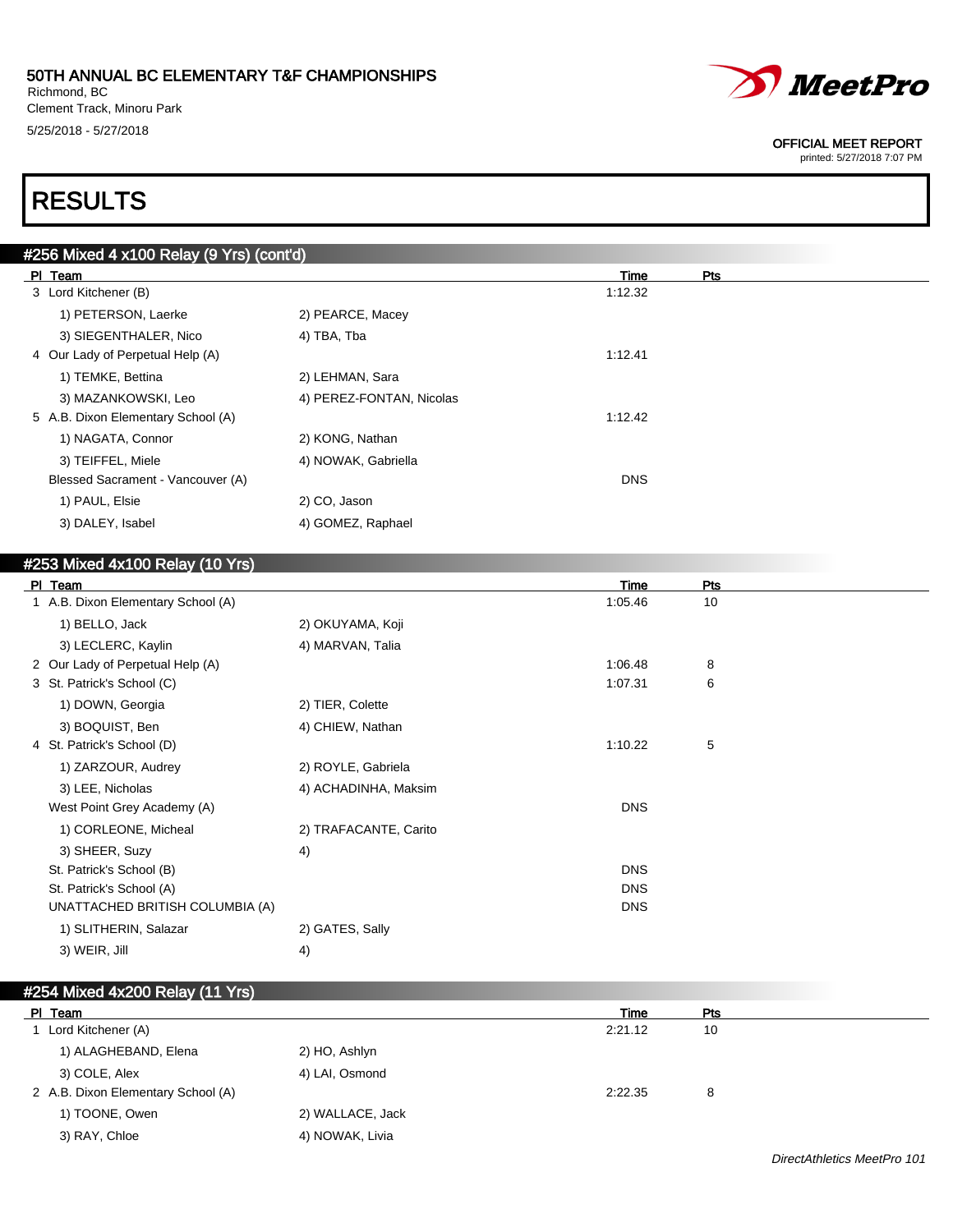Richmond, BC Clement Track, Minoru Park 5/25/2018 - 5/27/2018



#### OFFICIAL MEET REPORT

printed: 5/27/2018 7:07 PM

## RESULTS

| #254 Mixed 4x200 Relay (11 Yrs) (cont'd) |                   |            |     |  |
|------------------------------------------|-------------------|------------|-----|--|
| PI Team                                  |                   | Time       | Pts |  |
| 3 A.B. Dixon Elementary School (B)       |                   | 2:30.35    | 6   |  |
| 1) MURRAY, Andrew                        | 2) HOPKINS, Aidan |            |     |  |
| 3) FISHER, Aislin                        | 4) SHI, Hannah    |            |     |  |
| St. Patrick's School (A)                 |                   | <b>DNS</b> |     |  |
| UNATTACHED BRITISH COLUMBIA (A)          |                   | <b>DNS</b> |     |  |
| 1) THORTON, Billy Bob                    | 2) ROSSI, Rosa    |            |     |  |
| 3) MCCRACKEN, Jennifer                   | $ 4\rangle$       |            |     |  |

#### #252 Mixed 4 x 200 Relay (12 Yrs)

| <b>PI</b><br>Team                  |                       | <b>Time</b> | Pts |  |
|------------------------------------|-----------------------|-------------|-----|--|
| St. Patrick's School (D)           |                       | 2:05.14     | 10  |  |
| 1) PINSONNEAULT, Addison           | 2) LEE, Ava           |             |     |  |
| 3) SCHRODER-KRAUSE, Joseph         | 4) HOEVEL, Stefan     |             |     |  |
| 2 Lord Kitchener (A)               |                       | 2:08.97     | 8   |  |
| 1) TONNER, Claire                  | 2) MITCHELL, Isabella |             |     |  |
| 3) DRYSDALE, Charlie               | 4) CHAN, Otis         |             |     |  |
| 3 Our Lady of Perpetual Help (A)   |                       | 2:09.05     | 6   |  |
| 1) SOLIGO, Ava                     | 2) BANDUCCI, Cristina |             |     |  |
| 3) RUDD, Josh                      | 4) BARNES, Jack       |             |     |  |
| 4 St. Patrick's School (A)         |                       | 2:13.53     | 5   |  |
| 5 A.B. Dixon Elementary School (A) |                       | 2:18.01     | 4   |  |
| 1) MOROVIC, Nico                   | 2) TOWNSEND, Connor   |             |     |  |
| 3) PANTOJA, Elia                   | 4) SHI, Cecilia       |             |     |  |
| 6 St. Patrick's School (B)         |                       | 2:21.79     | 3   |  |
| UNATTACHED BRITISH COLUMBIA (A)    |                       | <b>DNS</b>  |     |  |
| 1) WILLIAMSON, Carlo               | 2) SULLIVAN, Sully    |             |     |  |
| 3) DICKINSON, Janice               | 4) WILLIAMS, Soul     |             |     |  |
| St. Patrick's School (C)           |                       | <b>DNS</b>  |     |  |
| 1) THIBODEAU, Zawa                 | 2) FIELD, Makenna     |             |     |  |
| 3) ARMOUR, Nick                    | 4) PEARSE, James      |             |     |  |

#### #255 Mixed 4x200 Relay (13 Yrs)

| PI Team                         |                     | Time    | Pts |  |
|---------------------------------|---------------------|---------|-----|--|
| 1 St. Patrick's School (B)      |                     | 1:57.44 | 10  |  |
| 1) MCLEISH, Brianne             | 2) MELO, Jenna      |         |     |  |
| 3) ACHADINHA, Marek             | 4) DELUDE, Drake    |         |     |  |
| 2 KAJAKS TRACK & FIELD CLUB (A) |                     | 1:59.03 |     |  |
| 3 Lord Kitchener (A)            |                     | 1:59.43 | 8   |  |
| 1) CHATZISPIROS, Athena         | 2) WEI, Sophia      |         |     |  |
| 3) NELSON, Blake                | 4) HORLOCK, Brayden |         |     |  |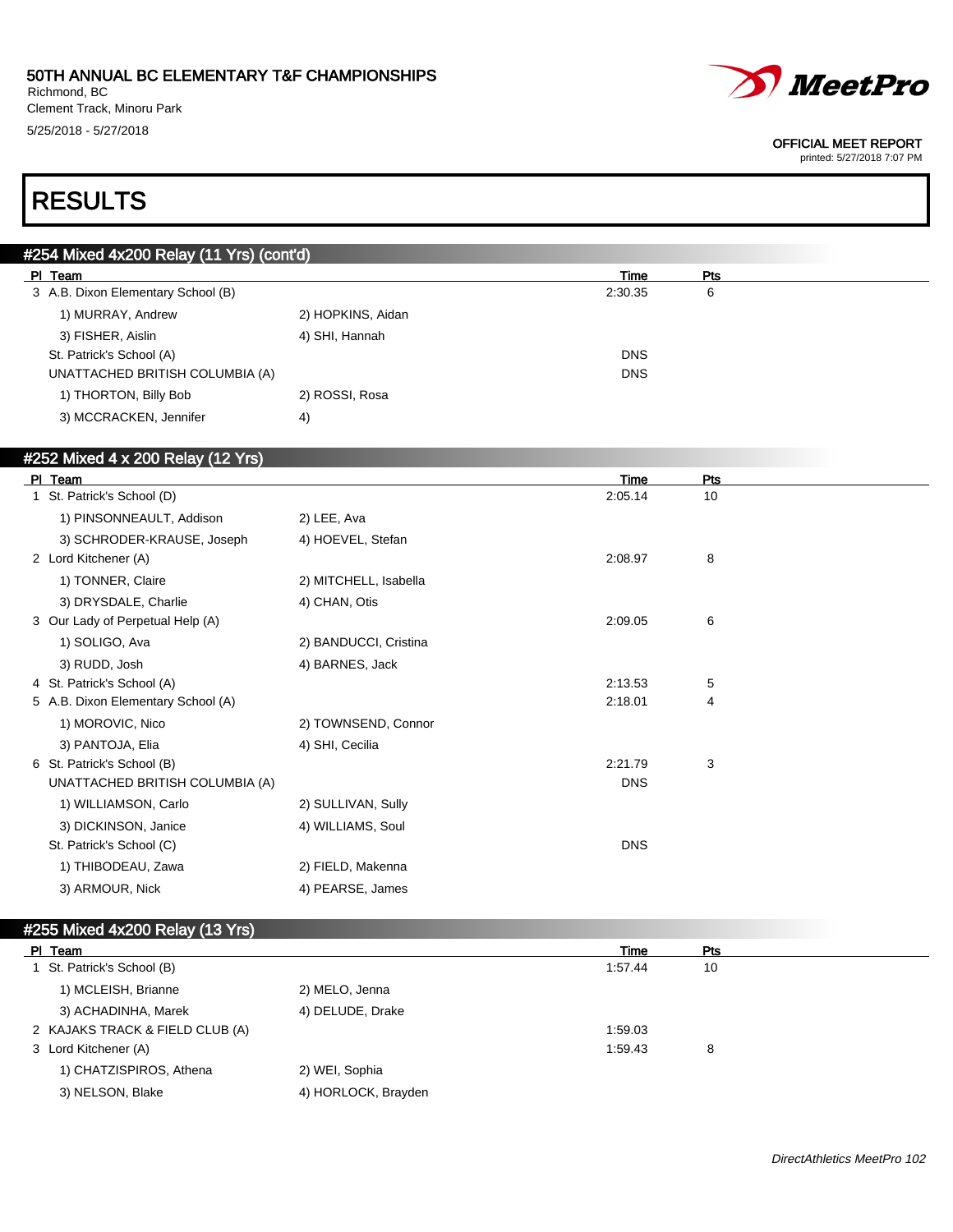Richmond, BC Clement Track, Minoru Park 5/25/2018 - 5/27/2018



#### OFFICIAL MEET REPORT

printed: 5/27/2018 7:07 PM

# RESULTS

| #255 Mixed 4x200 Relay (13 Yrs) (cont'd) |                      |            |     |  |
|------------------------------------------|----------------------|------------|-----|--|
| PI Team                                  |                      | Time       | Pts |  |
| 4 Our Lady of Perpetual Help (A)         |                      | 2:01.82    | 6   |  |
| 1) DAWE, Ella                            | 2) MCHARDY, Kayleigh |            |     |  |
| 3) JEON, Kenny                           | 4) TSOROMOCOS, Teddy |            |     |  |
| 5 VANCOUVER THUNDERBIRDS (A)             |                      | 2:03.64    |     |  |
| 1) BAECHLER, Maya                        | 2) DABBS, Libby      |            |     |  |
| 3) DABBS, Miller                         | 4) FENG, Roch        |            |     |  |
| 6 UNATTACHED BRITISH COLUMBIA (A)        |                      | 2:12.62    |     |  |
| 1) VERN, Jules                           | 2) BENIMBILE, Jack   |            |     |  |
| 3) WILLIAMS, Serena                      | 4) WILLIAMS, Venus   |            |     |  |
| West Point Grey Academy (A)              |                      | <b>DNS</b> |     |  |
| 1) JAMES, Roman                          | 2) WILLIAMS, Roya    |            |     |  |
| 3) YOUTH, David                          | 4) JONES, Sally      |            |     |  |
| St. Patrick's School (A)                 |                      | <b>DNS</b> |     |  |
|                                          |                      |            |     |  |

### #182 Men's 4 x 100m Relay (9 Yrs)

| PI Team                            |                         | Time    | $H(PI)$ Pts |                |
|------------------------------------|-------------------------|---------|-------------|----------------|
| 1 St. George's School (A)          |                         | 1:06.08 | $2(1)$ 10   |                |
| 1) A, A                            | 2)                      |         |             |                |
| 3)                                 | 4)                      |         |             |                |
| 2 A.B. Dixon Elementary School (A) |                         | 1:07.81 | 1(1) 8      |                |
| 1) NAGATA, Connor                  | 2) KONG, Nathan         |         |             |                |
| 3) GILLANDERS, Malcolm             | 4) JANG, Noah           |         |             |                |
| 3 West Point Grey Academy (B)      |                         | 1:08.03 | 2(2)        | 6              |
| 1) HAWKEY, Fynn                    | 2) HOWARD, Ryan         |         |             |                |
| 3) RUCCHIN, Cyrus                  | 4) JANZEN, Lachlan      |         |             |                |
| 4 St. George's School (B)          |                         | 1:09.10 | 1(2)        | - 5            |
| $1)$ B, B                          | 2)                      |         |             |                |
| 3)                                 | 4)                      |         |             |                |
| 5 Lord Kitchener (A)               |                         | 1:09.65 | 2(3)        | $\overline{4}$ |
| 1) BORRITT, Finn                   | 2) SIEGENTHALER, Nico   |         |             |                |
| 3) TBA, Tba                        | 4)                      |         |             |                |
| 6 Our Lady of Perpetual Help (A)   |                         | 1:11.96 | 1(3)        | 3              |
| 1) TRAN, Gabriel                   | 2) SCHNEIDER, Peter     |         |             |                |
| 3) TRAN, Xavier                    | 4) SEEWALD, Sebastian   |         |             |                |
| 7 KAJAKS TRACK & FIELD CLUB (A)    |                         | 1:12.46 | 2(4)        |                |
| 1) WONG, Aidan                     | 2) CHIN, Nicholas       |         |             |                |
| 3) TONG, Aydan                     | 4) YEUNG, Micah         |         |             |                |
| 8 St. Patrick's School (A)         |                         | 1:13.07 | 1(4)        | $\overline{2}$ |
| 1) MARTIN, Drew                    | 2) ACEBO, Manny         |         |             |                |
| 3) REBNER, Jack                    | 4) ESPINOZA SIMS, Lucas |         |             |                |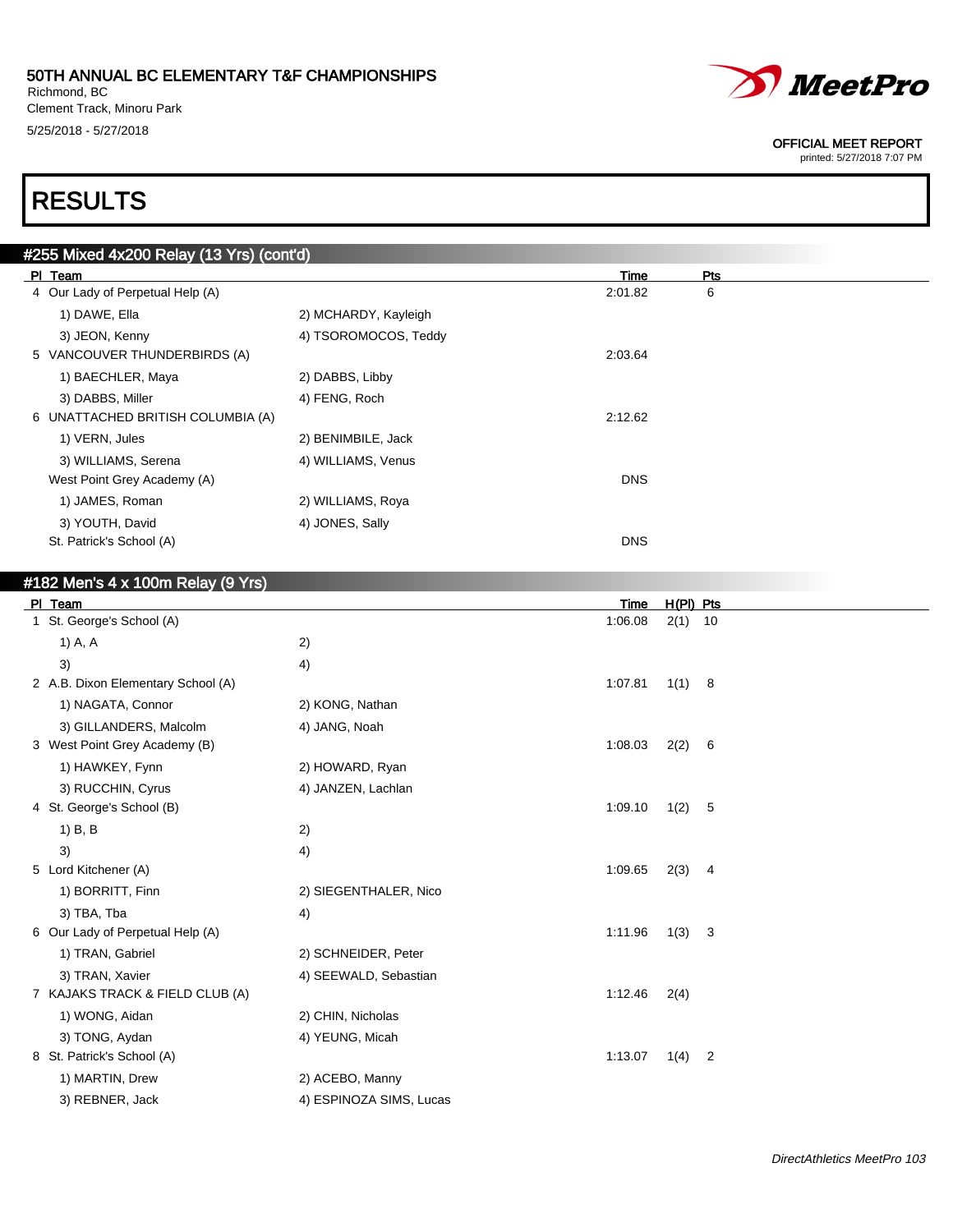Richmond, BC Clement Track, Minoru Park 5/25/2018 - 5/27/2018

RESULTS



#### OFFICIAL MEET REPORT

| #182 Men's 4 x 100m Relay (9 Yrs) (cont'd)<br>PI Team |                         | Time    | $H(PI)$ Pts            |
|-------------------------------------------------------|-------------------------|---------|------------------------|
| 9 West Point Grey Academy (A)                         |                         | 1:13.87 | 1(5)<br>$\overline{1}$ |
| 1) LO, Timothy                                        | 2) COCCO, Guilian       |         |                        |
| 3) MANAREY, Ashton                                    | 4) SANDESH, Pranav      |         |                        |
| <b>SECTION RESULTS</b>                                |                         |         |                        |
| PI Team                                               |                         | Time    |                        |
| Section 1 of 2                                        |                         |         |                        |
| 1 A.B. Dixon Elementary School (A)                    |                         | 1:07.81 |                        |
| 1) NAGATA, Connor                                     | 2) KONG, Nathan         |         |                        |
| 3) GILLANDERS, Malcolm                                | 4) JANG, Noah           |         |                        |
| 2 St. George's School (B)                             |                         | 1:09.10 |                        |
| 1) B, B                                               | 2)                      |         |                        |
| 3)                                                    | 4)                      |         |                        |
| 3 Our Lady of Perpetual Help (A)                      |                         | 1:11.96 |                        |
| 1) TRAN, Gabriel                                      | 2) SCHNEIDER, Peter     |         |                        |
| 3) TRAN, Xavier                                       | 4) SEEWALD, Sebastian   |         |                        |
| 4 St. Patrick's School (A)                            |                         | 1:13.07 |                        |
| 1) MARTIN, Drew                                       | 2) ACEBO, Manny         |         |                        |
| 3) REBNER, Jack                                       | 4) ESPINOZA SIMS, Lucas |         |                        |
| 5 West Point Grey Academy (A)                         |                         | 1:13.87 |                        |
| 1) LO, Timothy                                        | 2) COCCO, Guilian       |         |                        |
| 3) MANAREY, Ashton                                    | 4) SANDESH, Pranav      |         |                        |
| Section 2 of 2                                        |                         |         |                        |
| 1 St. George's School (A)                             |                         | 1:06.08 |                        |
| 1) A, A                                               | 2)                      |         |                        |
| 3)                                                    | 4)                      |         |                        |
| 2 West Point Grey Academy (B)                         |                         | 1:08.03 |                        |
| 1) HAWKEY, Fynn                                       | 2) HOWARD, Ryan         |         |                        |
| 3) RUCCHIN, Cyrus                                     | 4) JANZEN, Lachlan      |         |                        |
| 3 Lord Kitchener (A)                                  |                         | 1:09.65 |                        |
| 1) BORRITT, Finn                                      | 2) SIEGENTHALER, Nico   |         |                        |
| 3) TBA, Tba                                           | 4)                      |         |                        |
| 4 KAJAKS TRACK & FIELD CLUB (A)                       |                         | 1:12.46 |                        |
| 1) WONG, Aidan                                        | 2) CHIN, Nicholas       |         |                        |
| 3) TONG, Aydan                                        | 4) YEUNG, Micah         |         |                        |
| #178 Men's 4 x 100m Relay (10 Yrs)                    |                         |         |                        |

| PI Team                                  | $H(PI)$ Pts<br>Time |
|------------------------------------------|---------------------|
| <sup>1</sup> West Point Grey Academy (A) | $1:01.40$ $2(1)$ 10 |
| 1) AULD, Sam                             | 2) DERKSON, Isaac   |
| 3) STANGER, Cameron                      | 4) BOWLES, Charlie  |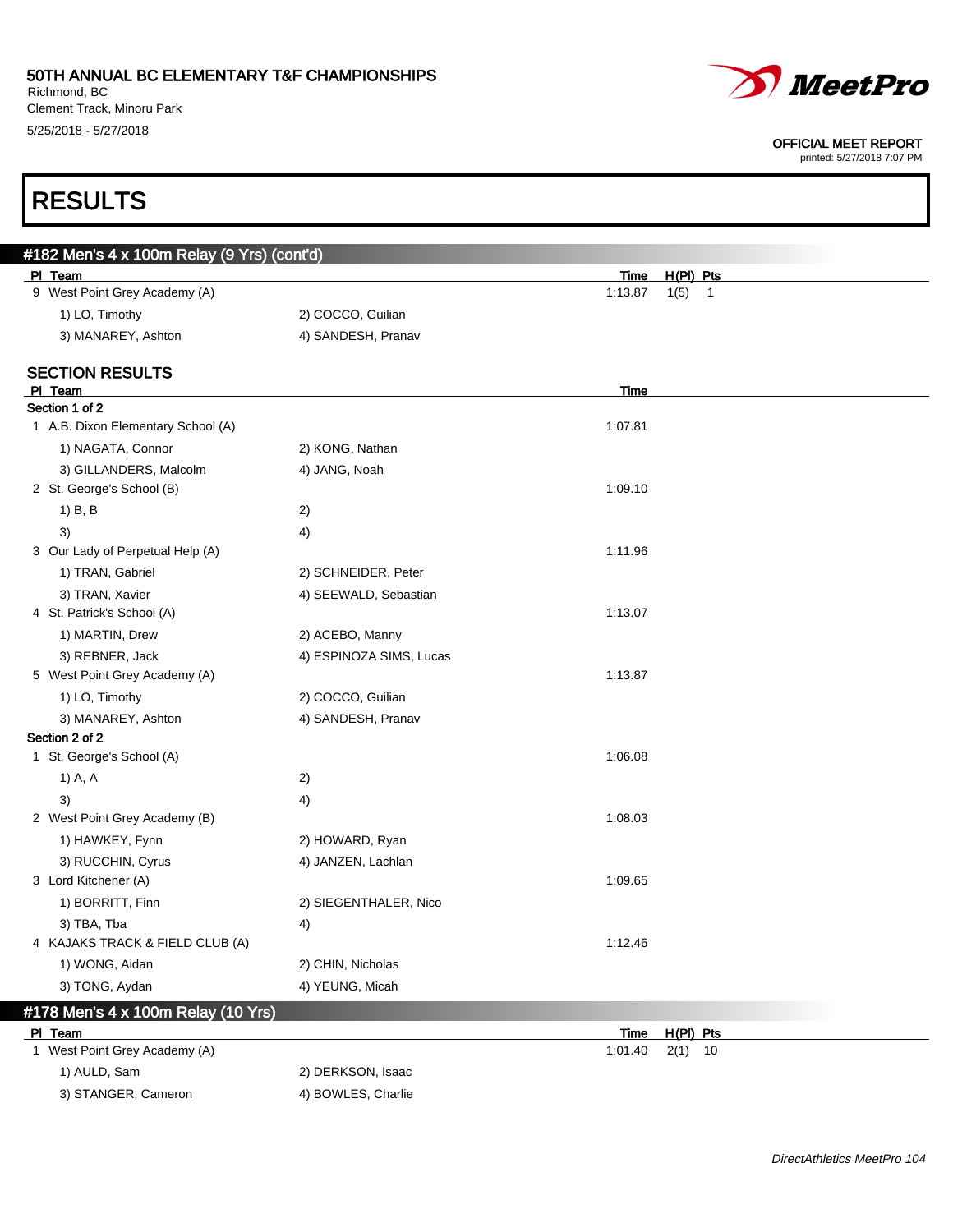Richmond, BC Clement Track, Minoru Park 5/25/2018 - 5/27/2018

# RESULTS

OFFICIAL MEET REPORT

printed: 5/27/2018 7:07 PM

| #178  Men's 4 x 100m Relay (10 Yrs) (cont'd) |                    |         |             |                          |
|----------------------------------------------|--------------------|---------|-------------|--------------------------|
| PI Team                                      |                    | Time    | $H(PI)$ Pts |                          |
| 2 A.B. Dixon Elementary School (A)           |                    | 1:01.48 | 2(2)        | 8                        |
| 1) BELLO, Jack                               | 2) FINDLAY, Nico   |         |             |                          |
| 3) OKUYAMA, Koji                             | 4) FROH, Declan    |         |             |                          |
| 3 St. George's School (A)                    |                    | 1:01.98 | 2(3) 6      |                          |
| 1) A, A                                      | 2)                 |         |             |                          |
| 3)                                           | 4)                 |         |             |                          |
| 4 St. Patrick's School (A)                   |                    | 1:03.67 | 1(1)        | -5                       |
| 1) BOQUIST, Ben                              | 2) CHEN, Anthony   |         |             |                          |
| 3) CHIEW, Nathan                             | 4) LEE, Nicholas   |         |             |                          |
| 5 St. George's School (B)                    |                    | 1:04.82 | 2(4)        | 4                        |
| 1) B, B                                      | 2)                 |         |             |                          |
| 3)                                           | 4)                 |         |             |                          |
| 6 Laura Secord Cougars (B)                   |                    | 1:05.59 | $2(5)$ 3    |                          |
| 1) W, Harry                                  | 2) E, Miles        |         |             |                          |
| 3) B, Toby                                   | 4) K, Simon        |         |             |                          |
| 7 West Point Grey Academy (B)                |                    | 1:05.71 | 1(2)        | $\overline{c}$           |
| 1) LEE, Adrian                               | 2) GADALLA, Troy   |         |             |                          |
| 3) JONES, Quentin                            | 4) CHUA, Cole      |         |             |                          |
| 8 Westwind Elementary (A)                    |                    | 1:05.86 | 1(3)        | $\overline{\phantom{0}}$ |
| 1) VICCARS, Austin                           | 2) WANG, Aidan     |         |             |                          |
| 3) BOOTH, Hudson                             | 4) SHURY, Damon    |         |             |                          |
| 9 St. Patrick's School (C)                   |                    | 1:06.84 | 2(6)        |                          |
| 1) CAMARAIRE, Alex                           | 2) FIELD, Mason    |         |             |                          |
| 3) WILL, Aidan                               | 4) YAN, Jayden     |         |             |                          |
| 10 Laura Secord Cougars (A)                  |                    | 1:07.53 | 1(4)        |                          |
| 1) A TEAM, Javier                            | 2) A TEAM, Ben     |         |             |                          |
| 3) A TEAM, Cole                              | 4) A TEAM, Santi   |         |             |                          |
| 11 St. Patrick's School (D)                  |                    | 1:07.56 | 1(5)        |                          |
| 1) EADES, Marcus                             | 2) WILL, Aidan     |         |             |                          |
| 3) ACHADINHA, Maksim                         | 4)                 |         |             |                          |
| 12 James Gilmore Elementary (A)              |                    | 1:10.08 | 2(7)        |                          |
| 1) MURSALIM, Jeidi                           | 2) MA, Jacob       |         |             |                          |
| 3) URSACHE, Vlad                             | 4) ANDERSON, Zev   |         |             |                          |
| 13 KAJAKS TRACK & FIELD CLUB (A)             |                    | 1:11.74 | 1(6)        |                          |
| 14 St. Patrick's School (B)                  |                    | 1:11.74 | 1(7)        |                          |
| 1) BERESH, Aiden                             | 2) LEE, Rubin      |         |             |                          |
| 3) ACEBEDO, Manny                            | 4) MARTIN, Drew    |         |             |                          |
| 15 West Point Grey Academy (C)               |                    | 1:12.71 | 2(8)        |                          |
| 1) GILL, Tej                                 | 2) SANGARA, Kayden |         |             |                          |
| 3) GU, Kyle                                  | 4) ZHU, Andrew     |         |             |                          |

#### SECTION RESULTS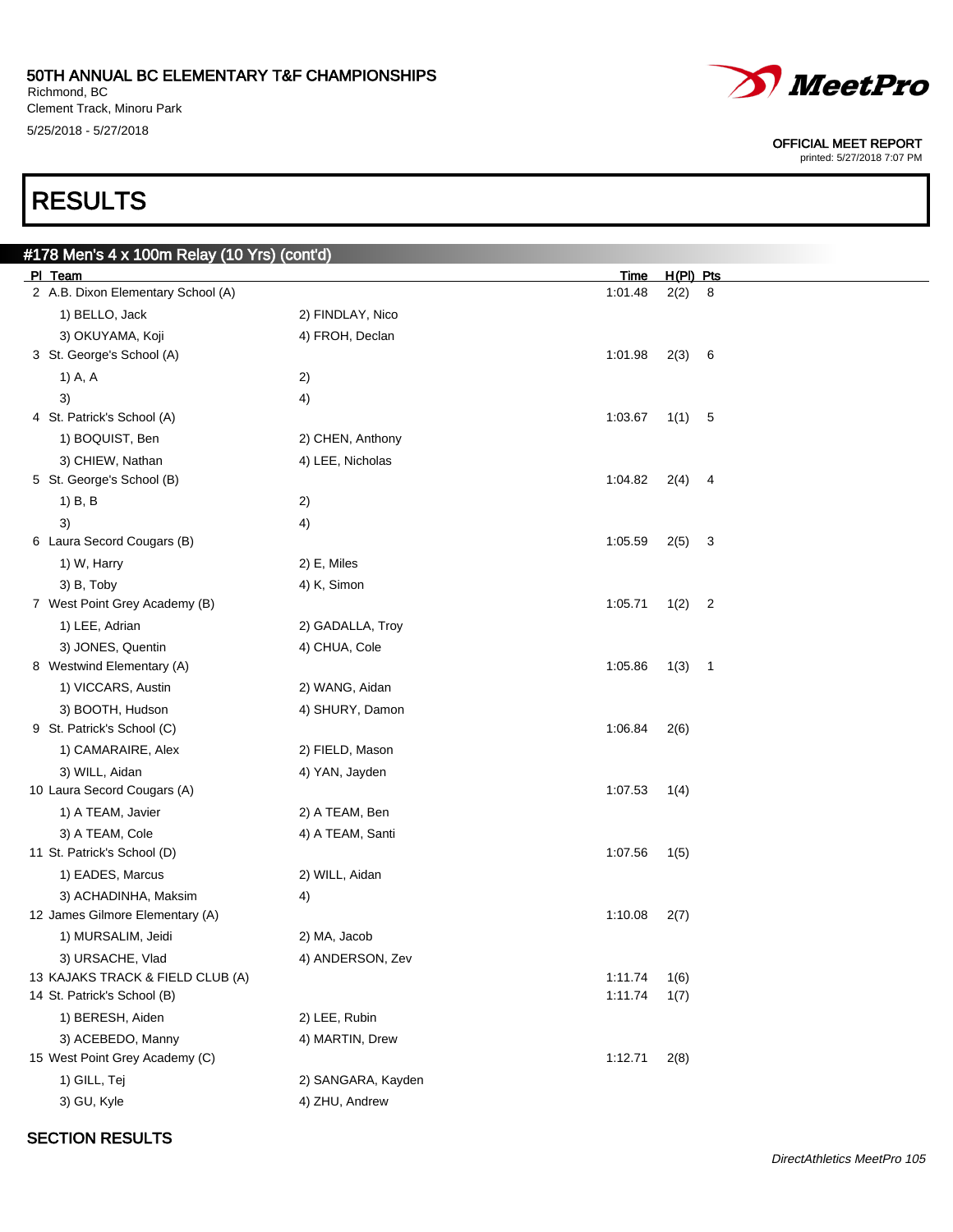Richmond, BC Clement Track, Minoru Park 5/25/2018 - 5/27/2018

# RESULTS

| #178  Men's 4 x 100m Relay (10 Yrs) (cont'd)            |                    |             |
|---------------------------------------------------------|--------------------|-------------|
| PI Team<br>Section 1 of 2                               |                    | <b>Time</b> |
| 1 St. Patrick's School (A)                              |                    | 1:03.67     |
| 1) BOQUIST, Ben                                         | 2) CHEN, Anthony   |             |
| 3) CHIEW, Nathan                                        | 4) LEE, Nicholas   |             |
| 2 West Point Grey Academy (B)                           |                    | 1:05.71     |
| 1) LEE, Adrian                                          | 2) GADALLA, Troy   |             |
| 3) JONES, Quentin                                       |                    |             |
| 3 Westwind Elementary (A)                               | 4) CHUA, Cole      | 1:05.86     |
| 1) VICCARS, Austin                                      | 2) WANG, Aidan     |             |
|                                                         |                    |             |
| 3) BOOTH, Hudson<br>4 Laura Secord Cougars (A)          | 4) SHURY, Damon    | 1:07.53     |
|                                                         |                    |             |
| 1) A TEAM, Javier                                       | 2) A TEAM, Ben     |             |
| 3) A TEAM, Cole<br>5 St. Patrick's School (D)           | 4) A TEAM, Santi   | 1:07.56     |
|                                                         |                    |             |
| 1) EADES, Marcus                                        | 2) WILL, Aidan     |             |
| 3) ACHADINHA, Maksim<br>6 KAJAKS TRACK & FIELD CLUB (A) | 4)                 | 1:11.74     |
| 7 St. Patrick's School (B)                              |                    | 1:11.74     |
| 1) BERESH, Aiden                                        | 2) LEE, Rubin      |             |
|                                                         |                    |             |
| 3) ACEBEDO, Manny<br>Section 2 of 2                     | 4) MARTIN, Drew    |             |
| 1 West Point Grey Academy (A)                           |                    | 1:01.40     |
| 1) AULD, Sam                                            | 2) DERKSON, Isaac  |             |
| 3) STANGER, Cameron                                     | 4) BOWLES, Charlie |             |
| 2 A.B. Dixon Elementary School (A)                      |                    | 1:01.48     |
| 1) BELLO, Jack                                          | 2) FINDLAY, Nico   |             |
| 3) OKUYAMA, Koji                                        | 4) FROH, Declan    |             |
| 3 St. George's School (A)                               |                    | 1:01.98     |
| 1) A, A                                                 | 2)                 |             |
| 3)                                                      | 4)                 |             |
| 4 St. George's School (B)                               |                    | 1:04.82     |
| $1)$ B, B                                               | 2)                 |             |
| 3)                                                      | 4)                 |             |
| 5 Laura Secord Cougars (B)                              |                    | 1:05.59     |
| 1) W, Harry                                             | 2) E, Miles        |             |
| 3) B, Toby                                              | 4) K, Simon        |             |
| 6 St. Patrick's School (C)                              |                    | 1:06.84     |
| 1) CAMARAIRE, Alex                                      | 2) FIELD, Mason    |             |
| 3) WILL, Aidan                                          | 4) YAN, Jayden     |             |
| 7 James Gilmore Elementary (A)                          |                    | 1:10.08     |
| 1) MURSALIM, Jeidi                                      | 2) MA, Jacob       |             |
| 3) URSACHE, Vlad                                        | 4) ANDERSON, Zev   |             |
|                                                         |                    |             |



#### OFFICIAL MEET REPORT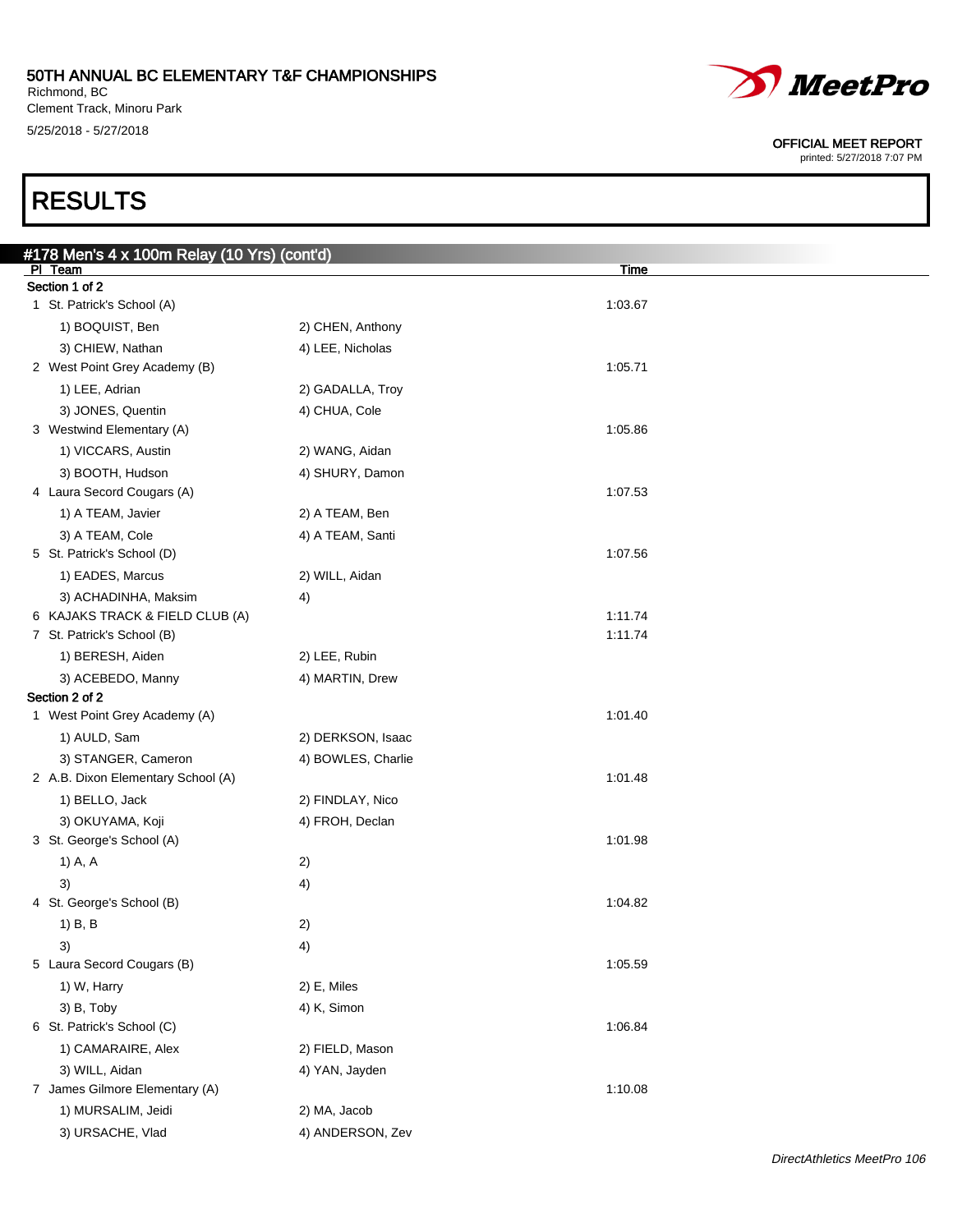Richmond, BC Clement Track, Minoru Park 5/25/2018 - 5/27/2018

**RESULTS** 



#### OFFICIAL MEET REPORT

| #178 Men's 4 x 100m Relay (10 Yrs) (cont'd)<br>PI Team<br><u>Time</u><br>8 West Point Grey Academy (C)<br>1:12.71<br>1) GILL, Tej<br>2) SANGARA, Kayden<br>3) GU, Kyle<br>4) ZHU, Andrew<br>#179 Boys 4 x 100m Relay (11 Yrs)<br><b>Finals</b><br>PI Team<br><b>Time</b><br>Pts<br>1 St. George's School (A)<br>1:00.53<br>10<br>2 A.B. Dixon Elementary School (A)<br>1:02.55<br>8<br>3 Laura Secord Cougars (A)<br>1:02.69<br>6<br>4 ST. Joseph's (A)<br>1:02.90<br>5<br>5 St. George's School (B)<br>1:03.78<br>4<br>6 Beach Grove Elementary (A)<br>1:04.48<br>3<br>7 Lord Kitchener (A)<br>1:05.35<br>2<br>8 St. Patrick's School (A)<br>1:05.69<br>1<br>(Top 8 advance)<br><b>Prelims</b><br>H(PI)<br>PI Team<br><b>Time</b><br>1 St. George's School (A)<br>59.71q 1(1)<br>1) A, A<br>2)<br>3)<br>4)<br>$1:02.18q$ 1(2)<br>2 Laura Secord Cougars (A)<br>1) A, Arlen<br>2) A, Tavish<br>3) A, Jorlen<br>4) A, Euan<br>3 A.B. Dixon Elementary School (A)<br>$1:02.77q$ 2(1)<br>1) MURRAY, Andrew<br>2) WALLACE, Jack<br>3) TOONE, Owen<br>4) HOPKINS, Aidan<br>4 ST. Joseph's (A)<br>$1:03.52q$ 1(3)<br>5 St. George's School (B)<br>$1:04.03q$ 3(1)<br>1) B, B<br>2)<br>3)<br>4)<br>6 Beach Grove Elementary (A)<br>$1:04.97q$ 1(4)<br>7 St. Patrick's School (A)<br>$1:05.36q$ 2(2)<br>1) HANSEN, Lukas<br>2) TARANGLE, Seb<br>4) EMES, Ben<br>3) LIU, Isaac<br>8 Lord Kitchener (A)<br>$1:05.45q$ 3(2)<br>1) LI, Austin<br>2) CHEN, Tao Ming<br>3) LAI, Osmond<br>4) YETERIAN, Roman<br>9 James Gilmore Elementary (A)<br>1:06.53<br>2(3)<br>1) GOODMAN, Nicholas<br>2) MEDICOFF-SANDER, Oren<br>3) WOOTTON, Jay<br>4) BAKKER, Daniel |  |  |
|-------------------------------------------------------------------------------------------------------------------------------------------------------------------------------------------------------------------------------------------------------------------------------------------------------------------------------------------------------------------------------------------------------------------------------------------------------------------------------------------------------------------------------------------------------------------------------------------------------------------------------------------------------------------------------------------------------------------------------------------------------------------------------------------------------------------------------------------------------------------------------------------------------------------------------------------------------------------------------------------------------------------------------------------------------------------------------------------------------------------------------------------------------------------------------------------------------------------------------------------------------------------------------------------------------------------------------------------------------------------------------------------------------------------------------------------------------------------------------------------------------------------------------------------------------------------------------------------------------------------------------------------------|--|--|
|                                                                                                                                                                                                                                                                                                                                                                                                                                                                                                                                                                                                                                                                                                                                                                                                                                                                                                                                                                                                                                                                                                                                                                                                                                                                                                                                                                                                                                                                                                                                                                                                                                                 |  |  |
|                                                                                                                                                                                                                                                                                                                                                                                                                                                                                                                                                                                                                                                                                                                                                                                                                                                                                                                                                                                                                                                                                                                                                                                                                                                                                                                                                                                                                                                                                                                                                                                                                                                 |  |  |
|                                                                                                                                                                                                                                                                                                                                                                                                                                                                                                                                                                                                                                                                                                                                                                                                                                                                                                                                                                                                                                                                                                                                                                                                                                                                                                                                                                                                                                                                                                                                                                                                                                                 |  |  |
|                                                                                                                                                                                                                                                                                                                                                                                                                                                                                                                                                                                                                                                                                                                                                                                                                                                                                                                                                                                                                                                                                                                                                                                                                                                                                                                                                                                                                                                                                                                                                                                                                                                 |  |  |
|                                                                                                                                                                                                                                                                                                                                                                                                                                                                                                                                                                                                                                                                                                                                                                                                                                                                                                                                                                                                                                                                                                                                                                                                                                                                                                                                                                                                                                                                                                                                                                                                                                                 |  |  |
|                                                                                                                                                                                                                                                                                                                                                                                                                                                                                                                                                                                                                                                                                                                                                                                                                                                                                                                                                                                                                                                                                                                                                                                                                                                                                                                                                                                                                                                                                                                                                                                                                                                 |  |  |
|                                                                                                                                                                                                                                                                                                                                                                                                                                                                                                                                                                                                                                                                                                                                                                                                                                                                                                                                                                                                                                                                                                                                                                                                                                                                                                                                                                                                                                                                                                                                                                                                                                                 |  |  |
|                                                                                                                                                                                                                                                                                                                                                                                                                                                                                                                                                                                                                                                                                                                                                                                                                                                                                                                                                                                                                                                                                                                                                                                                                                                                                                                                                                                                                                                                                                                                                                                                                                                 |  |  |
|                                                                                                                                                                                                                                                                                                                                                                                                                                                                                                                                                                                                                                                                                                                                                                                                                                                                                                                                                                                                                                                                                                                                                                                                                                                                                                                                                                                                                                                                                                                                                                                                                                                 |  |  |
|                                                                                                                                                                                                                                                                                                                                                                                                                                                                                                                                                                                                                                                                                                                                                                                                                                                                                                                                                                                                                                                                                                                                                                                                                                                                                                                                                                                                                                                                                                                                                                                                                                                 |  |  |
|                                                                                                                                                                                                                                                                                                                                                                                                                                                                                                                                                                                                                                                                                                                                                                                                                                                                                                                                                                                                                                                                                                                                                                                                                                                                                                                                                                                                                                                                                                                                                                                                                                                 |  |  |
|                                                                                                                                                                                                                                                                                                                                                                                                                                                                                                                                                                                                                                                                                                                                                                                                                                                                                                                                                                                                                                                                                                                                                                                                                                                                                                                                                                                                                                                                                                                                                                                                                                                 |  |  |
|                                                                                                                                                                                                                                                                                                                                                                                                                                                                                                                                                                                                                                                                                                                                                                                                                                                                                                                                                                                                                                                                                                                                                                                                                                                                                                                                                                                                                                                                                                                                                                                                                                                 |  |  |
|                                                                                                                                                                                                                                                                                                                                                                                                                                                                                                                                                                                                                                                                                                                                                                                                                                                                                                                                                                                                                                                                                                                                                                                                                                                                                                                                                                                                                                                                                                                                                                                                                                                 |  |  |
|                                                                                                                                                                                                                                                                                                                                                                                                                                                                                                                                                                                                                                                                                                                                                                                                                                                                                                                                                                                                                                                                                                                                                                                                                                                                                                                                                                                                                                                                                                                                                                                                                                                 |  |  |
|                                                                                                                                                                                                                                                                                                                                                                                                                                                                                                                                                                                                                                                                                                                                                                                                                                                                                                                                                                                                                                                                                                                                                                                                                                                                                                                                                                                                                                                                                                                                                                                                                                                 |  |  |
|                                                                                                                                                                                                                                                                                                                                                                                                                                                                                                                                                                                                                                                                                                                                                                                                                                                                                                                                                                                                                                                                                                                                                                                                                                                                                                                                                                                                                                                                                                                                                                                                                                                 |  |  |
|                                                                                                                                                                                                                                                                                                                                                                                                                                                                                                                                                                                                                                                                                                                                                                                                                                                                                                                                                                                                                                                                                                                                                                                                                                                                                                                                                                                                                                                                                                                                                                                                                                                 |  |  |
|                                                                                                                                                                                                                                                                                                                                                                                                                                                                                                                                                                                                                                                                                                                                                                                                                                                                                                                                                                                                                                                                                                                                                                                                                                                                                                                                                                                                                                                                                                                                                                                                                                                 |  |  |
|                                                                                                                                                                                                                                                                                                                                                                                                                                                                                                                                                                                                                                                                                                                                                                                                                                                                                                                                                                                                                                                                                                                                                                                                                                                                                                                                                                                                                                                                                                                                                                                                                                                 |  |  |
|                                                                                                                                                                                                                                                                                                                                                                                                                                                                                                                                                                                                                                                                                                                                                                                                                                                                                                                                                                                                                                                                                                                                                                                                                                                                                                                                                                                                                                                                                                                                                                                                                                                 |  |  |
|                                                                                                                                                                                                                                                                                                                                                                                                                                                                                                                                                                                                                                                                                                                                                                                                                                                                                                                                                                                                                                                                                                                                                                                                                                                                                                                                                                                                                                                                                                                                                                                                                                                 |  |  |
|                                                                                                                                                                                                                                                                                                                                                                                                                                                                                                                                                                                                                                                                                                                                                                                                                                                                                                                                                                                                                                                                                                                                                                                                                                                                                                                                                                                                                                                                                                                                                                                                                                                 |  |  |
|                                                                                                                                                                                                                                                                                                                                                                                                                                                                                                                                                                                                                                                                                                                                                                                                                                                                                                                                                                                                                                                                                                                                                                                                                                                                                                                                                                                                                                                                                                                                                                                                                                                 |  |  |
|                                                                                                                                                                                                                                                                                                                                                                                                                                                                                                                                                                                                                                                                                                                                                                                                                                                                                                                                                                                                                                                                                                                                                                                                                                                                                                                                                                                                                                                                                                                                                                                                                                                 |  |  |
|                                                                                                                                                                                                                                                                                                                                                                                                                                                                                                                                                                                                                                                                                                                                                                                                                                                                                                                                                                                                                                                                                                                                                                                                                                                                                                                                                                                                                                                                                                                                                                                                                                                 |  |  |
|                                                                                                                                                                                                                                                                                                                                                                                                                                                                                                                                                                                                                                                                                                                                                                                                                                                                                                                                                                                                                                                                                                                                                                                                                                                                                                                                                                                                                                                                                                                                                                                                                                                 |  |  |
|                                                                                                                                                                                                                                                                                                                                                                                                                                                                                                                                                                                                                                                                                                                                                                                                                                                                                                                                                                                                                                                                                                                                                                                                                                                                                                                                                                                                                                                                                                                                                                                                                                                 |  |  |
|                                                                                                                                                                                                                                                                                                                                                                                                                                                                                                                                                                                                                                                                                                                                                                                                                                                                                                                                                                                                                                                                                                                                                                                                                                                                                                                                                                                                                                                                                                                                                                                                                                                 |  |  |
|                                                                                                                                                                                                                                                                                                                                                                                                                                                                                                                                                                                                                                                                                                                                                                                                                                                                                                                                                                                                                                                                                                                                                                                                                                                                                                                                                                                                                                                                                                                                                                                                                                                 |  |  |
|                                                                                                                                                                                                                                                                                                                                                                                                                                                                                                                                                                                                                                                                                                                                                                                                                                                                                                                                                                                                                                                                                                                                                                                                                                                                                                                                                                                                                                                                                                                                                                                                                                                 |  |  |
|                                                                                                                                                                                                                                                                                                                                                                                                                                                                                                                                                                                                                                                                                                                                                                                                                                                                                                                                                                                                                                                                                                                                                                                                                                                                                                                                                                                                                                                                                                                                                                                                                                                 |  |  |
|                                                                                                                                                                                                                                                                                                                                                                                                                                                                                                                                                                                                                                                                                                                                                                                                                                                                                                                                                                                                                                                                                                                                                                                                                                                                                                                                                                                                                                                                                                                                                                                                                                                 |  |  |
|                                                                                                                                                                                                                                                                                                                                                                                                                                                                                                                                                                                                                                                                                                                                                                                                                                                                                                                                                                                                                                                                                                                                                                                                                                                                                                                                                                                                                                                                                                                                                                                                                                                 |  |  |
|                                                                                                                                                                                                                                                                                                                                                                                                                                                                                                                                                                                                                                                                                                                                                                                                                                                                                                                                                                                                                                                                                                                                                                                                                                                                                                                                                                                                                                                                                                                                                                                                                                                 |  |  |
|                                                                                                                                                                                                                                                                                                                                                                                                                                                                                                                                                                                                                                                                                                                                                                                                                                                                                                                                                                                                                                                                                                                                                                                                                                                                                                                                                                                                                                                                                                                                                                                                                                                 |  |  |
|                                                                                                                                                                                                                                                                                                                                                                                                                                                                                                                                                                                                                                                                                                                                                                                                                                                                                                                                                                                                                                                                                                                                                                                                                                                                                                                                                                                                                                                                                                                                                                                                                                                 |  |  |
|                                                                                                                                                                                                                                                                                                                                                                                                                                                                                                                                                                                                                                                                                                                                                                                                                                                                                                                                                                                                                                                                                                                                                                                                                                                                                                                                                                                                                                                                                                                                                                                                                                                 |  |  |
|                                                                                                                                                                                                                                                                                                                                                                                                                                                                                                                                                                                                                                                                                                                                                                                                                                                                                                                                                                                                                                                                                                                                                                                                                                                                                                                                                                                                                                                                                                                                                                                                                                                 |  |  |
|                                                                                                                                                                                                                                                                                                                                                                                                                                                                                                                                                                                                                                                                                                                                                                                                                                                                                                                                                                                                                                                                                                                                                                                                                                                                                                                                                                                                                                                                                                                                                                                                                                                 |  |  |
|                                                                                                                                                                                                                                                                                                                                                                                                                                                                                                                                                                                                                                                                                                                                                                                                                                                                                                                                                                                                                                                                                                                                                                                                                                                                                                                                                                                                                                                                                                                                                                                                                                                 |  |  |
|                                                                                                                                                                                                                                                                                                                                                                                                                                                                                                                                                                                                                                                                                                                                                                                                                                                                                                                                                                                                                                                                                                                                                                                                                                                                                                                                                                                                                                                                                                                                                                                                                                                 |  |  |
|                                                                                                                                                                                                                                                                                                                                                                                                                                                                                                                                                                                                                                                                                                                                                                                                                                                                                                                                                                                                                                                                                                                                                                                                                                                                                                                                                                                                                                                                                                                                                                                                                                                 |  |  |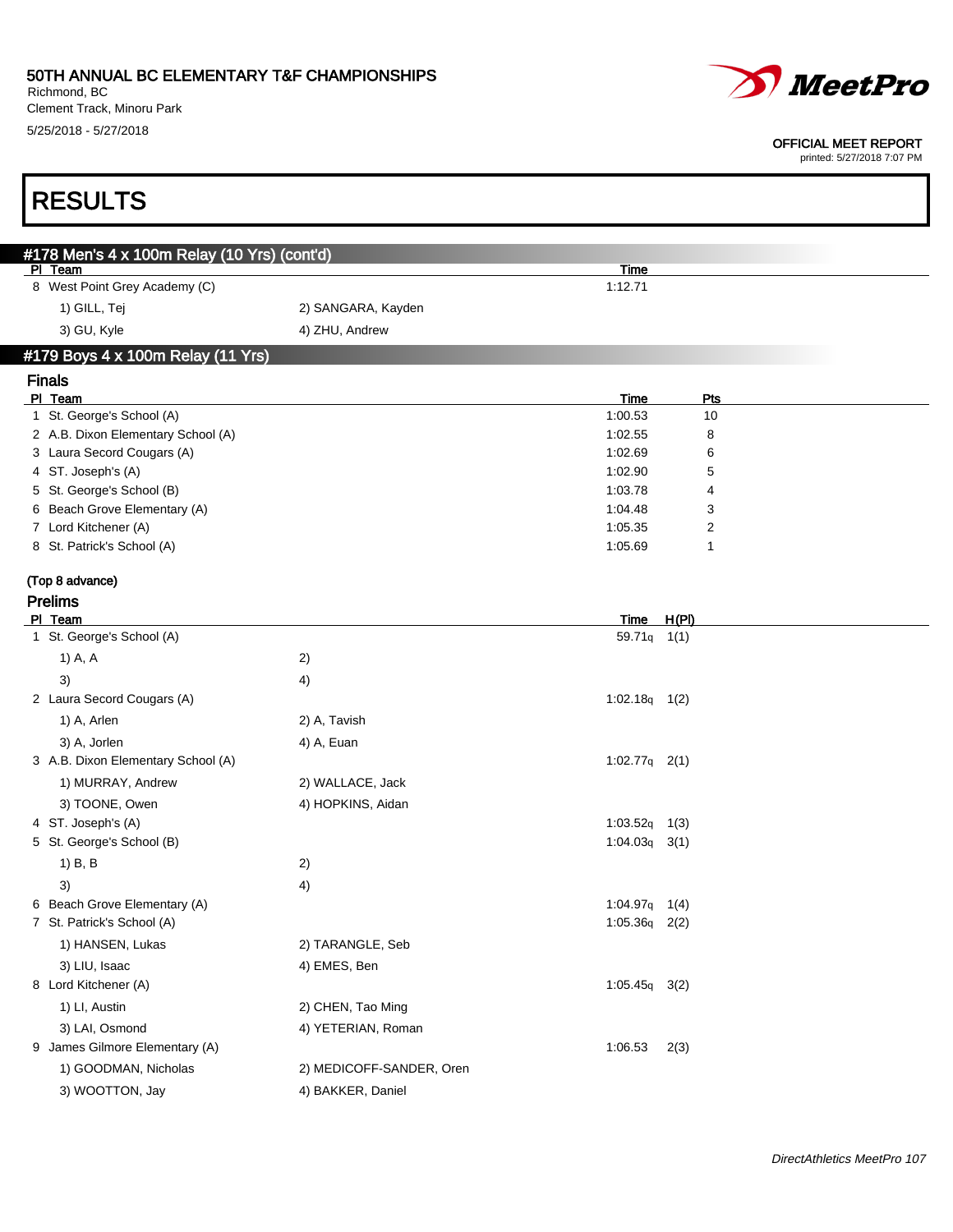Richmond, BC Clement Track, Minoru Park 5/25/2018 - 5/27/2018



#### OFFICIAL MEET REPORT

printed: 5/27/2018 7:07 PM

### RESULTS

| #179 Boys 4 x 100m Relay (11 Yrs) (cont'd) |                      |            |                |  |  |
|--------------------------------------------|----------------------|------------|----------------|--|--|
| (Top 8 advance)                            |                      |            |                |  |  |
| <b>Prelims</b>                             |                      |            |                |  |  |
| PI Team                                    |                      | Time       | H(PI)          |  |  |
| 10 West Point Grey Academy (B)             |                      | 1:06.93    | 3(3)           |  |  |
| 1) GIBSON, Thomas                          | 2) PASPALAS, Maxim   |            |                |  |  |
| 3) VOLFBEYN, Nicholas                      | 4) DABBS, Miller     |            |                |  |  |
| 11 Laura Secord Cougars (B)                |                      | 1:08.42    | 3(4)           |  |  |
| 1) B TEAM, Tyler                           | 2) B TEAM, Max       |            |                |  |  |
| 3) B TEAM, William                         | 4) B TEAM, Lucca     |            |                |  |  |
| 12 St. Patrick's School (B)                |                      | 1:13.22    | 1(5)           |  |  |
| 1) PEREZ, Jose-Carlos                      | 2) MCFEELY, Matthew  |            |                |  |  |
| 3) BOQUIST, Ben                            | 4) CHEN, Anthony     |            |                |  |  |
| ST. Joseph's (E)                           |                      | <b>DNS</b> | 1              |  |  |
| ST. Joseph's (B)                           |                      | <b>DNS</b> | 2              |  |  |
| West Point Grey Academy (A)                |                      | <b>DNS</b> | $\overline{2}$ |  |  |
| 1) GREEN, Jackson                          | 2) CHERNIAK, Mattias |            |                |  |  |
| 3) LI, Andrew                              | 4) JANZEN, Macallum  |            |                |  |  |
| ST. Joseph's (D)                           |                      | <b>DNS</b> | $\overline{2}$ |  |  |
| ST. Joseph's (C)                           |                      | <b>DNS</b> | 3              |  |  |
|                                            |                      |            |                |  |  |

### HEAT RESULTS

Prelims

| PI Team                            |                     | Time       |  |
|------------------------------------|---------------------|------------|--|
| Heat 1 of 3                        |                     |            |  |
| 1 St. George's School (A)          |                     | 59.71q     |  |
| 1) A, A                            | 2)                  |            |  |
| 3)                                 | 4)                  |            |  |
| 2 Laura Secord Cougars (A)         |                     | 1:02.18q   |  |
| 1) A, Arlen                        | 2) A, Tavish        |            |  |
| 3) A, Jorlen                       | 4) A, Euan          |            |  |
| 3 ST. Joseph's (A)                 |                     | 1:03.52q   |  |
| 4 Beach Grove Elementary (A)       |                     | 1:04.97q   |  |
| 5 St. Patrick's School (B)         |                     | 1:13.22    |  |
| 1) PEREZ, Jose-Carlos              | 2) MCFEELY, Matthew |            |  |
| 3) BOQUIST, Ben                    | 4) CHEN, Anthony    |            |  |
| ST. Joseph's (E)                   |                     | <b>DNS</b> |  |
| Heat 2 of 3                        |                     |            |  |
| 1 A.B. Dixon Elementary School (A) |                     | 1:02.77q   |  |
| 1) MURRAY, Andrew                  | 2) WALLACE, Jack    |            |  |
| 3) TOONE, Owen                     | 4) HOPKINS, Aidan   |            |  |
| 2 St. Patrick's School (A)         |                     | 1:05.36q   |  |
| 1) HANSEN, Lukas                   | 2) TARANGLE, Seb    |            |  |
| 3) LIU, Isaac                      | 4) EMES, Ben        |            |  |
| 3 James Gilmore Elementary (A)     |                     | 1:06.53    |  |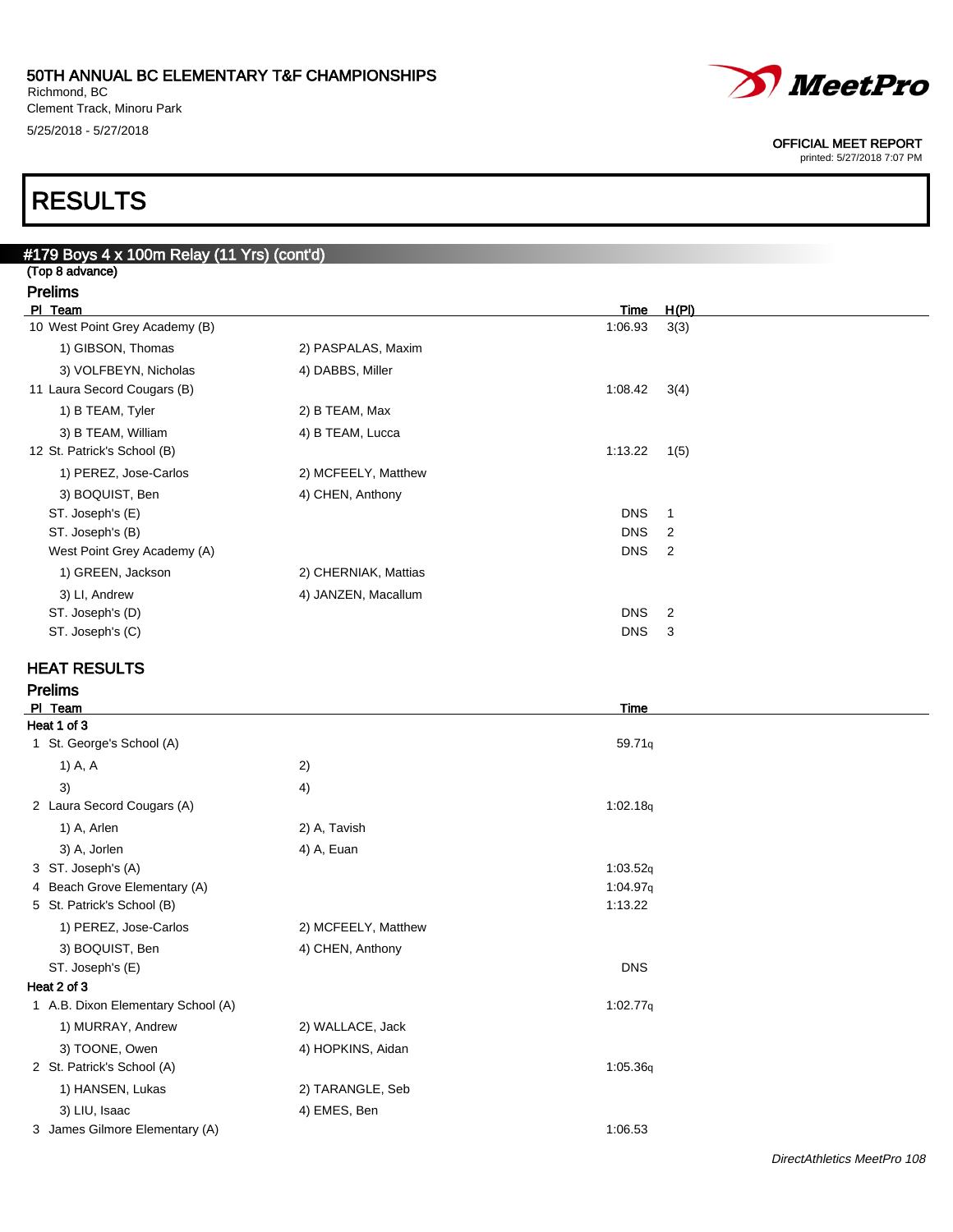Richmond, BC Clement Track, Minoru Park 5/25/2018 - 5/27/2018



#### OFFICIAL MEET REPORT

printed: 5/27/2018 7:07 PM

# RESULTS

| #179 Boys 4 x 100m Relay (11 Yrs) (cont'd) |                          |            |
|--------------------------------------------|--------------------------|------------|
| <b>Prelims</b>                             |                          |            |
| PI Team                                    |                          | Time       |
| 1) GOODMAN, Nicholas                       | 2) MEDICOFF-SANDER, Oren |            |
| 3) WOOTTON, Jay                            | 4) BAKKER, Daniel        |            |
| West Point Grey Academy (A)                |                          | <b>DNS</b> |
| 1) GREEN, Jackson                          | 2) CHERNIAK, Mattias     |            |
| 3) LI, Andrew                              | 4) JANZEN, Macallum      |            |
| ST. Joseph's (D)                           |                          | <b>DNS</b> |
| Heat 3 of 3                                |                          |            |
| 1 St. George's School (B)                  |                          | 1:04.03q   |
| 1) B, B                                    | 2)                       |            |
| 3)                                         | 4)                       |            |
| 2 Lord Kitchener (A)                       |                          | 1:05.45q   |
| 1) LI, Austin                              | 2) CHEN, Tao Ming        |            |
| 3) LAI, Osmond                             | 4) YETERIAN, Roman       |            |
| 3 West Point Grey Academy (B)              |                          | 1:06.93    |
| 1) GIBSON, Thomas                          | 2) PASPALAS, Maxim       |            |
| 3) VOLFBEYN, Nicholas                      | 4) DABBS, Miller         |            |
| 4 Laura Secord Cougars (B)                 |                          | 1:08.42    |
| 1) B TEAM, Tyler                           | 2) B TEAM, Max           |            |
| 3) B TEAM, William                         | 4) B TEAM, Lucca         |            |
| ST. Joseph's (C)                           |                          | <b>DNS</b> |

#### #180 Boys 4 x 100m Relay (12 Yrs)

| <b>Finals</b>                      |         |            |  |
|------------------------------------|---------|------------|--|
| PI Team                            | Time    | <b>Pts</b> |  |
| 1 St. George's School (A)          | 54.09   | 10         |  |
| 2 Lord Kitchener (A)               | 58.48   | 8          |  |
| 3 St. Patrick's School (A)         | 58.61   | 6          |  |
| 4 A.B. Dixon Elementary School (A) | 1:02.16 | 5          |  |
| 5 James Gilmore Elementary (A)     | 1:02.42 | 4          |  |
| 6 Lord Kitchener (B)               | 1:04.91 | 3          |  |
| 7 Laura Secord Cougars (B)         | 1:05.19 |            |  |
| 8 Laura Secord Cougars (A)         | 1:06.94 |            |  |

#### (Top 8 advance) Prelims

| טוווועו ו                  |                   |               |  |
|----------------------------|-------------------|---------------|--|
| PI Team                    |                   | H(PI)<br>Time |  |
| 1 St. George's School (A)  |                   | $54.07q$ 2(1) |  |
| 1) A, A                    | 2)                |               |  |
| 3)                         | 4)                |               |  |
| 2 St. Patrick's School (A) |                   | $58.38q$ 1(1) |  |
| 1) SCHRODER-KRAUSE, Joseph | 2) PEARSE, James  |               |  |
| 3) ARMOUR, Nick            | 4) HOEVEL, Stefan |               |  |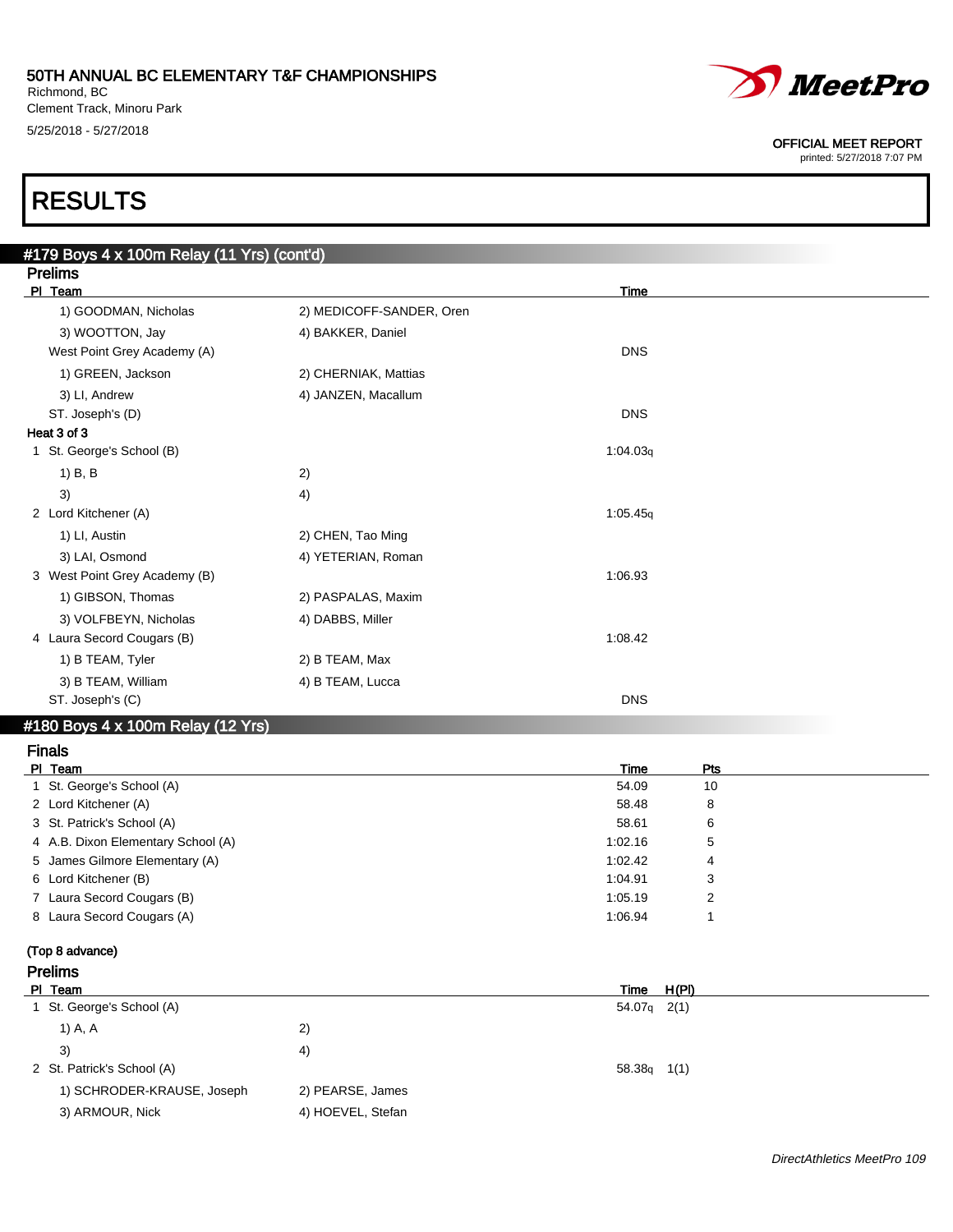Richmond, BC Clement Track, Minoru Park 5/25/2018 - 5/27/2018

# RESULTS

| #180 Boys 4 x 100m Relay (12 Yrs) (cont'd)            |                        |                 |               |
|-------------------------------------------------------|------------------------|-----------------|---------------|
| (Top 8 advance)                                       |                        |                 |               |
| <b>Prelims</b>                                        |                        |                 |               |
| PI Team<br>3 A.B. Dixon Elementary School (A)         |                        | Time<br>59.40q  | H(PI)<br>1(2) |
| 1) TOWNSEND, Connor                                   | 2) SHILVOCK, Alexander |                 |               |
|                                                       |                        |                 |               |
| 3) BISAILLON-WHITE, Adam<br>4 Lord Kitchener (A)      | 4) TEIFFEL, Quinn      | 59.94g 2(2)     |               |
| 1) HICKLING, Elliot                                   | 2) CLEMENTS, Oliver    |                 |               |
|                                                       |                        |                 |               |
| 3) SZPAKOWICZ, Nathan<br>5 Lord Kitchener (B)         | 4) CHAN, Otis          | $1:02.50q$ 1(3) |               |
| 1) EPP, Lucas                                         | 2) THIN, Henry         |                 |               |
|                                                       |                        |                 |               |
| 3) WHITNEY, Stephen<br>6 James Gilmore Elementary (A) | 4) TBA, Tba            | $1:02.79q$ 2(3) |               |
| 1) NEUMAN, Lucas                                      | 2) WONG, Xander        |                 |               |
| 3) SHIRAISHI, Leo                                     | 4) MURSALIM, Jordi     |                 |               |
| 7 Laura Secord Cougars (B)                            |                        | $1:03.04q$ 1(4) |               |
| 1) A TEAM, Isaac                                      | 2) A TEAM, Dani        |                 |               |
| 3) A TEAM, Marek                                      | 4) A TEAM, Simon       |                 |               |
| 8 Laura Secord Cougars (A)                            |                        | $1:05.84q$ 2(4) |               |
| 1) B TEAM, Rizal                                      | 2) B TEAM, Waseh       |                 |               |
| 3) B TEAM, Noel                                       | 4) B TEAM, Rian        |                 |               |
| 9 St. Patrick's School (B)                            |                        | 1:05.99         | 2(5)          |
| 1) LIANGA, Senni                                      | 2) SANDHU, Jeevan      |                 |               |
| 3) CHIEW, Haydon                                      | 4) DIXON, Jace         |                 |               |
| West Point Grey Academy (A)                           |                        | DQ              | 1             |
| 1) ADAMS, Michael                                     | 2) RUCCHIN, Lucas      |                 |               |
| 3) JONES, Wesley                                      | 4) BOWLES, Dylan       |                 |               |
| St. George's School (B)                               |                        | <b>DNS</b>      | $\mathbf{1}$  |
| 1) B, B                                               | 2)                     |                 |               |
|                                                       |                        |                 |               |
| 3)                                                    | 4)                     |                 |               |

### HEAT RESULTS

| <b>Prelims</b>                     |                        |                    |  |
|------------------------------------|------------------------|--------------------|--|
| PI Team                            |                        | Time               |  |
| Heat 1 of 2                        |                        |                    |  |
| 1 St. Patrick's School (A)         |                        | 58.38 <sub>g</sub> |  |
| 1) SCHRODER-KRAUSE, Joseph         | 2) PEARSE, James       |                    |  |
| 3) ARMOUR, Nick                    | 4) HOEVEL, Stefan      |                    |  |
| 2 A.B. Dixon Elementary School (A) |                        | 59.40 <sub>g</sub> |  |
| 1) TOWNSEND, Connor                | 2) SHILVOCK, Alexander |                    |  |
| 3) BISAILLON-WHITE, Adam           | 4) TEIFFEL, Quinn      |                    |  |
| 3 Lord Kitchener (B)               |                        | 1:02.50            |  |



#### OFFICIAL MEET REPORT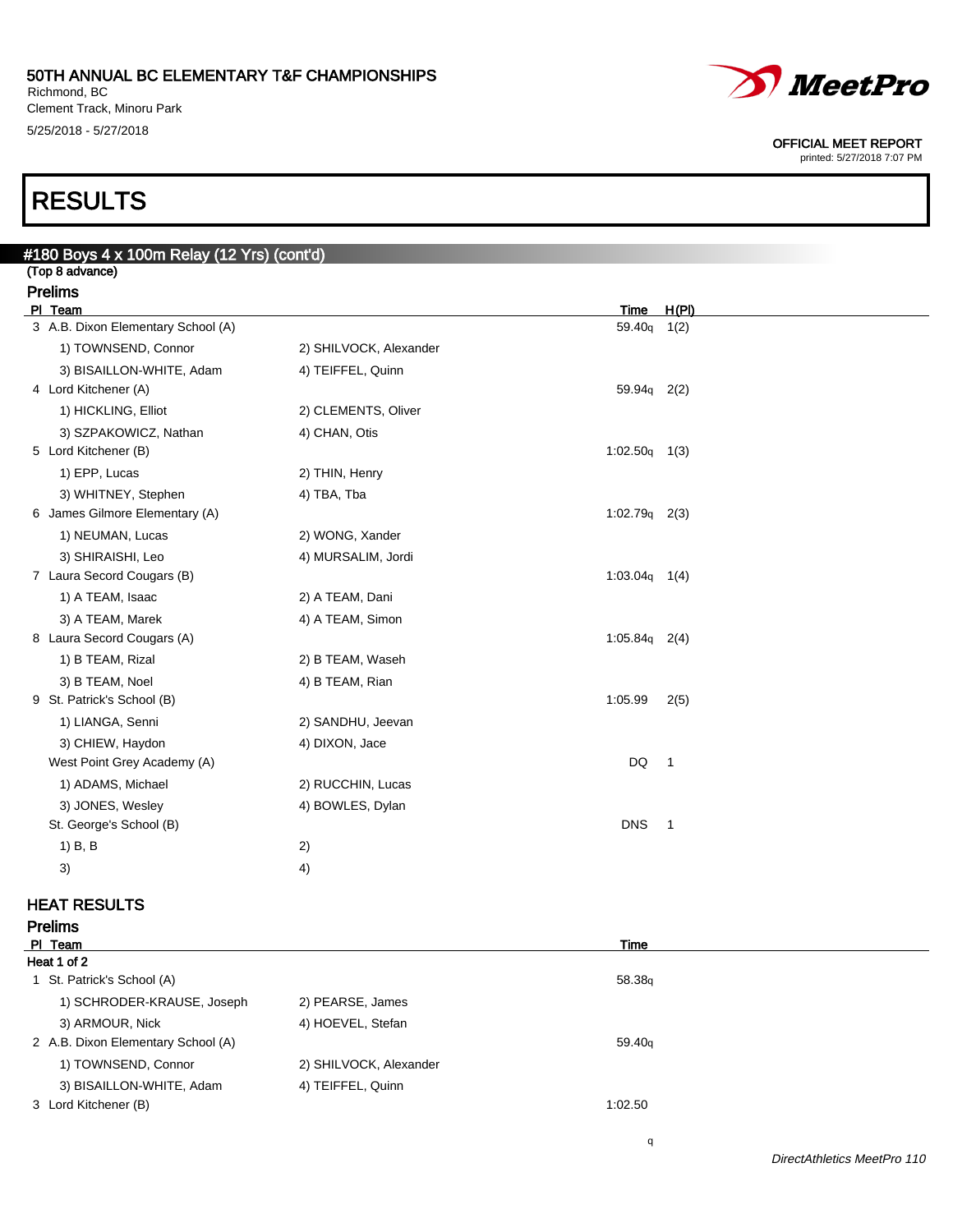Richmond, BC Clement Track, Minoru Park 5/25/2018 - 5/27/2018



#### OFFICIAL MEET REPORT

printed: 5/27/2018 7:07 PM

# RESULTS

| #180 Boys 4 x 100m Relay (12 Yrs) (cont'd)  |                     |            |
|---------------------------------------------|---------------------|------------|
| <b>Prelims</b>                              |                     |            |
| PI Team                                     |                     | Time       |
| 1) EPP, Lucas                               | 2) THIN, Henry      |            |
| 3) WHITNEY, Stephen                         | 4) TBA, Tba         |            |
| West Point Grey Academy (A)                 |                     | <b>DQ</b>  |
| 1) ADAMS, Michael                           | 2) RUCCHIN, Lucas   |            |
| 3) JONES, Wesley                            | 4) BOWLES, Dylan    |            |
| St. George's School (B)                     |                     | <b>DNS</b> |
| $1)$ B, B                                   | 2)                  |            |
| 3)                                          | 4)                  |            |
| Heat 2 of 2                                 |                     |            |
| 1 St. George's School (A)                   |                     | 54.07q     |
| 1) A, A                                     | 2)                  |            |
| 3)                                          | 4)                  |            |
| 2 Lord Kitchener (A)                        |                     | 59.94q     |
| 1) HICKLING, Elliot                         | 2) CLEMENTS, Oliver |            |
| 3) SZPAKOWICZ, Nathan                       | 4) CHAN, Otis       |            |
| 3 James Gilmore Elementary (A)              |                     | 1:02.79q   |
| 1) NEUMAN, Lucas                            | 2) WONG, Xander     |            |
| 3) SHIRAISHI, Leo                           | 4) MURSALIM, Jordi  |            |
| 4 Laura Secord Cougars (A)                  |                     | 1:05.84g   |
| 1) B TEAM, Rizal                            | 2) B TEAM, Waseh    |            |
| 3) B TEAM, Noel                             | 4) B TEAM, Rian     |            |
| 5 St. Patrick's School (B)                  |                     | 1:05.99    |
| 1) LIANGA, Senni                            | 2) SANDHU, Jeevan   |            |
| 3) CHIEW, Haydon                            | 4) DIXON, Jace      |            |
| $\#181$ Rove $\Delta$ y 100m Ralay (13 Yre) |                     |            |

#### VIII Relay (13 Trs)

Finals

| PI Team                            | Time           | Pts            |  |
|------------------------------------|----------------|----------------|--|
| 1 St. George's School (A)          | 53.34          | 10             |  |
| 2 A.B. Dixon Elementary School (A) | 55.85          | 8              |  |
| 3 Lord Kitchener (A)               | 56.04          | 6              |  |
| 4 St. George's School (B)          | 56.17          | 5              |  |
| 5 West Point Grey Academy (A)      | 57.88          | 4              |  |
| 6 James Gilmore Elementary (A)     | 58.70          | 3              |  |
| 7 A.B. Dixon Elementary School (B) | 1:01.07        | $\overline{2}$ |  |
| Ecole Pauline Johnson (A)          | <b>DNS</b>     |                |  |
| (Top 8 advance)                    |                |                |  |
| <b>Prelims</b>                     |                |                |  |
| PI Team                            | Time           | H(PI)          |  |
| St. George's School (A)            | 53.06q<br>1(1) |                |  |
| 2)<br>1) A, A                      |                |                |  |

 $3)$  4)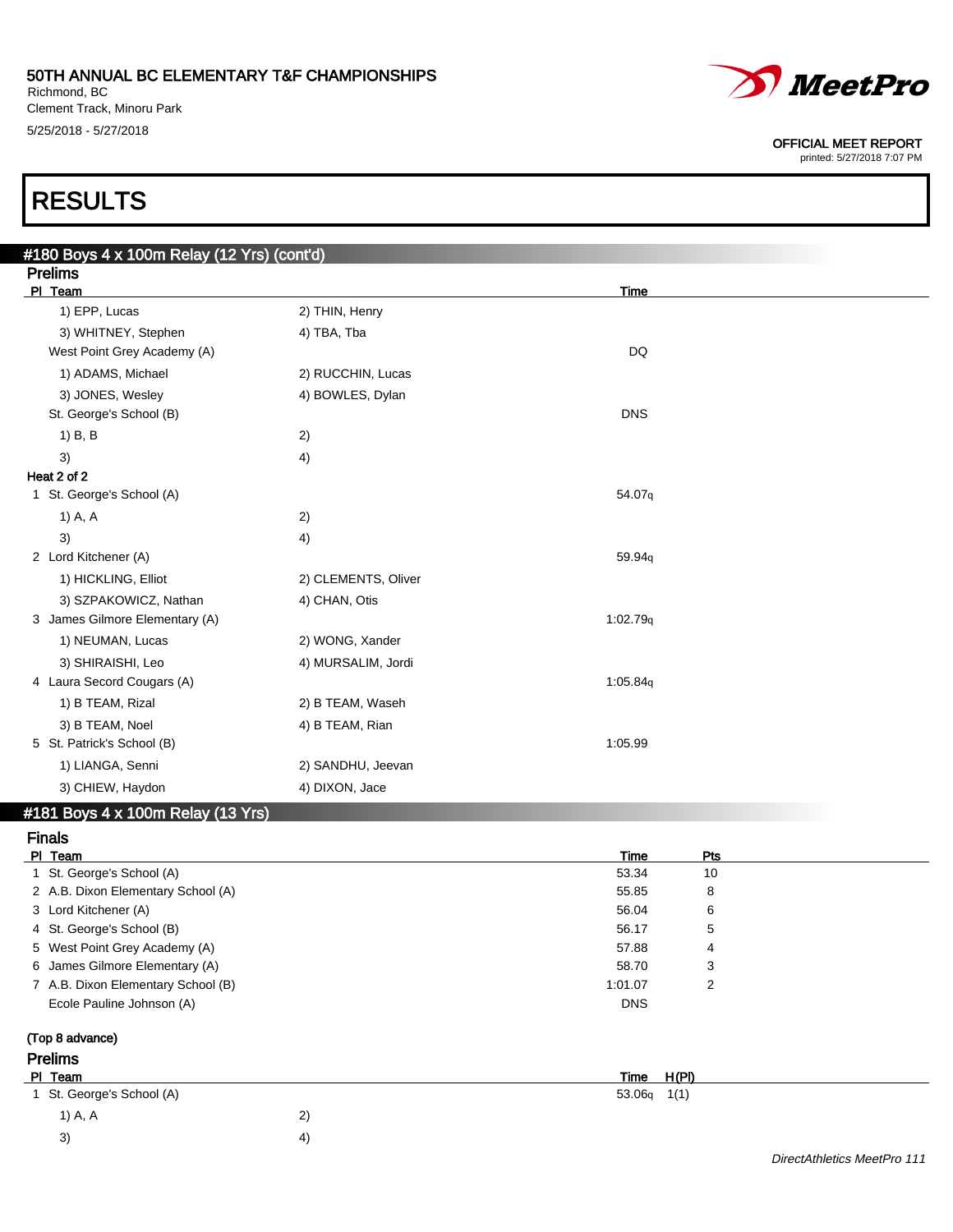Richmond, BC Clement Track, Minoru Park 5/25/2018 - 5/27/2018

# *MeetPro*

OFFICIAL MEET REPORT

printed: 5/27/2018 7:07 PM

# RESULTS

| #181 Boys 4 x 100m Relay (13 Yrs) (cont'd) |                                    |                         |                    |       |  |  |
|--------------------------------------------|------------------------------------|-------------------------|--------------------|-------|--|--|
| (Top 8 advance)                            |                                    |                         |                    |       |  |  |
|                                            | <b>Prelims</b>                     |                         |                    |       |  |  |
|                                            | PI Team                            |                         | Time               | H(PI) |  |  |
|                                            | 2 Lord Kitchener (A)               |                         | 55.30 <sub>q</sub> | 1(2)  |  |  |
|                                            | 1) SNIP, Julian                    | 2) TSAI, Ryan           |                    |       |  |  |
|                                            | 3) TBA, Tba                        | 4) HORLOCK, Brayden     |                    |       |  |  |
|                                            | 3 St. George's School (B)          |                         | $56.40q$ 2(1)      |       |  |  |
|                                            | $1)$ B, B                          | 2)                      |                    |       |  |  |
|                                            | 3)                                 | 4)                      |                    |       |  |  |
|                                            | 4 West Point Grey Academy (A)      |                         | 56.65q 2(2)        |       |  |  |
|                                            | 1) VARSHNEY, Sahil                 | 2) CHEN, Michael        |                    |       |  |  |
|                                            | 3) NEIL, Spencer                   | 4) ANTHONY, Sam         |                    |       |  |  |
|                                            | 5 A.B. Dixon Elementary School (A) |                         | $58.16q$ 1(3)      |       |  |  |
|                                            | 1) RILLO, Arwyn                    | 2) LIU, Eason           |                    |       |  |  |
|                                            | 3) STRANDT, Bryce                  | 4) BRADLEY, Jackson     |                    |       |  |  |
|                                            | 6 James Gilmore Elementary (A)     |                         | $59.62q$ 1(4)      |       |  |  |
|                                            | 1) JOHNANSEN, Matthew              | 2) PILGRIM, Oswin       |                    |       |  |  |
|                                            | 3) CASANA, Elymar                  | 4) MEDICOFF-SANDER, Ben |                    |       |  |  |
|                                            | 7 A.B. Dixon Elementary School (B) |                         | 1:01.22q           | 2(3)  |  |  |
|                                            | 8 Ecole Pauline Johnson (A)        |                         | 1:03.00q           | 2(4)  |  |  |
|                                            | Hatzic Secondary School (A)        |                         | <b>DNS</b>         | -1    |  |  |
|                                            | 1) ELLIOT, Cooper                  | 2) KRA-YIP, Isaac       |                    |       |  |  |
|                                            | 3) INDSETH, Adian                  | 4) MATTHYSEN, Trevor    |                    |       |  |  |
|                                            |                                    |                         |                    |       |  |  |

### HEAT RESULTS

Prelims

| PI Team                            |                         | Time       |
|------------------------------------|-------------------------|------------|
| Heat 1 of 2                        |                         |            |
| St. George's School (A)            |                         | 53.06q     |
| 1) A, A                            | 2)                      |            |
| 3)                                 | 4)                      |            |
| 2 Lord Kitchener (A)               |                         | 55.30q     |
| 1) SNIP, Julian                    | 2) TSAI, Ryan           |            |
| 3) TBA, Tba                        | 4) HORLOCK, Brayden     |            |
| 3 A.B. Dixon Elementary School (A) |                         | 58.16q     |
| 1) RILLO, Arwyn                    | 2) LIU, Eason           |            |
| 3) STRANDT, Bryce                  | 4) BRADLEY, Jackson     |            |
| 4 James Gilmore Elementary (A)     |                         | 59.62q     |
| 1) JOHNANSEN, Matthew              | 2) PILGRIM, Oswin       |            |
| 3) CASANA, Elymar                  | 4) MEDICOFF-SANDER, Ben |            |
| Hatzic Secondary School (A)        |                         | <b>DNS</b> |
| 1) ELLIOT, Cooper                  | 2) KRA-YIP, Isaac       |            |
| 3) INDSETH, Adian                  | 4) MATTHYSEN, Trevor    |            |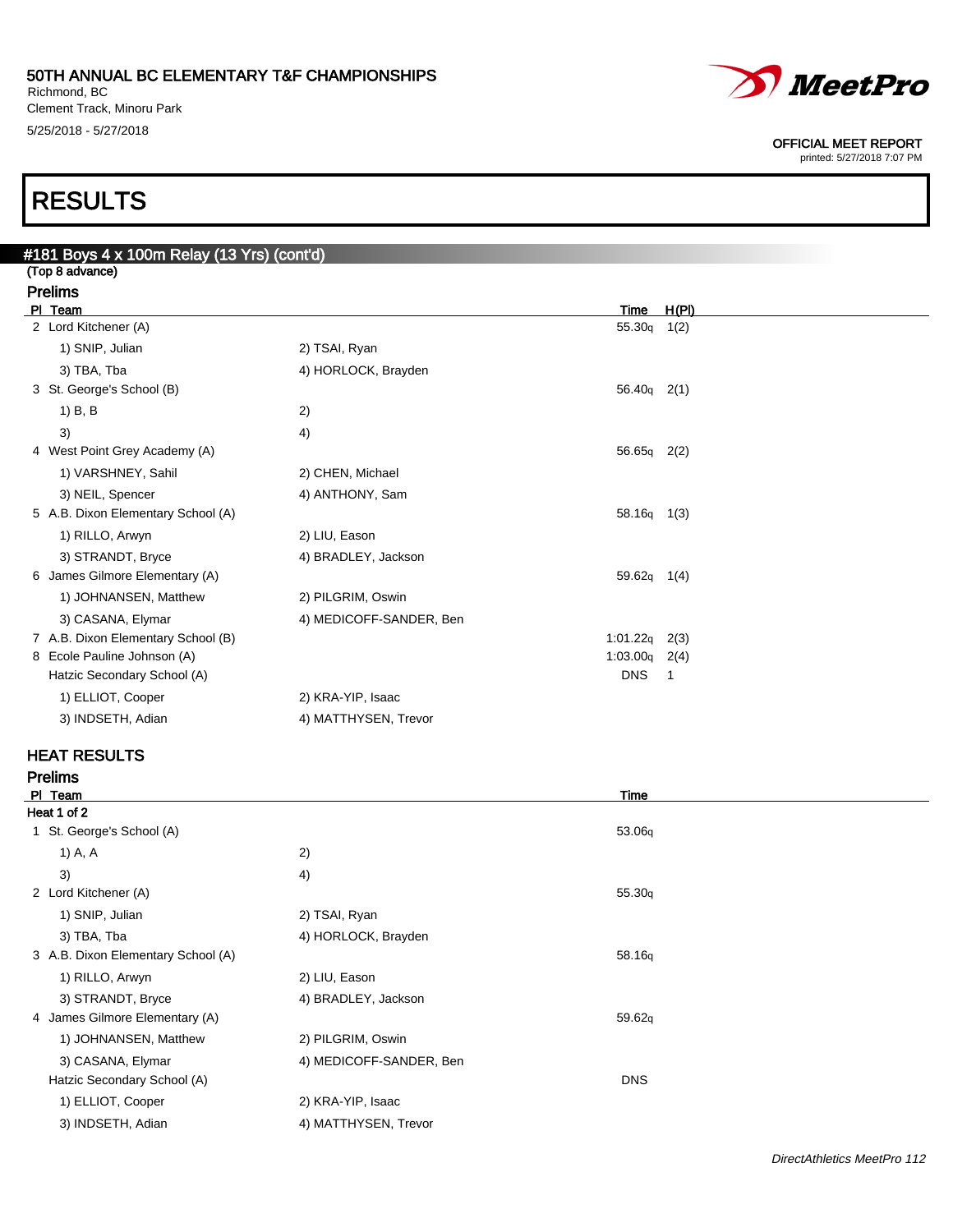Richmond, BC Clement Track, Minoru Park 5/25/2018 - 5/27/2018



#### OFFICIAL MEET REPORT

printed: 5/27/2018 7:07 PM

# RESULTS

| #181 Boys 4 x 100m Relay (13 Yrs) (cont'd) |                         |             |           |  |
|--------------------------------------------|-------------------------|-------------|-----------|--|
| <b>Prelims</b>                             |                         |             |           |  |
| PI Team                                    |                         | <b>Time</b> |           |  |
| Heat 2 of 2                                |                         |             |           |  |
| 1 St. George's School (B)                  |                         | 56.40q      |           |  |
| $1)$ B, B                                  | 2)                      |             |           |  |
| 3)                                         | 4)                      |             |           |  |
| 2 West Point Grey Academy (A)              |                         | 56.65q      |           |  |
| 1) VARSHNEY, Sahil                         | 2) CHEN, Michael        |             |           |  |
| 3) NEIL, Spencer                           | 4) ANTHONY, Sam         |             |           |  |
| 3 A.B. Dixon Elementary School (B)         |                         | 1:01.22q    |           |  |
| 4 Ecole Pauline Johnson (A)                |                         | 1:03.00q    |           |  |
| #188 60m Shuttle Relay M (9 Yrs)           |                         |             |           |  |
| PI Team                                    |                         | <b>Time</b> | Pts       |  |
| 1 St. George's School (A)                  |                         | 40.69       | 10        |  |
| 1) A, A                                    | 2)                      |             |           |  |
| 3)                                         | 4)                      |             |           |  |
| 2 St. George's School (B)                  |                         | 40.94       | 8         |  |
| $1)$ B, B                                  | 2)                      |             |           |  |
| 3)                                         | 4)                      |             |           |  |
| 3 Our Lady of Perpetual Help (A)           |                         | 42.37       | 6         |  |
| 1) TRAN, Gabriel                           | 2) MAZANKOWSKI, Leo     |             |           |  |
| 3) SCHNEIDER, Peter                        | 4) TRAN, Xavier         |             |           |  |
| 4 A.B. Dixon Elementary School (A)         |                         | 43.35       | 5         |  |
| 5 West Point Grey Academy (A)              |                         | 44.77       | 4         |  |
| 1) ZHANG, Ryan                             | 2) HUANG, Winston       |             |           |  |
| 3) PERROT, Luc                             | 4) COCCO, Guiliano      |             |           |  |
| 6 St. Patrick's School (A)                 |                         | 46.51       | 3         |  |
| 1) MARTIN, Drew                            | 2) ACEBO, Manny         |             |           |  |
| 3) REBNER, Jack                            | 4) ESPINOZA SIMS, Lucas |             |           |  |
|                                            |                         |             |           |  |
| #189 60m Shuttle Relay M (10 Yrs)          |                         |             |           |  |
| PI Team                                    |                         | <b>Time</b> | H(PI) Pts |  |
| 1 St. George's School (A)                  |                         | 38.15       | $2(1)$ 10 |  |
| 1) A, A                                    | 2)                      |             |           |  |
| 3)                                         | 4)                      |             |           |  |
| 2 St. Patrick's School (A)                 |                         | 38.65       | 2(2)<br>8 |  |

| 2 St. Patrick's School (A)         |                  | 38.65 | 2(2) 8 |     |
|------------------------------------|------------------|-------|--------|-----|
| 1) BOQUIST, Ben                    | 2) CHEN, Anthony |       |        |     |
| 3) CHIEW, Nathan                   | 4) LEE, Nicholas |       |        |     |
| 3 A.B. Dixon Elementary School (A) |                  | 38.80 | 1(1)   | - 6 |
| 4 West Point Grey Academy (B)      |                  | 39.24 | 1(2)   | - 5 |
| 1) SANGARA, Kayden                 | 2) CHUA, Cole    |       |        |     |

3) STANGER, Cameron 4) JONES, Quinton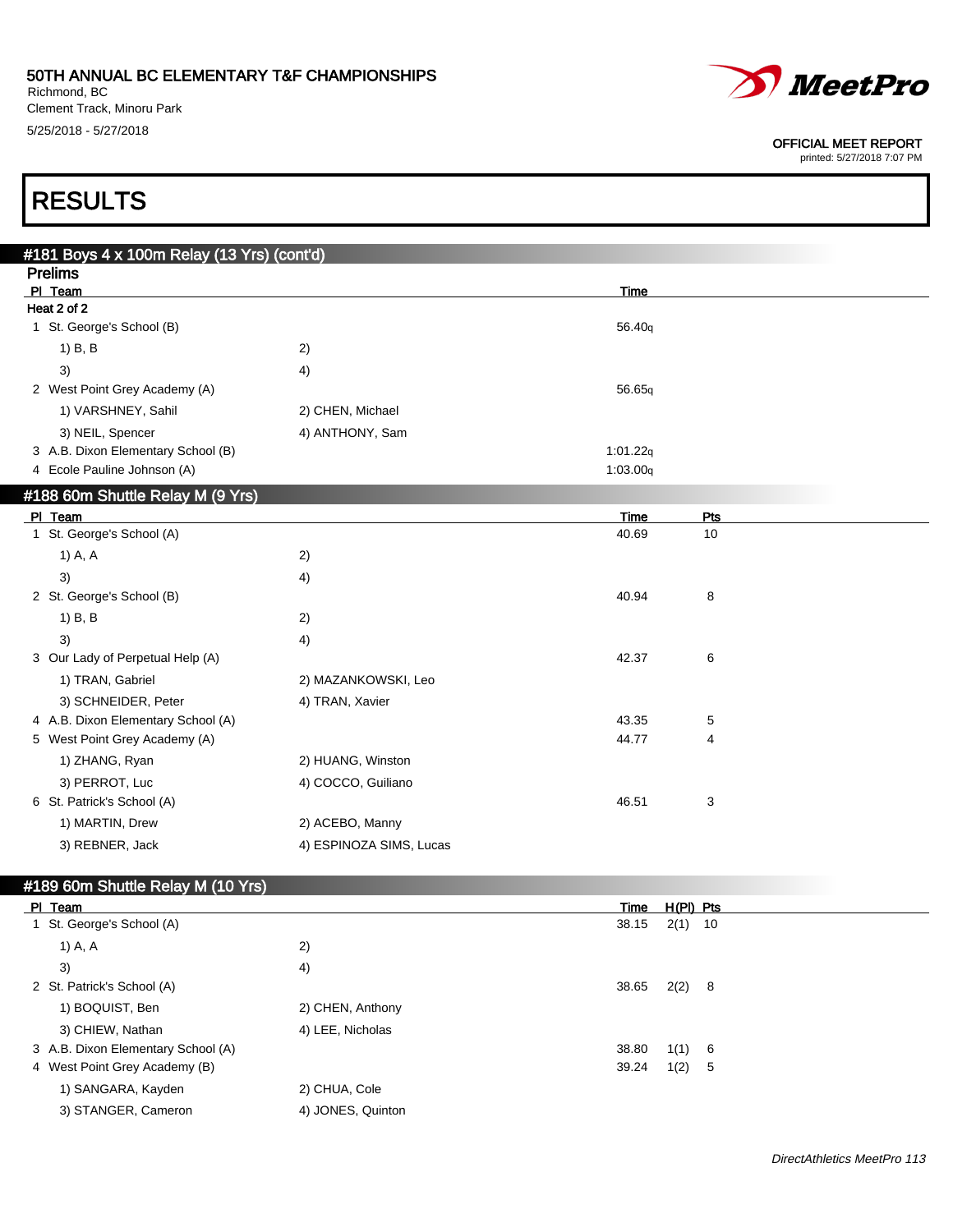Richmond, BC Clement Track, Minoru Park 5/25/2018 - 5/27/2018

# RESULTS

| #189 60m Shuttle Relay M (10 Yrs) (cont'd) |                     |             |             |                            |  |
|--------------------------------------------|---------------------|-------------|-------------|----------------------------|--|
| PI Team                                    |                     | Time        | $H(PI)$ Pts |                            |  |
| 5 Laura Secord Cougars (B)                 |                     | 39.37       | 2(3)        | $\overline{4}$             |  |
| 1) C, Maxwell                              | 2) C, James         |             |             |                            |  |
| 3) C, Alvin                                | 4) C, Aj            |             |             |                            |  |
| 6 St. Patrick's School (D)                 |                     | 39.59       | 1(3) 3      |                            |  |
| 1) EADES, Marcus                           | 2) WILL, Aidan      |             |             |                            |  |
| 3) ACHADINHA, Maksim                       | 4)                  |             |             |                            |  |
| 7 St. George's School (B)                  |                     | 39.59       | 1(4)        | $\overline{\mathbf{2}}$    |  |
| $1)$ B, B                                  | 2)                  |             |             |                            |  |
| 3)                                         | 4)                  |             |             |                            |  |
| 8 West Point Grey Academy (A)              |                     | 40.24       | 2(4)        | $\overline{\phantom{0}}$ 1 |  |
| 1) LEE, Adrian                             | 2) GADALLA, Troy    |             |             |                            |  |
| 3) DERKSON, Isaac                          | 4) FRANK, Owen      |             |             |                            |  |
| 9 Our Lady of Perpetual Help (A)           |                     | 41.51       | 1(5)        |                            |  |
| 1) LI, Braedon                             | 2) KIM, Felix       |             |             |                            |  |
| 3) GIRARD, Rhys                            | 4) ABRAHAM, Zachary |             |             |                            |  |
| 10 St. Patrick's School (B)                |                     | 41.90       | 1(6)        |                            |  |
| 1) BERESH, Aiden                           | 2) LEE, Rubin       |             |             |                            |  |
| 3) ACEBEDO, Manny                          | 4) MARTIN, Drew     |             |             |                            |  |
| 11 Laura Secord Cougars (C)                |                     | 42.87       | 1(7)        |                            |  |
| 1) W, Harry                                | 2) E, Miles         |             |             |                            |  |
| 3) B, Toby                                 | 4) K, Simon         |             |             |                            |  |
| 12 Laura Secord Cougars (A)                |                     | 45.86       | 2(5)        |                            |  |
| 1) A TEAM, Javier                          | 2) A TEAM, Ben      |             |             |                            |  |
| 3) A TEAM, Cole                            | 4) A TEAM, Santi    |             |             |                            |  |
| 13 St. Patrick's School (C)                |                     | 49.99       | 2(6)        |                            |  |
| 1) CAMARAIRE, Alex                         | 2) FIELD, Mason     |             |             |                            |  |
| 3) WILL, Aidan                             | 4) YAN, Jayden      |             |             |                            |  |
|                                            |                     |             |             |                            |  |
| <b>SECTION RESULTS</b><br>PI Team          |                     | <b>Time</b> |             |                            |  |
| Section 1 of 2                             |                     |             |             |                            |  |
| 1 A.B. Dixon Elementary School (A)         |                     | 38.80       |             |                            |  |
| 2 West Point Grey Academy (B)              |                     | 39.24       |             |                            |  |
| 1) SANGARA, Kayden                         | 2) CHUA, Cole       |             |             |                            |  |



OFFICIAL MEET REPORT printed: 5/27/2018 7:07 PM

#### 5 Our Lady of Perpetual Help (A) 41.51

3) STANGER, Cameron 4) JONES, Quinton

1) EADES, Marcus 2) WILL, Aidan

3) ACHADINHA, Maksim 4)

1) B, B 2)  $3)$  4)

3 St. Patrick's School (D) 39.59

4 St. George's School (B) 39.59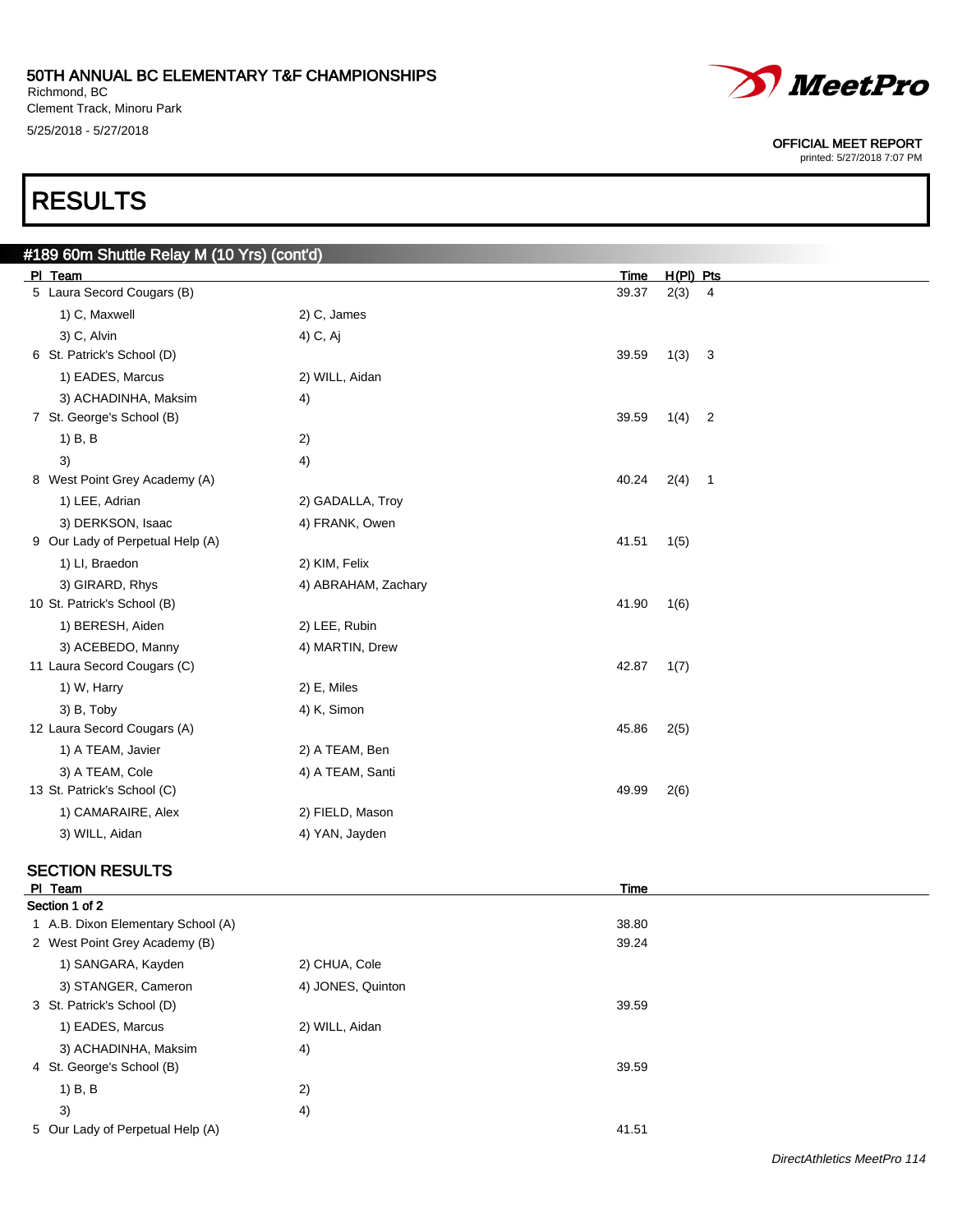Richmond, BC Clement Track, Minoru Park 5/25/2018 - 5/27/2018



#### OFFICIAL MEET REPORT

printed: 5/27/2018 7:07 PM

# RESULTS

| #189 60m Shuttle Relay M (10 Yrs) (cont'd)     |                     |             |            |  |
|------------------------------------------------|---------------------|-------------|------------|--|
| PI Team                                        |                     | Time        |            |  |
| 1) LI, Braedon                                 | 2) KIM, Felix       |             |            |  |
| 3) GIRARD, Rhys                                | 4) ABRAHAM, Zachary |             |            |  |
| 7 Laura Secord Cougars (C)                     |                     | 42.87       |            |  |
| 1) W, Harry                                    | 2) E, Miles         |             |            |  |
| 3) B, Toby                                     | 4) K, Simon         |             |            |  |
| Section 2 of 2                                 |                     |             |            |  |
| 1 St. George's School (A)                      |                     | 38.15       |            |  |
| 1) A, A                                        | 2)                  |             |            |  |
| 3)                                             | 4)                  |             |            |  |
| 2 St. Patrick's School (A)                     |                     | 38.65       |            |  |
| 1) BOQUIST, Ben                                | 2) CHEN, Anthony    |             |            |  |
| 3) CHIEW, Nathan                               | 4) LEE, Nicholas    |             |            |  |
| 3 Laura Secord Cougars (B)                     |                     | 39.37       |            |  |
| 1) C, Maxwell                                  | 2) C, James         |             |            |  |
| 3) C, Alvin                                    | 4) C, Aj            |             |            |  |
| 4 West Point Grey Academy (A)                  |                     | 40.24       |            |  |
| 1) LEE, Adrian                                 | 2) GADALLA, Troy    |             |            |  |
| 3) DERKSON, Isaac                              | 4) FRANK, Owen      |             |            |  |
| 5 Laura Secord Cougars (A)                     |                     | 45.86       |            |  |
| 1) A TEAM, Javier                              | 2) A TEAM, Ben      |             |            |  |
| 3) A TEAM, Cole                                | 4) A TEAM, Santi    |             |            |  |
| 6 St. Patrick's School (C)                     |                     | 49.99       |            |  |
| 1) CAMARAIRE, Alex                             | 2) FIELD, Mason     |             |            |  |
| 3) WILL, Aidan                                 | 4) YAN, Jayden      |             |            |  |
| #274 Distance Medley Relay M (11 Yrs)          |                     |             |            |  |
| PI Team                                        |                     | <b>Time</b> | <b>Pts</b> |  |
| 1 St. George's School (A)                      |                     | 3:29.08     | 10         |  |
| 1) A, A                                        | 2)                  |             |            |  |
| 3)                                             | 4)                  |             |            |  |
| 2 A.B. Dixon Elementary School (A)             |                     | 3:44.19     | 8          |  |
| 1) TOONE, Owen                                 | 2) WALLACE, Jack    |             |            |  |
| 3) MURRAY, Andrew                              | 4) NG, Kaden        |             |            |  |
| 3 Lord Kitchener (A)                           |                     | 3:45.85     | 6          |  |
| 1) STEINKE, Thomas                             |                     |             |            |  |
|                                                | 2) YETERIAN, Roman  |             |            |  |
| 3) CHEN, Tao Ming<br>4 St. George's School (B) | 4) CHAYE, Harrison  | 3:46.34     |            |  |
|                                                |                     |             | 5          |  |
| 1) B, B                                        | 2)                  |             |            |  |
| 3)                                             | 4)                  |             |            |  |
| 5 Laura Secord Cougars (A)                     |                     | 3:48.18     | 4          |  |

1) A, Arlen 2) A, Tavish 3) A, Jorlen 4) A, Euan

DirectAthletics MeetPro 115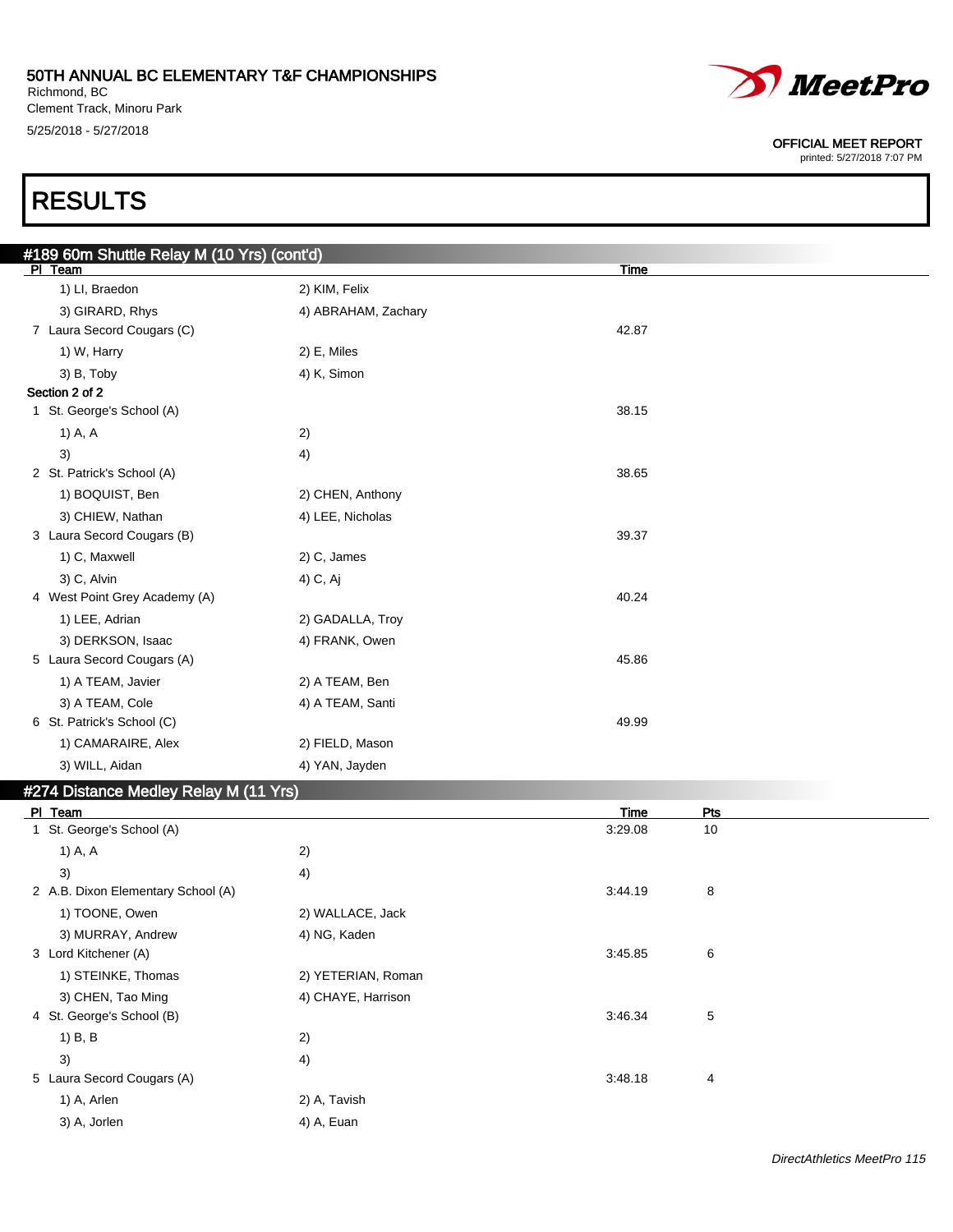Richmond, BC Clement Track, Minoru Park 5/25/2018 - 5/27/2018



#### OFFICIAL MEET REPORT

printed: 5/27/2018 7:07 PM

# RESULTS

| #274 Distance Medley Relay M (11 Yrs) (cont'd) |                   |         |            |  |  |
|------------------------------------------------|-------------------|---------|------------|--|--|
| PI Team                                        |                   | Time    | <b>Pts</b> |  |  |
| 6 St. Patrick's School (A)                     |                   | 3:59.30 | 3          |  |  |
| 1) EMES, Ben                                   | 2) HANSEN, Lukas  |         |            |  |  |
| 3) TARANGLE, Seb                               | 4) LIU, Isaac     |         |            |  |  |
| 7 Laura Secord Cougars (B)                     |                   | 4:07.73 | 2          |  |  |
| 1) B TEAM, Tyler                               | 2) B TEAM, Max    |         |            |  |  |
| 3) B TEAM, William                             | 4) B TEAM, Matteo |         |            |  |  |

### #273 Distance Medley Relay M (12 Yrs)

| PI Team                            |                            | Time    | Pts            |  |
|------------------------------------|----------------------------|---------|----------------|--|
| 1 St. George's School (A)          |                            | 3:19.14 | 10             |  |
| 1) A, A                            | 2)                         |         |                |  |
| 3)                                 | 4)                         |         |                |  |
| 2 West Point Grey Academy (A)      |                            | 3:26.42 | 8              |  |
| 1) BOWLES, Dylan                   | 2) JONES, Wesley           |         |                |  |
| 3) ADAMS, Michael                  | 4) LEADER, Jacob           |         |                |  |
| 3 St. Patrick's School (A)         |                            | 3:28.74 | 6              |  |
| 1) HOEVEL, Stefan                  | 2) SCHRODER-KRAUSE, Joseph |         |                |  |
| 3) PEARSE, James                   | 4) ARMOUR, Nick            |         |                |  |
| 4 Our Lady of Perpetual Help (A)   |                            | 3:33.22 | 5              |  |
| 1) BARNES, Jack                    | 2) RUDD, Josh              |         |                |  |
| 3) PALMER, Evan                    | 4) MAZANKOWSKI, Frank      |         |                |  |
| 5 St. George's School (B)          |                            | 3:35.41 | 4              |  |
| $1)$ B, B                          | 2)                         |         |                |  |
| 3)                                 | 4)                         |         |                |  |
| 6 Laura Secord Cougars (B)         |                            | 3:45.31 | 3              |  |
| 1) A TEAM, Isaac                   | 2) A TEAM, Dani            |         |                |  |
| 3) A TEAM, Marek                   | 4) A TEAM, Simon           |         |                |  |
| 7 St. Patrick's School (B)         |                            | 3:52.59 | $\overline{c}$ |  |
| 1) LIANGA, Senni                   | 2) SANDHU, Jeevan          |         |                |  |
| 3) CHIEW, Haydon                   | 4) O'NEILL, Griffin        |         |                |  |
| 8 Laura Secord Cougars (A)         |                            | 3:53.66 | 1              |  |
| 1) B TEAM, Simon                   | 2) B TEAM, Waseh           |         |                |  |
| 3) B TEAM, Rizel                   | 4) B TEAM, Jesse           |         |                |  |
| 9 A.B. Dixon Elementary School (A) |                            | 3:57.61 |                |  |
| 1) SHILVOCK, Alexander             | 2) BISALLION-WHITE, Adam   |         |                |  |
| 3) TOWNSEND, Connor                | 4) RUUS, Ben               |         |                |  |
|                                    |                            |         |                |  |

### #360 Distance Medley Relay M (13 Yrs)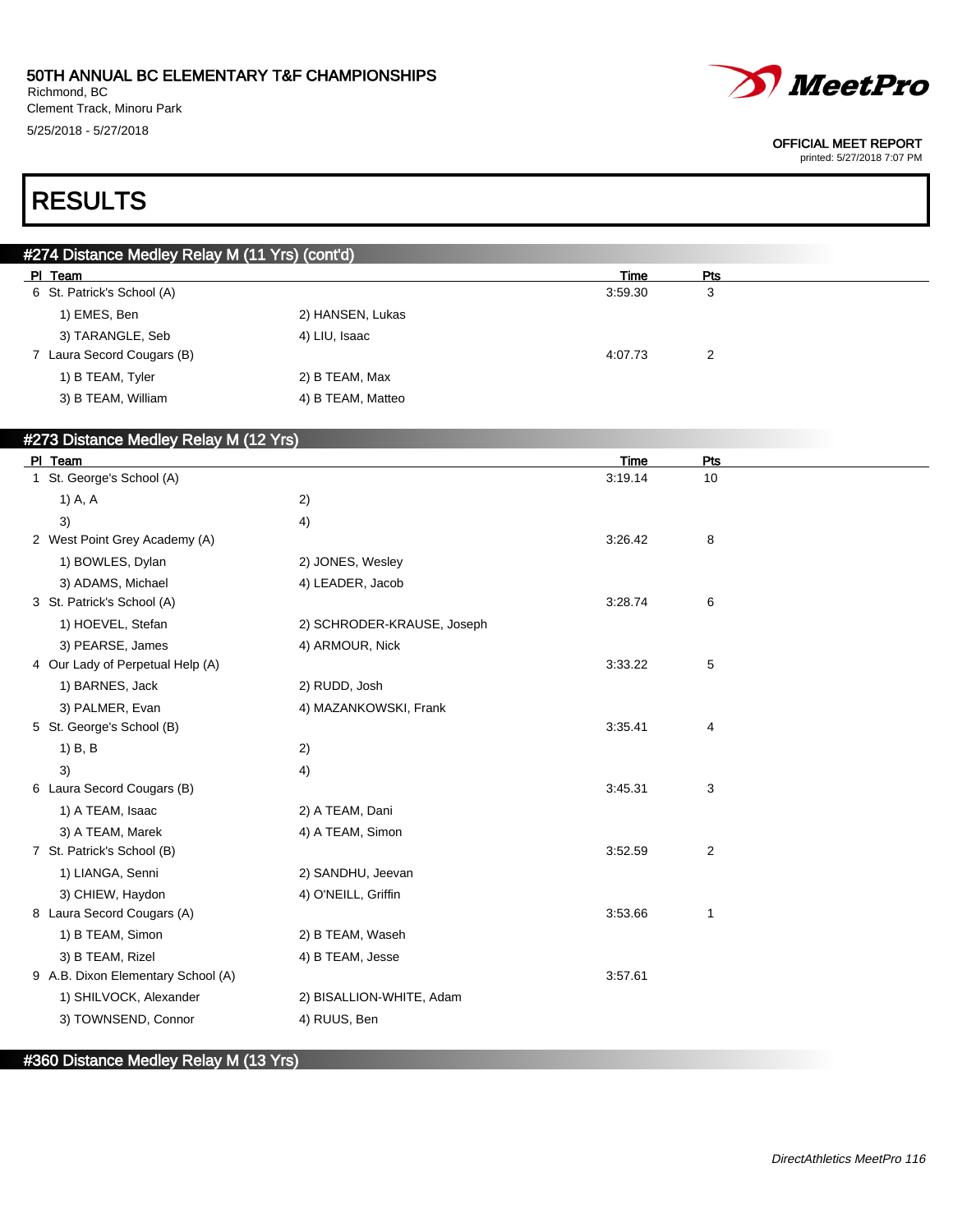Richmond, BC Clement Track, Minoru Park 5/25/2018 - 5/27/2018



#### OFFICIAL MEET REPORT

printed: 5/27/2018 7:07 PM

# RESULTS

| #360 Distance Medley Relay M (13 Yrs) (cont'd) |    |         |     |  |  |
|------------------------------------------------|----|---------|-----|--|--|
| PI Team                                        |    | Time    | Pts |  |  |
| 1 St. George's School (A)                      |    | 3:21.51 | 10  |  |  |
| 1) A, A                                        | 2) |         |     |  |  |
| 3)                                             | 4) |         |     |  |  |
| 2 St. George's School (B)                      |    | 3:26.87 | 8   |  |  |
| 1) B, B                                        | 2) |         |     |  |  |
| 3)                                             | 4) |         |     |  |  |
| 3 A.B. Dixon Elementary School (A)             |    | 3:46.64 | 6   |  |  |

### #85 Boys High Jump (9 Yrs)

| PI Name            | Age Team               | Mark                        | Pts  |
|--------------------|------------------------|-----------------------------|------|
| 1 KIRKER, Declan   | 9 St. George's School  | 1.10m $3'$ $7\frac{1}{4}$   | 9    |
| 1 CRAWFORD, Allan  | 9 St. George's School  | 1.10m $3'$ $7\frac{1}{4}$   | 9    |
| 3 URBAN, Willem    | 9 St. George's School  | 1.05m $3'5''$               | 5.5  |
| 5 COLE, Adam       | 9 Lord Kitchener       | 1.00m $3'3'4$               | 3    |
| 5 KUSOMOTO, Kayden | 9 St. George's School  | 1.00m $3'3'4$               | 3    |
| 5 REBNER, Jack     | 9 St. Patrick's School | 1.00m $3'3'4$               | 3    |
| 8 BOOTH, Alex      | 9 St. George's School  | 0.95m $3'$ $1\frac{1}{4}$   | 0.33 |
| 8 SJOHOLM, Felix   | 9 St. George's School  | 0.95m $3'$ $1\frac{1}{4}$   | 0.33 |
| 8 HOWARD, Aidan    | 9 St. George's School  | 0.95m $3'$ $1\frac{1}{4}$   | 0.33 |
| 11 MANAREY, Ashton | 9 West Point Grey Aca  | 0.90m $2'$ 11 $\frac{1}{2}$ |      |
| 11 RUCCHIN, Cyrus  | 9 West Point Grey Aca  | 0.90m $2'$ 11 $\frac{1}{2}$ |      |
| CAMPBELL, Matthew  | 9 West Point Grey Aca  | <b>DNF</b>                  |      |

#### #87 Boys High Jump (10 Yrs)

| PI Name                  | Age Team                | <b>Mark</b>                               | Pts |
|--------------------------|-------------------------|-------------------------------------------|-----|
| <b>BIRSAN, Alexander</b> | 10 COQUITLAM CHEE       | 1.25m $4'$ 1 $\frac{1}{4}$                |     |
| 2 FROH, Declan           | 10 A.B. Dixon Elementa  | 1.20m $3'$ 11 <sup>1</sup> / <sub>4</sub> | 10  |
| 3 BELLO, Jack            | 10 A.B. Dixon Elementa  | 1.20m 3' 111/4                            | 8   |
| 4 LEE, Nicholas          | 10 St. Patrick's School | 1.20m $3'$ 11 <sup>1</sup> / <sub>4</sub> | 6   |
| 5 BOOMER, Harris         | 10 St. George's School  | 1.15m $3'9'4$                             | 5   |
| 7 KRETER, Hart           | 10 Lord Kitchener       | 1.10m $3'$ $7\frac{1}{4}$                 | 3   |
| 8 WONG, Adrian           | 10 St. George's School  | 1.10m $3'$ 7 <sup>1</sup> / <sub>4</sub>  | 2   |
| 6 YU, Matthew            | 10 Collingwood School   | 1.10m $3'$ $7\frac{1}{4}$                 | 4   |
| 9 GILL, Tej              | 10 West Point Grey Aca  | 1.10m $3'$ $7\frac{1}{4}$                 | 1   |
| 10 OKUYAMA, Koji         | 10 A.B. Dixon Elementa  | 1.05m $3'5'4$                             |     |
| 11 FIELD, Mason          | 10 St. Patrick's School | 1.05m $3'5'4$                             |     |
| 12 WILL, Aidan           | 10 St. Patrick's School | 1.05m $3'5'4$                             |     |
| 13 SIMMONS, Roman        | 10 St. George's School  | 1.00m $3'3'4$                             |     |
| 13 CLARKE, Elijah        | 10 VANCOUVER THU        | 1.00m $3'3'4$                             |     |
| 15 DUNSTAN, Henry        | 10 St. George's School  | 0.95m $3'$ 1 <sup>1</sup> / <sub>4</sub>  |     |
| 15 BALBACK, Peyton       | 10 James Gilmore Elem   | 0.95m $3'$ 1 <sup>1</sup> / <sub>4</sub>  |     |
| CANNON, Nicholas         | 10 West Point Grey Aca  | <b>NH</b>                                 |     |
| VILLALON, Marko          | 10 KAJAKS TRACK & F     | <b>NH</b>                                 |     |
| YAO, Aidan               | 10 A.B. Dixon Elementa  | NH                                        |     |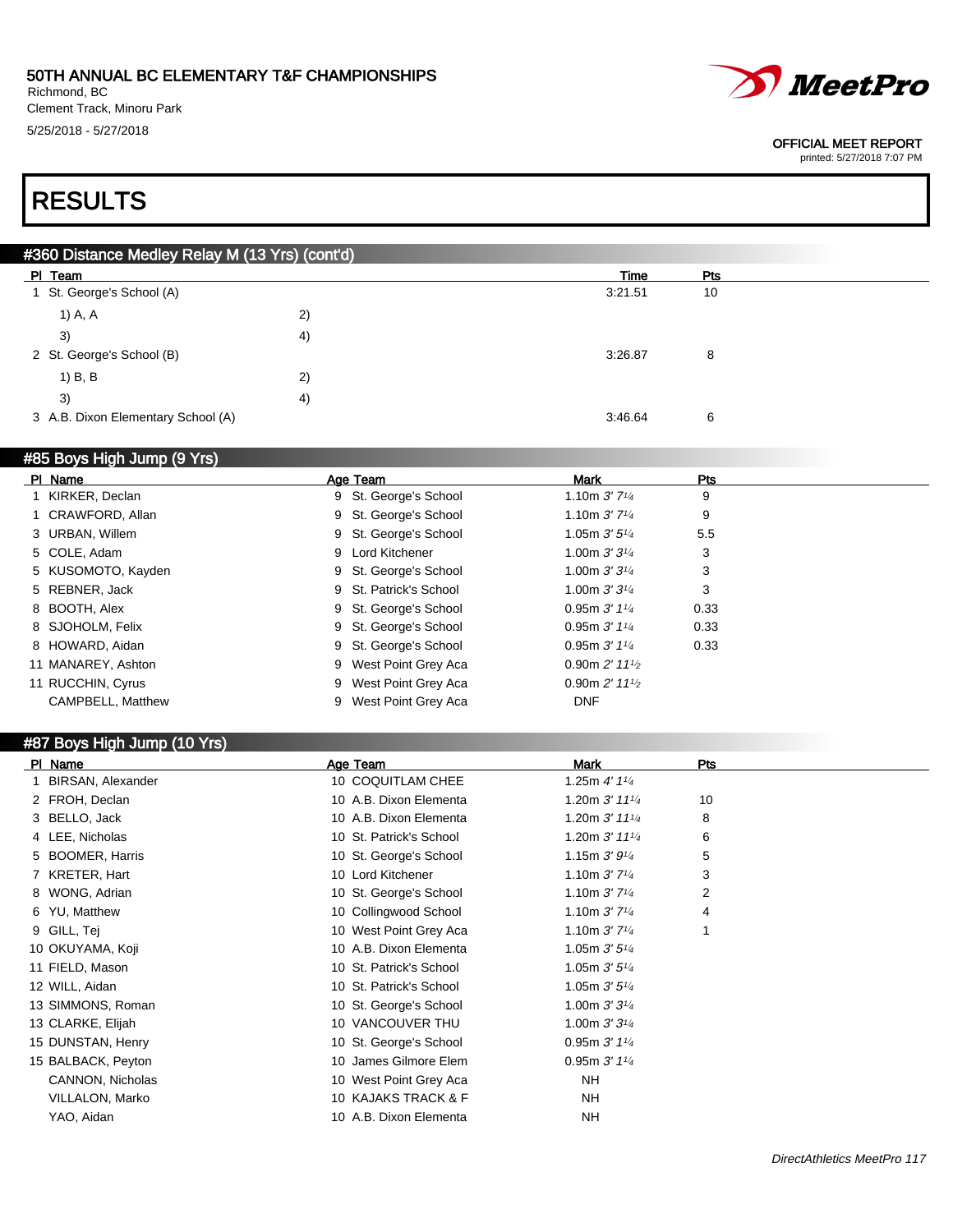Richmond, BC Clement Track, Minoru Park 5/25/2018 - 5/27/2018

# RESULTS



#### OFFICIAL MEET REPORT

printed: 5/27/2018 7:07 PM

| #89 Boys High Jump (11 Yrs) |                         |                             |     |  |
|-----------------------------|-------------------------|-----------------------------|-----|--|
| PI Name                     | Age Team                | <b>Mark</b>                 | Pts |  |
| 1 CARLSON, Maclean          | 11 VANCOUVER THU        | 1.40m $4'$ 7"               |     |  |
| 2 COLE, Griffin             | 11 Lord Kitchener       | 1.30m $4'3^{1/4}$           | 10  |  |
| 3 MAH, Caden                | 11 St. George's School  | 1.30m $4'3^{1/4}$           | 8   |  |
| 4 SEDIN, Valter             | 11 St. George's School  | 1.25m $4'$ 1 $\frac{1}{4}$  | 5.5 |  |
| 4 BLOMERUS, Spencer         | 11 West Point Grey Aca  | 1.25m $4'$ 1 $\frac{1}{4}$  | 5.5 |  |
| 6 GREEN, Jackson            | 11 West Point Grey Aca  | 1.25m 4' 11/4               | 4   |  |
| 7 WHITNEY, Kenyon           | 11 A.B. Dixon Elementa  | 1.25m $4'$ 1 $\frac{1}{4}$  | 3   |  |
| 8 SUNG, Dane                | 11 West Point Grey Aca  | 1.20m $3'$ 11 $\frac{1}{4}$ | 2   |  |
| 9 LI, Andrew                | 11 West Point Grey Aca  | 1.20m 3' 111/4              | 1   |  |
| 10 SKENE, William           | 11 St. George's School  | 1.20m $3'$ 11 $\frac{1}{4}$ |     |  |
| 11 FERGUSON, Bennet         | 11 Our Lady of Perpetu  | 1.20m 3' 111/4              |     |  |
| 12 SJOHOLM, Oliver          | 11 St. George's School  | 1.20m $3'$ 11 $\frac{1}{4}$ |     |  |
| 13 NAKHUDA, George          | 11 West Point Grey Aca  | 1.20m 3' 111/4              |     |  |
| 14 REYNOLDS, Mac            | 11 St. George's School  | 1.15m $3'9'4$               |     |  |
| 15 LI, Austin               | 11 Lord Kitchener       | 1.10m $3'$ $7\frac{1}{4}$   |     |  |
| 16 GOODMAN, Nicholas        | 11 James Gilmore Elem   | 1.10m $3'$ 7 <sup>1/4</sup> |     |  |
| 17 EMES, Ben                | 11 St. Patrick's School | 1.10m $3'$ 7 <sup>1/4</sup> |     |  |
| 17 SEVERIN, Jack            | 11 NorWesters Track &   | 1.10m $3'$ 7 <sup>1/4</sup> |     |  |
| 19 LIU, Isaac               | 11 St. Patrick's School | 1.05m $3'5''$               |     |  |
| 20 LI, Derek                | 11 St. George's School  | 1.05m $3'5''$               |     |  |
| WALLACE, Jack               | 11 A.B. Dixon Elementa  | <b>NH</b>                   |     |  |
| <b>WHITTAKER, Heath</b>     | 11 A.B. Dixon Elementa  | <b>NH</b>                   |     |  |
| CHAYE, Harrison             | 11 Lord Kitchener       | <b>NH</b>                   |     |  |
| GIBSON, Thomas              | 11 West Point Grey Aca  | <b>NH</b>                   |     |  |
| HAWKSWORTH, Heston          | 11 West Point Grey Aca  | <b>NH</b>                   |     |  |
| WITTSTOCK, Alexander        | 11 West Point Grey Aca  | <b>NH</b>                   |     |  |

### #91 Boys High Jump (12 Yrs)

| PI Name                 | Age Team                | Mark                        | Pts |
|-------------------------|-------------------------|-----------------------------|-----|
| 1 ADAMS, Michael        | 12 West Point Grey Aca  | 1.40m $4'$ 7"               | 10  |
| 2 MONTESSORI, Jose      | 12 VANCOUVER OLY        | 1.30m $4'3^{1/4}$           |     |
| 2 CRAWFORD, Ian         | 12 St. George's School  | 1.30m $4'3^{1/4}$           | 8   |
| 4 EVAN, Palmer          | 12 Our Lady of Perpetu  | 1.25m $4'$ 1 $\frac{1}{4}$  | 6   |
| 5 CHIEW, Haydon         | 12 St. Patrick's School | 1.20m $3'$ 11 $\frac{1}{4}$ | 4   |
| 5 HODGSON, James        | 12 OCEAN ATHLETICS      | 1.20m $3'$ 11 $\frac{1}{4}$ |     |
| 5 EPP, Lucas            | 12 Lord Kitchener       | 1.20m $3'$ 11 $\frac{1}{4}$ | 4   |
| 5 MURSALIM, Jordi       | 12 James Gilmore Elem   | 1.20m $3'$ 11 $\frac{1}{4}$ | 4   |
| 5 WATANABE, Kota        | 12 UNATTACHED BRI       | 1.20m $3'$ 11 $\frac{1}{4}$ |     |
| 10 VAN STRUTH, Marek    | 12 Laura Secord Couga   | 1.15m $3'9'4$               | 2   |
| 11 CACOS, John          | 12 West Point Grey Aca  | 1.10m $3'$ 7 <sup>1/4</sup> | 0.5 |
| 11 MCCRIRICK, Rian      | 12 Laura Secord Couga   | 1.10m $3'$ 7 <sup>1/4</sup> | 0.5 |
| BERGER, Noah            | 12 Laura Secord Couga   | NH.                         |     |
| LEADER, Jacob           | 12 West Point Grey Aca  | NH.                         |     |
| MAZANKOWSKI, Frank      | 12 Our Lady of Perpetu  | NH.                         |     |
| PEARSE, James           | 12 St. Patrick's School | NH.                         |     |
| SCOTT-MONCRIEFF, Kieran | 12 COQUITLAM CHEE       | <b>NH</b>                   |     |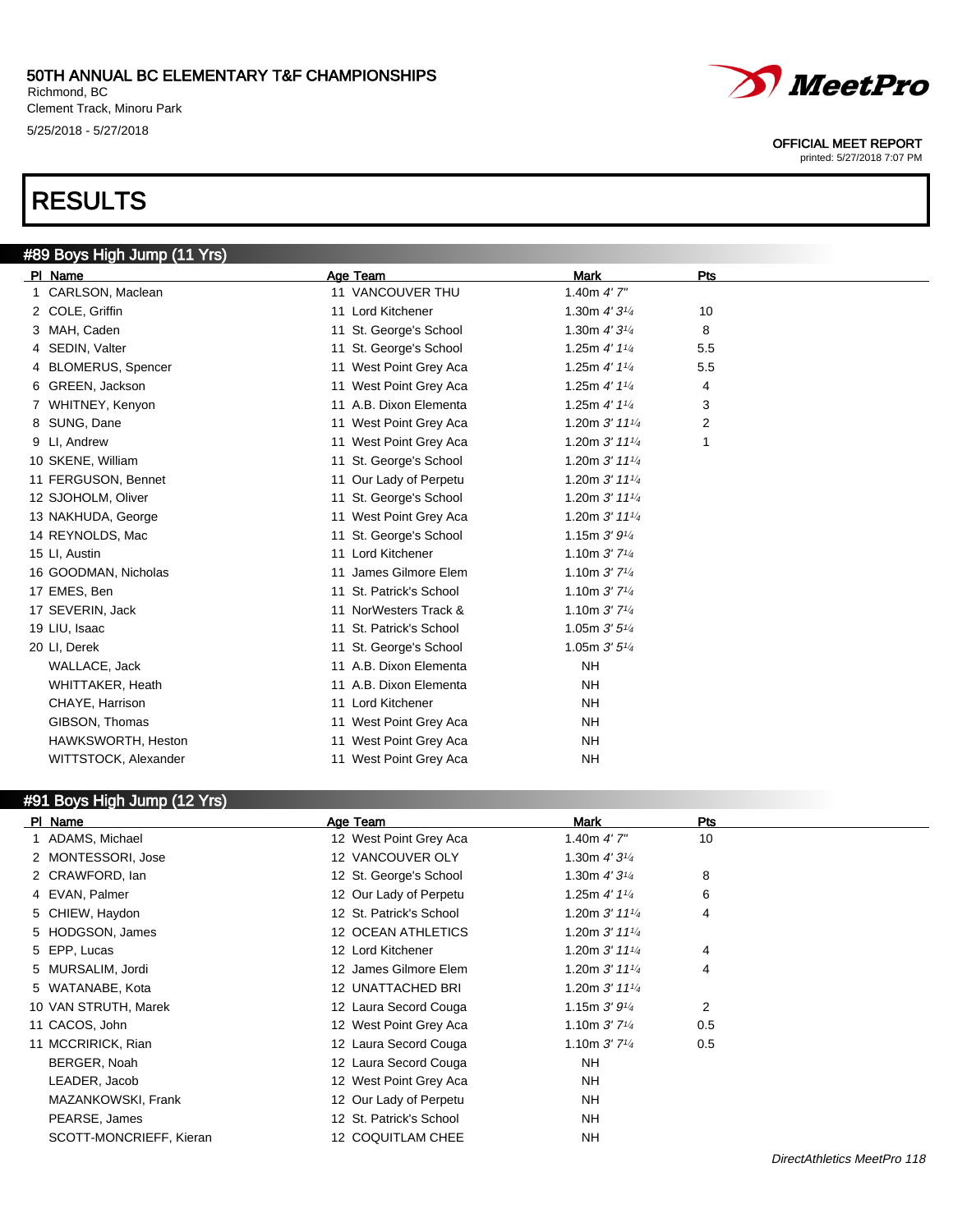Richmond, BC Clement Track, Minoru Park 5/25/2018 - 5/27/2018



OFFICIAL MEET REPORT

printed: 5/27/2018 7:07 PM

# RESULTS

| #91 Boys High Jump (12 Yrs) (cont'd) |                           |                            |     |  |
|--------------------------------------|---------------------------|----------------------------|-----|--|
| PI Name                              | Age Team                  | <b>Mark</b>                | Pts |  |
| ZHANG, Jack                          | 12 St. George's School    | <b>NH</b>                  |     |  |
| #93 Boys High Jump (13 Yrs)          |                           |                            |     |  |
| PI Name                              | Age Team                  | <b>Mark</b>                | Pts |  |
| SCHERK, Michael<br>1.                | 13 NorWesters Track &     | 1.60 $m 5' 3''$            |     |  |
| 2 BRADLEY, Jackson                   | 13 A.B. Dixon Elementa    | 1.60 $m 5' 3''$            | 10  |  |
| 3 HORLOCK, Brayden                   | 13 Lord Kitchener         | 1.50m 4' 11"               | 8   |  |
| 3 TURNER, Aidan                      | <b>13 OCEAN ATHLETICS</b> | 1.50m $4'$ 11"             |     |  |
| 5 LO, Zachary                        | 13 St. George's School    | 1.50m $4'$ 11"             | 6   |  |
| 6 MATTHYSEN, Trevor                  | 13 Hatzic Secondary Sc    | 1.45 $m$ 4' $9"$           | 5   |  |
| 7 TUURA, Levi                        | 13 Glenbrook Middle       | 1.45m 4'9''                | 4   |  |
| 8 BLOMERUS, Sebastian                | 13 West Point Grey Aca    | 1.40 $m$ 4' $7"$           | 3   |  |
| 9 LIU, Eason                         | 13 A.B. Dixon Elementa    | 1.40m $4'$ 7"              | 1.5 |  |
| 9 SHAR, Nathan                       | 13 Donald E Mckay Ele     | 1.40m $4'$ 7"              | 1.5 |  |
| 11 WILKIE, Luke                      | 13 VANCOUVER THU          | 1.35m 4'5''                |     |  |
| 12 PILLER, Niko                      | 13 St. George's School    | 1.35m 4'5''                |     |  |
| 12 SINCLAIR, Aidan                   | 13 St. George's School    | 1.35m 4'5''                |     |  |
| 14 QUEREE, William                   | 13 Westwind Elementar     | 1.35m 4'5''                |     |  |
| 15 OOSTHUIZEN, Christiaan            | 13 St. George's School    | 1.35 $m$ 4' 5"             |     |  |
| 16 GIFFORD, Nicholas                 | 13 A.B. Dixon Elementa    | 1.30m $4'3^{1/4}$          |     |  |
| 17 VAN DER TAS, Ben                  | 13 A.B. Dixon Elementa    | 1.30m $4'3^{1/4}$          |     |  |
| 18 STRANDT, Bryce                    | 13 A.B. Dixon Elementa    | 1.30m $4'3^{1/4}$          |     |  |
| 18 COOK, Maxwell                     | 13 St. George's School    | 1.30m $4'3^{1/4}$          |     |  |
| 20 ANTHONY, Sam                      | 13 West Point Grey Aca    | 1.30m $4'3^{1/4}$          |     |  |
| 21 BORRITT, William                  | 13 St. George's School    | 1.25m $4'$ 1 $\frac{1}{4}$ |     |  |
| 22 MEDICOFF-SANDER, Ben              | 13 James Gilmore Elem     | 1.25m $4'$ 1 $\frac{1}{4}$ |     |  |
| 22 PILGRIM, Oswin                    | 13 James Gilmore Elem     | 1.25m $4'$ 1 $\frac{1}{4}$ |     |  |

### #95 Boys Long Jump (9 Yrs)

| PI Name             | Age Team                          | <b>Mark</b>                                       | <b>Pts</b> |
|---------------------|-----------------------------------|---------------------------------------------------|------------|
| 1 URBAN, Willem     | St. George's School<br>9          | (NW)<br>3.23m $10'$ 7 <sup><math>1/4</math></sup> | 10         |
| 2 JANZEN, Lachlan   | West Point Grey Aca<br>9          | (NW)<br>3.16m $10'$ 4 $\frac{1}{2}$               | 8          |
| 3 BOOTH, Alex       | St. George's School<br>9          | (NW)<br>3.15m $10'4''$                            | 6          |
| 4 HOWARD, Aidan     | St. George's School<br>9          | (NW)<br>3.08m $10'$ $1\frac{1}{4}$                | 5          |
| 5 CRAWFORD, Allan   | St. George's School<br>9          | (NW)<br>3.06m $10'0^{1/2}$                        | 4          |
| 6 HOWARD, Ryan      | West Point Grey Aca<br>9          | (NW)<br>2.96m $9'81/2$                            | 3          |
| 7 NAGATA, Connor    | A.B. Dixon Elementa<br>9          | (NW)<br>2.94m $9'$ 7 $\frac{3}{4}$                | 2          |
| 8 KIRKER, Declan    | St. George's School<br>9          | (NW)<br>2.88m $9'5\frac{1}{2}$                    |            |
| 9 JONES, Jordan     | Sacred Heart School<br>9          | (NW)<br>2.86m $9'$ 4 $\frac{3}{4}$                |            |
| 10 RUSTIA, Benjamin | James Gilmore Elem<br>9           | (NW)<br>2.85m $9'$ 4 $\frac{1}{4}$                |            |
| 10 SJOHOLM, Felix   | St. George's School<br>9          | (NW)<br>2.85m $9'$ 4 $\frac{1}{4}$                |            |
| 12 MARTIN, Drew     | St. Patrick's School<br>9         | (NW)<br>$2.84m$ $9'$ $4"$                         |            |
| 13 GRAVISTIN, Josh  | <b>Stratford Hall School</b><br>9 | (NW)<br>2.80m $9'2^{1/4}$                         |            |
| 14 LO, Ti           | West Point Grey Aca<br>9          | (NW)<br>2.73m $8'$ 11 $\frac{1}{2}$               |            |
| 15 TIU, Roehm       | Our Lady of Perpetu<br>9          | (NW)<br>2.70m $8'$ 10 $\frac{1}{4}$               |            |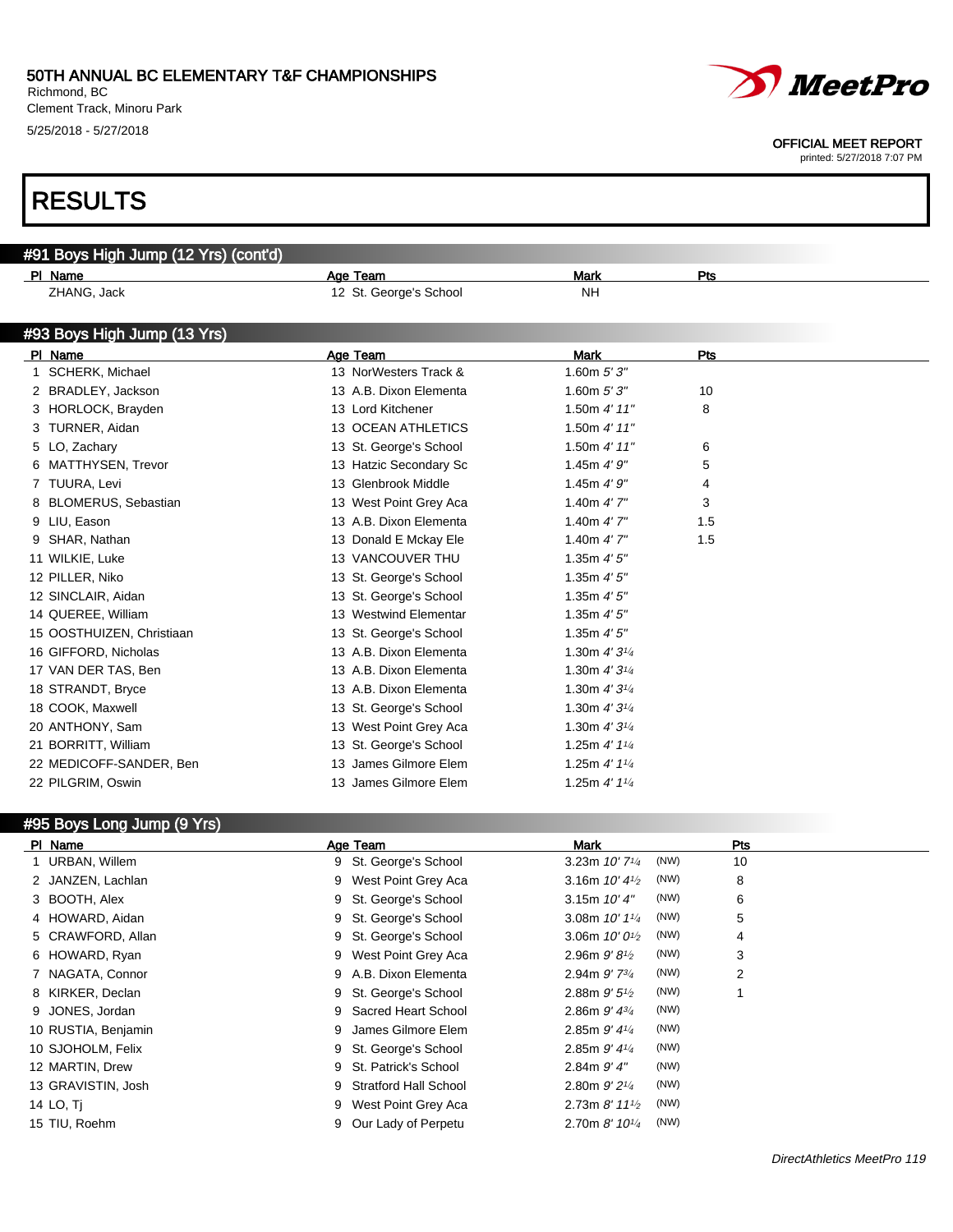Richmond, BC Clement Track, Minoru Park 5/25/2018 - 5/27/2018

# RESULTS

# #95 Boys Long Jump (9 Yrs) (cont'd)

| PI Name                | Age Team                  | <b>Mark</b>                                      | Pts |
|------------------------|---------------------------|--------------------------------------------------|-----|
| 16 DHIMAN, Rohin       | St. George's School<br>9  | (NW)<br>2.67m 8' 91/4                            |     |
| 17 SEEWALD, Sebastian  | Our Lady of Perpetu<br>9  | (NW)<br>2.66m $8'8^{3/4}$                        |     |
| 18 JANG, Noah          | A.B. Dixon Elementa<br>9  | (NW)<br>2.65m $8'8'$                             |     |
| 19 MANAREY, Ashton     | West Point Grey Aca<br>9  | (NW)<br>2.62m $8'$ 7 <sup>1/4</sup>              |     |
| 20 MAH, Sacha          | St. George's School<br>9  | (NW)<br>2.57m $8'$ 5 <sup>1/4</sup>              |     |
| 21 COLE, Adam          | Lord Kitchener<br>9       | (NW)<br>2.56m $8'$ 4 $\frac{3}{4}$               |     |
| 21 KUSOMOTO, Kayden    | St. George's School<br>9  | (NW)<br>2.56m $8'$ 4 $\frac{3}{4}$               |     |
| 23 KUSOMOTO, Markus    | St. George's School<br>9  | (NW)<br>2.55m $8'$ 4 $\frac{1}{2}$               |     |
| 24 PERROT, Luc         | West Point Grey Aca<br>9  | (NW)<br>2.54m 8' 4''                             |     |
| 25 SULEMAN, Mattias    | St. George's School<br>9  | (NW)<br>2.50m $8'2^{1/2}$                        |     |
| 26 AIDELBAUM, Eytan    | St. George's School<br>9  | (NW)<br>2.49m 8'2''                              |     |
| 27 HAWKEY, Fynn        | West Point Grey Aca<br>9  | (NW)<br>2.44m $8'0^{1/4}$                        |     |
| 28 HUANG, Winston      | West Point Grey Aca<br>9  | (NW)<br>2.37m $7'$ 9 <sup>1</sup> / <sub>2</sub> |     |
| 29 SONG, Osborn        | St. George's School<br>9  | (NW)<br>2.31m 7'7"                               |     |
| 30 DHALIWAL, Taran     | St. George's School<br>9  | (NW)<br>2.07m $6'9'$                             |     |
| 31 RAMOS, Fabian       | A.B. Dixon Elementa<br>9  | (NW)<br>2.05m $6' 8^{3/4}$                       |     |
| 32 GILLANDERS, Malcolm | A.B. Dixon Elementa<br>9  | (NW)<br>2.04m $6'8'$                             |     |
| 33 KELLER, Theo        | St. Patrick's School<br>9 | (NW)<br>2.03m 6' 8''                             |     |
| ABRAHAMS, Zayd         | St. George's School<br>9  | <b>NM</b>                                        |     |
| ONG, Joshua            | St. George's School<br>9  | <b>NM</b>                                        |     |
| TSIANDOULAS, Jacob     | St. George's School<br>9  | <b>NM</b>                                        |     |
| MILLER, Michael        | West Point Grey Aca       | <b>NM</b>                                        |     |
|                        |                           |                                                  |     |

### #97 Boys Long Jump (10 Yrs)

| Age Team                | Mark                                | Pts |
|-------------------------|-------------------------------------|-----|
| 10 A.B. Dixon Elementa  | (NW)<br>3.63m 11' 11"               | 10  |
| 10 Laura Secord Couga   | (NW)<br>3.51m 11'61/4               | 8   |
| 10 West Point Grey Aca  | (NW)<br>3.48m $11'5''$              | 6   |
| 10 Burnaby Striders Tra | (NW)<br>3.46m $11'4\frac{1}{4}$     |     |
| 10 KAJAKS TRACK & F     | (NW)<br>3.45m $11'4''$              |     |
| 10 St. Patrick's School | (NW)<br>3.42m 11' 23/4              | 5   |
| 10 Lord Kitchener       | 3.37m $11'0^{3/4}$<br>(NW)          | 4   |
| 10 A.B. Dixon Elementa  | 3.36m 11' 01/4<br>(NW)              | 3   |
| 10 St. George's School  | 3.34m $10'$ $11'$ (NW)              | 2   |
| 10 St. George's School  | (NW)<br>3.29m $10'9^{1/2}$          |     |
| 10 St. George's School  | (NW)<br>3.24m $10'$ 7 $\frac{3}{4}$ |     |
| 10 COQUITLAM CHEE       | (NW)<br>3.24m 10' 73/4              |     |
| 10 St. Patrick's School | (NW)<br>3.22m $10'6^{3/4}$          |     |
| 10 Laura Secord Couga   | (NW)<br>3.21m $10'6^{1/2}$          |     |
| 10 St. George's School  | (NW)<br>3.18m 10' 51/4              |     |
| 10 West Point Grey Aca  | (NW)<br>3.16m $10'$ 4 $\frac{1}{2}$ |     |
| 10 St. Patrick's School | (NW)<br>3.15m $10'4''$              |     |
| 10 KAJAKS TRACK & F     | (NW)<br>3.15m $10'4''$              |     |
| 10 Burnaby Striders Tra | (NW)<br>3.13m $10'3^{1/4}$          |     |
| 10 St. George's School  | (NW)<br>3.12m 10'3''                |     |
| 10 St. Patrick's School | (NW)<br>3.12m 10'3''                |     |
|                         |                                     |     |



#### OFFICIAL MEET REPORT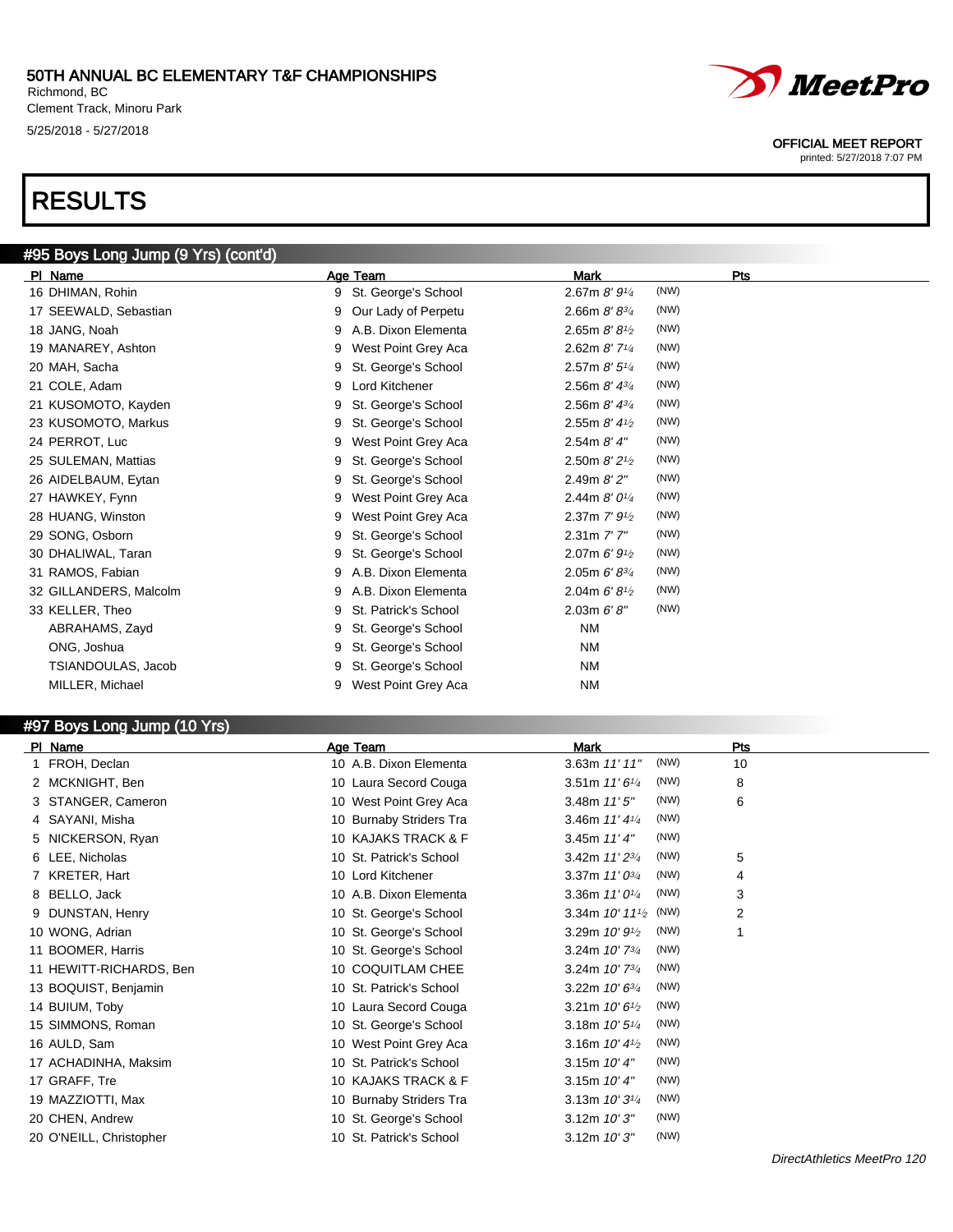#### 50TH ANNUAL BC ELEMENTARY T&F CHAMPIONSHIPS Richmond, BC

Clement Track, Minoru Park 5/25/2018 - 5/27/2018

# RESULTS



#### OFFICIAL MEET REPORT

printed: 5/27/2018 7:07 PM

| #97 Boys Long Jump (10 Yrs) (cont'd) |                         |                                           |      |
|--------------------------------------|-------------------------|-------------------------------------------|------|
| PI Name                              | Age Team                | <b>Mark</b>                               | Pts  |
| 22 TAN, Edward                       | 10 St. George's School  | 3.09m 10' 13/4                            | (NW) |
| 23 ORTIZ-LEE, Alarii                 | 10 A.B. Dixon Elementa  | $3.02m$ $9'$ $11"$                        | (NW) |
| 23 LEE, Adrian                       | 10 West Point Grey Aca  | 3.02m 9' 11"                              | (NW) |
| 25 LEE, Rubin                        | 10 St. Patrick's School | 3.01m $9'$ 10 <sup>1</sup> / <sub>2</sub> | (NW) |
| 26 YAN, Jayden                       | 10 St. Patrick's School | 2.96m $9'81/2$                            | (NW) |
| 27 CHUA, Cole                        | 10 West Point Grey Aca  | 2.95m 9' 81/4                             | (NW) |
| 28 EADES, Marcus                     | 10 St. Patrick's School | 2.93m $9'$ 7 <sup>1</sup> / <sub>2</sub>  | (NW) |
| 29 SORTO-COSSIO, Santiago            | 10 Laura Secord Couga   | 2.89m 9' 53/4                             | (NW) |
| 29 JOHNSTON, Charlie                 | 10 St. George's School  | 2.89m $9'$ 5 $\frac{3}{4}$                | (NW) |
| 31 WILL, Aidan                       | 10 St. Patrick's School | 2.88m $9'5\frac{1}{2}$                    | (NW) |
| 32 GIRARD, Rhys                      | 10 Our Lady of Perpetu  | 2.86m $9'$ $4^{3/4}$                      | (NW) |
| 32 CHEN, Anthony                     | 10 St. Patrick's School | 2.86m $9'$ $4^{3/4}$                      | (NW) |
| 34 FRANK, Owen                       | 10 West Point Grey Aca  | 2.82m 9'3"                                | (NW) |
| 35 MENG, Quinton                     | 10 West Point Grey Aca  | 2.77m 9' 11/4                             | (NW) |
| 36 WANG, Aidan                       | 10 Southpointe Academ   | 2.73m $8'$ 11 $\frac{1}{2}$               | (NW) |
| 37 MURSALIM, Jeidi                   | 10 James Gilmore Elem   | 2.71m $8'$ 10 $\frac{3}{4}$               | (NW) |
| 38 ZHANG, Ray                        | 10 St. George's School  | 2.70m 8' 101/4                            | (NW) |
| 39 WALKER, Harry                     | 10 Laura Secord Couga   | 2.61m $8'$ 6 $\frac{3}{4}$                | (NW) |
| 40 ZHANG, Aaron                      | 10 St. George's School  | 2.59m 8'6''                               | (NW) |
| 41 JONES, Quentin                    | 10 West Point Grey Aca  | 2.41m 7' 11"                              | (NW) |
| 42 AIDAN, Beresh                     | 10 St. Patrick's School | $2.36m$ $7'$ $9''$                        | (NW) |
| 43 DERKSEN, Isaac                    | 10 West Point Grey Aca  | 2.32m 7' 7 <sup>1</sup> / <sub>2</sub>    | (NW) |
| 44 SETHI, Ari                        | 10 Southpointe Academ   | 2.27m 7' 5 <sup>1/2</sup>                 | (NW) |
| 45 ZHU, Andrew                       | 10 West Point Grey Aca  | 2.19m 7' 2 <sup>1/4</sup>                 | (NW) |
| CANNON, Nicholas                     | 10 West Point Grey Aca  | <b>NM</b>                                 |      |
|                                      |                         |                                           |      |

#### #99 Boys Long Jump (11 Yrs)

| PI Name                   | Age Team                | <b>Mark</b>                          | Pts |
|---------------------------|-------------------------|--------------------------------------|-----|
| 1 GEORGILAS, lossif (joe) | 11 Burnaby Striders Tra | (NW)<br>3.84m $12'$ 7 <sup>1/4</sup> |     |
| 2 CHAN, Bodhi             | 11 Westwind Elementar   | (NW)<br>3.81m $12'6''$               | 10  |
| 3 CARLSON, Maclean        | 11 VANCOUVER THU        | (NW)<br>3.75m $12'3^{3/4}$           |     |
| 4 SEVERIN, Jack           | 11 NorWesters Track &   | (NW)<br>3.71m $12'2^{1/4}$           |     |
| 5 CHERNIAK, Mattias       | 11 West Point Grey Aca  | (NW)<br>3.66m $12'0^{1/4}$           | 8   |
| 6 SJOHOLM, Oliver         | 11 St. George's School  | 3.62m $11'10^{1/2}$ (NW)             | 6   |
| 7 MAIJER, Ben             | 11 St. George's School  | 3.61m $11'10^{1/4}$ (NW)             | 5   |
| 8 LI, Alvin               | 11 Lord Kitchener       | (NW)<br>3.58m 11'9''                 | 4   |
| 9 CREGO, Nolan            | 11 KAJAKS TRACK & F     | (NW)<br>3.52m $11'6^{3/4}$           |     |
| 10 TIWARI, James          | 11 Collingwood School   | (NW)<br>3.50m $11'5^{3/4}$           | 3   |
| 11 VAN PYKSTRA, Jonathan  | 11 Our Lady of Perpetu  | (NW)<br>3.49m $11'5\frac{1}{2}$      | 2   |
| 12 LI, Andrew             | 11 West Point Grey Aca  | (NW)<br>3.48m $11'5''$               |     |
| 13 SHEN, Max              | 11 St. George's School  | (NW)<br>3.45m $11'4''$               |     |
| 14 TARANGLE, Sebastian    | 11 St. Patrick's School | (NW)<br>3.44m $11'3\frac{1}{2}$      |     |
| 14 WALLACE, Jack          | 11 A.B. Dixon Elementa  | (NW)<br>3.44m $11'3^{1/2}$           |     |
| 16 REYNOLDS, Mac          | 11 St. George's School  | (NW)<br>3.42m $11'2^{3/4}$           |     |
| 17 LI, Austin             | 11 Lord Kitchener       | (NW)<br>3.35m $11'0''$               |     |
| 18 TOONE, Owen            | 11 A.B. Dixon Elementa  | 3.32m $10'$ $10^{3/4}$ (NW)          |     |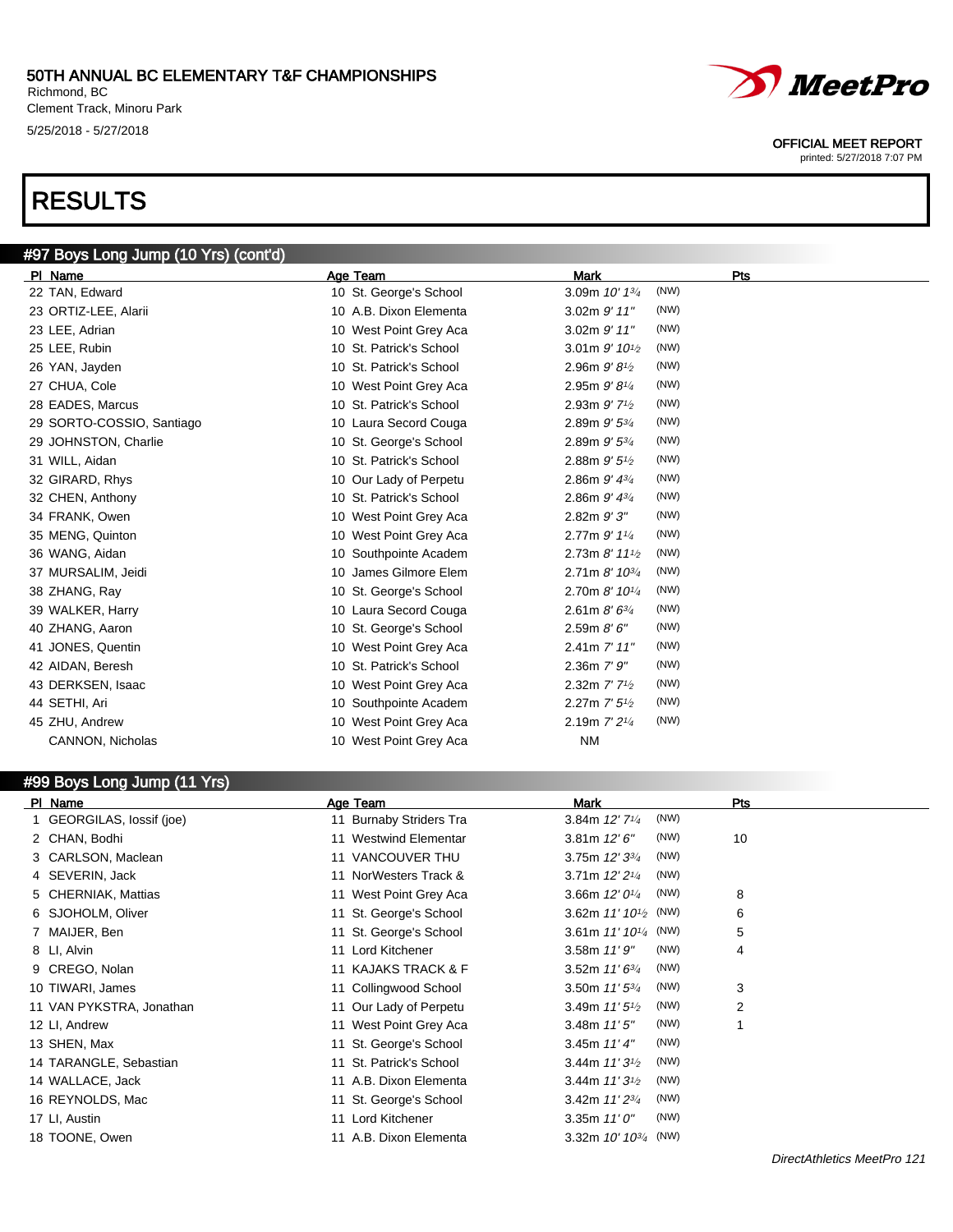Richmond, BC Clement Track, Minoru Park 5/25/2018 - 5/27/2018

# RESULTS

### #99 Boys Long Jump (11 Yrs) (cont'd)

| PI Name              | Age Team                | Mark                         | Pts  |
|----------------------|-------------------------|------------------------------|------|
| 19 VAN BEEK, Taggart | 11 St. George's School  | 3.23m $10'$ 7 $\frac{1}{4}$  | (NW) |
| 19 MURRAY, Andrew    | 11 A.B. Dixon Elementa  | 3.23m $10'$ 7 $\frac{1}{4}$  | (NW) |
| 19 MAH, Caden        | 11 St. George's School  | 3.23m $10'$ 7 <sup>1/4</sup> | (NW) |
| 22 DABBS, Miller     | 11 West Point Grey Aca  | 3.22m $10'6^{3/4}$           | (NW) |
| 23 PASPALAS, Maxim   | 11 West Point Grey Aca  | 3.18m $10'5\frac{1}{4}$      | (NW) |
| 24 MEIKLE, Cole      | 11 St. George's School  | 3.11m $10'2\frac{1}{2}$      | (NW) |
| 25 HANSEN, Lukas     | 11 St. Patrick's School | 3.04m $9'$ 11 $\frac{3}{4}$  | (NW) |
| 26 NAKHUDA, George   | 11 West Point Grey Aca  | 2.98m $9'9'$                 | (NW) |
| 27 BROWN, Angus      | 11 St. George's School  | 2.96m $9'81/2$               | (NW) |
| 28 MATTHEW, Mcfeely  | 11 St. Patrick's School | 2.64m 8'8''                  | (NW) |
| 29 LAM, Markus       | 11 West Point Grey Aca  | 2.20m $7'$ $2^{3/4}$         | (NW) |
| HAWKSWORTH, Heston   | 11 West Point Grey Aca  | <b>FOUL</b>                  |      |
| ILICH, Mackay        | 11 West Point Grey Aca  | <b>FOUL</b>                  |      |
| MAN, Lawrence        | 11 KAJAKS TRACK & F     | <b>FOUL</b>                  |      |
| SALUSTIA, Matteo     | 11 Laura Secord Couga   | <b>FOUL</b>                  |      |
| WATT, Sawyer         | 11 St. George's School  | <b>FOUL</b>                  |      |

#### #101 Boys Long Jump (12 Yrs)

| PI Name                      | Age Team                | <b>Mark</b>                                     | Pts            |  |
|------------------------------|-------------------------|-------------------------------------------------|----------------|--|
| BROWN, Isaac<br>1.           | 12 St. George's School  | (NW)<br>4.64m 15' 23/4                          | 9              |  |
| 1 YIN, Jason                 | 12 St. George's School  | (NW)<br>4.64m 15' 23/4                          | 9              |  |
| 3 CLEMENTS, Oliver           | 12 Lord Kitchener       | (NW)<br>4.44m 14'7"                             | 6              |  |
| 4 O'KENNEDY, Keaton          | 12 St. George's School  | (NW)<br>4.36m 14' 33/4                          | 5              |  |
| 5 EVAN, Palmer               | 12 Our Lady of Perpetu  | (NW)<br>4.24m 13' 11"                           | 4              |  |
| 6 KANAGAWA, Niko             | 12 COQUITLAM CHEE       | 4.22m 13' 10 <sup>1/4</sup> (NW)                |                |  |
| SZPAKOWICZ, Nathan           | 12 Lord Kitchener       | (NW)<br>4.00m $13'1\frac{1}{2}$                 | 3              |  |
| SCHRODER-KRAUSE, Joseph<br>8 | 12 St. Patrick's School | (NW)<br>3.91m 12' 10"                           | $\overline{2}$ |  |
| 9 RUUS, Ben                  | 12 A.B. Dixon Elementa  | (NW)<br>3.90m $12'9_{1/2}$                      | 1              |  |
| 10 HOEVEL, Stefan            | 12 St. Patrick's School | (NW)<br>3.87m 12' 8 <sup>1</sup> / <sub>2</sub> |                |  |
| 11 EPP, Lucas                | 12 Lord Kitchener       | (NW)<br>3.84m $12'$ 7 <sup>1/4</sup>            |                |  |
| 12 SHILVOCK, Alexander       | 12 A.B. Dixon Elementa  | (NW)<br>3.82m 12' 6 <sup>1</sup> / <sub>2</sub> |                |  |
| 13 JONES, Wesley             | 12 West Point Grey Aca  | (NW)<br>3.75m 12' 33/4                          |                |  |
| 14 LIANGA, Senni             | 11 St. Patrick's School | (NW)<br>3.72m 12' 2 <sup>1</sup> / <sub>2</sub> |                |  |
| 15 MCCRIRICK, Rian           | 12 Laura Secord Couga   | (NW)<br>3.57m $11'8\frac{1}{2}$                 |                |  |
| 16 ARAGON, Dani              | 12 Laura Secord Couga   | (NW)<br>3.55m $11'$ $7^{3/4}$                   |                |  |
| 16 PASPALAS, Beck            | 12 West Point Grey Aca  | (NW)<br>3.55m $11'$ $7^{3/4}$                   |                |  |
| 18 LAGAYAN, Rizal            | 12 Laura Secord Couga   | (NW)<br>3.50m $11'5^{3/4}$                      |                |  |
| 18 WHITNEY, Stephen          | 12 Lord Kitchener       | (NW)<br>3.50m 11' 53/4                          |                |  |
| 20 WONG, Xander              | 12 James Gilmore Elem   | (NW)<br>3.45m $11'4''$                          |                |  |
| 21 CRAWFORD, Ian             | 12 St. George's School  | (NW)<br>3.36m $11'0^{1/4}$                      |                |  |
| 22 O'NEILL, Griffin          | 12 St. Patrick's School | (NW)<br>3.08m $10'$ $1\frac{1}{4}$              |                |  |
| 23 MANAREY, Jacob            | 12 West Point Grey Aca  | (NW)<br>2.89m $9'$ 5 $\frac{3}{4}$              |                |  |



#### OFFICIAL MEET REPORT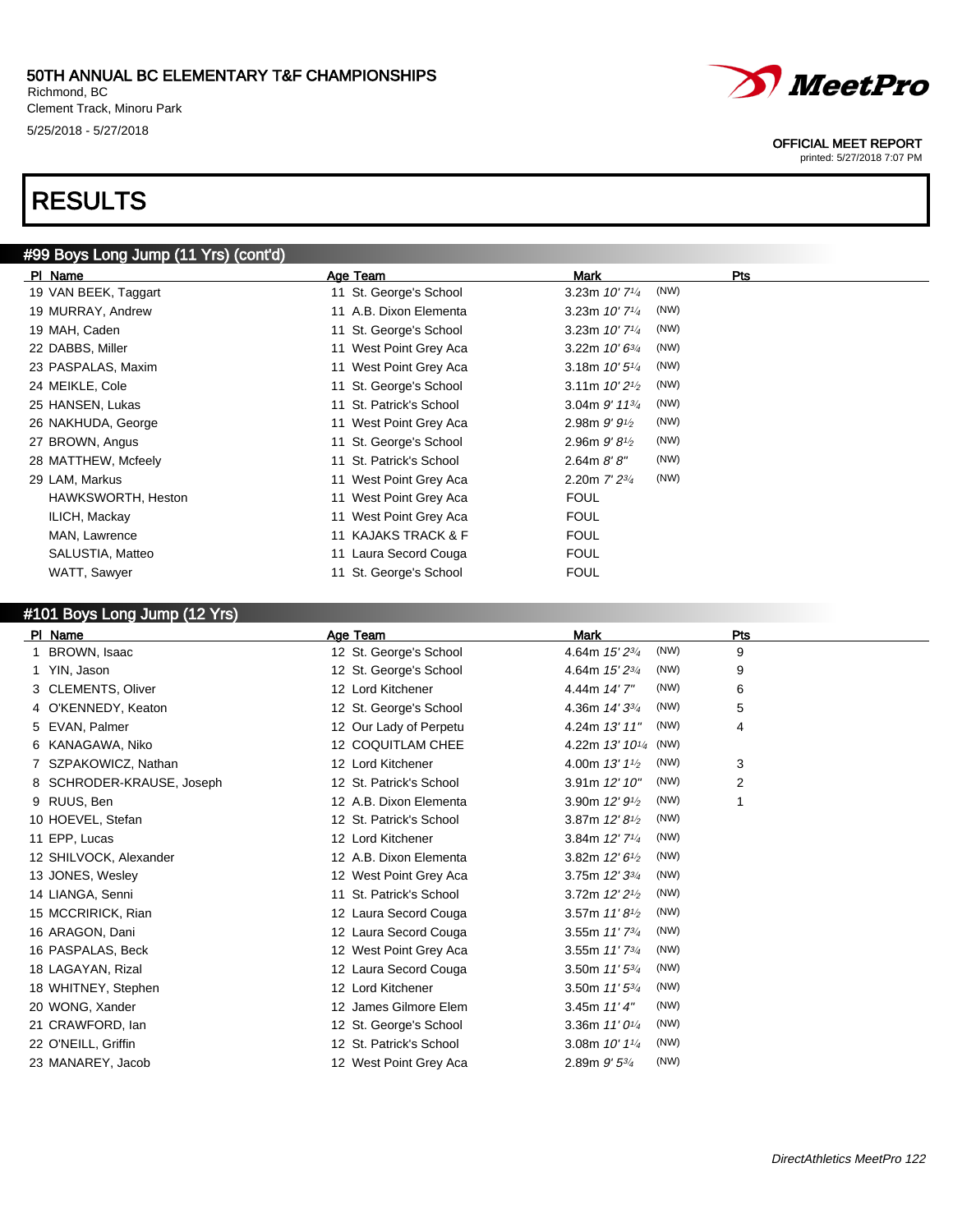Richmond, BC Clement Track, Minoru Park 5/25/2018 - 5/27/2018

# RESULTS

# #103 Boys Long Jump (13 Yrs)

| PI Name                   | Age Team                | Mark                                | Pts            |
|---------------------------|-------------------------|-------------------------------------|----------------|
| 1 LEE, Caiden             | 13 OCEAN ATHLETICS      | (NW)<br>5.12m 16' 93/4              |                |
| 2 CHEUNG, Clarence        | 13 VANCOUVER THU        | (NW)<br>5.03m $16'6''$              |                |
| 3 REYES, lan              | 13 NorWesters Track &   | (NW)<br>4.91m $16'11'$              |                |
| 4 SCHERK, Michael         | 13 NorWesters Track &   | 4.84m $15'$ $10^{1/2}$ (NW)         |                |
| 5 DULEY, Logan            | 13 KAJAKS TRACK & F     | (NW)<br>4.52m 14' 10"               |                |
| 6 LO, Lyle                | 13 Westwind Elementar   | (NW)<br>4.47m 14'8"                 | 10             |
| 7 LI, Michael             | 13 St. George's School  | (NW)<br>4.31m 14' 13/4              | 8              |
| 8 YOUNG, Beck             | 13 St. George's School  | (NW)<br>4.29m 14' 1"                | 6              |
| 9 GU, Gilbert             | 13 St. George's School  | 4.25m $13'$ $11'$ <sub>2</sub> (NW) | 4.5            |
| 9 CHEN, Michael           | 13 West Point Grey Aca  | 4.25m $13'$ $11'$ <sub>2</sub> (NW) | 4.5            |
| 11 OOSTHUIZEN, Christiaan | 13 St. George's School  | (NW)<br>4.16m 13'73/4               | 3              |
| 12 LO, Zachary            | 13 St. George's School  | (NW)<br>4.06m 13' 4"                | $\overline{2}$ |
| 13 ELLIOT, Cooper         | 13 Hatzic Secondary Sc  | (NW)<br>4.04m $13'3''$              | 1              |
| 14 DELUDE, Drake          | 13 St. Patrick's School | (NW)<br>4.03m 13' 23/4              |                |
| 15 COOK, Maxwell          | 13 St. George's School  | (NW)<br>3.99m 13' 11/4              |                |
| 16 MATTHYSEN, Trevor      | 13 Hatzic Secondary Sc  | (NW)<br>3.98m $13'0^{3/4}$          |                |
| 17 PILLER, Niko           | 13 St. George's School  | (NW)<br>3.82m $12'6\frac{1}{2}$     |                |
| 18 KRA-YIP, Isaac         | 13 Hatzic Secondary Sc  | (NW)<br>3.76m 12' 4"                |                |
| 19 EADES, Paul            | 13 St. Patrick's School | (NW)<br>3.18m 10' 51/4              |                |
|                           |                         |                                     |                |

#### #105 Boys Triple Jump (13 Yrs)

| PI Name                  | Age Team                | <b>Mark</b>                                     | <b>Pts</b> |
|--------------------------|-------------------------|-------------------------------------------------|------------|
| 1 CHEUNG, Clarence       | 13 VANCOUVER THU        | (NW)<br>10.87m 35' 8"                           |            |
| 2 SCHERK, Michael        | 13 NorWesters Track &   | (NW)<br>10.70m 35' 11/4                         |            |
| 3 ACHADINHA, Marek       | 13 St. Patrick's School | (NW)<br>9.91m $32'6''$                          | 10         |
| 4 YOUNG, Beck            | 13 St. George's School  | (NW)<br>9.80m 32' 2"                            | 8          |
| 5 GU, Gilbert            | 13 St. George's School  | (NW)<br>9.31 m $30'6\frac{1}{2}$                | 6          |
| 6 LI, Michael            | 13 St. George's School  | (NW)<br>$9.19m$ $30'$ $2"$                      | 5          |
| 7 OOSTHUIZEN, Christiaan | 13 St. George's School  | (NW)<br>9.05m 29' 81/4                          | 4          |
| 8 WARDELL, Blake         | 13 St. George's School  | 8.80m $28'$ 10 <sup>1</sup> / <sub>2</sub> (NW) | 3          |
| 9 CHANG, Orion           | 13 KAJAKS TRACK & F     | (NW)<br>8.51m 27' 11"                           |            |

#### #107 Boys Shot Put (9 Yrs) 2kg

| PI Name              | Age Team              | Mark                                      | <b>Pts</b> |  |
|----------------------|-----------------------|-------------------------------------------|------------|--|
| 1 URBAN, Willem      | 9 St. George's School | 6.43m $21'$ 1 <sup>1</sup> / <sub>4</sub> | 10         |  |
| 2 MACKAY, Adam       | 9 Southpointe Academ  | 6.09m $19'$ 11 $\frac{3}{4}$              | 8          |  |
| 3 ANDREWS, Austin    | 9 West Point Grey Aca | 6.05m $19'10^{1/4}$                       | 6          |  |
| 4 SIEGENTHALER, Nico | 9 Lord Kitchener      | 6.04m $19'$ $9\frac{3}{4}$                | 5          |  |
| 5 CRAWFORD, Allan    | 9 St. George's School | 5.74m 18' 10"                             | 4          |  |
| 6 COLE, Adam         | 9 Lord Kitchener      | 5.45m $17'$ $10^{3/4}$                    | 3          |  |
| 7 RUSTIA, Benjamin   | 9 James Gilmore Elem  | 5.42m $17'$ $9\frac{1}{2}$                | 2          |  |
| 8 SJOHOLM, Felix     | 9 St. George's School | 5.29m $17'$ 4 $\frac{1}{4}$               |            |  |
| 9 RENTZ, Asher       | 9 St. George's School | 5.23m 17' 2"                              |            |  |
| 10 MANAREY, Ashton   | 9 West Point Grey Aca | 5.15m 16' 10 <sup>3/4</sup>               |            |  |



#### OFFICIAL MEET REPORT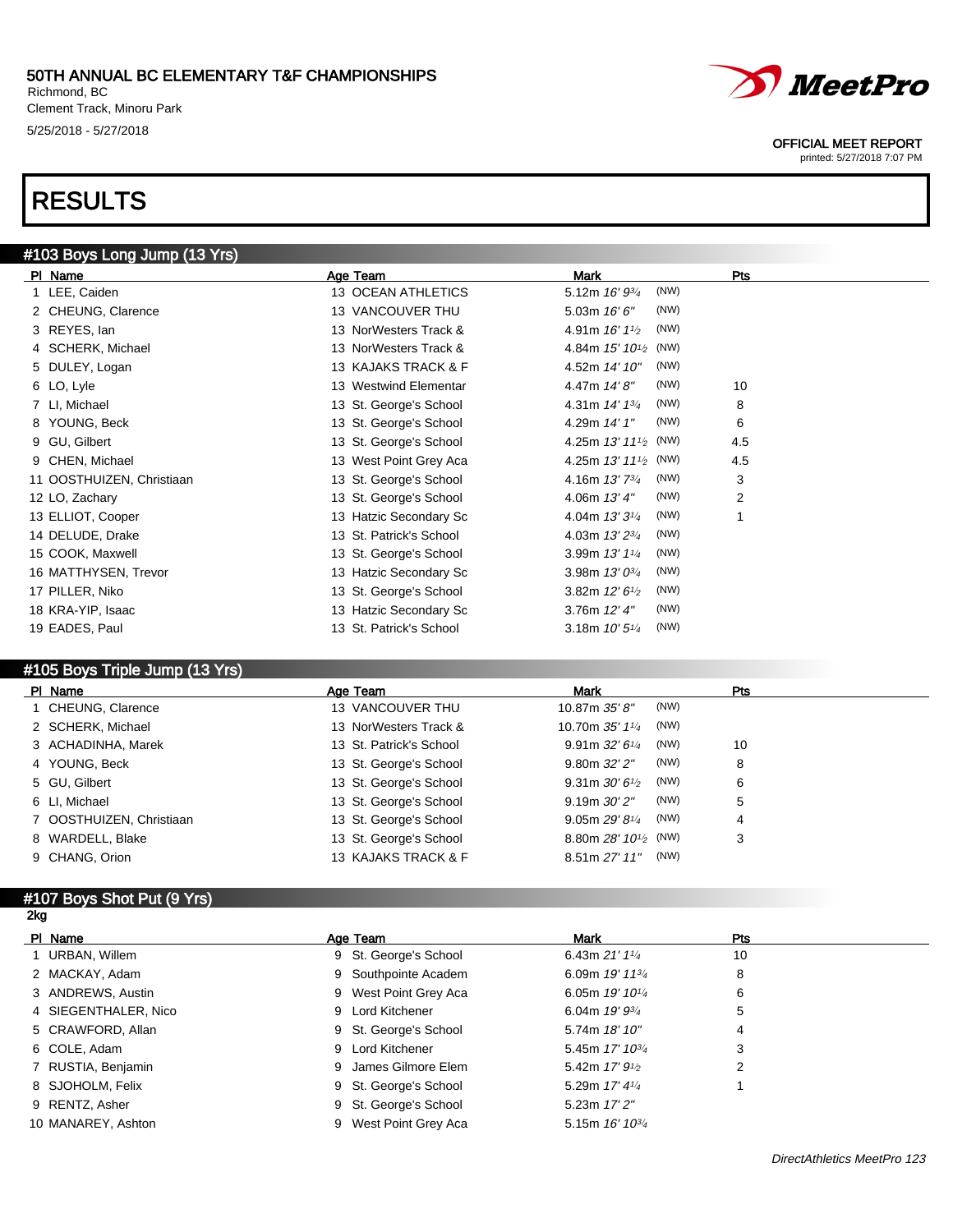Richmond, BC Clement Track, Minoru Park 5/25/2018 - 5/27/2018

# *MeetPro*

#### OFFICIAL MEET REPORT

printed: 5/27/2018 7:07 PM

# RESULTS

### #107 Boys Shot Put (9 Yrs) (cont'd)

| PI Name           | Age Team               | Mark                                       | Pts |
|-------------------|------------------------|--------------------------------------------|-----|
| 11 RUCCHIN, Cyrus | 9 West Point Grey Aca  | 4.72m $15'6''$                             |     |
| 12 HAWKEY, Fynn   | 9 West Point Grey Aca  | 4.51m $14'$ $9\frac{3}{4}$                 |     |
| 13 KELLER, Theo   | 9 St. Patrick's School | 4.34m 14' 3"                               |     |
| 14 LAZARE, Henry  | 9 St. George's School  | 4.21m $13'9^{3/4}$                         |     |
| 15 PERROT, Luc    | 9 West Point Grey Aca  | 3.60m $11'9^{3/4}$                         |     |
| 16 HUANG, Winston | 9 West Point Grey Aca  | 3.44m $11'3\frac{1}{2}$                    |     |
| 17 WEBSTER, Jaden | 9 West Point Grey Aca  | 3.01 m $9'$ 10 <sup>1</sup> / <sub>2</sub> |     |
|                   |                        |                                            |     |

#### #109 Boys Shot Put (10 Yrs) 2kg

| PI Name             | Age Team                | <b>Mark</b>                             | Pts |
|---------------------|-------------------------|-----------------------------------------|-----|
| 1 NICKERSON, Ryan   | 10 KAJAKS TRACK & F     | 8.53m 28'0''                            |     |
| 2 YAO, Aidan        | 10 A.B. Dixon Elementa  | 7.73m 25' 41/2                          | 10  |
| 3 BIRSAN, Alexander | 10 COQUITLAM CHEE       | 7.48m 24' 6 <sup>1</sup> / <sub>2</sub> |     |
| 4 B., Thomas        | 10 Lord Kitchener       | 7.46m 24' 53/4                          | 8   |
| 5 DUNSTAN, Henry    | 10 St. George's School  | 6.68m 21' 11"                           | 6   |
| 6 MARKAZI, Bijan    | 10 St. George's School  | 6.61m $21'8\frac{1}{4}$                 | 5   |
| 7 KRETER, Hart      | 10 Lord Kitchener       | 6.60m $21'8''$                          | 4   |
| 8 ANTSCHERL, Oscar  | 10 OCEAN ATHLETICS      | 6.49m $21'3\frac{1}{2}$                 |     |
| 9 CHAGGAR, Sehej    | 10 St. George's School  | 6.47m 21' 23/4                          | 3   |
| 10 FINDLAY, Nico    | 10 A.B. Dixon Elementa  | 6.45m 21'2"                             | 2   |
| 11 SEDIN, Erik      | 10 West Point Grey Aca  | 6.25m $20'6''$                          |     |
| 12 CHEUNG, Tyler    | 10 St. George's School  | 6.04m $19'$ $9\frac{3}{4}$              |     |
| 13 FIELD, Mason     | 10 St. Patrick's School | 5.87m 19' 31/4                          |     |
| 14 LAVERY, James    | 10 Laura Secord Couga   | 5.67m 18' 71/4                          |     |
| 15 WANG, Han Rui    | 10 St. George's School  | 5.61m $18'5''$                          |     |
| 16 YI, Jack         | 10 St. George's School  | 5.39m 17' 81/4                          |     |
| 17 STANGER, Cameron | 10 West Point Grey Aca  | 5.35m 17' 63/4                          |     |
| 18 MENG, Quinton    | 10 West Point Grey Aca  | 5.26m 17' 31/4                          |     |
| 20 YI, Evan         | 10 St. George's School  | 4.99m 16' 41/2                          |     |
| 21 QU, Owen         | 10 West Point Grey Aca  | 4.54m 14' 10 <sup>3/4</sup>             |     |
| 22 FANG, Brady      | 10 West Point Grey Aca  | 4.04m 13' 31/4                          |     |
| 23 CANNON, Nicholas | 10 West Point Grey Aca  | 3.81m $12'6''$                          |     |

# #111 Boys Shot Put (11 Yrs)

| PI Name               | Age Team               | <b>Mark</b>                 | <b>Pts</b> |  |
|-----------------------|------------------------|-----------------------------|------------|--|
| 1 CREGO, Nolan        | 11 KAJAKS TRACK & F    | 9.50m31'2''                 |            |  |
| 2 ANSELL, Aidan       | 11 VALLEY ROYALS T     | 8.96m $29'$ 4 $\frac{3}{4}$ |            |  |
| 3 REINHEIMER, Maxwell | 11 Fraser Academy      | 8.01m $26'3\frac{1}{2}$     | 10         |  |
| 4 WHITNEY, Kenyon     | 11 A.B. Dixon Elementa | 7.92m 26' 0"                | 8          |  |
| 5 MAN, Lawrence       | 11 KAJAKS TRACK & F    | 7.73m 25'41/2               |            |  |
| 6 COLE, Alex          | 11 Lord Kitchener      | 7.50m 24' 71/4              | 6          |  |
| 7 LAM, Markus         | 11 West Point Grey Aca | 7.48m $24'6'$               | 5          |  |
| 8 LI. Andrew          | 11 West Point Grey Aca | 7.39m 24' 3"                | 4          |  |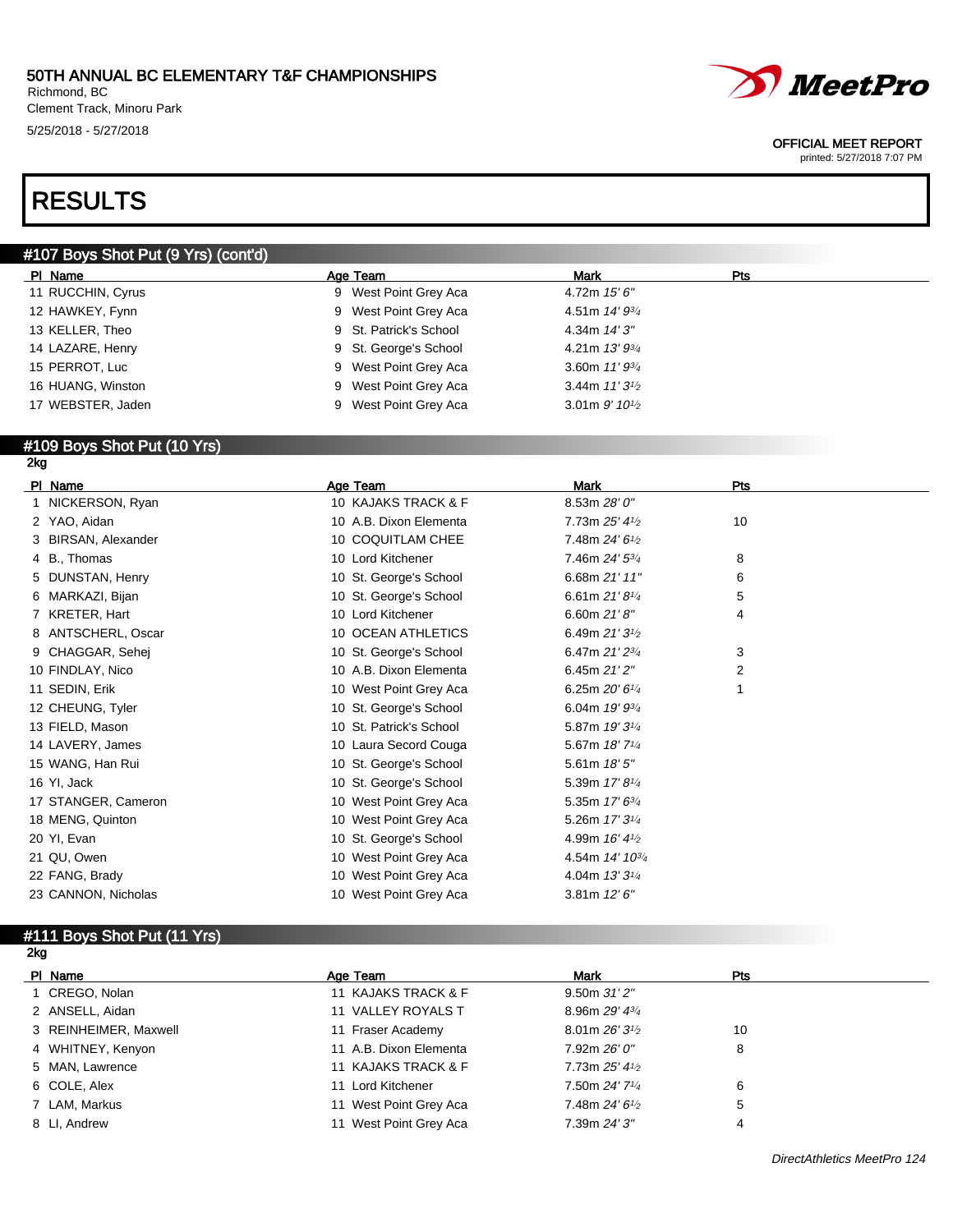Richmond, BC Clement Track, Minoru Park 5/25/2018 - 5/27/2018

# RESULTS

### #111 Boys Shot Put (11 Yrs) (cont'd)

| Age Team                | <b>Mark</b>                               | <b>Pts</b> |
|-------------------------|-------------------------------------------|------------|
| 11 St. George's School  | 7.35m $24'$ 1 <sup>1</sup> / <sub>2</sub> | 3          |
| 11 Lord Kitchener       | 7.34m 24' 1"                              | 2          |
| 11 Laura Secord Couga   | 7.17m 23' 61/4                            |            |
| 11 Lord Kitchener       | 6.93m 22' 9"                              |            |
| 11 St. George's School  | 6.87m $22'6\frac{1}{2}$                   |            |
| 11 West Point Grey Aca  | 6.75m $22'$ 1 $\frac{3}{4}$               |            |
| 11 St. Patrick's School | 6.64m $21'9'$                             |            |
| 11 St. George's School  | 6.55m $21'6''$                            |            |
| 11 Lord Kitchener       | 6.44m $21'11_2$                           |            |
| 11 Lord Kitchener       | 6.41m $21'0\frac{1}{2}$                   |            |
| 11 St. George's School  | 6.40m $21'0''$                            |            |
| 11 West Point Grey Aca  | 6.26m $20'6\frac{1}{2}$                   |            |
| 11 St. George's School  | 6.03m $19'9\frac{1}{2}$                   |            |
| 11 St. George's School  | 4.92m 16' 13/4                            |            |
| 11 Our Lady of Perpetu  | 4.78m $15'8\frac{1}{4}$                   |            |
| 11 St. George's School  | 4.76m $15'$ 7 <sup>1</sup> / <sub>2</sub> |            |
|                         |                                           |            |

#### #113 Boys Shot Put (12 Yrs) 3kg

| PI Name            | Age Team                | <b>Mark</b>                 | Pts |
|--------------------|-------------------------|-----------------------------|-----|
| MORRISON, Logan    | 12 Fraser Academy       | 12.04m 39' 6"               | 10  |
| 2 EVAN, Palmer     | 12 Our Lady of Perpetu  | 7.82m 25' 8"                | 8   |
| 3 DIXON, Jace      | 12 St. Patrick's School | 7.43m $24'$ 4 $\frac{1}{2}$ | 6   |
| 4 MARSHALL, Harris | 12 NorWesters Track &   | 7.42m 24' 41/4              |     |
| 5 HARI, Ethan      | 12 St. George's School  | 7.10m $23'31/2$             | 5   |
| 6 PASPALAS, Beck   | 12 West Point Grey Aca  | 6.73m 22' 1"                | 4   |
| 7 LIANGA, Senni    | 11 St. Patrick's School | 6.54m $21'5\frac{1}{2}$     | 10  |
| 8 WALSH, Rory      | 12 West Point Grey Aca  | 6.21m $20'$ 4 $\frac{1}{2}$ | 3   |
| 9 MARKAZI, Darius  | 12 St. George's School  | 5.82m 19' 11/4              | 2   |
| 10 WITTIG, Eric    | 12 St. George's School  | 5.77m 18' 111/4             |     |
| 11 VOGT, Lucas     | 12 St. Patrick's School | 4.63m $15'2\frac{1}{4}$     |     |

#### #115 Boys Shot Put (13 Yrs) 3kg

| PI Name                  | Age Team               | Mark                    | Pts |
|--------------------------|------------------------|-------------------------|-----|
| 1 ZABIHI, Kian           | 13 KAMLOOPS TRACK      | 13.59m 44' 7"           |     |
| 2 BRAR, Armaan           | 13 Khalsa School       | 10.95m 35' 1114         | 10  |
| 3 EDER, Graeme           | 13 COQUITLAM CHEE      | 10.45m $34'3^{1/2}$     |     |
| 4 LI, Michael            | 13 St. George's School | 10.13m 33'3''           | 8   |
| 5 GUO, Allan             | 13 St. George's School | 9.36m $30'81/2$         | 6   |
| 6 MAHAFFY, Ronan         | 13 St. George's School | 9.00m $29'6\frac{1}{2}$ | 5   |
| 7 OOSTHUIZEN, Christiaan | 13 St. George's School | 8.76m 28' 9"            | 4   |
| 8 VAN DER TAS, Ben       | 13 A.B. Dixon Elementa | 8.48m 27' 10"           | 3   |
| 9 CASANA, Elymar         | 13 James Gilmore Elem  | 8.27m 27' 13/4          | 2   |
| 10 WANG, Edward          | 13 West Point Grey Aca | 8.26m 27' 11/4          |     |

# MeetPro

#### OFFICIAL MEET REPORT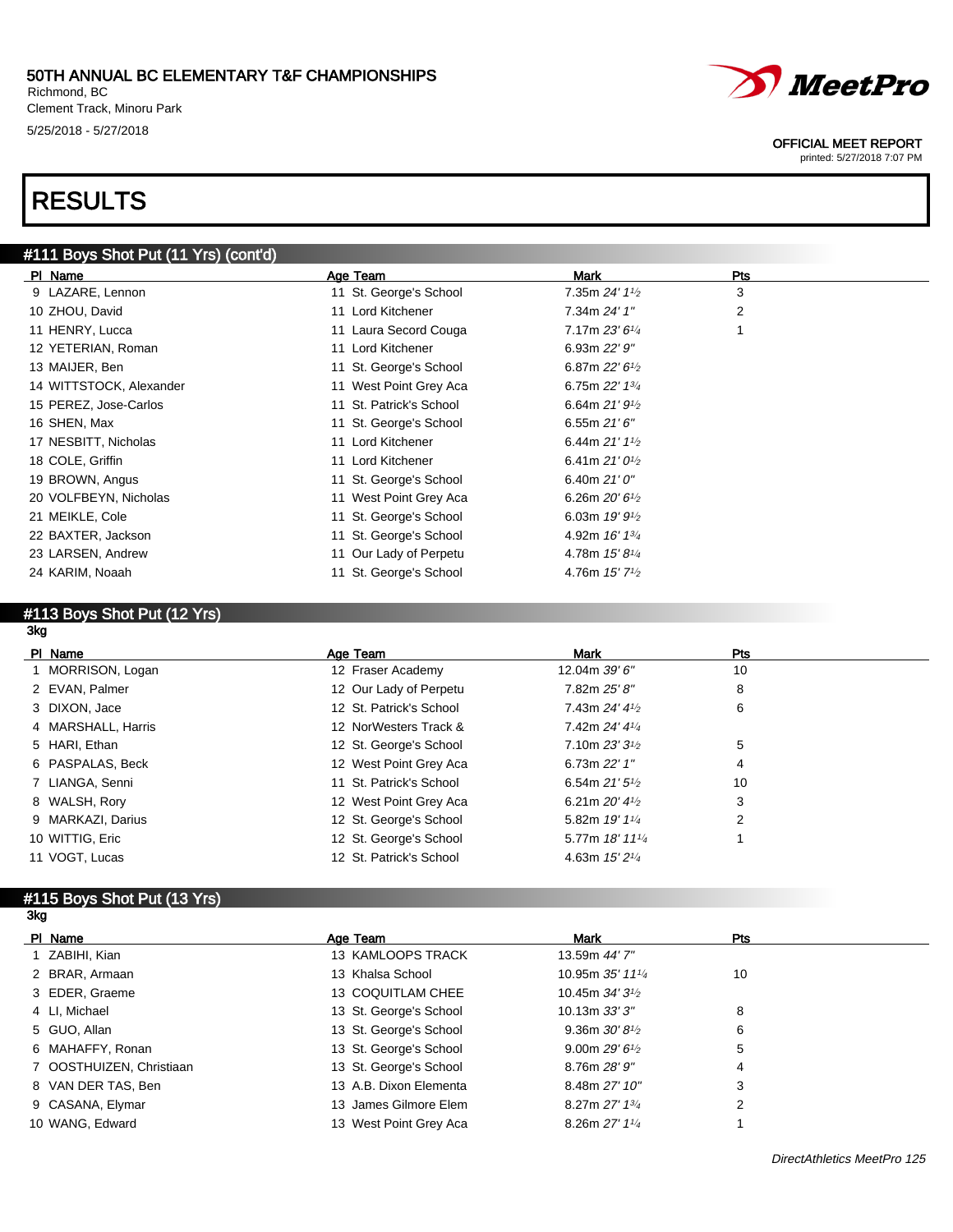Richmond, BC Clement Track, Minoru Park 5/25/2018 - 5/27/2018



#### OFFICIAL MEET REPORT

printed: 5/27/2018 7:07 PM

# RESULTS

### #115 Boys Shot Put (13 Yrs) (cont'd)

| PI Name               | Age Team               | Mark                                       | Pts |
|-----------------------|------------------------|--------------------------------------------|-----|
| 11 KUYPERS, Kian      | 13 Hatzic Secondary Sc | 7.73m $25'$ 4 $\frac{1}{2}$                |     |
| 12 SCHERK, Michael    | 13 NorWesters Track &  | $7.71m 25'3\frac{1}{2}$                    |     |
| 13 ZHAI, Rain         | 13 St. George's School | 7.68m $25'2\frac{1}{2}$                    |     |
| 14 TEWFIK, Alessandro | 13 Our Lady of Perpetu | 7.60m $24'$ 11 <sup>1</sup> / <sub>4</sub> |     |
| 15 MCKNIGHT, Aidan    | 13 Laura Secord Couga  | 7.50m 24' 7 <sup>1/4</sup>                 |     |
| 16 COPLAND, Stewart   | 13 St. George's School | $7.37m$ 24' 21/4                           |     |
| 17 BADESHA, Didar     | 13 COQUITLAM CHEE      | 6.90m $22'$ 7 $\frac{3}{4}$                |     |
| 18 WHITE, Ethan       | 13 A.B. Dixon Elementa | 6.41m $21'0\frac{1}{2}$                    |     |
|                       |                        |                                            |     |

#### #117 Boys Discus (10 Yrs) 750g

| PI Name              |                      | Age Team                | <b>Mark</b>        | Pts            |  |
|----------------------|----------------------|-------------------------|--------------------|----------------|--|
| 1 MASSIGA, Maxwell   |                      | 10 Donald E Mckay Ele   | 19.07m 62' 7"      | 10             |  |
| 2 YAO, Aidan         |                      | 10 A.B. Dixon Elementa  | 15.88m 52' 1"      | 8              |  |
| 3 YI, Jack           |                      | 10 St. George's School  | 14.54m 47' 8"      | 6              |  |
| 4 FANG, Brady        |                      | 10 West Point Grey Aca  | 14.19m 46' 7"      | 5              |  |
| 5 CHAGGAR, Sehei     |                      | 10 St. George's School  | 12.15m 39' 10"     | 4              |  |
| 6 WANG, Han Rui      |                      | 10 St. George's School  | 12.01m 39' 5"      | 3              |  |
| 7 DUNSTAN, Henry     |                      | 10 St. George's School  | 11.75m 38' 6"      | $\overline{2}$ |  |
| 8 MARKAZI, Bijan     |                      | 10 St. George's School  | 11.52m 37' 9"      |                |  |
| 9 CHIEW, Nathan      |                      | 10 St. Patrick's School | 11.16m $36'$ $7''$ |                |  |
| 10 GILL, Tej         |                      | 10 West Point Grey Aca  | 10.23m 33' 7"      |                |  |
| 11 YI, Evan          |                      | 10 St. George's School  | 9.54m31'3''        |                |  |
| 12 BIRSAN, Alexander |                      | 10 COQUITLAM CHEE       | 8.91m 29' 3"       |                |  |
|                      | MACPHERSON, Nicholas | 10 OCEAN ATHLETICS      | <b>NM</b>          |                |  |
| LEE, Nicholas        |                      | 10 St. Patrick's School | <b>NM</b>          |                |  |

#### #119 Boys Discus (11 Yrs) 1kg

| PI Name              | Age Team               | <b>Mark</b>    | Pts |
|----------------------|------------------------|----------------|-----|
| 1 CREGO, Nolan       | 11 KAJAKS TRACK & F    | 23.71m 77' 9"  |     |
| 2 MAN, Lawrence      | 11 KAJAKS TRACK & F    | 21.73m 71'3"   |     |
| 3 SHEN, Max          | 11 St. George's School | 18.46m 60' 7"  | 10  |
| 4 YETERIAN, Roman    | 11 Lord Kitchener      | 18.09m 59' 4"  | 8   |
| 5 BROWN, Angus       | 11 St. George's School | 15.59m 51'2"   | 6   |
| 6 LAZARE, Lennon     | 11 St. George's School | 15.08m 49' 6"  | 5   |
| 7 HENRY, Lucca       | 11 Laura Secord Couga  | 15.04m 49' 4"  | 4   |
| 8 FRASER, Euan       | 11 Laura Secord Couga  | 14.92m 48' 11" | 3   |
| 9 MAIJER, Ben        | 11 St. George's School | 14.89m 48' 10" | 2   |
| 10 MCBRIDE, William  | 11 Laura Secord Couga  | 13.78m 45' 2"  |     |
| 11 BLOMERUS, Spencer | 11 West Point Grey Aca | 13.75m 45' 1"  |     |
| 12 CAMPBELL, Ben     | 11 West Point Grey Aca | 13.64m 44' 9"  |     |
| 13 BAXTER, Jackson   | 11 St. George's School | 11.07m 36' 4"  |     |
| 14 WAKELIN, Tavish   | 11 Laura Secord Couga  | 10.86m 35' 7"  |     |
| 15 MEIKLE, Cole      | 11 St. George's School | 10.65m 34' 11" |     |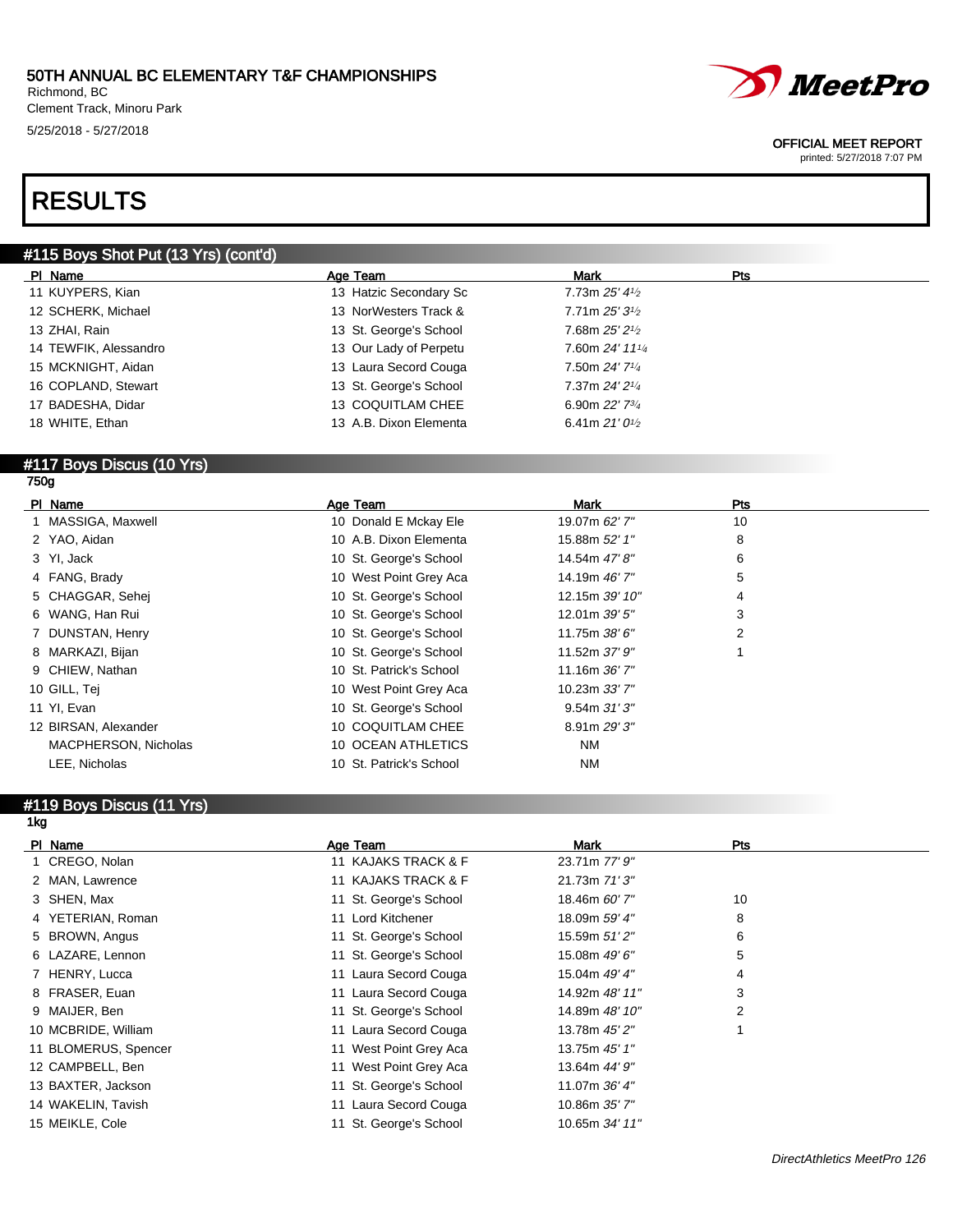Richmond, BC Clement Track, Minoru Park 5/25/2018 - 5/27/2018



#### OFFICIAL MEET REPORT

printed: 5/27/2018 7:07 PM

# RESULTS

| #119 Boys Discus (11 Yrs) (cont'd) |                         |                |     |  |
|------------------------------------|-------------------------|----------------|-----|--|
| PI Name                            | Age Team                | <b>Mark</b>    | Pts |  |
| 16 ROBERTSON, Max                  | 11 Laura Secord Couga   | 9.89m 32' 5"   |     |  |
|                                    |                         |                |     |  |
| #121 Boys Discus (12 Yrs)          |                         |                |     |  |
| 1kg                                |                         |                |     |  |
| PI Name                            | Age Team                | Mark           | Pts |  |
| 1 TUCAKOV, Sasha                   | 12 St. George's School  | 20.10m 65' 11" | 10  |  |
| 2 SHERWOOD, Dylan                  | 12 St. George's School  | 20.04m 65' 9"  | 8   |  |
| 3 MARSHALL, Harris                 | 12 NorWesters Track &   | 17.36m 56' 11" |     |  |
| 4 ADAMS, Michael                   | 12 West Point Grey Aca  | 16.72m 54' 10" | 6   |  |
| 5 WALSH, Rory                      | 12 West Point Grey Aca  | 16.05m 52' 8"  | 5   |  |
| EVAN, Palmer                       | 12 Our Lady of Perpetu  | 15.56m 51' 0"  | 4   |  |
| CHIEW, Haydon                      | 12 St. Patrick's School | 14.82m 48' 7"  | 3   |  |
| THIN, Henry                        | 12 Lord Kitchener       | 14.25m 46' 9"  | 2   |  |
| 9 DIXON, Jace                      | 12 St. Patrick's School | 14.08m 46' 2"  |     |  |
| 10 LEADER, Jacob                   | 12 West Point Grey Aca  | 14.05m 46' 1"  |     |  |
| 11 MARKAZI, Darius                 | 12 St. George's School  | 14.00m 45' 11" |     |  |
| 12 HELMUTH, Hugo                   | 12 A.B. Dixon Elementa  | 13.95m 45' 9"  |     |  |
| 13 TAYLOR, Teyce                   | 12 A.B. Dixon Elementa  | 13.61m 44' 8"  |     |  |
| 14 CACOS, John                     | 12 West Point Grey Aca  | 13.59m 44' 7"  |     |  |
| 15 WITTIG, Eric                    | 12 St. George's School  | 11.10m 36' 5"  |     |  |
| 16 MANAREY, Jacob                  | 12 West Point Grey Aca  | 11.03m 36' 2"  |     |  |
| 17 VOGT, Lucas                     | 12 St. Patrick's School | 10.07m 33' 0"  |     |  |
|                                    |                         |                |     |  |

### #123 Boys Discus (13 Yrs)

| PI Name                   | Age Team               | Mark            | Pts |
|---------------------------|------------------------|-----------------|-----|
| 1 ZABIHI, Kian            | 13 KAMLOOPS TRACK      | 36.40m 119' 5"  |     |
| 2 BRADLEY, Jackson        | 13 A.B. Dixon Elementa | 33.51m 109' 11" | 10  |
| 3 EDER, Graeme            | 13 COQUITLAM CHEE      | 32.34m 106' 1"  |     |
| 4 LI, Michael             | 13 St. George's School | 26.91m 88'3"    | 8   |
| 5 MEACHER, Tyler          | 13 Hatzic Secondary Sc | 25.62m 84' 1"   | 6   |
| 6 GUO, Allan              | 13 St. George's School | 23.22m 76' 2"   | 5   |
| 7 BADESHA, Didar          | 13 COQUITLAM CHEE      | 21.14m 69' 4"   |     |
| 8 MAHAFFY, Ronan          | 13 St. George's School | 19.93m 65' 5"   | 4   |
| 9 REYES, lan              | 13 NorWesters Track &  | 19.90m 65' 3"   |     |
| 10 STRANDT, Bryce         | 13 A.B. Dixon Elementa | 19.78m 64' 11"  | 3   |
| 11 VAN DER TAS, Ben       | 13 A.B. Dixon Elementa | 19.38m 63' 7"   | 2   |
| 12 KUYPERS, Kian          | 13 Hatzic Secondary Sc | 18.81m $61'8''$ |     |
| 13 TUURA, Levi            | 13 Glenbrook Middle    | 17.87m 58'7"    |     |
| 14 OOSTHUIZEN, Christiaan | 13 St. George's School | 17.71m 58' 1"   |     |
| 15 COPLAND, Stewart       | 13 St. George's School | 16.64m 54' 7"   |     |
| 16 MCKNIGHT, Aidan        | 13 Laura Secord Couga  | 15.62m 51'3"    |     |
| 17 ZHAI, Rain             | 13 St. George's School | 15.53m 50' 11"  |     |
| 18 WANG, Edward           | 13 West Point Grey Aca | 11.93m 39' 2"   |     |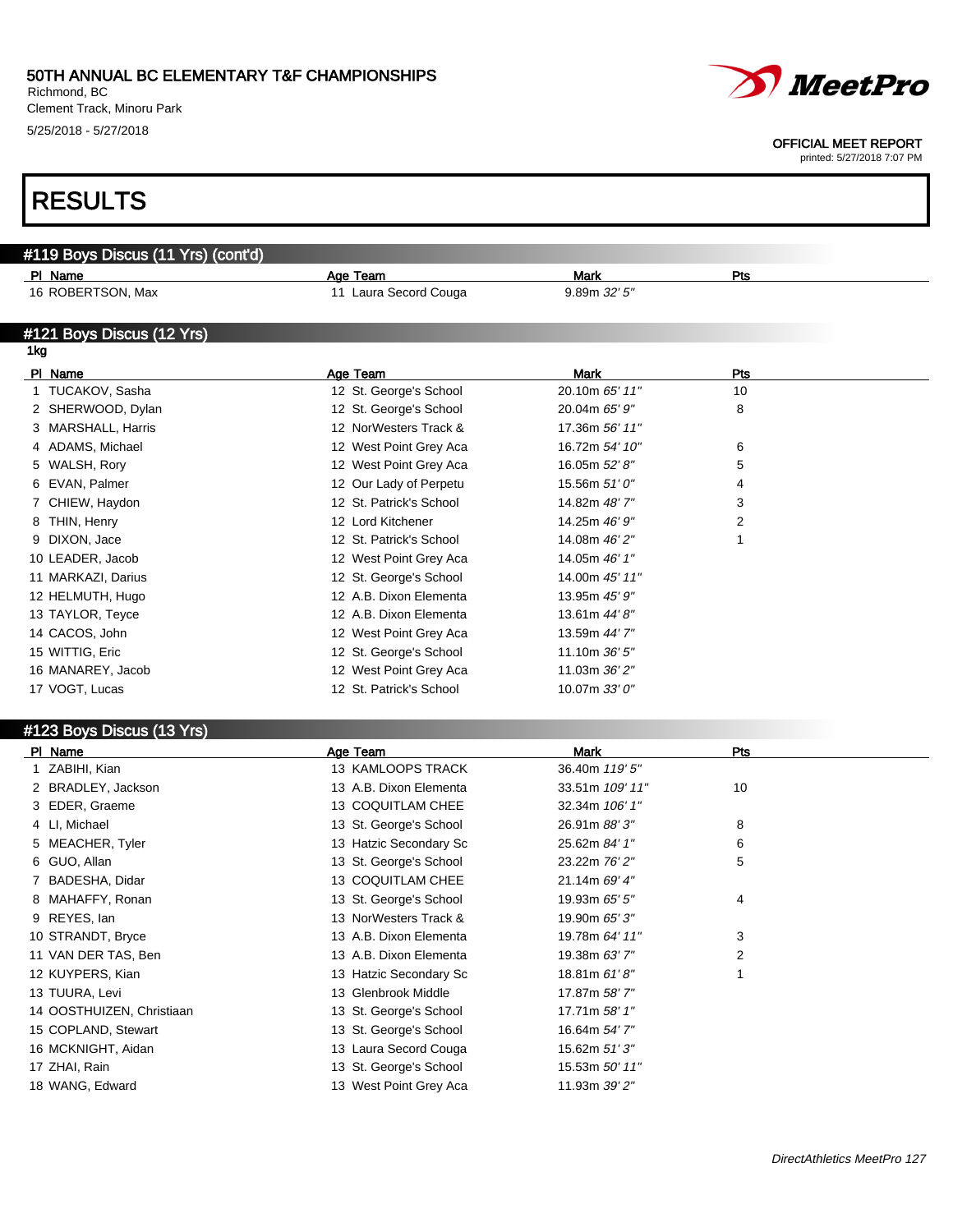Richmond, BC Clement Track, Minoru Park 5/25/2018 - 5/27/2018



OFFICIAL MEET REPORT

printed: 5/27/2018 7:07 PM

# RESULTS

| #183 Women's 4 x 100m Relay (9 Yrs) |                          |         |                          |                          |  |
|-------------------------------------|--------------------------|---------|--------------------------|--------------------------|--|
| PI Team                             |                          | Time    |                          | $H(PI)$ Pts              |  |
| 1 Our Lady of Perpetual Help (A)    |                          | 1:09.22 |                          | $1(1)$ 10                |  |
| 1) LODEWIK, Anika                   | 2) DELORME, Cate         |         |                          |                          |  |
| 3) REYNO, Madelyn                   | 4) OWEN, Mairead         |         |                          |                          |  |
| 2 Croft Elementary (A)              |                          | 1:11.15 |                          | 1(2) 8                   |  |
| 1) RAJWANI, Aleeza                  | 2) HARDCASTLE, Elizabeth |         |                          |                          |  |
| 3) RENTZ, Kaliana                   | 4) PANG, Vanessa         |         |                          |                          |  |
| 3 Lord Kitchener (A)                |                          | 1:12.45 | 2(1)                     | 6                        |  |
| 1) PETERSON, Laerke                 | 2) PEARCE, Macey         |         |                          |                          |  |
| 3) HEINE, Addyson                   | 4) HORLOCK, Lily         |         |                          |                          |  |
| 4 A.B. Dixon Elementary School (A)  |                          | 1:12.55 | 2(2)                     | 5                        |  |
| 1) KUGELMAN, Soleil                 | 2) TEIFFEL, Meile        |         |                          |                          |  |
| 3) NOWAK, Gabriella                 | 4) PACHECO, Nichole      |         |                          |                          |  |
| 5 Croft Elementary (B)              |                          | 1:14.04 | 2(3)                     | 4                        |  |
| 1) COGHLAN, Gemma                   | 2) HING, Alexis          |         |                          |                          |  |
| 3) WANG, Victoria                   | 4) GILL, Zoya            |         |                          |                          |  |
| 6 York House School (B)             |                          | 1:14.98 | 2(4)                     | 3                        |  |
| 7 UNATTACHED BRITISH COLUMBIA (A)   |                          | 1:15.79 | 1(3)                     |                          |  |
| 1) MCKNIGHT, Alexandra              | 2) HOLLINGSHEAD, Hana    |         |                          |                          |  |
| 3) SMITH, Ivy                       | 4) VROOM, Madison        |         |                          |                          |  |
| 8 Lord Kitchener (B)                |                          | 1:16.72 | 1(4)                     | $\overline{\phantom{0}}$ |  |
| 1) NG, Jessica                      | 2) NESBIT, Katie         |         |                          |                          |  |
| 3) SALIM, Mina                      | 4) ALAGHEBAND, Sophie    |         |                          |                          |  |
| 9 West Point Grey Academy (A)       |                          | 1:17.68 |                          | $2(5)$ 1                 |  |
| 1) MANAREY, Chloe                   | 2) SALMAN, Amber         |         |                          |                          |  |
| 3) MACKAY, Esme                     | 4) SZUCS, Elisse         |         |                          |                          |  |
| 10 York House School (A)            |                          | 1:17.69 | 1(5)                     |                          |  |
| 11 St. Patrick's School (A)         |                          | 1:18.42 | 2(6)                     |                          |  |
| 1) BLANCO, Javana                   | 2) HIGGINS, Cara         |         |                          |                          |  |
| 3) THIBODEAU, Cecile                | 4) DERKSEN, Rachel       |         |                          |                          |  |
| 12 West Point Grey Academy (B)      |                          | 1:22.16 | 1(6)                     |                          |  |
| 1) GRAHAM, Rowan                    | 2) WATSON, Stella        |         |                          |                          |  |
| 3) ZHOU, Jenna                      | 4) GARG, Sohanna         |         |                          |                          |  |
| Blessed Sacrament - Vancouver (A)   |                          | DQ      | $\overline{\phantom{1}}$ |                          |  |
| 1) PAUL, Elsie                      | 2) DAVID, Adrianna       |         |                          |                          |  |
| 3) RIVERA, Luna                     | 4) DALEY, Isabel         |         |                          |                          |  |
|                                     |                          |         |                          |                          |  |

### SECTION RESULTS

#### Pl Team Time Section 1 of 2

1 Our Lady of Perpetual Help (A) 1:09.22 1) LODEWIK, Anika 2) DELORME, Cate 3) REYNO, Madelyn 4) OWEN, Mairead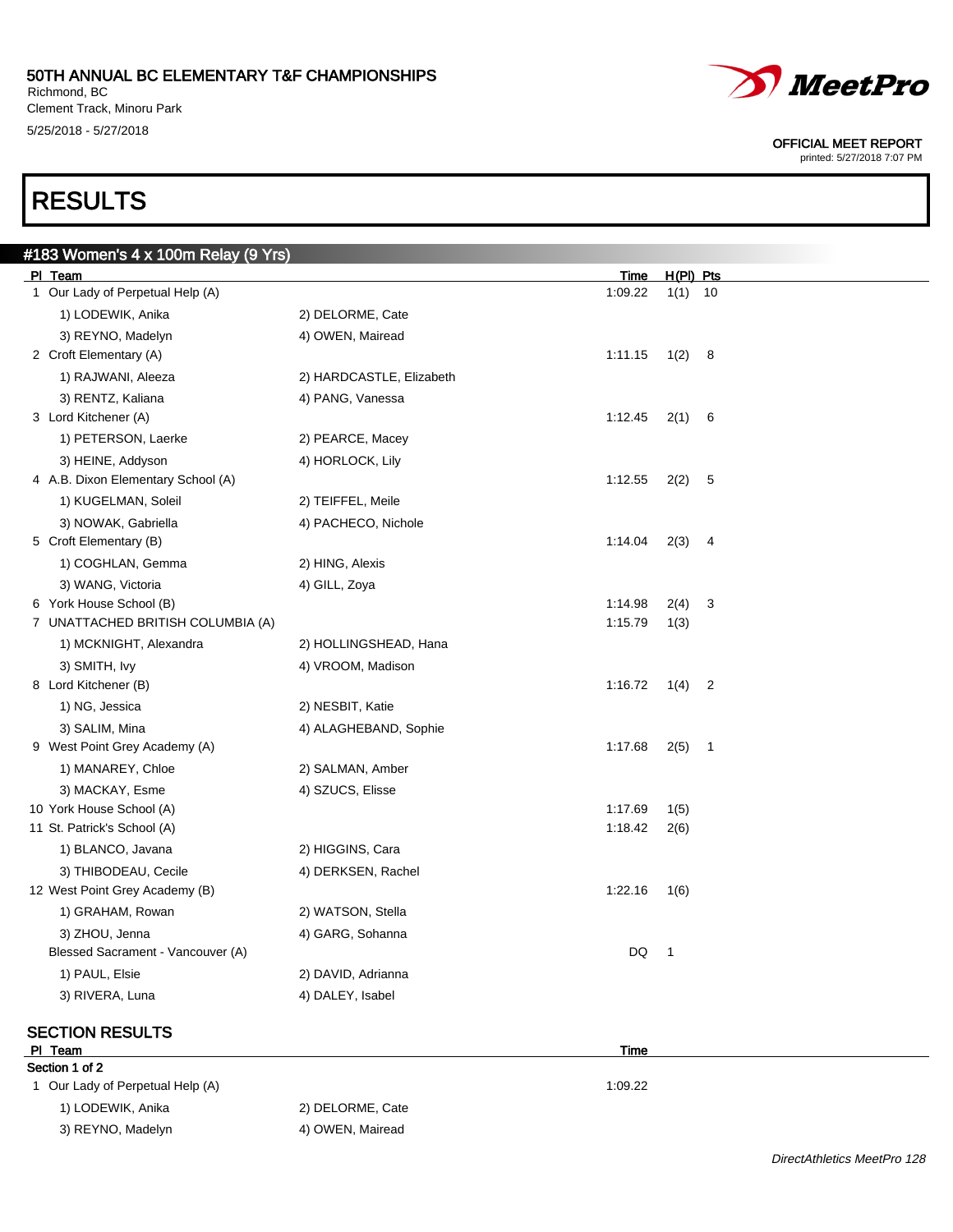#### 50TH ANNUAL BC ELEMENTARY T&F CHAMPIONSHIPS Richmond, BC

Clement Track, Minoru Park 5/25/2018 - 5/27/2018



#### OFFICIAL MEET REPORT

printed: 5/27/2018 7:07 PM

# RESULTS

| #183 Women's 4 x 100m Relay (9 Yrs) (cont'd) |                          |           |  |
|----------------------------------------------|--------------------------|-----------|--|
| PI Team                                      |                          | Time      |  |
| 2 Croft Elementary (A)                       |                          | 1:11.15   |  |
| 1) RAJWANI, Aleeza                           | 2) HARDCASTLE, Elizabeth |           |  |
| 3) RENTZ, Kaliana                            | 4) PANG, Vanessa         |           |  |
| 3 UNATTACHED BRITISH COLUMBIA (A)            |                          | 1:15.79   |  |
| 1) MCKNIGHT, Alexandra                       | 2) HOLLINGSHEAD, Hana    |           |  |
| 3) SMITH, Ivy                                | 4) VROOM, Madison        |           |  |
| 4 Lord Kitchener (B)                         |                          | 1:16.72   |  |
| 1) NG, Jessica                               | 2) NESBIT, Katie         |           |  |
| 3) SALIM, Mina                               | 4) ALAGHEBAND, Sophie    |           |  |
| 5 York House School (A)                      |                          | 1:17.69   |  |
| 6 West Point Grey Academy (B)                |                          | 1:22.16   |  |
| 1) GRAHAM, Rowan                             | 2) WATSON, Stella        |           |  |
| 3) ZHOU, Jenna                               | 4) GARG, Sohanna         |           |  |
| Blessed Sacrament - Vancouver (A)            |                          | <b>DQ</b> |  |
| 1) PAUL, Elsie                               | 2) DAVID, Adrianna       |           |  |
| 3) RIVERA, Luna                              | 4) DALEY, Isabel         |           |  |
| Section 2 of 2                               |                          |           |  |
| 1 Lord Kitchener (A)                         |                          | 1:12.45   |  |
| 1) PETERSON, Laerke                          | 2) PEARCE, Macey         |           |  |
| 3) HEINE, Addyson                            | 4) HORLOCK, Lily         |           |  |
| 2 A.B. Dixon Elementary School (A)           |                          | 1:12.55   |  |
| 1) KUGELMAN, Soleil                          | 2) TEIFFEL, Meile        |           |  |
| 3) NOWAK, Gabriella                          | 4) PACHECO, Nichole      |           |  |
| 3 Croft Elementary (B)                       |                          | 1:14.04   |  |
| 1) COGHLAN, Gemma                            | 2) HING, Alexis          |           |  |
| 3) WANG, Victoria                            | 4) GILL, Zoya            |           |  |
| 4 York House School (B)                      |                          | 1:14.98   |  |
| 5 West Point Grey Academy (A)                |                          | 1:17.68   |  |
| 1) MANAREY, Chloe                            | 2) SALMAN, Amber         |           |  |
| 3) MACKAY, Esme                              | 4) SZUCS, Elisse         |           |  |
| 6 St. Patrick's School (A)                   |                          | 1:18.42   |  |
| 1) BLANCO, Javana                            | 2) HIGGINS, Cara         |           |  |
| 3) THIBODEAU, Cecile                         | 4) DERKSEN, Rachel       |           |  |
|                                              |                          |           |  |

| #185 Women's 4 x 100m Relay (10 Yrs) |                                  |                        |  |  |  |
|--------------------------------------|----------------------------------|------------------------|--|--|--|
| <b>PI</b>                            | Team                             | $H(PI)$ Pts<br>Time    |  |  |  |
|                                      | West Point Grey Academy (A)      | $1(1)$ 10<br>1:05.69   |  |  |  |
|                                      | 1) WANG, Ann                     | 2) PIMSTON, Mila       |  |  |  |
|                                      | 3) HOWARD, Lily                  | 4) MILAU, Rachel       |  |  |  |
|                                      | 2 Our Lady of Perpetual Help (A) | $2(1)$ 8<br>1:08.84    |  |  |  |
|                                      | 1) COOPER, Grace                 | 2) MITCHELL, Isabel    |  |  |  |
|                                      | 3) ROBERTS, Margot               | 4) BARNES, Oliva       |  |  |  |
|                                      | York House School (B)            | 1(2)<br>1:09.58<br>- 6 |  |  |  |

DirectAthletics MeetPro 129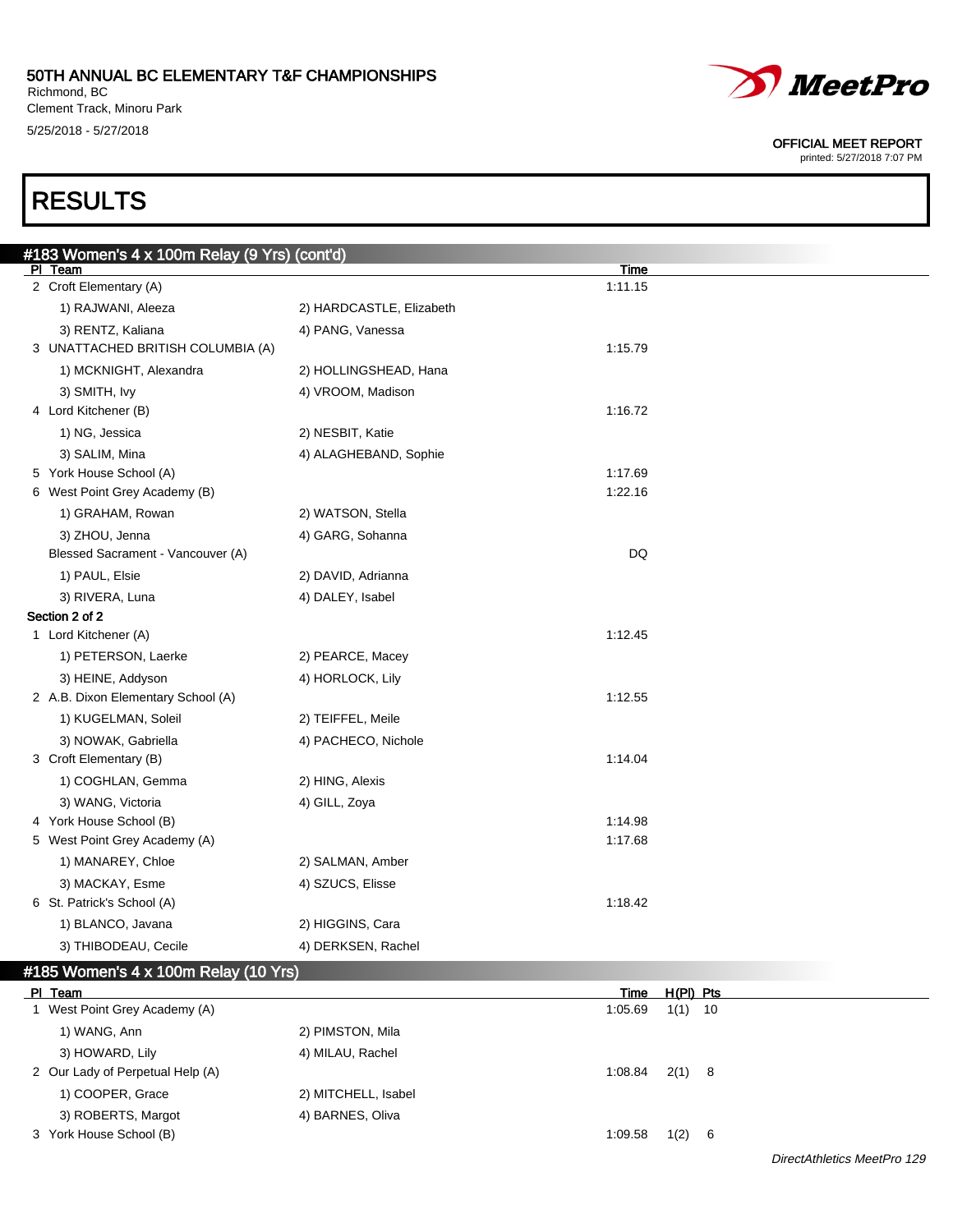Richmond, BC Clement Track, Minoru Park 5/25/2018 - 5/27/2018



OFFICIAL MEET REPORT

DirectAthletics MeetPro 130

printed: 5/27/2018 7:07 PM

# RESULTS

| #185 Women's 4 x 100m Relay (10 Yrs) (cont'd) |                     |                                             |
|-----------------------------------------------|---------------------|---------------------------------------------|
| PI Team                                       |                     | $H(PI)$ Pts<br>Time                         |
| 4 West Point Grey Academy (B)                 |                     | 1:10.02<br>1(3)<br>5                        |
| 1) WOOLFENDEN, Julianna                       | 2) FINALYSON, Rose  |                                             |
| 3) NEIL, Mary                                 | 4) PASHBY, Lucy     |                                             |
| 5 St. Patrick's School (A)                    |                     | 1:10.29<br>1(4)<br>$\overline{4}$           |
| 1) DOWN, Georgia                              | 2) BLANCO, Mariana  |                                             |
| 3) TIER, Colette                              | 4) ZARZOUR, Audrey  |                                             |
| 6 Croft Elementary (A)                        |                     | 1:11.20<br>1(5)<br>$\overline{3}$           |
| 1) MCDONALD, Kate                             | 2) CHONG, Samantha  |                                             |
| 3) MACDONALD, Emory                           | 4) KRUK, Krista     |                                             |
| 7 James Gilmore Elementary (A)                |                     | 1:11.85<br>1(6)<br>$\overline{\phantom{a}}$ |
| 1) KERR, Macy                                 | 2) MONTAGUE, Loreli |                                             |
| 3) RAFFAI, Sofia                              | 4) KELSO, Sofia     |                                             |
| 8 Croft Elementary (B)                        |                     | 1:12.77<br>1(7)<br>$\overline{\phantom{0}}$ |
| 1) HEED, Ella                                 | 2) SCHMON, Isabel   |                                             |
| 3) CHAN, Olivia                               | 4) FRANKE, Natalie  |                                             |
| 9 Laura Secord Cougars (A)                    |                     | 1:12.80<br>2(2)                             |
| 1) A TEAM, Sadie                              | 2) A TEAM, Roma     |                                             |
| 3) A TEAM, Nene                               | 4) A TEAM, Maya     |                                             |
| 10 St. Patrick's School (B)                   |                     | 1:14.70<br>2(3)                             |
| 1) OQUENDO, Sara                              | 2) CURTIS, Rebecca  |                                             |
| 3) BRISBANE, Charlotte                        | 4) SPARKS, Zara     |                                             |
| 11 York House School (A)                      |                     | 1:14.84<br>2(4)                             |
| 12 Laura Secord Cougars (B)                   |                     | 1:16.24<br>1(8)                             |
| 1) B TEAM, Kaitlyn                            | 2) B TEAM, Anna     |                                             |
| 3) B TEAM, Chloe                              | 4) B TEAM, Grace    |                                             |
| 13 St. Patrick's School (C)                   |                     | 1:16.60<br>2(5)                             |
| 1) CHAYBA, Mariska                            | 2) SANDHU, Asha     |                                             |
| 3) CHAYBA, Lucia                              | 4) ROYLE, Gabriella |                                             |
| St. Patrick's School (D)                      |                     | <b>DNS</b><br>$\overline{2}$                |
| 1) EMES, Maddy                                | 2) JOHNSON, Harper  |                                             |
| 3) THIBODEAU, Cecile                          | 4) HIGGINS, Cara    |                                             |
|                                               |                     |                                             |

# SECTION RESULTS

| PI Team                       | Time               |
|-------------------------------|--------------------|
| Section 1 of 2                |                    |
| 1 West Point Grey Academy (A) | 1:05.69            |
| 1) WANG, Ann                  | 2) PIMSTON, Mila   |
| 3) HOWARD, Lily               | 4) MILAU, Rachel   |
| 2 York House School (B)       | 1:09.58            |
| 3 West Point Grey Academy (B) | 1:10.02            |
| 1) WOOLFENDEN, Julianna       | 2) FINALYSON, Rose |
| 3) NEIL, Mary                 | 4) PASHBY, Lucy    |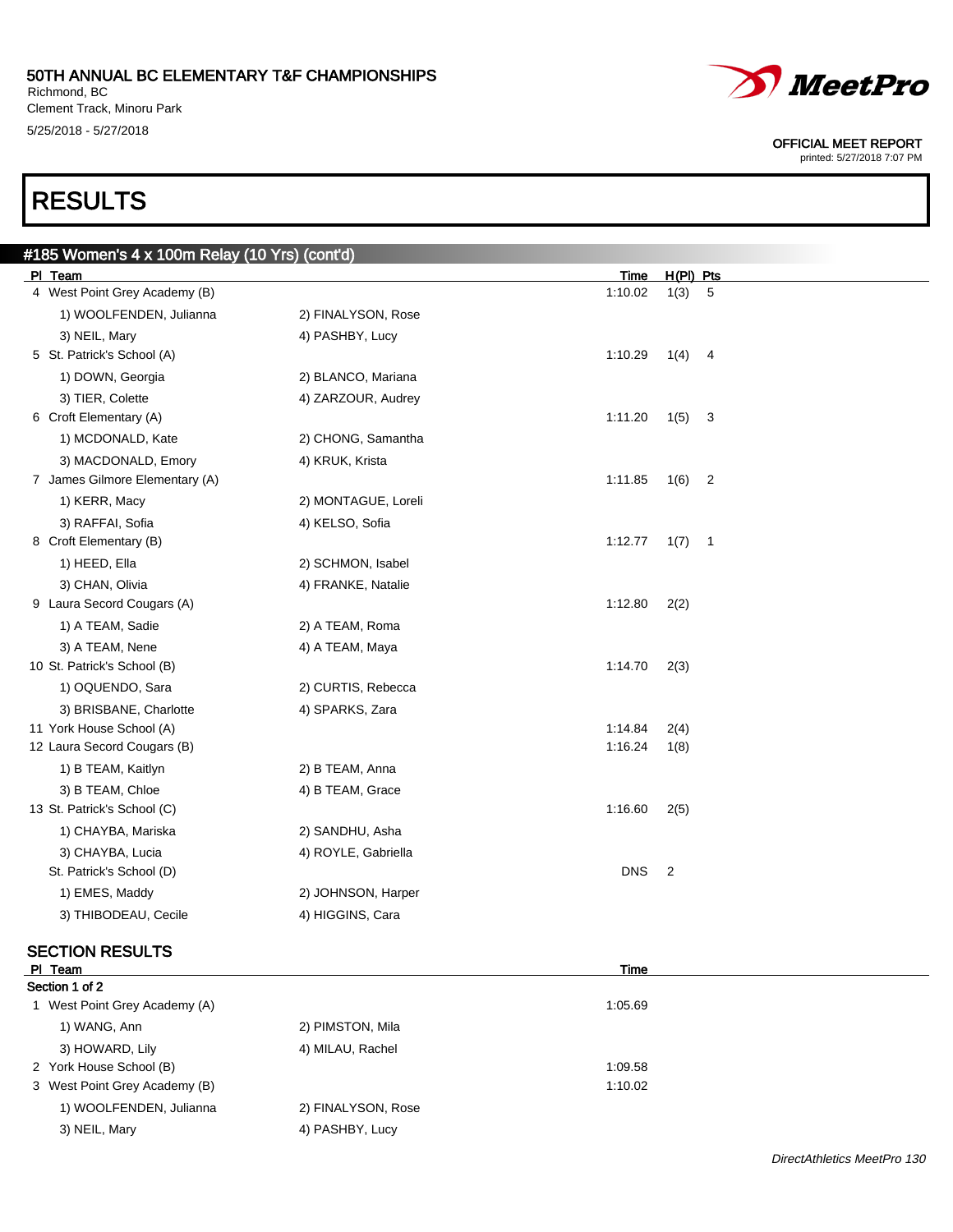#### 50TH ANNUAL BC ELEMENTARY T&F CHAMPIONSHIPS Richmond, BC

Clement Track, Minoru Park 5/25/2018 - 5/27/2018



#### OFFICIAL MEET REPORT

printed: 5/27/2018 7:07 PM

# RESULTS

| #185 Women's 4 x 100m Relay (10 Yrs) (cont'd) |                     |             |
|-----------------------------------------------|---------------------|-------------|
| PI Team                                       |                     | <u>Time</u> |
| 4 St. Patrick's School (A)                    |                     | 1:10.29     |
| 1) DOWN, Georgia                              | 2) BLANCO, Mariana  |             |
| 3) TIER, Colette                              | 4) ZARZOUR, Audrey  |             |
| 5 Croft Elementary (A)                        |                     | 1:11.20     |
| 1) MCDONALD, Kate                             | 2) CHONG, Samantha  |             |
| 3) MACDONALD, Emory                           | 4) KRUK, Krista     |             |
| 6 James Gilmore Elementary (A)                |                     | 1:11.85     |
| 1) KERR, Macy                                 | 2) MONTAGUE, Loreli |             |
| 3) RAFFAI, Sofia                              | 4) KELSO, Sofia     |             |
| 7 Croft Elementary (B)                        |                     | 1:12.77     |
| 1) HEED, Ella                                 | 2) SCHMON, Isabel   |             |
| 3) CHAN, Olivia                               | 4) FRANKE, Natalie  |             |
| 8 Laura Secord Cougars (B)                    |                     | 1:16.24     |
| 1) B TEAM, Kaitlyn                            | 2) B TEAM, Anna     |             |
| 3) B TEAM, Chloe                              | 4) B TEAM, Grace    |             |
| Section 2 of 2                                |                     |             |
| 1 Our Lady of Perpetual Help (A)              |                     | 1:08.84     |
| 1) COOPER, Grace                              | 2) MITCHELL, Isabel |             |
| 3) ROBERTS, Margot                            | 4) BARNES, Oliva    |             |
| 2 Laura Secord Cougars (A)                    |                     | 1:12.80     |
| 1) A TEAM, Sadie                              | 2) A TEAM, Roma     |             |
| 3) A TEAM, Nene                               | 4) A TEAM, Maya     |             |
| 3 St. Patrick's School (B)                    |                     | 1:14.70     |
| 1) OQUENDO, Sara                              | 2) CURTIS, Rebecca  |             |
| 3) BRISBANE, Charlotte                        | 4) SPARKS, Zara     |             |
| 4 York House School (A)                       |                     | 1:14.84     |
| 5 St. Patrick's School (C)                    |                     | 1:16.60     |
| 1) CHAYBA, Mariska                            | 2) SANDHU, Asha     |             |
| 3) CHAYBA, Lucia                              | 4) ROYLE, Gabriella |             |
| St. Patrick's School (D)                      |                     | <b>DNS</b>  |
| 1) EMES, Maddy                                | 2) JOHNSON, Harper  |             |
| 3) THIBODEAU, Cecile                          | 4) HIGGINS, Cara    |             |

### #187 Girls 4 x 100m Relay (11 Yrs)

| <b>Finals</b> |                                  |         |     |  |
|---------------|----------------------------------|---------|-----|--|
| PI Team       |                                  | Time    | Pts |  |
|               | 1 Croft Elementary (A)           | 1:00.50 | 10  |  |
|               | 2 West Point Grey Academy (C)    | 1:01.44 | 8   |  |
|               | 3 Our Lady of Perpetual Help (A) | 1:02.01 | 6   |  |
|               | 4 Croft Elementary (B)           | 1:03.86 | 5   |  |
|               | 5 Ladner Elementary (A)          | 1:03.88 | 4   |  |
|               | 6 York House School (A)          | 1:04.52 | 3   |  |
|               | 7 Laura Secord Cougars (A)       | 1:05.05 | າ   |  |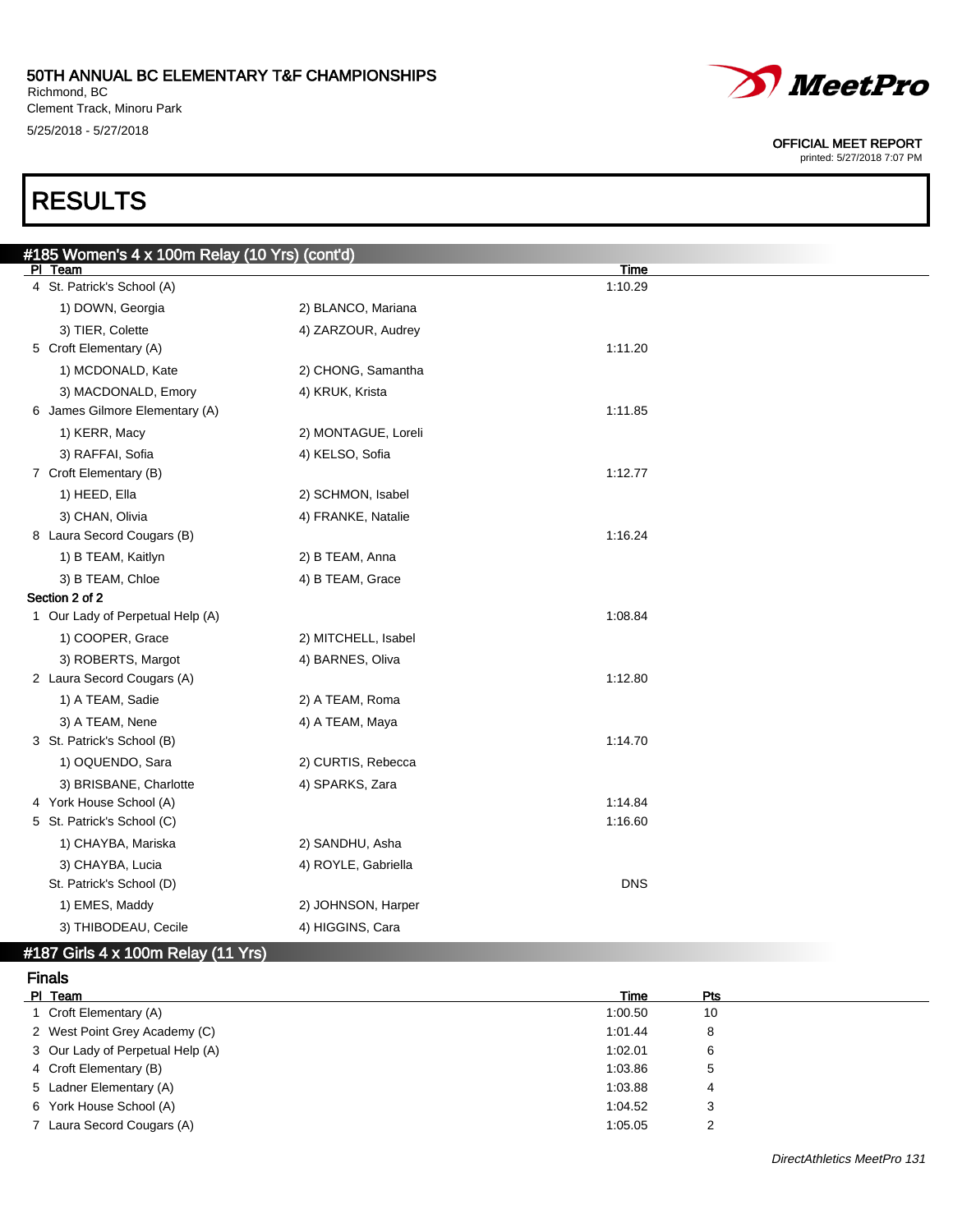Richmond, BC Clement Track, Minoru Park 5/25/2018 - 5/27/2018

# *MeetPro*

#### OFFICIAL MEET REPORT

printed: 5/27/2018 7:07 PM

# RESULTS

| #187 Girls 4 x 100m Relay (11 Yrs) (cont'd)             |                         |                 |              |  |
|---------------------------------------------------------|-------------------------|-----------------|--------------|--|
| <b>Finals</b>                                           |                         |                 |              |  |
| PI Team                                                 |                         | Time            | <u>Pts</u>   |  |
| 8 Laura Secord Cougars (B)                              |                         | 1:08.86         | $\mathbf{1}$ |  |
| (Top 8 advance)                                         |                         |                 |              |  |
| <b>Prelims</b>                                          |                         |                 |              |  |
| PI Team                                                 |                         | Time            | H(PI)        |  |
| 1 Croft Elementary (A)                                  |                         | $1:01.25q$ 2(1) |              |  |
| 1) CARDEY, Ava                                          | 2) WATSON, Olivia       |                 |              |  |
| 3) JAFFER, Jenna                                        | 4) VAN SCHALKWYK, Chloe |                 |              |  |
| 2 Our Lady of Perpetual Help (A)                        |                         | $1:03.70q$ 1(1) |              |  |
| 1) LIASKIS, Georgia                                     | 2) CHILTON, Jacqueline  |                 |              |  |
| 3) WONG, Joanna                                         | 4) CRAWFORD, Olivia     |                 |              |  |
| 3 Laura Secord Cougars (A)                              |                         | $1:04.79q$ 1(2) |              |  |
| 1) A TEAM, Avery                                        | 2) A TEAM, Lilah        |                 |              |  |
| 3) A TEAM, Julia                                        | 4) A TEAM, Isabelle     |                 |              |  |
| 4 Croft Elementary (B)                                  |                         | $1:05.04q$ 1(3) |              |  |
| 1) DHALIWAL, Rayna                                      | 2) DEHART, Daisy        |                 |              |  |
| 3) VANDENBERG, Issie<br>5 Ladner Elementary (A)         | 4) YOUNG, Jemma         | $1:05.28q$ 1(4) |              |  |
|                                                         |                         |                 |              |  |
| 1) BROTHERSTON, Sara<br>3) PERLOTTO, Sophie             | 2) JONES, Malie         |                 |              |  |
| 6 Laura Secord Cougars (B)                              | 4) GRANT, Mackenzie     | $1:05.30q$ 2(2) |              |  |
| 1) B TEAM, Alyssa                                       | 2) B TEAM, Rhonynn      |                 |              |  |
| 3) B TEAM, Indigo                                       | 4) B TEAM, Ruby         |                 |              |  |
| 7 York House School (A)                                 |                         | 1:06.27q        | 1(5)         |  |
| 8 West Point Grey Academy (C)                           |                         | $1:06.46q$ 2(3) |              |  |
| 1) SANDESH, Sihi                                        | 2) HUANG, Kareen        |                 |              |  |
| 3) WOOD, Sabrina                                        | 4) PENG, Melody         |                 |              |  |
| 9 St. Patrick's School (A)                              |                         | 1:07.87         | 2(4)         |  |
| 1) GEDISCHK, Natalia                                    | 2) HIGGINS, Roisin      |                 |              |  |
| 3) FRASER, Kate                                         | 4) SUCRE, Alicia        |                 |              |  |
| 10 KAJAKS TRACK & FIELD CLUB (A)                        |                         | 1:09.49         | 2(5)         |  |
| 11 West Point Grey Academy (B)                          |                         | 1:09.53         | 2(6)         |  |
| 1) BOURBONNAIS, Echo                                    | 2) GADALLA, Shannon     |                 |              |  |
| 3) AUSTIN, Avery                                        | 4) HASSON, Gabby        |                 |              |  |
| 12 St. Patrick's School (B)                             |                         | 1:14.46         | 1(6)         |  |
| 1) RYAN-LLOYD, Molly                                    | 2) VOGT, Akira          |                 |              |  |
| 3) VERGE, Carys                                         | 4) ANDRADA, Anika       |                 |              |  |
| 13 York House School (B)<br>West Point Grey Academy (A) |                         | 1:18.48<br>DQ   | 1(7)<br>2    |  |
| 1) BOURBONNAIS, Willow                                  | 2) SALMAN, Naiya        |                 |              |  |
|                                                         |                         |                 |              |  |
| 3) TSE, Kaylee                                          | 4) LO, Kara             |                 |              |  |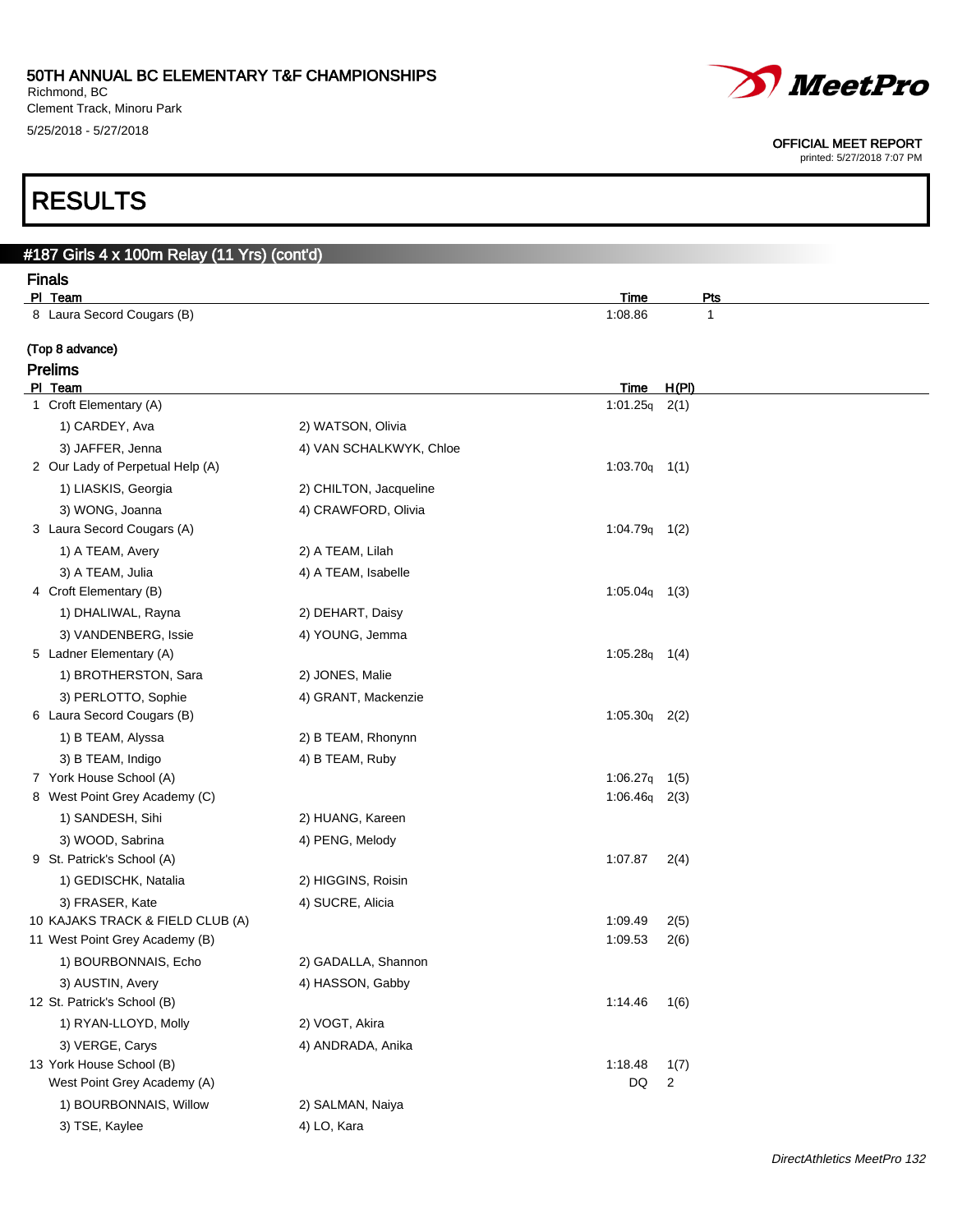Richmond, BC Clement Track, Minoru Park 5/25/2018 - 5/27/2018

# RESULTS

| <b>HEAT RESULTS</b>                             |                         |             |  |
|-------------------------------------------------|-------------------------|-------------|--|
| <b>Prelims</b><br>PI Team                       |                         | <b>Time</b> |  |
| Heat 1 of 2                                     |                         |             |  |
| 1 Our Lady of Perpetual Help (A)                |                         | 1:03.70q    |  |
| 1) LIASKIS, Georgia                             | 2) CHILTON, Jacqueline  |             |  |
| 3) WONG, Joanna                                 | 4) CRAWFORD, Olivia     |             |  |
| 2 Laura Secord Cougars (A)                      |                         | 1:04.79q    |  |
| 1) A TEAM, Avery                                | 2) A TEAM, Lilah        |             |  |
| 3) A TEAM, Julia                                | 4) A TEAM, Isabelle     |             |  |
| 3 Croft Elementary (B)                          |                         | 1:05.04q    |  |
| 1) DHALIWAL, Rayna                              | 2) DEHART, Daisy        |             |  |
| 3) VANDENBERG, Issie                            | 4) YOUNG, Jemma         |             |  |
| 4 Ladner Elementary (A)                         |                         | 1:05.28q    |  |
| 1) BROTHERSTON, Sara                            | 2) JONES, Malie         |             |  |
| 3) PERLOTTO, Sophie                             | 4) GRANT, Mackenzie     |             |  |
| 5 York House School (A)                         |                         | 1:06.27q    |  |
| 6 St. Patrick's School (B)                      |                         | 1:14.46     |  |
| 1) RYAN-LLOYD, Molly                            | 2) VOGT, Akira          |             |  |
| 3) VERGE, Carys                                 | 4) ANDRADA, Anika       |             |  |
| 7 York House School (B)                         |                         | 1:18.48     |  |
| Heat 2 of 2                                     |                         |             |  |
| 1 Croft Elementary (A)                          |                         | 1:01.25q    |  |
| 1) CARDEY, Ava                                  | 2) WATSON, Olivia       |             |  |
| 3) JAFFER, Jenna                                | 4) VAN SCHALKWYK, Chloe |             |  |
| 2 Laura Secord Cougars (B)                      |                         | 1:05.30q    |  |
| 1) B TEAM, Alyssa                               | 2) B TEAM, Rhonynn      |             |  |
| 3) B TEAM, Indigo                               | 4) B TEAM, Ruby         |             |  |
| 3 West Point Grey Academy (C)                   |                         | 1:06.46q    |  |
| 1) SANDESH, Sihi                                | 2) HUANG, Kareen        |             |  |
| 3) WOOD, Sabrina                                | 4) PENG, Melody         |             |  |
| 4 St. Patrick's School (A)                      |                         | 1:07.87     |  |
| 1) GEDISCHK, Natalia                            | 2) HIGGINS, Roisin      |             |  |
| 3) FRASER, Kate                                 | 4) SUCRE, Alicia        |             |  |
| 5 KAJAKS TRACK & FIELD CLUB (A)                 |                         | 1:09.49     |  |
| 6 West Point Grey Academy (B)                   |                         | 1:09.53     |  |
| 1) BOURBONNAIS, Echo                            | 2) GADALLA, Shannon     |             |  |
| 3) AUSTIN, Avery<br>West Point Grey Academy (A) | 4) HASSON, Gabby        |             |  |
|                                                 |                         | DQ          |  |
| 1) BOURBONNAIS, Willow                          | 2) SALMAN, Naiya        |             |  |
| 3) TSE, Kaylee                                  | 4) LO, Kara             |             |  |



#### OFFICIAL MEET REPORT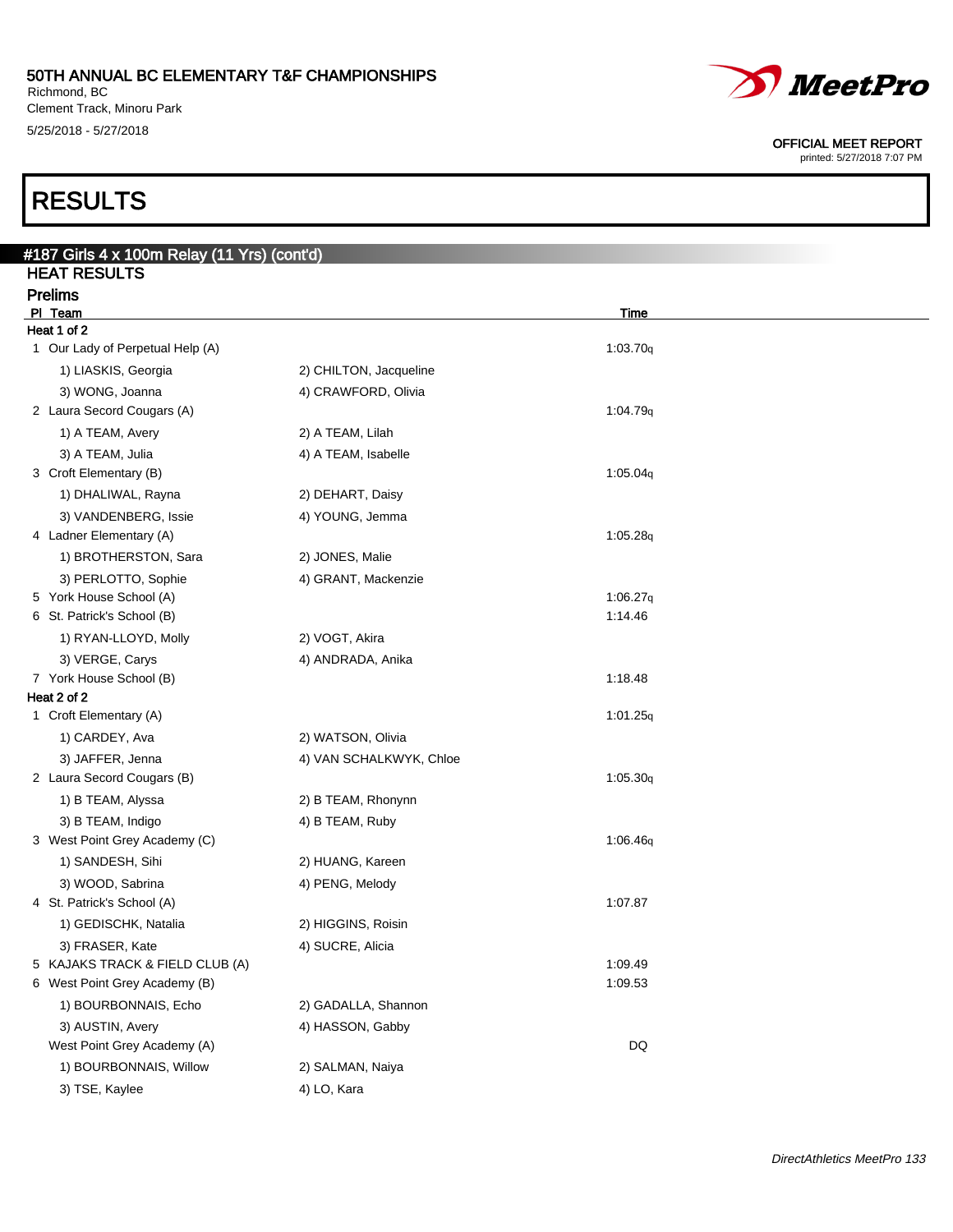Richmond, BC Clement Track, Minoru Park 5/25/2018 - 5/27/2018



#### OFFICIAL MEET REPORT

printed: 5/27/2018 7:07 PM

# RESULTS

### #186 Girls 4 x 100m Relay (12 Yrs)

| <b>Finals</b>                       |         |            |  |
|-------------------------------------|---------|------------|--|
| PI Team                             | Time    | <b>Pts</b> |  |
| 1 Our Lady of Mercy Elementary (A)  | 57.32   | 10         |  |
| 2 Blessed Sacrament - Vancouver (A) | 58.66   | 8          |  |
| 3 Croft Elementary (A)              | 58.98   | 6          |  |
| 4 A.B. Dixon Elementary School (A)  | 59.10   | 5          |  |
| 5 Lord Kitchener (A)                | 59.18   | 4          |  |
| 6 Laura Secord Cougars (B)          | 59.58   | 3          |  |
| 7 Westwind Elementary (A)           | 59.87   | 2          |  |
| 8 York House School (B)             | 1:00.50 |            |  |
|                                     |         |            |  |

#### (Top 8 advance)

| Prelims |
|---------|
|         |

| PI Team                             |                          | <b>Time</b>        | H(PI) |
|-------------------------------------|--------------------------|--------------------|-------|
| 1 Our Lady of Mercy Elementary (A)  |                          | $58.32q$ 1(1)      |       |
| 1) HEWITT, Lishan                   | 2) CHIANG, Indira        |                    |       |
| 3) ALI, Zehra                       | 4) MONEZ, Chloe          |                    |       |
| 2 Blessed Sacrament - Vancouver (A) |                          | 58.87q 1(2)        |       |
| 1) GOMEZ, Olivia                    | 2) BARROS, Brianna       |                    |       |
| 3) CARTERI, Audrianna               | 4) DUNCAN, Avery         |                    |       |
| 3 A.B. Dixon Elementary School (A)  |                          | 58.97q 3(1)        |       |
| 1) NAGATA, Emily                    | 2) FROH, Avery           |                    |       |
| 3) CARKNER, Sarah                   | 4) POGOR, Claire         |                    |       |
| 4 Croft Elementary (A)              |                          | 59.06q             | 1(3)  |
| 1) ABRAHAMS, Laila                  | 2) CAO, Emily            |                    |       |
| 3) GIBSON, Sienna                   | 4) KRUK, Anna            |                    |       |
| 5 Laura Secord Cougars (B)          |                          | 59.10q 3(2)        |       |
| 1) SMITH, Stella                    | 2) HARROP, Marina        |                    |       |
| 3) LIL, Gaby                        | 4) A, Carly              |                    |       |
| 6 Lord Kitchener (A)                |                          | 59.73 <sub>q</sub> | 3(3)  |
| 1) BLACK, Hadley                    | 2) HAYAZAKI, Miya        |                    |       |
| 3) TONNER, Claire                   | 4) MITCHELL, Isabella    |                    |       |
| 7 York House School (B)             |                          | 59.79 <sub>q</sub> | 2(1)  |
| 8 Westwind Elementary (A)           |                          | 59.92 <sub>q</sub> | 1(4)  |
| 1) VICCARS, Brooke                  | 2) JOHAL, Aaria          |                    |       |
| 3) NYBERG, Linda                    | 4) ROZMAN, Renzey        |                    |       |
| 9 Beach Grove Elementary (A)        |                          | 1:00.32            | 2(2)  |
| 10 St. Patrick's School (A)         |                          | 1:00.70            | 3(4)  |
| 1) THIBODEAU, Zawa                  | 2) FIELD, Makenna        |                    |       |
| 3) LEE, Ava                         | 4) PINSONNEAULT, Addison |                    |       |
| 11 West Point Grey Academy (A)      |                          | 1:01.06            | 3(5)  |
| 1) TOMITA, Pippa                    | 2) ANDREWS, Ashley       |                    |       |
| 3) CLEMENT, Coco                    | 4) MILAU, Lauren         |                    |       |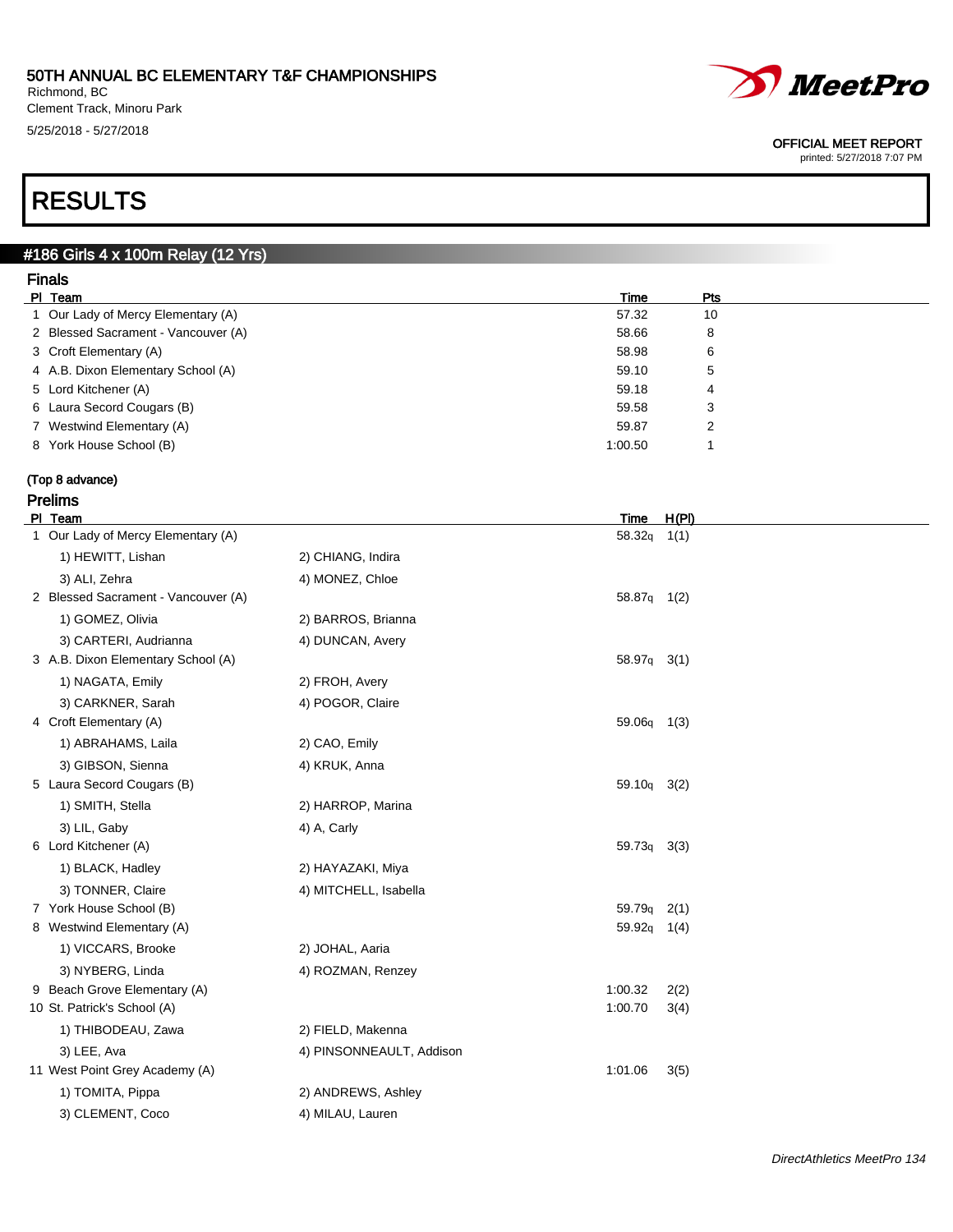Richmond, BC Clement Track, Minoru Park 5/25/2018 - 5/27/2018

# *MeetPro*

OFFICIAL MEET REPORT

printed: 5/27/2018 7:07 PM

# RESULTS

| #186 Girls 4 x 100m Relay (12 Yrs) (cont'd) |                      |                 |               |
|---------------------------------------------|----------------------|-----------------|---------------|
| (Top 8 advance)                             |                      |                 |               |
| <b>Prelims</b>                              |                      |                 |               |
| PI Team<br>12 West Point Grey Academy (B)   |                      | Time<br>1:02.07 | H(PI)<br>1(5) |
| 1) HAM, Rebekah                             | 2) COONFER, Ava      |                 |               |
| 3) COONFER, Emma                            | 4) WOOD, Bella       |                 |               |
| 13 Laura Secord Cougars (A)                 |                      | 1:02.80         | 3(6)          |
| 1) B TEAM, Vienna                           | 2) B TEAM, Simone    |                 |               |
| 3) B TEAM, Natalie                          | 4) B TEAM, Faro      |                 |               |
| 14 York House School (A)                    |                      | 1:04.29         | 2(3)          |
| 15 Croft Elementary (B)                     |                      | 1:04.90         | 1(6)          |
| 1) LIU, Michelle                            | 2) SHEN, Alice       |                 |               |
| 3) MAK, Zoe                                 | 4) MACDONALD, Rosie  |                 |               |
| 16 St. Patrick's School (B)                 |                      | 1:05.10         | 1(7)          |
| 1) OQUENDO, Mariana                         | 2) ACEVEDO, Paige    |                 |               |
| 3) REBNER, Zoe                              | 4) GOLZ, Sasha       |                 |               |
| 17 Lord Kitchener (C)                       |                      | 1:05.34         | 2(4)          |
| 1) PHILLIPS, Elysium                        | 2) ROBISON, Andie    |                 |               |
| 3) JIANG, Maggie                            | 4) LEE, Callista     |                 |               |
| 18 A.B. Dixon Elementary School (B)         |                      | 1:05.37         | 2(5)          |
| 1) LIN, Hsin-Jung                           | 2) SHI, Cecilia      |                 |               |
| 3) PANTOJA, Elia                            | 4) SEWARD, Francesca |                 |               |
| 19 Lord Kitchener (B)                       |                      | 1:07.99         | 2(6)          |
| 1) LEE, Erica                               | 2) MAIRORINO, Annika |                 |               |
| 3) ROSS, Sienna                             | 4) BAYRAKAL, Dallin  |                 |               |
| 20 St. Patrick's School (C)                 |                      | 1:09.12         | 1(8)          |
| 1) LUCHIES, Beth                            | 2) PEGADO, Gabrielle |                 |               |
| 3) RYAN-LLOYD, Molly                        | 4) VOGT, Anika       |                 |               |
| 21 York House School (C)                    |                      | 1:09.31         | 2(7)          |
|                                             |                      |                 |               |

### HEAT RESULTS

#### Prelims

| PI Team                             |                    | <b>Time</b> |  |  |  |  |
|-------------------------------------|--------------------|-------------|--|--|--|--|
| Heat 1 of 3                         |                    |             |  |  |  |  |
| 1 Our Lady of Mercy Elementary (A)  |                    | 58.32q      |  |  |  |  |
| 1) HEWITT, Lishan                   | 2) CHIANG, Indira  |             |  |  |  |  |
| 3) ALI, Zehra                       | 4) MONEZ, Chloe    |             |  |  |  |  |
| 2 Blessed Sacrament - Vancouver (A) |                    | 58.87g      |  |  |  |  |
| 1) GOMEZ, Olivia                    | 2) BARROS, Brianna |             |  |  |  |  |
| 3) CARTERI, Audrianna               | 4) DUNCAN, Avery   |             |  |  |  |  |
| 3 Croft Elementary (A)              |                    | 59.06g      |  |  |  |  |
| 1) ABRAHAMS, Laila                  | 2) CAO, Emily      |             |  |  |  |  |
| 3) GIBSON, Sienna                   | 4) KRUK, Anna      |             |  |  |  |  |
| 4 Westwind Elementary (A)           |                    | 59.92q      |  |  |  |  |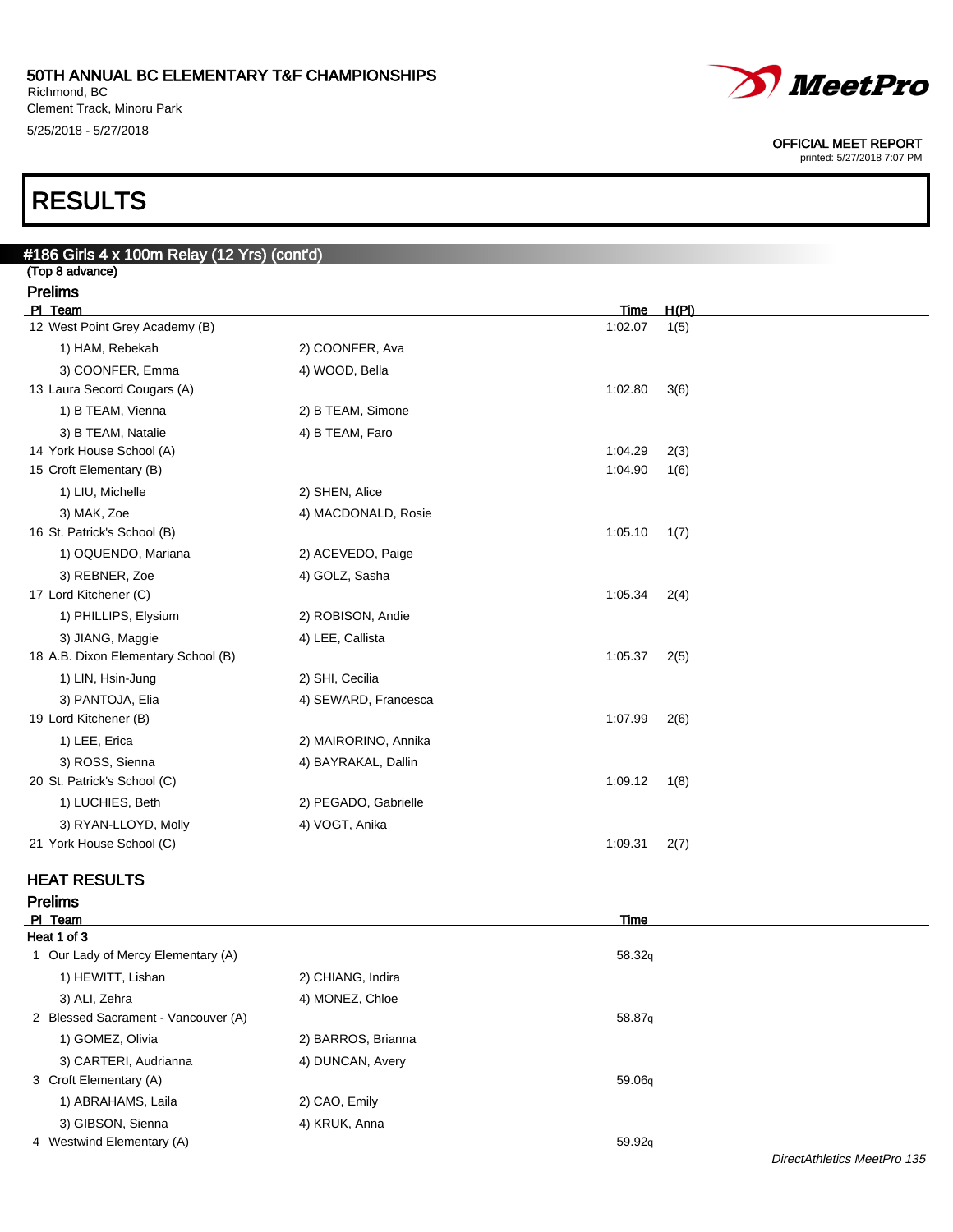$\mathbf{B}_{\text{e}}$ lay (40 $\mathbf{V}_{\text{e}}$ ) (contain

Richmond, BC Clement Track, Minoru Park 5/25/2018 - 5/27/2018



#### OFFICIAL MEET REPORT

printed: 5/27/2018 7:07 PM

# RESULTS

| #186 Girls 4 x 100m Relay (12 Yrs) (cont'd)<br><b>Prelims</b> |                          |             |  |
|---------------------------------------------------------------|--------------------------|-------------|--|
| PI Team                                                       |                          | <u>Time</u> |  |
| 4 Westwind Elementary (A)                                     |                          | 59.92       |  |
| 6 Croft Elementary (B)                                        |                          | 1:04.90     |  |
| 1) LIU, Michelle                                              | 2) SHEN, Alice           |             |  |
| 3) MAK, Zoe                                                   | 4) MACDONALD, Rosie      |             |  |
| 7 St. Patrick's School (B)                                    |                          | 1:05.10     |  |
| 1) OQUENDO, Mariana                                           | 2) ACEVEDO, Paige        |             |  |
| 3) REBNER, Zoe                                                | 4) GOLZ, Sasha           |             |  |
| 8 St. Patrick's School (C)                                    |                          | 1:09.12     |  |
| 1) LUCHIES, Beth                                              | 2) PEGADO, Gabrielle     |             |  |
| 3) RYAN-LLOYD, Molly                                          | 4) VOGT, Anika           |             |  |
| Heat 2 of 3                                                   |                          |             |  |
| 1 York House School (B)                                       |                          | 59.79q      |  |
| 2 Beach Grove Elementary (A)                                  |                          | 1:00.32     |  |
| 3 York House School (A)                                       |                          | 1:04.29     |  |
| 4 Lord Kitchener (C)                                          |                          | 1:05.34     |  |
| 1) PHILLIPS, Elysium                                          | 2) ROBISON, Andie        |             |  |
| 3) JIANG, Maggie                                              | 4) LEE, Callista         |             |  |
| 5 A.B. Dixon Elementary School (B)                            |                          | 1:05.37     |  |
| 1) LIN, Hsin-Jung                                             | 2) SHI, Cecilia          |             |  |
| 3) PANTOJA, Elia                                              | 4) SEWARD, Francesca     |             |  |
| 6 Lord Kitchener (B)                                          |                          | 1:07.99     |  |
| 1) LEE, Erica                                                 | 2) MAIRORINO, Annika     |             |  |
| 3) ROSS, Sienna                                               | 4) BAYRAKAL, Dallin      |             |  |
| 7 York House School (C)                                       |                          | 1:09.31     |  |
| Heat 3 of 3                                                   |                          |             |  |
| 1 A.B. Dixon Elementary School (A)                            |                          | 58.97q      |  |
| 1) NAGATA, Emily                                              | 2) FROH, Avery           |             |  |
| 3) CARKNER, Sarah                                             | 4) POGOR, Claire         |             |  |
| 2 Laura Secord Cougars (B)                                    |                          | 59.10q      |  |
| 1) SMITH, Stella                                              | 2) HARROP, Marina        |             |  |
| 3) LIL, Gaby                                                  | 4) A, Carly              |             |  |
| 3 Lord Kitchener (A)                                          |                          | 59.73q      |  |
| 1) BLACK, Hadley                                              | 2) HAYAZAKI, Miya        |             |  |
| 3) TONNER, Claire                                             | 4) MITCHELL, Isabella    |             |  |
| 4 St. Patrick's School (A)                                    |                          | 1:00.70     |  |
| 1) THIBODEAU, Zawa                                            | 2) FIELD, Makenna        |             |  |
| 3) LEE, Ava                                                   | 4) PINSONNEAULT, Addison |             |  |
| 5 West Point Grey Academy (A)                                 |                          | 1:01.06     |  |
| 1) TOMITA, Pippa                                              | 2) ANDREWS, Ashley       |             |  |
| 3) CLEMENT, Coco                                              | 4) MILAU, Lauren         |             |  |
| 6 Laura Secord Cougars (A)                                    |                          | 1:02.80     |  |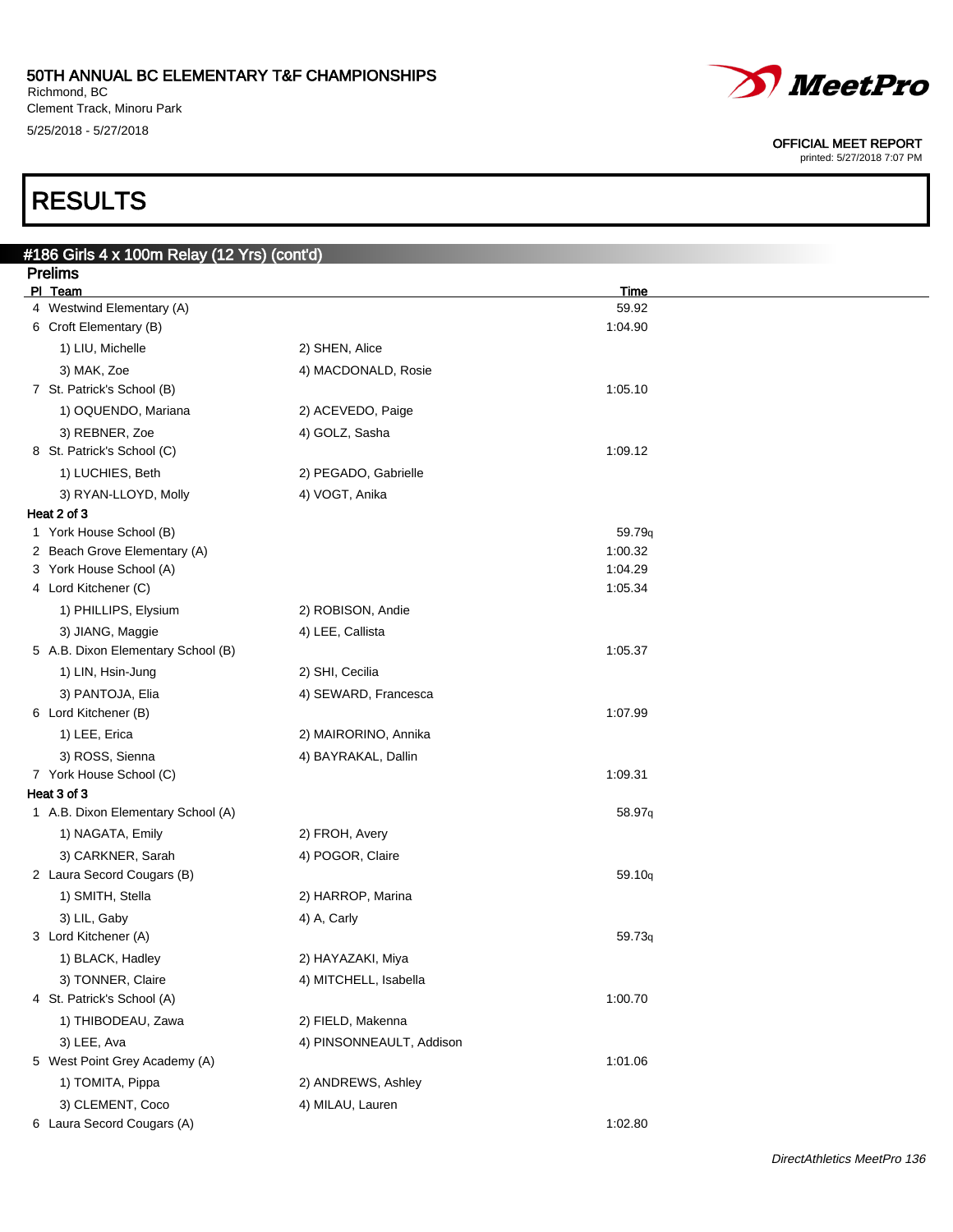Richmond, BC Clement Track, Minoru Park 5/25/2018 - 5/27/2018

RESULTS



#### OFFICIAL MEET REPORT

| #186 Girls 4 x 100m Relay (12 Yrs) (cont'd)          |                     |                 |                     |  |
|------------------------------------------------------|---------------------|-----------------|---------------------|--|
| <b>Prelims</b>                                       |                     |                 |                     |  |
| PI Team                                              |                     | <b>Time</b>     |                     |  |
| 1) B TEAM, Vienna                                    | 2) B TEAM, Simone   |                 |                     |  |
| 3) B TEAM, Natalie                                   | 4) B TEAM, Faro     |                 |                     |  |
| #184 Girls 4 x 100m Relay (13 Yrs)                   |                     |                 |                     |  |
| <b>Finals</b>                                        |                     |                 |                     |  |
| PI Team                                              |                     | Time            | Pts                 |  |
| 1 Croft Elementary (A)                               |                     | 55.65           | 10                  |  |
| 2 Lord Kitchener (A)                                 |                     | 57.42           | 8                   |  |
| 3 West Point Grey Academy (A)                        |                     | 58.07           | 6                   |  |
| 4 York House School (A)                              |                     | 58.50           | 5                   |  |
| 5 St. Patrick's School (A)                           |                     | 59.58           | 4                   |  |
| 6 Laura Secord Cougars (A)<br>7 Croft Elementary (B) |                     | 59.67<br>59.73  | 3<br>$\overline{2}$ |  |
| Khalsa School (A)                                    |                     | <b>DNS</b>      |                     |  |
|                                                      |                     |                 |                     |  |
| (Top 8 advance)                                      |                     |                 |                     |  |
| <b>Prelims</b>                                       |                     |                 |                     |  |
| PI Team                                              |                     | Time            | H(PI)               |  |
| 1 Croft Elementary (A)                               |                     | $55.64q$ 2(1)   |                     |  |
| 1) GAN, Emma                                         | 2) CHIO, Sabrina    |                 |                     |  |
| 3) DENG, Rachel                                      | 4) LAI, Jennifer    |                 |                     |  |
| 2 KAJAKS TRACK & FIELD CLUB (A)                      |                     | 55.98q          | 2(2)                |  |
| 3 Lord Kitchener (A)                                 |                     | $58.12q$ 1(1)   |                     |  |
| 1) CHATZISPIROS, Athena                              | 2) SAUL, Dora       |                 |                     |  |
| 3) YUAN, Daphne                                      | 4) HOPKINS, Sarah   |                 |                     |  |
| 4 West Point Grey Academy (A)                        |                     | $58.93q$ 1(2)   |                     |  |
| 1) HU, Chelsea                                       | 2) MASSEY, Isla     |                 |                     |  |
| 3) PARKER, Adeline                                   | 4) WATSON, Alessia  |                 |                     |  |
| 5 York House School (A)                              |                     | 59.55q          | 2(3)                |  |
| 6 Laura Secord Cougars (A)                           |                     | $1:00.07q$ 2(4) |                     |  |
| 1) M., Sally                                         | 2) S, Olivia        |                 |                     |  |
| 3) L, Drea                                           | 4) V, Cathryn       |                 |                     |  |
| 7 Croft Elementary (B)                               |                     | $1:00.10q$ 2(5) |                     |  |
| 1) BAINS, Avani                                      | 2) POON, Natasha    |                 |                     |  |
| 3) CHOW, Sarah                                       | 4) HLUS, Lexi       |                 |                     |  |
| 8 St. Patrick's School (A)                           |                     | $1:00.31q$ 1(3) |                     |  |
| 1) DOWN, Isabella                                    | 2) MELO, Jenna      |                 |                     |  |
| 3) ADAMS, Amanda                                     | 4) MCLEISH, Brianne |                 |                     |  |
| 9 Khalsa School (A)                                  |                     | 1:02.04         | 1(4)                |  |
| 1) SANDHU, Jasmeen                                   | 2) SANDHU, Karleen  |                 |                     |  |
| 3) KHANNA, Keerat                                    | 4) KHANNA, Rabhya   |                 |                     |  |
|                                                      |                     |                 |                     |  |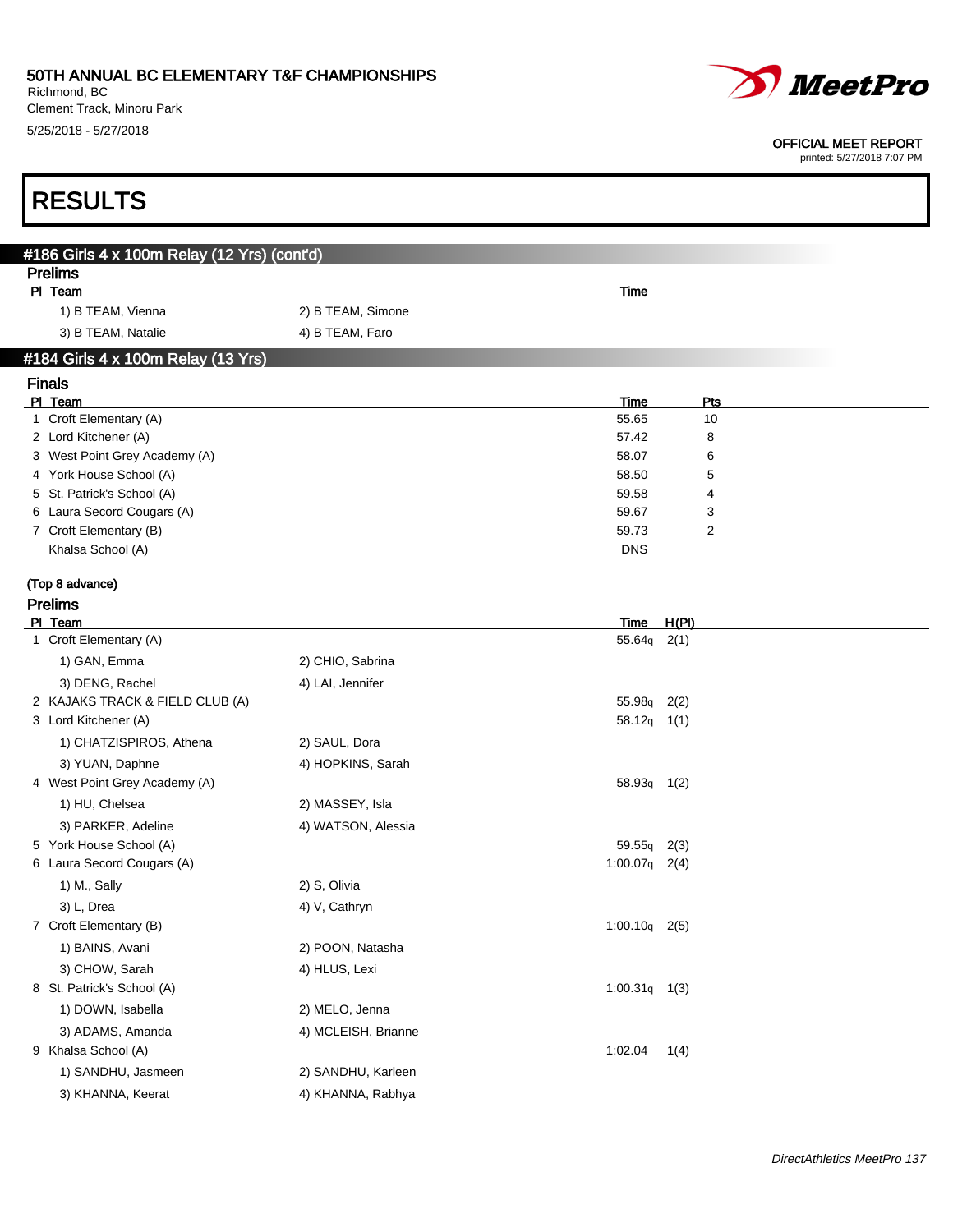Richmond, BC Clement Track, Minoru Park 5/25/2018 - 5/27/2018

# *MeetPro*

#### OFFICIAL MEET REPORT

printed: 5/27/2018 7:07 PM

# RESULTS

| #184 Girls 4 x 100m Relay (13 Yrs) (cont'd) |                     |                 |  |
|---------------------------------------------|---------------------|-----------------|--|
| (Top 8 advance)                             |                     |                 |  |
| <b>Prelims</b><br>PI Team                   |                     | H(PI)<br>Time   |  |
| 10 Ladner Elementary (A)                    |                     | 1(5)<br>1:02.69 |  |
| 1) JONES, Leilani                           | 2) RALLY, Julia     |                 |  |
| 3) TAYLOR, Sierra                           | 4) MEEHAN, Tayah    |                 |  |
| 11 VANCOUVER THUNDERBIRDS (A)               |                     | 1:03.49<br>1(6) |  |
| 1) BAECHLER, Maya                           | 2) KAWESKI, Ella    |                 |  |
| 3) KAWESKI, Claire                          | 4) PRENTICE, Hazel  |                 |  |
| 12 Lord Kitchener (B)                       |                     | 1:06.60<br>1(7) |  |
| 1) MURPHY, Julia                            | 2) YIN, Jiahui      |                 |  |
| 3) MCELROY, Coco                            | 4) WEI, Sophia      |                 |  |
| <b>HEAT RESULTS</b>                         |                     |                 |  |
| <b>Prelims</b>                              |                     |                 |  |
| PI Team                                     |                     | <b>Time</b>     |  |
| Heat 1 of 2                                 |                     |                 |  |
| 1 Lord Kitchener (A)                        |                     | 58.12q          |  |
| 1) CHATZISPIROS, Athena                     | 2) SAUL, Dora       |                 |  |
| 3) YUAN, Daphne                             | 4) HOPKINS, Sarah   |                 |  |
| 2 West Point Grey Academy (A)               |                     | 58.93q          |  |
| 1) HU, Chelsea                              | 2) MASSEY, Isla     |                 |  |
| 3) PARKER, Adeline                          | 4) WATSON, Alessia  |                 |  |
| 3 St. Patrick's School (A)                  |                     | 1:00.31q        |  |
| 1) DOWN, Isabella                           | 2) MELO, Jenna      |                 |  |
| 3) ADAMS, Amanda                            | 4) MCLEISH, Brianne |                 |  |
| 4 Khalsa School (A)                         |                     | 1:02.04         |  |
| 1) SANDHU, Jasmeen                          | 2) SANDHU, Karleen  |                 |  |
| 3) KHANNA, Keerat                           | 4) KHANNA, Rabhya   |                 |  |
| 5 Ladner Elementary (A)                     |                     | 1:02.69         |  |
| 1) JONES, Leilani                           | 2) RALLY, Julia     |                 |  |
| 3) TAYLOR, Sierra                           | 4) MEEHAN, Tayah    |                 |  |
| 6 VANCOUVER THUNDERBIRDS (A)                |                     | 1:03.49         |  |
| 1) BAECHLER, Maya                           | 2) KAWESKI, Ella    |                 |  |
| 3) KAWESKI, Claire                          | 4) PRENTICE, Hazel  |                 |  |
| 7 Lord Kitchener (B)                        |                     | 1:06.60         |  |
| 1) MURPHY, Julia                            | 2) YIN, Jiahui      |                 |  |
| 3) MCELROY, Coco                            | 4) WEI, Sophia      |                 |  |
| Heat 2 of 2                                 |                     |                 |  |
| 1 Croft Elementary (A)                      |                     | 55.64g          |  |
| 1) GAN, Emma                                | 2) CHIO, Sabrina    |                 |  |
| 3) DENG, Rachel                             | 4) LAI, Jennifer    |                 |  |
| 2 KAJAKS TRACK & FIELD CLUB (A)             |                     | 55.98q          |  |
| 3 York House School (A)                     |                     | 59.55q          |  |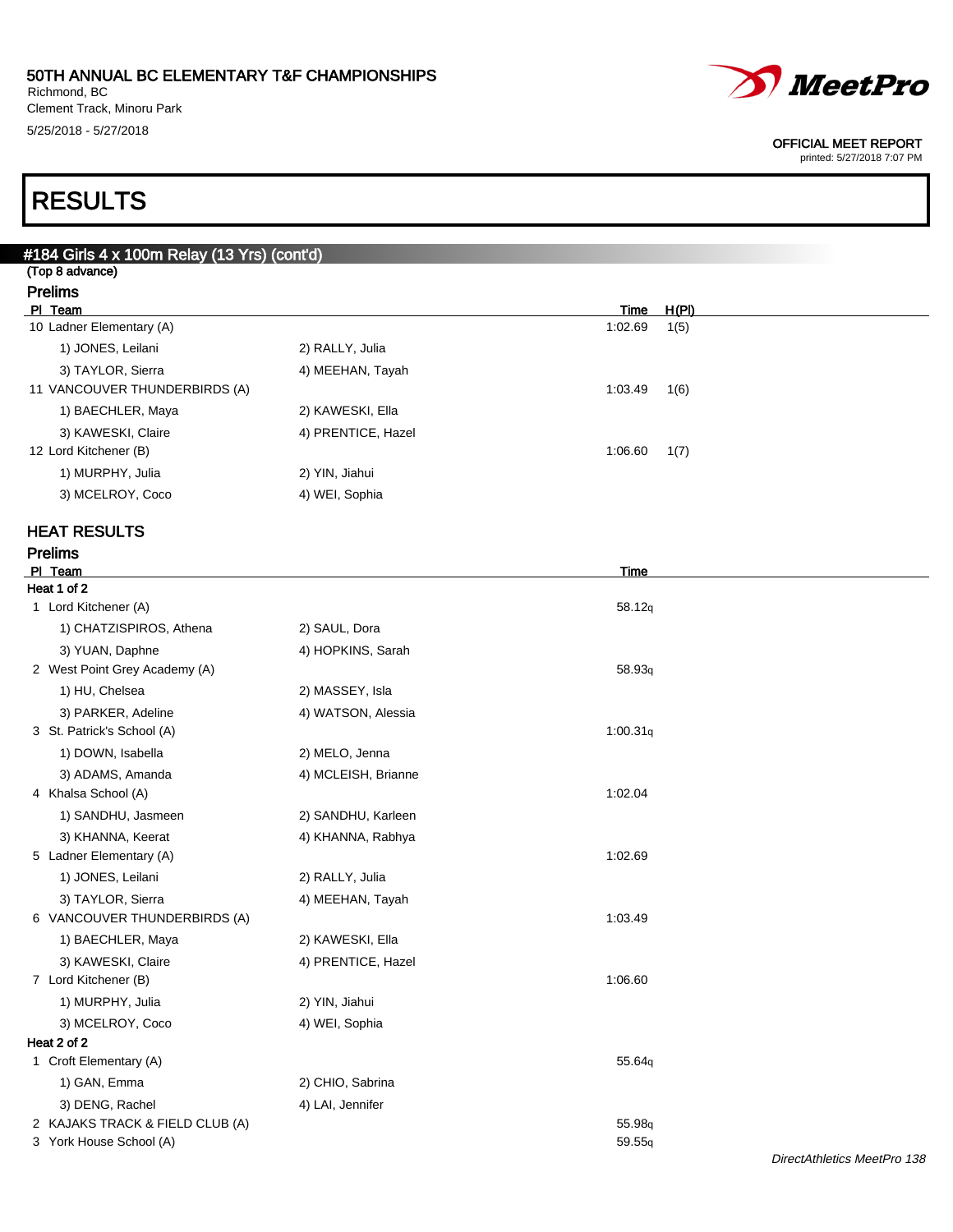Richmond, BC Clement Track, Minoru Park 5/25/2018 - 5/27/2018



#### OFFICIAL MEET REPORT

printed: 5/27/2018 7:07 PM

# RESULTS

| #184 Girls 4 x 100m Relay (13 Yrs) (cont'd) |                    |                                |                                         |
|---------------------------------------------|--------------------|--------------------------------|-----------------------------------------|
| <b>Prelims</b>                              |                    |                                |                                         |
| PI Team<br>3 York House School (A)          |                    | Time<br>59.55                  |                                         |
| 5 Croft Elementary (B)                      |                    | 1:00.10q                       |                                         |
| 1) BAINS, Avani                             | 2) POON, Natasha   |                                |                                         |
| 3) CHOW, Sarah                              | 4) HLUS, Lexi      |                                |                                         |
|                                             |                    |                                |                                         |
| #191 60m Shuttle Relay F (9 Yrs)            |                    |                                |                                         |
| PI Team<br>1 Our Lady of Perpetual Help (A) |                    | Time<br>42.26                  | <b>Pts</b><br>10                        |
| 1) LODEWYK, Anneke                          | 2) DELORME, Cate   |                                |                                         |
|                                             |                    |                                |                                         |
| 3) REYNO, Madelyn<br>2 Croft Elementary (A) | 4) OWEN, Mairead   | 42.42                          | 8                                       |
| 1) HARDCASTLE, Elizabeth                    | 2) TAI, Zara       |                                |                                         |
| 3) RENTZ, Kaliana                           | 4) PANG, Vanessa   |                                |                                         |
| 3 A.B. Dixon Elementary School (A)          |                    | 44.71                          | 6                                       |
| 4 St. Patrick's School (A)                  |                    | 45.54                          | 5                                       |
| 1) BLANCO, Javana                           | 2) HIGGINS, Cara   |                                |                                         |
| 3) THIBODEAU, Cecile                        | 4) DERKSEN, Rachel |                                |                                         |
| 5 York House School (A)                     |                    | 46.64                          | 4                                       |
|                                             |                    |                                |                                         |
| #190 60m Shuttle Relay F (10 Yrs)           |                    |                                |                                         |
| PI Team                                     |                    | Time                           | H(PI) Pts                               |
| 1 Our Lady of Perpetual Help (A)            |                    | 40.16                          | $1(1)$ 10                               |
| 1) KANG, Ella                               | 2) COOPER, Grace   |                                |                                         |
| 3) MITCHELL, Isabel                         | 4) DAWE, Sophie    |                                |                                         |
| 2 West Point Grey Academy (A)               |                    | 41.07                          | $2(1)$ 8                                |
| 1) PASHBY, Lucy                             | 2) HOWARD, Lily    |                                |                                         |
| 3) WANG, Ann                                | 4) PIMSTONE, Mila  |                                |                                         |
| 3 Croft Elementary (A)                      |                    | 41.51<br>1(2)                  | 6                                       |
| 1) MACDONALD, Emory                         | 2) CHONG, Samantha |                                |                                         |
| 3) MCDONALD, Kate                           | 4) KRUK, Krista    |                                |                                         |
| 4 York House School (A)                     |                    | 42.52<br>2(2)                  | 5                                       |
| 5 St. Patrick's School (B)                  |                    | 42.76<br>1(3)                  | 4                                       |
| 1) OQUENDO, Sara                            | 2) CURTIS, Rebecca |                                |                                         |
| 3) BRISBANE, Charlotte                      | 4) SPARKS, Zara    |                                |                                         |
| 6 Laura Secord Cougars (A)                  |                    | 43.47<br>1(4)                  | 3                                       |
| 1) B TEAM, Kaitlyn                          | 2) B TEAM, Anna    |                                |                                         |
| 3) B TEAM, Chloe                            | 4) B TEAM, Grace   |                                |                                         |
| 7 Pebble (A)<br>8 Laura Secord Cougars (B)  |                    | 44.28<br>1(5)<br>44.39<br>1(6) | $\overline{\mathbf{c}}$<br>$\mathbf{1}$ |
| 1) A TEAM, Sadie                            | 2) A TEAM, Roma    |                                |                                         |
|                                             |                    |                                |                                         |
| 3) A TEAM, Nene                             | 4) A TEAM, Indira  |                                |                                         |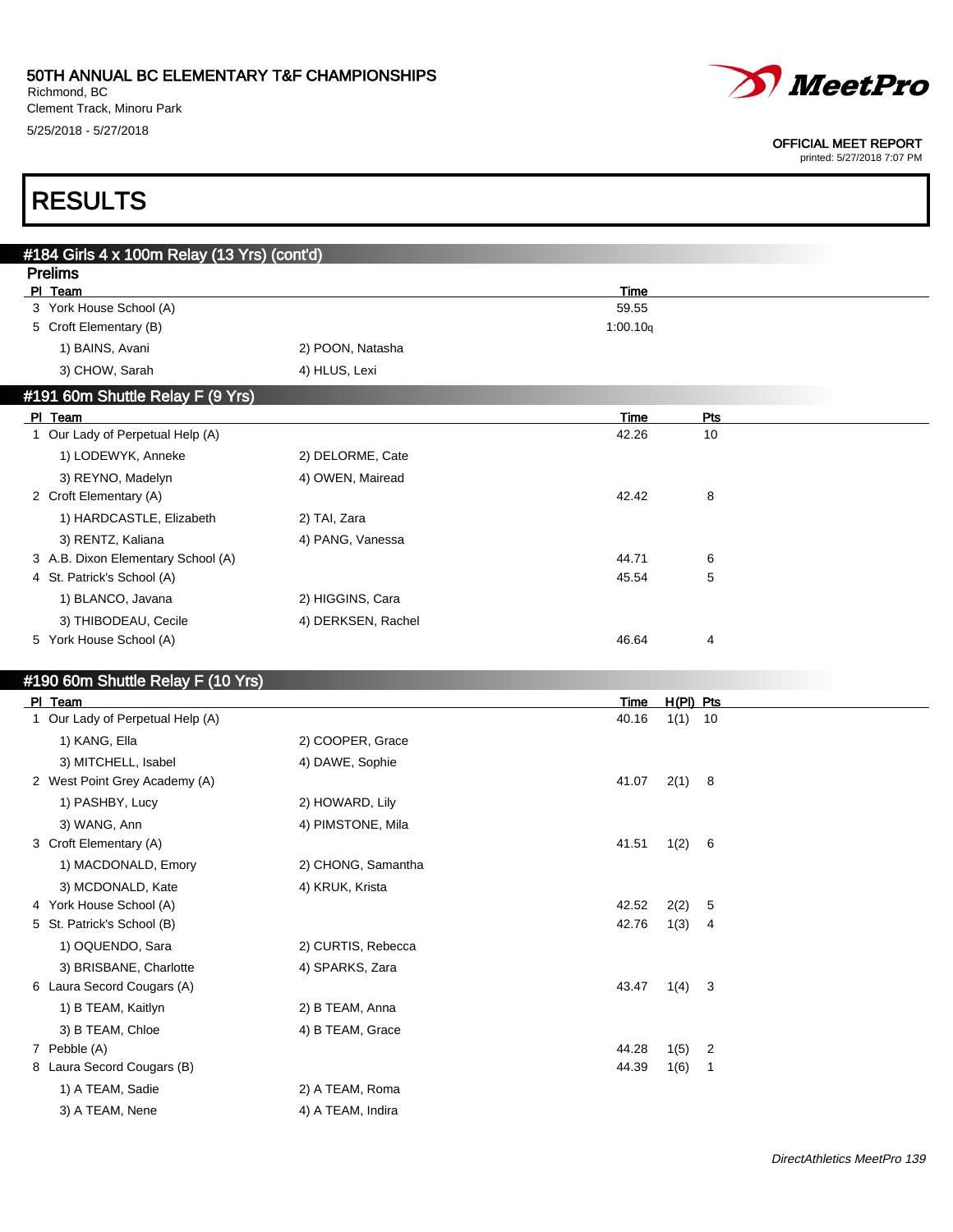Richmond, BC Clement Track, Minoru Park 5/25/2018 - 5/27/2018

# RESULTS

| #190 60m Shuttle Relay F (10 Yrs) (cont'd) |                     |            |                |
|--------------------------------------------|---------------------|------------|----------------|
| PI Team                                    |                     | Time       | $H(PI)$ Pts    |
| 9 Croft Elementary (B)                     |                     | 45.71      | 1(7)           |
| 1) CHAN, Olivia                            | 2) HLUS, Aliza      |            |                |
| 3) ABOULHOSN, Rayya                        | 4) SCHMON, Isabel   |            |                |
| 10 St. Patrick's School (E)                |                     | 46.44      | 2(3)           |
| 11 St. Patrick's School (A)                |                     | 48.35      | 1(8)           |
| 1) DOWN, Georgia                           | 2) BLANCO, Mariana  |            |                |
| 3) TIER, Colette                           | 4) ZARZOUR, Audrey  |            |                |
| St. Patrick's School (D)                   |                     | <b>DNS</b> | $\overline{2}$ |
| 1) EMES, Maddy                             | 2) JOHNSON, Harper  |            |                |
| 3) THIBODEAU, Cecile                       | 4) HIGGINS, Cara    |            |                |
| St. Patrick's School (C)                   |                     | <b>DNS</b> | $\overline{2}$ |
| 1) CHAYBA, Mariska                         | 2) SANDHU, Asha     |            |                |
| 3) CHAYBA, Lucia                           | 4) ROYLE, Gabriella |            |                |
| <b>SECTION RESULTS</b>                     |                     |            |                |
| PI Team                                    |                     | Time       |                |
| Section 1 of 2                             |                     |            |                |

### Section 1 of 2 1 Our Lady of Perpetual Help (A) 40.16 1) KANG, Ella 2) COOPER, Grace 3) MITCHELL, Isabel 4) DAWE, Sophie 2 Croft Elementary (A) 41.51 1) MACDONALD, Emory 2) CHONG, Samantha 3) MCDONALD, Kate 4) KRUK, Krista 3 St. Patrick's School (B) 42.76 1) OQUENDO, Sara 2) CURTIS, Rebecca 3) BRISBANE, Charlotte 4) SPARKS, Zara 4 Laura Secord Cougars (A) 43.47 1) B TEAM, Kaitlyn 2) B TEAM, Anna 3) B TEAM, Chloe 4) B TEAM, Grace 5 Pebble (A) 44.28 6 Laura Secord Cougars (B) 44.39 1) A TEAM, Sadie 2) A TEAM, Roma 3) A TEAM, Nene 4) A TEAM, Indira

7 Croft Elementary (B) 45.71 1) CHAN, Olivia 2) HLUS, Aliza 3) ABOULHOSN, Rayya 4) SCHMON, Isabel 8 St. Patrick's School (A) 48.35 1) DOWN, Georgia 2) BLANCO, Mariana 3) TIER, Colette 4) ZARZOUR, Audrey Section 2 of 2

```
1 West Point Grey Academy (A) 41.07
```
*MeetPro* 

#### OFFICIAL MEET REPORT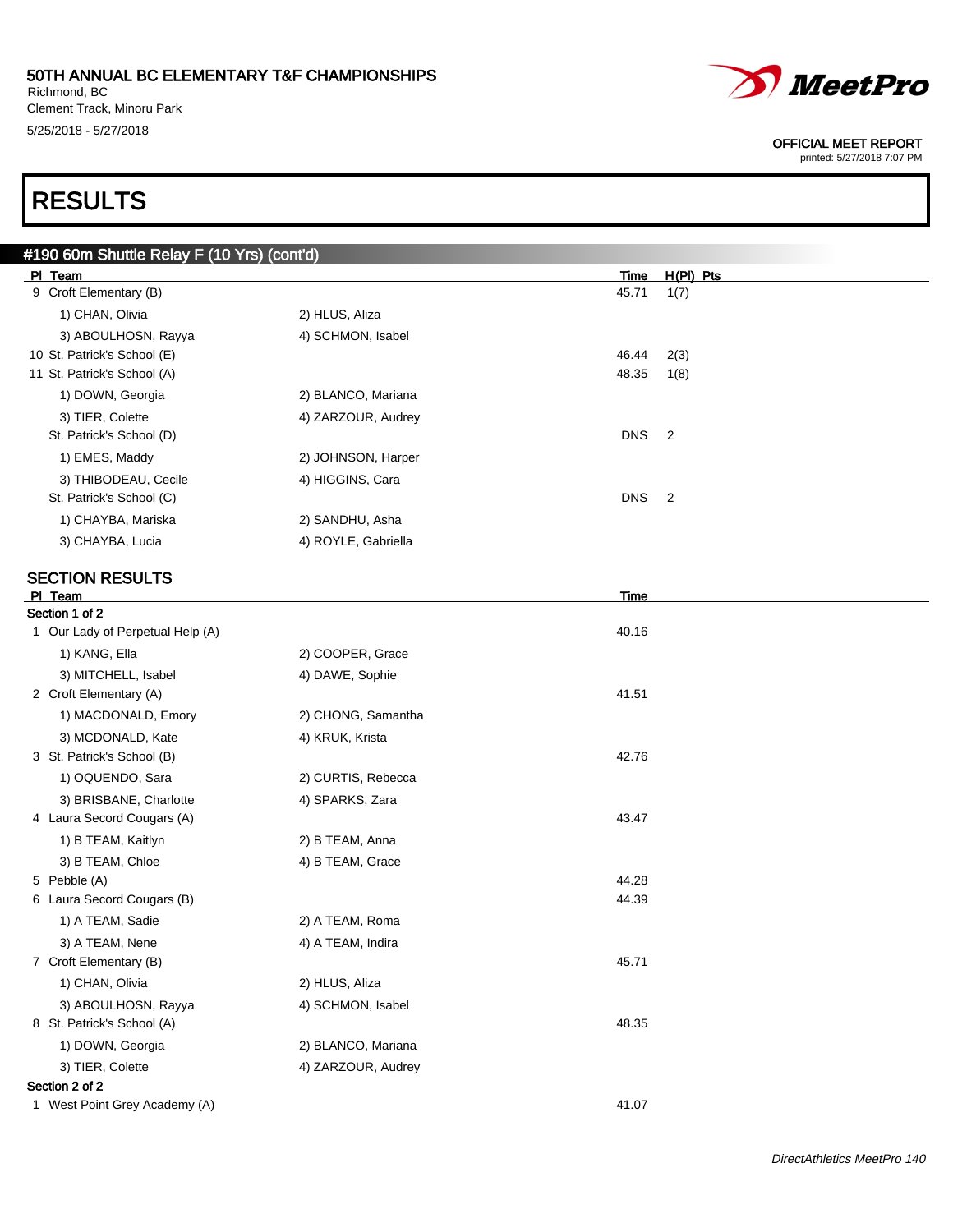Richmond, BC Clement Track, Minoru Park 5/25/2018 - 5/27/2018



#### OFFICIAL MEET REPORT

printed: 5/27/2018 7:07 PM

# RESULTS

| #190 60m Shuttle Relay F (10 Yrs) (cont'd) |                        |            |     |  |
|--------------------------------------------|------------------------|------------|-----|--|
| PI Team                                    |                        | Time       |     |  |
| 1) PASHBY, Lucy                            | 2) HOWARD, Lily        |            |     |  |
| 3) WANG, Ann                               | 4) PIMSTONE, Mila      |            |     |  |
| 3 St. Patrick's School (E)                 |                        | 46.44      |     |  |
| St. Patrick's School (D)                   |                        | <b>DNS</b> |     |  |
| 1) EMES, Maddy                             | 2) JOHNSON, Harper     |            |     |  |
| 3) THIBODEAU, Cecile                       | 4) HIGGINS, Cara       |            |     |  |
| St. Patrick's School (C)                   |                        | <b>DNS</b> |     |  |
| 1) CHAYBA, Mariska                         | 2) SANDHU, Asha        |            |     |  |
| 3) CHAYBA, Lucia                           | 4) ROYLE, Gabriella    |            |     |  |
| #277 Distance Medley Relay F (11 Yrs)      |                        |            |     |  |
| PI Team                                    |                        | Time       | Pts |  |
| 1 Trafalgar Elementary School (A)          |                        | 3:32.60    | 10  |  |
| 1) GLADDERS, Ella                          | 2) GAHERTY, Jill       |            |     |  |
| 3) BRADLEY, Chloe                          | 4) BARTON, Gabriella   |            |     |  |
| 2 Croft Elementary (A)                     |                        | 3:40.57    | 8   |  |
| 1) CARDEY, Ava                             | 2) WATSON, Olivia      |            |     |  |
| 3) VAN SCHALKWYK, Chloe                    | 4) SOOBRIAN, Emily     |            |     |  |
| 3 Our Lady of Perpetual Help (A)           |                        | 3:48.50    | 6   |  |
| 1) LIASKIS, Georgia                        | 2) CHILTON, Jacqueline |            |     |  |
| 3) WONG, Joanna                            | 4) CRAWFORD, Olivia    |            |     |  |
| 4 Croft Elementary (B)                     |                        | 3:48.72    | 5   |  |
| 1) BORODOW, Julia                          | 2) DEHART, Daisy       |            |     |  |
| 3) JAFFER, Jenna                           | 4) YOUNG, Jemma        |            |     |  |
| 5 Laura Secord Cougars (A)                 |                        | 3:53.16    | 4   |  |
| 1) A TEAM, Avery                           | 2) A TEAM, Lilah       |            |     |  |
| 3) A TEAM, Julia                           | 4) A TEAM, Isabelle    |            |     |  |
| 6 St. Patrick's School (A)                 |                        | 4:14.24    | 3   |  |
| 1) RYAN-LLOYD, Molly                       | 2) SUCRE, Alicia       |            |     |  |
| 3) GEDISCHK, Natalia                       | 4) FRASER, Kate        |            |     |  |
| Laura Secord Cougars (B)                   |                        | <b>DNS</b> |     |  |
| 1) B TEAM, Alyssa                          | 2) B TEAM, Rhonynn     |            |     |  |
| 3) B TEAM, Indigo                          | 4) B TEAM, Ruby        |            |     |  |
|                                            |                        |            |     |  |

### #275 Distance Medley Relay F (12 Yrs)

| PI Team                            |                   | Time    | Pts |  |
|------------------------------------|-------------------|---------|-----|--|
| West Point Grey Academy (A)        |                   | 3:28.84 | 10  |  |
| 1) CLEMENT, Coco                   | 2) HAM, Rebekah   |         |     |  |
| 3) MILAU, Lauren                   | 4) DABBS, Libby   |         |     |  |
| 2 A.B. Dixon Elementary School (A) |                   | 3:29.79 | 8   |  |
| 1) POGOR, Claire                   | 2) FROH, Avery    |         |     |  |
| 3) LIN, Hsin-Jung                  | 4) CARKNER, Sarah |         |     |  |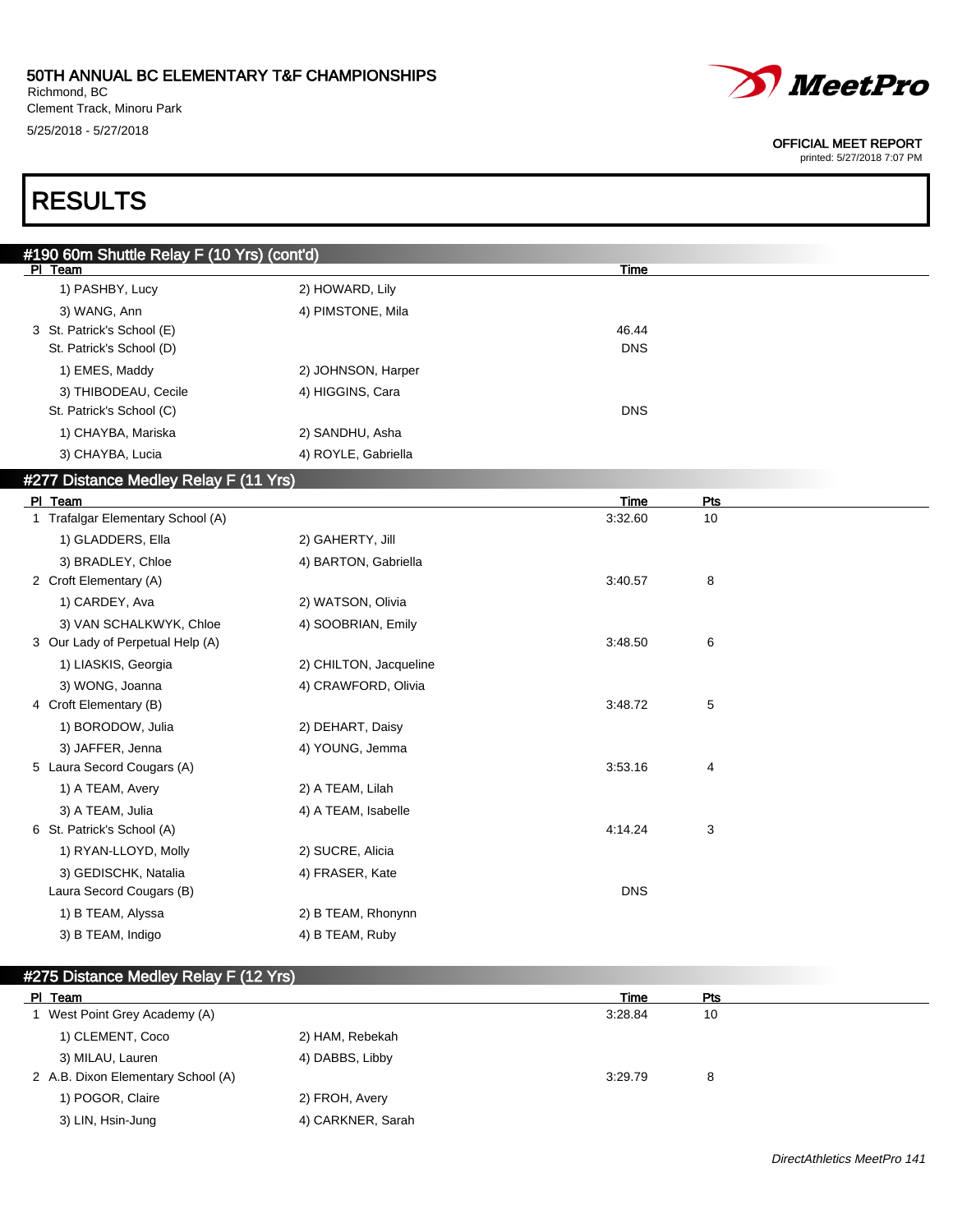Richmond, BC Clement Track, Minoru Park 5/25/2018 - 5/27/2018



OFFICIAL MEET REPORT

printed: 5/27/2018 7:07 PM

# RESULTS

| #275 Distance Medley Relay F (12 Yrs) (cont'd) |                     |         |                |
|------------------------------------------------|---------------------|---------|----------------|
| PI Team                                        |                     | Time    | Pts            |
| 3 Croft Elementary (A)                         |                     | 3.31.47 | 6              |
| 1) MACDONALD, Rosie                            | 2) GIBSON, Sienna   |         |                |
| 3) ABRAHAMS, Laila                             | 4) KRUK, Anna       |         |                |
| 4 Laura Secord Cougars (B)                     |                     | 3:34.62 | 5              |
| 1) SMITH, Stella                               | 2) HARROP, Marina   |         |                |
| 3) LIL, Gaby                                   | 4) A, Carly         |         |                |
| 5 St. Patrick's School (A)                     |                     | 3:49.85 | 4              |
| 1) PINSONNEAULT, Addison                       | 2) LEE, Ava         |         |                |
| 3) FIELD, Makenna                              | 4) THIBODEAU, Zawa  |         |                |
| 6 Croft Elementary (B)                         |                     | 3:57.97 | 3              |
| 1) MAK, Zoe                                    | 2) FLETCHER, Marese |         |                |
| 3) SHEN, Alice                                 | 4) TALLENTIRE, Zoe  |         |                |
| 7 Laura Secord Cougars (A)                     |                     | 4:00.68 | $\overline{2}$ |
| 1) B TEAM, Ari                                 | 2) B TEAM, Natalie  |         |                |
| 3) B TEAM, Kestral                             | 4) B TEAM, Vienna   |         |                |
| 8 St. Patrick's School (B)                     |                     | 4:10.09 | 1              |
| 1) OQUENDO, Mariana                            | 2) ACEBEDO, Paige   |         |                |
| 3) REBNER, Zoe                                 | 4) GOLZ, Sasha      |         |                |
| 9 St. Patrick's School (C)                     |                     | 4:16.12 |                |
|                                                |                     |         |                |

### #276 Distance Medley Relay F (13 Yrs)

| PI Team                    |                      | <b>Time</b> | Pts |  |
|----------------------------|----------------------|-------------|-----|--|
| 1 Croft Elementary (B)     |                      | 3:16.78     | 10  |  |
| 1) HLUS, Lexi              | 2) CHOW, Sarah       |             |     |  |
| 3) SWARTZ, Maya            | 4) VELINOFF, Vanessa |             |     |  |
| 2 St. Patrick's School (A) |                      | 3:30.90     | 8   |  |
| 1) MELO, Jenna             | 2) ADAMS, Amanda     |             |     |  |
| 3) DOWN, Isabella          | 4) MCLEISH, Brianne  |             |     |  |
| 3 Croft Elementary (A)     |                      | 3:42.84     | 6   |  |
| 1) CHIO, Sabrina           | 2) GAN, Emma         |             |     |  |
| 3) LAI, Jennifer           | 4) SOOBRIAN, Lauren  |             |     |  |
| 4 Laura Secord Cougars (A) |                      | 3:48.55     | 5   |  |
| 1) M., Sally               | 2) S, Olivia         |             |     |  |
| 3) L, Drea                 | 4) V, Cathryn        |             |     |  |
| 5 Westwind Elementary (A)  |                      | 3:52.27     | 4   |  |

### #84 Girls High Jump (9 Yrs)

| Name<br>PI.             | Age Team              | Mark                        | Pts |  |
|-------------------------|-----------------------|-----------------------------|-----|--|
| TEIFFEL, Miele          | 9 A.B. Dixon Elementa | 1.10m $3'$ 7 <sup>1/4</sup> | 10  |  |
| 2 ARMSTRONG, Jaime      | York House School     | 1.05m $3'5''$               |     |  |
| 2 HARDCASTLE, Elizabeth | 9 Croft Elementary    | 1.05m $3'5\frac{1}{4}$      | 6   |  |
| 4 PANG, Vanessa         | 9 Croft Elementary    | 0.95m3'1'4                  | 4.5 |  |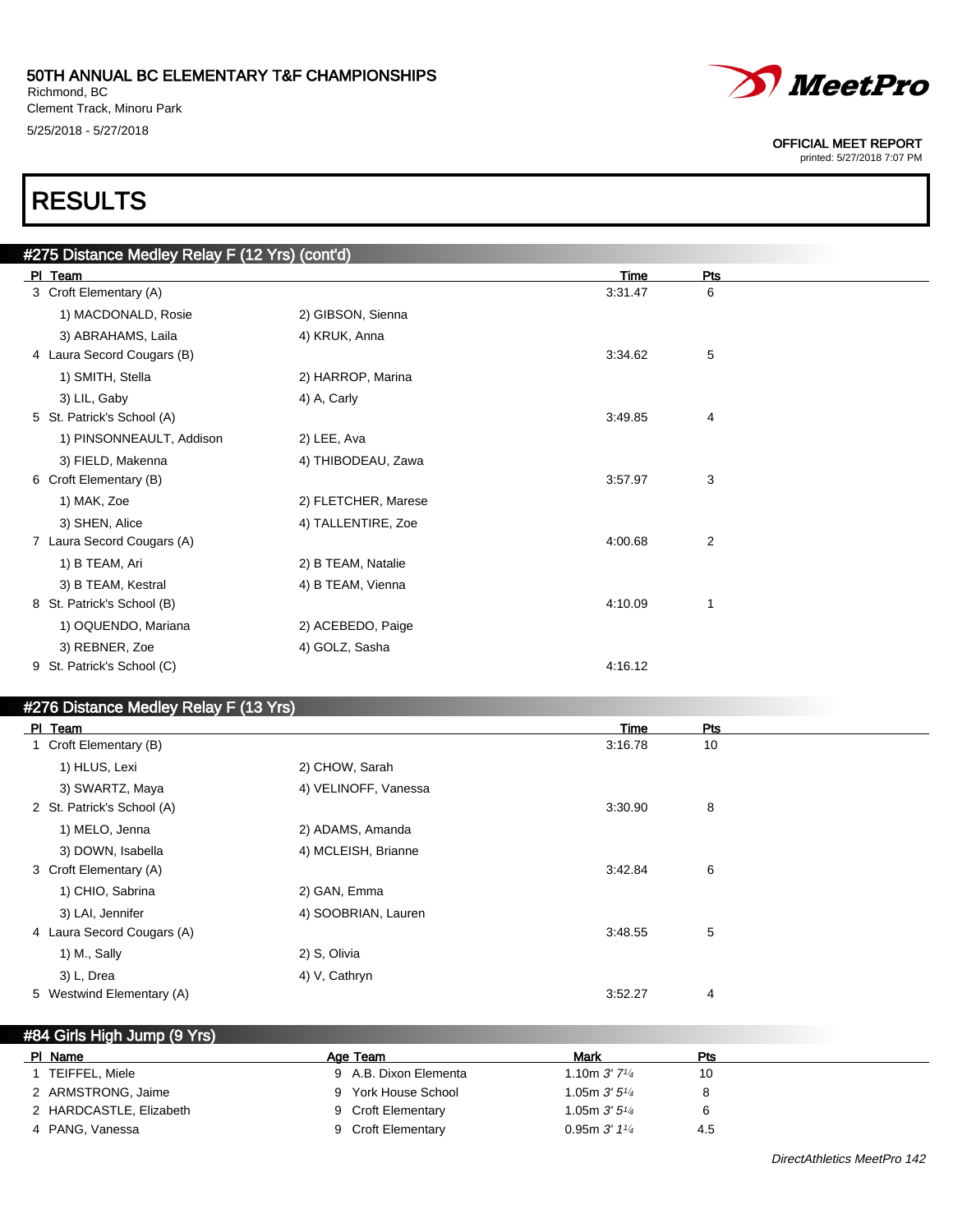Richmond, BC Clement Track, Minoru Park 5/25/2018 - 5/27/2018

# RESULTS

# #84 Girls High Jump (9 Yrs) (cont'd)

| PI Name                   |   | Age Team            | Mark                                     | Pts |
|---------------------------|---|---------------------|------------------------------------------|-----|
| 4 WITTENBERG, Sydney      |   | 9 York House School | 0.95m $3'$ 1 <sup>1/4</sup>              | 4.5 |
| 4 MACKAY, Esme            | 9 | West Point Grey Aca | 0.95m $3'$ 1 <sup>1/4</sup>              | 2   |
| 4 MANAREY, Chloe          | 9 | West Point Grey Aca | 0.95m $3'$ 1 <sup>1/4</sup>              | 2   |
| 4 MINDELL, Lily           | 9 | York House School   | 0.95m $3'$ 1 <sup>1/4</sup>              | 2   |
| 4 BLATHERWICK, Hope       |   | ROYAL CITY TRAC     | 0.95m $3'$ 1 <sup>1/4</sup>              |     |
| 4 RAJWANI, Aleeza         |   | 9 Croft Elementary  | 0.95m $3'$ 1 <sup>1/4</sup>              |     |
| 4 MAGYAR, Sophia          |   | 9 Croft Elementary  | 0.95m $3'$ 1 <sup>1/4</sup>              |     |
| 4 BARTON, Alice           | 9 | VANCOUVER THU       | 0.95m $3'$ 1 <sup>1/4</sup>              |     |
| 4 WONG, Mackenzie         | 9 | York House School   | 0.95m $3'$ 1 <sup>1/4</sup>              |     |
| 14 PACHECO, Nichole       |   | A.B. Dixon Elementa | 0.90m $2'$ 11 $\frac{1}{2}$              |     |
| 14 BLATHERWICK, Elizabeth | 9 | ROYAL CITY TRAC     | 0.90m $2'$ 11 $\frac{1}{2}$              |     |
| 14 NG, Kaitlin            | 9 | York House School   | 0.90m $2'$ 11 $\frac{1}{2}$              |     |
| 17 CARADONNA, Avery       |   | West Point Grey Aca | 0.85m 2' 9' <sub>2</sub>                 |     |
| 17 SALMAN, Amber          |   | West Point Grey Aca | 0.85m 2' 9' <sub>2</sub>                 |     |
| 17 WITTSTOCK, Olivia      |   | West Point Grey Aca | 0.85m 2' 9' <sub>2</sub>                 |     |
| 20 JI, Lyn                |   | West Point Grey Aca | 0.80m $2'$ 7 <sup>1</sup> / <sub>2</sub> |     |
| MAH, Jenna                |   | West Point Grey Aca | NH                                       |     |

### #86 Girls High Jump (10 Yrs)

| PI Name               | Age Team                | <b>Mark</b>                 | Pts  |
|-----------------------|-------------------------|-----------------------------|------|
| COOPER, Grace<br>1.   | 10 Our Lady of Perpetu  | 1.15m 3' 91/4               |      |
| 1 SOFIKITIS, Emily    | 10 UNATTACHED BRI       | 1.15m $3'9'4$               |      |
| BLANCO, Mariana       | 10 St. Patrick's School | 1.15m $3'9'4$               |      |
| 4 SCHMON, Isabel      | 10 Croft Elementary     | 1.10m $3'$ 7 <sup>1/4</sup> | 4.5  |
| 4 KRUK, Krista        | 10 Croft Elementary     | 1.10m $3'$ $7\frac{1}{4}$   | 4.5  |
| 4 FRANKE, Natalie     | 10 Croft Elementary     | 1.10m $3'$ $7\frac{1}{4}$   | 4.5  |
| 4 HOWARD, Lily        | 10 West Point Grey Aca  | 1.10m $3'$ 7 <sup>1/4</sup> | 4.5  |
| 8 JEKUBIK, Emily      | 10 York House School    | 1.05m $3'5'4$               | 0.43 |
| 8 CHONG, Samantha     | 10 Croft Elementary     | 1.05m $3'5'4$               | 0.43 |
| 8 REEBYE, Zoya        | 10 York House School    | 1.05m $3'5'4$               | 0.43 |
| 8 LOUIE, Kayla        | 10 York House School    | 1.05m $3'5''$               | 0.43 |
| 8 POSNIKOFF, Taylor   | 10 West Point Grey Aca  | 1.05m $3'5''$               | 0.43 |
| 8 SHERRY, Julia       | 10 York House School    | 1.05m $3'5'4$               | 0.43 |
| 8 DAWE, Sophie        | 10 Our Lady of Perpetu  | 1.05m $3'5'4$               | 0.43 |
| 15 DOWN, Georgia      | 10 St. Patrick's School | 1.00m $3'3'4$               |      |
| 15 HEED, Ella         | 10 Croft Elementary     | 1.00m $3'3'4$               |      |
| 15 GORDON, Grace      | 10 York House School    | 1.00m $3'3'4$               |      |
| 15 CURTIS, Rebecca    | 10 St. Patrick's School | 1.00m $3'3'4$               |      |
| 19 CRIMP, Lexi        | 10 A.B. Dixon Elementa  | 0.95m $3'$ 1 <sup>1/4</sup> |      |
| 19 NAKHUDA, Frankie   | 10 West Point Grey Aca  | 0.95m $3'$ 1 <sup>1/4</sup> |      |
| 19 MACDONALD, Emory   | 10 Croft Elementary     | 0.95m3'1'4                  |      |
| LANDO, Adriana        | 10 Our Lady of Perpetu  | <b>NH</b>                   |      |
| PASHBY, Lucy          | 10 West Point Grey Aca  | <b>NH</b>                   |      |
| SCOTT-MONCRIEFF, Leah | 10 COQUITLAM CHEE       | NH                          |      |

# *MeetPro*

#### OFFICIAL MEET REPORT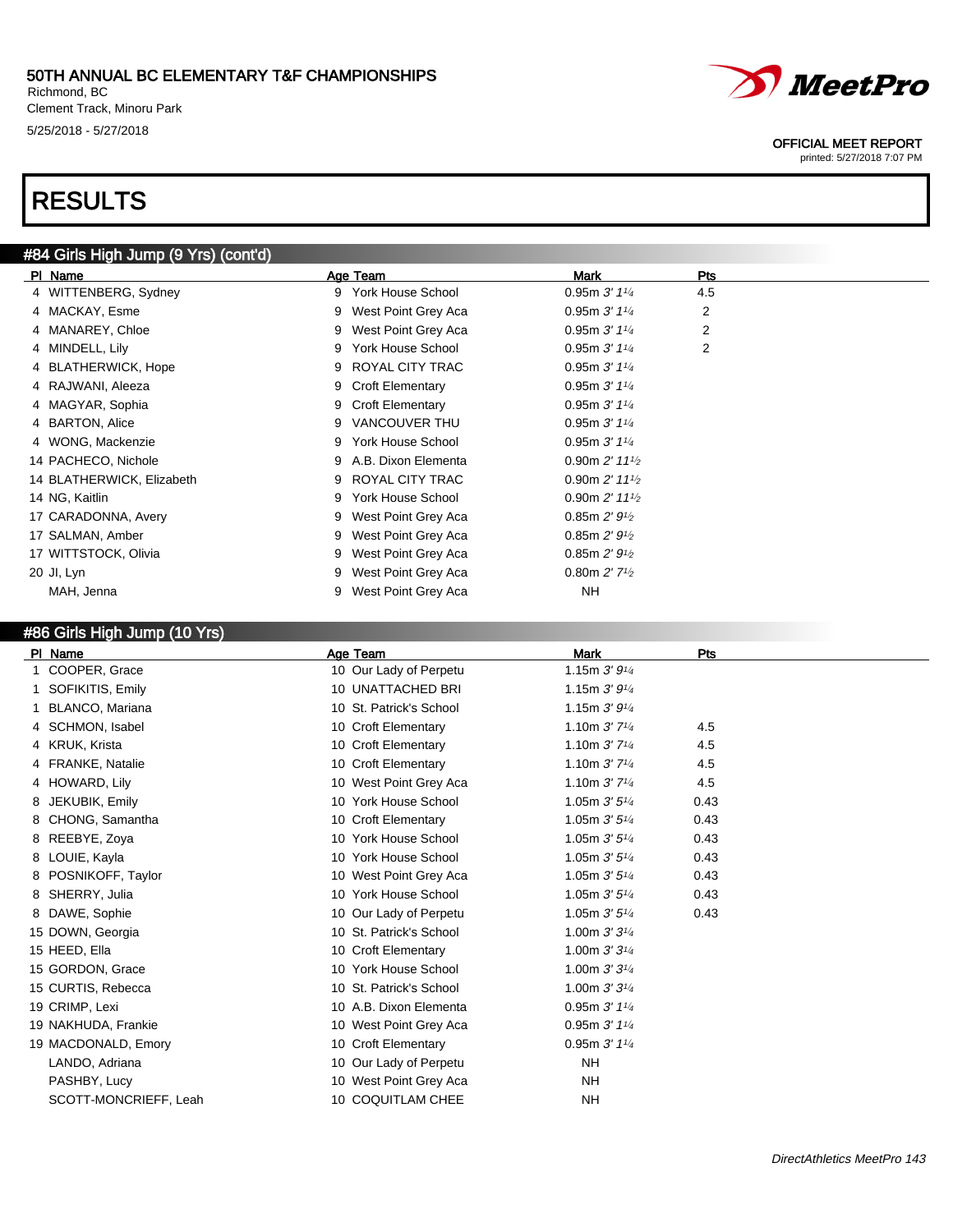Richmond, BC Clement Track, Minoru Park 5/25/2018 - 5/27/2018

# RESULTS



#### OFFICIAL MEET REPORT

printed: 5/27/2018 7:07 PM

| #88 Girls High Jump (11 Yrs) |                               |                             |     |  |
|------------------------------|-------------------------------|-----------------------------|-----|--|
| PI Name                      | Age Team                      | <b>Mark</b>                 | Pts |  |
| EICHHORST, Ava<br>1.         | 11 OCEAN ATHLETICS            | 1.30m $4'3^{1/4}$           |     |  |
| 2 BARTON, Gabriella          | 11 VANCOUVER THU              | 1.25m $4'$ 1 $\frac{1}{4}$  |     |  |
| 2 MARTIN, Kayla              | 11 OCEAN ATHLETICS            | 1.25m $4'$ 1 $\frac{1}{4}$  |     |  |
| 5 FRASER, Kate               | St. Patrick's School<br>11    | 1.20m $3'$ 11 $\frac{1}{4}$ | 10  |  |
| VAN SCHALKWYK, Chloe<br>5.   | 11 Croft Elementary           | 1.20m 3' 111/4              | 8   |  |
| 5 ENTEZAMI, Diba             | James Gilmore Elem<br>11      | 1.20m $3'$ 11 $\frac{1}{4}$ | 6   |  |
| 5 SOOCH, Aaria               | 11 West Point Grey Aca        | 1.20m $3'$ 11 $\frac{1}{4}$ | 4.5 |  |
| 9 YOUNG, Jemma               | 11 Croft Elementary           | 1.15m $3'9'4$               | 4.5 |  |
| 9 RAY, Chloe                 | 11 A.B. Dixon Elementa        | 1.15m $3'9'4$               | 2.5 |  |
| 9 VANDENBERG, Issie          | 11 Croft Elementary           | 1.15m $3'9'4$               | 2.5 |  |
| 9 LOGAN, Kate                | 11 VANCOUVER THU              | 1.15m $3'9'4$               |     |  |
| 9 MCKAY, Kailey              | <b>OCEAN ATHLETICS</b><br>11  | 1.15m $3'9'4$               |     |  |
| 9 MCKAY, Meagan              | 11 OCEAN ATHLETICS            | 1.15m $3'9'4$               |     |  |
| 15 DHALIWAL, Rayna           | 11 Croft Elementary           | 1.10m $3'$ 7 <sup>1/4</sup> |     |  |
| 15 LIASKIS, Georgia          | 11 Our Lady of Perpetu        | 1.10m $3'$ 7 <sup>1/4</sup> |     |  |
| 15 CHOW, Madison             | <b>Croft Elementary</b><br>11 | 1.10m $3'$ 7 <sup>1/4</sup> |     |  |
| 15 WATSON, Olivia            | 11 Croft Elementary           | 1.10m $3'$ 7 <sup>1/4</sup> | 0.5 |  |
| 15 WEBB, Nicole              | 11 York House School          | 1.10m $3'$ 7 <sup>1/4</sup> | 0.5 |  |
| 15 SCHERK, Veronica          | 11 NorWesters Track &         | 1.10m $3'$ 7 <sup>1/4</sup> |     |  |
| 15 STEVENS, Mia              | <b>UNATTACHED BRI</b><br>11   | 1.10m $3'$ 7 <sup>1/4</sup> |     |  |
| 22 NOWAK, Livia              | 11 A.B. Dixon Elementa        | 1.05m $3'5''$               |     |  |
| 22 LEW, Hannah               | 11 York House School          | 1.05m $3'5\frac{1}{4}$      |     |  |
| 22 DEHART, Daisy             | 11 Croft Elementary           | 1.05m $3'5\frac{1}{4}$      |     |  |
| 25 GADALLA, Shannon          | West Point Grey Aca<br>11     | 1.00m $3'3'4$               |     |  |
| 25 GANNON, Kate              | 11 York House School          | 1.00m $3'3'4$               |     |  |
| 25 SHI, Hannah               | 11 A.B. Dixon Elementa        | 1.00m $3'3'4$               |     |  |
| 25 VOGT, Akira               | 11 St. Patrick's School       | 1.00m $3'3'4$               |     |  |
| SPEAR, Kayla                 | 11 KAJAKS TRACK & F           | <b>DNS</b>                  |     |  |

### #90 Girls High Jump (12 Yrs)

| PI Name              | Age Team               | Mark<br>Pts                 |
|----------------------|------------------------|-----------------------------|
| 1 LAMB, Miheret      | 12 COQUITLAM CHEE      | 1.45m $4'9''$               |
| 2 KRUK, Anna         | 12 Croft Elementary    | 1.30m $4'3^{1/4}$           |
| 2 WARDLE, Madeleine  | 12 York House School   | 1.30m $4'3^{1/4}$           |
| 2 SIDHU, Amrita      | 12 OCEAN ATHLETICS     | 1.30m $4'3^{1/4}$           |
| 5 CLEMENT, Coco      | 12 West Point Grey Aca | 1.25m $4'$ 1 $\frac{1}{4}$  |
| 5 DABBS, Libby       | 12 West Point Grey Aca | 1.25m $4'$ 1 $\frac{1}{4}$  |
| 5 MITCHELL, Isabella | 12 Lord Kitchener      | 1.25m $4'$ 1 $\frac{1}{4}$  |
| 5 SOLIGO, Ava        | 12 Our Lady of Perpetu | 1.25m $4'$ 1 $\frac{1}{4}$  |
| 5 TUKKER, Nyla       | 12 VANCOUVER THU       | 1.25m $4'$ 1 $\frac{1}{4}$  |
| 10 HAGEL, Brenna     | 12 A.B. Dixon Elementa | 1.20m $3'$ 11 $\frac{1}{4}$ |
| 10 KLASSEN, Eloise   | 12 York House School   | 1.20m $3'$ 11 $\frac{1}{4}$ |
| 10 LIN, Hsin-Jung    | 12 A.B. Dixon Elementa | 1.20m $3'$ 11 $\frac{1}{4}$ |
| 10 MACDONALD, Rosie  | 12 Croft Elementary    | 1.20m $3'$ 11 $\frac{1}{4}$ |
| 10 TANG, Anita       | 12 York House School   | 1.20m $3'$ 11 $\frac{1}{4}$ |
| 10 SAHOTA, Indiya    | 12 ROYAL CITY TRAC     | 1.20m $3'$ 11 $\frac{1}{4}$ |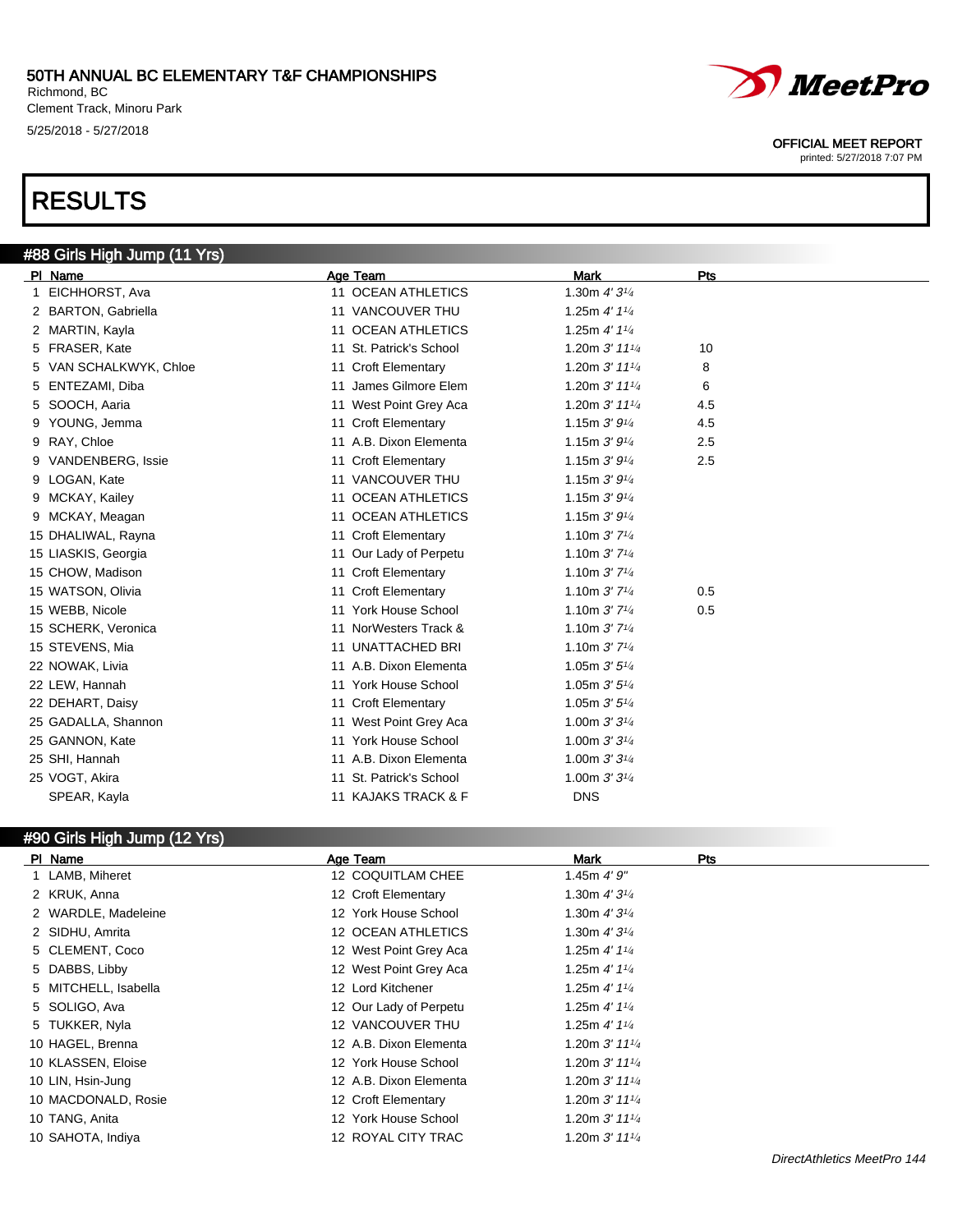Richmond, BC Clement Track, Minoru Park 5/25/2018 - 5/27/2018



#### OFFICIAL MEET REPORT

printed: 5/27/2018 7:07 PM

## RESULTS

## #90 Girls High Jump (12 Yrs) (cont'd)

| PI Name            | Age Team               | <b>Mark</b>               | Pts |
|--------------------|------------------------|---------------------------|-----|
| 16 MILAU, Lauren   | 12 West Point Grey Aca | 1.15m $3'9'4$             |     |
| 16 HERLE, Kristyna | 12 A.B. Dixon Elementa | 1.15m $3'9'4$             |     |
| 16 LEE, Erica      | 12 Lord Kitchener      | 1.15m $3'9'4$             |     |
| 16 CHASE, Ari      | 12 Laura Secord Couga  | 1.15m $3'9'4$             |     |
| 20 DUSTIN, Natalie | 12 Laura Secord Couga  | 1.10m $3'$ $7\frac{1}{4}$ |     |
| 20 SHEN, Alice     | 12 Croft Elementary    | 1.10m $3'$ $7\frac{1}{4}$ |     |
| 22 BLACK, Hadley   | 12 Lord Kitchener      | 1.05m $3'5''$             |     |
|                    |                        |                           |     |

## #92 Girls High Jump (13 Yrs)

| PI Name                        | Age Team               | <b>Mark</b>                 | Pts |
|--------------------------------|------------------------|-----------------------------|-----|
| DAWE, Ella                     | 13 Our Lady of Perpetu | 1.40m $4'$ 7"               | 9   |
| 1 HOPKINS, Sarah               | 13 Lord Kitchener      | 1.40m $4'$ 7"               | 9   |
| 3 LOUIE, Jenna                 | 13 York House School   | 1.35 $m$ 4' 5"              | 5.5 |
| 3 LOGAN, Clare                 | 13 VANCOUVER THU       | 1.35 $m$ 4' 5"              |     |
| 3 BAINS, Avani                 | 13 Croft Elementary    | 1.35 $m$ 4' 5"              | 5.5 |
| 6 GAN, Emma                    | 13 Croft Elementary    | 1.30m $4'3^{1/4}$           | 3   |
| 6 FRANKE, Emily                | 13 Croft Elementary    | 1.30m $4'3\frac{1}{4}$      | 3   |
| 6 SAUL, Dora                   | 13 Lord Kitchener      | 1.30m $4'3\frac{1}{4}$      | 3   |
| 9 CHATZISPIROS, Athena         | 13 Lord Kitchener      | 1.25m $4'$ 1 $\frac{1}{4}$  | 1   |
| 10 WATSON, Alessia             | 13 West Point Grey Aca | 1.20m $3'$ 11 $\frac{1}{4}$ |     |
| 10 NG, Megan                   | 13 Croft Elementary    | 1.20m $3'$ 11 $\frac{1}{4}$ |     |
| 10 MCCALLUM, Samantha          | 13 James Gilmore Elem  | 1.20m $3'$ 11 $\frac{1}{4}$ |     |
| 13 DONALDSON MCFARLANE, Amanda | 13 York House School   | 1.15m $3'9'4$               |     |
| 13 RICHARDS, Annika            | 13 Hatzic Secondary Sc | 1.15m $3'9'4$               |     |
| VELINOFF, Vanessa              | 13 Croft Elementary    | <b>NH</b>                   |     |
| LOCKWOOD, Eden                 | 13 Hatzic Secondary Sc | NΗ                          |     |
| DATTANI, Maya                  | 13 Croft Elementary    | <b>DNS</b>                  |     |
| MCHARDY, Kayligh               | 13 Our Lady of Perpetu | <b>DNS</b>                  |     |
| GOMA, Kinyi (odingou-Kinyi)    | 13 COQUITLAM CHEE      | <b>DNS</b>                  |     |
|                                |                        |                             |     |

## #94 Girls Long Jump (9 Yrs)

| PI Name                  | Age Team              | Mark                                | Pts |
|--------------------------|-----------------------|-------------------------------------|-----|
| 1 ARMSTRONG, Jaime       | 9 York House School   | (NW)<br>3.09m $10'$ $1\frac{3}{4}$  | 10  |
| 2 SZUCS, Elisse          | 9 West Point Grey Aca | (NW)<br>$2.92m$ $9'$ $7"$           | 8   |
| 3 DELORME, Cate          | 9 Our Lady of Perpetu | (NW)<br>2.91m $9'6^{3/4}$           | 6   |
| 4 STEFANOVIC, Mina       | 9 Southpointe Academ  | (NW)<br>2.89m $9'5^{3/4}$           | 5   |
| 5 TEIFFEL, Miele         | 9 A.B. Dixon Elementa | (NW)<br>2.88m $9'5\frac{1}{2}$      | 4   |
| 6 JOHNSON, Kristin       | 9 York House School   | (NW)<br>$2.87m$ $9'5''$             | 3   |
| 7 RANYO, Madelyne        | 9 Our Lady of Perpetu | (NW)<br>2.76m $9'0^{3/4}$           | 2   |
| 8 OWEN, Mairead          | 9 Our Lady of Perpetu | (NW)<br>2.75m $9'0^{1/4}$           |     |
| 9 PETERSON, Laerke       | 9 Lord Kitchener      | (NW)<br>2.65m $8'8'$                |     |
| 10 HARDCASTLE, Elizabeth | 9 Croft Elementary    | (NW)<br>2.62m $8'$ 7 <sup>1/4</sup> |     |
| 10 PEARCE, Macey         | 9 Lord Kitchener      | (NW)<br>2.62m $8'$ 7 <sup>1/4</sup> |     |
| 12 POPOVA, Theodora      | 9 James Gilmore Elem  | (NW)<br>2.56m $8'$ 4 $\frac{3}{4}$  |     |
| 13 LEHMAN, Sara          | 9 Our Lady of Perpetu | (NW)<br>2.52m $8'3\frac{1}{4}$      |     |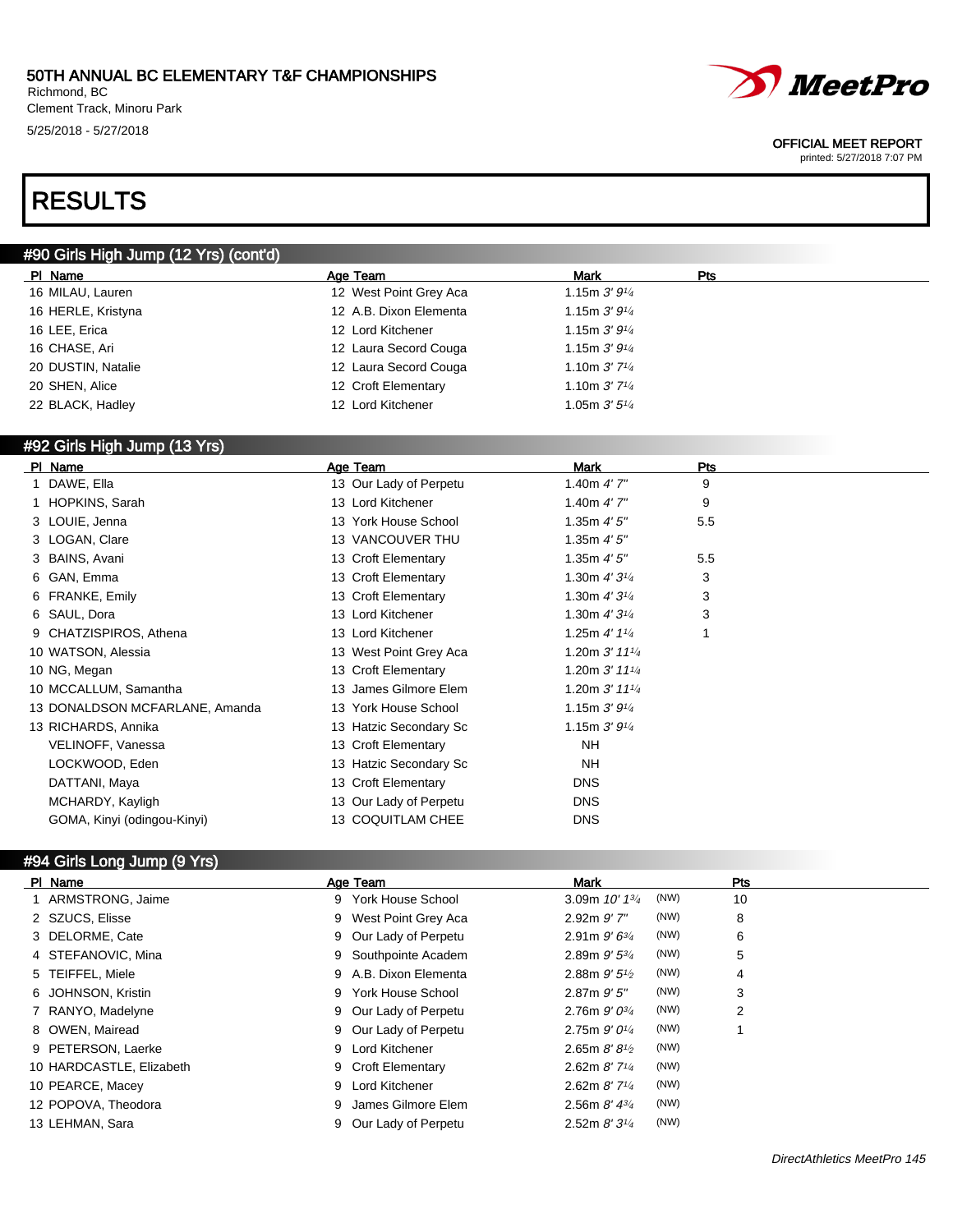Richmond, BC Clement Track, Minoru Park 5/25/2018 - 5/27/2018

# RESULTS



#### OFFICIAL MEET REPORT

printed: 5/27/2018 7:07 PM

| #94 Girls Long Jump (9 Yrs) (cont'd) |                               |                                                  |
|--------------------------------------|-------------------------------|--------------------------------------------------|
| PI Name                              | Age Team                      | Mark<br>Pts                                      |
| 14 BLATHERWICK, Hope                 | 9 ROYAL CITY TRAC             | (NW)<br>2.48m $8'$ 1 $\frac{3}{4}$               |
| 15 WATSON, Stella                    | West Point Grey Aca<br>9      | (NW)<br>2.45m $8'0\frac{1}{2}$                   |
| 16 ZHOU, Jenna                       | West Point Grey Aca<br>9      | (NW)<br>2.44m $8'0\frac{1}{4}$                   |
| 17 GARG, Sohana                      | West Point Grey Aca<br>9      | (NW)<br>2.43m $7'$ 11 $\frac{3}{4}$              |
| 18 HOUSSIAN, Rose                    | York House School<br>9        | (NW)<br>2.42m 7' 111/4                           |
| 19 MCKINSTRY, Grace                  | Maple Lane Element<br>9       | (NW)<br>2.40m 7' 10 <sup>1</sup> / <sub>2</sub>  |
| 19 KNIGHT, Charley                   | West Point Grey Aca<br>9      | (NW)<br>2.40m $7'$ 10 <sup>1/2</sup>             |
| 21 KUGELMAN, Soleil                  | A.B. Dixon Elementa<br>9      | (NW)<br>2.38m $7'$ $9\frac{3}{4}$                |
| 21 MANAREY, Chloe                    | West Point Grey Aca<br>9      | (NW)<br>2.38m $7'$ $9\frac{3}{4}$                |
| 23 RAJWANI, Aleeza                   | <b>Croft Elementary</b><br>9  | (NW)<br>2.37m $7'$ $9\frac{1}{2}$                |
| 23 MOUNTEER, Isla                    | York House School<br>9        | (NW)<br>2.37m $7'$ $9_{1/2}$                     |
| 25 MAH, Jenna                        | West Point Grey Aca<br>9      | (NW)<br>2.35m $7' 8\frac{1}{2}$                  |
| 26 BARNHOLDEN, Berkeley              | York House School<br>9        | (NW)<br>$2.31m$ $7'7''$                          |
| 26 MINDELL, Lily                     | York House School<br>9        | (NW)<br>2.31m 7'7"                               |
| 28 WITTSTOCK, Olivia                 | West Point Grey Aca<br>9      | (NW)<br>2.30m $7'$ 6 <sup>1</sup> / <sub>2</sub> |
| 29 TAI, Zara                         | <b>Croft Elementary</b><br>9  | (NW)<br>2.29m 7' 6 <sup>1/4</sup>                |
| 29 HIGGINS, Cara                     | St. Patrick's School<br>9     | (NW)<br>2.29m $7'$ 6 <sup>1/4</sup>              |
| 31 NG, Jessica                       | Lord Kitchener<br>9           | (NW)<br>2.27m $7'$ 5 <sup>1</sup> / <sub>2</sub> |
| 31 Jl, Lyn                           | West Point Grey Aca<br>9      | (NW)<br>2.27m $7'$ 5 <sup>1</sup> / <sub>2</sub> |
| 33 NOWAK, Gabriella                  | A.B. Dixon Elementa<br>9      | (NW)<br>2.25m $7'$ 4 $\frac{3}{4}$               |
| 33 WONG, Hailey                      | York House School<br>9        | (NW)<br>2.25m $7'$ 4 $\frac{3}{4}$               |
| 35 RENTZ, Kaliana                    | <b>Croft Elementary</b><br>9  | (NW)<br>2.24m $7'$ 4 $\frac{1}{4}$               |
| 36 COGHLAN, Gemma                    | <b>Croft Elementary</b><br>9  | (NW)<br>2.23m $7'$ 3 $\frac{3}{4}$               |
| 37 DEHAL, Sasha                      | <b>OCEAN ATHLETICS</b><br>9   | (NW)<br>2.20m 7' 23/4                            |
| 38 KENNEDY, Katherine                | 9<br>Unattached               | (NW)<br>2.17m $7'$ 1 <sup>1</sup> / <sub>2</sub> |
| 39 IVANOVIC, Stella                  | Our Lady of Perpetu<br>9      | (NW)<br>2.08m 6' 10"                             |
| 40 SUNG, Danika                      | West Point Grey Aca<br>9      | (NW)<br>$2.05m 6' 8^{3/4}$                       |
| 40 QIN, Sophie                       | <b>York House School</b><br>9 | (NW)<br>2.05m $6' 8^{3/4}$                       |
| 42 SALMAN, Amber                     | West Point Grey Aca<br>9      | (NW)<br>1.95m $6'$ 4 $\frac{3}{4}$               |
| 43 HORLOCK, Lily                     | Lord Kitchener<br>9           | (NW)<br>1.92m $6'3^{3/4}$                        |
| 44 MACKAY, Esme                      | West Point Grey Aca<br>9      | (NW)<br>1.90m $6'3''$                            |
| 45 ZHAN, Joey                        | York House School<br>9        | (NW)<br>1.83m $6'0''$                            |
| 46 PEREZ, Carmen                     | St. Patrick's School<br>9     | (NW)<br>1.80m $5'$ 11"                           |
| 47 GRAHAM, Rowan                     | West Point Grey Aca<br>9      | (NW)<br>1.61m $5'3'$                             |
| 48 SHU, Vivian                       | 9<br>York House School        | (NW)<br>1.33m $4'$ $4\frac{1}{2}$                |

## #96 Girls Long Jump (10 Yrs)

| PI Name                | Age Team                | Mark                                  | Pts |
|------------------------|-------------------------|---------------------------------------|-----|
| JEKUBIK, Emily         | 10 York House School    | (NW)<br>3.23m $10'$ 7 $\frac{1}{4}$   | 10  |
| 2 MILAU, Rachel        | 10 West Point Grey Aca  | (NW)<br>3.19m $10'5^{3/4}$            | 8   |
| 3 DAWE, Sophie         | 10 Our Lady of Perpetu  | (NW)<br>3.13m $10'3^{1/4}$            | 6   |
| 4 FRANKE, Natalie      | 10 Croft Elementary     | (NW)<br>$3.12m$ $10'3''$              | 4.5 |
| 4 WOOLFENDEN, Julianna | 10 West Point Grey Aca  | (NW)<br>$3.12m$ $10'3''$              | 4.5 |
| 6 TIER, Colette        | 10 St. Patrick's School | (NW)<br>3.08m $10'$ $1\frac{1}{4}$    | 3   |
| 7 SOFIKITIS, Emily     | 10 UNATTACHED BRI       | (NW)<br>$3.02m$ $9'$ $11''$           |     |
| 8 ROYLE, Gabriela      | 10 St. Patrick's School | (NW)<br>3.01 m $9'$ 10 <sup>1/2</sup> | ◠   |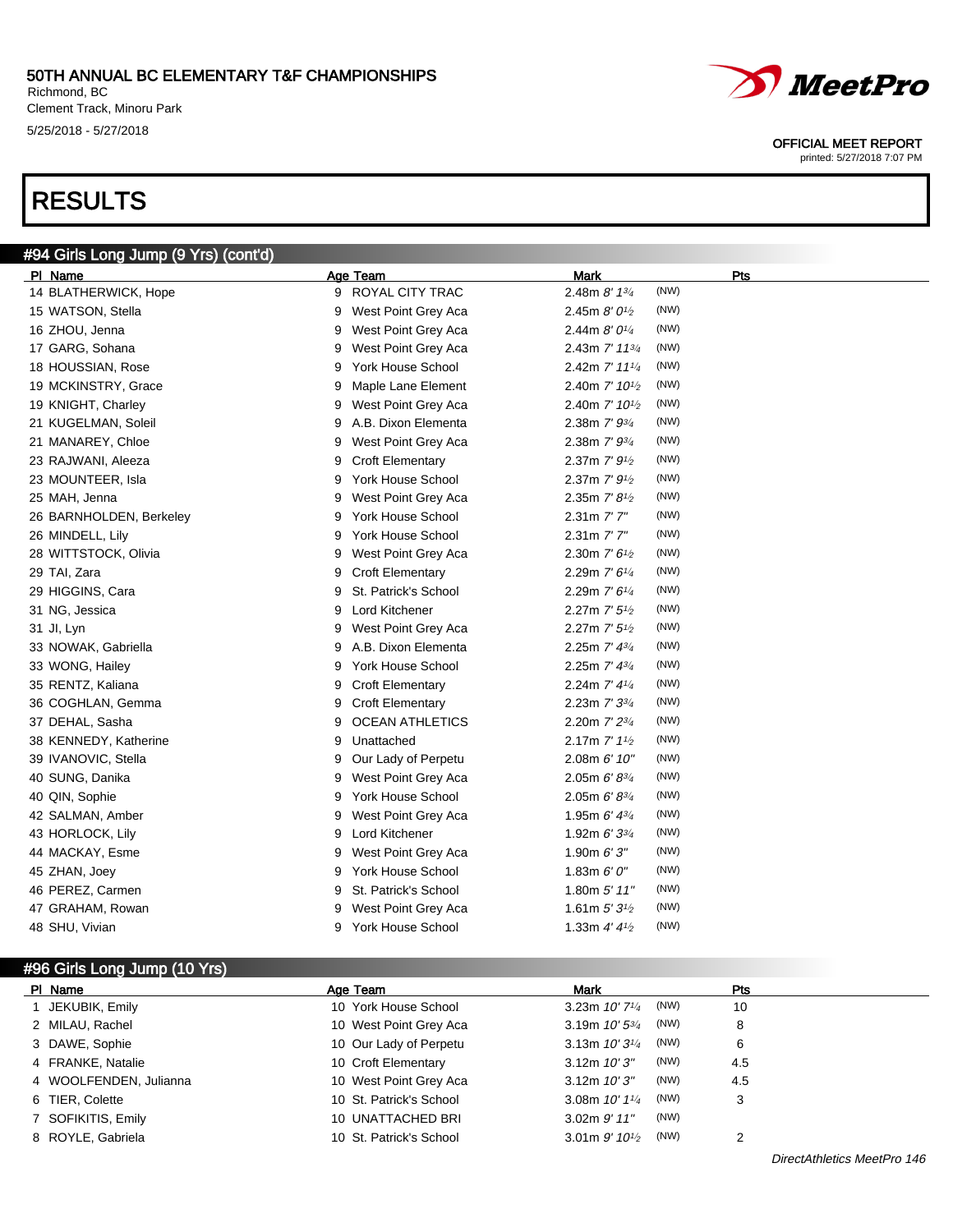Richmond, BC Clement Track, Minoru Park 5/25/2018 - 5/27/2018

## RESULTS



| 9 MACDONALD, Emory           | 10 Croft Elementary     | 2.93m $9'$ 7 <sup>1</sup> / <sub>2</sub> | (NW)<br>1 |
|------------------------------|-------------------------|------------------------------------------|-----------|
| 10 QUINLAN, Isabelle         | 10 York House School    | $2.92m$ $9'$ $7"$                        | (NW)      |
| 11 GORDON, Grace             | 10 York House School    | 2.88m 9' 5 <sup>1</sup> / <sub>2</sub>   | (NW)      |
| 12 BARNES, Oliva             | 10 Our Lady of Perpetu  | $2.87m$ $9'5''$                          | (NW)      |
| 13 PIMSTONE, Mila            | 10 West Point Grey Aca  | $2.84m$ $9'$ $4"$                        | (NW)      |
| 14 HOOVER, Rowan             | 10 Our Lady of Perpetu  | 2.81m $9'$ $2^{3/4}$                     | (NW)      |
| 15 LOUIE, Kayla              | 10 York House School    | 2.79m 9' 2"                              | (NW)      |
| 16 KRISHAN-BRAVERMAN, Indira | 10 Laura Secord Couga   | 2.70m 8' 10 <sup>1/4</sup>               | (NW)      |
| 16 JOHNSON, Harper           | 10 St. Patrick's School | 2.70m $8'$ 10 $\frac{1}{4}$              | (NW)      |
| 16 NEILL, Mary               | 10 West Point Grey Aca  | 2.70m 8' 10 <sup>1/4</sup>               | (NW)      |
| 19 MIYANJI, Salsabil         | 10 Croft Elementary     | 2.67m $8'9'4$                            | (NW)      |
| 19 RAFFAI, Sophia            | 10 James Gilmore Elem   | 2.67m $8'$ $9^{1/4}$                     | (NW)      |
| 21 CURTIS, Rebecca           | 10 St. Patrick's School | 2.66m $8'8^{3/4}$                        | (NW)      |
| 22 DOWN, Georgia             | 10 St. Patrick's School | 2.63m $8'$ 7 <sup>1</sup> / <sub>2</sub> | (NW)      |
| 23 SCHMON, Isabel            | 10 Croft Elementary     | 2.62m $8'$ 7 <sup>1/4</sup>              | (NW)      |
| 24 CRIMP, Lexi               | 10 A.B. Dixon Elementa  | 2.61m $8'$ 6 $\frac{3}{4}$               | (NW)      |
| 25 CHONG, Samantha           | 10 Croft Elementary     | 2.57m $8'5'4$                            | (NW)      |
| 26 BRISBANE, Charlotte       | 10 St. Patrick's School | 2.52m $8'3'4$                            | (NW)      |
| 27 FREDERICKSON, Anna        | 10 Laura Secord Couga   | 2.51m 8'3''                              | (NW)      |
| 28 KRUK, Krista              | 10 Croft Elementary     | $2.41m$ 7' $11"$                         | (NW)      |
| 29 OQUENDO, Sara             | 10 St. Patrick's School | 2.27m $7'$ 5 <sup>1</sup> / <sub>2</sub> | (NW)      |
| 30 EMES, Maddie              | 10 St. Patrick's School | 2.22m $7'3^{1/2}$                        | (NW)      |
| CHAYBA, Mariska              | 10 St. Patrick's School | <b>NM</b>                                |           |
| LAM, Kaylin                  | 10 West Point Grey Aca  | <b>NM</b>                                |           |
| LANG, Annabelle              | 10 York House School    | <b>NM</b>                                |           |
|                              |                         |                                          |           |

### #98 Girls Long Jump (11 Yrs)

| PI Name                | Age Team               | Mark                               | Pts |
|------------------------|------------------------|------------------------------------|-----|
| 1 BOSMA, Charlotte     | 11 KAJAKS TRACK & F    | (NW)<br>$3.78m$ $12'5''$           |     |
| 2 LO, Kara             | 11 West Point Grey Aca | 3.74m $12'3^{1/4}$<br>(NW)         | 10  |
| 3 CARDEY, Ava          | 11 Croft Elementary    | (NW)<br>3.69m $12'$ $1\frac{1}{4}$ | 8   |
| 4 WATSON, Olivia       | 11 Croft Elementary    | 3.65m $11'$ $11^{3/4}$<br>(NW)     | 6   |
| 5 TURNER, Madeleine    | 11 OCEAN ATHLETICS     | (NW)<br>3.63m $11'11''$            |     |
| 6 VAN SCHALKWYK, Chloe | 11 Croft Elementary    | 3.57m $11'8\frac{1}{2}$<br>(NW)    | 5   |
| 7 YOUNG, Jemma         | 11 Croft Elementary    | 3.56m $11'8\frac{1}{4}$<br>(NW)    | 4   |
| 7 EICHHORST, Ava       | 11 OCEAN ATHLETICS     | (NW)<br>3.56m $11'8\frac{1}{4}$    |     |
| 9 VANDENBERG, Issie    | 11 Croft Elementary    | (NW)<br>3.48m $11'5''$             | 3   |
| 10 VARMA VITUG, Sofia  | 11 York House School   | (NW)<br>3.47m $11'$ $43'$          | 2   |
| 11 GRAVISTIN, Livie    | 11 York House School   | (NW)<br>3.43m $11'3''$             |     |
| 12 DEHART, Daisy       | 11 Croft Elementary    | (NW)<br>3.42m $11'2^{3/4}$         |     |
| 13 TORRANCE, Allison   | 11 VANCOUVER OLY       | (NW)<br>3.40m $11'2''$             |     |
| 14 SAYER, Frances      | 11 VANCOUVER OLY       | (NW)<br>3.37m $11'0^{3/4}$         |     |
| 15 HO, Ashlyn          | 11 Lord Kitchener      | (NW)<br>3.30m 10' 10"              |     |
| 16 BORODOW, Julia      | 11 Croft Elementary    | (NW)<br>3.29m $10'9^{1/2}$         |     |
| 17 NOURAEI, Ava        | 11 COQUITLAM CHEE      | (NW)<br>3.27m $10' 8^{3/4}$        |     |
| 17 HUI, Cecily         | James Gilmore Elem     | (NW)<br>3.27m $10' 8^{3/4}$        |     |

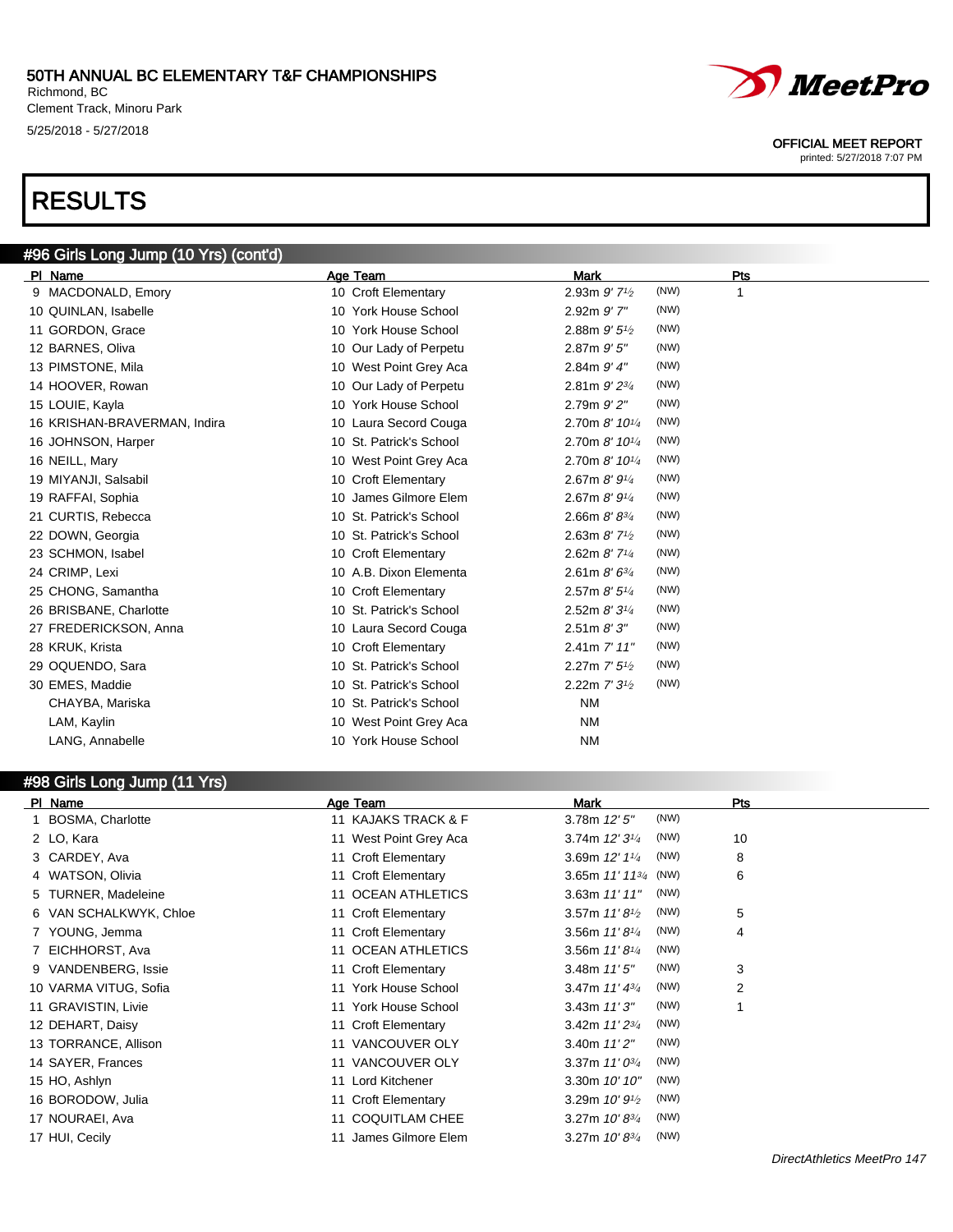Richmond, BC Clement Track, Minoru Park 5/25/2018 - 5/27/2018

# RESULTS



#### OFFICIAL MEET REPORT

printed: 5/27/2018 7:07 PM

| #98 Girls Long Jump (11 Yrs) (cont'd) |                         |                                                   |  |
|---------------------------------------|-------------------------|---------------------------------------------------|--|
| PI Name                               | Age Team                | Mark<br>Pts                                       |  |
| 17 MCKAY, Meagan                      | 11 OCEAN ATHLETICS      | (NW)<br>3.27m 10'83/4                             |  |
| 17 WEBB, Nicole                       | 11 York House School    | (NW)<br>3.27m $10' 8^{3/4}$                       |  |
| 21 SCHERK, Veronica                   | 11 NorWesters Track &   | (NW)<br>3.26m $10'8\frac{1}{2}$                   |  |
| 22 LIASKIS, Georgia                   | 11 Our Lady of Perpetu  | (NW)<br>3.23m $10'$ 7 <sup><math>1/4</math></sup> |  |
| 22 QIN, Diane                         | 11 York House School    | (NW)<br>3.23m $10'$ 7 <sup><math>1/4</math></sup> |  |
| 24 MCKNIGHT, Avery                    | 11 Laura Secord Couga   | (NW)<br>3.17m 10'5''                              |  |
| 24 FORSYTH, Ruby                      | 11 York House School    | (NW)<br>3.17m 10'5''                              |  |
| 24 HUANG, Kareen                      | 11 West Point Grey Aca  | (NW)<br>3.17m 10'5''                              |  |
| 27 LIU, Emily                         | 11 Croft Elementary     | (NW)<br>3.13m $10'3\frac{1}{4}$                   |  |
| 27 LECKY, Julia                       | 11 York House School    | (NW)<br>3.13m $10'3\frac{1}{4}$                   |  |
| 29 PHILLIPS, Olivia                   | 11 York House School    | (NW)<br>3.08m $10'$ $1\frac{1}{4}$                |  |
| 30 SALMAN, Naiya                      | 11 West Point Grey Aca  | (NW)<br>3.06m $10'0^{1/2}$                        |  |
| 30 MCKAY, Kailey                      | 11 OCEAN ATHLETICS      | (NW)<br>3.06m $10'0^{1/2}$                        |  |
| 32 DHALIWAL, Rayna                    | 11 Croft Elementary     | (NW)<br>3.03m $9'$ 11 $\frac{1}{4}$               |  |
| 32 LAW, Sarah                         | 11 Croft Elementary     | (NW)<br>3.03m $9'$ 11 $\frac{1}{4}$               |  |
| 34 CHEN, Alyssa                       | 11 Laura Secord Couga   | (NW)<br>$2.97m$ $9'$ $9''$                        |  |
| 35 GEDISCHK, Natalia                  | 11 St. Patrick's School | (NW)<br>2.96m $9'8\frac{1}{2}$                    |  |
| 36 SPEAR, Kayla                       | 11 KAJAKS TRACK & F     | (NW)<br>2.92m 9'7"                                |  |
| 37 TAKHAR, Amryn                      | 11 Croft Elementary     | (NW)<br>2.86m $9'$ $4^{3/4}$                      |  |
| 38 OLSON, Kassandra                   | 11 KAJAKS TRACK & F     | (NW)<br>2.85m $9'$ 4 $\frac{1}{4}$                |  |
| 39 AUSTIN, Avery                      | 11 West Point Grey Aca  | (NW)<br>2.81m $9'2^{3/4}$                         |  |
| 40 YUNG, Sherilyn                     | 11 York House School    | (NW)<br>$2.79m$ $9'$ $2"$                         |  |
| 40 ANDRADA, Anika                     | 11 St. Patrick's School | (NW)<br>$2.79m$ $9'$ $2"$                         |  |
| 42 TSE, Kaylee                        | 11 West Point Grey Aca  | (NW)<br>2.78m $9'$ 1 <sup>1</sup> / <sub>2</sub>  |  |
| 43 ALVAREZ, Olivia                    | 11 Southpointe Academ   | (NW)<br>$2.74m$ $9'0''$                           |  |
| 43 KAWESKI, Claire                    | 11 VANCOUVER THU        | (NW)<br>$2.74m$ $9'0''$                           |  |
| 45 HIGGINS, Roisin                    | 11 St. Patrick's School | (NW)<br>$2.71m$ 8' $10^{3/4}$                     |  |
| 46 BRUNELLE, Jasmine                  | 11 KAJAKS TRACK & F     | (NW)<br>2.60m $8'6^{1/2}$                         |  |
| 47 MAZAN, Lucia                       | 11 COQUITLAM CHEE       | (NW)<br>2.59m 8' 6''                              |  |
| 48 PRENTICE, Hazel                    | 11 VANCOUVER THU        | (NW)<br>2.57m $8'5\frac{1}{4}$                    |  |
| 49 LEE, Kendra                        | 11 Croft Elementary     | (NW)<br>2.54m 8' 4''                              |  |
| 50 FINALYSON, Lucy                    | 11 West Point Grey Aca  | (NW)<br>2.52m 8'3'4                               |  |
| 51 IRVINE, Rhonynn                    | 11 Laura Secord Couga   | (NW)<br>2.49m 8'2''                               |  |
| 52 RYAN-LLOYD, Molly                  | 11 St. Patrick's School | (NW)<br>2.37m $7'$ $9\frac{1}{2}$                 |  |
| 52 SUCRE, Alicia                      | 11 St. Patrick's School | (NW)<br>2.37m $7'$ $9\frac{1}{2}$                 |  |
| 54 YU, Cecilia                        | 11 West Point Grey Aca  | (NW)<br>2.31m 7'7"                                |  |
| 55 WEI, Rachel                        | 11 Croft Elementary     | (NW)<br>2.13m $7'0''$                             |  |
| 56 VERGE, Carys                       | 11 St. Patrick's School | (NW)<br>2.04m $6'8'$                              |  |
| CONLIN, Sarah                         | 11 Burnaby Striders Tra | <b>FOUL</b>                                       |  |
| RUIZ ALMANZA, Sayuri                  | 11 Laura Secord Couga   | <b>FOUL</b>                                       |  |
| BOXER, Siena                          | 11 West Point Grey Aca  | <b>FOUL</b>                                       |  |
| MANYAL, Sophia                        | 11 York House School    | <b>FOUL</b>                                       |  |
| DONNELLY, Teagan                      | 11 COQUITLAM CHEE       | <b>FOUL</b>                                       |  |
| KAPOOR, Priya                         | 11 Croft Elementary     | <b>FOUL</b>                                       |  |
|                                       |                         |                                                   |  |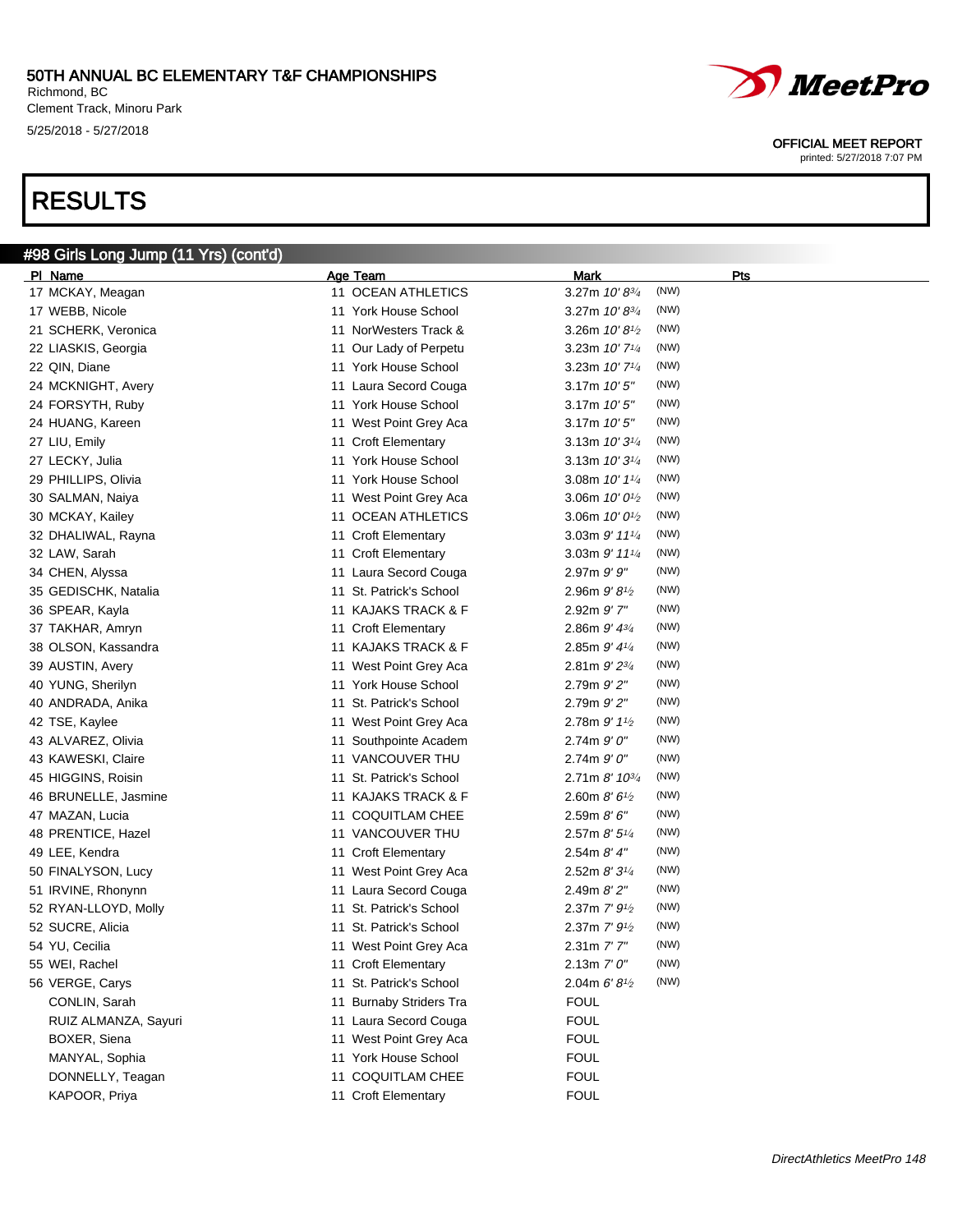Richmond, BC Clement Track, Minoru Park 5/25/2018 - 5/27/2018

# RESULTS



#### OFFICIAL MEET REPORT

printed: 5/27/2018 7:07 PM

| #100 Girls Long Jump (12 Yrs) |                         |                                                  |            |
|-------------------------------|-------------------------|--------------------------------------------------|------------|
| PI Name                       | <b>Age Team</b>         | <b>Mark</b>                                      | <b>Pts</b> |
| 1 LAMB, Miheret               | 12 COQUITLAM CHEE       | (NW)<br>4.11m 13'6"                              |            |
| 2 DABBS, Libby                | 12 West Point Grey Aca  | 3.95m $12'$ $11'$ <sub>2</sub> (NW)              | 10         |
| 3 TUKKER, Nyla                | 12 VANCOUVER THU        | (NW)<br>3.91m 12' 10"                            |            |
| 4 BANDUCCI, Cristina          | 12 Our Lady of Perpetu  | (NW)<br>3.90m $12'9\frac{1}{2}$                  | 8          |
| 5 SIDHU, Amrita               | 12 OCEAN ATHLETICS      | (NW)<br>3.79m $12'5\frac{1}{4}$                  |            |
| 6 DECK STANG, Viveka          | 12 VANCOUVER THU        | (NW)<br>3.74m 12' 31/4                           |            |
| 7 KRUK, Anna                  | 12 Croft Elementary     | (NW)<br>3.73m 12'3''                             |            |
| 8 FROH, Avery                 | 12 A.B. Dixon Elementa  | (NW)<br>3.69m 12' 11/4                           | 6          |
| 9 COONFER, Emma               | 12 West Point Grey Aca  | (NW)<br>3.68m 12' 1"                             | 5          |
| 10 SUTHERLAND, Sophia         | 12 York House School    | (NW)<br>3.59m $11'9_{1/2}$                       |            |
| 11 BLACK, Hadley              | 12 Lord Kitchener       | (NW)<br>3.52m $11'6^{3/4}$                       | 4          |
| 11 SOLIGO, Ava                | 12 Our Lady of Perpetu  | (NW)<br>3.52m $11'6^{3/4}$                       |            |
| 13 GIBSON, Sienna             | 12 Croft Elementary     | (NW)<br>3.51m $11'6\frac{1}{4}$                  | 3          |
| 14 WOOD, Bella                | 12 West Point Grey Aca  | (NW)<br>3.50m $11'5^{3/4}$                       |            |
| 15 MACDONALD, Rosie           | 12 Croft Elementary     | (NW)<br>3.49m $11'5\frac{1}{2}$                  |            |
| 16 NAGATA, Emily              | 12 A.B. Dixon Elementa  | (NW)<br>3.47m $11' 43'$                          |            |
| 17 HAYAZAKI, Miya             | 12 Lord Kitchener       | (NW)<br>3.46m $11'4\frac{1}{4}$                  | 2          |
| 18 HEATHER, Orla              | 12 WEST VANCOUVE        | (NW)<br>3.43m 11'3''                             |            |
| 19 MAK, Zoe                   | 12 Croft Elementary     | (NW)<br>3.37m $11'0^{3/4}$                       |            |
| 20 TOMITA, Pippa              | 12 West Point Grey Aca  | (NW)<br>3.25m 10'8''                             |            |
| 21 CAO, Emily                 | 12 Croft Elementary     | (NW)<br>3.21m $10'6\frac{1}{2}$                  | 1          |
| 22 CHASE, Ari                 | 12 Laura Secord Couga   | (NW)<br>3.19m $10'5^{3/4}$                       |            |
| 23 ABRAHAMS, Laila            | 12 Croft Elementary     | (NW)<br>3.13m $10'3^{1/4}$                       |            |
| 23 SLINGERLAND, Sofia         | 12 West Point Grey Aca  | (NW)<br>3.13m $10'3^{1/4}$                       |            |
| 25 FLETCHER, Marese           | 12 Croft Elementary     | (NW)<br>3.12m 10'3''                             |            |
| 26 BAYRAKAL, Dallin           | 12 Lord Kitchener       | (NW)<br>3.06m $10'0^{1/2}$                       |            |
| 27 NKUFO, Keisha              | 12 York House School    | (NW)<br>$3.02m$ $9'$ $11"$                       |            |
| 28 JIANG, Maggie              | 12 Lord Kitchener       | (NW)<br>2.86m $9'$ 4 $\frac{3}{4}$               |            |
| 29 DUSTIN, Natalie            | 12 Laura Secord Couga   | (NW)<br>2.83m $9'3\frac{1}{2}$                   |            |
| 30 SAHOTA, Indiya             | 12 ROYAL CITY TRAC      | (NW)<br>2.80m $9'2^{1/4}$                        |            |
| 31 REBNER, Zoe                | 12 St. Patrick's School | (NW)<br>2.78m $9'$ 1 <sup>1</sup> / <sub>2</sub> |            |
| 32 FORBES, Alice              | 12 West Point Grey Aca  | (NW)<br>2.75m $9'0\frac{1}{4}$                   |            |
| 33 KAZO-ROGERS, Faro          | 12 Laura Secord Couga   | (NW)<br>2.63m $8'$ 7 <sup>1</sup> / <sub>2</sub> |            |
| 34 PEGADO, Gabrielle          | 12 St. Patrick's School | (NW)<br>2.62m $8'$ 7 <sup>1/4</sup>              |            |
| 35 GOLZ, Sasha                | 12 St. Patrick's School | (NW)<br>$2.53m$ $8'3^{3/4}$                      |            |
| 35 GOODWYN, Olivia            | 12 York House School    | (NW)<br>2.53m $8'3^{3/4}$                        |            |
| 37 ACEBEDO, Paige             | 12 St. Patrick's School | (NW)<br>2.31m 7'7"                               |            |
| TANG, Anita                   | 12 York House School    | <b>ND</b>                                        |            |

#### #102 Girls Long Jump (13 Yrs)

| PI Name             | Age Team                | Mark                          | Pts |  |
|---------------------|-------------------------|-------------------------------|-----|--|
| DUMAS, Gemma        | 13 UNATTACHED BRI       | (NW)<br>4.48m $14'8''$        |     |  |
| 2 DREGER, Isabella  | 13 UNATTACHED BRI       | (NW)<br>4.46m $14'$ $73'_{4}$ |     |  |
| 3 LEUNG, Victoria   | 13 KAJAKS TRACK & F     | (NW)<br>4.11m 13'6''          |     |  |
| 3 MAZZIOTTI, Marisa | 13 Burnaby Striders Tra | (NW)<br>4.11m 13'6''          |     |  |
| 5 JACKSON, Ava      | 13 Burnaby Striders Tra | (NW)<br>4.08m $13' 4^{3/4}$   |     |  |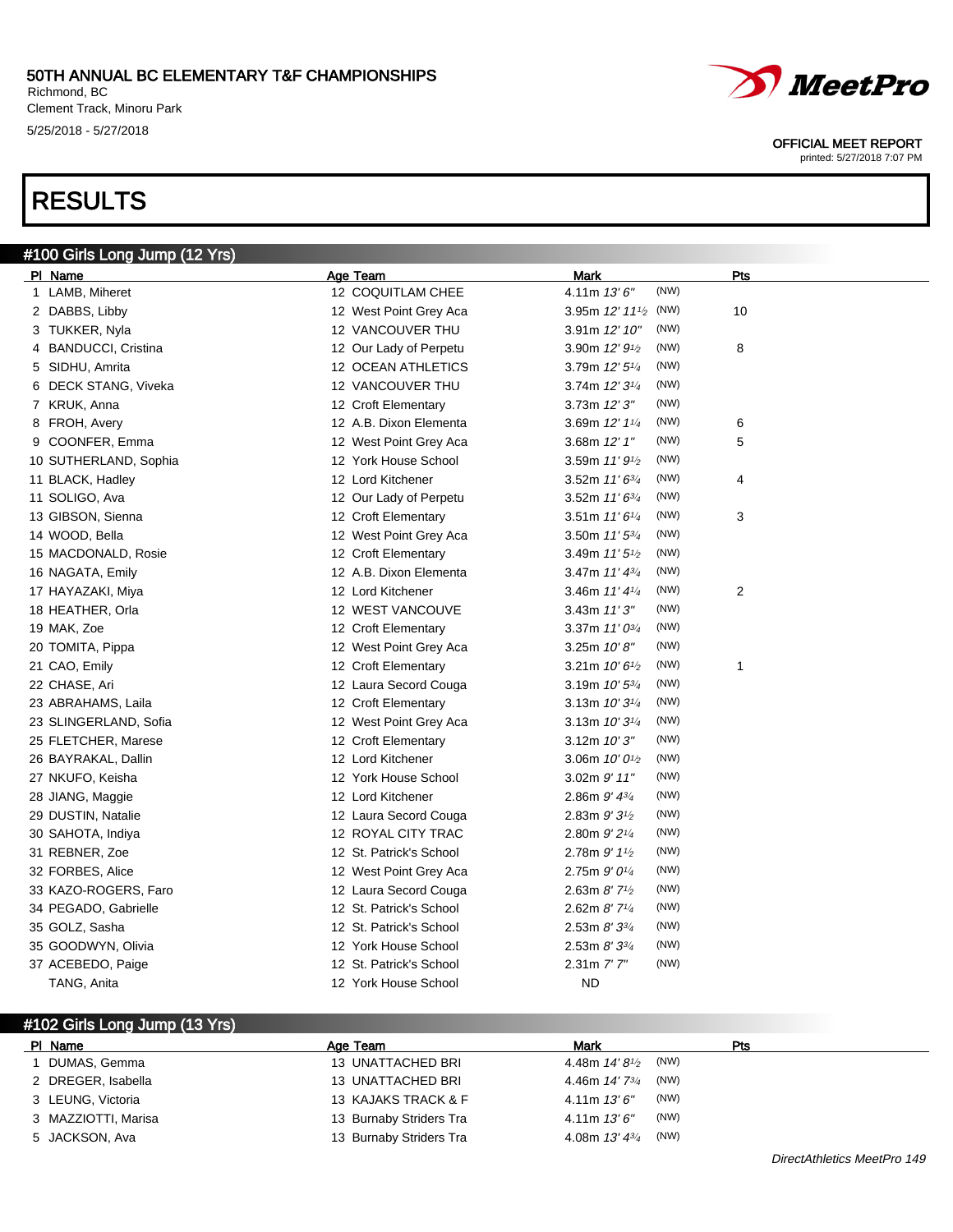Richmond, BC Clement Track, Minoru Park 5/25/2018 - 5/27/2018

## RESULTS



#### OFFICIAL MEET REPORT

printed: 5/27/2018 7:07 PM

| #102 Girls Long Jump (13 Yrs) (cont'd) |                         |                                     |     |
|----------------------------------------|-------------------------|-------------------------------------|-----|
| PI Name                                | <b>Age Team</b>         | Mark                                | Pts |
| 6 CROY, Sara                           | 13 Southpointe Academ   | (NW)<br>4.07m 13' 41/4              |     |
| 6 ROBERTS, Rachel                      | 13 Burnaby Striders Tra | (NW)<br>4.07m $13'4\frac{1}{4}$     |     |
| 8 GAN, Emma                            | 13 Croft Elementary     | (NW)<br>4.06m 13' 4"                | 8   |
| 9 CHOW, Sarah                          | 13 Croft Elementary     | (NW)<br>3.98m $13'0^{3/4}$          | 6   |
| 10 CHIO, Sabrina                       | 13 Croft Elementary     | 3.93m 12' 103/4<br>(NW)             | 5   |
| 11 LOUIE, Jenna                        | 13 York House School    | 3.90m 12' 91/2<br>(NW)              | 4   |
| 12 HLUS, Lexi                          | 13 Croft Elementary     | (NW)<br>3.85m $12'$ $73/4$          | 3   |
| 13 DENG, Rachel                        | 13 Croft Elementary     | 3.81m $12'6''$<br>(NW)              | 2   |
| 14 LAI, Jennifer                       | 13 Croft Elementary     | (NW)<br>3.77m 12' 41/2              | 1   |
| 15 HAMADA, Kaiya                       | 13 KAJAKS TRACK & F     | (NW)<br>3.75m 12' 33/4              |     |
| 16 DAWE, Ella                          | 13 Our Lady of Perpetu  | (NW)<br>3.73m 12'3''                |     |
| 16 JOHNSTON, Ella                      | 13 York House School    | (NW)<br>3.73m 12' 3"                |     |
| 18 HOWARTH, Jenna                      | 13 Westwind Elementar   | (NW)<br>3.72m 12' 2 <sup>1/2</sup>  |     |
| 19 FRANKE, Emily                       | 13 Croft Elementary     | (NW)<br>3.71m 12' 21/4              |     |
| 19 HOPKINS, Sarah                      | 13 Lord Kitchener       | (NW)<br>3.71m 12' 21/4              |     |
| 21 JIN, Esther                         | 13 West Point Grey Aca  | (NW)<br>3.64m $11'11'$              |     |
| 22 RIGNEY, Georgia                     | 13 York House School    | (NW)<br>3.60m 11' 93/4              |     |
| 23 POON, Natasha                       | 13 Croft Elementary     | (NW)<br>3.58m 11'9''                |     |
| 23 SWARTZ, Maya                        | 13 Croft Elementary     | (NW)<br>3.58m 11'9''                |     |
| 25 LAU, Elisabeth                      | 13 Croft Elementary     | (NW)<br>3.46m $11'4\frac{1}{4}$     |     |
| 26 NG, Megan                           | 13 Croft Elementary     | (NW)<br>3.40m $11'2''$              |     |
| 27 MELO, Jenna                         | 13 St. Patrick's School | (NW)<br>3.39m 11' 11/2              |     |
| 28 RICHARDS, Annika                    | 13 Hatzic Secondary Sc  | (NW)<br>3.35m $11'0''$              |     |
| 29 MURRAY, Emma                        | 13 A.B. Dixon Elementa  | (NW)<br>3.28m $10'$ $9\frac{1}{4}$  |     |
| 30 TSOI, Megan                         | 13 York House School    | (NW)<br>3.24m $10'$ 7 $\frac{3}{4}$ |     |
| 31 MCELROY, Coco                       | 13 Lord Kitchener       | (NW)<br>3.12m 10'3''                |     |
| 31 WATT, Sadie                         | 13 Croft Elementary     | (NW)<br>3.12m 10'3''                |     |
| 33 DOWN, Isabella                      | 13 St. Patrick's School | (NW)<br>$2.97m$ $9'$ $9''$          |     |
| 34 LO, Alycia                          | 13 York House School    | (NW)<br>$2.08m$ 6' 10"              |     |
| ADAMS, Amanda                          | 13 St. Patrick's School | <b>FOUL</b>                         |     |
| FENSTER, Larissa                       | 13 COQUITLAM CHEE       | <b>FOUL</b>                         |     |
| GOMA, Kinyi (odingou-Kinyi)            | 13 COQUITLAM CHEE       | <b>FOUL</b>                         |     |
| <b>GREWAL, Yazmine</b>                 | 13 Southpointe Academ   | <b>FOUL</b>                         |     |
| MASSEY, Isla                           | 13 West Point Grey Aca  | <b>FOUL</b>                         |     |

## #104 Girls Triple Jump (13 Yrs)

| PI Name           | Age Team              | <b>Mark</b>                                     | Pts |
|-------------------|-----------------------|-------------------------------------------------|-----|
| DUMAS, Gemma      | 13 UNATTACHED BRI     | (NW)<br>9.88m 32' 5''                           |     |
| 2 LEUNG, Victoria | 13 KAJAKS TRACK & F   | (NW)<br>8.90m 29' 21/2                          |     |
| 3 FRANKE, Emily   | 13 Croft Elementary   | (NW)<br>8.72m $28'$ 7 <sup>1/2</sup>            | 10  |
| 4 BAINS, Avani    | 13 Croft Elementary   | (NW)<br>8.66m 28' 5''                           | 8   |
| 5 GAN, Emma       | 13 Croft Elementary   | (NW)<br>8.65m $28'$ 4 $\frac{1}{2}$             | 6   |
| 6 CHOW, Sarah     | 13 Croft Elementary   | 8.52m $27'$ 11 <sup>1</sup> / <sub>2</sub> (NW) | 5   |
| 7 DICKIN, Camille | 13 NorWesters Track & | (NW)<br>$8.44$ m 27' $8\frac{1}{4}$             |     |
| 8 LAI, Jennifer   | 13 Croft Elementary   | (NW)<br>7.77m 25'6''                            | 4   |
| DATTANI, Maya     | 13 Croft Elementary   | <b>FOUL</b>                                     |     |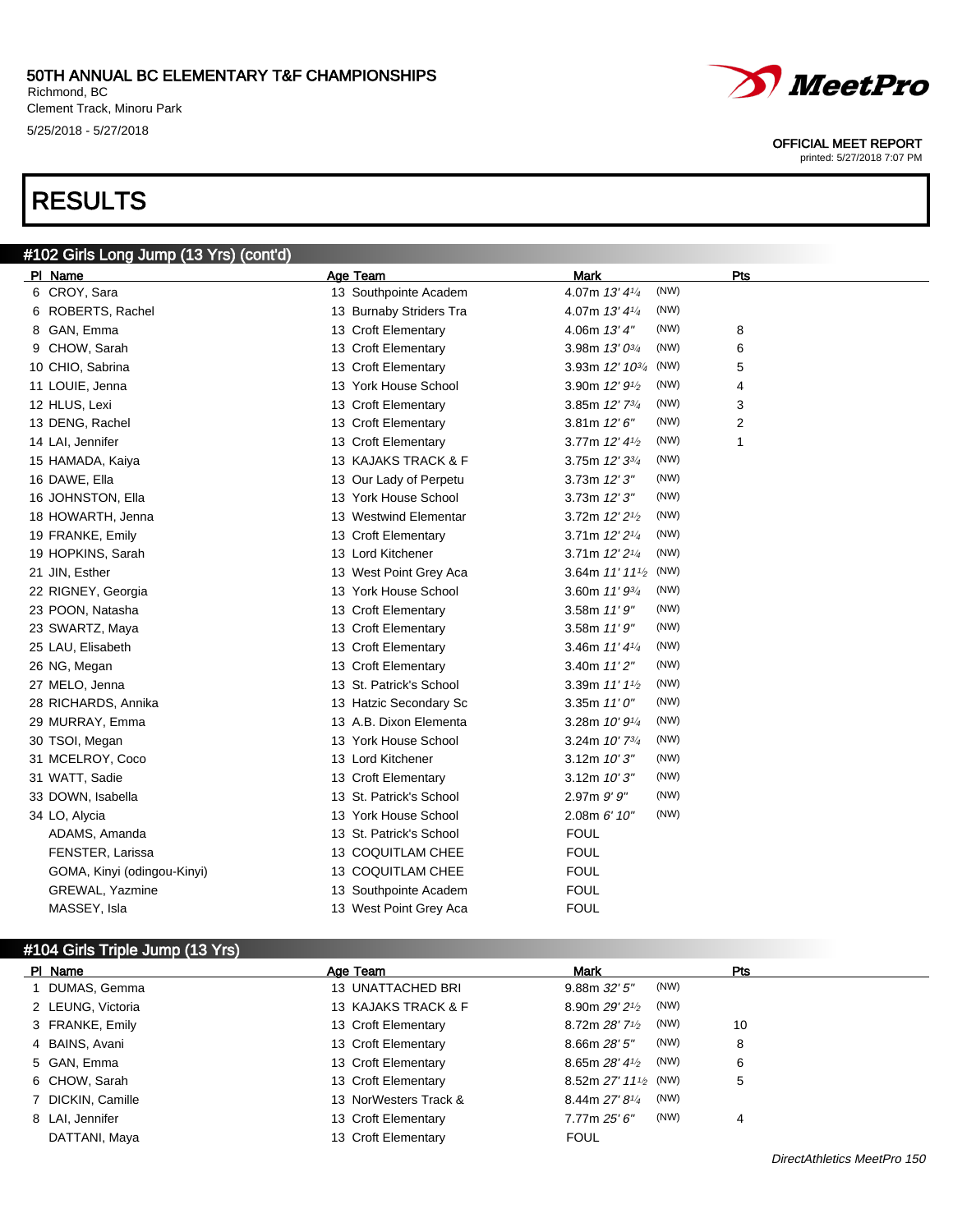Richmond, BC Clement Track, Minoru Park 5/25/2018 - 5/27/2018



#### OFFICIAL MEET REPORT

printed: 5/27/2018 7:07 PM

## RESULTS

| Mark<br>Pts<br>PI Name<br>Age Team<br>GRUND, Helina<br>13 Unattached<br><b>FOUL</b><br><b>Mark</b><br>PI Name<br>Age Team<br><b>Pts</b><br>1 WONG, Hailey<br>York House School<br>5.34m 17' 61/4<br>10<br>9<br>2 JESKE, Adrianna<br>5.07m 16' 734<br>8<br>Southpointe Academ<br>3 WANG, Victoria<br><b>Croft Elementary</b><br>4.84m 15' 10 <sup>1</sup> / <sub>2</sub><br>6<br>9<br><b>Croft Elementary</b><br>4.46m 14' 7 <sup>3/4</sup><br>5<br>4 GILL, Zoya<br>9<br>3.81m $12'6''$<br>5 TAI, Zara<br><b>Croft Elementary</b><br>9<br>4<br>Lord Kitchener<br>3.68m 12' 1"<br>3<br>6 HORLOCK, Lily<br>9<br>7 HARDCASTLE, Elizabeth<br>2<br><b>Croft Elementary</b><br>3.52m $11'6^{3/4}$<br>9<br>3.45m $11'4''$<br>8 DERKSEN, Rachel<br>St. Patrick's School<br>9 HIGGINS, Cara<br>St. Patrick's School<br>3.30m 10' 10"<br>9<br>10 ADANG, Mia<br><b>York House School</b><br>3.26m $10'8\frac{1}{2}$<br>9<br><b>York House School</b><br>3.21m $10'6\frac{1}{2}$<br>11 ZHAN, Joey<br>9<br>3.15m $10'4''$<br>12 BARNHOLDEN, Berkeley<br><b>York House School</b><br>3.13m $10'3^{1/4}$<br>13 MIYANJI, Mahdiya<br><b>Croft Elementary</b><br>9<br>14 PANG, Vanessa<br><b>Croft Elementary</b><br>2.81m $9'$ $2^{3/4}$ | #104 Girls Triple Jump (13 Yrs) (cont'd) |  |  |
|------------------------------------------------------------------------------------------------------------------------------------------------------------------------------------------------------------------------------------------------------------------------------------------------------------------------------------------------------------------------------------------------------------------------------------------------------------------------------------------------------------------------------------------------------------------------------------------------------------------------------------------------------------------------------------------------------------------------------------------------------------------------------------------------------------------------------------------------------------------------------------------------------------------------------------------------------------------------------------------------------------------------------------------------------------------------------------------------------------------------------------------------------------------------------------------------------------------------|------------------------------------------|--|--|
|                                                                                                                                                                                                                                                                                                                                                                                                                                                                                                                                                                                                                                                                                                                                                                                                                                                                                                                                                                                                                                                                                                                                                                                                                        |                                          |  |  |
|                                                                                                                                                                                                                                                                                                                                                                                                                                                                                                                                                                                                                                                                                                                                                                                                                                                                                                                                                                                                                                                                                                                                                                                                                        |                                          |  |  |
|                                                                                                                                                                                                                                                                                                                                                                                                                                                                                                                                                                                                                                                                                                                                                                                                                                                                                                                                                                                                                                                                                                                                                                                                                        |                                          |  |  |
|                                                                                                                                                                                                                                                                                                                                                                                                                                                                                                                                                                                                                                                                                                                                                                                                                                                                                                                                                                                                                                                                                                                                                                                                                        | #106 Girls Shot Put (9 Yrs)              |  |  |
|                                                                                                                                                                                                                                                                                                                                                                                                                                                                                                                                                                                                                                                                                                                                                                                                                                                                                                                                                                                                                                                                                                                                                                                                                        |                                          |  |  |
|                                                                                                                                                                                                                                                                                                                                                                                                                                                                                                                                                                                                                                                                                                                                                                                                                                                                                                                                                                                                                                                                                                                                                                                                                        |                                          |  |  |
|                                                                                                                                                                                                                                                                                                                                                                                                                                                                                                                                                                                                                                                                                                                                                                                                                                                                                                                                                                                                                                                                                                                                                                                                                        |                                          |  |  |
|                                                                                                                                                                                                                                                                                                                                                                                                                                                                                                                                                                                                                                                                                                                                                                                                                                                                                                                                                                                                                                                                                                                                                                                                                        |                                          |  |  |
|                                                                                                                                                                                                                                                                                                                                                                                                                                                                                                                                                                                                                                                                                                                                                                                                                                                                                                                                                                                                                                                                                                                                                                                                                        |                                          |  |  |
|                                                                                                                                                                                                                                                                                                                                                                                                                                                                                                                                                                                                                                                                                                                                                                                                                                                                                                                                                                                                                                                                                                                                                                                                                        |                                          |  |  |
|                                                                                                                                                                                                                                                                                                                                                                                                                                                                                                                                                                                                                                                                                                                                                                                                                                                                                                                                                                                                                                                                                                                                                                                                                        |                                          |  |  |
|                                                                                                                                                                                                                                                                                                                                                                                                                                                                                                                                                                                                                                                                                                                                                                                                                                                                                                                                                                                                                                                                                                                                                                                                                        |                                          |  |  |
|                                                                                                                                                                                                                                                                                                                                                                                                                                                                                                                                                                                                                                                                                                                                                                                                                                                                                                                                                                                                                                                                                                                                                                                                                        |                                          |  |  |
|                                                                                                                                                                                                                                                                                                                                                                                                                                                                                                                                                                                                                                                                                                                                                                                                                                                                                                                                                                                                                                                                                                                                                                                                                        |                                          |  |  |
|                                                                                                                                                                                                                                                                                                                                                                                                                                                                                                                                                                                                                                                                                                                                                                                                                                                                                                                                                                                                                                                                                                                                                                                                                        |                                          |  |  |
|                                                                                                                                                                                                                                                                                                                                                                                                                                                                                                                                                                                                                                                                                                                                                                                                                                                                                                                                                                                                                                                                                                                                                                                                                        |                                          |  |  |
|                                                                                                                                                                                                                                                                                                                                                                                                                                                                                                                                                                                                                                                                                                                                                                                                                                                                                                                                                                                                                                                                                                                                                                                                                        |                                          |  |  |
|                                                                                                                                                                                                                                                                                                                                                                                                                                                                                                                                                                                                                                                                                                                                                                                                                                                                                                                                                                                                                                                                                                                                                                                                                        |                                          |  |  |
|                                                                                                                                                                                                                                                                                                                                                                                                                                                                                                                                                                                                                                                                                                                                                                                                                                                                                                                                                                                                                                                                                                                                                                                                                        |                                          |  |  |

## #108 Girls Shot Put (10 Yrs)

## 2kg

| PI Name            |                     | Age Team                | Mark                                     | Pts |
|--------------------|---------------------|-------------------------|------------------------------------------|-----|
| 1 PHANGURA, Talia  |                     | 10 ROYAL CITY TRAC      | 7.24m 23' 9"                             |     |
| 2 FRANKE, Natalie  |                     | 10 Croft Elementary     | 5.83m 19' 11/2                           | 10  |
| 3 CHAN, Lauren     |                     | 10 York House School    | 5.65m $18'6\frac{1}{2}$                  | 8   |
| 4 LANDO, Adriana   |                     | 10 Our Lady of Perpetu  | 5.54m 18' 21/4                           | 6   |
| 5 LAMMAM, Leila    |                     | 10 West Point Grey Aca  | 5.23m 17' 2"                             | 5   |
| 6 KRUK, Krista     |                     | 10 Croft Elementary     | 5.15m 16' 10 <sup>3/4</sup>              | 4   |
| 7 MAH, Hayley      |                     | 10 Croft Elementary     | 4.66m $15'3\frac{1}{2}$                  | 3   |
|                    | 8 POSNIKOFF, Taylor | 10 West Point Grey Aca  | 4.61m $15'1\%$                           | 2   |
| 9 SPARKS, Zara     |                     | 10 St. Patrick's School | 4.56m 14' 11 <sup>1</sup> / <sub>2</sub> |     |
| 10 MCDONALD, Kate  |                     | 10 Croft Elementary     | 4.46m 14' 7 <sup>3/4</sup>               |     |
| 11 JOHNSON, Harper |                     | 10 St. Patrick's School | 4.38m $14'$ $4\frac{1}{2}$               |     |
|                    | 12 ABOULHOSN, Rayya | 10 Croft Elementary     | 4.19m $13'9''$                           |     |
| 13 HLUS, Aliza     |                     | 10 Croft Elementary     | 3.86m $12'8''$                           |     |
| 14 CHIU, Sophia    |                     | 10 York House School    | 3.79m 12' 51/4                           |     |
| 15 CHAYBA, Mariska |                     | 10 St. Patrick's School | 3.72m $12'21/2$                          |     |
| 16 BASRA, Amina    |                     | 10 Croft Elementary     | 3.63m $11'11''$                          |     |
|                    | 17 MACDONALD, Emory | 10 Croft Elementary     | 3.49m $11'5\frac{1}{2}$                  |     |
| 18 CAMP, Kiera     |                     | 10 York House School    | 3.35m $11'0''$                           |     |

### #110 Girls Shot Put (11 Yrs)

### 2kg

| PI Name      | Age Team                | Mark              | Pts          |
|--------------|-------------------------|-------------------|--------------|
| YOUNG, Jemma | <b>Croft Elementary</b> | $7.04$ m 23' 11/4 | 10<br>$\sim$ |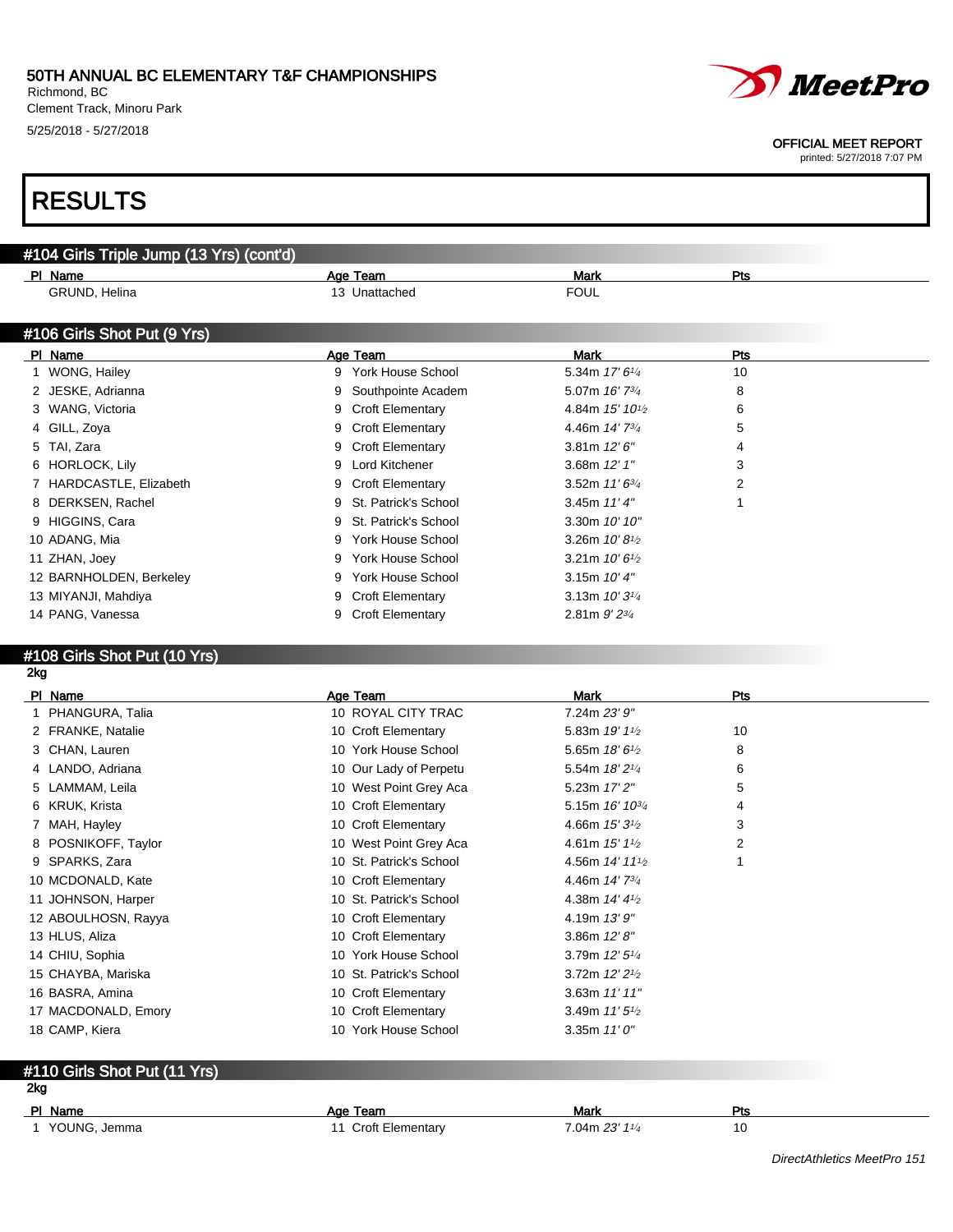Richmond, BC Clement Track, Minoru Park 5/25/2018 - 5/27/2018

# RESULTS



#### OFFICIAL MEET REPORT

printed: 5/27/2018 7:07 PM

| #110 Girls Shot Put (11 Yrs) (cont'd) |                         |                             |     |
|---------------------------------------|-------------------------|-----------------------------|-----|
| PI Name                               | <b>Age Team</b>         | <b>Mark</b>                 | Pts |
| 2 GLASSMAN, Olivia                    | 11 Fraser Academy       | 6.98m 22' 11"               | 8   |
| 3 OLSON, Kassandra                    | 11 KAJAKS TRACK & F     | 6.55m $21'6''$              |     |
| 4 SCHERK, Veronica                    | 11 NorWesters Track &   | 6.34m 20' 93/4              |     |
| 5 BARTON, Gabriella                   | 11 VANCOUVER THU        | 6.33m 20' 91/4              |     |
| 6 MCKAY, Meagan                       | 11 OCEAN ATHLETICS      | 6.32m 20' 9"                |     |
| 7 MCKAY, Kailey                       | 11 OCEAN ATHLETICS      | 6.07m 19' 11"               |     |
| 8 SALIM, Melia                        | 11 Lord Kitchener       | 5.93m 19' 5 <sup>1</sup> /2 | 6   |
| 9 GURTON, Raine                       | 11 Our Lady of Perpetu  | 5.84m 19'2"                 | 5   |
| 10 LOGAN, Kate                        | 11 VANCOUVER THU        | 5.75m 18' 101/2             |     |
| 11 DHALIWAL, Rayna                    | 11 Croft Elementary     | 5.50m 18' 0 <sup>1/2</sup>  | 4   |
| 12 LAW, Sarah                         | 11 Croft Elementary     | 5.49m 18' 01/4              | 3   |
| 13 BOURBONNAIS, Echo                  | 11 West Point Grey Aca  | 5.35m 17' 63/4              | 2   |
| 14 WOOD, Sabrina                      | 11 West Point Grey Aca  | 5.32m 17' 5 <sup>1/2</sup>  | 1   |
| 15 GANNON, Kate                       | 11 York House School    | 5.26m 17' 31/4              |     |
| 16 GADALLA, Shannon                   | 11 West Point Grey Aca  | 5.11m 16' 91/4              |     |
| 17 YUNG, Sherilyn                     | 11 York House School    | 5.03m 16' 6"                |     |
| 18 VANDENBERG, Issie                  | 11 Croft Elementary     | 4.96m 16' 3 <sup>1/4</sup>  |     |
| 19 MCKNIGHT, Avery                    | 11 Laura Secord Couga   | 4.90m 16' 1"                |     |
| 20 BORODOW, Julia                     | 11 Croft Elementary     | 4.88m 16' 01/4              |     |
| 21 QIN, Diane                         | 11 York House School    | 4.85m 15' 11"               |     |
| 22 TAKHAR, Amryn                      | 11 Croft Elementary     | 4.80m 15' 9"                |     |
| 23 SOOBRIAN, Emily                    | 11 Croft Elementary     | 4.72m 15' 6"                |     |
| 24 CHOW, Madison                      | 11 Croft Elementary     | 4.64m 15' 23/4              |     |
| 25 VOGT, Akira                        | 11 St. Patrick's School | 4.42m 14' 6"                |     |
| 26 IRVINE, Rhonynn                    | 11 Laura Secord Couga   | 4.40m 14' 5 <sup>1/4</sup>  |     |
| 27 ALVAREZ, Olivia                    | 11 Southpointe Academ   | 4.38m 14' 41/2              |     |
| 28 LEE, Kendra                        | 11 Croft Elementary     | 4.22m 13' 101/4             |     |
| 29 WATSON, Olivia                     | 11 Croft Elementary     | 3.97m 13' 01/4              |     |
| 30 FISHER, Aislin                     | 11 A.B. Dixon Elementa  | 3.86m $12'8''$              |     |
| 31 BRUNELLE, Jasmine                  | 11 KAJAKS TRACK & F     | 3.27m $10' 8^{3/4}$         |     |
| 32 MANYAL, Sophia                     | 11 York House School    | 2.85m 9' 41/4               |     |

## #112 Girls Shot Put (12 Yrs)

3kg

| PI Name               | Age Team               | Mark                        | Pts |  |
|-----------------------|------------------------|-----------------------------|-----|--|
| 1 DRAKE, Elise        | 12 OKANAGAN ATHLE      | 7.96m 26' 11/2              |     |  |
| 2 DAVID, Hannah       | 12 Croft Elementary    | 7.89m 25' 10 <sup>3/4</sup> | 10  |  |
| 3 FERNBACK, Mackenzie | 12 York House School   | 7.57m 24' 10"               | 8   |  |
| 4 SOLIGO, Ava         | 12 Our Lady of Perpetu | 7.51m 24' 73/4              | 6   |  |
| 5 LILL, Gabrielle     | 12 Laura Secord Couga  | 7.38m 24' 21/2              | 5   |  |
| 6 CHIANG, Indira      | 12 ROYAL CITY TRAC     | 6.83m $22'5''$              |     |  |
| 7 HAYAZAKI, Miya      | 12 Lord Kitchener      | 6.68m 21' 11"               | 4   |  |
| 8 CHASE, Ari          | 12 Laura Secord Couga  | 6.55m $21'6''$              | 3   |  |
| 9 MACDONALD, Rosie    | 12 Croft Elementary    | 6.50m $21'$ 4"              |     |  |
| 10 POGOR, Claire      | 12 A.B. Dixon Elementa | 6.44m $21'1_{2}$            |     |  |
| 11 CHANG, Erica       | 12 West Point Grey Aca | 6.41m $21'0\frac{1}{2}$     |     |  |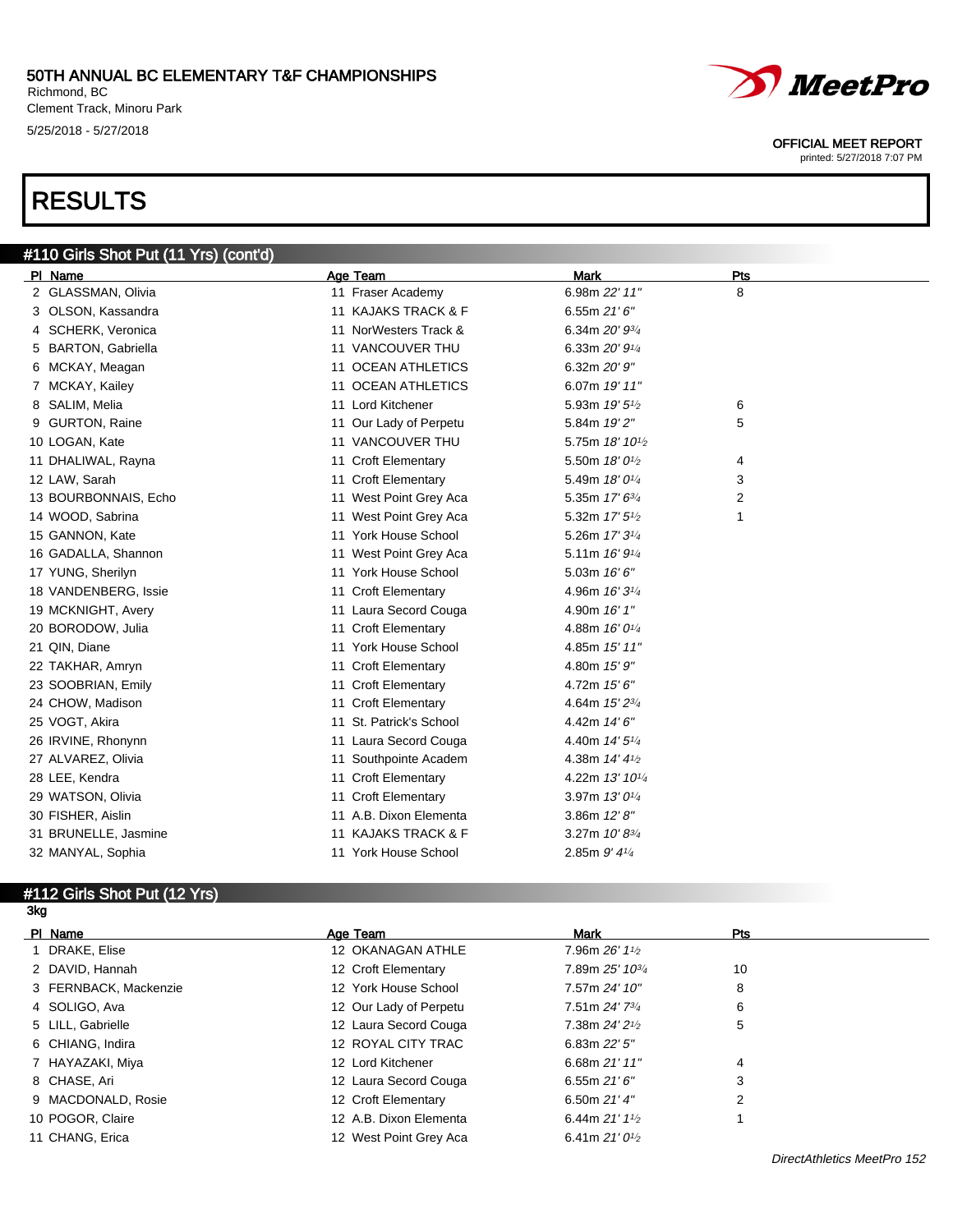Richmond, BC Clement Track, Minoru Park 5/25/2018 - 5/27/2018

# RESULTS



#### OFFICIAL MEET REPORT

printed: 5/27/2018 7:07 PM

| #112 Girls Shot Put (12 Yrs) (cont'd) |                         |                                         |     |
|---------------------------------------|-------------------------|-----------------------------------------|-----|
| PI Name                               | Age Team                | <b>Mark</b>                             | Pts |
| 12 CLIFFORD, Vienna                   | 12 OCEAN ATHLETICS      | 6.19m 20' 33/4                          |     |
| 13 LEE, Ava                           | 12 St. Patrick's School | 6.08m 19' 111/2                         |     |
| 14 DULAY, Jessica                     | 12 York House School    | 6.00m 19' 81/4                          |     |
| 15 SHEN, Alice                        | 12 Croft Elementary     | 5.87m 19' 31/4                          |     |
| 16 FLETCHER, Marese                   | 12 Croft Elementary     | 5.78m 18' 1134                          |     |
| 17 SAKIYAMA, Ceder                    | 12 Laura Secord Couga   | 5.71m 18'9"                             |     |
| 18 SAHOTA, Indiya                     | 12 ROYAL CITY TRAC      | 5.65m 18' 61/2                          |     |
| 19 OQUENDO, Mariana                   | 12 St. Patrick's School | 5.62m 18' 51/4                          |     |
| 20 SEWARD, Francesca                  | 12 A.B. Dixon Elementa  | 5.50m 18' 0 <sup>1</sup> / <sub>2</sub> |     |
| 20 DUSTIN, Natalie                    | 12 Laura Secord Couga   | 5.50m 18' 0 <sup>1</sup> / <sub>2</sub> |     |
| 22 SHI, Cecilia                       | 12 A.B. Dixon Elementa  | 5.31m 17' 51/4                          |     |
| 23 BAYRAKAL, Dallin                   | 12 Lord Kitchener       | 5.30m 17' 43/4                          |     |
| 24 GOODWYN, Olivia                    | 12 York House School    | 5.20m 17' 03/4                          |     |
| 25 MAK, Zoe                           | 12 Croft Elementary     | 5.11m 16' 91/4                          |     |
| 26 ROZMAN, Renzey                     | 12 Westwind Elementar   | 4.97m 16' 33/4                          |     |
| 27 LUCHIES, Beth                      | 12 St. Patrick's School | 4.85m 15' 11"                           |     |
| 28 KLASSEN, Eloise                    | 12 York House School    | 4.64m 15' 23/4                          |     |
| 29 HARROP, Marina                     | 12 Laura Secord Couga   | 4.62m 15' 2"                            |     |
| 30 KAZO-ROGERS, Faro                  | 12 Laura Secord Couga   | 4.12m 13' 61/4                          |     |
| 31 RIGNEY, Miranda                    | 12 York House School    | 4.11m 13'6''                            |     |
| 32 SINCLAIR, Sophie                   | 12 Laura Secord Couga   | 3.91m 12' 10"                           |     |
| 33 SHOJI, Mika                        | 12 Croft Elementary     | 3.65m 11' 11 <sup>3/4</sup>             |     |
| 34 REBNER, Zoe                        | 12 St. Patrick's School | 3.56m $11'8\frac{1}{4}$                 |     |
| 35 PEGADO, Gabrielle                  | 12 St. Patrick's School | 3.37m $11'0^{3/4}$                      |     |

#### #114 Girls Shot Put (13 Yrs) 3kg

| PI Name                  | Age Team               | Mark                       | Pts |  |
|--------------------------|------------------------|----------------------------|-----|--|
| 1 FRANKE, Emily          | 13 Croft Elementary    | 9.96m $32'8'4$             | 10  |  |
| 2 TAYLOR, Izabel         | 13 A.B. Dixon Elementa | 8.17m $26' 9^{3/4}$        | 8   |  |
| 3 CROY, Sara             | 13 Southpointe Academ  | 7.70m 25' 31/4             | 6   |  |
| 4 CHATZISPIROS, Athena   | 13 Lord Kitchener      | 7.32m 24' 01/4             | 5   |  |
| 5 CHIO, Sabrina          | 13 Croft Elementary    | 7.10m 23' 3 <sup>1/2</sup> | 4   |  |
| 6 PETRAKIS, Paulina      | 13 James Gilmore Elem  | 6.90m 22' 73/4             | 3   |  |
| 7 LO, Alycia             | 13 York House School   | 6.53m $21'5''$             | 2   |  |
| 8 WATT, Sadie            | 13 Croft Elementary    | 6.47m $21'2^{3/4}$         |     |  |
| 9 MCCALLUM, Samantha     | 13 James Gilmore Elem  | 6.09m 19' 113/4            |     |  |
| 10 LOUIE, Jenna          | 13 York House School   | 6.04m $19'$ $9\frac{3}{4}$ |     |  |
| 11 KERR, Taya            | 13 James Gilmore Elem  | 5.97m 19'7"                |     |  |
| 12 BROUSSEAU, Frederique | 13 KAJAKS TRACK & F    | 5.92m 19' 51/4             |     |  |
| 13 HU, Chelsea           | 13 West Point Grey Aca | 5.86m 19' 23/4             |     |  |
| 14 LEUNG, Victoria       | 13 KAJAKS TRACK & F    | $5.66m$ 18' $7"$           |     |  |
| 15 MURPHY, Julia         | 13 Lord Kitchener      | 5.28m 17' 4"               |     |  |
| 16 MCELROY, Coco         | 13 Lord Kitchener      | 5.10m 16'83/4              |     |  |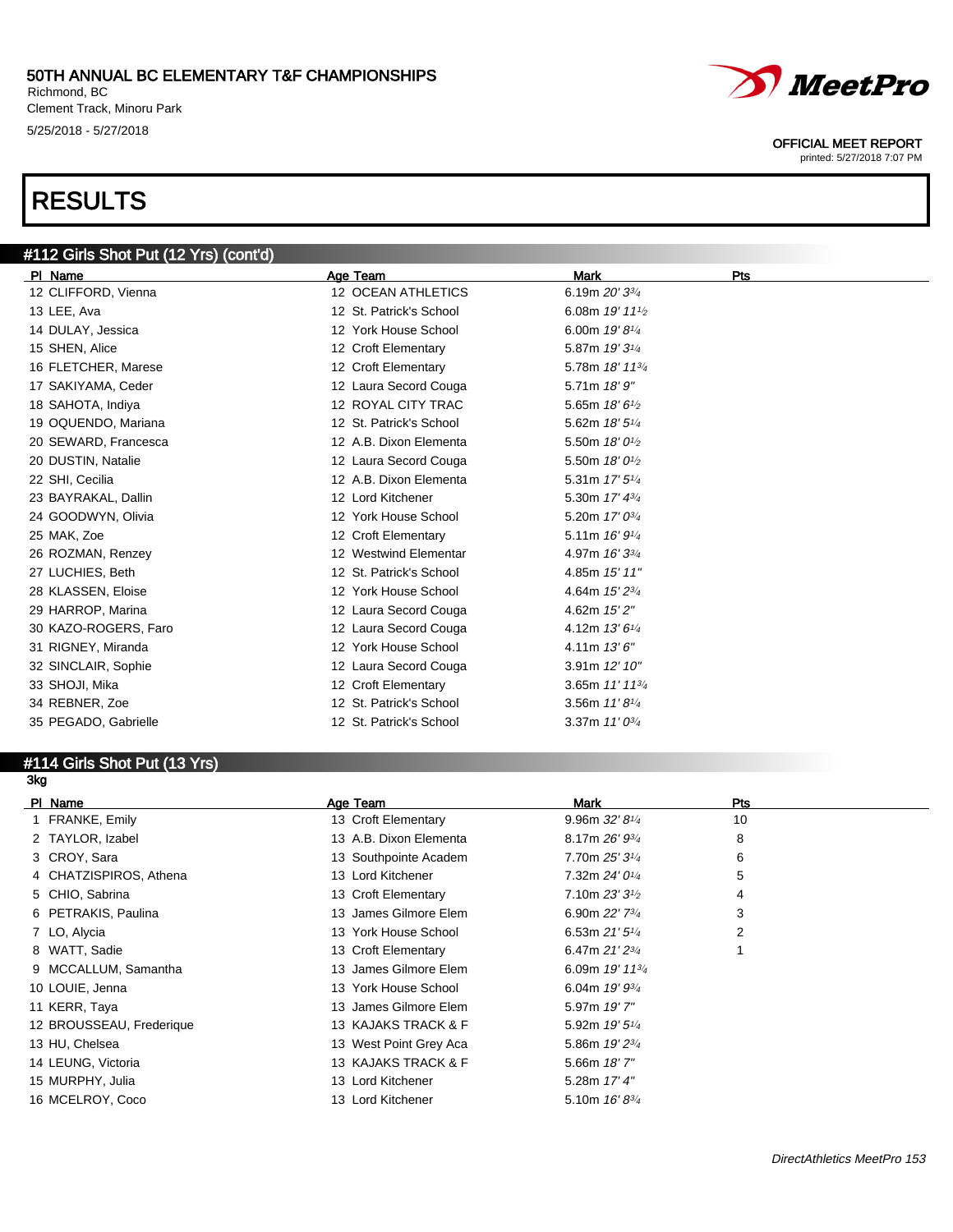Richmond, BC Clement Track, Minoru Park 5/25/2018 - 5/27/2018



#### OFFICIAL MEET REPORT

printed: 5/27/2018 7:07 PM

## RESULTS

## #116 Girls Discus (10 Yrs)

| ۰,<br>× |
|---------|
|---------|

| PI Name                | Age Team            | Mark           | Pts |
|------------------------|---------------------|----------------|-----|
| <b>FRANKE, Natalie</b> | 10 Croft Elementary | 11.91m 39' 1"  | 10  |
| 2 PHANGURA, Talia      | 10 ROYAL CITY TRAC  | 11.48m 37'8"   |     |
| 3 HLUS, Aliza          | 10 Croft Elementary | 8.44m 27' 8''  |     |
| 4 MAH, Hayley          | 10 Croft Elementary | 7.00m 22' 11"  |     |
| 5 MACDONALD, Emory     | 10 Croft Elementary | 5.19m $17'0''$ |     |
|                        |                     |                |     |

#### #118 Girls Discus (11 Yrs) 750g

| PI Name             | Age Team               | Mark            | Pts |
|---------------------|------------------------|-----------------|-----|
| 1 MCKAY, Kailey     | 11 OCEAN ATHLETICS     | 16.78m 55' 1"   |     |
| 2 MCKAY, Meagan     | 11 OCEAN ATHLETICS     | 14.54m 47' 8"   |     |
| 3 YUNG, Sherilyn    | 11 York House School   | 14.53m 47' 8"   | 10  |
| 4 VANDENBERG, Issie | 11 Croft Elementary    | 14.37m 47' 2"   | 8   |
| 5 FINALYSON, Lucy   | 11 West Point Grey Aca | 13.95m 45' 9"   | 6   |
| 6 CHOW, Madison     | 11 Croft Elementary    | 12.92m $42'5''$ | 5   |
| 7 GADALLA, Shannon  | 11 West Point Grey Aca | 12.42m 40' 9"   | 4   |
| 8 WATSON, Olivia    | 11 Croft Elementary    | 11.20m 36' 9"   | 3   |
| 9 GRAVISTIN, Livie  | 11 York House School   | 11.11m $36'5''$ | 2   |
| 10 TAKHAR, Amryn    | 11 Croft Elementary    | 10.67m 35' 0"   |     |
| 11 MCKNIGHT, Avery  | 11 Laura Secord Couga  | 10.54m 34' 7"   |     |
| 12 LEE, Kendra      | 11 Croft Elementary    | 10.10m 33' 2"   |     |
| 13 LAW, Sarah       | 11 Croft Elementary    | 10.04m 32' 11"  |     |
| 14 ZHANG, Joy       | 11 Croft Elementary    | 8.64m 28' 4"    |     |
| 15 LEW, Hannah      | 11 York House School   | 8.58m 28' 2"    |     |
| 16 SHI, Hannah      | 11 A.B. Dixon Elementa | 6.54m $21'5''$  |     |

#### #120 Girls Discus (12 Yrs) 750g

| PI Name              | Age Team               | Mark            | Pts |
|----------------------|------------------------|-----------------|-----|
| 1 DRAKE, Elise       | 12 OKANAGAN ATHLE      | 22.82m 74' 10"  |     |
| 2 GOODWYN, Olivia    | 12 York House School   | 18.85m 61' 10"  | 10  |
| 3 DAVID, Hannah      | 12 Croft Elementary    | 18.32m $60'1''$ | 8   |
| 4 CLIFFORD, Vienna   | 12 OCEAN ATHLETICS     | 17.18m 56' 4"   |     |
| 5 SOLIGO, Ava        | 12 Our Lady of Perpetu | 15.74m 51'8"    | 6   |
| 6 CARKNER, Sarah     | 12 A.B. Dixon Elementa | 15.65m 51'4"    | 5   |
| 7 LILL, Gabrielle    | 12 Laura Secord Couga  | 15.42m 50' 7"   | 4   |
| 8 POGOR, Claire      | 12 A.B. Dixon Elementa | 14.82m 48' 7"   | 3   |
| 9 KHANGURA, Simran   | 12 York House School   | 13.77m 45' 2"   | 2   |
| 10 SEWARD, Francesca | 12 A.B. Dixon Elementa | 13.53m 44' 5"   |     |
| 11 SHI, Cecilia      | 12 A.B. Dixon Elementa | 12.99m 42' 7"   |     |
| 12 HAGEL, Brenna     | 12 A.B. Dixon Elementa | 12.89m 42' 3"   |     |
| 13 NKUFO, Keisha     | 12 York House School   | 12.74m 41' 9"   |     |
| 14 HODGSON, Maella   | 12 OCEAN ATHLETICS     | 12.61m $41'4''$ |     |
| 15 CHASE, Ari        | 12 Laura Secord Couga  | 12.51m $41'0''$ |     |